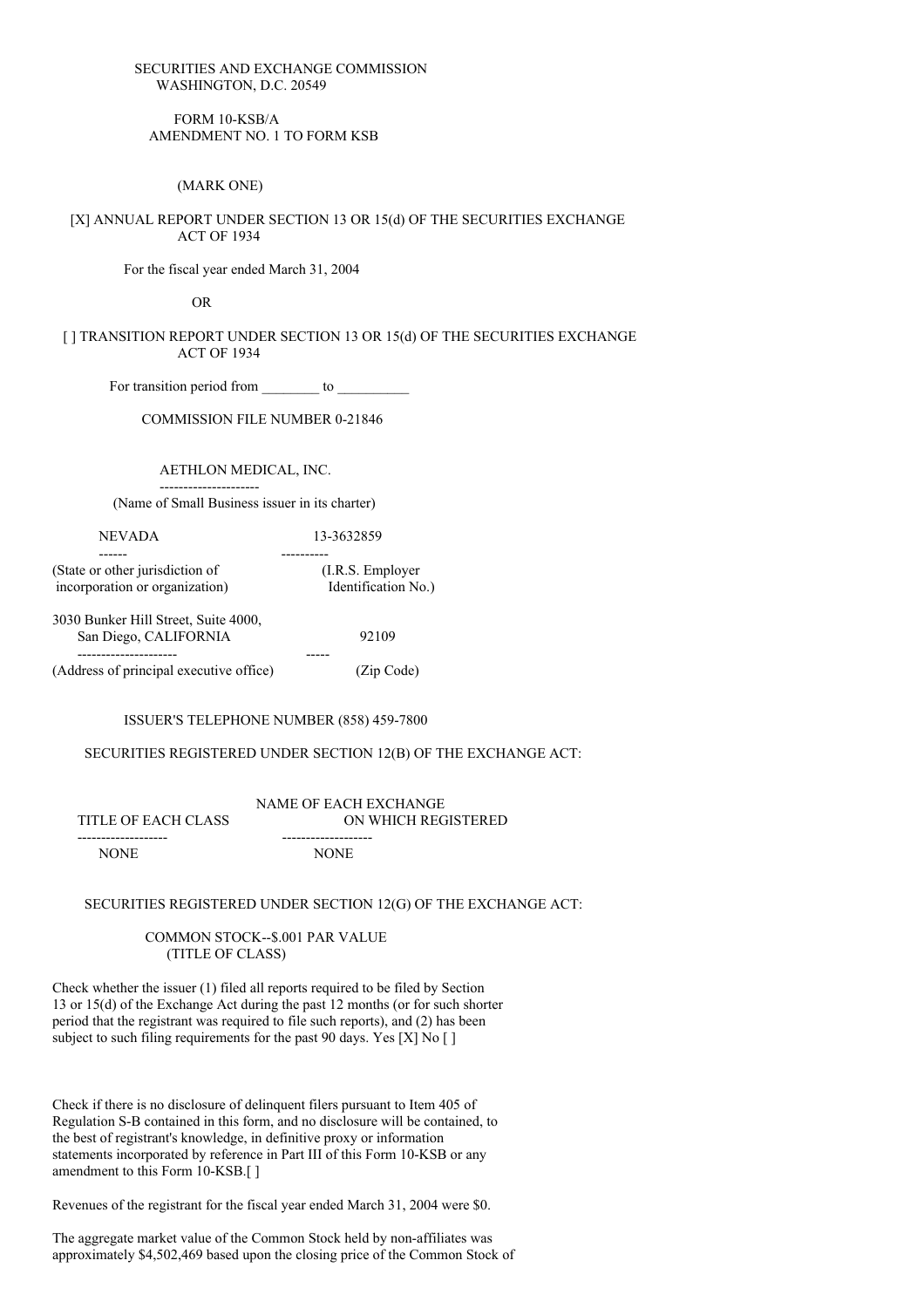\$0.50, as reported by the NASDAQ Over-the-Counter Bulletin Board ("OTCBB") on August 30, 2004.

The number of shares of the Common Stock of the registrant outstanding as of August 20, 2004 was 13,453,550.

### TRANSITIONAL SMALL BUSINESS DISCLOSURE FORMAT (CHECK ONE):

 $Yes [ ] No [ X ]$ 

PART I.

### TABLE OF CONTENTS

Forward Looking Statements

PAGE

Item 1. Description of Business 2 Item 2. Description of Property 10 Item 3. Legal Proceedings 10 Item 4. Submission of Matters to a Vote of Security Holders 10 PART II. Item 5. Market for Registrant's Common Equity and Related Stockholder Matters 11 Item 6. Management's Discussion and Analysis or Plan of Operations 16 Item 7. Financial Statements 31 Item 8. Changes in and Disagreements with Accountants on Accounting and Financial Disclosure 31 Item 8A. Controls and Procedures 31 PART III. Item 9. Directors and Executive Officers of the Registrant 32 Item 10. Executive Compensation 37 Item 11. Security Ownership of Certain Beneficial Owners and Management And Related Stockholder Matters 39 Item 12. Certain Relationships and Related Transactions 40 Item 13. Exhibits, Financial Statement Schedules and Reports on Form  $8-K$  41 Item 14. Principal Accountant Fees and Services 43 Signatures 44 Certifications

#### FORWARD - LOOKING STATEMENTS

1

All statements, other than statements of historical fact, included in this Form 10-KSB/A are, or may be deemed to be, "forward-looking statements" within the meaning of Section 27A of the Securities Act of 1933, as amended (the "Securities Act"), and Section 21E of the Securities Exchange Act of 1934 (the "Exchange Act"). The safe harbor for forward looking statements provided by the Private Securities Litigation Reform Act of 1995 does not apply to us. We note, however, that such forward-looking statements involve assumptions, known and unknown risks, uncertainties and other factors which may cause the actual results, performance or achievements of Aethlon Medical, Inc. ("Aethlon Medical", "We" or the "Company") to be materially different from any future results, performance, or achievements expressed or implied by such forward-looking statements contained in this Form 10-KSB/A. Such potential risks and uncertainties include, without limitation, Food and Drug Administration ("FDA") and other regulatory approval of our products, patent protection on our proprietary technology, product liability exposure, uncertainty of market acceptance, competition, technological change, and other risk factors detailed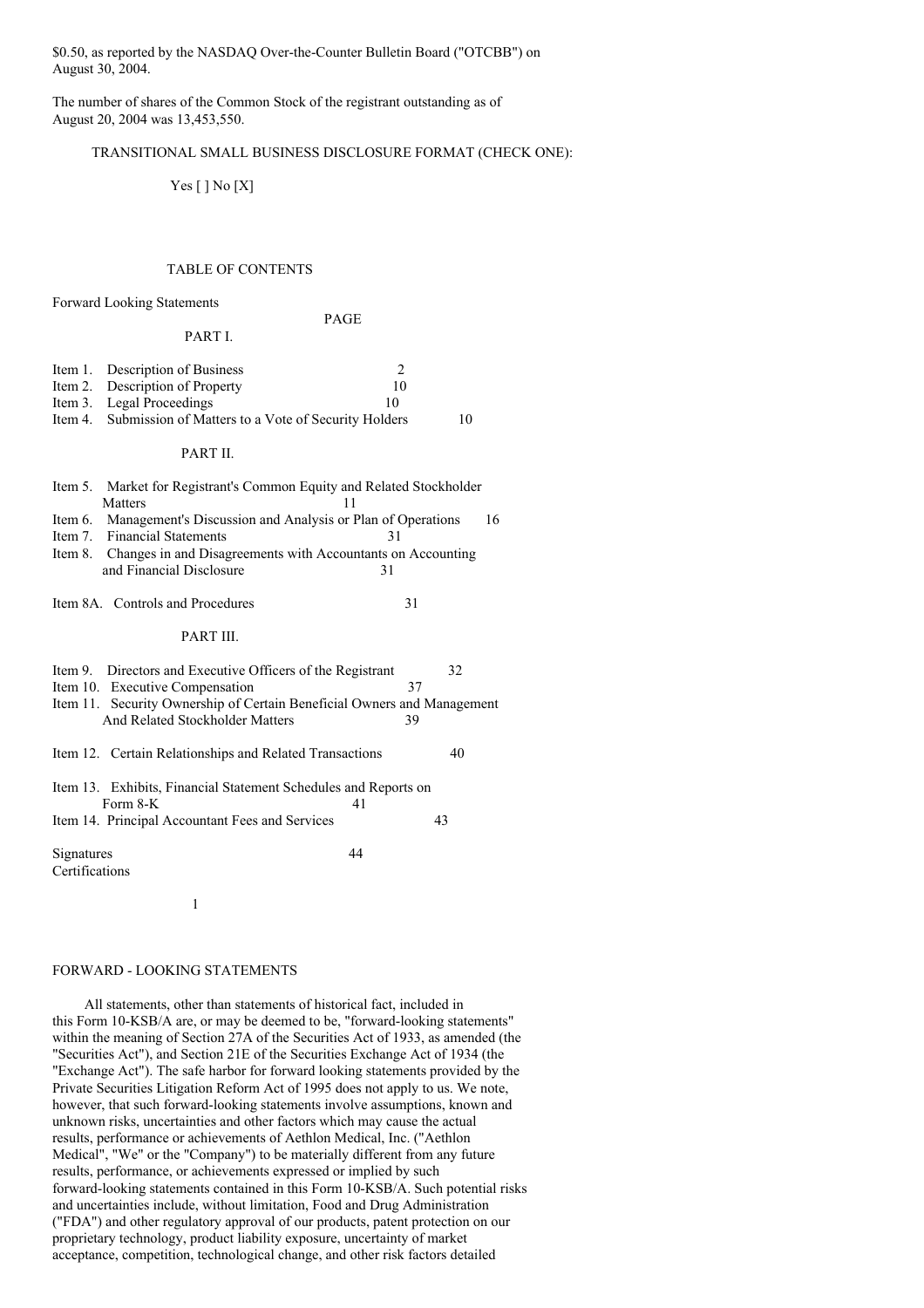herein and in other of our filings with the Securities and Exchange Commission. Each forward-looking statement should be read in context with, and with an understanding of, the various other disclosures concerning our Company and our business made elsewhere in this annual report as well as other public reports filed with the Securities and Exchange Commission. The forward-looking statements are made as of the date of this Form 10-KSB/A, and we assume no obligation to update the forward-looking statements or to update the reasons actual results could differ from those projected in such forward-looking statements.

# PART I

#### ITEM 1. BUSINESS

#### **GENERAL**

Aethlon Medical, Inc. ("Aethlon Medical" "We" or the "Company"), formerly Bishop Equities, Inc. ("Bishop"), was incorporated in Nevada in April 1991 to provide a public vehicle for participation in a business transaction through a merger with or acquisition of a private company. In March 1993, we successfully offered our common stock at \$6.00 per share through an initial public offering. In March 1999, Bishop began doing business as "Aethlon Medical, Inc." In March 2000, the Company's Articles of Incorporation were amended to formally change the name of the Company from "Bishop Equities, Inc." to "Aethlon Medical, Inc."

### BUSINESS DEVELOPMENT/ACQUISITIONS

On March 10, 1999, (1) Aethlon, Inc., a California corporation ("Aethlon"), (2) Hemex, Inc., a Delaware corporation ("Hemex"), the accounting predecessor to the Company, and (3) Bishop, a publicly traded "shell" company, completed an Agreement and Plan of Reorganization (the "Plan") structured to result in Bishop's acquisition of all of the outstanding common shares of Aethlon and Hemex (the "Reorganization"). The Reorganization was intended to qualify as a tax-free transaction under Section 368 (a)(1)(B) of the 1986 Internal Revenue Code, as amended. Under the Plan's terms, Bishop issued 733,500 and 1,350,000 shares of its common stock to the common stock shareholders of Aethlon and Hemex, respectively, such that Bishop then owned 100% of each company.

Effective January 1, 2000, we entered into an agreement with Dr. Julian Ambrus, the son of Dr. Clara Ambrus who was the original founder of Hemex, Inc. Under this agreement, an invention and related patent rights for a method of removing HIV and other viruses from the blood were assigned to us. This invention further expands the established blood filtration patents already owned by us. In addition to certain royalty payments equal to 8.75% of net sales of the patented product, the consideration for the acquired rights included the additional issuance of shares of our common stock to the inventors upon the issuance of the patent. The term of the agreement expires on the expiration date of the patents or any patent applications filed in connection with the invention. There have been no sales of the patented product as of August 25, 2004. We initially issued 12,500 shares of restricted common stock to the inventors upon the execution of the agreement. On March 4, 2003, the related patent was issued and we issued 196,078 shares of restricted common stock to the inventors.

2

On January 10, 2000, we acquired all the outstanding common stock of Syngen Research, Inc. ("Syngen") in exchange for 65,000 shares of our common stock in order to establish research facilities in San Diego, California, as well as employ Dr. Richard Tullis, the founder of Syngen. Dr. Tullis is a recognized research scientist in the area of DNA synthesis and antisense. Syngen had no significant assets, liabilities, or operations, and primarily served as the entity through which Dr. Tullis performed research consulting services. As such, the acquisition has been accounted for as an acquisition of assets in the form of an employment contract with Dr. Tullis and not as a business combination. Dr. Tullis was appointed to the Board of Directors of Aethlon Medical and was elected its Vice President for Business Development. Effective June 1, 2001, Dr. Tullis was appointed Chief Scientific Officer of Aethlon Medical, replacing Dr. Clara Ambrus, who retired from the Company.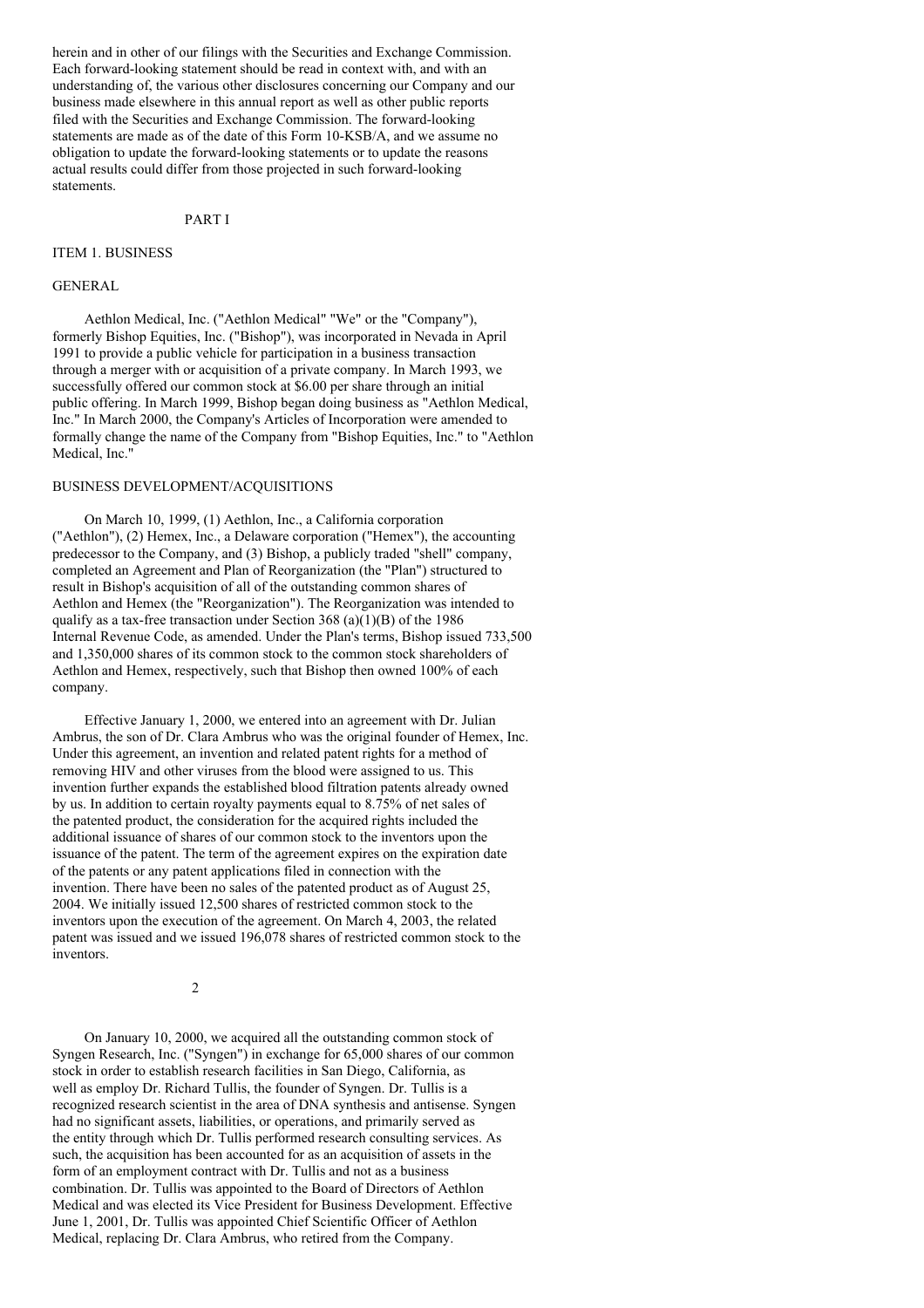On April 6, 2000, we completed the acquisition of Cell Activation, Inc. ("Cell"). In accordance with the purchase agreement, we issued 99,152 shares of restricted common stock and issued 50,148 options to purchase common stock in exchange for all of the outstanding common shares and options to purchase common stock of Cell. After the transaction, Cell became our wholly-owned subsidiary. The acquisition was accounted for as a purchase. At March 31, 2001, we determined that goodwill recognized in the purchase of Cell was impaired due to the permanent suspension of operations by Cell, and, accordingly, treated the related goodwill as fully impaired.

#### BUSINESS OF ISSUER

We are a development stage therapeutic device company focused on expanding the applications of our Hemopurifier (TM) platform technology, which is designed to rapidly reduce the presence of infectious viruses and other toxins from human blood. In this regard, our core focus is the development of therapeutic devices that treat HIV/AIDS, Hepatitis-C, and pathogens targeted as potential biological warfare agents. In pre-clinical testing, we have published that our HIV-Hemopurifier removed 55% of HIV from human blood in three hours and in excess of 85% of HIV in twelve hours. Additionally, the HIV-Hemopurifier captured 90% of gp120, a toxic protein that depletes human immune cells, during a one-hour pre-clinical blood study. We have also published pre-clinical blood studies of its HCV-Hemopurifier, which documented the ability to capture 58% of the Hepatitis-C virus from infected blood in two hours. Our potential customers may not accept our interpretation of results from our test sites until our customers repeat the tests and independently verify the tests. Since inception, our only source of revenue has been grants from certain agencies of the Federal Government, subcontract revenue and sale of research and development. No grant revenues have been received after 1999. Since then, from time to time, we have applied for, but have not been awarded, any such grants. Since our current focus is to develop, test and obtain approval of our products, we do not expect to obtain subcontract revenue, nor do we expect to sell our research and development expertise. Any future income derived from grant submissions is likely to be the primary source of revenues until such time that our Hemopurifier has been approved for sale in the marketplace.

### THE HEMOPURIFIER(TM)

The Hemopurifier(TM) is an expansive platform technology that converges the established scientific principles of affinity chromatography (method of selective capture of proteins, sugars, fats and organic compounds) and hemodialysis (artificial kidneys) as a means to augment the natural immune response of clearing infectious viruses and toxins from the blood before cells and organs can be infected. The therapeutic goal of each Hemopurifier(TM) application is to improve patient survival rates by reducing viral load and preserving the immune function. We feel that the Hemopurifier(TM) will enhance and prolong the benefit of current infectious disease drug therapies, and fill the void for patients who inevitably become resistant to drug therapies. The Hemopurifier(TM) is also being positioned to treat patients that might become infected by a biological agent with no established drug or vaccine treatment.

Traditionally, hemodialysis has been used to remove urea and other small metabolic toxins that build up in the blood of patients with acute or chronic kidney failure. Acute renal failure is generally handled in the intensive care unit using continuous renal replacement therapy (CRRT) while chronic renal is treated using intermittent, thrice-weekly hemodialysis (IHD) in a stand-alone dialysis clinic.

3

While there are several variations of technique, a catheter is most often the primary method utilized to gain access to the blood, which is then pumped through a hollow-fiber hemodialysis cartridge. Within the cartridge, toxic salts, urea and excess water pass through small pores in the walls of the hollow-fibers and are removed. Proteins and blood cells that are too large to pass through the membrane are retained. The purified blood is then returned back into circulation.

There are two issues in kidney dialysis as it is practiced today that limit its application to a wide array of toxins and pathogens. Both issues are related to the separation membranes. First, hemodialysis cartridges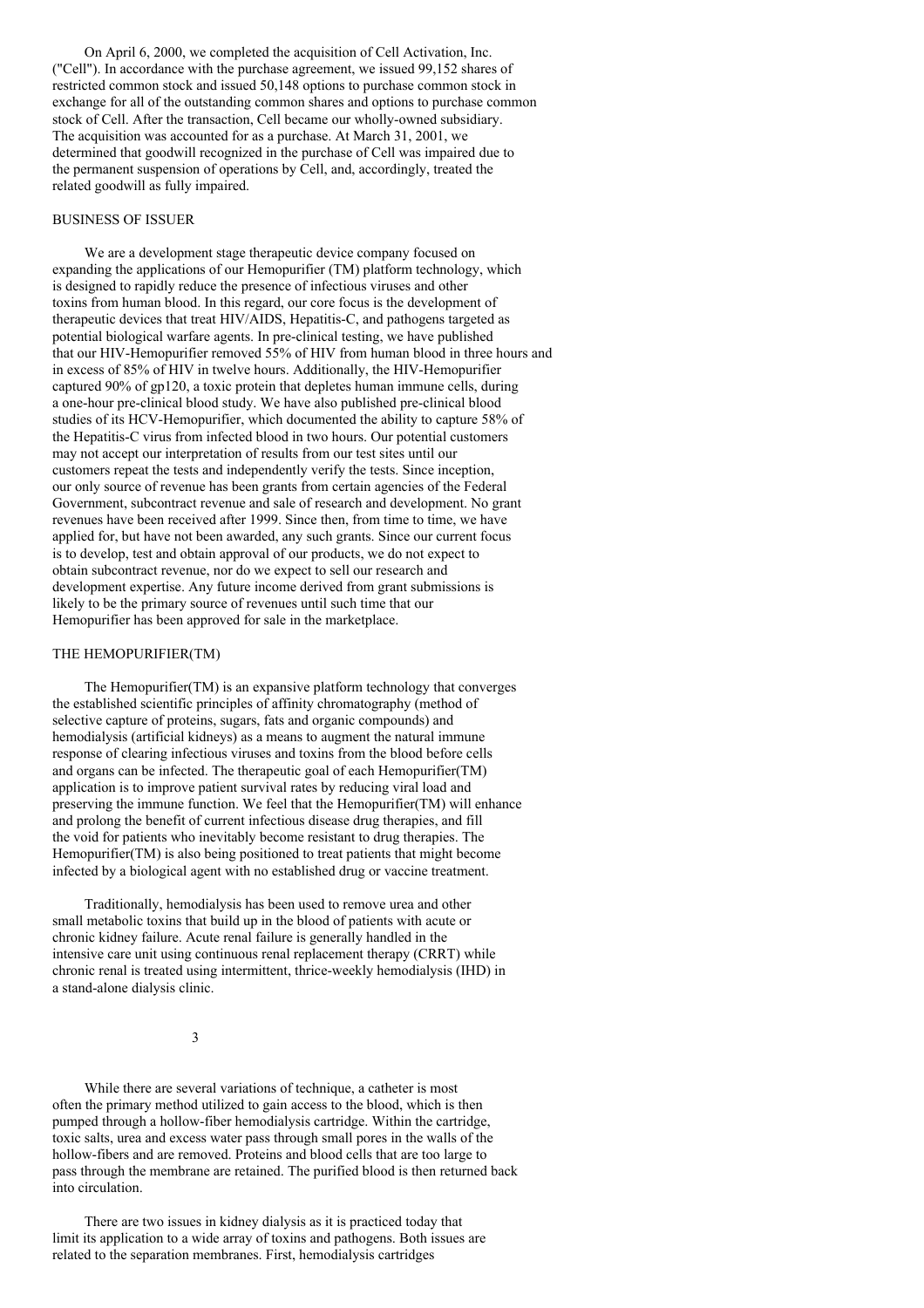non-selectively remove substances of a particular size from the blood. Thus in addition to removing toxins, the dialyzer may also remove important substances that the body would prefer to retain. Second, many important toxins are too large pass through the dialysis membrane and are therefore not removed even when it would be desirable.

We have solved these problems by designing a Hemopurifier(TM) cartridge which has pores large enough to let the largest toxins pass through (i.e. particles as large as whole viruses), yet selective enough to remove only the targeted toxins. Materials such as antibodies, which bind only to their corresponding antigen, provide selectivity, while the use of a sealed cartridge allows the process to use large pore sizes that are normally incompatible with kidney dialysis.

The binding antibodies or other selective agents are chemically bound to the surface of glass or plastic beads located on the outside of the hollow-fibers. This effectively prevents the active materials from entering the bloodstream. Viruses and toxins in the blood diffuse or are transported through the pores in the hollow-fibers and become trapped by the immobilized antibody.

In this way, materials of very large sizes are allowed enter the cartridge while non-toxic materials of similar size readily leave and re-enter the bloodstream. Blood cells and platelets, which are too large to enter the membrane, remain in the hollow-fiber and are returned to the patient. Importantly, the Hemopurifier(TM) cartridge does not require the development of any new equipment. The cartridge fits directly onto the global infrastructure of dialysis machines already located in hospitals and clinics.

# INFECTIOUS DISEASE

The current treatment for viral illnesses include vaccines and antiviral drugs. Vaccines have been the most successful in curing viral diseases (e.g. polio and smallpox). Unfortunately, newly emerging pathogens (e.g. SARS), highly mutable RNA viruses (e.g. HIV and Hepatitis C virus) and exotic viruses that might be used in terrorist attacks often do not have vaccine treatments. Similarly, antiviral drugs are often useful in controlling viral infections. However, there do not seem to be any general, broad-spectrum antiviral agents similar to penicillin for bacteria and viruses capable of rapidly developing drug resistant mutations. In addition, it generally takes years and millions of dollars to develop vaccine and drug candidates that may or may not be approved by the FDA.

Our Hemopurifier(TM) technology represents a new approach to treating viral diseases. The treatment is designed to work with current treatments to remove infectious virus, toxic viral proteins and injurious immunological mediators directly from the blood of the patient. By removing circulating virus and toxins from the blood, the Hemopurifier(TM) cartridge prevents virus from infecting unaffected tissues and cells, thereby allowing the body's natural defenses a chance to recover and reject the disease.

#### BIOLOGICAL WEAPONS

On January 29, 2004, we announced that it we are developing treatments to combat infectious agents that may be used in biological warfare and terrorism. This expands our intent to treat infectious diseases beyond HIV/AIDS and Hepatitis-C. We are working to design Hemopurifiers(TM) that can be rapidly deployed by armed forces as wearable post-exposure treatments on the battlefield, as well as dialysis-based treatments for civilian populations. We are focusing our bio-defense strategy on treating "Category A" agents, which are considered by the Centers for Disease Control (CDC) to be the worst bioterror threats. These agents include the viruses that cause Smallpox, hemorrhagic fevers such as Ebola and Marburg, the Anthrax bacteria, and Botulinum toxin which is a gangrene toxin. Each treatment device will be based on the same proprietary Hemopurifier(TM) filtration technology that is utilized in advancing our HIV/AIDS, and Hepatitis-C treatments. We have not yet published any data related to the treatment of any "Category A" agent.

Viral and bacterial illnesses have always been with us and have sometimes been used as weapons. In recent times, some nations have refined and weaponized several pathogens for use in warfare. Although there are specific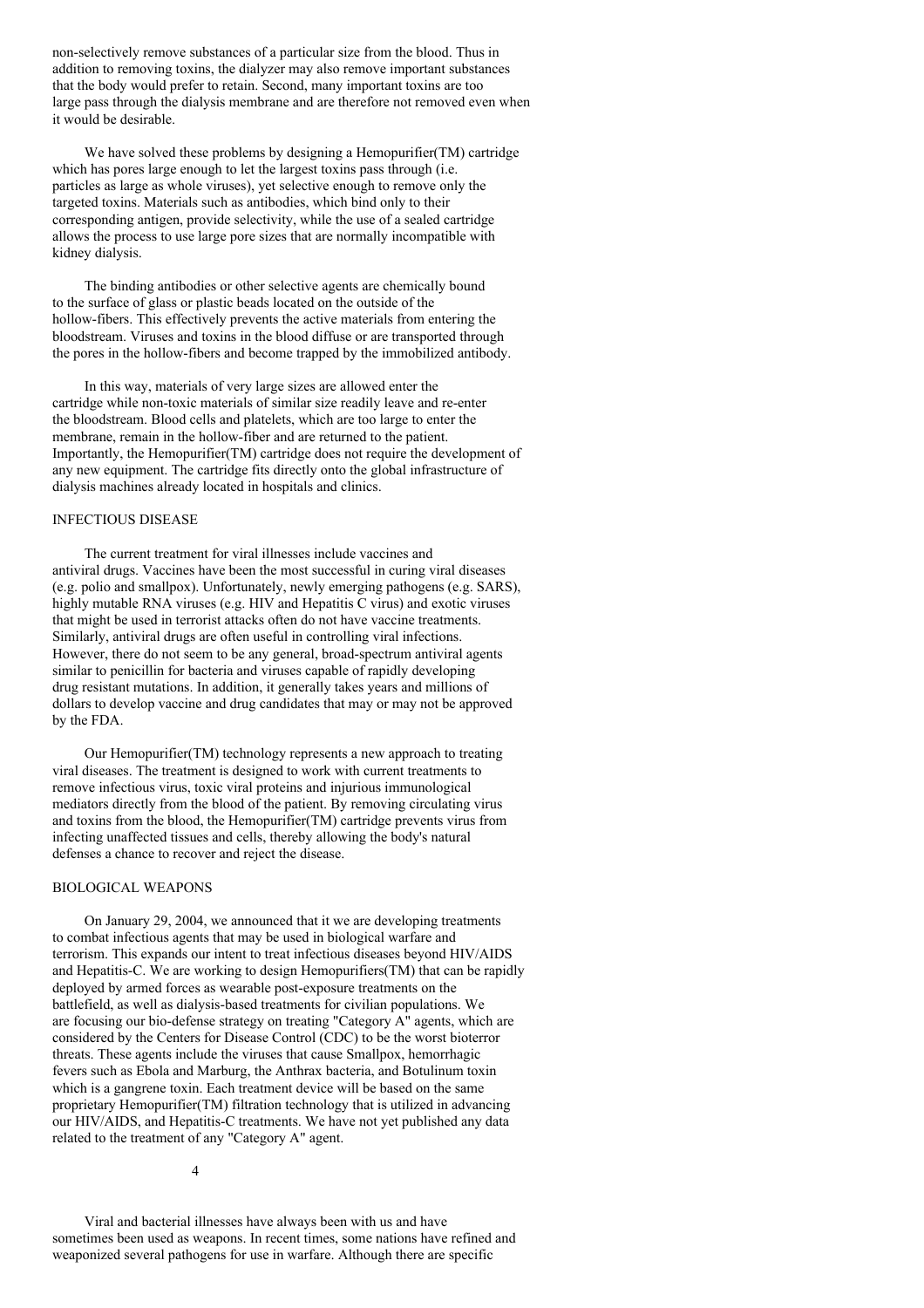differences between bioweapons grade organisms in the way they are transmitted or how they are designed to kill, nearly all result in sepsis.

Sepsis is essentially a dysregulation of the immune system, often described as a septic shock. Microbial invasion sets off an immunological chain reaction mediated by proteins produced by cells and tissues. Overexpression of these protein immunological mediators "confuses" the immune system, ultimately resulting in major organ failure and death. Hemodialysis has been used for many years as a treatment in septic shock, which is generally acknowledged to be beneficial. Unfortunately, the technique is limited in the size of the toxins is can remove and inherently non-selective, making it less than completely effective.

Our Hemopurifier(TM) is capable of selectively targeting specific immune mediators responsible for shock and returning the system to functional levels. At the same time, our Hemopurifier(TM) can remove viral and bacterial fragments or toxins that are too large to be removed by normal hemodialysis. Thus, our Hemopurifier(TM) adds the capability of removing the antigens that are responsible for generating immune mediator production in the first place, effectively removing the source of the problem.

Perhaps just as important is the speed with which new treatment options can be developed. Each new bioweapon comes without a corresponding treatment. Typical biowarfare pathogens have been genetically engineered to contain genes that make them resistant to available drugs and vaccines. This presents a substantial problem since the development of new drugs or vaccines usually takes several years. However, our Hemopurifier(TM), when targeted to the new pathogen can often be constructed within a matter of a few months. All that is required is the existence of an antibody or binding protein that selectively adheres to the surface of the target pathogen or toxin. In this regard, our Hemopurifier(TM) is positioned as a rapid response countermeasure against untreatable pathogens that are released as biowarfare agents.

On March 4, 2004, we announced that we have entered into a cooperative agreement with the National Center for Biodefense (NCBD) at George Mason University in Manassas, Virginia. The purpose of the agreement is to broaden scientific resources, and jointly pursue business and funding opportunities within the federal government. Under the terms of the agreement, each party will contribute to the preparation of proposals. One party will be designated as having the primary responsibility for the preparation of all technical and non-technical aspects of the proposal including but not limited to (i) marketing and promotional effort, (ii) proposal content, assembly and production, (iii) liaison with government customer personnel, and (iv) oral discussions and negotiations, if held. The party designated as the subcontractor shall contribute to the preparation of the proposal to the extent necessary to assure the inclusion of a thorough and accurate description of its responsibilities to the proposed project. We will each bear our own expenses for our own performance of proposal and related work under the cooperative agreement. There are proprietary data provisions which prohibit George Mason University and us from using certain information other than in the submission of proposals to government agencies or reports that must be submitted in connection with George Mason University's performance. The duration of the agreement last until earliest of the following events to occur:

- a) The failure or inability of either party to provide the support for the preparation of identified proposal opportunities.
- b) Mutual consent of the parties to terminate the agreement.
- c) Lapse of 24 months from the effective date of this agreement without award of a contract to support one or more projects unless procurement is still open.
- d) The indictment, suspension, or debarment by the federal government of either party.
- e) A receiver, trustee in bankruptcy or other custodian of the property or assets of a party hereto is appointed, or if either party hereto commits an act of bankruptcy or is adjudicated bankrupt or insolvent.
- f) During the term of the agreement, it is determined that either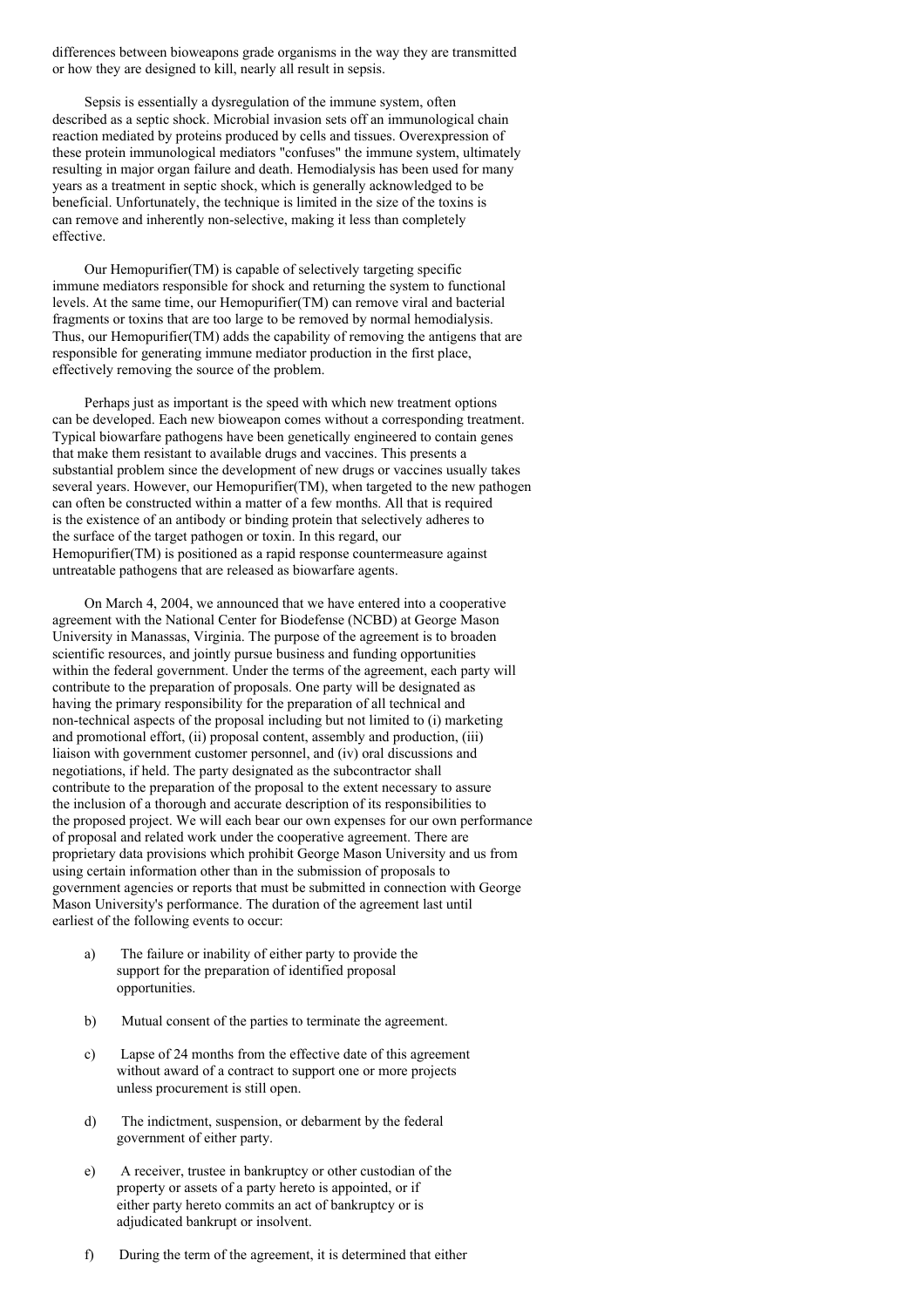party may be ineligible for award due to a conflict of interest.

5

# MANUFACTURING

We plan to manufacture a small number of cartridges sufficient to complete clinical trials in our current facilities. Ultimately we will outsource cartridge manufacturing to a GMP/ISO9001 compliant contract manufacturer. Hemopurifiers(TM) to treat pathogens that are bioweapons candidates will be sold directly to the U.S. military and the federal government. Sale of Hempurifiers to treat HIV and Hepatitis C will be directed through organizations with established distribution channels.

### TREATMENT CLASSIFICATION

Aethlon Medical's treatments for infectious diseases are classified as "IMMUNOTHERAPIES" that augment or mimic the immune system's response of clearing infectious virus, and as "ENTRY INHIBITORS" that curb the re-infection process by physically removing infectious viruses before healthy cells are infected.

Immunotherapy - The "Immunotherapy" classification is a result of our ability to mimic the immune system's natural response of generating antibodies to fight foreign invaders such as viruses. Antibodies are specifically created by the immune system to attach themselves to the antigens (chemical compounds which cause antibodies to be produced e.g. proteins and other component parts of viruses), forming an antigen-antibody complex which neutralizes the invader. The neutralized antigens are then physically removed from the bloodstream by organs such as the liver.

Our treatment technology uses a hemodialysis cartridge (e.g. artificial kidney or plasmapheresis cartridge) modified to contain immobilized antibodies targeted against specific viruses. Plasmapheresis cartridges are utilized to separate blood plasma from blood cells in treating various diseases. Viruses in the blood are captured inside the cartridge through the formation of an antigen-antibody complex, physically removing the virus from circulation. As a result, the physical elimination of infectious virus occurs without the side-effects common in drug therapy.

Entry Inhibitor - Our treatment technology is also classified as an "Entry Inhibitor" since the re-infection process is interrupted when viruses are removed from circulation before cells can be infected. As a result, the replication cycle is inhibited as infectious virus is denied entry into the cells that it seeks to kill. From a therapeutic standpoint, entry inhibitors represent a departure from the traditional drug action of inhibiting viral replication within the cells that have already been infected. The novel therapeutic mechanism offered by "Entry Inhibitors", combined with the high level of treatment resistance to currently approved drugs, positions "Entry Inhibitors" as an important new treatment strategy to assist HIV/AIDS and Hepatitis-C infected individuals in managing their disease.

#### Heavy Metal Treatments

Historically, the original Hemopurifier(TM) treatment applications were developed to treat individuals burdened with heavy metal intoxicants. Products developed in this category include treatments for iron overload, aluminum intoxication, lead poisoning, and cisplatin removal. Cisplatin is a platinum compound used to treat cancers but can be toxic in large amounts. The plan to commercialize the iron and aluminum applications of the Hemopurifier(TM) were discontinued when our research and development activities were realigned. In fiscal year 2001, we realigned our research and development activities from developing Hemopurifiers(TM) to treat harmful metals to developing Hemopurifiers(TM) for the treatment of HIV/AIDS and Hepatitis-C. Additionally, our management changed as the board of directors appointed Mr. Joyce to replace Mr. Barry as the President and CEO in June of 2001. We are not currently pursuing the commercialization of these products as we are focused on developing infectious disease related Hemopurifiers(TM).

#### RESEARCH AND DEVELOPMENT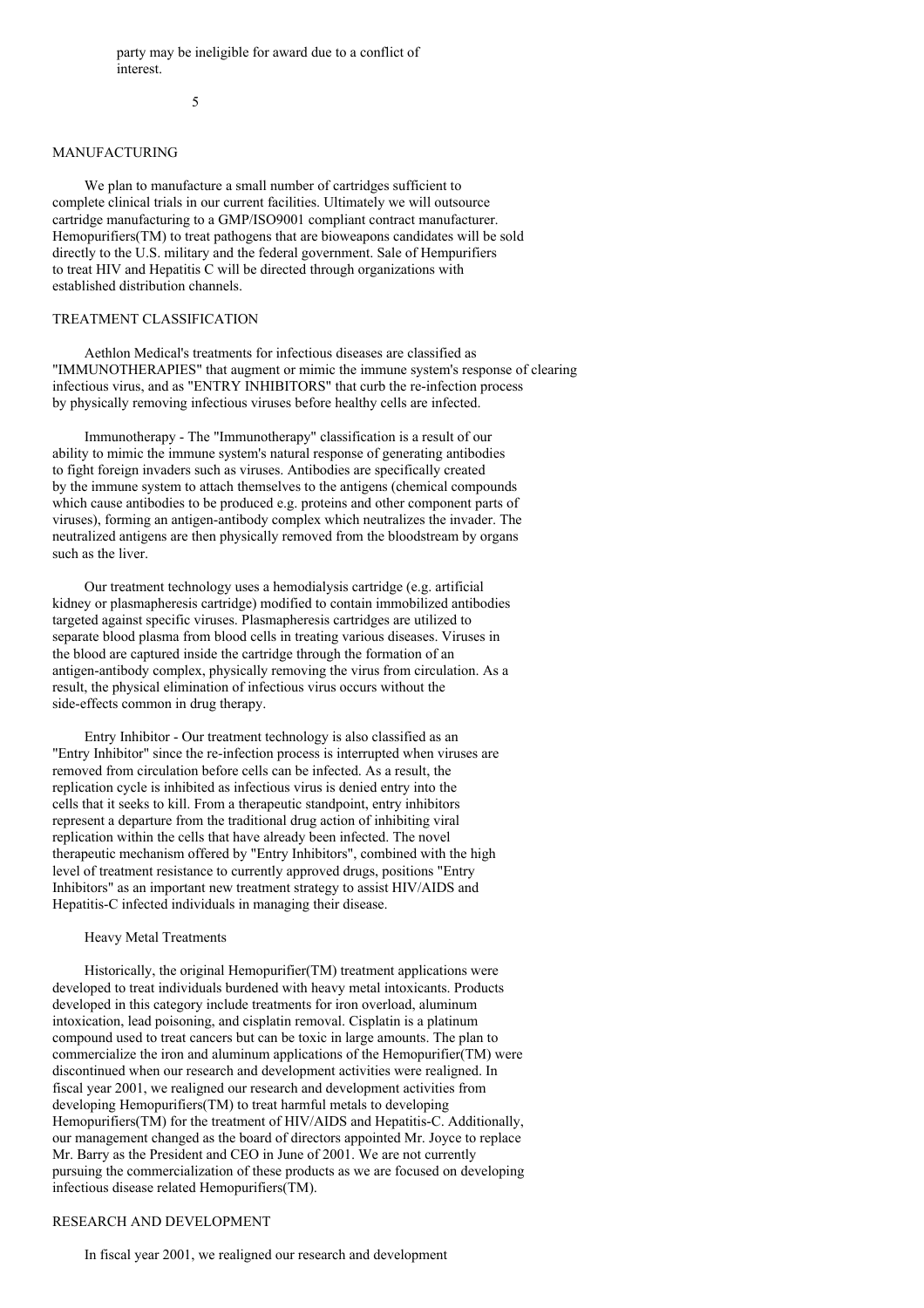activities from developing Hemopurifiers(TM) to treat harmful metals to developing Hemopurifiers(TM) for the treatment of HIV/AIDS and Hepatitis-C. As a result of this strategic realignment, we initiated the consolidation of all scientific and administrative functions into our San Diego facilities during the fourth quarter of fiscal 2001. This consolidation was completed during the first quarter of fiscal 2002 and our facilities in Buffalo, N.Y. were closed. In 2004, we expanded our research effort to include the development of Hemopurifiers(TM) as countermeasures against biological weapons.

The cost of research and development, all of which has been charged to operations, amounted to approximately \$400,000 over the last two fiscal years.

6

### PATENTS

Effective January 1, 2000, we entered into an agreement with a related party under which an invention and related patent rights for a method of removing HIV and other viruses from the blood using the Hemopurifier(TM) were assigned to us by the inventors in exchange for a royalty to be paid on future sales of the patented product or process and shares of our common stock. On March 4, 2003, the related patent was issued and we issued 196,078 shares of restricted common stock. We have applied for and obtained several patents relating to our HIV-Hemopurifier(TM) and related technology. Any resulting medical device or process will require approval by the FDA, and we have not yet begun efforts to obtain FDA approval on any infectious disease related Hemopurifier(TM). Since many of our patents were issued in the 1980's, they may expire before FDA approval, if any, is obtained. However, we believe that certain patent applications filed and/or other patents issued more recently will help to protect the proprietary nature of the Hemopurifier(TM) treatment technology. The Hemopurifier(TM) is protected by seven issued patents in the United States, Europe and Japan. Three additional patent applications deal with treatments for virus infection and manufacturing methods. The following is a list of patents and patent applications we currently hold. Patent Issuance #7 below, and application #9 are exclusively licensed to us.

#### ISSUED PATENTS:

- 1. Ambrus CA and Horvath C (1986) Removing heavy metal ions from blood. USA No. 4,612,122 (Issued September 16, 1986).
- 2. Ambrus CA and Horvath C (1986) Removing heavy metal ions from blood. Europe No. 0,073,888 (Issued April 23, 1986).
- 3. Ambrus CA and Horvath C (1986) Removing heavy metal ions from blood. Japan No: 110,047/82 (Issued June 7, 1994).
- 4. Ambrus CA and Horvath C (1987) Blood purification. US Patent No. 4,714,556 (Issued December 22, 1987)
- 5. Ambrus CA and Horvath C (1988) Blood purification. US Patent No. 4,787,974 (Issued November 29, 1988)
- 6. Ambrus CA and Stadler A (2000) Process for immobilizing a chelator on silica device containing immobilized chelator and use thereof. US Patent 6,071,412 (June 6, 2000).
- 7. Ambrus JL and Scammurra D (2003) Method for removing HIV and other viruses from blood. US Patent 6,528,057 (issued March 4, 2003);

## PATENT APPLICATIONS:

- 8. Ambrus CA and Stadler A (2000) Process for immobilizing a chelator on silica device containing immobilized chelator and use thereof. International Application PCT/US99/17125
- 9. Ambrus JL and Scamurra D (2003) Method for removing HIV and other viruses from blood. International Application PCT/US99/19448 (filed August 30, 1999)
- 10. Tullis, R.H. (2003) Lectin affinity hemodialysis method for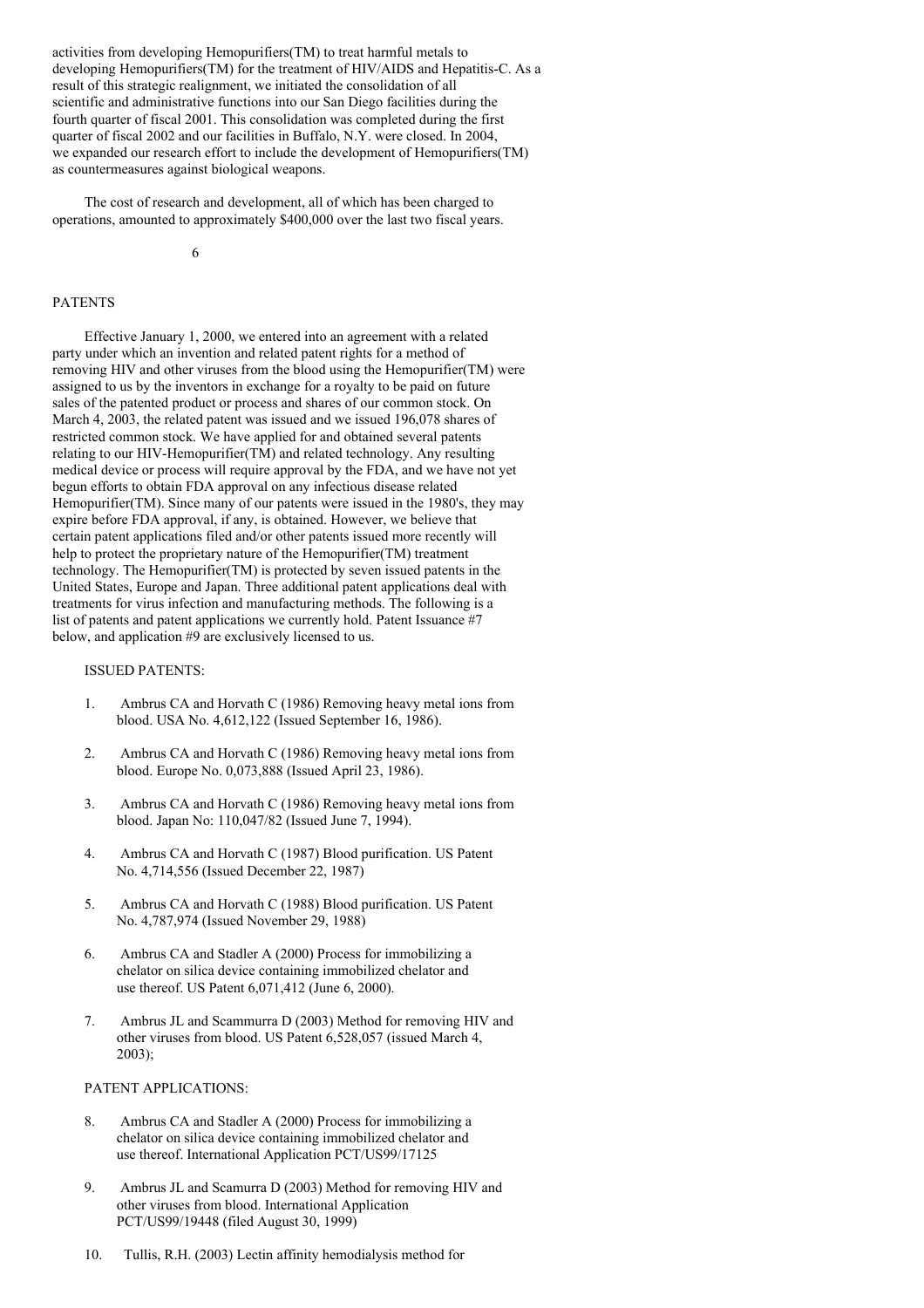removal of HIV other viruses from blood. US Patent Application, filed January 3, 2003.

The issued patents cover a range of applications of the Hemopurifier(TM) and variations thereof. The initial applications (Ambrus and Horvath, 1986 and related issues) refer to methods and constructions for removing heavy metals from blood. The U.S. patent will expire on September 16, 2006. The Japanese patent will expire on June 7, 2011. The European patent expired on April 23rd of 2003.

Ambrus and Horvath (1987 and 1988) refer to methods and constructions for using modified hollow-fiber dialysis devices for removing antigenically reactive substances from blood (e.g. antibodies, antigens, toxins and pathogens such as bacteria or viruses). These patents will expire on March 13, 2005 and October 22, 2007, respectively.

7

Ambrus and Stadler (2000) refers to improved methods for attaching chelators to glass beads (silica) in order to more efficiently remove heavy metals (e.g. iron, lead and aluminum). This patent will expire on July 27, 2018. Ambrus and Scammura (2003) is a patent that speaks to the removal of viruses and viral fragments from the blood of infected patients using a modified hollow-fiber dialysis device. This patent will expire in March 5, 2019. The European application is ongoing.

Tullis R.H. (2003) is a patent application that covers the use of lectins as an improved means of removing HIV and other viruses from blood. This patent is not yet issued.

### INDUSTRY

The industry for treating infectious disease is extremely competitive, and companies developing new treatment procedures are faced with severe regulatory challenges. In this regard, only a small percentage of companies that are developing new treatments will actually obtain approval from the FDA to market their treatments in the United States. Currently, the market for treating HIV/AIDS and Hepatitis-C (HCV) is comprised of drugs designed to reduce viral load by inhibiting viral replication or by inhibiting viruses from infecting healthy cells. Unfortunately, these drugs are toxic, they are expensive to develop, and inevitably, infected patients will develop viral strains that become resistant to drug treatment. As a result, patients are left without treatment options.

#### **COMPETITION**

We are advancing our Hemopurifier(TM) technology as a treatment to enhance and prolong current drug therapies by removing the viral strains that cause drug resistance. The Hemopurifier(TM) is also designed to prolong life for infected patients who have become drug resistant and have no other treatment options. Therefore, we do not believe that the Hemopurifier(TM) competes with the current drug therapy treatment standard. However, if the industry considered the Hemopurifier(TM) to be a potential replacement for drug therapy, then the marketplace for the Hemopurifier would be extremely competitive. We are also pursuing the development of Hemopurifiers(TM) to be utilized as treatment countermeasures against biological weapons. In this regard, we are targeting the treatment of pathogens in which current treatments are either limited or do not exist. We believe that we are the sole developer of viral filtration systems (Hemopurifiers(TM)) to treat HIV-AIDS, Hepatitis-C, and Biological weapons.

# GOVERNMENT REGULATION

Our activities and products are significantly regulated by a number of governmental entities, including the FDA in the United States. These entities regulate, among other things, the manufacture, testing, safety, effectiveness, labeling, documentation, advertising and sale of our future commercial products. We must obtain regulatory approval for a product in all of these areas before we can commercialize the product. Product development within this regulatory framework takes a number of years and involves the expenditure of substantial resources. Many products that initially appear promising ultimately do not reach the market because they are found to be unsafe or ineffective when tested. Our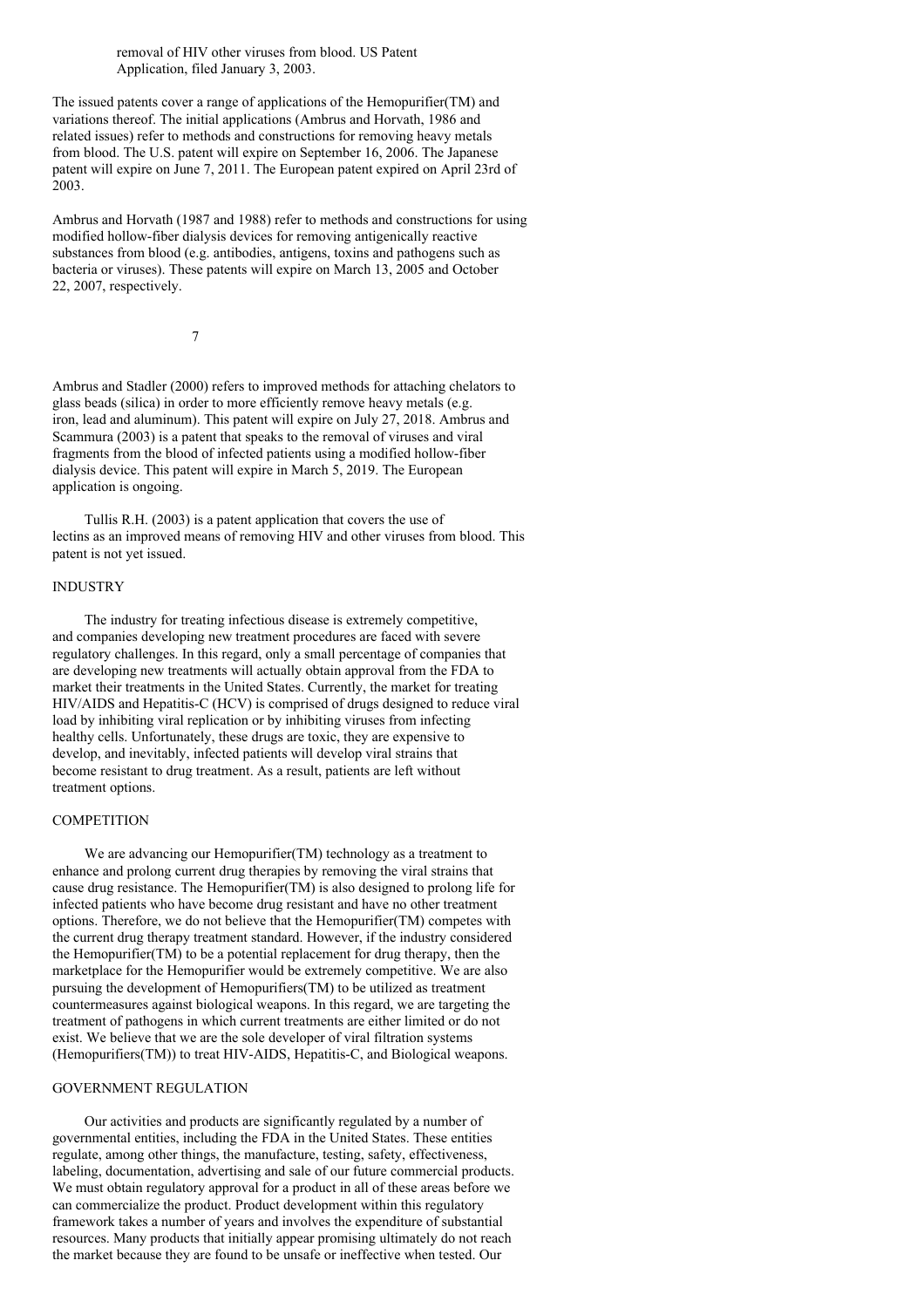inability to commercialize a product would impair our ability to earn future revenues.

In the United States, vaccines and immunotherapeutics for human use are subject to FDA approval as "biologics" under the Public Health Service Act and "drugs" under the Federal Food, Drug and Cosmetic Act. The steps required before a new product can be commercialized include: pre-clinical studies in animals, clinical trials in humans to determine safety and efficacy and FDA approval of the product for commercial sale.

Data obtained at any stage of testing is susceptible to varying interpretations, which could delay, limit or prevent regulatory approval. Moreover, during the regulatory process, new or changed drug approval policies may cause unanticipated delays or rejection of our product. We may not obtain necessary regulatory approvals within a reasonable period of time, if at all, or avoid delays or other problems in testing our products. Moreover, even if we received regulatory approval for a product, the approval may require limitations on use, which could restrict the size of the potential market for the product.

8

A product's safety and effectiveness in one test is not necessarily indicative of its safety and effectiveness in another test. Moreover, we may not discover all potential problems with a product even after completing testing on it. Some of our products and technologies have undergone only pre-clinical testing. As a result, we do not know whether they are safe or effective for humans. Also, regulatory authorities may decide, contrary to our findings that a product is unsafe or not as effective in actual use as its test results indicated. This could prevent the product's widespread use, require its withdrawal from the market or expose us to liability.

The FDA requires that the manufacturing facility that produces a licensed product meet specified standards, undergo an inspection and obtain an establishment license prior to commercial marketing. Subsequent discovery of previously unknown problems with a product or its manufacturing process may result in restrictions on the product or the manufacturer, including withdrawal of the product from the market. Failure to comply with the applicable regulatory requirements can result in fines, suspensions of regulatory approvals, product recalls, operating restrictions and criminal prosecution.

We have completed preclinical studies that demonstrate the removal of HIV and Hepatitis C virus from infected human blood. We are now in the process of developing our manufacturing protocols and seeking to obtain regulatory approval from the FDA to initiate clinical trials. The following outline references an anticipated clinical path required to obtain market clearance from the FDA so that we can begin sales of the Hemopurifier(TM) within the United States.

For HIV and Hepatitis C Virus treatment

- o Animal Safety Trials complete July 1, 2005
- o IDE Submission and FDA Approval for Human Safety Trial November 1, 2005
- o Human Safety Trial 90-120 days complete February 1, 2006
- o FDA Market Clearance complete July 1, 2006
- For Biodefense applications
- o Animal Trials complete April 1, 2005
- o IDE Submission and FDA Approval for Human Safety Trial July, 2005 oHuman Safety Trial - 90-120 days - complete November 1, 2005
- o FDA Market Clearance complete April 15, 2006

We have estimated the direct costs for performing the proposed submissions and clinical tests on the timetable given at \$5,001,465 through the end of 2005.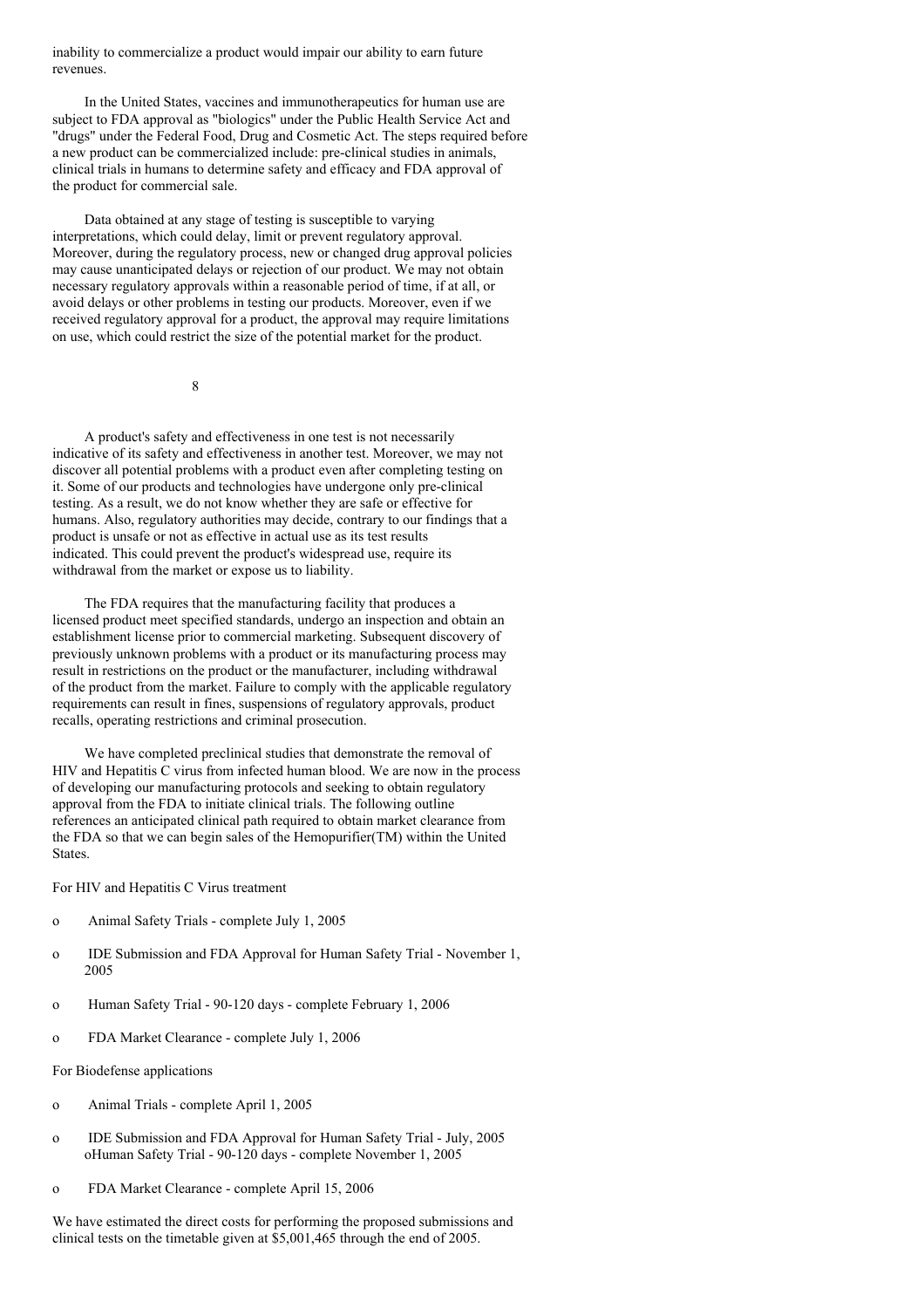Because we may market our products abroad, we will be subject to varying foreign regulatory requirements. Although international efforts are being made to harmonize these requirements, applications must currently be made in each country. The data necessary and the review time varies significantly from one country to another. Approval by the FDA does not ensure approval by the regulatory bodies of other countries.

Any future collaborators will also be subject to all of the above-described regulations in connection with the commercialization of products utilizing our technology.

# PRODUCT LIABILITY

The risk of product liability claims, product recalls and associated adverse publicity is inherent in the testing, manufacturing, marketing and sale of medical products. We do not have clinical trial liability insurance coverage. There can be no assurance that future insurance coverage will to be adequate or available. We may not be able to secure product liability insurance coverage on acceptable terms or at reasonable costs when needed. Any liability for mandatory damages could exceed the amount of our coverage. A successful product liability claim against us could require us to pay a substantial monetary award. Moreover, a product recall could generate substantial negative publicity about our products and business and inhibit or prevent commercialization of other future product candidates.

 $\overline{Q}$ 

# SUBSIDIARIES

We have four dormant wholly-owned subsidiaries, Aethlon, Inc., Cell Activation, Inc., Syngen Research, Inc., and Hemex, Inc.

### EMPLOYEES

At March 31, 2004, we had two full-time employees, comprised of our Chief Executive Officer and our Chief Science Officer. Subsequently, as of September 7, 2004, we have added additional full-time employees comprised of our Director of Administrative Services, a research scientist, a research associate and our senior bioengineer and a molecular biologist. We utilize, whenever appropriate, contract and part time professionals in order to conserve cash and resources. We believe that our employee relations are good. None of our employees is represented by a collective bargaining unit.

### WHERE YOU CAN FIND MORE INFORMATION

We file annual reports on Form 10-KSB, quarterly reports on Form 10-QSB, current reports on Form 8-K and proxy and information statements and amendments to reports files or furnished pursuant to Sections 13(a) and 15(d) of the Securities Exchange Act of 1934, as amended. The public may read and copy these materials at the SEC's Public Reference Room at 450 Fifth St NW, Washington, DC 20549. The public may obtain information on the operation of the public reference room by calling the SEC at 1-800-SEC-0330. The SEC also maintains a website (http://www.sec.gov) that contains reports, proxy and information statements and other information regarding other companies, like us, that file materials with the SEC electronically. Our headquarters are located at 3030 Bunker Hill Street, Suite 4000, San Diego, CA 92109. Our phone number at that address is (858) 459-7800. Our website is www.aethlonmedical.com.

### ITEM 2. DESCRIPTION OF PROPERTY

We currently rent approximately 3,200 square feet of executive office space and laboratory space at 3030 Bunker Hill Street, Suite 4000, San Diego, California 92109 at the rate of \$7,520 per month on a lease that expires on July 12, 2006.

## ITEM 3. LEGAL PROCEEDINGS

We may be involved from time to time in various claims, lawsuits, disputes with third parties or breach of contract actions incidental to the normal course of business operations. We are currently not involved in any such litigation or any pending legal proceedings that we believe could have a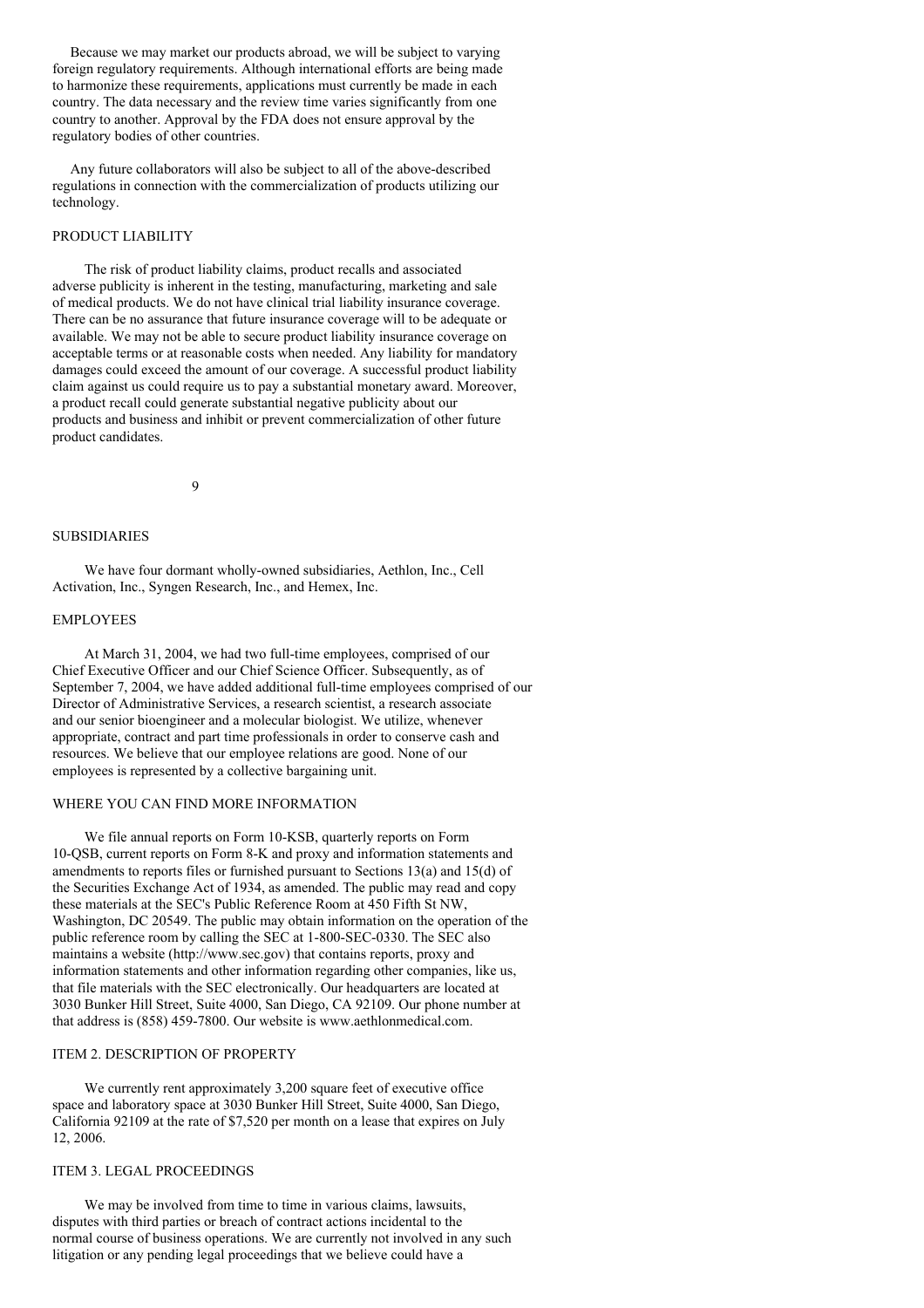#### ITEM 4. SUBMISSION OF MATTERS TO A VOTE OF SECURITY HOLDERS

### None

#### 10

# PART II

# ITEM 5. MARKET FOR COMMON EQUITY AND RELATED STOCKHOLDER MATTERS

#### LIMITED PUBLIC MARKET FOR SHARES OF COMMON STOCK

Our Common Stock is quoted on the OTCBB. Our trading symbol is "AEMD." Our Common Stock has had a limited and sporadic trading history.

The following table sets forth for the calendar period indicated the quarterly high and low bid prices for our Common Stock as reported by the OTCBB. The prices represent quotations between dealers, without adjustment for retail markup, mark down or commission, and do not necessarily represent actual transactions.

|             | HIGH       | LOW        |
|-------------|------------|------------|
|             |            |            |
| 2004        |            |            |
| 2nd Quarter | S<br>1.70  | \$<br>0.54 |
| 1st Quarter | \$<br>4.25 | \$<br>0.37 |
| 2003        |            |            |
| 4th Quarter | \$<br>0.55 | \$<br>0.36 |
| 3rd Quarter | \$<br>1.01 | \$<br>0.25 |
| 2nd Quarter | S<br>0.60  | 0.20<br>\$ |
| 1st Quarter | \$<br>0.56 | \$<br>0.15 |
| 2002        |            |            |
| 4th Quarter | \$<br>0.85 | \$<br>0.15 |
| 3rd Quarter | \$<br>1.05 | \$<br>0.65 |
| 2nd Quarter | \$<br>1.95 | \$<br>0.55 |
| 1st Quarter | \$<br>2.30 | \$<br>1.15 |

We have not declared any cash dividends on our common stock since inception and do not anticipate any in the future. Our current business plan is to retain any future earnings to finance the expansion and development of our business. Any future determination to pay cash dividends will be at the discretion of our board of directors, and will be dependent upon our financial condition, results of operations, capital requirements and other factors our board may deem relevant at that time.

There are approximately 800 record holders of our Common Stock at August 20, 2004. The number of registered shareholders includes any beneficial owners of common shares held in street name.

The transfer agent and registrar for our common stock is Computershare Trust Company, located in Denver, Colorado.

#### PENNY STOCK

Until our shares qualify for inclusion in the NASDAQ system, the public trading, if any, of our common stock will be on the OTC Bulletin Board. As a result, an investor may find it more difficult to dispose of, or to obtain accurate quotations as to the price of, our common stock offered. Our common stock is subject to provisions of Section 15(g) and Rule 15g-9 of the Securities Exchange Act of 1934, as amended (the "Exchange Act"), commonly referred to as the "penny stock rule." Section  $15(g)$  sets forth certain requirements for transactions in penny stocks, and Rule 15g-9(d) incorporates the definition of "penny stock" that is found in Rule 3a51-1 of the Exchange Act. The SEC generally defines "penny stock" to be any equity security that has a market price less than \$5.00 per share, subject to certain exceptions. If our common stock is deemed to be a penny stock, trading in the shares will be subject to additional sales practice requirements on broker-dealers who sell penny stock to persons other than established customers and accredited investors. "Accredited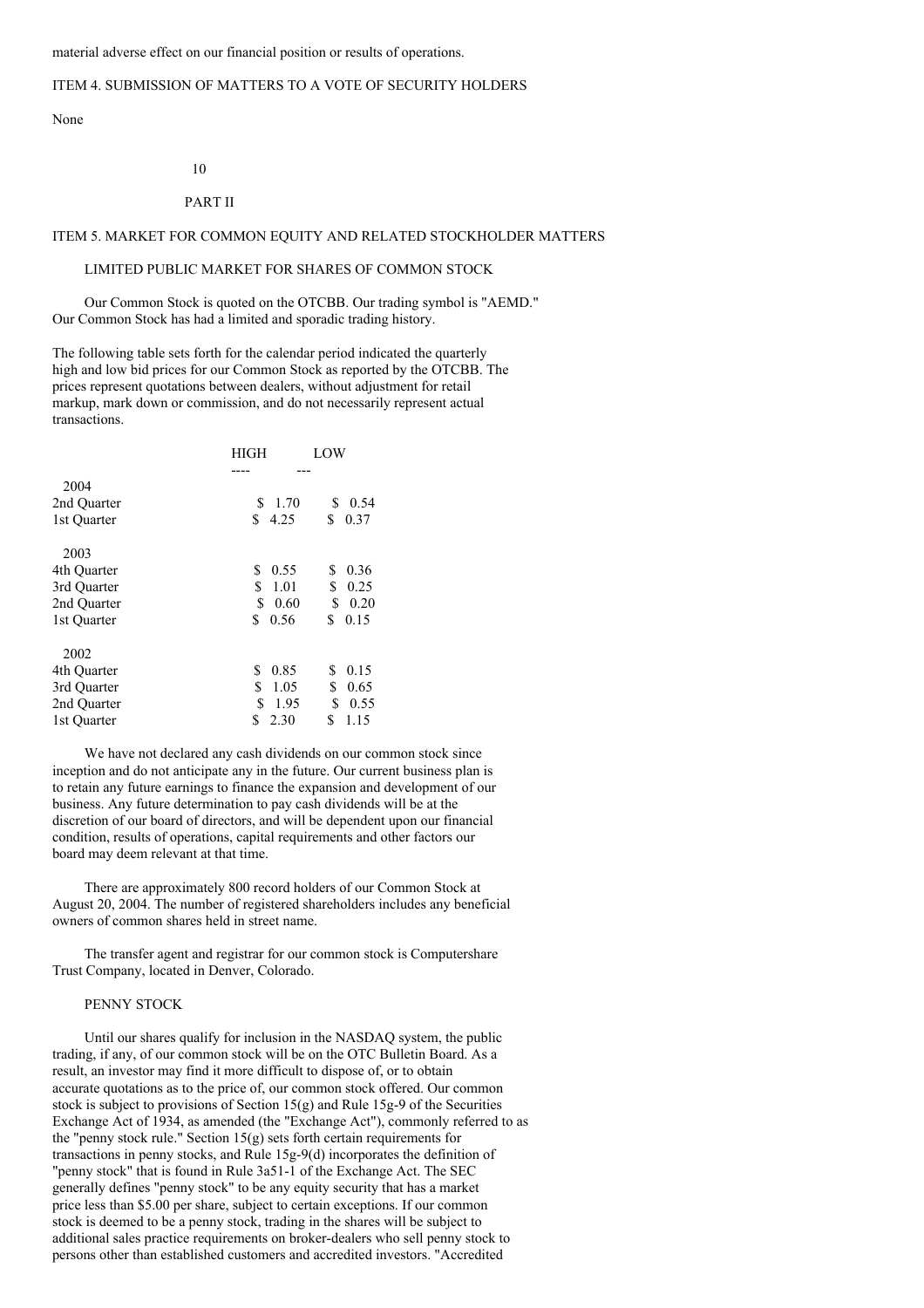investors" are persons with assets in excess of \$1,000,000 or annual income exceeding \$200,000 or \$300,000 together with their spouse. For transactions covered by these rules, broker-dealers must make a special suitability determination for the purchase of such security and must have the purchaser's written consent to the transaction prior to the purchase. Additionally, for any transaction involving a penny stock, unless exempt, the rules require the delivery, prior to the first transaction, of a risk disclosure document, prepared by the SEC, relating to the penny stock market. A broker-dealer also must disclose the commissions payable to both the broker-dealer and the registered representative, and current quotations for the securities. Finally, monthly statements must be sent disclosing recent price information for the penny stocks held in an account and information on the limited market in penny stocks. Consequently, these rules may restrict the ability of a broker-dealer to trade and/or maintain a market in our common stock and may affect the ability of our shareholders to sell their shares.

11

#### RECENT SALES OF UNREGISTERED SECURITIES

We have sold or issued the following securities not registered under the Securities Act in reliance upon the exemption from registration pursuant to Section 4(2) of the Securities Act or Regulation D of the Securities Act during the three year period ending on the date of filing of this registration statement. Except as stated below, no underwriting discounts or commissions were payable with respect to any of the following transactions.

# CONVERTIBLE DEBT

In April 2003, we issued a 9% convertible note in the amount of \$150,000 issued to Ms. Jill Brodersen, an accredited investor. The note was convertible at \$0.25 until June 30, 2003, at which time the conversion feature expired. This transaction was exempt from registration pursuant to Regulation D promulgated under the Securities Act of 1933.

In March 2004, we issued a 10% convertible note to RP Capital, LLC, an accredited investor, in the amount of \$50,000 for cash. The note was due on April 30, 2004 and was converted at \$0.44 per share in May 2004. This transaction was exempt from registration pursuant to Regulation D promulgated under the Securities Act of 1933.

#### COMMON STOCK AND WARRANTS

In April 2003, we issued 600,000 shares of restricted common stock at a price of \$0.25 per share for cash totaling \$150,000 to Mr. Rod Tompkins, an accredited individual investor. In connection with the issuance of these shares, we granted Mr. Tompkins 600,000 warrants to purchase our common stock at \$0.25 per share. The warrants vested immediately and expire in April 2005. This transaction was exempt from registration pursuant to Regulation D promulgated under the Securities Act of 1933.

In May 2003, we issued 40,000 shares of restricted common stock at a price of \$0.25 per share for cash totaling \$10,000 to entities controlled by Mr. Calvin Leung, et al, an accredited individual investor. Mr. Leung is a director of Aethlon Medical, Inc. In connection with the issuance of these shares, we granted the entities 40,000 warrants to purchase common stock of the Company at \$0.25 per share. The warrants vested immediately and expire in May 2004. This transaction was exempt from registration pursuant to Regulation D promulgated under the Securities Act of 1933.

In May 2003, we issued 10,000 shares of restricted common stock at a price of \$0.25 per share for services valued at \$2,500 to Comprehensive Communications, an accredited corporate investor. This transaction was exempt from registration pursuant to Section 4(2) of the Securities Act of 1933.

In July 2003, we issued 380,000 shares of restricted common stock at prices between \$0.25-\$0.30 per share for cash totaling \$100,000. 100,000 shares of restricted common stock were issued to Mr. John D. Garber, an accredited individual investor, for \$30,000 and 280,000 shares of restricted common stock were issued to entities controlled by Calvin Leung, et al, an accredited individual investor, for \$70,000. Mr. Leung is a director of Aethlon Medical, Inc. In connection with the issuance of these shares, we granted these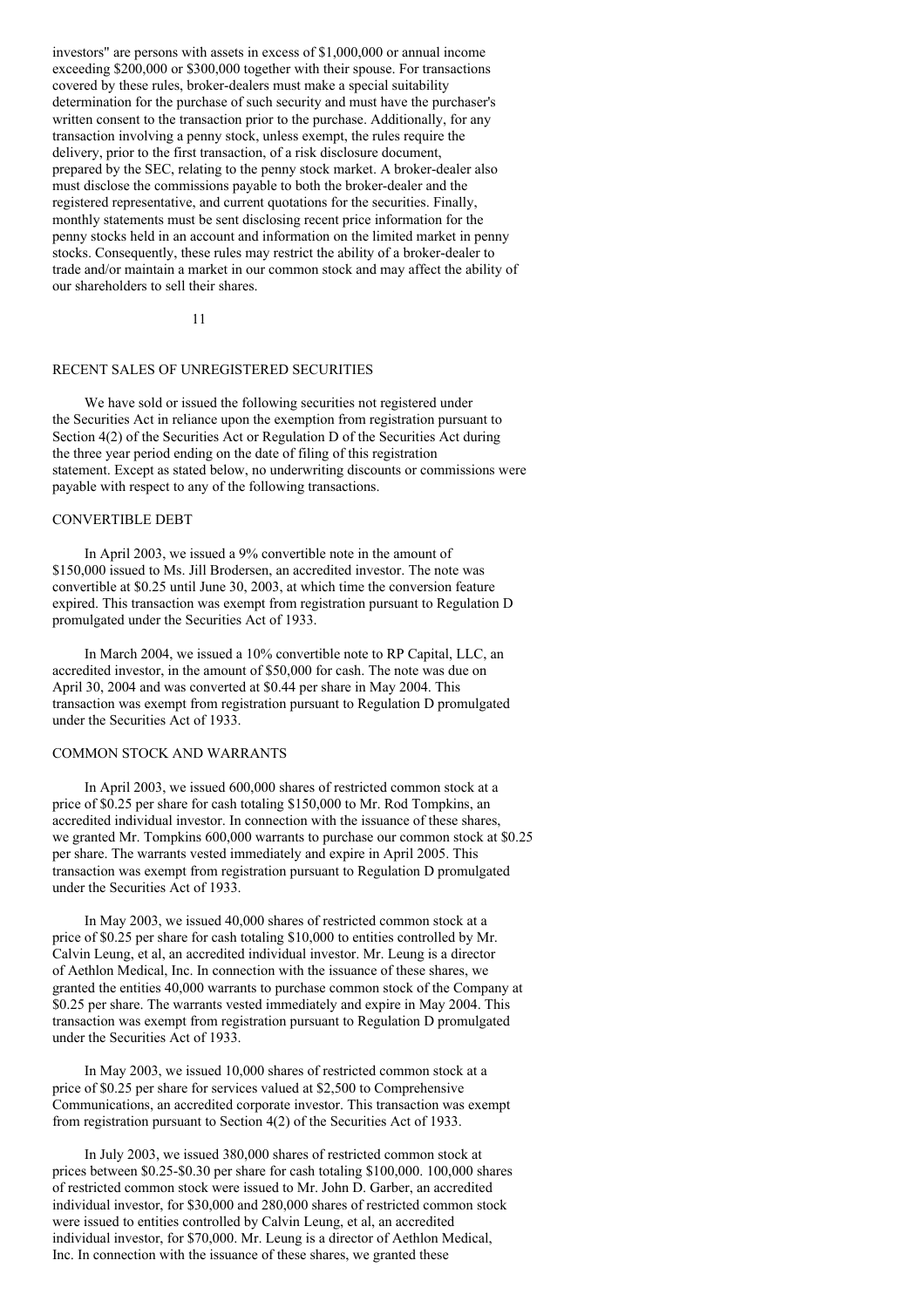stockholders a total of 380,000 warrants to purchase our common stock at amounts and prices equal to their shares and purchase prices herein. The warrants vested immediately and expire in July 2004. These transactions were exempt from registration pursuant to Regulation D promulgated under the Securities Act of 1933.

In September 2003, we issued 160,000 shares of restricted common stock at a price of \$0.25 per share for cash totaling \$40,000 to Mr. Rod Tompkins, an accredited investor. In connection with the issuance of these shares, we granted Mr. Tompkins 160,000 warrants to purchase our common stock at a price of \$0.25 per share. The warrants vested immediately and expire in September 2004. This transaction was exempt from registration pursuant to Regulation D promulgated under the Securities Act of 1933.

In September 2003, we issued 60,000 shares of restricted common stock for cash totaling \$15,000 to entities controlled by Mr. Calvin Leung, an accredited individual investor, in connection with the exercise of 60,000 warrants to purchase our common stock at \$0.25 per share. Mr. Leung is a director of Aethlon Medical, Inc. This transaction was exempt from registration pursuant to Regulation D promulgated under the Securities Act of 1933.

12

In October 2003, we issued 80,000 shares of restricted common stock for cash totaling \$20,000 to Mr. Rod Tompkins, an accredited investor, in connection with the exercise of 80,000 warrants to purchase our common stock at \$0.25 per share. This transaction was exempt from registration pursuant to Regulation D promulgated under the Securities Act of 1933.

In November 2003, we issued 100,000 shares of restricted common stock at a price of \$0.25 per share for cash totaling \$25,000. 60,000 shares of restricted common stock were sold to Mr. Phillip Ward, an accredited individual investor, and 40,000 were sold to entities controlled by Mr. Calvin Leung, an accredited individual investor. Mr. Leung is a director of Aethlon Medical, Inc. In connection with the issuance of these shares, we granted the stockholders 100,000 warrants to purchase our common stock at a price of \$0.25 per share. The warrants vested immediately and expire in November 2004. These transactions were exempt from registration pursuant to Regulation D promulgated under the Securities Act of 1933.

In November 2003, we issued 11,017 shares of restricted common stock at a price of \$0.50 per share to Mr. Paul Hastings, an accredited individual investor in connection with the conversion of \$5,000 of notes payable plus accrued interest. This transaction was exempt from registration pursuant to Regulation D promulgated under the Securities Act of 1933.

In November 2003, we issued 100,000 shares of restricted common stock for cash totaling \$25,000, in connection with the exercise of 100,000 warrants to purchase our common stock at \$0.25 per share. Mr. John D. Garber, an accredited individual investor, exercised 60,000 of the warrants and an entity controlled by Mr. Calvin Leung, an accredited individual investor, exercised 40,000 warrants. Mr. Leung is a director of Aethlon Medical, Inc. This transaction was exempt from registration pursuant to Regulation D promulgated under the Securities Act of 1933.

In November 2003, we issued 40,000 shares of restricted common stock for cash totaling \$10,000, to entities controlled by Mr. Calvin Leung, an accredited individual investor, in connection with the exercise of 40,000 warrants to purchase our common stock at \$0.25 per share. Mr. Leung is a director of Aethlon Medical, Inc. This transaction was exempt from registration pursuant to Regulation D promulgated under the Securities Act of 1933.

In December 2003, we issued 20,000 shares of restricted common stock at a price of \$0.25 per share for cash totaling \$5,000 to two accredited investors. In connection with the issuance of these shares, we granted the stockholders 20,000 warrants to purchase our common stock at a price of \$0.25 per share. The warrants vested immediately and expire in December 2004. These transactions were exempt from registration pursuant to Regulation D promulgated under the Securities Act of 1933.

In December 2003, we issued 461,667 shares of restricted common stock at a price of \$0.25 per share and 461,667 warrants to purchase common stock at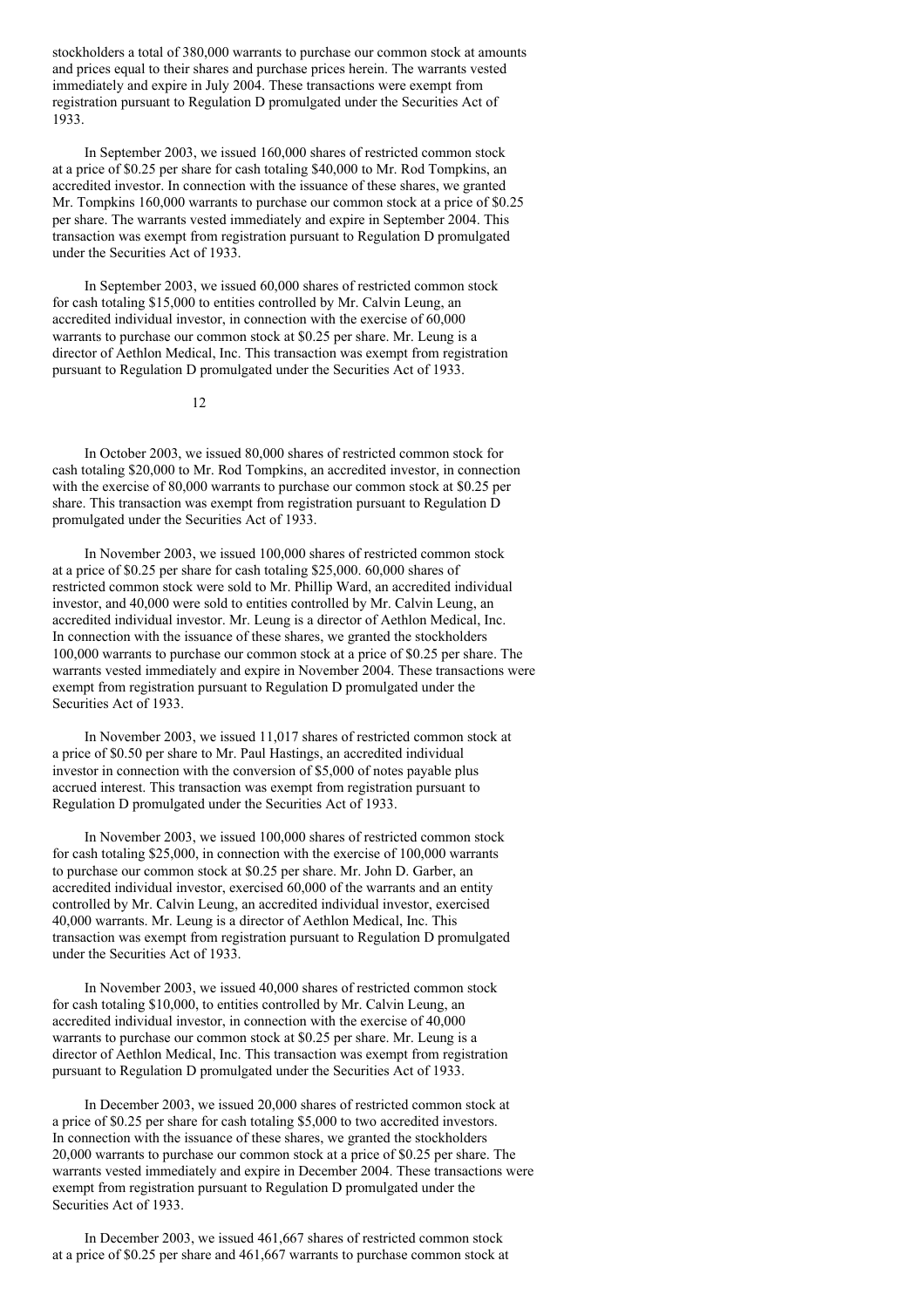an exercise price of \$0.25 per share, to Provident Life Sciences Sector Fund, LP, an institutional investor, in connection with the conversion of \$100,000 of convertible notes payable plus accrued interest. The warrants vested immediately and are exercisable through December 2004. This transaction was exempt from registration pursuant to Regulation D promulgated under the Securities Act of 1933.

In December 2003, we issued 120,000 shares of restricted common stock for cash totaling \$30,000, in connection with the exercise of 120,000 warrants to purchase our common stock at \$0.25 per share. Mr. John D. Garber, an accredited individual investor, exercised 40,000 of the warrants and Mr. Rod Tompkins, an accredited individual investor, exercised 80,000 of the warrants. This transaction was exempt from registration pursuant to Regulation D promulgated under the Securities Act of 1933.

In January 2004, we issued 26,000 shares of restricted common stock at a price of \$0.25 per share for cash totaling \$6,500 three entities controlled by Mr. Calvin Leung, an accredited investor. Mr. Leung is a director of Aethlon Medical, Inc. In connection with the issuance of these shares, we granted the entities 6,500 warrants to purchase our common stock at a price of \$0.25 per share. The warrants vested immediately and expire in January 2005. These transactions were exempt from registration pursuant to Regulation D promulgated under the Securities Act of 1933.

13

In January 2004, we issued 161,334 shares of restricted common stock at a price of \$0.25 per share and 161,334 warrants to purchase common stock at an exercise price of \$0.25 per share, in connection with the conversion of \$35,000 of notes payable plus accrued interest to Mr. Rob Edward, who held \$30,000 in notes and Ms. Linda Price, who held \$5,000 in notes, both accredited individual investors. The warrants vested immediately and are exercisable through January 2005. This transaction was exempt from registration pursuant to Regulation D promulgated under the Securities Act of 1933.

In January 2004, we issued 62,000 shares of restricted common stock at a price of \$0.40 per share for services in the amount of approximately \$25,000. 50,000 shares of restricted common stock were issued to executives of Innovative Health Solutions who provided consulting on biodefense marketing and 12,000 shares of restricted common stock were issued to Ms. Deborah Porter, a consultant who provided consulting on technical solutions. This transaction was exempt from registration pursuant to Section 4(2) of the Securities Act of 1933.

In February 2004, we issued 100,000 shares of restricted common stock for cash totaling \$25,000, in connection with the exercise of 100,000 warrants to purchase our common stock at \$0.25 per share. Mr. Rod Tompkins, an accredited individual investor, exercised 60,000 of the warrants and an entity controlled by Mr. Calvin Leung, an accredited investor, exercised 40,000 of the warrants. Mr. Leung is a director of Aethlon Medical, Inc. This transaction was exempt from registration pursuant to Regulation D promulgated under the Securities Act of 1933.

In February 2004, we issued 139,063 shares of restricted common stock at a price of \$0.25 per share and 139,063 warrants to purchase common stock at an exercise price of \$0.25 per share, in connection with the conversion of \$25,000 of notes payable plus accrued interest to Mr. Robb Newman, an accredited individual investor. The warrants vested immediately and are exercisable through February 2005. This transaction was exempt from registration pursuant to Regulation D promulgated under the Securities Act of 1933.

In February 2004, we issued 190,185 shares of restricted common stock at a prices between \$0.50 - \$0.54 per share for services in the amount of approximately \$105,000. 185,185 shares were issued to executives of The Research Works, Inc, who provided research report and investor relations consulting and 5,000 shares were issued to Ms. Cherry Kau, a consultant, for investor relations conference services. This transaction was exempt from registration pursuant to Section  $4(2)$  of the Securities Act of 1933.

In March 2004, we issued 125,000 shares of restricted common stock at prices between \$0.30 - \$1.125 per share to Mr. Phillip Ward 80,000 shares at \$0.30, Mr. Lance Hall 40,000 shares at \$0.525, Mr. Jonathan LeBaron 5,000 shares at \$1.125, all accredited individual investors for cash totaling \$50,625. In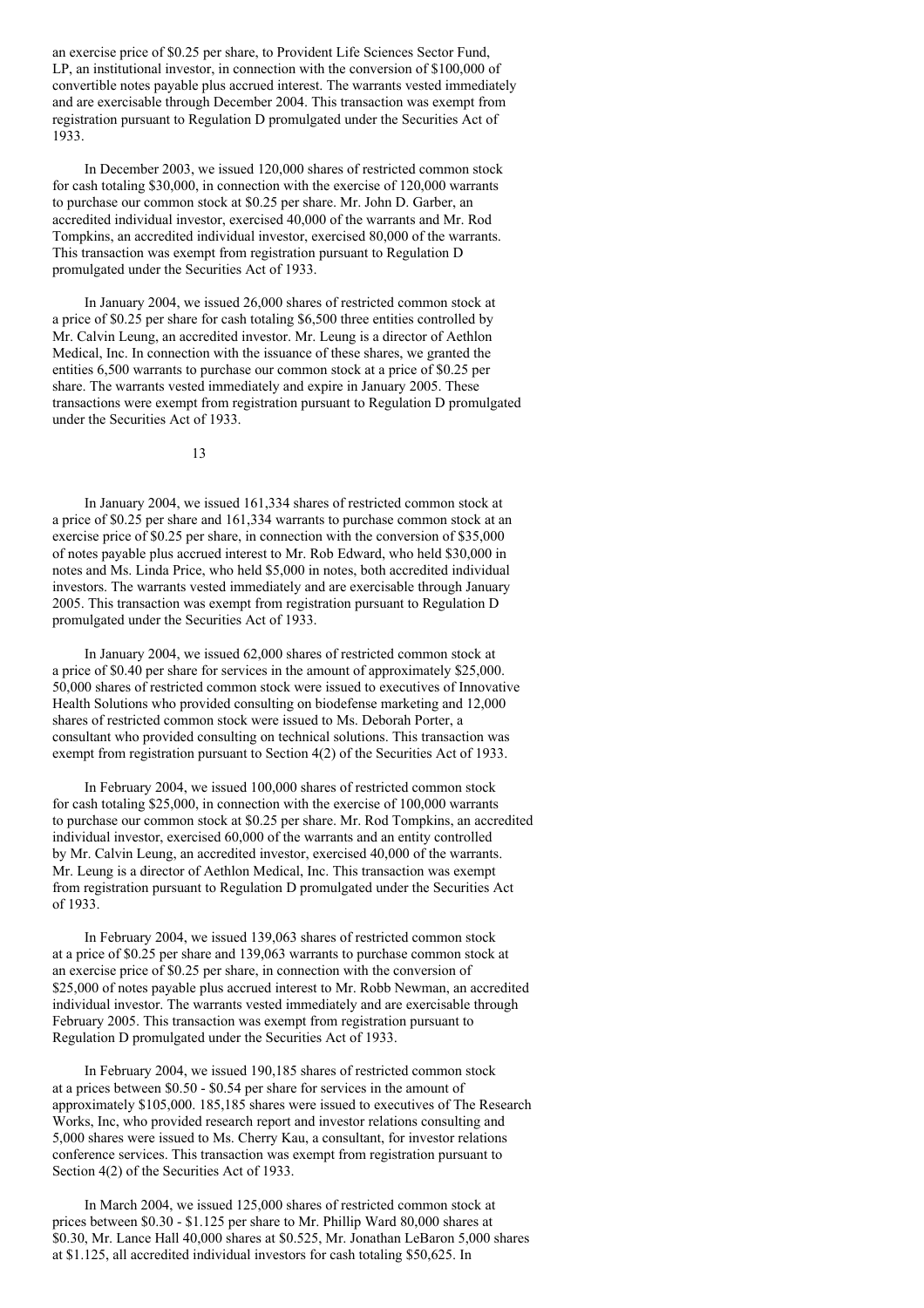connection with the issuance of these shares, we granted the stockholders 125,000 warrants, equal in amount and price to their shares, to purchase our common stock at prices between \$0.30 - \$1.125 per share. The warrants vested immediately and expire in March 2005. These transactions were exempt from registration pursuant to Regulation D promulgated under the Securities Act of 1933.

In March 2004, we issued 80,000 shares of restricted common stock for cash totaling \$20,000, in connection with the exercise of 80,000 warrants to purchase our common stock at \$0.25 per share to Mr. Rod Tompkins, an accredited investor. This transaction was exempt from registration pursuant to Regulation D promulgated under the Securities Act of 1933.

In March 2004, we issued 854,574 shares of restricted common stock at prices between \$0.35-\$0.65 per share in connection with the conversion of \$242,500 of notes payable plus accrued interest. 813,790 of the shares of restricted common stock were issued to LH Financial (Esquire Trade and Finance), an accredited institutional investor, in conjunction with the conversion of \$225,000 in principal amount of notes, plus accrued interest, at \$0.35 per share, in accordance with their convertible note agreement. 27,059 shares of restricted common stock were issued to Mr. Robert B. Martin for conversion of \$12,500 of convertible notes, plus accrued interest at \$0.65 per share and 13,725 shares of restricted shares of common stock were issued at \$0.42 per share to Ms. Pamella Fine for conversion of \$5,000 of convertible notes, plus accrued interest. We issued 40,784 warrants to purchase our common stock at exercise prices ranging from \$0.42 (13,725 to Ms. Fine) to \$0.65 (27,059 to Mr. Martin) per share. These warrants vested immediately and are exercisable through March 2005. This transaction was exempt from registration pursuant to Regulation D promulgated under the Securities Act of 1933.

#### 14

In March 2004, we issued 73,529 shares of restricted common stock at a price of \$0.34 per share for legal services in the amount of approximately \$25,000 to Richardson & Patel, LLP, our corporate counsel. This transaction was exempt from registration pursuant to Section 4(2) of the Securities Act of 1933.

#### EQUITY COMPENSATION PLANS

### SUMMARY EQUITY COMPENSATION PLAN DATA

The following table sets forth March 31, 2004 information on our equity compensation plans (including the potential effect of debt instruments convertible into common stock) in effect as of that date:

 $<$ TABLE> <CAPTION>  $<\!\!S\!\!>$   $<\!\!C\!\!>$ (a)  $(b)$  (c) Plan category Number of securities to Weighted-average Number of securities be issued upon exercise exercise price of remaining available of outstanding options, outstanding options, for future issuance warrants and rights  $(1)(2)$  warrants and rights under equity compensation plans (excluding securities reflected in column  $(a)(3)$ Equity compensation plans approved by security holders 47,500 \$2.75 452,500 Equity compensation plans not approved by security holders (1) 5,121,809 2.29 N/A ----------- ------ -------- Totals 5,169,309 2.32 452,500  $<$ /TABLE>

(1) The description of the material terms of non-plan issuances of equity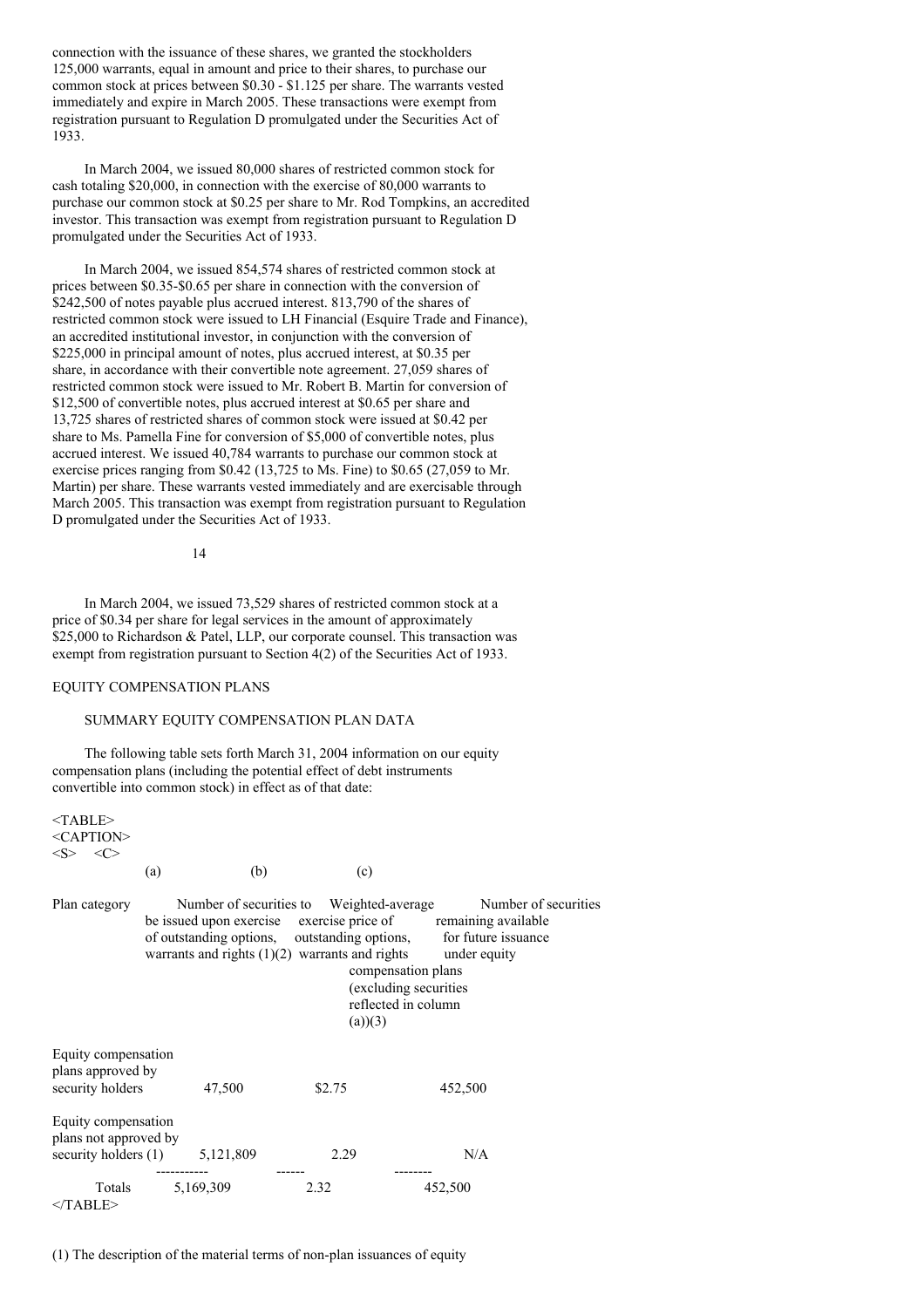instruments is discussed in Notes 4, 5 and 6 to the accompanying consolidated financial statements.

(2) Net of equity instruments forfeited, exercised or expired.

(3) This column does not include 926,475 shares of common stock that remain to be issued under the 2003 Consultant Stock Plan.

### 2000 STOCK OPTION PLAN

Our 2000 Stock Option Plan (the "Plan"), adopted by us in August 2000, provides for the grant of incentive stock options (ISOs") to our full-time employees (who may also be Directors) and nonstatutory stock options ("NSOs") to non-employee Directors, consultants, customers, vendors or providers of significant services. The exercise price of any ISO may not be less than the fair market value of the Common Stock on the date of grant or, in the case of an optionee who owns more than 10% of the total combined voting power of all classes of our outstanding stock, not be less than 110% of the fair market value on the date of grant. The exercise price, in the case of any NSO, must not be less than 75% of the fair market value of the Common Stock on the date of grant. The amount reserved under the Plan is 500,000 options. At March 31, 2004, we had granted 47,500 options under the Plan, with 452,500 available for future issuance.

### 2003 CONSULTANT STOCK PLAN

Our 2003 Consultant Stock Plan (the "Stock Plan"), adopted by us in August 2003, advances our interests by helping us obtain and retain the services of persons providing consulting services upon whose judgment, initiative, efforts and/or services we are substantially dependent, by offering to or providing those persons with incentives or inducements affording such persons an opportunity to become owners of our capital stock. Consultants or advisors are eligible to receive grants under the plan program only if they are natural persons providing bona fide consulting services to us, with the exception of any services they may render in connection with the offer and sale of our securities in a capital-raising transaction, or which may directly or indirectly promote or maintain a market for our securities.

15

We reserved a total of 1,000,000 common shares for issuance under the Stock Plan. The Stock Plan provides for the grants of common stock. No awards may be issued after the ten year anniversary of the date we adopted the Stock Plan, the termination date for the plan.

On March 29, 2004, we filed with the SEC a registration statement on Form S-8 for the purpose of registering 1,000,000 common shares issuable under the Stock Plan under the Securities Act of 1933.

# STAND-ALONE GRANTS

From time to time our board of directors grants common share purchase options or warrants to selected directors, officers, employees, consultants and advisors in payment of goods or services provided by such persons on a stand-alone basis outside of any of our formal stock plans. The terms of these grants are individually negotiated.

# ITEM 6. MANAGEMENT'S DISCUSSION AND ANALYSIS OR PLAN OF OPERATION

The following discussion and analysis should be read in conjunction with the consolidated Financial Statements and Notes thereto appearing elsewhere in this report.

Certain statements contained herein that are not related to historical results, including, without limitation, statements regarding the Company's business strategy and objectives, future financial position, expectations about pending litigation and estimated cost savings, are forward-looking statements within the meaning of Section 27A of the Securities Act and Section 21E of the Securities Exchange Act of 1934, as amended (the "Securities Exchange Act") and involve risks and uncertainties. Although we believe that the assumptions on which these forward-looking statements are based are reasonable, there can be no assurance that such assumptions will prove to be accurate and actual results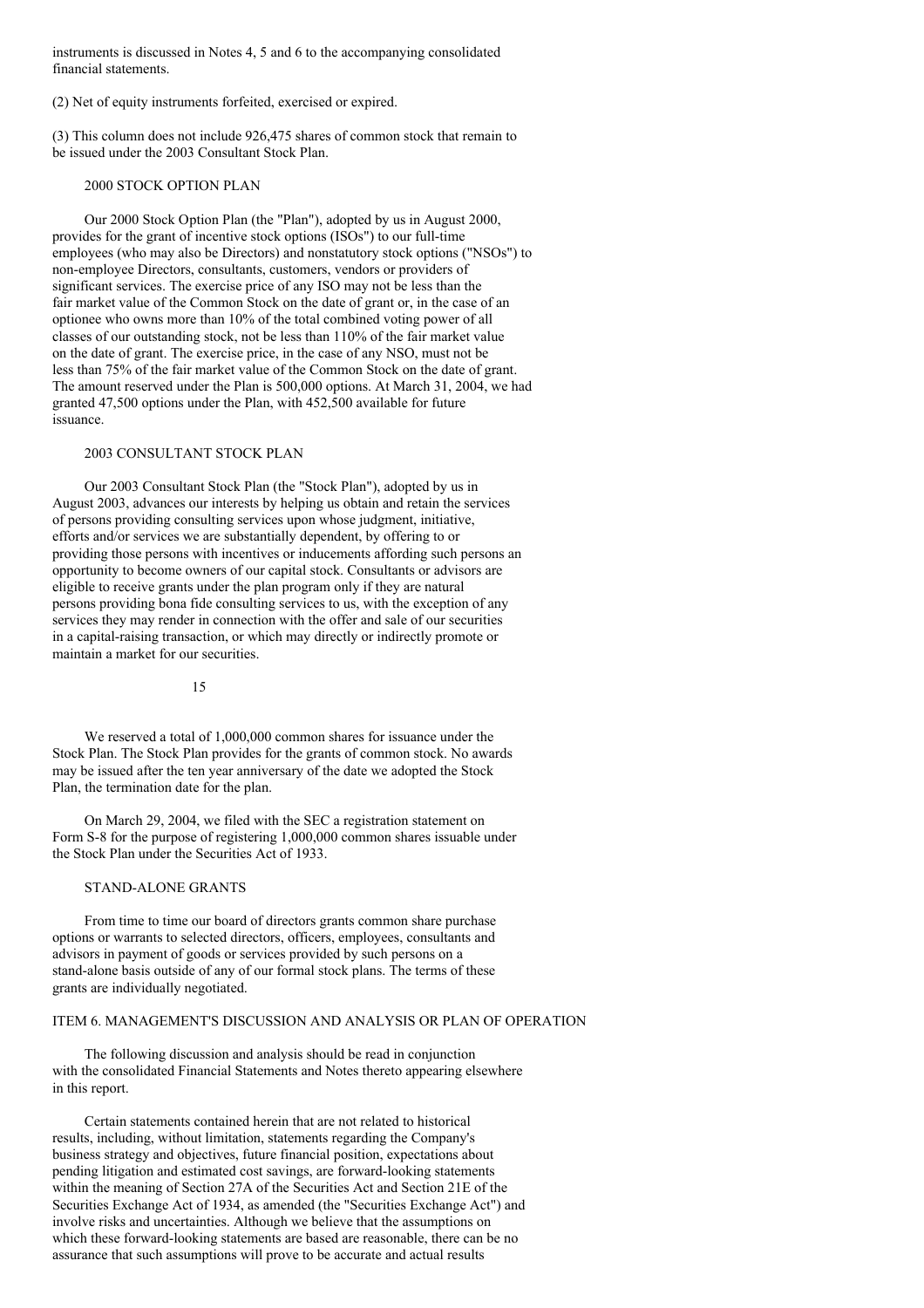could differ materially from those discussed in the forward-looking statements. Factors that could cause or contribute to such differences include, but are not limited to, regulatory policies, competition from other similar businesses, and market and general economic factors. All forward-looking statements contained in this Form 10-KSB are qualified in their entirety by this statement.

#### PLAN OF OPERATION

We are a development stage therapeutic device company that has not yet engaged in significant commercial activities. The primary focus of our resources is the advancement of our proprietary Hemopurifier(TM) platform treatment technology, which is designed to rapidly reduce the presence of infectious viruses and toxins in human blood. Our main focus during fiscal 2004 was to prepare our HIV-Hemopurifier(TM) to treat HIV/AIDS, and our HCV-Hemopurifier(TM) to treat Hepatitis-C for human clinical trials. We are also working to advance pathogen filtration devices to treat infectious agents that may be used in biological warfare and terrorism. See Item 1, " BUSINESS".

We plan to continue our research and development activities related to our Hemopurifier(TM) platform technology, with particular emphasis on the advancement of our lead product candidates for the treatment of HIV/AIDS. We plan to continue our pre-clinical trials for both our HIV/AIDS Hemopurifier(TM) products as well as for our biodefense Hemopurifier(TM) products. We plan to start small human clinical trials for HIV patients in fiscal 2005. We also plan to implement a regulatory strategy for the use of our Hemopurifier(TM) for biodefense treatments in fiscal 2005 pursuant to a recent rule implemented by the FDA for medical countermeasures to weapons of mass destruction. Under this rule, in situations where it is deemed unethical to conduct efficacy studies in humans, a treatment can be reviewed for approval on the basis of efficacy in the most relevant animal species and safety data in humans.

We expect to add approximately seven additional employees in the next twelve months, associated with our expanded research and development effort that will include expanding our goal beyond treating infectious diseases HIV/AID and Hepatitis-C and new applications to combat infectious agents that may be used in biological warfare and terrorism. This will involve designing Hemopurifier(TM) products that can be rapidly deployed by armed forces as wearable post-exposure treatments on the battlefield, as well as dialysis-based treatments for civilian populations. This will entail developing the new treatment device based on the same proprietary Hemopurifier(TM) filtration technology that is utilized in advancing our HIV/AIDS, and Hepatitis-C treatments. An important part of this will include our cooperative agreement with the National Center for Biodefense at George Mason to jointly pursue business and funding opportunities within the federal government.

16

Accordingly, due to this increase in activity during the next twelve months, we anticipate increasing our spending on research and development during the next twelve months. Additionally, associated with our anticipated increase in research and development expenditures, we anticipate purchasing significant amounts of equipment and tenant improvements, during this period to support our laboratory and testing operations.

Our operations to date have consumed substantial capital without generating revenues, and we will continue to require substantial and increasing capital funds to conduct necessary research and development and pre-clinical and clinical testing of our Hemopurifier(TM) products, and to market any of those products that receive regulatory approval. We do not expect to generate revenue from operations for the foreseeable future, and our ability to meet our cash obligations as they become due and payable is expected to depend for at least the next several years on our ability to sell securities, borrow funds or a combination thereof. Our future capital requirements will depend upon many factors, including progress with pre-clinical testing and clinical trials, the number and breadth of our programs, the time and costs involved in preparing, filing, prosecuting, maintaining and enforcing patent claims and other proprietary rights, the time and costs involved in obtaining regulatory approvals, competing technological and market developments, and our ability to establish collaborative arrangements, effective commercialization, marketing activities and other arrangements. We expect to continue to incur increasing negative cash flows and net losses for the foreseeable future.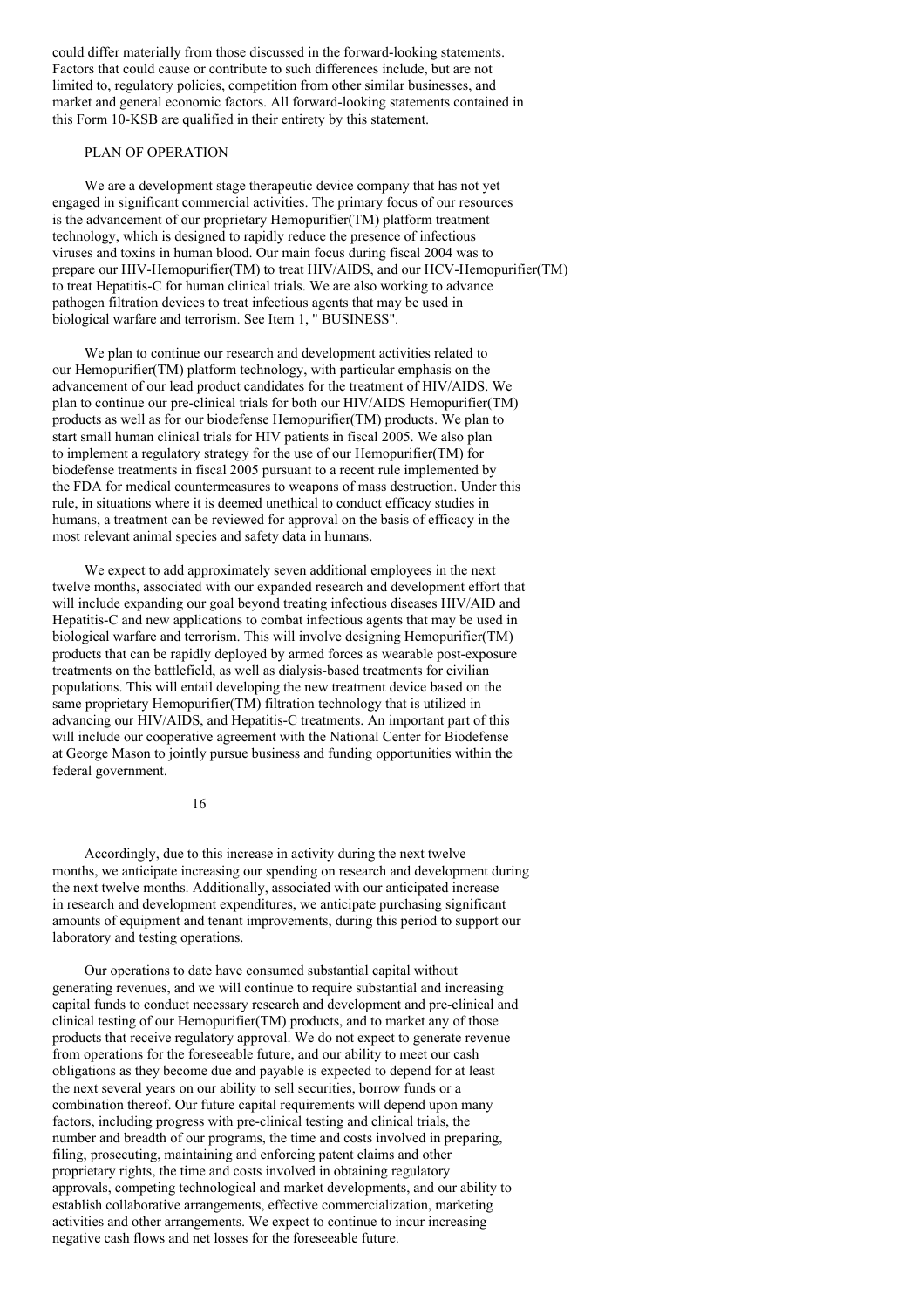We recorded a consolidated net loss of  $\$(1,518,798)$  or  $(\$0.19)$  per share and \$(2,361,116) or (\$0.43) per share for the fiscal years ended March 31, 2004 and 2003, respectively.

Our consolidated operating expenses for fiscal 2004 were \$995,549 versus \$1,871,385 for fiscal 2003. This decrease in operating expenses of \$875,836 or 46.8% is largely attributable to a reduction in our professional fees by \$321,162, or 48.6%, principally due to lower investor relations fees, lower patent royalty fees, and lower legal, accounting, technical and other professional services; lower payroll by \$132,231, or 24%, principally due to fewer full time executive and administrative personnel and lower general and administrative expenses in the amount of \$88,245, or 27% due to lower insurance and warrant costs all totaling \$641,532, and the absence of the patent impairment charge of \$234,304 incurred in fiscal 2003. Our capital equipment expenditures were insignificant in fiscal 2003 and 2002.

In fiscal year 2003, we incurred non-cash expenses in the amount of \$234,304 related to the impairment of the carrying value of patents pending. We capitalize the cost of patents and patents pending, some of which were acquired, and amortize such costs over the shorter of the remaining legal life or their estimated economic life, upon issuance of the patent. We write off unamortized cost of patents and patents pending when we determine there is no future benefit.

In fiscal year 2003, we also incurred non-cash expenses in the amount of \$114,000 related to options granted to a consultant. These expenses represented a significant portion of the professional fees that we incurred during fiscal 2003.

Our current plan of operation is to fund our anticipated increased research and development activities and operations for the near future through the \$673,000 private placement of common stock and the common stock purchase agreement with Fusion Capital Fund II, LLC ("Fusion Capital") in May 2004, whereby Fusion Capital has committed to buy up to an additional \$6,000,000 of our common stock over a 30-month period, commencing, at our election, after the Securities and Exchange Commission has declared effective a registration statement covering such shares. However, no assurance can be given that we will receive any additional funds under our agreement with Fusion Capital. Based on our projections of additional employees for operations and to complete research, development and testing associated with our Hemopurifier(TM) products, we anticipate that these funds will satisfy our cash requirements, including this anticipated increase in operations, in excess of the next twelve months. However, due to market conditions, and to assure availability of funding for operations in the long term, we may arrange for additional funding, subject to acceptable terms, during the next twelve months.

#### GOING CONCERN

Our independent registered public accounting firm has stated in their audit report on the Company's March 31, 2004 consolidated financial statements, that we have a working capital deficit and a significant deficit accumulated during the development stage. These conditions, among others, raise substantial doubt about our ability to continue as a going concern.

#### 17

#### CRITICAL ACCOUNTING POLICIES

The preparation of financial statements and related disclosures in conformity with accounting principles generally accepted in the United States of America requires us to make judgments, assumptions and estimates that affect the amounts reported in the consolidated financial statements and the accompanying notes. The amounts of assets and liabilities reported on our balance sheet and the amounts of revenues and expenses reported for each of our fiscal periods are affected by estimates and assumptions, which are used for, but not limited to, the accounting for the issuance of convertible notes payable and various equity instruments. Actual results could differ from these estimates. The following critical accounting policies are significantly affected by judgments, assumptions and estimates used in the preparation of the financial statements:

ACCOUNTING FOR TRANSACTIONS INVOLVING STOCK COMPENSATION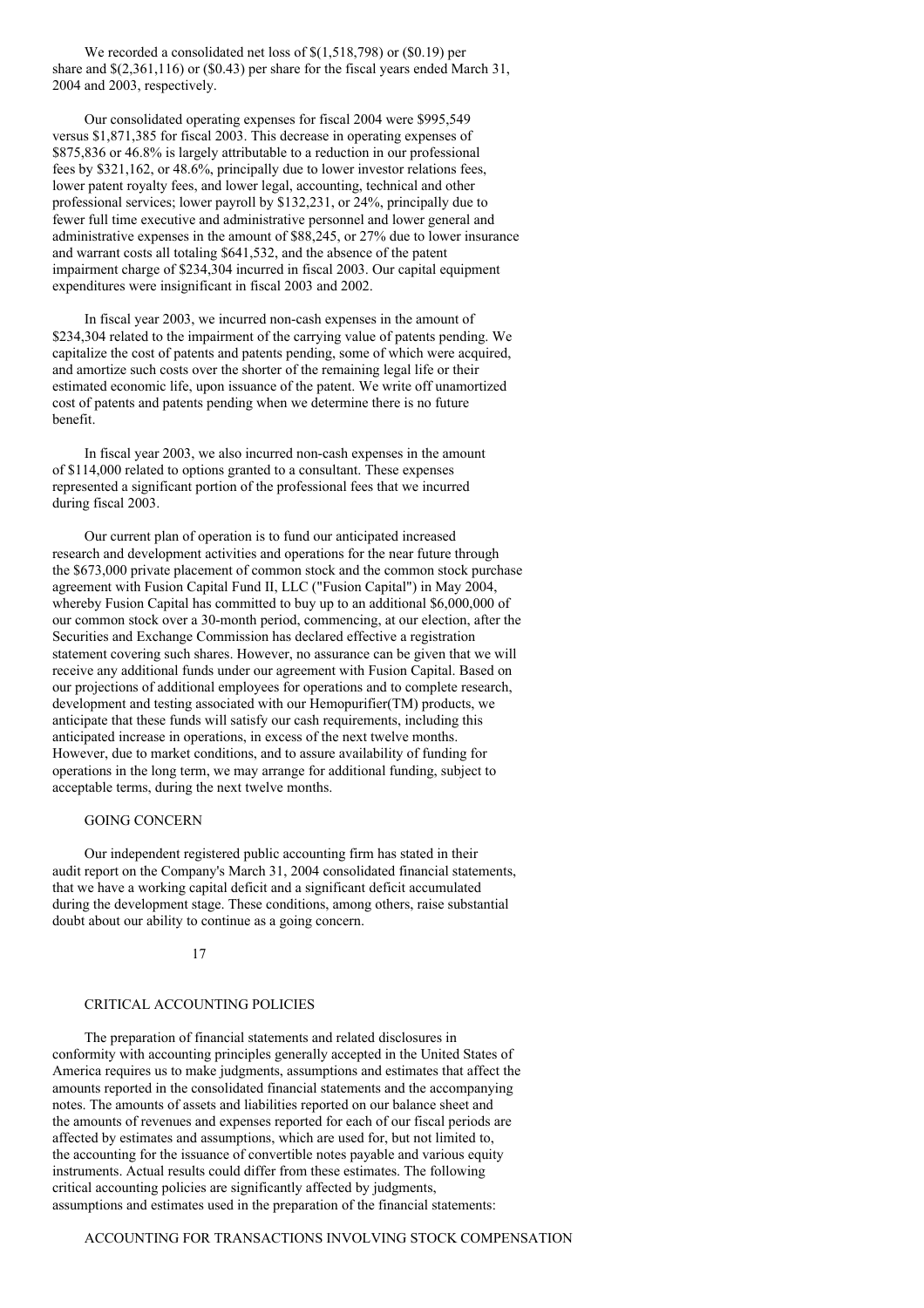Financial Accounting Standards Board ("FASB") Interpretation No. 44 ("FIN 44"), "ACCOUNTING FOR CERTAIN TRANSACTIONS INVOLVING STOCK COMPENSATION, AN INTERPRETATION OF APB 25" clarifies the application of APB 25 for (a) the definition of employee for purposes of applying APB 25, (b) the criteria for determining whether a plan qualifies as a noncompensatory plan, (c) the accounting consequence for various modifications to the terms of a previously fixed stock option or award, and (d) the accounting for an exchange of stock compensation awards in a business combination. FIN 44 is effective July 1, 2000, but certain provisions cover specific events that occur after either December 15, 1998, or January 12, 2000.

Under Accounting Principles Board Opinion No. 25, "ACCOUNTING FOR STOCK ISSUED TO EMPLOYEES," compensation expense is the excess, if any, of the estimated fair value of the stock at the grant date or other measurement date over the amount an employee must pay to acquire the stock. Compensation expense, if any, is recognized over the applicable service period, which is usually the vesting period.

Statement of Financial Accounting Standards ("SFAS") 123, "ACCOUNTING FOR STOCK-BASED COMPENSATION," if fully adopted, changes the method of accounting for employee stock-based compensation plans to the fair value based method. For stock options and warrants, fair value is estimated using an option pricing model that takes into account the stock price at the grant date, the exercise price, the expected life of the option or warrant, stock volatility and the annual rate of quarterly dividends. Compensation expense, if any, is recognized over the applicable service period, which is usually the vesting period. The adoption of the accounting methodology of SFAS 123 is optional and the Company has elected to continue accounting for stock-based compensation issued to employees using APB 25; however, pro forma disclosures, as the Company adopted the cost recognition requirement under SFAS 123, are required to be presented.

SFAS 148, "ACCOUNTING FOR STOCK-BASED COMPENSATION - TRANSITION AND DISCLOSURE, AN AMENDMENT OF FASB STATEMENT NO. 123," was issued in December 2002 and is effective for fiscal years ending after December 15, 2002. SFAS 148 provides alternative methods of transition for a voluntary change to the fair value based method of accounting for stock-based employee compensation. In addition, this Statement amends the disclosure requirements of SFAS 123 to require prominent disclosures in both annual and interim financial statements about the method of accounting for stock-based employee compensation and the effect of the method used on reported results.

### STOCK PURCHASE WARRANTS ISSUED WITH NOTES PAYABLE

The Company granted warrants in connection with the issuance of certain notes payable. Under Accounting Principles Board Opinion No. 14, " ACCOUNTING FOR CONVERTIBLE DEBT AND DEBT ISSUED WITH STOCK PURCHASE WARRANTS," the relative estimated fair value of such warrants represents a discount from the face amount of the notes payable.

18

#### BENEFICIAL CONVERSION FEATURE OF CONVERTIBLE NOTES PAYABLE

The convertible feature of certain notes payable provides for a rate of conversion that is below market value. Such feature is normally characterized as a "beneficial conversion feature" ("BCF"). Pursuant to Emerging Issues Task Force Issue No. 98-5 ("EITF Issue No. 98-5"), "ACCOUNTING FOR CONVERTIBLE SECURITIES WITH BENEFICIAL CONVERSION FEATURES OR CONTINGENTLY ADJUSTABLE CONVERSION RATIO" and Emerging Issues Task Force Issue No. 00-27, " APPLICATION OF EITF ISSUE NO. 98-5 TO CERTAIN CONVERTIBLE INSTRUMENTS," the estimated fair value of the BCF is recorded in the consolidated financial statements as a discount from the face amount of the notes. Such discounts are amortized to interest expense over the term of the notes.

#### IMPAIRMENT OR DISPOSAL OF LONG-LIVED ASSETS

SFAS 144, "ACCOUNTING FOR THE IMPAIRMENT OF LONG-LIVED ASSETS AND FOR LONG-LIVED ASSETS TO BE DISPOSED OF" addresses financial accounting and reporting for the impairment or disposal of long-lived assets. SFAS 144 requires that long-lived assets be reviewed for impairment whenever events or changes in circumstances indicate that their carrying amounts may not be recoverable. If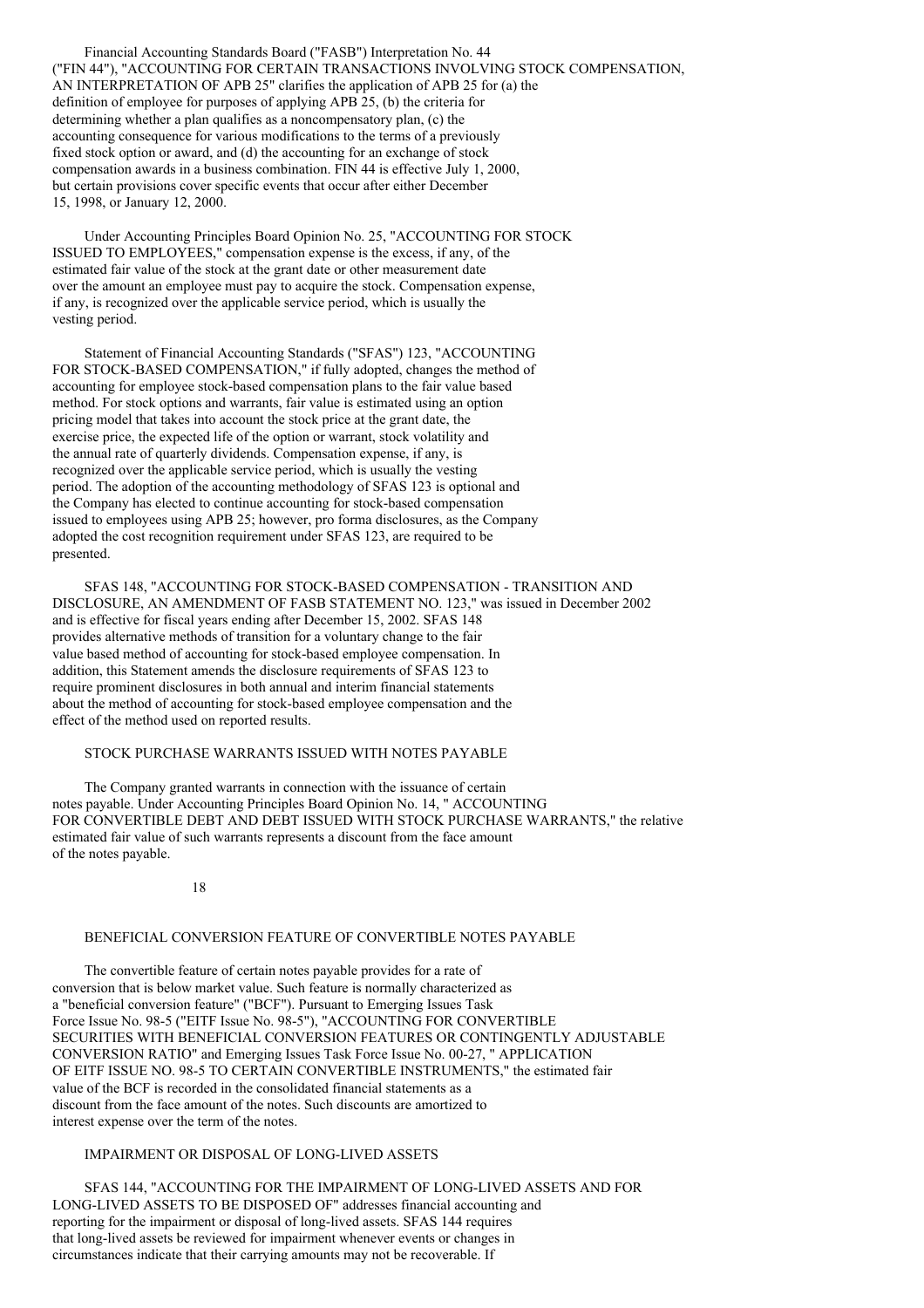the cost basis of a long-lived asset is greater than the projected future undiscounted net cash flows from such asset (excluding interest), an impairment loss is recognized. Impairment losses are calculated as the difference between the cost basis of an asset and its estimated fair value. SFAS 144 also requires companies to separately report discontinued operations and extends that reporting requirement to a component of an entity that either has been disposed of (by sale, abandonment or in a distribution to owners) or is classified as held for sale. Assets to be disposed of are reported at the lower of the carrying amount or the estimated fair value less costs to sell. The Company adopted SFAS 144 on January 1, 2002. The provisions of this pronouncement relating to assets held for sale or other disposal generally are required to be applied prospectively after the adoption date to newly initiated commitments to plan to sell or dispose of such asset, as defined, by management. As a result, management cannot determine the potential effects that adoption of SFAS 144 will have on the Company's financial statements with respect to future disposal decisions, if any. Management believes no impairment exists at March 31, 2004.

# INCOME TAXES

Under SFAS 109, "ACCOUNTING FOR INCOME TAXES," deferred tax assets and liabilities are recognized for the future tax consequences attributable to the difference between the consolidated financial statements and their respective tax basis. Deferred income taxes reflect the net tax effects of (a) temporary differences between the carrying amounts of assets and liabilities for financial reporting purposes and the amounts reported for income tax purposes, and (b) tax credit carryforwards. The Company records a valuation allowance for deferred income tax assets when, based on management's best estimate of taxable income in the foreseeable future, it is more likely than not that some portion of the deferred income tax assets may not be realized.

### OFF-BALANCE SHEET ARRANGEMENTS

We have not entered into any off-balance sheet arrangements that have or are reasonably likely to have a current or future effect on our financial condition, changes in financial condition, revenues or expenses, results of operations, liquidity, capital expenditures or capital resources and would be considered material to investors.

# RISK FACTORS

We have described below a number of uncertainties and risks which, in addition to uncertainties and risks presented elsewhere in this annual report, may adversely affect our business, operating results and financial condition. The uncertainties and risks enumerated below as well as those presented elsewhere in this annual report should be considered carefully in evaluating our company and our business and the value of our securities.

19

#### RISKS RELATING TO OUR BUSINESS

### WE HAVE ACCUMULATED LOSSES SINCE OUR INCEPTION, AND CURRENTLY HAVE NO PRODUCTS OR SERVICES ON THE MARKET THAT ARE CURRENTLY GENERATING REVENUES.

Our inability to generate revenues and profits from products we have recently introduced onto the market could cause us to go out of business and for you to lose your entire investment. We have not had any revenues for the past three years. To date, we have engaged primarily in research, development and clinical testing. Since our inception, we have not been profitable, and we cannot be certain that we will ever achieve or sustain profitability. We have incurred a cumulative net loss in the amount of \$17,045,313 from our inception through March 31, 2004. We have no products or services on the market that are currently generating revenues. Our failure to generate meaningful revenues and ultimately profits from potential products and applications of our technology could force us to reduce or suspend our operations and ultimately go out of business. Developing our product candidates will require significant additional research and development, including non-clinical testing and clinical trials, as well as regulatory approval. We expect these activities, together with our general and administrative expenses, to result in operating losses for the foreseeable future.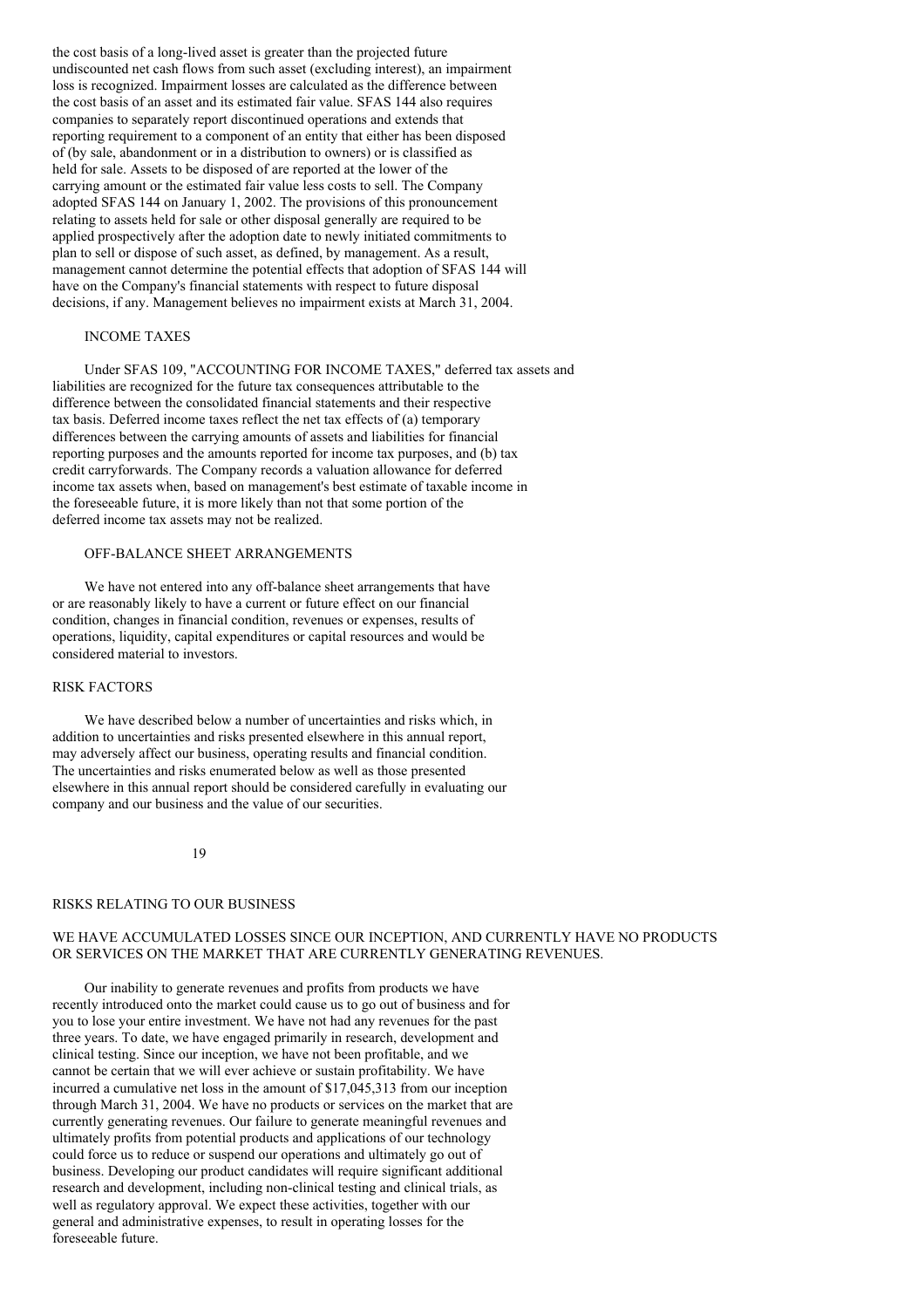### WE HAVE RECEIVED AN OPINION FROM OUR AUDITORS REGARDING OUR ABILITY TO CONTINUE AS A GOING CONCERN

Our independent auditors noted in their report accompanying our financial statements for our fiscal year ended March 31, 2004 that we had net losses since our inception, had a working capital deficit and that a significant amount of additional capital will be necessary to advance the development of our products to the point at which we may become commercially viable and stated that those conditions raised substantial doubt about our ability to continue as a going concern. Note 1 to our financial statements addressed management's plans to address these matters. We cannot assure you that our business plans will be successful in addressing these issues. This opinion about our ability to continue as a going concern could affect our ability to obtain additional financing at favorable terms, if at all, as such an opinion may cause investors to lose faith in our long term prospects. If we cannot successfully continue as a going concern, our shareholders may lose their entire investment in our common shares.

## WE MAY FAIL TO OBTAIN GOVERNMENT CONTRACTS TO DEVELOP OUR HEMOPURIFIER(TM) TECHNOLOGY FOR BIODEFENSE APPLICATIONS.

The U.S. Government has undertaken commitments to help secure improved countermeasures against bioterrorism. We have submitted two Small Business Innovative Research grant proposals, one in 2002 and the other in April 2004, with the National Institutes of Health that relate to the use of our Hemopurifier(TM) as a countermeasure treatment against certain biological weapons and anticipate submitting further proposals on U.S. Government contracts. We have not had any material discussions with the National Institutes of Health. The Hemopurifier(TM) has not been approved for use by any government agency, nor have we received any contracts to purchase the Hemopurifier(TM). Since inception, we have not generated revenues from the sale of any product based on our Hemopurifier(TM) technology platform. The process of obtaining government contracts is lengthy and uncertain and we must compete for each contract. Accordingly, we cannot be certain that we will be awarded any future government contracts utilizing our Hemopurifier(TM) platform technology. If the U.S. Government makes significant future contract awards to our competitors our business will be harmed.

In addition, the determination of when and whether a product is ready for large scale purchase and potential use will be made by the government through consultation with a number of governmental agencies, including the Food and Drug Administration (the "FDA"), the National Institutes of Health, the Centers for Disease Control and Prevention and the Department of Homeland Security.

## IF THE U.S. GOVERNMENT FAILS TO PURCHASE SUFFICIENT QUANTITIES OF ANY FUTURE BIODEFENSE CANDIDATE UTILIZING OUR HEMOPURIFIER(TM) PLATFORM TECHNOLOGY, WE MAY BE UNABLE TO GENERATE SUFFICIENT REVENUES TO CONTINUE OPERATIONS.

We cannot be certain of the timing or availability of any future funding from the U.S. Government, and substantial delays or cancellations of funding could result from protests or challenges from third parties once such funding is obtained. If we develop products utilizing our Hemopurifier(TM) platform technology that are approved by the Food and Drug Administration, but the U.S. Government does not place sufficient orders for these products, our future business will be harmed.

 $20$ 

# U.S. GOVERNMENT AGENCIES HAVE SPECIAL CONTRACTING REQUIREMENTS, WHICH CREATE ADDITIONAL RISKS.

Our business plan to provide biodefense product candidates and HIV-Hemopurifier(TM) candidates may involve contracts with the U.S. Government. U.S. Government contracts typically contain unfavorable termination provisions and are subject to audit and modification by the government at its sole discretion, which subjects us to additional risks. These risks include the ability of the U.S. Government to unilaterally:

o suspend or prevent us for a period of time from receiving new contracts or extending existing contracts based on violations or suspected violations of laws or regulations;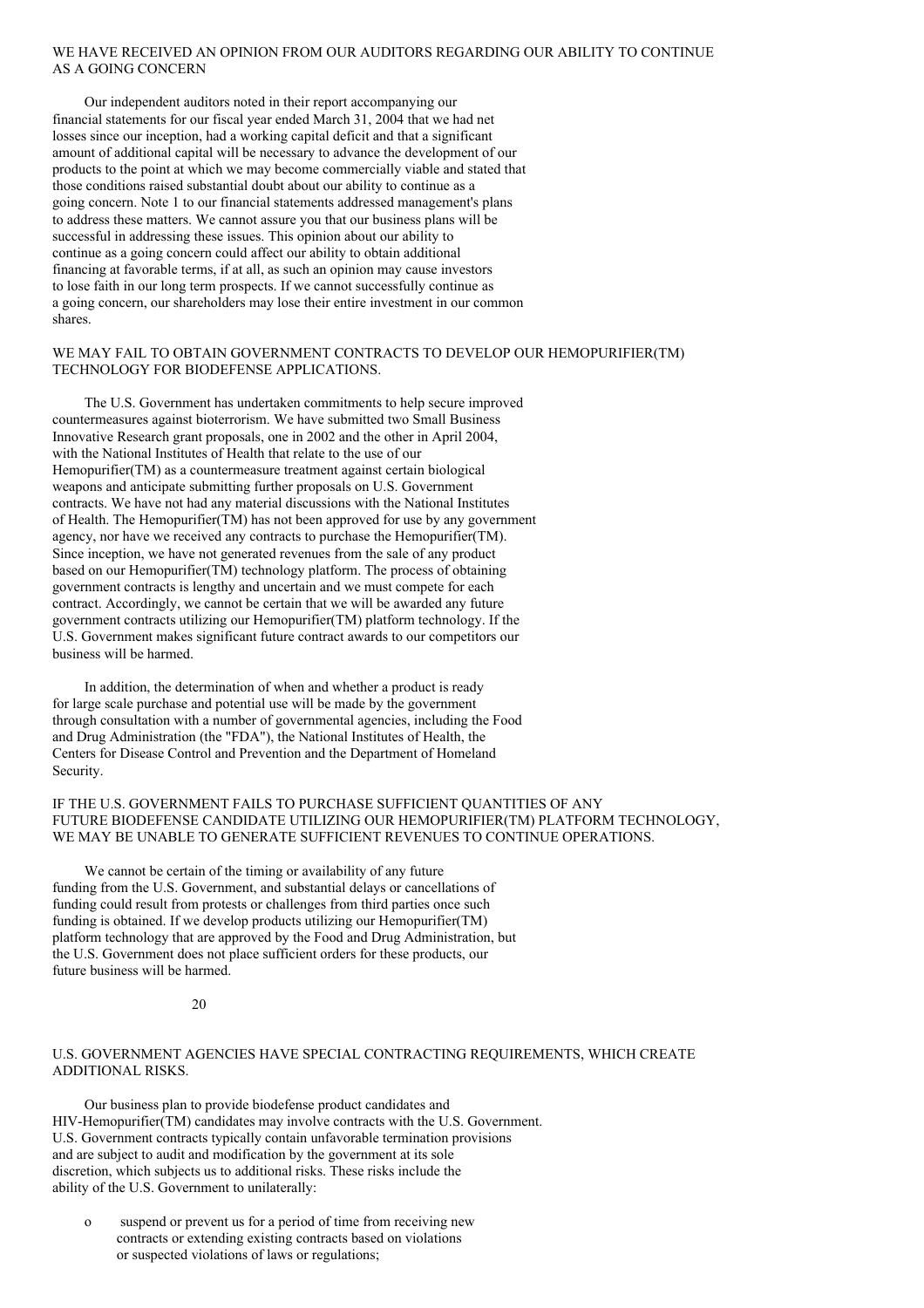- o audit and object to our contract-related costs and fees, including allocated indirect costs;
- o control and potentially prohibit the export of our products; and
- o change certain terms and conditions in our contracts.

If we were to become a U.S. Government contractor, we would be required to comply with applicable laws, regulations and standards relating to our accounting practices and would be subject to periodic audits and reviews. As part of any such audit or review, the U.S. Government may review the adequacy of, and our compliance with, our internal control systems and policies, including those relating to our purchasing, property, estimating, compensation and management information systems. Based on the results of its audits, the U.S. Government may adjust our contract-related costs and fees, including allocated indirect costs. In addition, if an audit or review uncovers any improper or illegal activity, we would possibly be subject to civil and criminal penalties and administrative sanctions, including termination of our contracts, forfeiture of profits, suspension of payments, fines and suspension or prohibition from doing business with the U.S. Government. We could also suffer serious harm to our reputation if allegations of impropriety were made against us. Although adjustments arising from government audits and reviews have not seriously harmed our business in the past, future audits and reviews could cause adverse effects. In addition, under U.S. Government purchasing regulations, some of our costs, including most financing costs, amortization of intangible assets, portions of our research and development costs, and some marketing expenses, would possibly not be reimbursable or allowed under such contracts. Further, as a U.S. Government contractor, we would be subject to an increased risk of investigations, criminal prosecution, civil fraud, whistleblower lawsuits and other legal actions and liabilities to which purely private sector companies are not.

# WE WILL FACE INTENSE COMPETITION FROM COMPANIES THAT HAVE GREATER FINANCIAL, PERSONNEL AND RESEARCH AND DEVELOPMENT RESOURCES THAN OURS.

These competitive forces may impact our projected growth and ability to generate revenues and profits, which would have a negative impact on our business and the value of your investment.

Our competitors are developing vaccine candidates, which could compete with the Hemopurifier(TM) product candidates we are developing. our commercial opportunities will be reduced or eliminated if our competitors develop and market products for any of the diseases that we target that:

- o are more effective;
- o have fewer or less severe adverse side effects; are better tolerated;
- o are more adaptable to various modes of dosing; are easier to administer;
- o or are less expensive than the products or product candidates we are developing.

Even if we are successful in developing effective Hemopurifier(TM) products, and obtain FDA and other regulatory approvals necessary for commercializing them, our products may not compete effectively with other successful products. Researchers are continually learning more about diseases, which may lead to new technologies for treatment. Our competitors may succeed in developing and marketing products either that are more effective than those that we may develop, alone or with our collaborators, or that are marketed before any products we develop are marketed.

 $21$ 

The Congress' recent passage of the \$5.6 billion Project BioShield Bill, a comprehensive effort to develop and make available modern, effective drugs and vaccines to protect against attack by biological and chemical weapons or other dangerous pathogens, may encourage competitors to develop their own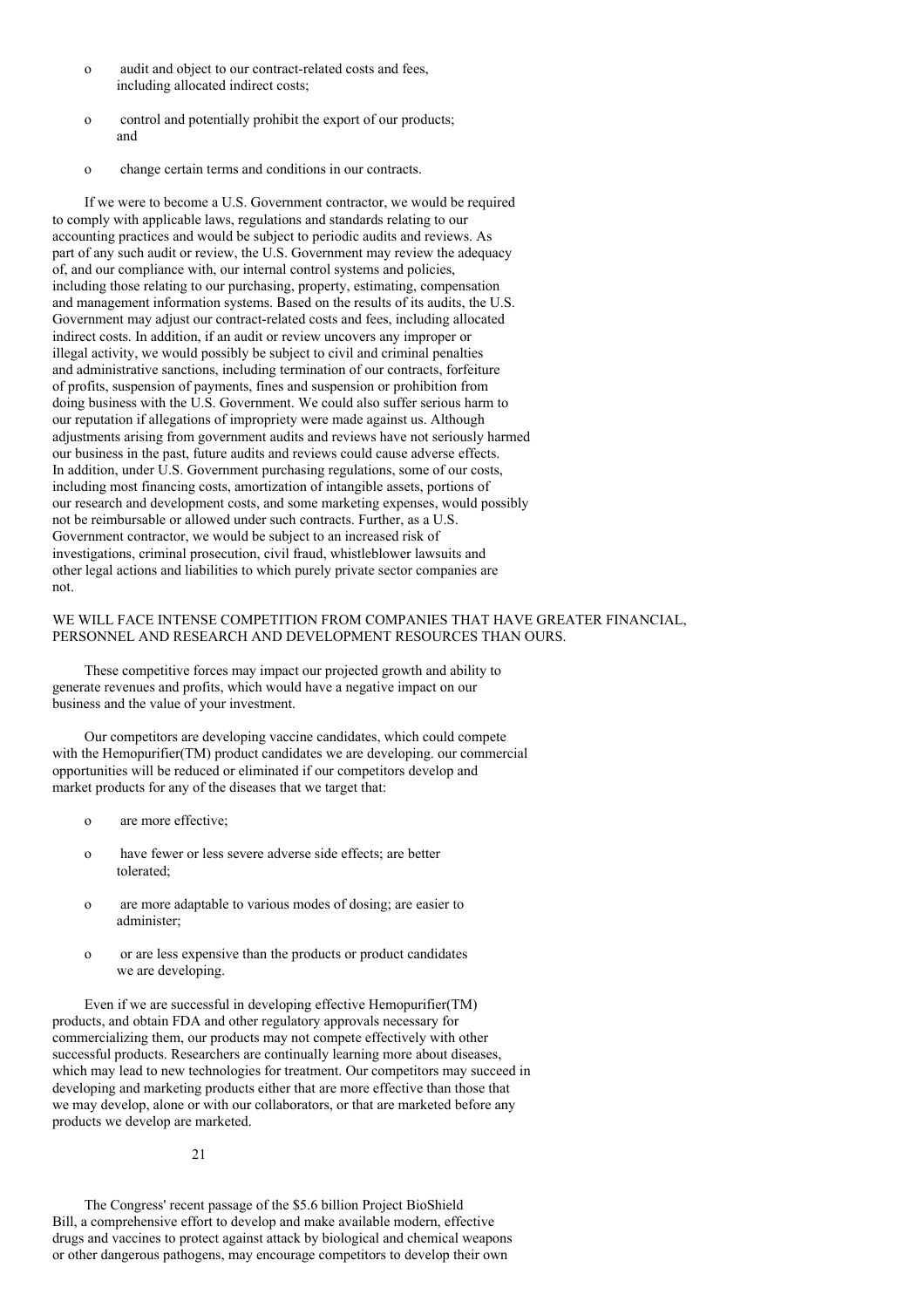product candidates. We cannot predict the decisions that will be made in the future by the various government agencies as a result of such legislation.

Our competitors include fully integrated pharmaceutical companies, biotechnology companies, universities and public and private research institutions. Many of the organizations competing with us, have substantially greater capital resources, larger research and development staffs and facilities, greater experience in product development and in obtaining regulatory approvals, and greater marketing capabilities than we do.

The market for medical devices is intensely competitive. Many of our potential competitors have longer operating histories, greater name recognition, more employees, and significantly greater financial, technical, marketing, public relations, and distribution resources than we have. This intense competitive environment may require us to make changes in our products, pricing, licensing, services or marketing to develop, maintain and extend our current technology. Price concessions or the emergence of other pricing or distribution strategies of competitors may diminish our revenues, adversely impact our margins or lead to a reduction in our market share, any of which may harm our business.

## OUR HEMOPURIFER(TM) TECHNOLOGY MAY BECOME OBSOLETE.

Our Hemopurifier(TM) products may be made unmarketable by new scientific or technological developments where new treatment modalities are introduced that are more efficacious or more economical than our Hemopurifier(TM) products. The Homeland Security industry is growing rapidly with many competitors trying to develop products or vaccines to protect against infectious disease. Any one of our competitors could develop a more effective product which would render our technology obsolete.

### OUR USE OF HAZARDOUS MATERIALS, CHEMICALS AND VIRUSES REQUIRE US TO COMPLY WITH REGULATORY REQUIREMENTS AND EXPOSES US TO POTENTIAL LIABILITIES.

Our research and development involves the controlled use of hazardous materials, chemicals and viruses. The primary hazardous materials include chemicals needed to construct the Hemopurifier(TM) cartridges and HIV and Hepatitis C infected plasma samples used in preclinical test of the Hemopurifier(TM). All other chemicals are fully inventoried and reported to the appropriate authorities, such as the fire department, who inspect the facility on a regular basis. We are subject to federal, state, local and foreign laws governing the use, manufacture, storage, handling and disposal of such materials. Although we believe that our safety procedures for the use, manufacture, storage, handling and disposal of such materials comply with the standards prescribed by federal, state, local and foreign regulations, we cannot completely eliminate the risk of accidental contamination or injury from these materials. We have had no incidents or problems involving hazardous chemicals or biological samples. In the event of such an accident, we could be held liable for significant damages or fines. We currently do not carry insurance to protect us from these damages. In addition, we may be required to incur significant costs to comply with regulatory requirements in the future.

### WE ARE DEPENDENT FOR OUR SUCCESS ON A FEW KEY EXECUTIVE OFFICERS.

Our success depends to a critical extent on the continued services of our Chief Executive Officer, James A. Joyce, our Chief Financial Officer, Edward C. Hall and our Chief Science Officer, Richard H. Tullis. Were we to lose one or more of these key executive officers, we would be forced to expend significant time and money in the pursuit of a replacement, which would result in both a delay in the implementation of our business plan and the diversion of limited working capital. The loss of Dr. Tullis was harm the clinical development of our products due to his unique experience with the Hemopurifier technology. We can give you no assurance that we can find satisfactory replacements for these key executive officers at all, or on terms that are not unduly expensive or burdensome to our company. Although Mr. Joyce and Mr. Tullis have signed employment agreements providing for their continued service to the company, these agreements will not preclude them from leaving the company. Mr. Hall is a part-time employee and his employment is severable by either party upon 30-days notice. We do not currently carry key man life insurance policies on any of our key executive officers which would assist us in recouping our costs in the event of the loss of those officers.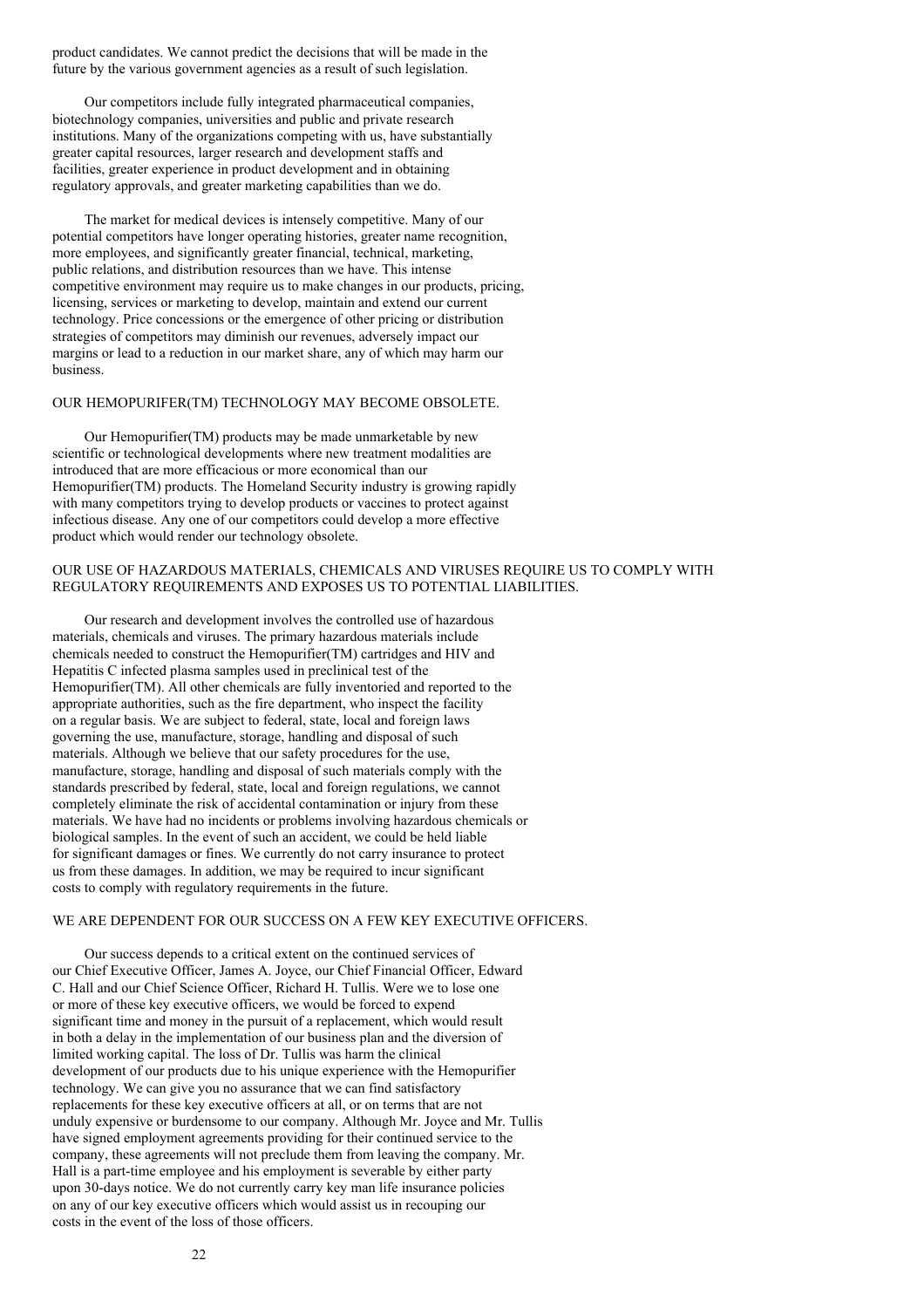OUR INABILITY TO ATTRACT AND RETAIN QUALIFIED PERSONNEL COULD IMPEDE OUR ABILITY TO GENERATE REVENUES AND PROFITS AND TO OTHERWISE IMPLEMENT OUR BUSINESS PLAN AND GROWTH STRATEGIES, WHICH WOULD HAVE A NEGATIVE IMPACT ON OUR BUSINESS AND COULD ADVERSELY AFFECT THE VALUE OF YOUR INVESTMENT.

We currently have an extremely small staff comprised of seven full time employees consisting of our Chief Executive Officer, our Chief Science Officer, our Director of Administrative Services, a research scientist, a research associate, a senior bioengineer and a molecular biologist as well as other personnel employed on a contract basis. Although we believe that these employees, together with the consultants currently engaged by our company, will be able to handle most of our additional administrative, research and development and business development in the near term, we will nevertheless be required over the longer-term to hire highly skilled managerial, scientific and administrative personnel to fully implement our business plan and growth strategies. We cannot assure you that we will be able to engage the services of such qualified personnel at competitive prices or at all, particularly given the risks of employment attributable to our limited financial resources and lack of an established track record.

WE PLAN TO GROW VERY RAPIDLY, WHICH WILL PLACE STRAINS ON OUR MANAGEMENT TEAM AND OTHER COMPANY RESOURCES TO BOTH IMPLEMENT MORE SOPHISTICATED MANAGERIAL, OPERATIONAL AND FINANCIAL SYSTEMS, PROCEDURES AND CONTROLS AND TO TRAIN AND MANAGE THE PERSONNEL NECESSARY TO IMPLEMENT THOSE FUNCTIONS. OUR INABILITY TO MANAGE OUR GROWTH COULD IMPEDE OUR ABILITY TO GENERATE REVENUES AND PROFITS AND TO OTHERWISE IMPLEMENT OUR BUSINESS PLAN AND GROWTH STRATEGIES, WHICH WOULD HAVE A NEGATIVE IMPACT ON OUR BUSINESS AND THE VALUE OF YOUR INVESTMENT.

We will need to significantly expand our operations to implement our longer-term business plan and growth strategies. We will also be required to manage multiple relationships with various strategic partners, technology licensors, customers, manufacturers and suppliers, consultants and other third parties. This expansion and these expanded relationships will require us to significantly improve or replace our existing managerial, operational and financial systems, procedures and controls; to improve the coordination between our various corporate functions; and to manage, train, motivate and maintain a growing employee base. The time and costs to effectuate these steps may place a significant strain on our management personnel, systems and resources, particularly given the limited amount of financial resources and skilled employees that may be available at the time. We cannot assure you that we will institute, in a timely manner or at all, the improvements to our managerial, operational and financial systems, procedures and controls necessary to support our anticipated increased levels of operations and to coordinate our various corporate functions, or that we will be able to properly manage, train, motivate and retain our anticipated increased employee base.

### WE MAY HAVE DIFFICULTY IN ATTRACTING AND RETAINING MANAGEMENT AND OUTSIDE INDEPENDENT MEMBERS TO OUR BOARD OF DIRECTORS AS A RESULT OF THEIR CONCERNS RELATING TO THEIR INCREASED PERSONAL EXPOSURE TO LAWSUITS AND SHAREHOLDER CLAIMS BY VIRTUE OF HOLDING THESE POSITIONS IN A PUBLICLY-HELD COMPANY.

The directors and management of publicly traded corporations are increasingly concerned with the extent of their personal exposure to lawsuits and shareholder claims, as well as governmental and creditor claims which may be made against them, particularly in view of recent changes in securities laws imposing additional duties, obligations and liabilities on management and directors. Due to these perceived risks, directors and management are also becoming increasingly concerned with the availability of directors and officers liability insurance to pay on a timely basis the costs incurred in defending such claims. We currently do not carry directors and officers liability insurance. Directors and officers liability insurance has recently become much more expensive and difficult to obtain. If we are unable to obtain directors and officers liability insurance at affordable rates or at all, it may become increasingly more difficult to attract and retain qualified outside directors to serve on our board of directors. The fees of directors are also rising in response to their increased duties, obligations and liabilities as well as increased exposure to such risks. As a company with a limited operating history and limited resources, we will have a more difficult time attracting and retaining management and outside independent directors than a more established company due to these enhanced duties, obligations and liabilities.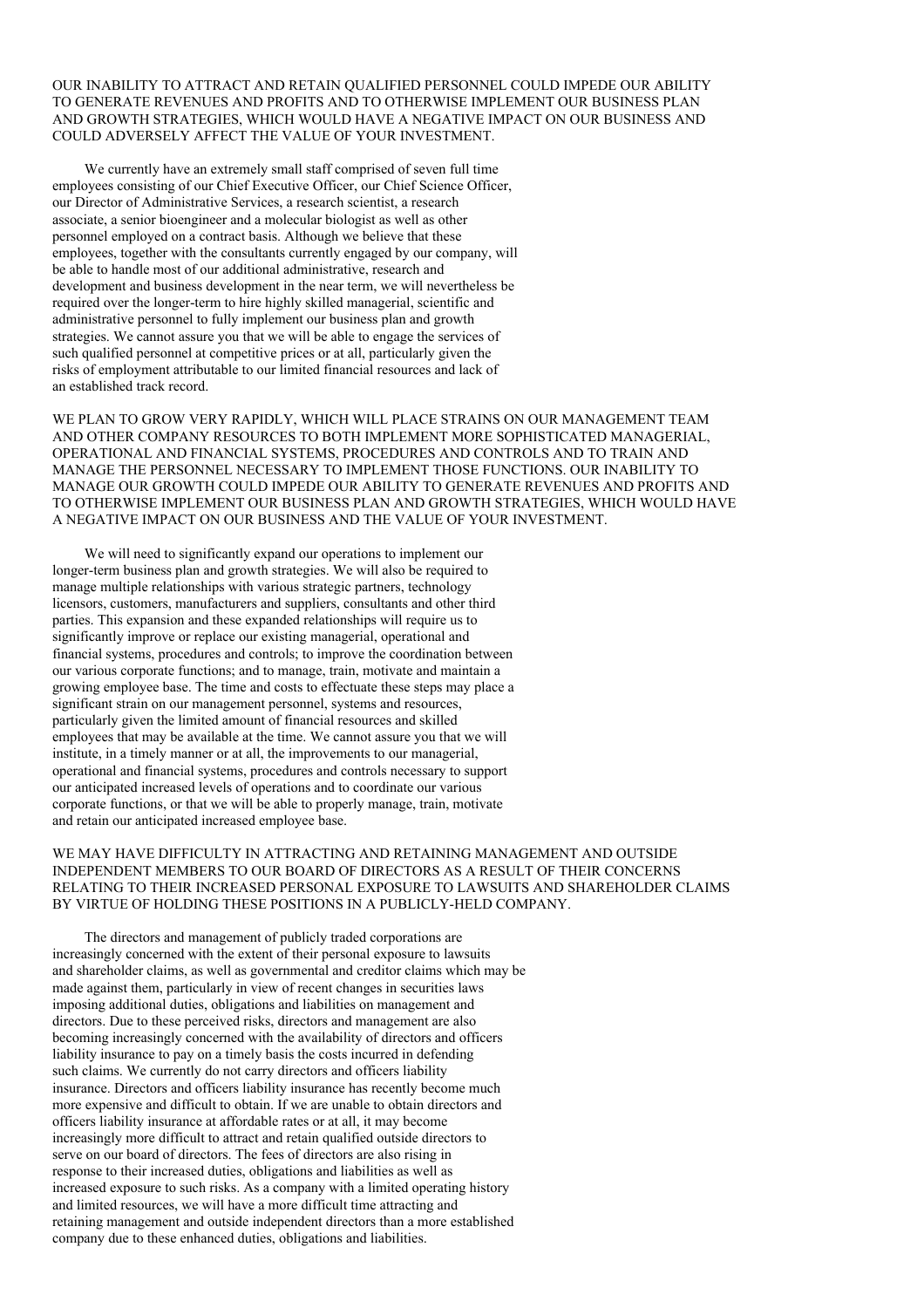# IF WE FAIL TO COMPLY WITH EXTENSIVE REGULATIONS ENFORCED BY DOMESTIC AND FOREIGN REGULATORY AUTHORITIES, THE COMMERCIALIZATION OF OUR PRODUCT CANDIDATES COULD BE PREVENTED OR DELAYED.

Our pathogen filtration devices, or Hemopurifier(TM) products, are subject to extensive government regulations related to development, testing, manufacturing and commercialization in the United States and other countries. The determination of when and whether a product is ready for large scale purchase and potential use will be made by the government through consultation with a number of governmental agencies, including the FDA, the National Institutes of Health, the Centers for Disease Control and Prevention and the Department of Homeland Security. Our product candidates are in the pre-clinical and clinical stages of development and have not received required regulatory approval from the FDA to be commercially marketed and sold. The process of obtaining and complying with FDA and other governmental regulatory approvals and regulations is costly, time consuming, uncertain and subject to unanticipated delays. Despite the time and expense exerted, regulatory approval is never guaranteed. We also are subject to the following risks and obligations, among others.

- o The FDA may refuse to approve an application if they believe that applicable regulatory criteria are not satisfied.
- o The FDA may require additional testing for safety and effectiveness.
- o The FDA may interpret data from pre-clinical testing and clinical trials in different ways than we interpret them.
- o If regulatory approval of a product is granted, the approval may be limited to specific indications or limited with respect to its distribution.
- o The FDA may change their approval policies and/or adopt new regulations.

Failure to comply with these or other regulatory requirements of the FDA may subject us to administrative or judicially imposed sanctions, including:

- o warning letters;
- o civil penalties;
- o criminal penalties;
- o injunctions;
- o product seizure or detention;
- o product recalls; and
- o total or partial suspension of productions.

# DELAYS IN SUCCESSFULLY COMPLETING OUR CLINICAL TRIALS COULD JEOPARDIZE OUR ABILITY TO OBTAIN REGULATORY APPROVAL OR MARKET OUR HEMOPURIFIER(TM) PRODUCT CANDIDATES ON A TIMELY BASIS.

Our business prospects will depend on our ability to complete clinical trials, obtain satisfactory results, obtain required regulatory approvals and successfully commercialize our Hemopurifier(TM) product candidates. Completion of our clinical trials, announcement of results of the trials and our ability to obtain regulatory approvals could be delayed for a variety of reasons, including:

- o serious adverse events related to our vaccine candidates;
- o unsatisfactory results of any clinical trial;
- o the failure of our principal third-party investigators to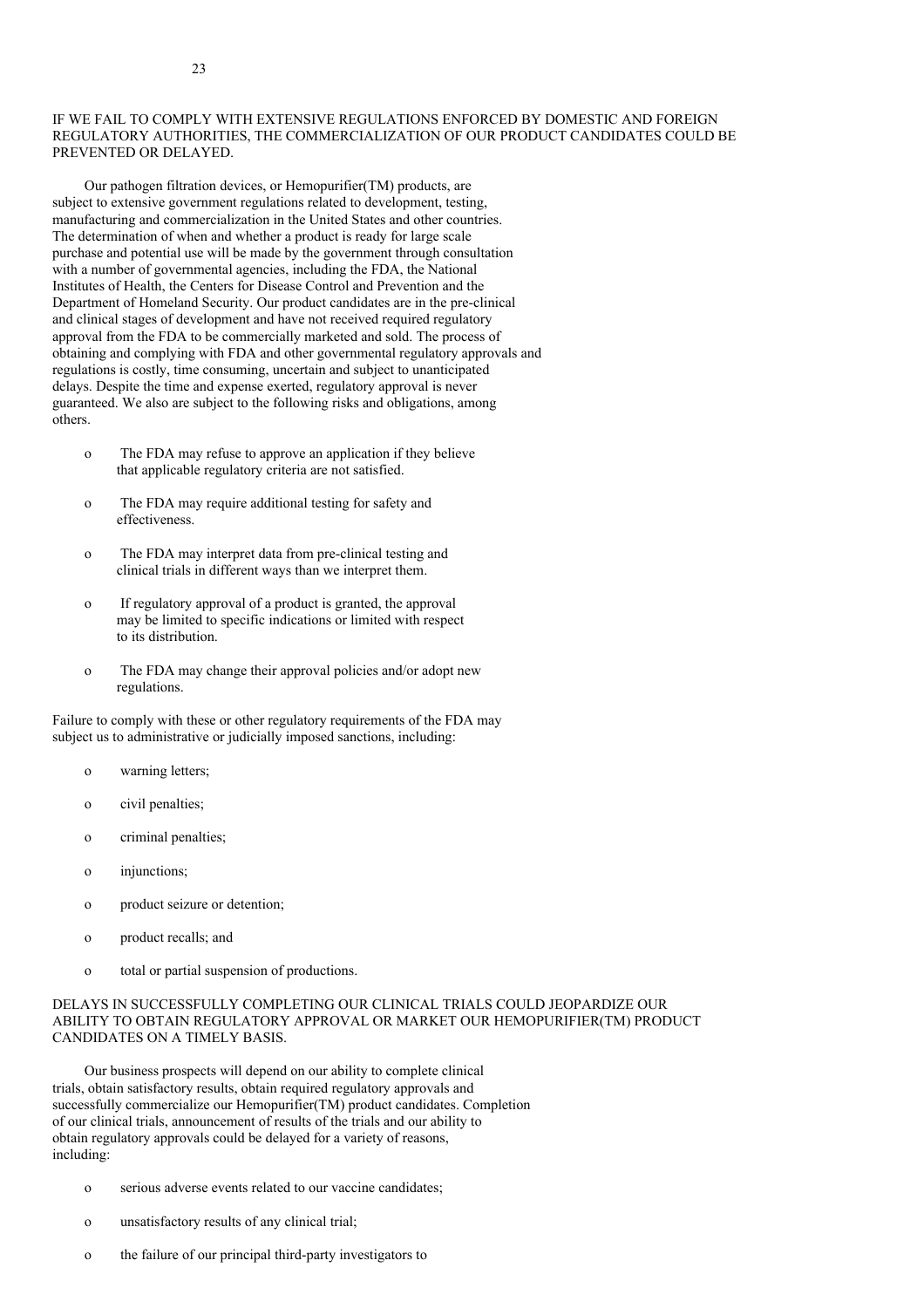perform our clinical trials on our anticipated schedules; and/or

o different interpretations of our pre-clinical and clinical data, which could initially lead to inconclusive results.

 $24$ 

# OUR DEVELOPMENT COSTS WILL INCREASE IF WE HAVE MATERIAL DELAYS IN ANY CLINICAL TRIAL OR IF WE NEED TO PERFORM MORE OR LARGER CLINICAL TRIALS THAN PLANNED.

If the delays are significant, or if any of our Hemopurifier(TM) product candidates do not prove to be safe or effective or do not receive required regulatory approvals, our financial results and the commercial prospects for our product candidates will be harmed. Furthermore, our inability to complete our clinical trials in a timely manner could jeopardize our ability to obtain regulatory approval.

# THE INDEPENDENT CLINICAL INVESTIGATORS THAT WE RELY UPON TO CONDUCT OUR CLINICAL TRIALS MAY NOT BE DILIGENT, CAREFUL OR TIMELY, AND MAY MAKE MISTAKES, IN THE CONDUCT OF OUR CLINICAL TRIALS.

We depend on independent clinical investigators to conduct our clinical trials. The investigators are not our employees, and we cannot control the amount or timing of resources that they devote to our product development programs. If independent investigators fail to devote sufficient time and resources to our product development programs, or if their performance is substandard, it may delay FDA approval of our vaccine candidates. These independent investigators may also have relationships with other commercial entities, some of which may compete with us. If these independent investigators assist our competitors at our expense, it could harm our competitive position.

### THE APPROVAL REQUIREMENTS FOR MEDICAL PRODUCTS USED TO FIGHT BIOTERRORISM ARE STILL EVOLVING, AND WE CANNOT BE CERTAIN THAT ANY PRODUCTS WE DEVELOP, IF EFFECTIVE, WOULD MEET THESE REQUIREMENTS.

We are developing product candidates based upon current governmental policies regulating these medical countermeasure treatments. For instance, we intend to pursue FDA approval of our proprietary pathogen filtration devices to treat infectious agents under requirements published by the FDA that allow the FDA to approve certain vaccines used to reduce or prevent the toxicity of chemical, biological, radiological or nuclear substances based on human clinical data to demonstrate safety and immune response, and evidence of effectiveness derived from appropriate animal studies and any additional supporting data. Our business is subject to substantial risk because these policies may change suddenly and unpredictably and in ways that could impair our ability to obtain regulatory approval of these products, and we cannot guarantee that the FDA will approve our proprietary pathogen filtration devices.

# OUR PRODUCT DEVELOPMENT EFFORTS MAY NOT YIELD MARKETABLE PRODUCTS DUE TO RESULTS OF STUDIES OR TRIALS, FAILURE TO ACHIEVE REGULATORY APPROVALS OR MARKET ACCEPTANCE, PROPRIETARY RIGHTS OF OTHERS OR MANUFACTURING ISSUES.

Our success depends on our ability to successfully develop and obtain regulatory approval to market new filtration devices. We expect that a significant portion of the research that we will conduct will involve new and unproven technologies. Development of a product requires substantial technical, financial and human resources even if the product is not successfully completed.

Our previously planned products have not become marketable products due in part to our transition in 2001 from a focus on utilizing our Hemopurifier(TM) technology on treating harmful metals to treating infectious diseases prior to our having completed the FDA approval process. Our transition was made in order to focus on larger markets and too take advantage of the sense of greater sense of urgency surrounding infectious diseases. Our pending products face similar challenges of obtaining successful clinical trials in route to gaining FDA approval prior to commercialization.

Our potential products may appear to be promising at various stages of development yet fail to reach the market for a number of reasons, including the: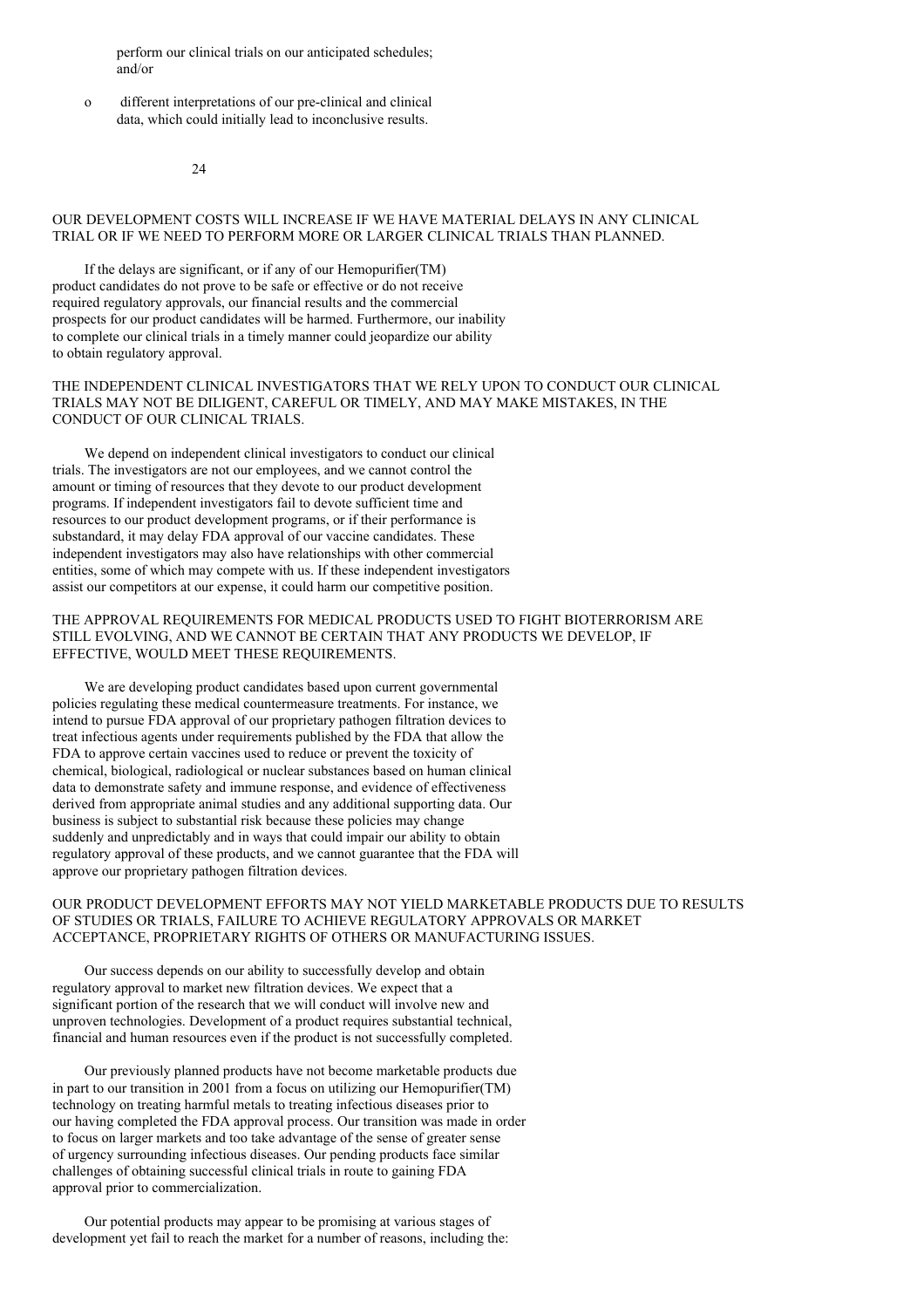- o lack of adequate quality or sufficient prevention benefit, or unacceptable safety during pre-clinical studies or clinical trials;
- o failure to receive necessary regulatory approvals;
- o existence of proprietary rights of third parties; and/or
- o inability to develop manufacturing methods that are efficient, cost-effective and capable of meeting stringent regulatory standards.

25

# POLITICAL OR SOCIAL FACTORS MAY DELAY OR IMPAIR OUR ABILITY TO MARKET OUR PRODUCTS.

Products developed to treat diseases caused by or to combat the threat of bioterrorism will be subject to changing political and social environments. The political and social responses to bioterrorism have been highly charged and unpredictable. Political or social pressures may delay or cause resistance to bringing our products to market or limit pricing of our products, which would harm our business. Bioterrorism has become the focus of political debates especially with the upcoming presidential elections, both in terms of how to approach bioterrorism and the amount funding the government should provide for any programs involving homeland protection. Government funding for products on bioterrorism could be reduce which would hinder our ability to obtain governmental grants.

## OUR INABILITY TO PROTECT OUR INTELLECTUAL PROPERTY RIGHTS COULD NEGATIVELY IMPACT OUR PROJECTED GROWTH AND ABILITY TO GENERATE REVENUES AND PROFITS, WHICH WOULD HAVE A NEGATIVE IMPACT ON OUR BUSINESS AND THE VALUE OF YOUR INVESTMENT.

We rely on a combination of patent, patent pending, copyright, trademark and trade secret laws, proprietary rights agreements and non-disclosure agreements to protect our intellectual properties. We cannot give you any assurance that these measures will prove to be effective in protecting our intellectual properties.

In the case of patents, we cannot give you any assurance that our existing patents will not be invalidated, that any patents that we currently or prospectively apply for will be granted, or that any of these patents will ultimately provide significant commercial benefits. Further, competing companies may circumvent any patents that we may hold by developing products which closely emulate but do not infringe our patents. While we intend to seek patent protection for our products in selected foreign countries, those patents may not receive the same degree of protection as they would in the United States. We can give you no assurance that we will be able to successfully defend our patents and proprietary rights in any action we may file for patent infringement. Similarly, we can give you any assurance that we will not be required to defend against litigation involving the patents or proprietary rights of others, or that we will be able to obtain licenses for these rights. Legal and accounting costs relating to prosecuting or defending patent infringement litigation may be substantial. Since many of our patents were issued in the 1980's, they may expire before FDA approval, if any, is obtained. However, we believe that certain patent applications filed and/or other patents issued more recently will help to protect the proprietary nature of the Hemopurifier treatment technology.

The Hemopurifier(TM) is protected by seven issued patents, in the United States, Europe and Japan, six of which we own and one which we own the exclusive license. Three additional patent applications deal with treatments for virus infection and manufacturing methods, two of which we own and one which we own the exclusive license.

We also rely on proprietary designs, technologies, processes and know-how not eligible for patent protection. We cannot give you any assurance that our competitors will not independently develop the same or superior designs, technologies, processes and know-how.

While we have and will continue to enter into proprietary rights agreements with our employees and third parties giving us proprietary rights to certain technology developed by those employees or parties while engaged by our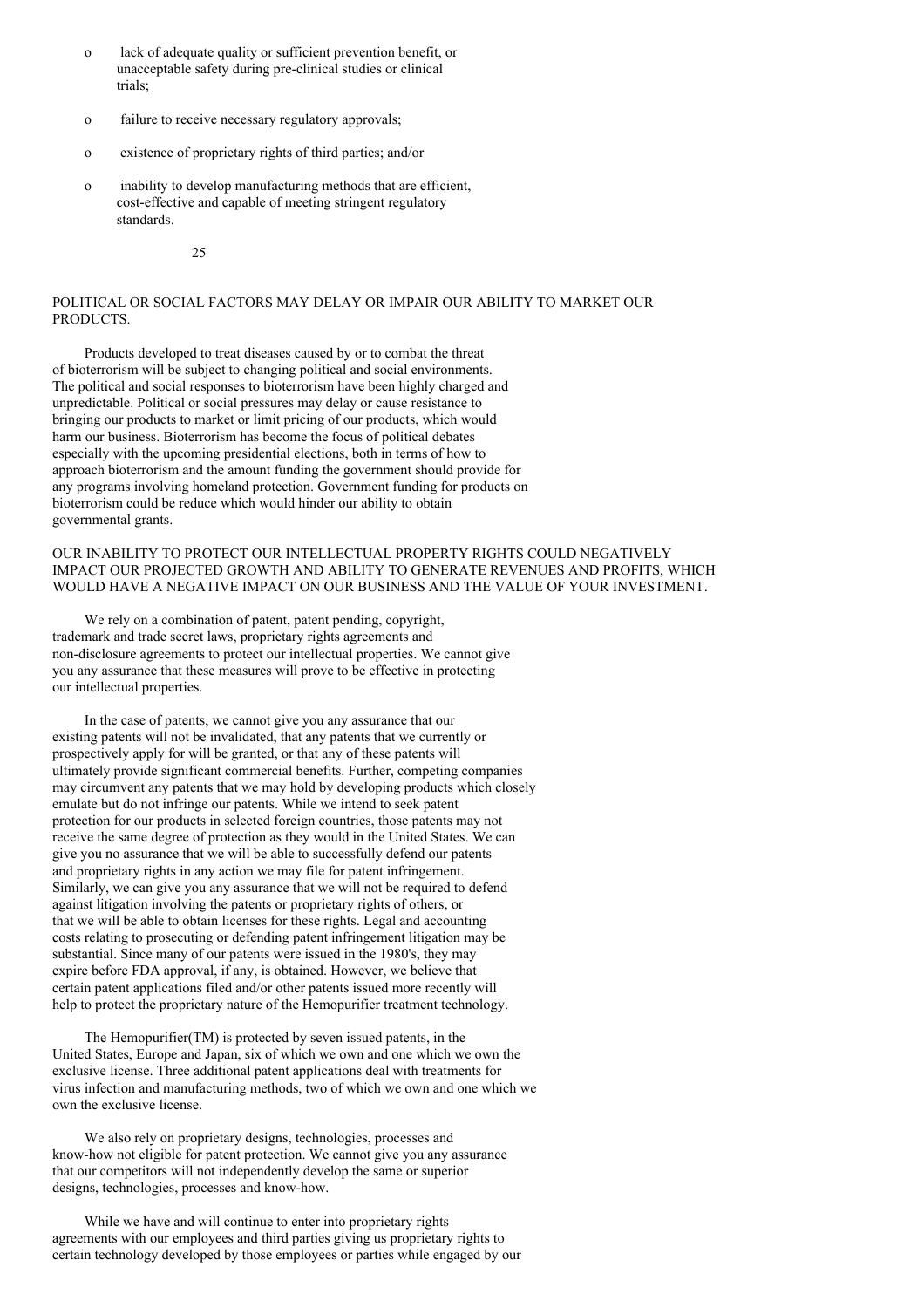company, we can give you no assurance that courts of competent jurisdiction will enforce those agreements.

# THE PATENTS WE OWN COMPRISE A MAJORITY OF OUR ASSETS WHICH COULD LIMIT OUR FINANCIAL VIABILITY.

The Hemopurifier(TM) is protected by seven issued patents, in the United States, Europe and Japan, six of which we own and one which we own the exclusive license. These patents comprise a majority of our assets. If our existing patents are invalidated or if they fail to provide significant commercial benefits, it will severely hurt our financial condition as a majority of our assets would lose their value. Further, since our patents are written down over the course of their term until they expire, our assets comprised of patents will continually be written down until they lose value altogether.

26

# LEGISLATIVE ACTIONS AND POTENTIAL NEW ACCOUNTING PRONOUNCEMENTS ARE LIKELY TO IMPACT OUR FUTURE FINANCIAL POSITION AND RESULTS OF OPERATIONS.

There have been regulatory changes, including the Sarbanes-Oxley Act of 2002, and there may potentially be new accounting pronouncements or additional regulatory rulings which will have an impact on our future financial position and results of operations. The Sarbanes-Oxley Act of 2002 and other rule changes as well as proposed legislative initiatives following the Enron bankruptcy have increased general and administrative costs as we have incurred increased legal and accounting fees to comply with such rule changes. Further, proposed initiatives are expected to result in changes in certain accounting rules, including legislative and other proposals to account for employee stock options as a compensation expense. These and other potential changes could materially increase the expenses we report under generally accepted accounting principles, and adversely affect our operating results.

# OUR PRODUCTS MAY BE SUBJECT TO RECALL OR PRODUCT LIABILITY CLAIMS.

Our Hemopurifier(TM) products may be used in connection with medical procedures in which it is important that those products function with precision and accuracy. If our products do not function as designed, or are designed improperly, we may be forced by regulatory agencies to withdraw such products from the market. In addition, if medical personnel or their patients suffer injury as a result of any failure of our products to function as designed, or an inappropriate design, we may be subject to lawsuits seeking significant compensatory and punitive damages. Any product recall or lawsuit seeking significant monetary damages may have a material affect on our business and financial condition.

### RISKS RELATING TO AN INVESTMENT IN OUR SECURITIES

### TO DATE, WE HAVE NOT PAID ANY CASH DIVIDENDS AND NO CASH DIVIDENDS WILL BE PAID IN THE FORESEEABLE FUTURE.

We do not anticipate paying cash dividends on our common shares in the foreseeable future, and we cannot assure an investor that funds will be legally available to pay dividends, or that even if the funds are legally available, that the dividends will be paid.

### THE APPLICATION OF THE "PENNY STOCK" RULES COULD ADVERSELY AFFECT THE MARKET PRICE OF OUR COMMON SHARES AND INCREASE YOUR TRANSACTION COSTS TO SELL THOSE SHARES.

As long as the trading price of our common shares is below \$5 per share, the open-market trading of our common shares will be subject to the "penny stock" rules. The "penny stock" rules impose additional sales practice requirements on broker-dealers who sell securities to persons other than established customers and accredited investors (generally those with assets in excess of \$1,000,000 or annual income exceeding \$200,000 or \$300,000 together with their spouse). For transactions covered by these rules, the broker-dealer must make a special suitability determination for the purchase of securities and have received the purchaser's written consent to the transaction before the purchase. Additionally, for any transaction involving a penny stock, unless exempt, the broker-dealer must deliver, before the transaction, a disclosure schedule prescribed by the SEC relating to the penny stock market. The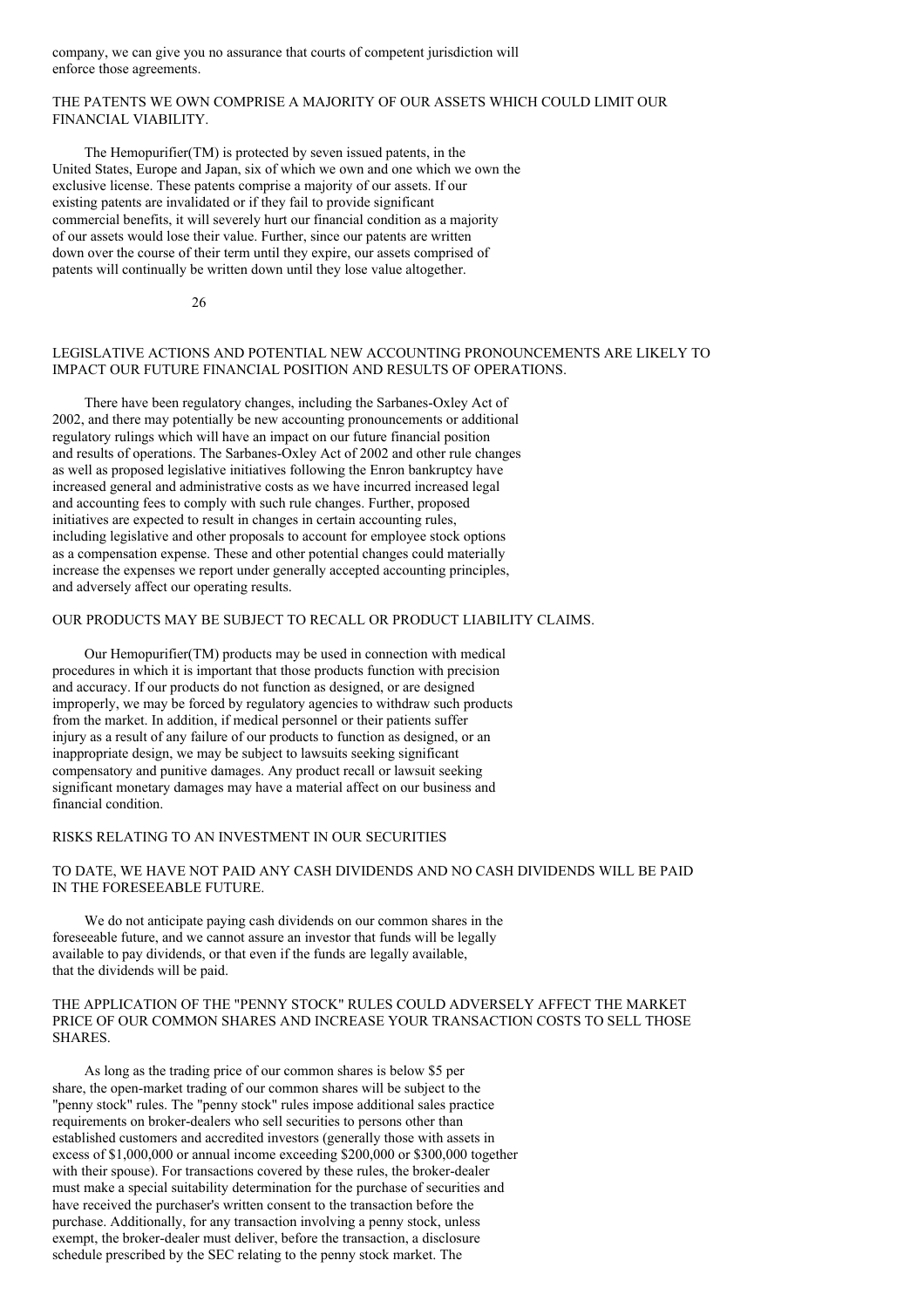broker-dealer also must disclose the commissions payable to both the broker-dealer and the registered representative and current quotations for the securities. Finally, monthly statements must be sent disclosing recent price information on the limited market in penny stocks. These additional burdens imposed on broker-dealers may restrict the ability or decrease the willingness of broker-dealers to sell our common shares, and may result in decreased liquidity for our common shares and increased transaction costs for sales and purchases of our common shares as compared to other securities.

 $27$ 

# OUR COMMON SHARES ARE THINLY TRADED, SO YOU MAY BE UNABLE TO SELL AT OR NEAR ASK PRICES OR AT ALL IF YOU NEED TO SELL YOUR SHARES TO RAISE MONEY OR OTHERWISE DESIRE TO LIQUIDATE YOUR SHARES.

Our common shares have historically been sporadically or "thinly-traded" on the OTCBB, meaning that the number of persons interested in purchasing our common shares at or near ask prices at any given time may be relatively small or non-existent. As of August 19, 2004, our average trading volume per day for the past three months was approximately 31,000 shares a day with a high of 249,853 shares traded and a low of zero shares traded. This situation is attributable to a number of factors, including the fact that we are a small company which is relatively unknown to stock analysts, stock brokers, institutional investors and others in the investment community that generate or influence sales volume, and that even if we came to the attention of such persons, they tend to be risk-averse and would be reluctant to follow an unproven company such as ours or purchase or recommend the purchase of our shares until such time as we became more seasoned and viable. As a consequence, there may be periods of several days or more when trading activity in our shares is minimal or non-existent, as compared to a seasoned issuer which has a large and steady volume of trading activity that will generally support continuous sales without an adverse effect on share price. We cannot give you any assurance that a broader or more active public trading market for our common shares will develop or be sustained, or that current trading levels will be sustained.

In May 2004, Fusion Capital committed to buy up to \$6,000,000 of our common stock. (SEE "PLAN OF OPERATIONS"). Fusion Capital's purchase of \$10,000 of our common stock each trading day could cause our common stock price to decline due to the additional shares available in the market, particularly in light of the relatively thin trading volume of our common stock. The market price of our common stock could decline and the voting power and value of your investment would be subject to continual dilution if Fusion Capital purchases the shares and resells those shares into the market. Any adverse affect on the market price of our common stock would increase the number of shares issuable to Fusion Capital each trading day which would increase the dilution of your investment. Although we have the right to reduce or suspend Fusion Capital purchases at any time, our financial condition at the time may require us to waive our right to suspend purchases even if there is a decline in the market price. Additionally, up to 2,372,728 shares of our common stock will be registered by other selling shareholders with the shares committed to by Fusion Capital. Sales of large amount of these shares in the public market could substantially depress the prevailing market prices for our shares. If that were to happen, the value of your investment could decline substantially.

Contractual 9.9% beneficial ownership limitations prohibit Fusion Capital, together with its affiliates, from beneficially owning more than 9.9% of our outstanding common stock. This 9.9% limitation does not prevent Fusion Capital from purchasing shares of our common stock and then reselling those shares in stages over time where Fusion Capital and its affiliates do not, at any given time, beneficially own shares in excess of the 9.9% limitation. Consequently, these limitations will not necessarily prevent substantial dilution of the voting power and value of your investment.

# WE MAY NOT HAVE ENOUGH AUTHORIZED SHARES TO ISSUE ALL OF THE SHARES ELIGIBLE TO BE SOLD TO FUSION CAPITAL.

Our Articles of Incorporation currently authorize the Board of Directors to issue up to 25,000,000 shares of common stock. As of August 20, 2004, we have 13,453,550 shares of common stock outstanding and common share purchase options and warrants entitling the holders to purchase up to 5,513,749 common shares. Additionally, there are 303,000 shares underlying promissory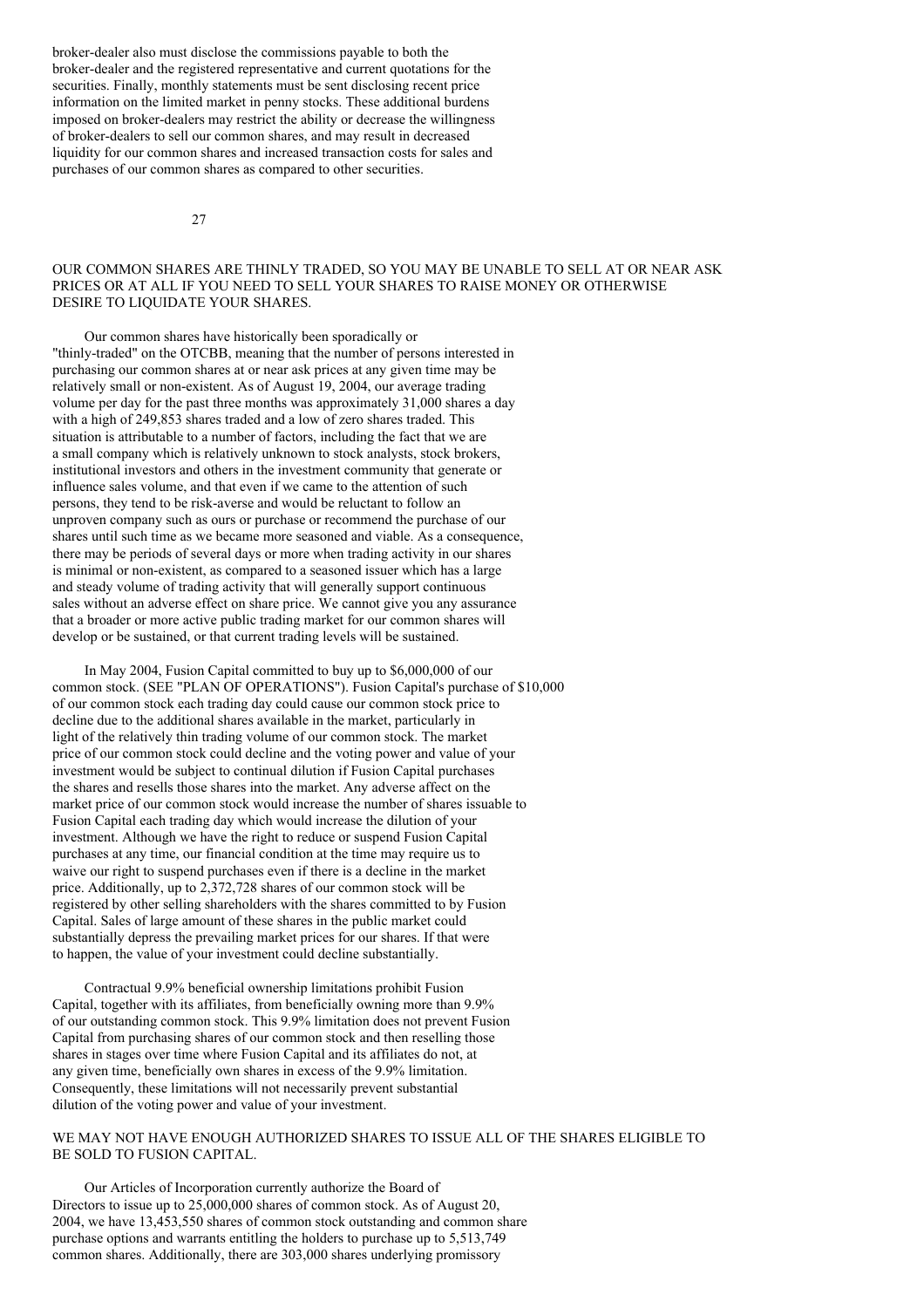notes convertible into common stock. Under our agreement with Fusion Capital, we will be registering 7,431,819 shares of our common stock for the daily purchases by Fusion Capital. If Fusion Capital were to purchase all 7,431,810 shares and holders exercised all of the common share purchase options and warrants or converted the promissory notes, we would exceed the number of shares we are authorized to issue. We would need to amend our Articles of Incorporation which could prove costly and would require shareholder approval. Any delay in amending our Articles of Incorporation could harm our business by preventing us from raising capital from the issuance of our common stock or delay the payment of services via issuance of our common stock.

28

## THE MARKET PRICE FOR OUR COMMON SHARES IS PARTICULARLY VOLATILE GIVEN OUR STATUS AS A RELATIVELY UNKNOWN COMPANY WITH A SMALL AND THINLY-TRADED PUBLIC FLOAT, LIMITED OPERATING HISTORY AND LACK OF REVENUES WHICH COULD LEAD TO WIDE FLUCTUATIONS IN OUR SHARE PRICE. THE PRICE AT WHICH YOU PURCHASE OUR COMMON SHARES MAY NOT BE INDICATIVE OF THE PRICE THAT WILL PREVAIL IN THE TRADING MARKET. YOU MAY BE UNABLE TO SELL YOUR COMMON SHARES AT OR ABOVE YOUR PURCHASE PRICE, WHICH MAY RESULT IN SUBSTANTIAL LOSSES TO YOU.

The market for our common shares is characterized by significant price volatility when compared to seasoned issuers, and we expect that our share price will continue to be more volatile than a seasoned issuer for the indefinite future. In fact, during the 52-week period ended August 19, 2004, the high and low sale prices of a share of our common stock were \$4.25 and \$0.25, respectively. The volatility in our share price is attributable to a number of factors. First, as noted above, our common shares are sporadically and/or thinly traded. As a consequence of this lack of liquidity, the trading of relatively small quantities of shares by our shareholders may disproportionately influence the price of those shares in either direction. The price for our shares could, for example, decline precipitously in the event that a large number of our common shares are sold on the market without commensurate demand, as compared to a seasoned issuer which could better absorb those sales without adverse impact on its share price. Secondly, we are a speculative or "risky" investment due to our limited operating history and lack of revenues or profits to date, and uncertainty of future market acceptance for our potential products. As a consequence of this enhanced risk, more risk-adverse investors may, under the fear of losing all or most of their investment in the event of negative news or lack of progress, be more inclined to sell their shares on the market more quickly and at greater discounts than would be the case with the stock of a seasoned issuer. The following factors may add to the volatility in the price of our common shares: actual or anticipated variations in our quarterly or annual operating results; acceptance of our proprietary technology as viable method of augmenting the immune response of clearing viruses and toxins from human blood; government regulations, announcements of significant acquisitions, strategic partnerships or joint ventures; our capital commitments; and additions or departures of our key personnel. Many of these factors are beyond our control and may decrease the market price of our common shares, regardless of our operating performance. We cannot make any predictions or projections as to what the prevailing market price for our common shares will be at any time, including as to whether our common shares will sustain their current market prices, or as to what effect that the sale of shares or the availability of common shares for sale at any time will have on the prevailing market price.

Shareholders should be aware that, according to SEC Release No. 34-29093, the market for penny stocks has suffered in recent years from patterns of fraud and abuse. Such patterns include (1) control of the market for the security by one or a few broker-dealers that are often related to the promoter or issuer; (2) manipulation of prices through prearranged matching of purchases and sales and false and misleading press releases; (3) boiler room practices involving high-pressure sales tactics and unrealistic price projections by inexperienced sales persons; (4) excessive and undisclosed bid-ask differential and markups by selling broker-dealers; and (5) the wholesale dumping of the same securities by promoters and broker-dealers after prices have been manipulated to a desired level, along with the resulting inevitable collapse of those prices and with consequent investor losses. Our management is aware of the abuses that have occurred historically in the penny stock market. Although we do not expect to be in a position to dictate the behavior of the market or of broker-dealers who participate in the market, management will strive within the confines of practical limitations to prevent the described patterns from being established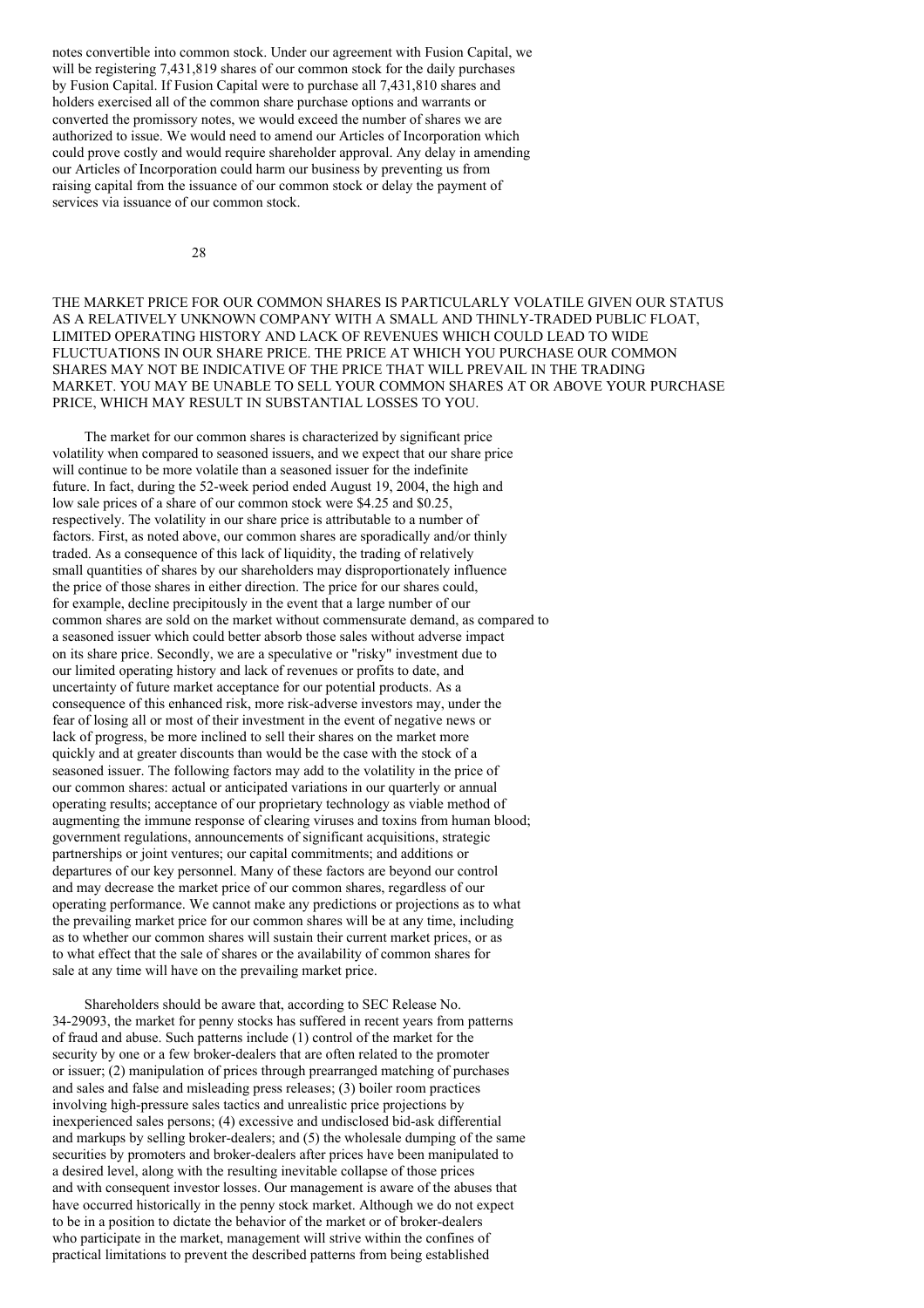with respect to our securities. The occurrence of these patterns or practices could increase the volatility of our share price.

# VOLATILITY IN OUR COMMON SHARE PRICE MAY SUBJECT US TO SECURITIES LITIGATION.

The market for our common shares is characterized by significant price volatility when compared to seasoned issuers, and we expect that our share price will continue to be more volatile than a seasoned issuer for the indefinite future. In the past, plaintiffs have often initiated securities class action litigation against a company following periods of volatility in the market price of its securities. We may in the future be the target of similar litigation. Securities litigation could result in substantial costs and liabilities and could divert management's attention and resources.

29

OUR OFFICERS AND DIRECTORS OWN OR CONTROL APPROXIMATELY 22% (EXCLUDING ALL OPTIONS AND WARRANTS EXERCISABLE WITHIN 60 DAYS OF AUGUST 20, 2004) OF OUR OUTSTANDING COMMON SHARES, WHICH MAY LIMIT THE ABILITY OF YOURSELF OR OTHER SHAREHOLDERS, WHETHER ACTING SINGLY OR TOGETHER, TO PROPOSE OR DIRECT THE MANAGEMENT OR OVERALL DIRECTION OF OUR COMPANY. ADDITIONALLY, THIS CONCENTRATION OF OWNERSHIP COULD DISCOURAGE OR PREVENT A POTENTIAL TAKEOVER OF OUR COMPANY THAT MIGHT OTHERWISE RESULT IN YOU RECEIVING A PREMIUM OVER THE MARKET PRICE FOR YOUR COMMON SHARES.

As of August 20, 2004, our officers and directors beneficially own or control approximately 22% (excluding all options and warrants exercisable within sixty days of August 20, 2004) of our outstanding common shares. These persons will have the ability to control substantially all matters submitted to our shareholders for approval and to control our management and affairs, including extraordinary transactions such as mergers and other changes of corporate control, and going private transactions.

A LARGE NUMBER OF COMMON SHARES ARE ISSUABLE UPON EXERCISE OF OUTSTANDING COMMON SHARE PURCHASE OPTIONS, WARRANTS AND CONVERTIBLE PROMISSORY NOTES. THE EXERCISE OR CONVERSION OF THESE SECURITIES COULD RESULT IN THE SUBSTANTIAL DILUTION OF YOUR INVESTMENT IN TERMS OF YOUR PERCENTAGE OWNERSHIP IN THE COMPANY AS WELL AS THE BOOK VALUE OF YOUR COMMON SHARES. THE SALE OF A LARGE AMOUNT OF COMMON SHARES RECEIVED UPON EXERCISE OF THESE OPTIONS OR WARRANTS ON THE PUBLIC MARKET TO FINANCE THE EXERCISE PRICE OR TO PAY ASSOCIATED INCOME TAXES, OR THE PERCEPTION THAT SUCH SALES COULD OCCUR, COULD SUBSTANTIALLY DEPRESS THE PREVAILING MARKET PRICES FOR OUR SHARES.

As of August 20, 2004, there are outstanding non-variable priced common share purchase options and warrants entitling the holders to purchase 5,513,749 common shares at a weighted average exercise price of \$2.10 per share. The exercise price for all of the aforesaid warrants, both variable and non-variable priced, may be less than your cost to acquire our common shares. In the event of the exercise or conversion of these convertible securities, you could suffer substantial dilution of your investment in terms of your percentage ownership in the company as well as the book value of your common shares. In addition, the holders of the common share purchase options or warrants may sell common shares in tandem with their exercise of those options or warrants to finance that exercise, or may resell the shares purchased in order to cover any income tax liabilities that may arise from their exercise of the options or warrants.

### OUR ISSUANCE OF ADDITIONAL COMMON SHARES, OR OPTIONS OR WARRANTS TO PURCHASE THOSE SHARES, WOULD DILUTE YOUR PROPORTIONATE OWNERSHIP AND VOTING RIGHTS.

We are entitled under our certificate of incorporation to issue up to 25,000,000 shares of common stock. After taking into consideration our outstanding common stock at August 20, 2004, we will be entitled to issue up to 11,546,450 additional common shares. Our board may generally issue shares of common stock, or options or warrants to purchase those shares, without further approval by our shareholders based upon such factors as our board of directors may deem relevant at that time. It is likely that we will be required to issue a large amount of additional securities to raise capital to further our development. It is also likely that we will be required to issue a large amount of additional securities to directors, officers, employees and consultants as compensatory grants in connection with their services, both in the form of stand-alone grants or under our stock plans. We cannot give you any assurance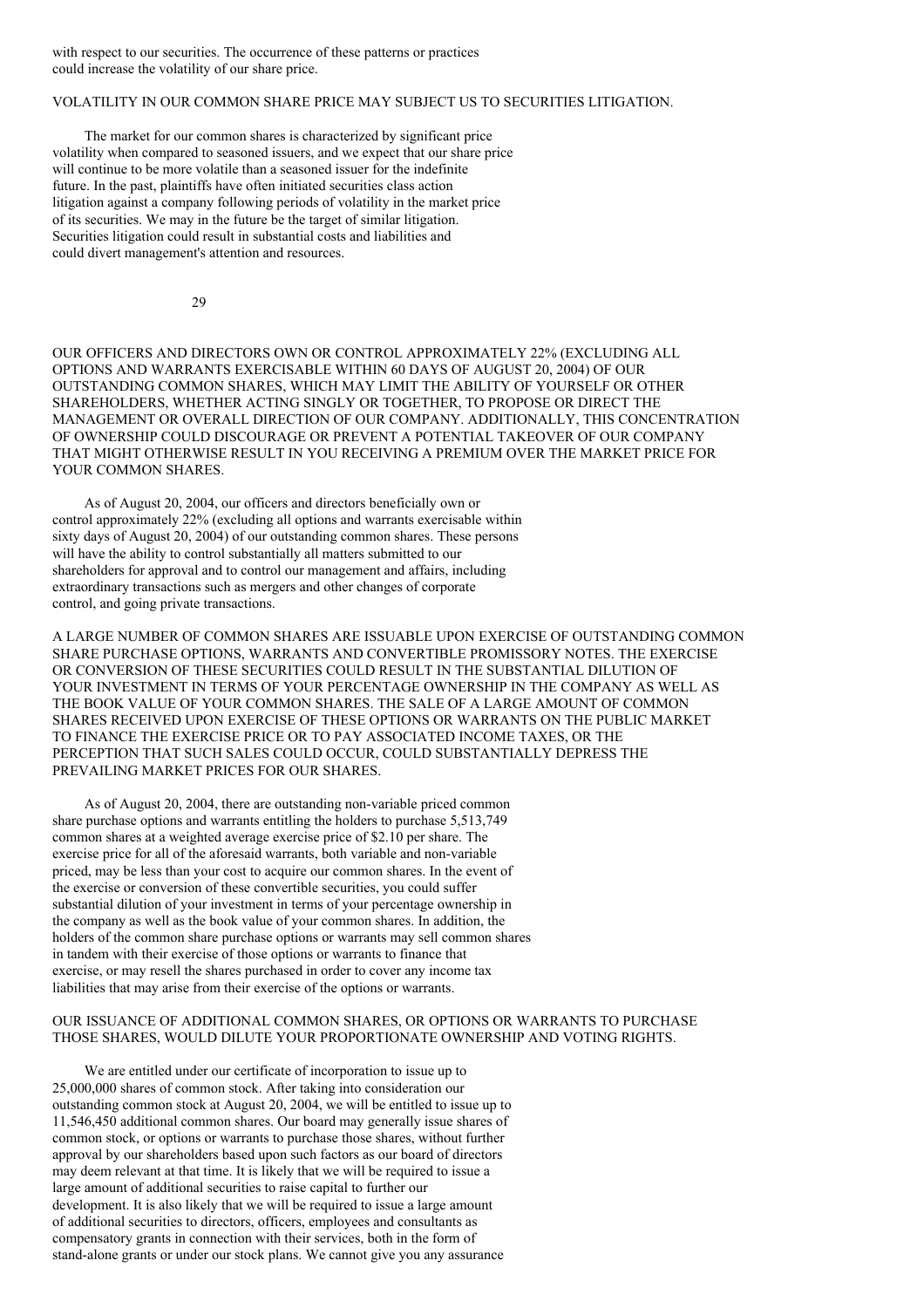that we will not issue additional common, or options or warrants to purchase those shares, under circumstances we may deem appropriate at the time.

## THE ELIMINATION OF MONETARY LIABILITY AGAINST OUR DIRECTORS, OFFICERS AND EMPLOYEES UNDER OUR CERTIFICATE OF INCORPORATION AND THE EXISTENCE OF INDEMNIFICATION RIGHTS TO OUR DIRECTORS, OFFICERS AND EMPLOYEES MAY RESULT IN SUBSTANTIAL EXPENDITURES BY OUR COMPANY AND MAY DISCOURAGE LAWSUITS AGAINST OUR DIRECTORS, OFFICERS AND EMPLOYEES.

Our certificate of incorporation contains provisions which eliminate the liability of our directors for monetary damages to our company and shareholders. Our bylaws also require us to indemnify our officers and directors. We may also have contractual indemnification obligations under our agreements with our directors, officers and employees. The foregoing indemnification obligations could result in our company incurring substantial expenditures to cover the cost of settlement or damage awards against directors, officers and employees, which we may be unable to recoup. These provisions and resultant costs may also discourage our company from bringing a lawsuit against directors, officers and employees for breaches of their fiduciary duties, and may similarly discourage the filing of derivative litigation by our shareholders against our directors, officers and employees even though such actions, if successful, might otherwise benefit our company and shareholders.

30

### ANTI-TAKEOVER PROVISIONS MAY IMPEDE THE ACQUISITION OF OUR COMPANY.

Certain provisions of the Nevada General Corporation Law have anti-takeover effects and may inhibit a non-negotiated merger or other business combination. These provisions are intended to encourage any person interested in acquiring us to negotiate with, and to obtain the approval of, our Board of Directors in connection with such a transaction. However, certain of these provisions may discourage a future acquisition of us, including an acquisition in which the shareholders might otherwise receive a premium for their shares. As a result, shareholders who might desire to participate in such a transaction may not have the opportunity to do so.

### ITEM 7. FINANCIAL STATEMENTS

The financial statements listed in the accompanying Index to Financial Statements are attached hereto and filed as a part of this Report under Item 13.

### ITEM 8. CHANGES IN AND DISAGREEMENTS WITH ACCOUNTANTS ON ACCOUNTING AND FINANCIAL DISCLOSURE

#### None

#### ITEM 8A. EVALUATION OF CONTROLS AND PROCEDURES

Under the supervision and with the participation of our management, including our Chief Executive Officer ("CEO") and Chief Financial Officer ("CFO"), we evaluated the effectiveness of the design and operation of our disclosure controls and procedures (as defined in Rule 13a-15(e) and 15d-15(e) of the Exchange Act as of a date (the "Evaluation Date") within 90 days prior to filing the Company's March 31, 2004 Form 10-KSB/A. Based upon that evaluation, our CEO and CFO concluded that, as of March 31, 2004, our disclosure controls and procedures were effective in timely alerting management to the material information relating to us (or our consolidated subsidiaries) required to be included in our periodic filings with the SEC. Based on their most recent evaluation as of the Evaluation Date, our CEO and the CFO have also concluded that there are no significant deficiencies in the design or operation of internal controls over financial reporting, at the reasonable assurance level, which are reasonably likely to adversely affect our ability to record, process, summarize and report financial information, and such officers have identified no material weaknesses in our internal controls over financial reporting.

### CHANGES IN CONTROLS AND PROCEDURES

There were no significant changes made in our internal controls over financial reporting during the quarter ended March 31, 2004 that have materially affected or are reasonably likely to materially affect these controls. Thus, no corrective actions with regard to significant deficiencies or material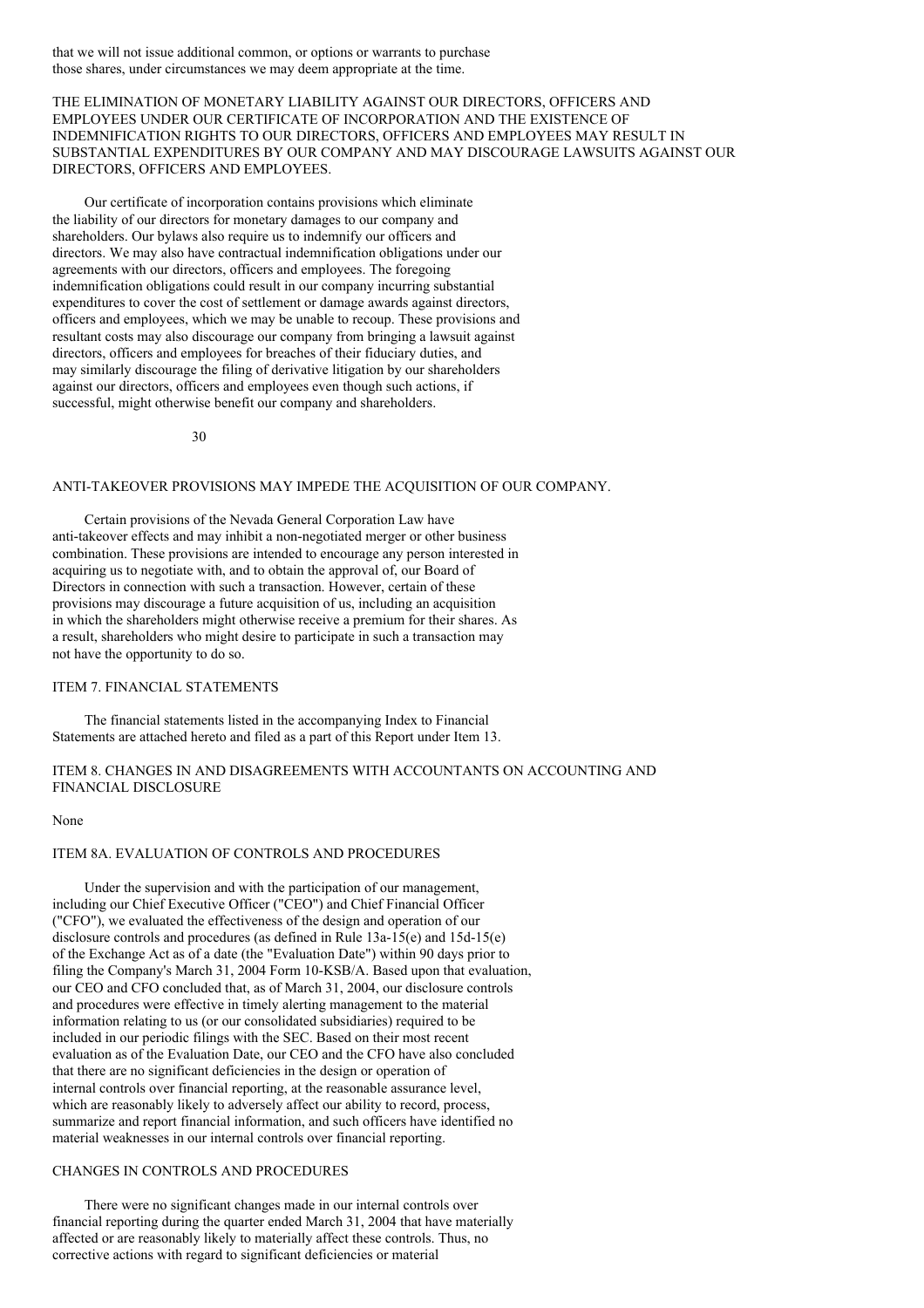#### LIMITATIONS ON THE EFFECTIVENESS OF INTERNAL CONTROL

Our management, including the CEO, does not expect that our disclosure controls and procedures or our internal control over financial reporting will necessarily prevent all fraud and material errors. An internal control system, no matter how well conceived and operated, can provide only reasonable, not absolute, assurance that the objectives of the control system are met. Further, the design of a control system must reflect the fact that there are resource constraints, and the benefits of controls must be considered relative to their costs. Because of the inherent limitations on all internal control systems, no evaluation of controls can provide absolute assurance that all control issues and instances of fraud, if any, within Aethlon Medical have been detected. These inherent limitations include the realities that judgments in decision-making can be faulty, and that breakdowns can occur because of simple error or mistake. Additionally, controls can be circumvented by the individual acts of some persons, by collusion of two or more people, and/or by management override of the control. The design of any system of internal control is also based in part upon certain assumptions about the likelihood of future events, and there can be no assurance that any design will succeed in achieving its stated goals under all potential future conditions. Over time, controls may become inadequate because of changes in circumstances, and/or the degree of compliance with the policies and procedures may deteriorate. Because of the inherent limitations in a cost-effective internal control system, financial reporting misstatements due to error or fraud may occur and not be detected on a timely basis.

31

#### PART III

### ITEM 9. DIRECTORS, EXECUTIVE OFFICERS, PROMOTERS AND CONTROL PERSONS; COMPLIANCE WITH SECTION 16(A) OF THE EXCHANGE ACT

### COMPLIANCE WITH SECTION 16(A) OF THE EXCHANGE ACT

Section 16 (a) of the Securities Exchange Act of 1934 requires our officers, directors, and persons who own more than 10% of a registered class of our equity securities to file reports of ownership and changes in ownership with the SEC and Nasdaq. Officers, directors, and greater than 10% beneficial owners are required by SEC regulation to furnish the Company with copies of all Section 16 (a) forms they file. We believe that all filing requirements applicable to its officers, directors, and greater than 10% beneficial owners were complied with.

### EXECUTIVE OFFICERS, DIRECTORS AND KEY EMPLOYEES

The names, ages and positions of our directors and executive officers as of August 20, 2004 are listed below:

| <b>NAMES</b>                                                     | <b>TITLE OR POSITION</b>                                             | AGE |    |
|------------------------------------------------------------------|----------------------------------------------------------------------|-----|----|
| James A. Joyce (1)                                               | Chairman, President, Chief Executive<br><b>Officer and Secretary</b> |     | 42 |
| Richard H. Tullis, PhD (2) Vice President, Chief Science Officer | and Director                                                         |     | 59 |
| Edward C. Hall (3)                                               | Vice President, Chief Financial Officer                              |     | 63 |
| Franklyn S. Barry, Jr.                                           | Director                                                             | 64  |    |
| Edward G. Broenniman                                             | Director                                                             | 67  |    |
| Calvin M. Leung (4)                                              | Director                                                             | 66  |    |

(1) Effective June 1, 2001, Mr. Joyce was appointed our President and Chief Executive Officer, replacing Mr. Barry, who continues as a member of the board of directors. Mr. Barry also served as a consultant to us on strategic business issues from June 1, 2001 to May 31, 2003.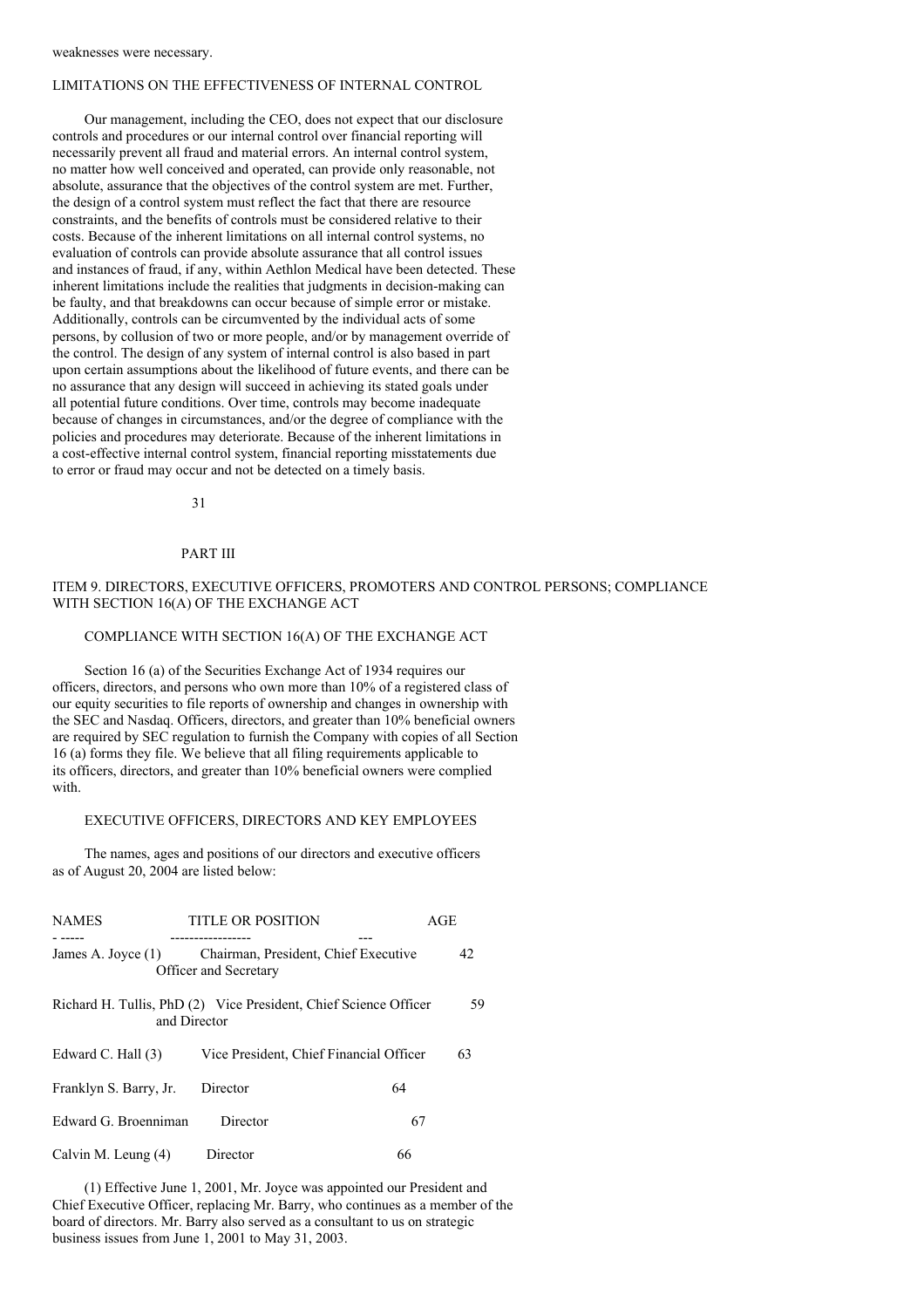(2) Also effective June 1, 2001, Dr. Tullis was appointed as the Company's Chief Science Officer, replacing Dr. Clara M. Ambrus, who retired.

(3) Effective August 14, 2002 Mr. Hall was elected our Vice President and Chief Financial Officer, replacing Robert S. Stefanovich, who resigned July 26, 2002.

(4) Effective June 30, 2003 Mr. Leung was elected to our board of directors.

RESUMES OF MANAGEMENT:

-------------------------------------------

James A. Joyce, Chairman, President and CEO

Mr. Joyce is the founder of Aethlon Medical, and has been the Chairman of the Board and Secretary since March 1999. On June 1, 2001, our Board of Directors appointed Mr. Joyce with the additional roles of President and CEO. In February of 1993, Mr. Joyce founded James Joyce & Associates, an organization that provided management consulting and corporate finance advisory services to CEOs and CFOs of publicly traded companies. Previously, Mr. Joyce was Chief Executive Officer of Mission Labs, Inc., and a principal in charge of U.S. operations for London Zurich Securities, Inc. Mr. Joyce is a graduate from the University of Maryland.

32

Edward C. Hall, Vice President, Chief Financial Officer

-------------------------------------------------------

Mr. Hall has been Vice President, Chief Financial Officer of the Company since August 2002 on a part-time basis. Mr. Hall has held senior financial executive positions with both public and privately-held life sciences and technology companies for over 25 years. Prior to his appointment as Chief Financial Officer of Aethlon Medical, he served as Vice President and Chief Financial Officer of Chromagen, Inc, a private biotech tools company which develops proteomic and genomic assays for use in drug discovery. Prior to that Mr. Hall was Vice President, Finance and Chief Financial Officer of Cytel Corporation, a public biotech company and developer of anti-inflammatory drugs. Prior to that, Mr. Hall was Vice President, Finance and Chief Financial Officer of Medical Device Technologies, a public medical device company. Mr. Hall is also Vice President, Chief Financial Officer of Alliance Pharmaceutical Corp., a public research-based pharmaceutical development company, and he is a Partner of Tatum CFO Partners, LLP.

Richard H. Tullis, Ph.D., Vice President, Chief Science Officer

---------------------------------------------------------------

Dr. Tullis has been Vice President and a director of the Company since January 2000 and Chief Science Officer since June 2001. Dr. Tullis has extensive biotechnology management and research experience, and is the founder of Syngen Research, a wholly-owned subsidiary of Aethlon Medical, Inc. Previously, Dr. Tullis co-founded Molecular Biosystems, Inc., a former NYSE company. At Molecular Biosystems, Dr. Tullis was Director of Research and Development, Director of Oligonucleotide Hybridization, Senior Research Scientist and Member of the Board of Directors. In research, Dr. Tullis developed and patented the first application of oligonucleotides to antisense antibiotics and developed new methods for the chemical synthesis of DNA via methoxy-phosphorochloridites. Dr. Tullis also co-developed the first applications of covalently coupled DNA-enzyme conjugates using synthetic oligonucleotides during his tenure at Molecular Biosystems. In 1985, Dr. Tullis founded, and served as President and CEO of Synthetic Genetics, Inc., a pioneer in custom DNA synthesis, which was sold to Molecular Biology Resources in 1991. Dr. Tullis also served as interim-CEO of Genetic Vectors, Inc., which completed its IPO under his management, and was co-founder of DNA Sciences, Inc., a company that was eventually acquired by Genetic Vectors. Dr Tullis received his Ph.D. in Biochemistry and Cell Biology from the University of California at San Diego, and has done extensive post-doctoral work at UCSD, USC, and The Scripps Research Institute.

Franklyn S. Barry, Jr. ----------------------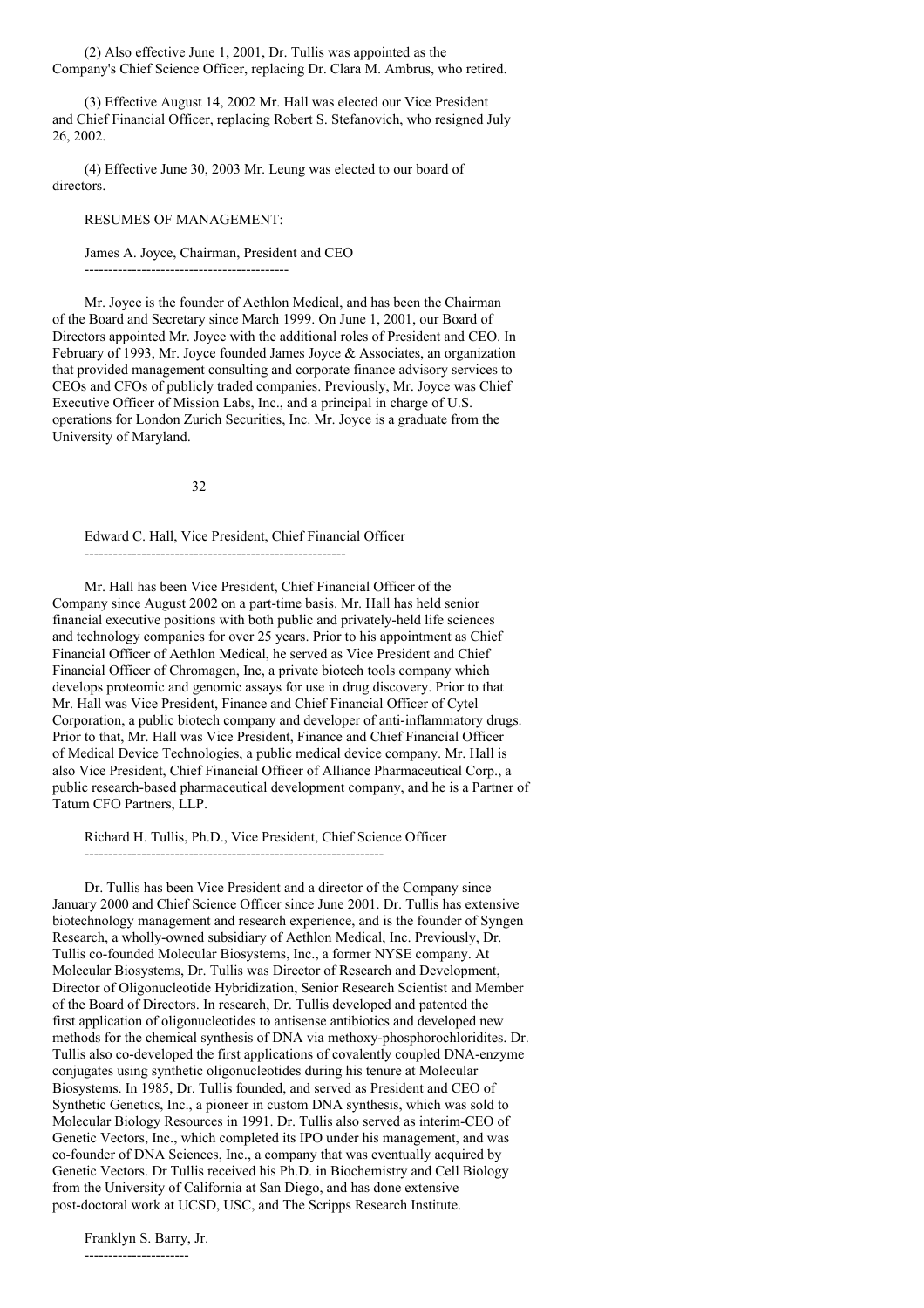Mr. Barry has over 25 years of experience in managing and building companies. He was President and Chief Executive Officer of Hemex from April 1997 through May 31, 2001 and our President and CEO from March 10, 1999 to May 31, 2001. He became a director of Aethlon Medical on March 10, 1999. From 1994 to April 1997, Mr. Barry was a private consultant. Included among his prior experiences are tenures as President of Fisher-Price and as co-founder and CEO of Software Distribution Services, which today operates as Ingram Micro-D, an international distributor of personal computer products. Mr. Barry serves on the Board of Directors of Merchants Mutual Insurance Company.

Edward G. Broenniman --------------------

Mr. Broenniman became a director of Aethlon Medical on March 10, 1999. Mr. Broenniman has 30 years of management and executive experience with high-tech, privately held growth firms where he has served as a CEO, COO, or corporate advisor, using his expertise to focus management on increasing profitability and stockholder value. He is the Managing Director of The Piedmont Group, LLC, a venture advisory firm. Mr. Broenniman recently served on the Board of Directors of publicly traded QuesTech (acquired by CACI International), and currently serves on the Boards of four privately-held firms. His nonprofit Boards are the Dingman Center for Entrepreneurship's Board of Advisors at the University of Maryland, the National Association of Corporate Directors, National Capital Chapter and the Board of the Association for Corporate Growth, National Capital Chapter.

33

Calvin M. Leung

---------------

Mr. Leung became a director of Aethlon Medical on June 30, 2003. He is the President of Mandarin Investment Corporation, specializing in investment, development and management of mobile home and recreational vehicle parks in California, Arizona and the Midwest since 1975. He has syndicated a number of land and housing developments in the western United States.

Mr. Leung, born in Hong Kong, received his advanced education in the United States where he was awarded a doctorate degree in psychology specializing in experimental research. He taught at the university level for several years.

Our Board of Directors has the responsibility for establishing broad corporate policies and for overseeing our overall performance. Members of the Board are kept informed of our business activities through discussions with the President and other officers, by reviewing analyses and reports sent to them, and by participating in board and committee meetings. Our bylaws provide that each of the directors serves for a term that extends to our next Annual Meeting of Shareholders. Our Board of Directors presently has an Audit Committee and a Compensation Committee on each of which Messrs. Barry and Broenniman and Leung serve. Mr. Barry is Chairman of the Audit Committee, and Mr. Broenniman is Chairman of the Compensation Committee.

Non-employee Board members are accruing stock options and cash compensation according to the plan approved in August 2000. Employee directors receive no compensation.

# FAMILY RELATIONSHIPS.

There are no family relationships between or among the directors, executive officers or persons nominated or charged by us to become directors or executive officers

There are no arrangements or understandings between any two or more of our directors or executive officers. There is no arrangement or understanding between any of our directors or executive officers and any other person pursuant to which any director or officer was or is to be selected as a director or officer, and there is no arrangement, plan or understanding as to whether non-management shareholders will exercise their voting rights to continue to elect the current board of directors. There are also no arrangements, agreements or understanding between non-management shareholders that may directly or indirectly participate in or influence the management of our affairs.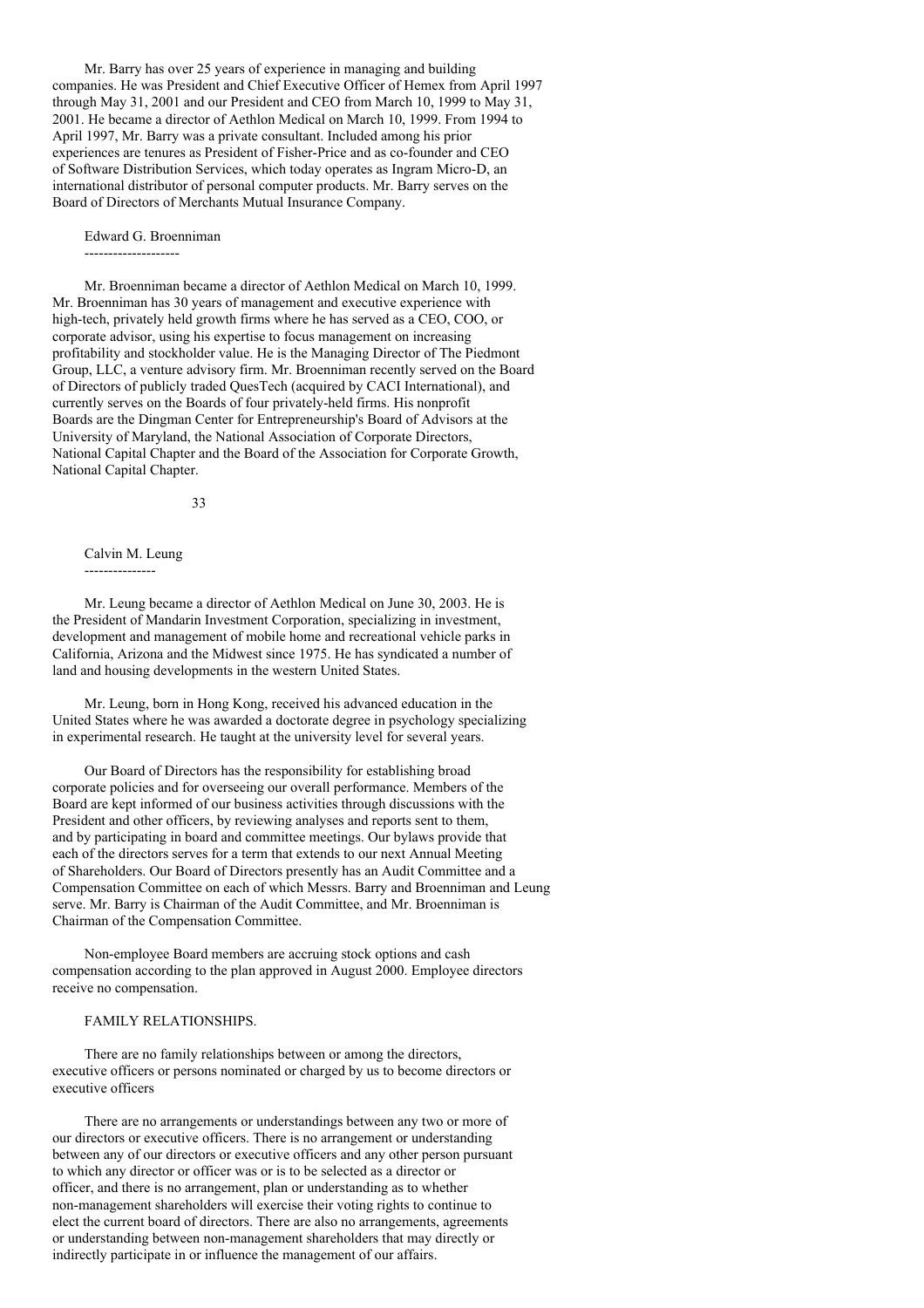#### REGULATORY AND CLINICAL ADVISOR

### Kenneth R. Michael, Pharm.D., R.A.C.

------------------------------------

Dr. Michael is the President of KRM Associates LLC, a regulatory and clinical affairs consulting organization. He is the former VP of Regulatory Affairs and Quality Assurance at Siemens Medical Systems, and he is the founder, past President and Chairman of The Regulatory Affairs Professional Society. He is also the founder of the San Diego Regulatory Affairs Network.

## SCIENTIFIC ADVISORY BOARD

Each person listed below is a current member of our Science Advisory Board. The role of the Science Advisory Board is to provide scientific guidance related to the development of our Hemopurifier(TM) technology. Unlike the members of our board of directors, the Science Advisory Board members are not involved in the management or operations of our company. Members of the Science Advisory Board are paid \$500 per day for services rendered either on-site or at a mutually agreeable location.

Jean-Claude Chermann, Ph.D.

---------------------------

Dr. Chermann is a pioneer in the study of retroviruses, and was the principal investigator of the research team that collaborated in the first isolation and characterization of HIV at the Pasteur Institute in 1983. Dr. Chermann was also the Director of Research of INSERM (French National Institute of Health and Medical Research) and also held the position of Director of Research of Unit INSERM U322 on "Retrovirus and Associated Diseases" from 1989 until June 2001 when he accepted his current role as Chief Scientific Director of Urrma Biopharma based in Montreal, Canada, and Research & Development Director of URRMA R&D, based in Aubagne, France.

34

Larry Cowgill, D.V.M., Ph.D.

----------------------------

Dr. Cowgill is a Professor in the Department of Medicine and Epidemiology at the School of Veterinary Medicine, University of California--Davis and has nearly 30 years of experience as a clinical instructor in small animal internal medicine, nephrology and hemodialysis. He currently Heads the Companion Animal Hemodialysis Units at the Veterinary Medical Teaching Hospital at UC Davis and the UC Veterinary Medical Center-San Diego. Dr. Cowgill is also Associate Dean for Southern California Clinical Programs and is Co-Director of the University of California Veterinary Medical Center-San Diego. Prior to his appointment at the University of California, he was a National Institutes of Health (NIH) Special Research Fellow at the University of Pennsylvania School of Veterinary Medicine and at the Renal Electrolyte Section at the University of Pennsylvania School of Medicine, where he conducted research in basic renal physiology and clinical nephrology. Dr. Cowgill received his D.V.M. from the University of California--Davis School of Veterinary Medicine and his Ph.D. in Comparative Medical Sciences from the University of Pennsylvania, where he also completed his internship and Residency training in Small Animal Internal Medicine. He became a Diplomat of the American College of Veterinary Internal Medicine in 1977. Dr. Cowgill has published extensively in the area of veterinary nephrology and has established a Clinical Fellowship in Renal Medicine and Hemodialysis, which is the first of its kind in veterinary Medicine.

Pedro Cuatrecasas, M.D.

-----------------------

Dr. Cuatrecasas was President of the Pharmaceutical Research Division of Parke-Davis Co., and Corporate Vice President for Warner Lambert Company from 1989 until his retirement in 1997. From 1986 to 1989, he served as SVP and Director of Glaxo Inc. For the prior 10 years, he was VP/R&D and Director, of the Burroughs Wellcome Company. During his career in pharmaceutical research, he was involved in the discovery, development and marketing registration of more than 40 novel medicines. Dr. Cuatrecasas is widely recognized for the invention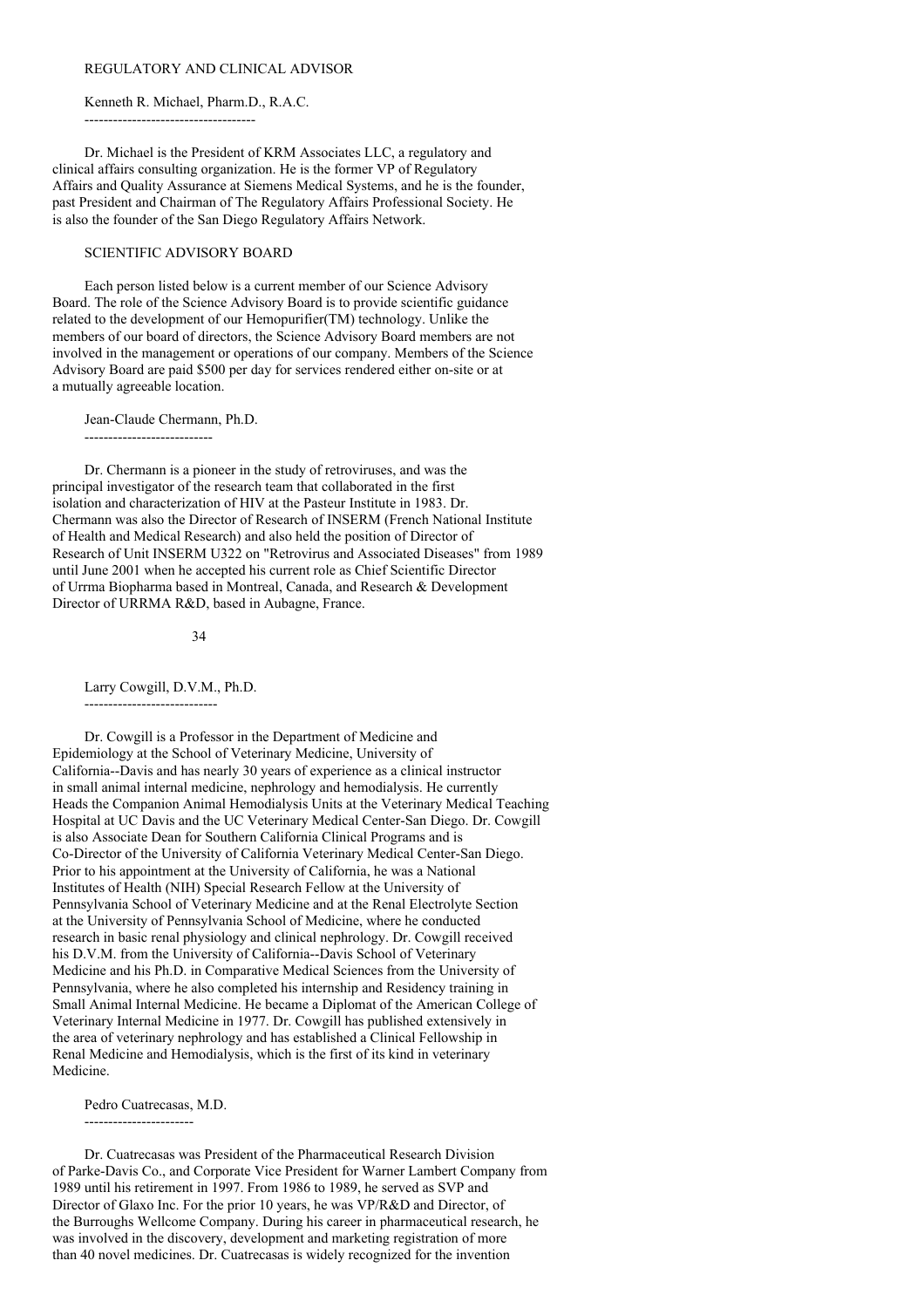and development of affinity chromatography which is a method for the selective capture of proteins, sugars, fats and inorganic compounds. He is a member of the National Academy of Sciences, The Institute of Medicine, and the American Academy of Arts & Sciences, and he has authored more than 400 original publications.

Nathan W. Levin, M.D. ---------------------

Dr. Levin is recognized as a leading authority within the hemodialysis industry. He is the Medical and Research Director of the Renal Research Institute, LLC, a joint venture between Fresenius Medical Care - North America and Beth Israel Medical Center, New York. Dr. Levin also serves as Professor of Clinical Medicine at the Albert Einstein College of Medicine.

Raveendran (Ravi) Pottathil, Ph.D.

----------------------------------

Dr. Pottathil was the Section Manager for Retroviruses (focus on HIV and HCV) and Tumor markers and PCR diagnostics at Hoffman La Roche from 1985 to 1992. He then co-founded Specialty Biosystems, Inc, a venture of Specialty Labs, one of the largest independent reference laboratories in California. Dr. Pottathil has also advised the World Health Organization's Sexually Transmitted Diseases and Global Vaccination Program. Dr. Pottathil has worked with Dr. Robert Huebner of the NIH in immunology and virology at The Jackson Laboratory, and with Drs. David Lang and Wolfgang Joklik at Duke University on interferons, anti-tumor RNAs and antigenic suppression of tumorigenic retroviruses. Academic positions include: Assistant Professor at the University of Maryland School of Medicine; Associate Professor at the City of Hope Medical Center in Duarte, California where he published extensively with Dr. Pedro Cuatrecasas (one of developers of affinity chromatography); and Adjunct Professor in Cellular and Molecular Biology at Down State Medical Center and Rutgers University. As a virologist and molecular biologist, Dr. Pottathil has over 40 refereed publications to his credit and has been a Director of OncQuest, Inc., GeneQuest, Inc., Specialty Laboratories Asia in Singapore and Specialty Ranbaxy in India. Currently, Dr. Pottathil is the President of AccuDx, Inc. a pharmaceutical diagnostics company he founded in 1996.

35

Claudio Ronco, M.D. -------------------

Dr. Ronco is the Director of the Dialysis and Renal Transplantation Programs of St. Bartolo Hospital in Vicenza, Italy. He has published 17 books on nephrology and dialysis and has written or co-authored over 350 scientific articles. Dr. Ronco also serves on the editorial board of 12 scientific journals, is a director of three international scientific societies, and is recognized as being instrumental in the introduction of continuous hemofiltration and high flux dialysis in Europe.

Ken Alibek, M.D., Ph.D., D.Sc.

------------------------------

Dr. Alibek is the Executive Director of Education at the National Center for Biodefense at George Mason University (GMU), and is a Distinguished Professor at GMU as well. Dr. Alibek specializes in medical and scientific research dedicated to developing new forms of protection against biological weapons and other infectious diseases.

Formerly, Dr. Alibek was a Soviet Army Colonel, and served as First Deputy Chief of the civilian branch of the Soviet Union's biological weapons program until he defected to the United States in 1992 and subsequently served as a consultant to numerous U.S. government agencies in the areas of medical microbiology, biological weapons defense, and biological weapons nonproliferation. Dr. Alibek has worked with the National Institutes of Health, testified extensively before the U.S. Congress on nonproliferation of biological weapons and is the author of Biohazard: The Chilling True Story of the Largest Covert Biological Weapons Program in the World--Told from Inside by the Man Who Ran It, published by Random House Books. He holds numerous patents, is widely published in science journals, and has provided over 300 lectures and presentations to military and civilian universities, as well as foreign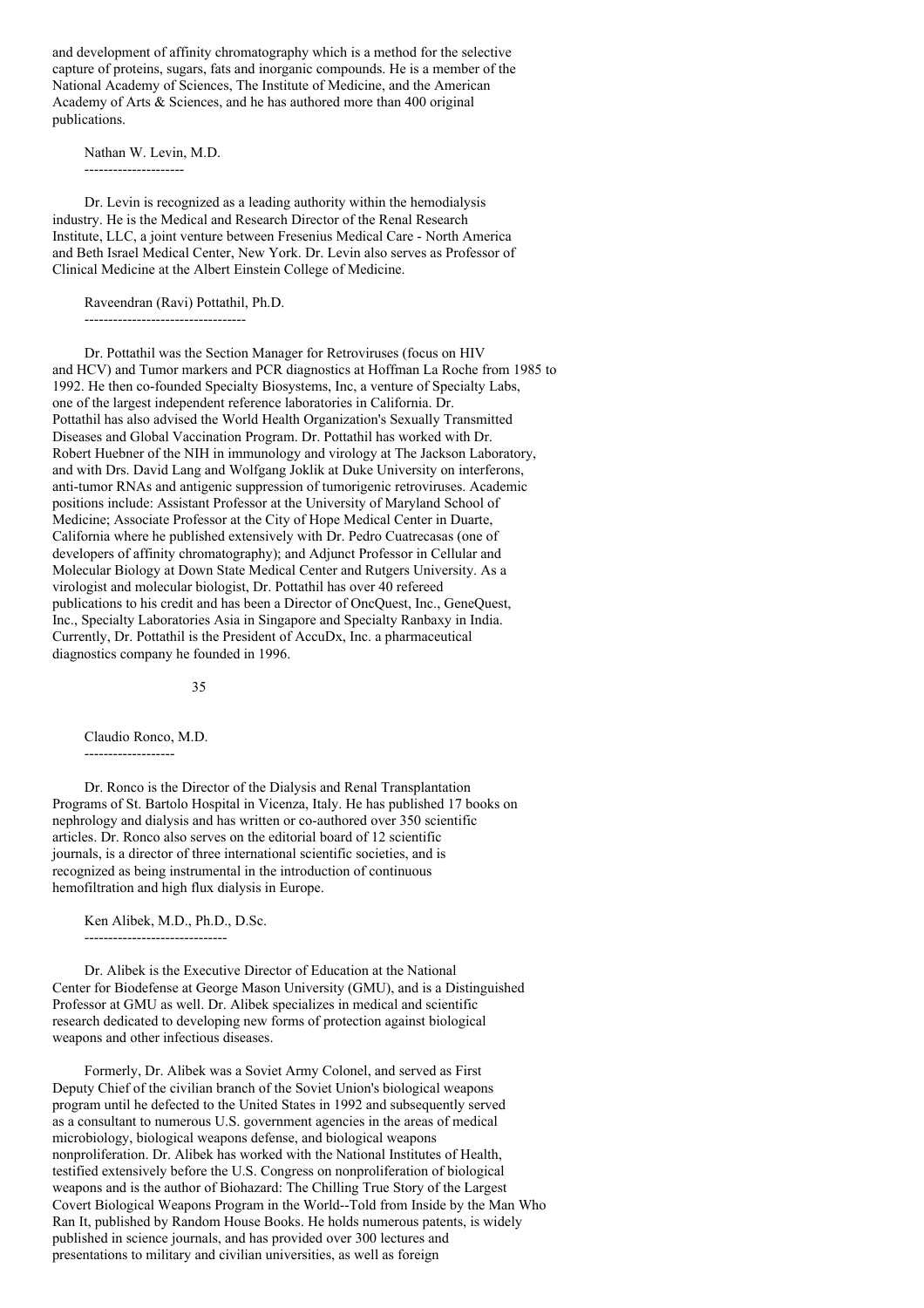governments. The December 2003 issue of the Acumen Journal of Life Sciences named Dr. Alibek as one of top five biological warfare experts in the nation.

Charles Bailey, Ph.D.

---------------------

Dr. Bailey is the former commander of the U.S. Army Medical Research Institute of Infectious Diseases (USAMRIID). Dr. Bailey has 25 years U.S. Army experience in R&D and management in infectious diseases and biological warfare defense. As an officer of the Defense Intelligence Agency, Dr. Bailey wrote extensively on foreign biological warfare capabilities. Dr. Bailey is currently the Executive Director for Research & International Relations at the National Center for Biodefense at George Mason University (GMU), and is a Distinguished Professor of Biology at GMU as well. The Acumen Journal of Life Sciences named Dr. Bailey as one of the top five biological warfare experts in the nation.

Members of the Scientific Advisory Board do not receive any compensation for service on the Board. From time to time, as management sees fit, we may engage them on consulting assignments for a fee on specific projects.

### INVOLVEMENT IN LEGAL PROCEEDINGS.

To the best of our knowledge, during the past five years, none of the following occurred with respect to a present or former director or executive officer of the Company: (1) any bankruptcy petition filed by or against any business of which such person was a general partner or executive officer either at the time of the bankruptcy or within two years prior to that time; (2) any conviction in a criminal proceeding or being subject to a pending criminal proceeding (excluding traffic violations and other minor offenses); (3) being subject to any order, judgment or decree, not subsequently reversed, suspended or vacated, of any court of any competent jurisdiction, permanently or temporarily enjoining, barring, suspending or otherwise limiting his involvement in any type of business, securities or banking activities; and (4) being found by a court of competent jurisdiction (in a civil action), the SEC or the Commodities Futures Trading Commission to have violated a federal or state securities or commodities law, and the judgment has not been reversed, suspended or vacated.

## CODE OF ETHICS

Our Board of Directors is in the process of preparing a code of ethics which would apply to all of our officers, directors and employees.

36

#### ITEM 10. EXECUTIVE COMPENSATION

The following table sets forth compensation received for the fiscal years ended March 31, 2002 through 2004 by our Chief Executive Officer and all executive officers.

SUMMARY COMPENSATION TABLE  $<$ TABLE $>$ <CAPTION>  $\langle S \rangle$   $\langle C \rangle$ 

> ANNUAL COMPENSATION LONG-TERM COMPENSATION --------------------------------- -------------------------

|                           |      |               |                          | <b>AWARDS</b>              |     |                          |             |                          |              |                      |
|---------------------------|------|---------------|--------------------------|----------------------------|-----|--------------------------|-------------|--------------------------|--------------|----------------------|
|                           |      |               |                          |                            |     |                          |             |                          |              |                      |
|                           |      |               | <b>OTHER</b>             |                            |     | PAYOUTS/                 |             |                          |              |                      |
|                           |      |               | ANNUAL                   | <b>RESTRICTED OPTIONS</b>  |     |                          | <b>LTIP</b> |                          | <b>OTHER</b> |                      |
| <b>NAME AND PRINCIPAL</b> |      |               | SALARY                   |                            |     |                          |             | BONUS COMPENSATION STOCK | <b>SARs</b>  | PAYOUTS COMPENSATION |
| <b>POSITION</b>           | YEAR | $($ \$ $)(1)$ | (\$)                     | $\left( \mathbb{S}\right)$ | (S) | $^{(#)}$                 | (S)         | (1)                      |              |                      |
|                           |      |               |                          |                            |     |                          |             |                          |              |                      |
| James A. Joyce            | 2004 | 180,000       | $\overline{\phantom{a}}$ |                            |     | $\overline{\phantom{a}}$ |             |                          |              |                      |
| Chairman,                 | 2003 | 180,000       | $\blacksquare$           |                            |     | 250,000                  |             |                          |              |                      |
| President/CEO             | 2002 | 180,000       |                          |                            |     |                          |             |                          |              |                      |
| Richard H. Tullis,        | 2004 | 150,000       |                          |                            |     | ٠                        |             |                          |              |                      |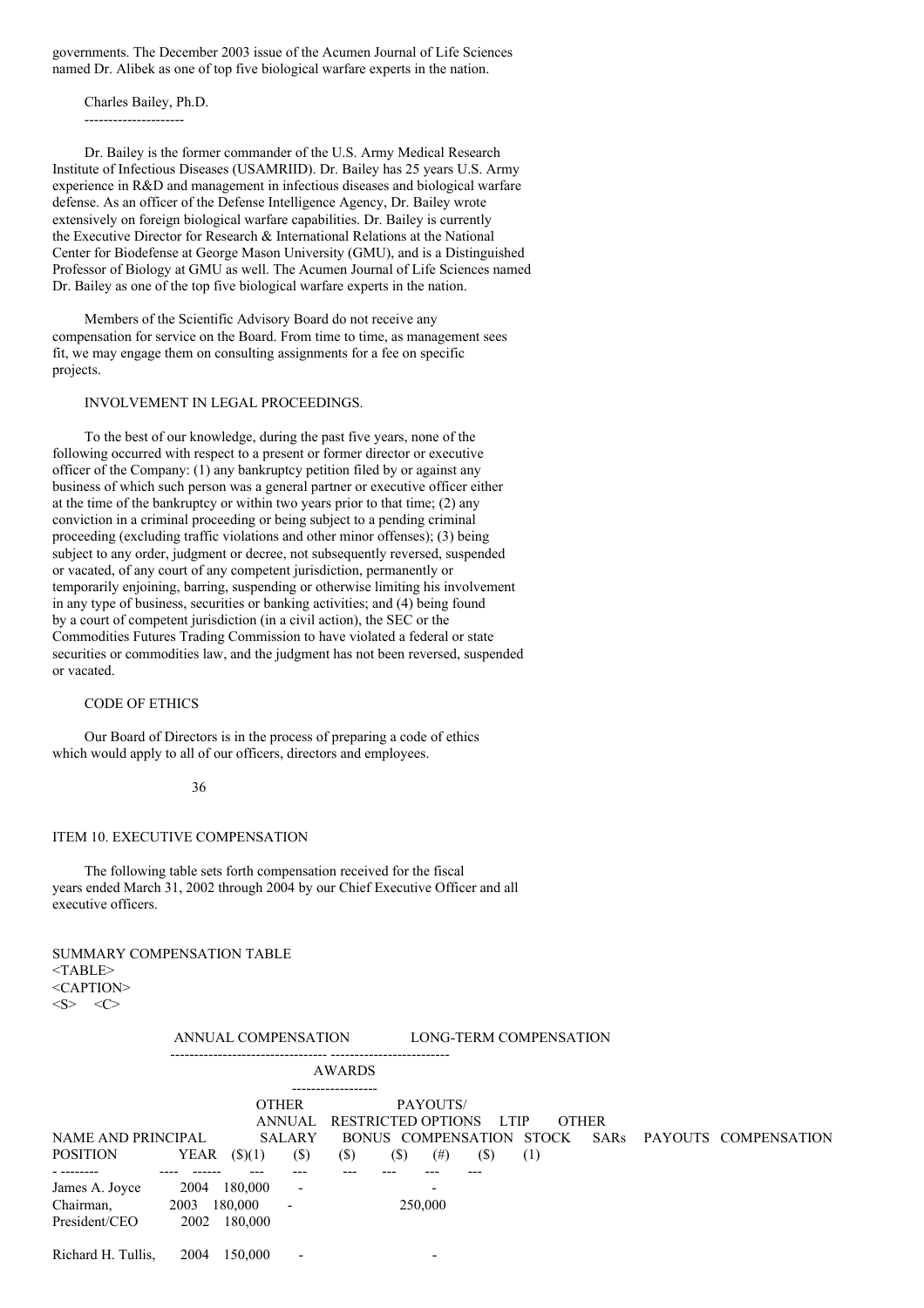| Ph.D. Vice President, 2003 150,000    |      |           | $\overline{\phantom{a}}$ | 250,000                  |
|---------------------------------------|------|-----------|--------------------------|--------------------------|
| Chief Scientific Officer 2002 150,000 |      |           | 30,000                   |                          |
| Edward C. Hall (2)                    | 2004 | 28.530(2) | $\sim$ $-$               | $\overline{\phantom{0}}$ |

Vice President, Chief 2003 25,000 Financial Officer 2002 N/A

#### $<$ /TABLE>

(1) The remuneration described in the above table does not include our cost of benefits furnished to the named executive officers, including premiums for health insurance and other personal benefits provided to such individuals that are extended to all our employees in connection with their employment. Perquisites and other personal benefits, securities, or property received by an executive officer are either the lesser of \$50,000 or 10% of the total salary and bonus reported for each named executive officer, except as otherwise disclosed.

(2) Mr. Hall became a part-time employee and was elected CFO of the Company on August 14, 2002. He is compensated on an hourly basis, a portion of which, amounting to \$5,706 in fiscal 2004, is paid to Tatum CFO Partners, LLP of which he is a partner.

## OPTION/SAR GRANTS IN THE LAST FISCAL YEAR

None.

# AGGREGATED OPTIONS/SAR EXERCISES IN THE LAST FISCAL YEAR AND FISCAL YEAR-END OPTION/SAR VALUES

The following table sets forth the number of common stock options, both exercisable and unexercisable, held by each of our Named Executive Officers and the value of any in-the-money options at March 31, 2004, utilizing a value of \$1.35 per share, the closing price of our common stock on the OTCBB on March 31, 2004:

|                      |                                                  |       | NUMBER OF VALUE OF              |     |                     |  |
|----------------------|--------------------------------------------------|-------|---------------------------------|-----|---------------------|--|
|                      |                                                  |       | UNEXERCISED                     |     | <b>IN-THE-MONEY</b> |  |
|                      |                                                  |       | OPTIONS AT OPTIONS AT           |     |                     |  |
|                      | SHARES                                           |       | MARCH 31, MARCH 31,             |     |                     |  |
|                      | ACOUIRED VALUE 2004                              |       |                                 |     | 2004                |  |
|                      | ON EXERCISE REALIZED (EXERCISABLE/ (EXERCISABLE/ |       |                                 |     |                     |  |
|                      | (#)<br>(S)                                       |       | UNEXERCISABLE) UNEXERCISABLE)   |     |                     |  |
|                      |                                                  |       |                                 |     |                     |  |
| James A. Joyce       | <b>Service Contracts</b>                         |       | $\text{\$ -- \quad 250,000/--}$ |     | $$0.0/\$0.0$        |  |
| Richard H. Tullis -- |                                                  |       | $$-.280,000/-.$ \$0.0/\$0.0     |     |                     |  |
| Edward C. Hall       | <b>Contract Contract State</b>                   | $S -$ | N/A                             | N/A |                     |  |

37

#### EMPLOYMENT AGREEMENTS

We entered into an employment agreement with Mr. Joyce effective April 1, 1999. Effective June 1, 2001, Mr. Joyce was appointed our President and Chief Executive Officer and his base annual salary was increased from \$120,000 to \$180,000. Under the terms of the agreement, his employment continues at a salary of \$180,000 per year for successive one year periods, unless given notice of termination 60 days prior to the anniversary of his employment agreement.

We entered into an employment agreement with Dr. Tullis effective January 10, 2000. Effective June 1, 2001, Dr. Tullis was appointed our Chief Science Officer of the Company. His compensation under the agreement was modified in June 2001 from \$80,000 to \$150,000 per year. Under the terms of the agreement, his employment continues at a salary of \$150,000 per year for successive one year periods, unless given notice of termination 60 days prior to the anniversary of his employment agreement. Dr. Tullis was granted 250,000 stock options to purchase our common stock in connection the completing certain milestones, such as the initiation and completion of certain clinical trials, the submission of proposals to the FDA and the filing of a patent application.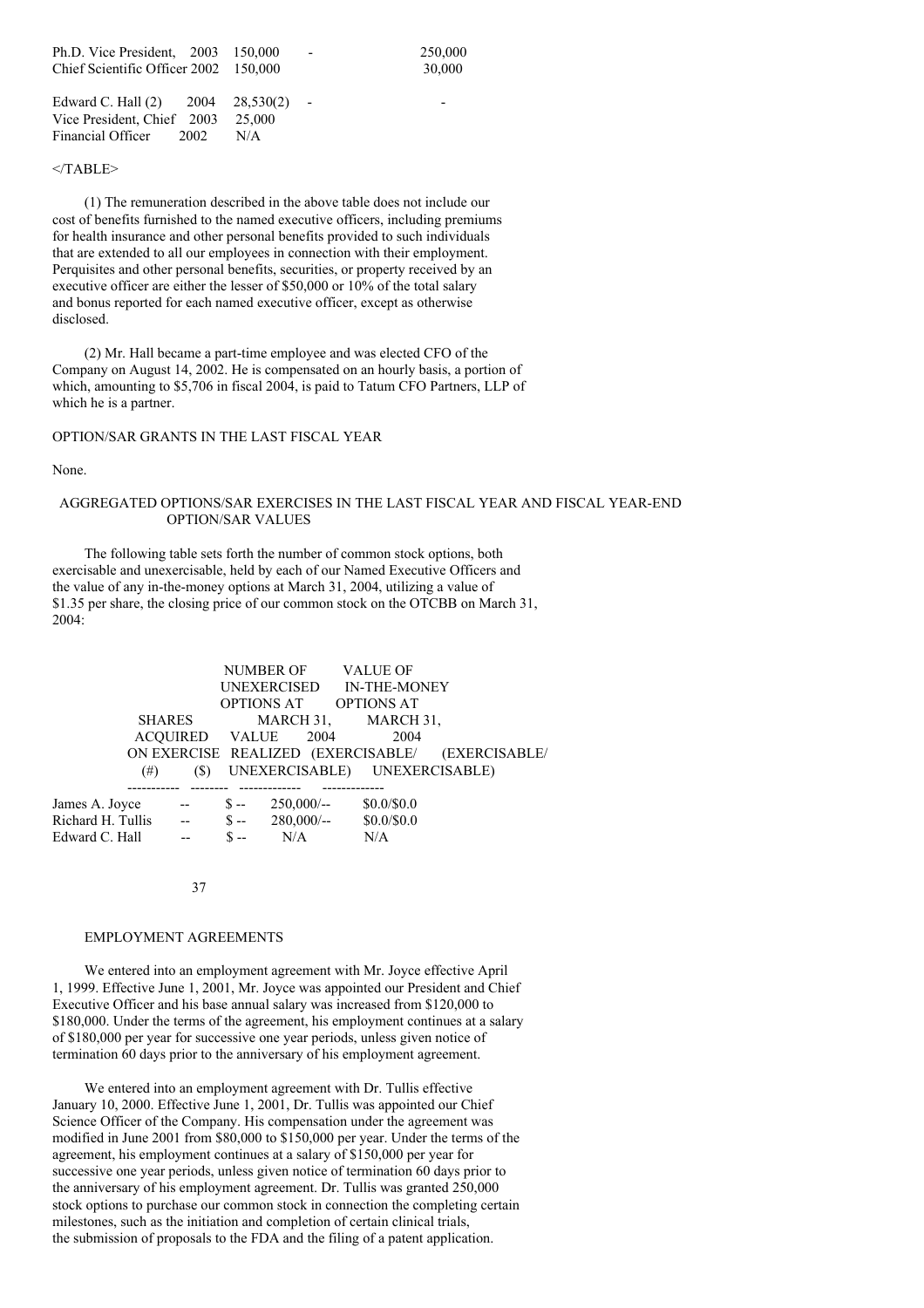Both Mr. Joyce and Dr. Tullis' agreements provide for medical insurance and disability benefits, one year of severance pay if their employment is terminated by us without cause or due to change in our control before the expiration of their agreements, and allow for bonus compensation and stock option grants as determined by our Board of Directors.

Both agreements also contain restrictive covenants preventing competition with us and the use of confidential business information, except in connection with the performance of their duties for us, for a period of two years following the termination of their employment with us.

Effective August 14, 2002, Mr. Hall was elected our Vice President, Chief Financial Officer. His employment is subject to 30 days' notice, with no severance pay provisions, in accordance with his employment agreement. He receives no medical or other benefits from us.

## STOCK OPTION GRANTS

Our 2000 Stock Option Plan (the "Plan"), adopted by us in August 2000, provides for the grant of incentive stock options ("ISOs") to full-time employees (who may also be Directors) and nonstatutory stock options ("NSOs") to non-employee Directors, consultants, customers, vendors or providers of significant services. The exercise price of any ISO may not be less than the fair market value of our Common Stock on the date of grant or, in the case of an optionee who owns more than 10% of the total combined voting power of all classes of our outstanding stock, not be less than 110% of the fair market value on the date of grant. The exercise price, in the case of any NSO, must not be less than 75% of the fair market value of our Common Stock on the date of grant. The amount available under the Plan is 500,000 options.

At March 31, 2004, we had granted 47,500 options under the Plan, with 452,500 available for future issuance. We issued the remaining 1,966,415 options (of which 637,800 have been exercised or cancelled) outside of the Plan.

At March 31, 2004, we had outstanding options to purchase 1,376,115 shares of our Common Stock. See Item 11, "Security Ownership of Certain Beneficial Owners and Management."

## OUTSTANDING STOCK PURCHASE WARRANTS

### Common Stock purchase warrants

At March 31, 2004, we had outstanding a total of 3,907,764 warrants, exercisable at prices between \$0.25 - 6.50 per share and with expiration dates from 2004 - 2007.

See Item 11, "Security Ownership of Certain Beneficial Owners and Management."

#### 38

# ITEM 11. SECURITY OWNERSHIP OF CERTAIN BENEFICIAL OWNERS AND MANAGEMENT

The following table sets forth certain information regarding the beneficial ownership of our Common Stock as of August 20, 2004 for:

- each person known by us to be the beneficial owner of 5% or more of our Common Stock;

- each of our Directors and each of our executive officers whose name appears in the summary compensation table (the "Executive Officers"); and

- all of our Directors and the Executive Officers as a group.

Except as otherwise noted in the footnotes below, the entity, individual Director or Executive Officer has sole voting and investment power over such securities.

> -------------------------- **COMMON**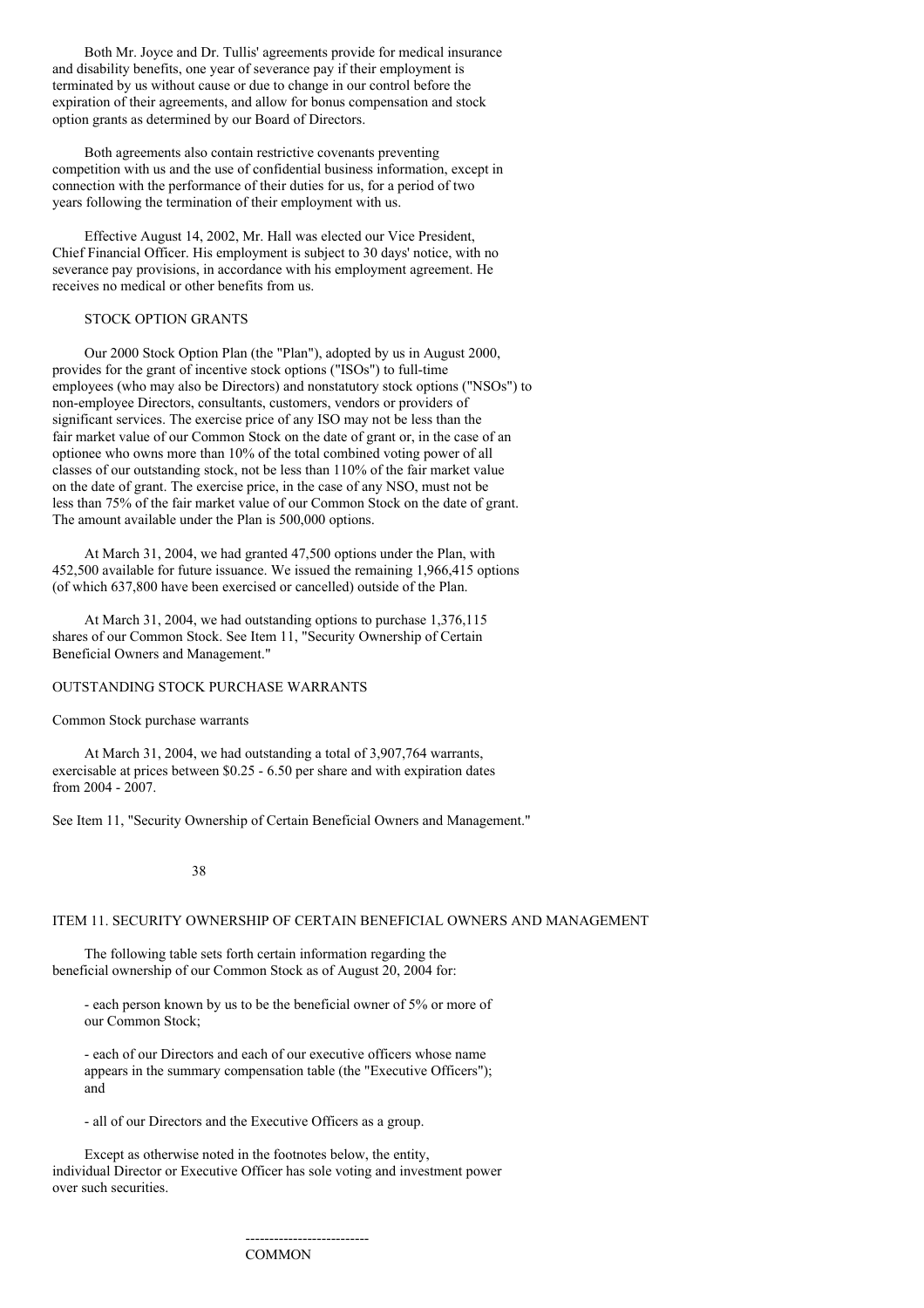| (VOTING)                                                                                           |                 |          |                   |
|----------------------------------------------------------------------------------------------------|-----------------|----------|-------------------|
| NAME AND ADDRESS OF BENEFICIAL OWNERS (1) (2) AMOUNT                                               |                 |          | $\frac{9}{6}$ (3) |
| Calvin M. Leung $(5)(6)(7)$<br>P.O. Box 2366<br>Costa Mesa, CA 92628                               | 2,352,643 17.1% |          |                   |
| Rod Tompkins $(6)(8)$<br>420 Douglas<br>Wayne, NE 68787                                            | 1,520,000       | $11.3\%$ |                   |
| Fusion Capital Fund II, LLC (6)(9)<br>222 Merchandise Mart Plaza, Suite 9-112<br>Chicago, IL 60654 | 1,604,966       | $9.9\%$  |                   |
| James A. Joyce $(4)(5)(6)(10)$                                                                     | 850,000         | $6.2\%$  |                   |
| Franklyn S. Barry, Jr. $(5)(11)$                                                                   | 418,593         | $3.0\%$  |                   |
| Richard H. Tullis $(4)(5)(12)$                                                                     | 330,000         | $2.4\%$  |                   |
| Edward G. Broenniman (5)(13)                                                                       | 261,374         | 1.9%     |                   |
| Edward C. Hall(4)<br>$\theta$                                                                      | *               |          |                   |
| Directors and executive officers, as a group                                                       | 4,212,610       | 28.7%    |                   |

(6 members)

- ----------------------------------

\* Less than one percent.

- (1) Beneficial ownership is determined in accordance with Rule 13d-3 under the Securities Exchange Act and is generally determined by voting power and/or investment power with respect to securities. Except as indicated by footnote and subject to community property laws where applicable, we believe that the persons named in the table above have sole voting and investment power with respect to all shares of Common Stock shown as beneficially owned by them. Unless otherwise indicated, the address of each shareholder is 3030 Bunker Hill Street, Suite 4000, San Diego, CA 92109.
- (2) A person is deemed to be the beneficial owners of securities that can be acquired by such person within 60 days from August 20, 2004 upon the exercise of warrants or options. Each beneficial owner's percentage ownership is determined by assuming that options and warrants that are held by such person (but not those held by any other person) and that are exercisable within 60 days from August 20, 2004.
- (3) Assumes 13,453,550 shares of Common Stock outstanding at August 20, 2004.

39

- (4) Executive officer.
- (5) Director.
- (6) More-than-5% shareholder.
- (7) Includes all shares owned by members of Mr. Leung's family and entities he controls plus 10,000 warrants at \$3.00, expiring on January 1, 2006 and 306,000 warrants at \$0.25, expiring on July 11, 2004 and January 29, 2005.
- (8) Includes 20,000 warrants to purchase common stock at \$0.25 per share, expiring on April 2, 2005.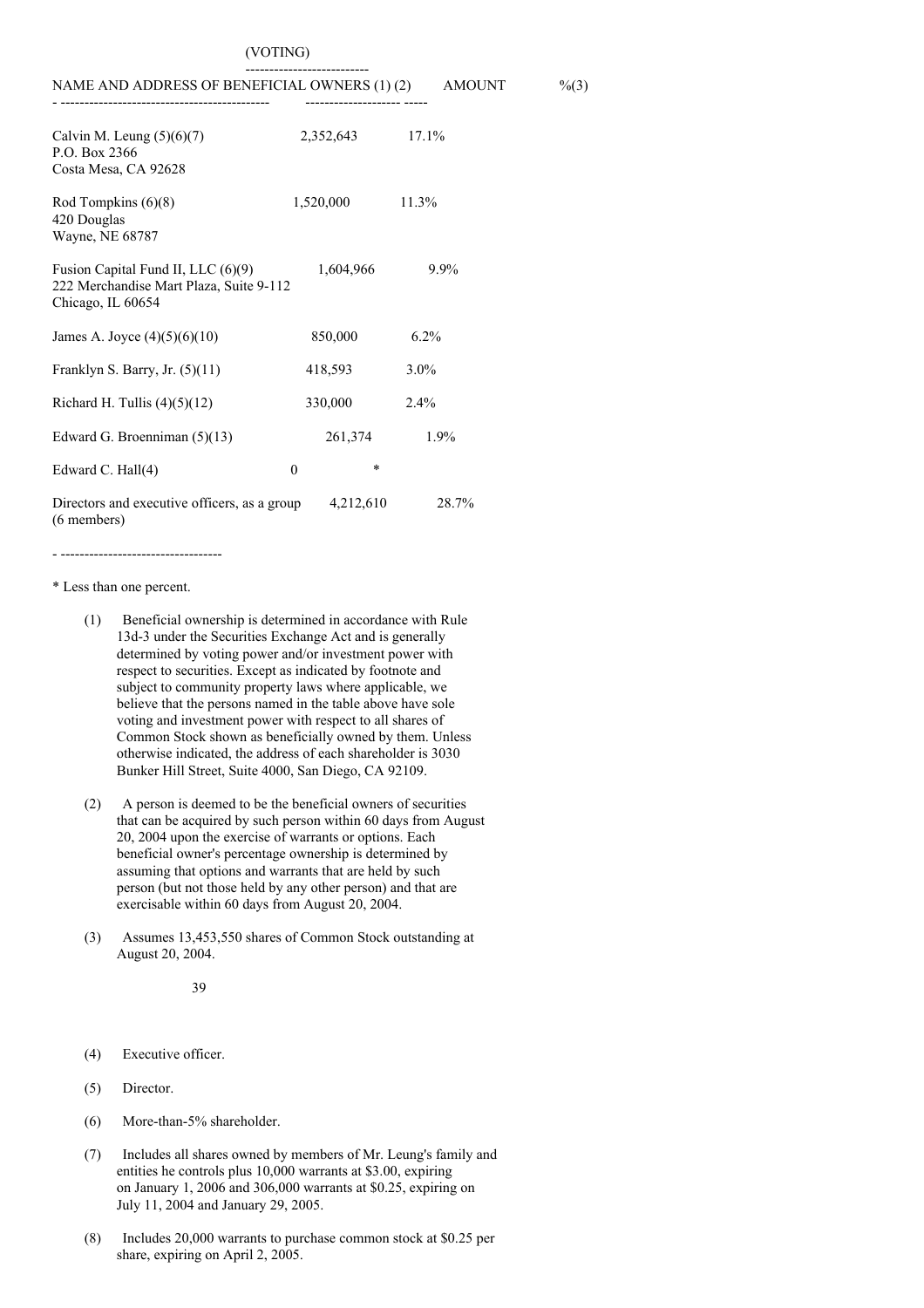- (9) Includes 568,181 warrants to purchase common stock at \$0.76 per share, expiring on the third anniversary of the date of an effective registration statement, the initial filing of which is expected to be on June 29, 2004. Pursuant to the terms of the warrant, Fusion Capital is not entitled to exercise the warrants to the extent such exercise would cause the aggregate number of shares of common stock beneficially owned by the Fusion Capital to exceed 9.9% of the outstanding shares of the common stock following such exercise.
- (10) Includes 250,000 stock options exercisable at \$1.90 per share.
- (11) Includes options to purchase 412,500 shares at \$3.00.
- (12) Includes 250,000 stock options exercisable at \$1.90 per share and 30,000 stock options exercisable at \$2.56 per share. (13) Includes 53,885 shares owned by Mr. Broenniman's wife and his options to purchase 3,000 shares at \$1.78 and 2,500 shares at \$3.75.

# ITEM 12. CERTAIN RELATIONSHIPS AND RELATED TRANSACTIONS

Franklyn S. Barry, Jr., a director and shareholder of Aethlon Medical, was engaged as a consultant to the Company on strategic and business issues from June 1, 2001 to May 31, 2003 and was paid \$60,000 per year. Mr. Barry had been our original President and Chief Executive Officer and served in such capacities until 2001. See Item 9, "Directors and Executive Officers" and Item 11, "Security Ownership of Certain Beneficial Owners and Management."

Calvin M. Leung, a director and shareholder of Aethlon Medical, was previously engaged as our consultant and he and his affiliates have invested approximately \$939,500 in Aethlon Medical to date, through equity and convertible debt securities. \$448,000 was invested via convertible promissory notes from November 2001 through May 2002. The notes accrued interest at rates ranging from 6.75% to 12% per annum. Mr. Leung invested \$300,000 via the exercise of stock options received while our consultant for which he received 600,000 shares of restricted common stock. Mr. Leung and his affiliates also invested during 2003 a total of \$146,500 in cash for 586,000 shares of our restricted common stock. Finally, Mr. Leung and his affiliates invested approximately \$45,000 from September 2003 to February 2004 via the exercise of warrants that resulted in the issuance of 180,000 shares of our restricted common stock. Mr. Leung worked as our consultant from January 7, 2001 to January 7, 2003. We do not expect Mr. Leung to provide consulting services now that he is a member of our board of directors. He currently owns 2,036,643 of our common shares and 316,000 warrants to purchase common stock at prices between \$0.25 to \$3.00 per share. (See ITEM 11. SECURITY OWNERSHIP OF CERTAIN BENEFICIAL OWNERS AND MANAGEMENT)

Certain of our officers and other related parties have advanced us funds, agreed to defer compensation or paid expenses on behalf of us to cover short-term working capital deficiencies in the aggregate amount of approximately \$1.7 million. These non interest-bearing liabilities have been included as due to related parties in the accompanying financial statements.

40

Effective January 1, 2000, we entered into an agreement with Dr. Julian Ambrus, the son of Dr. Clara Ambrus, who was the original founder of Hemex, Inc. Under this agreement, an invention and related patent rights for a method of removing HIV and other viruses from the blood using the Hemopurifier(TM) were assigned to us by the inventors in exchange for (a) a royalty to be paid on future sales of the patented product or process equal to 8.75% of net sales, as defined and (b) 12,500 shares of our restricted common stock. Upon the issuance of the first United States patent relating to the invention, we were obligated to issue an additional 12,500 shares of our restricted common stock to the inventors. If the market price of our common stock on the date the patent was issued was below \$8 per share, the number of shares to be issued was that amount which equates to \$100,000 of market value. On March 4, 2003, the related patent was issued and, as a result, we issued 196,078 shares of our restricted common stock valued at \$100,000 which is included in professional fees in the accompanying consolidated statements of operations.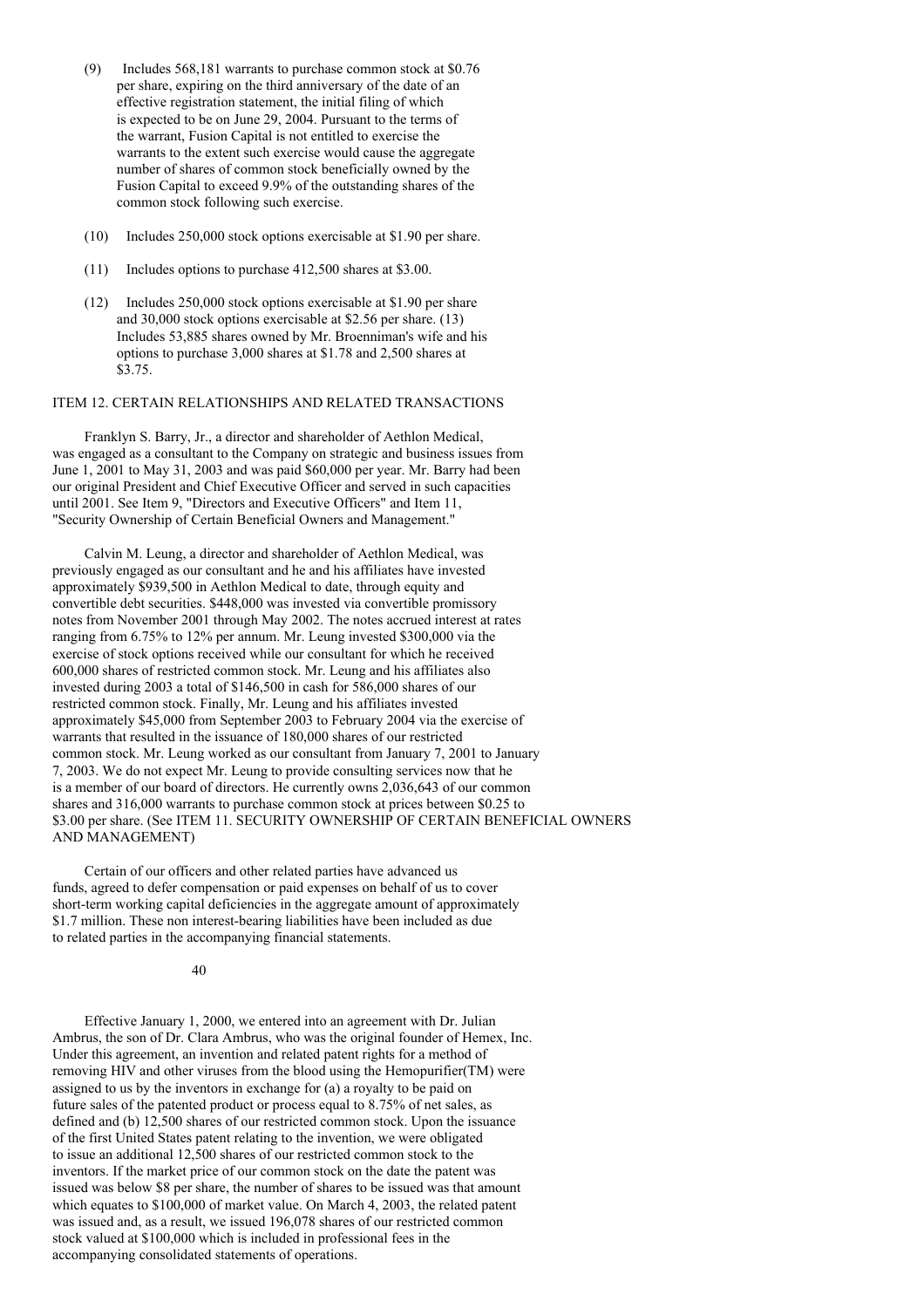We believe that each of the related party transactions discussed above is on terms as favorable as could have been obtained from unaffiliated third parties.

## ITEM 13. EXHIBITS AND REPORTS ON FORM 8-K

The following documents are filed as part of this report on Form 10-KSB:

1. Consolidated Financial Statements for the periods ended March 31, 2004 and 2003:

> Independent Auditors' Reports Consolidated Balance Sheet Consolidated Statements of Operations Consolidated Statements of Cash Flows Consolidated Statements of Stockholders' Deficit Notes to Consolidated Financial Statements

2. Exhibits

The following exhibits are being filed with this Annual Report on Form 10-KSB and/or are incorporated by reference therein in accordance with the designated footnote references:

- 3.1 Our Articles of Incorporation and Bylaws (1)
- 3.2 Certificate of Amendment of Articles of Incorporation dated March 28, 2000 (2)
- 10.1 Employment Agreement between us and Franklyn S. Barry, Jr. dated April 1, 1999 (3)
- 10.2 Employment Agreement between us and James A. Joyce dated April 1, 1999 (3)
- 10.3 Agreement and Plan of Reorganization Between Aethlon Medical and Aethlon, Inc. dated March 10, 1999 (4)
- 10.4 Agreement and Plan of Reorganization Between us and Hemex, Inc. dated March 10, 1999 (4)
- 10.5 Agreement and Plan of Reorganization Between us and Syngen Research, Inc.  $(5)$
- 10.6 Agreement and Plan of Reorganization Between us and Cell Activation, Inc.  $(6)$
- 10.7 Common Stock Purchase Agreement between Aethlon Medical and Fusion Capital Fund II, LLC. (7)
- 10.8 Registration Rights Agreement between Aethlon Medical and Fusion Capital Fund II, LLC. (7)
- 10.9 Form of Securities Purchase Agreement for Private Placement closing on June 7, 2004 (7)
- 10.10 Form of Common Stock Purchase Warrant for Private Placement closing on June 7, 2004 (7)
- 10.11 Form of Registration Rights Agreement for Private Placement closing on June 7, 2004 (7)

41

- 10.12 2003 Consultant Stock Plan (8)
- 10.13 Lease by and between Aethlon Medical and San Diego Science Center\*
- 10.14 Consulting Agreement by and between Aethlon Medical and Jean-Claude Chermann, PhD.\*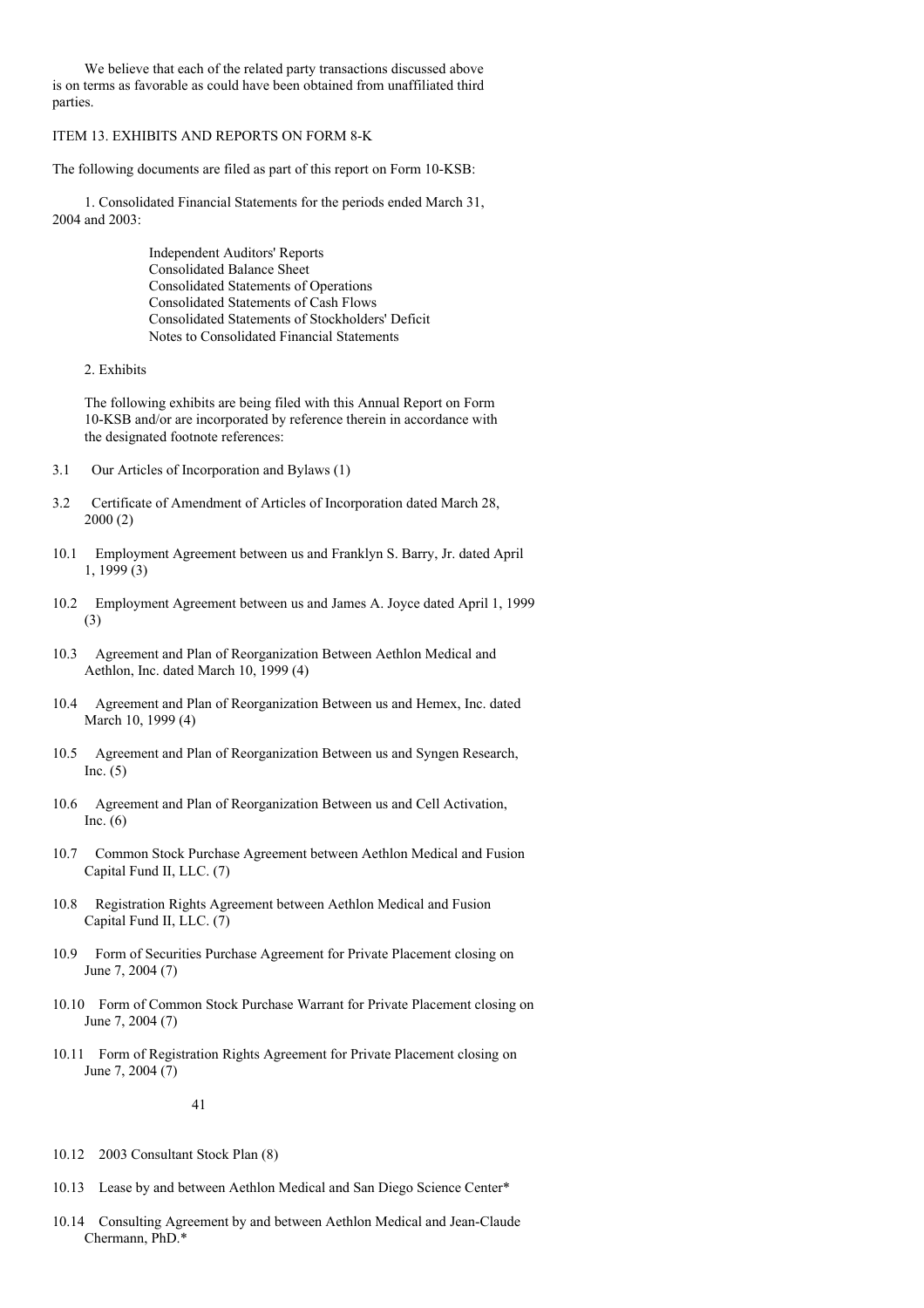- 10.15 Consulting Agreement by and between Aethlon Medical, Inc. and Franklyn S. Barry, Jr.\*
- 10.16 Patent License Agreement by and amongst Aethlon Medical, Inc., Hemex, Inc., Dr. Julian L. Ambrus and Dr. David O. Scamurra\*
- 10.17 Employment Agreement by and between Aethlon Medical, Inc. and Dr. Richard H. Tullis\*
- 10.18 Employment Agreement by and between Aethlon Medical, Inc. and Mr. Edward C. Hall\*
- 23.1 Consent of Independent Auditors
- 31.1 Certification of our Chief Executive Officer and President, pursuant to Securities Exchange Act rules 13a-14(a) and 15d-14(a) as adopted pursuant to Section 302 of the Sarbanes Oxley Act of 2002.
- 31.2 Certification of our Chief Financial Officer, pursuant to Securities Exchange Act rules 13a-14(a) and 15d-14(a) as adopted pursuant to Section 302 of the Sarbanes Oxley Act of 2002.
- 32.1 Statement of our Chief Executive Officer under Section 906 of the Sarbanes-Oxley Act of 2002 (18 U.S.C. Section 1350)
- 32.2 Statement of our Chief Financial Officer under Section 906 of the Sarbanes-Oxley Act of 2002 (18 U.S.C. Section 1350)

In accordance with Item 601(b)(32)(ii) of Regulation S-B and SEC

Release Nos. 33-8238 and 34-47986, Final Rule: Management's Reports on Internal Control Over Financial Reporting and Certification of Disclosure in Exchange Act Periodic Reports, the certifications furnished in Exhibit 32.1 hereto are deemed to accompany this Form 10-KSB and will not be deemed "filed" for purpose of Section 18 of the Exchange Act. Such certifications will not be deemed to be incorporated by reference into any filing under the Securities Act or the Exchange Act, except to the extent that the Registrant specifically incorporates it by reference

(1) Filed with our Registration Statement on Form SB-2 dated December 18, 2000 and incorporated by reference.

(2) Filed with our Annual Report on Form 10-KSB for the year ended March 31, 2000 and incorporated by reference.

(3) Filed with our Annual Report on Form 10-KSB for the year ended March 31, 1999 and incorporated by reference.

(4) Filed with our Current Report on Form 8-K dated March 10, 1999 and incorporated by reference.

(5) Filed with our Current Report on Form 8-K dated January 10, 2000 and incorporated by reference.

(6) Filed with our Current Report on Form 8-K dated April 10, 2000 and incorporated by reference.

(7) Filed with our Current Report on Form 8-K dated June 7, 2004 and incorporated by reference.

(8) Incorporated by reference from our Registration Statement on Form S-8 (File No. 333-114017) filed on March 29, 2004.

(b) Reports on Form 8-K.

Current Report on Form 8-K dated June 7, 2004 (filed with the SEC on June 7, 2004) relating to our private placement and common stock purchase agreement with Fusion Capital Fund II, LLC

\* Filed herewith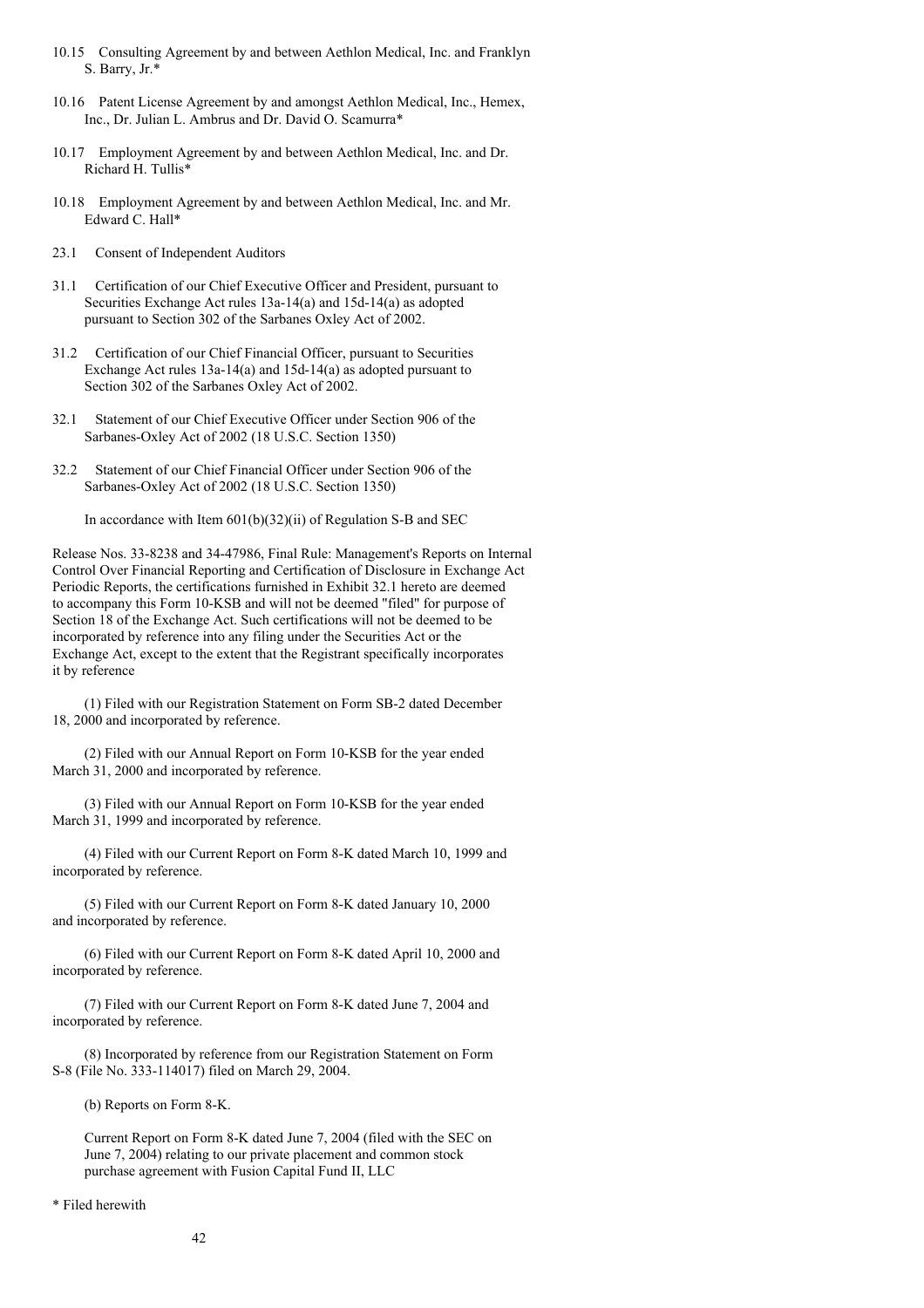#### ITEM 14. PRINCIPAL ACCOUNTANT FEES AND SERVICES

The following table presents fees for professional services rendered by Squar, Milner, Reehl & Williamson LLP ("Squar Milner") for the annual audit of our consolidated financial statements as of and for the fiscal years ended March 31, 2004, and 2003 and fees billed for other services rendered by Squar Milner during such years:

|                                                                | 2004     | Fiscal Years Ended March 31,<br>2003 |  |
|----------------------------------------------------------------|----------|--------------------------------------|--|
| Audit Fees<br>Audit Related Fees<br>Tax Fees<br>All Other Fees | \$55,500 | \$60,000<br>2,500(1)                 |  |
|                                                                | \$58,000 | \$60,000                             |  |

(1) Such amount represents services rendered in connection with Form

# S-8.

POLICY ON AUDIT COMMITTEE PRE-APPROVAL OF AUDIT AND PERMISSIBLE NON-AUDIT SERVICES OF INDEPENDENT AUDITOR

Our audit committee of the Board of Directors is responsible for pre-approving all audit and permitted non-audit services to be performed for us by our independent auditor.

### 43

## SIGNATURES

In accordance with Section 13 or 15(d) of the Exchange Act, the registrant caused this report to be signed on its behalf by the undersigned, thereunto duly authorized, on the 8th day of September 2004.

BY: /S/ JAMES A. JOYCE

--------------------------------------------- JAMES A. JOYCE CHAIRMAN, PRESIDENT & CHIEF EXECUTIVE OFFICER

BY: /S/ EDWARD C. HALL

---------------------------------------------

EDWARD C. HALL VICE PRESIDENT AND CHIEF FINANCIAL OFFICER

In accordance with the Exchange Act, this report has been signed below by the following persons on behalf of the registrant and in the capacities and on the dates indicated.

| <b>SIGNATURE</b>                                       | TITLE |                       | <b>DATE</b> |                          |  |
|--------------------------------------------------------|-------|-----------------------|-------------|--------------------------|--|
|                                                        |       |                       |             |                          |  |
| /S/ JAMES A. JOYCE                                     |       | CHAIRMAN OF THE BOARD |             | SEPTEMBER 8, 2004        |  |
| ---------------------<br>JAMES A. JOYCE                |       |                       |             |                          |  |
| /S/ FRANKLYN S. BARRY, JR.<br>------------------------ |       | <b>DIRECTOR</b>       |             | SEPTEMBER 8, 2004        |  |
| FRANKLYN S. BARRY, JR.                                 |       |                       |             |                          |  |
| /S/EDWARD G. BROENNIMAN<br>---------------------       |       | <b>DIRECTOR</b>       |             | <b>SEPTEMBER 8, 2004</b> |  |
| EDWARD G. BROENNIMAN                                   |       |                       |             |                          |  |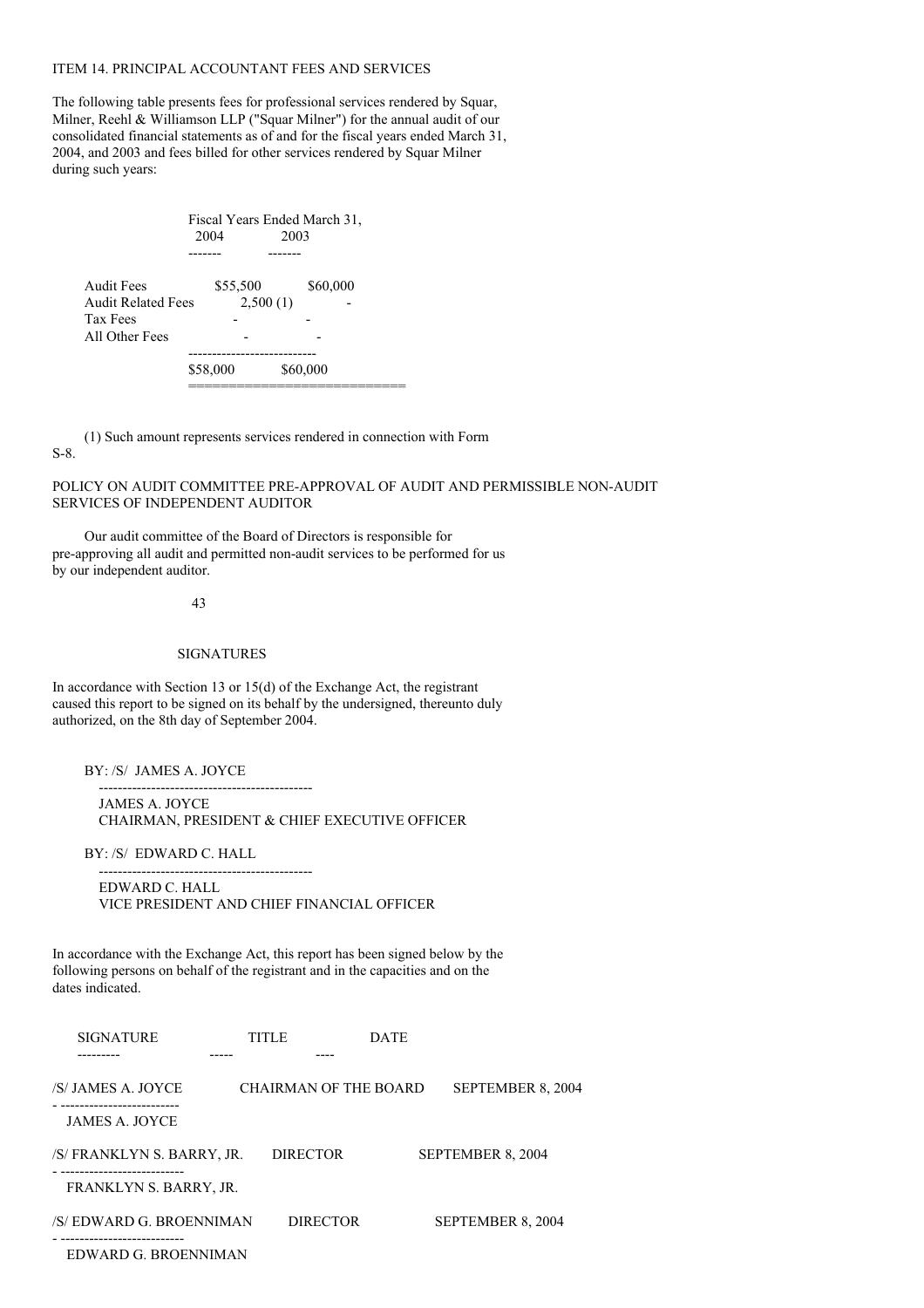## /S/ RICHARD H. TULLIS DIRECTOR SEPTEMBER 8, 2004

- -------------------------- RICHARD H. TULLIS

/S/ CALVIN M. LEUNG DIRECTOR SEPTEMBER 8, 2004

- -------------------------- CALVIN M. LEUNG

44

### AETHLON MEDICAL, INC. AND SUBSIDIARIES (A DEVELOPMENT STAGE COMPANY)

# CONSOLIDATED FINANCIAL STATEMENTS

MARCH 31, 2004

## INDEX TO FINANCIAL STATEMENTS

| Report of Independent Registered Public Accounting Firm F-1 |  |  |  |  |  |  |
|-------------------------------------------------------------|--|--|--|--|--|--|
|-------------------------------------------------------------|--|--|--|--|--|--|

## REPORT OF INDEPENDENT REGISTERED PUBLIC ACCOUNTING FIRM

To the Board of Directors and Stockholders Aethlon Medical, Inc. and Subsidiaries

We have audited the accompanying consolidated balance sheet of Aethlon Medical, Inc. and Subsidiaries (the "Company"), a development stage company, as of March 31, 2004 and the related consolidated statements of operations, stockholders' deficit and cash flows for each of the years in the two-year period then ended and for the period from January 31, 1984 (Inception) to March 31, 2004. These consolidated financial statements are the responsibility of the Company's management. Our responsibility is to express an opinion on these consolidated financial statements based on our audits.

We conducted our audits in accordance with standards of the Public Company Accounting Oversight Board (United States). Those standards require that we plan and perform the audits to obtain reasonable assurance about whether the consolidated financial statements are free of material misstatement. An audit includes examining, on a test basis, evidence supporting the amounts and disclosures in the consolidated financial statements. An audit also includes assessing the accounting principles used and significant estimates made by management, as well as evaluating the overall consolidated financial statement presentation. We believe that our audits provide a reasonable basis for our opinion.

In our opinion, the consolidated financial statements referred to above present fairly, in all material respects, the financial position of Aethlon Medical, Inc. and Subsidiaries as of March 31, 2004 and the results of their operations and their cash flows for the each of the years in the two-year period then ended and for the period from January 31, 1984 (Inception) to March 31, 2004, in conformity with U.S. generally accepted accounting principles.

The accompanying consolidated financial statements have been prepared assuming that the Company will continue as a going concern. At March 31, 2004, the Company has negative working capital of approximately \$3,930,000 and a deficit accumulated during the development stage of approximately \$17,045,000. As discussed in Note 1 to the consolidated financial statements, a significant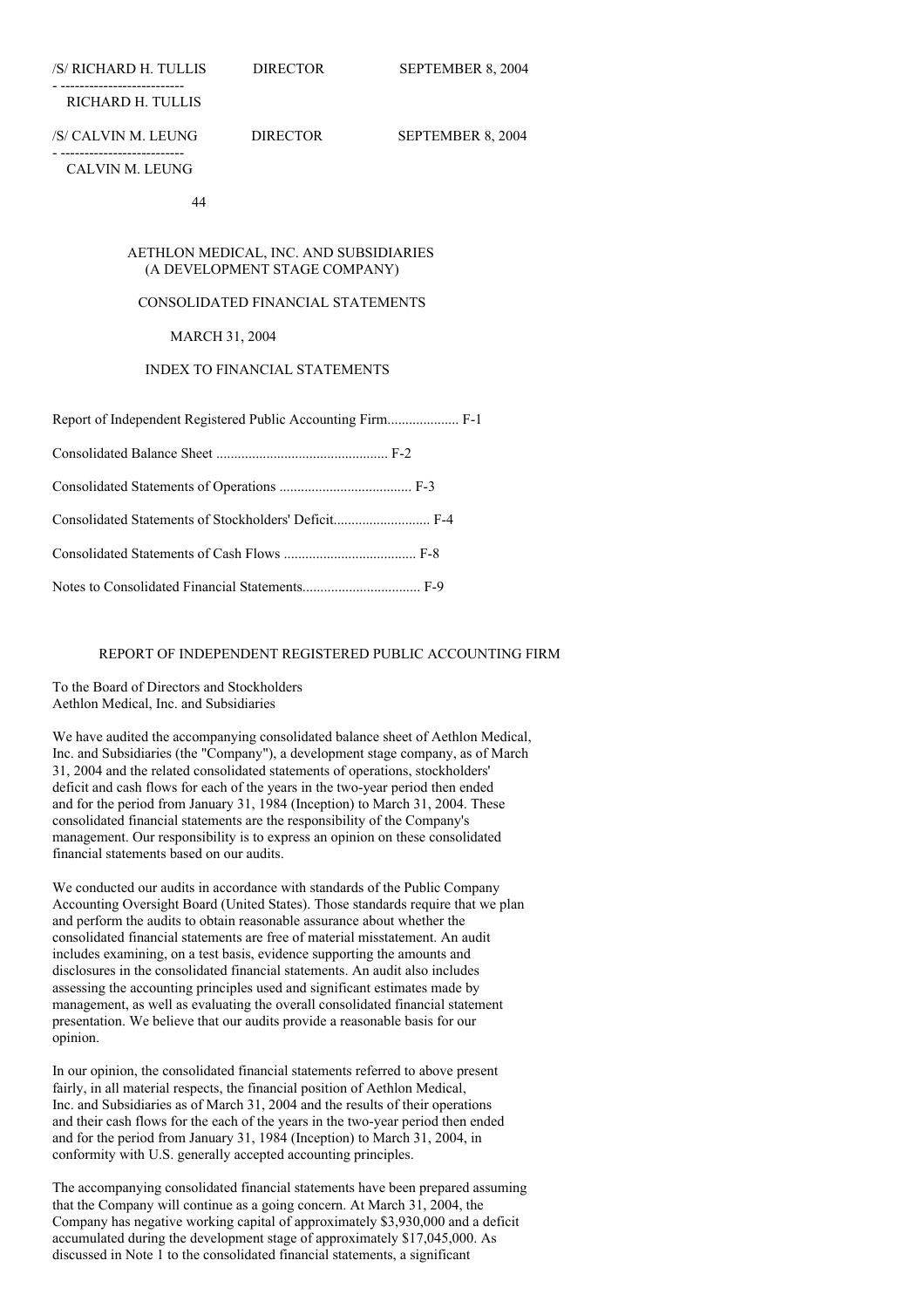amount of additional capital will be necessary to advance the development of the Company's products to the point at which they may become commercially viable. These conditions, among others, raise substantial doubt about the Company's ability to continue as a going concern. Management's plans regarding these matters are also described in Note 1. The accompanying consolidated financial statements do not include any adjustments that might result from the outcome of this uncertainty.

As more fully described in Note 12, management has recently determined that \$100,000 assigned to certain common stock issued in March 2003 related to the acquisition of a patent was inadvertently expensed. Accordingly, the March 31, 2003 consolidated balance sheet has been restated to report such amount as a charge to additional paid-in capital. In addition, the accompanying consolidated statement of operations for the year then ended has been restated to reduce the fiscal 2003 net loss by \$100,000 (\$0.01 per common share).

> /S/ SQUAR, MILNER, REEHL & WILLIAMSON, LLP MAY 18, 2004 (except for the fifth paragraph of this report and the last paragraph of Note 12, as to which the date is August 31, 2004)

NEWPORT BEACH, CALIFORNIA

F-1

AETHLON MEDICAL, INC. AND SUBSIDIARIES (A Development Stage Company) CONSOLIDATED BALANCE SHEET (AS RESTATED) March 31, 2004 - --------------------------------------------------------------------------------

#### ASSETS

## CURRENT ASSETS

| Cash                        | \$<br>1,619  |
|-----------------------------|--------------|
| Prepaid expenses            | 5,582        |
|                             |              |
| <b>TOTAL CURRENT ASSETS</b> | 7,201        |
|                             |              |
| Property and equipment, net | 16,741       |
| Patents, net                | 237,314      |
| Other assets                | 20,405       |
|                             | .            |
| TOTAL NONCURRENT ASSETS     | 274,460      |
|                             |              |
| <b>TOTAL ASSETS</b>         | S<br>281,661 |
|                             |              |

#### LIABILITIES AND STOCKHOLDERS' DEFICIT

## CURRENT LIABILITIES

| Accounts payable and accrued liabilities | \$1,588,381 |
|------------------------------------------|-------------|
| Due to related parties                   | 1,673,457   |
| Notes payable                            | 500,000     |
| Convertible notes payable                | 175,000     |
|                                          |             |

-------------

# TOTAL CURRENT LIABILITIES 3,936,838

# COMMITMENTS AND CONTINGENCIES

STOCKHOLDERS' DEFICIT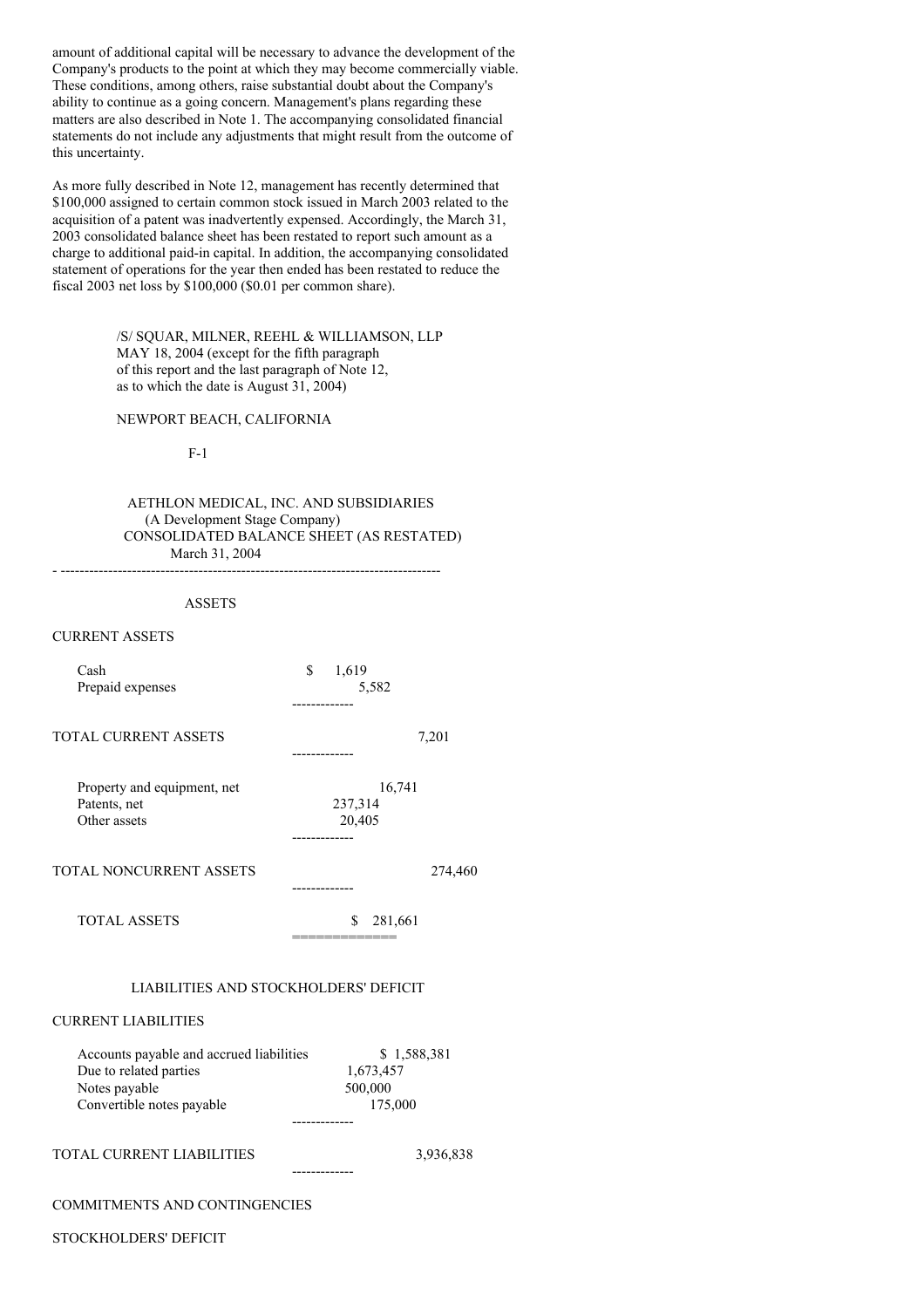Common stock, par value of \$0.001, 25,000,000 shares authorized; 10,649,329 issued and outstanding 10,649 Additional paid in capital (as restated) 13,379,487 Deficit accumulated during the development stage (as restated) (17,045,313) ------------- TOTAL STOCKHOLDERS' DEFICIT (3,655,177) ------------- TOTAL LIABILITIES AND STOCKHOLDERS' DEFICIT \$ 281,661 ============= SEE ACCOMPANYING NOTES TO THE CONSOLIDATED FINANCIAL STATEMENTS  $F-2$ AETHLON MEDICAL, INC. AND SUBSIDIARIES (A Development Stage Company) CONSOLIDATED STATEMENTS OF OPERATIONS (As Restated) For the Years Ended March 31, 2004 and 2003 and For the Period January 31,1984 (Inception) Through March 31, 2004 - -------------------------------------------------------------------------------- January 31, 1984 (Inception) Through 2004 2003 March 31, 2004 -- ------------- --------------Grant income \$ -- \$ -- \$ 1,424,012 Subcontract income -- - 73,746 Sale of research and development -- - 35,810 ------------- ------------- ------------- -- -- 1,533,568 OPERATING EXPENSES Professional fees 339,787 660,949 3,666,626 Payroll and related 417,486 549,611 5,570,510 General and administrative 238,276 326,521 3,482,441 Impairment of intangible assets -- 334,304 1,231,531 -------------- -------------- -------------- 995,549 1,871,385 13,951,108 ------------- ------------- ------------- OPERATING LOSS (995,549) (1,871,385) (12,417,540) OTHER (INCOME) EXPENSE Interest expense 523,249 489,731 4,507,581 Interest income  $(17,415)$ Other -- 137,607 ------------- ------------- ------------- 523,249 489,731 4,627,773 ------------ ------------ ------------NET LOSS  $\{(1,518,798) \quad \{(2,361,116) \quad \{(17,045,313) \}$ ============== ============== ============== Basic and diluted loss per common share  $$ (0.19) $ (0.43)$ ============= ============= Weighted average number of common shares outstanding 8,181,612 5,553,196 ============= =============

SEE ACCOMANYING NOTES TO THE CONSOLIDATED FINANCIAL STATEMENTS.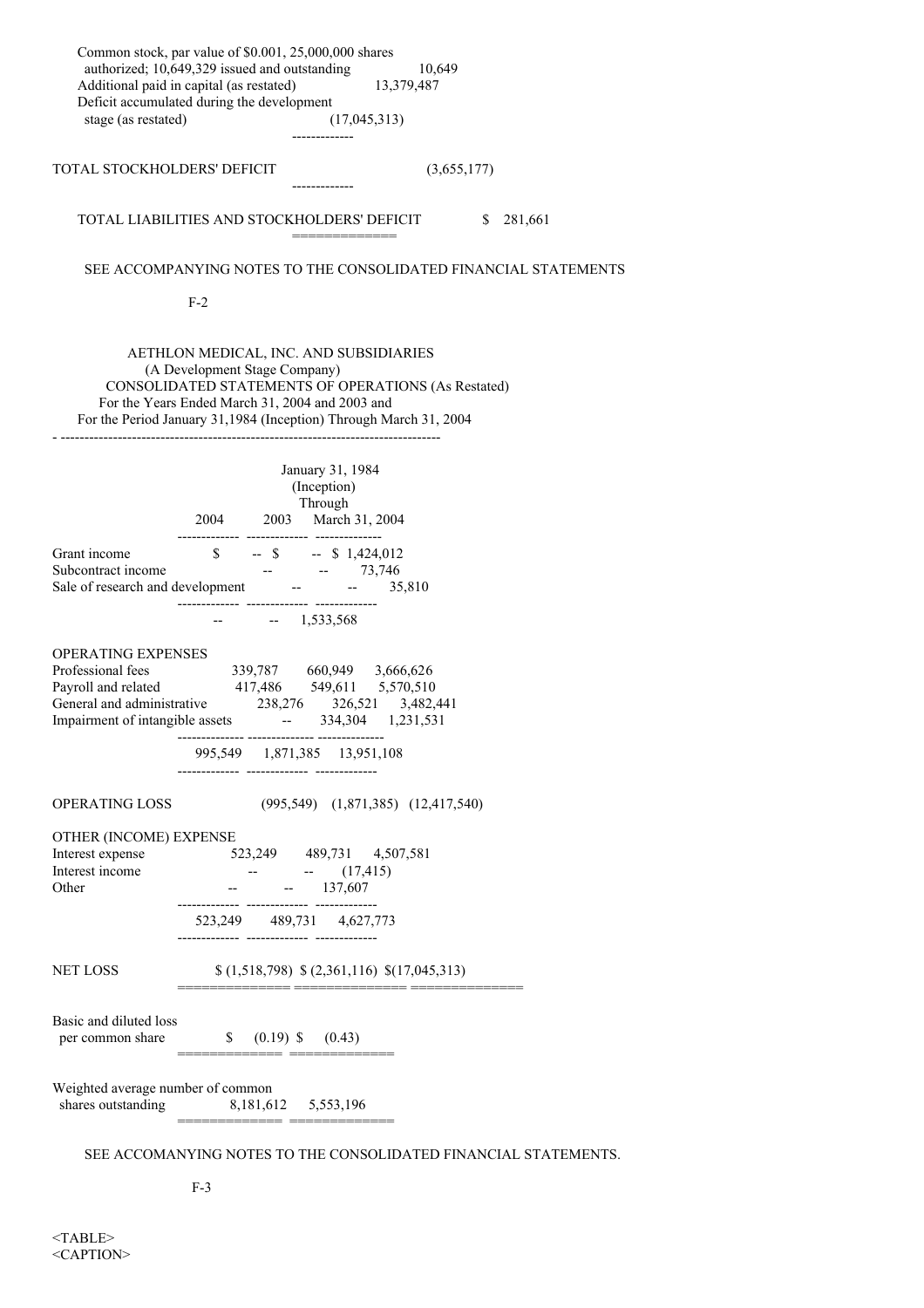## AETHLON MEDICAL, INC. AND SUBSIDIARIES (A Development Stage Company) CONSOLIDATED STATEMENTS OF STOCKHOLDERS' DEFICIT (As Restated) For the Years Ended March 31, 2004 and 2003 and For the Period January 31, 1984 (Inception) Through March 31, 2004

|                                                                                                         | COMMON STOCK |                         | <b>DEFICIT</b><br><b>ACCUMULATED</b> |                                                     | ADDITIONAL DURING TOTAL                                         |                |
|---------------------------------------------------------------------------------------------------------|--------------|-------------------------|--------------------------------------|-----------------------------------------------------|-----------------------------------------------------------------|----------------|
|                                                                                                         |              |                         | SHARES AMOUNT CAPITAL STAGE          |                                                     | --------------------    PAID IN    DEVELOPMENT    STOCKHOLDERS' | <b>DEFICIT</b> |
| $<\!\!S\!\!>$<br><<><br>Balance, January 31, 1984 (Inception) -- \$ -- \$ -- \$                         |              |                         |                                      |                                                     | $--$ \$                                                         |                |
| Common stock issued for cash<br>at \$1 per share                                                        | 22,000       | 22                      |                                      | $26,502$ --                                         | 26,524                                                          |                |
| Common stock issued for cash<br>at \$23 per share                                                       |              | $1,100 \qquad \qquad 1$ | 24,999                               | $\overline{\phantom{m}}$                            | 25,000                                                          |                |
| Common stock issued for cash<br>at \$86 per share                                                       | 700          | 1                       | 59,999                               | $\overline{\phantom{a}}$                            | 60,000                                                          |                |
| Common stock issued for cash<br>at \$94 per share                                                       | 160          | 1                       | 14,999                               | $\frac{1}{2}$ and $\frac{1}{2}$ . The $\frac{1}{2}$ | 15,000                                                          |                |
| Common stock issued for cash<br>at \$74 per share                                                       | 540          | $\mathbf{1}$            | 39,999                               | $\mathord{\hspace{1pt}\text{--}\hspace{1pt}}$       | 40,000                                                          |                |
| Common stock issued for cash<br>at \$250 per share                                                      |              |                         | 4,678 5 1,169,495 - 1,169,500        |                                                     |                                                                 |                |
| Capital contributions                                                                                   |              | $\sim$ - $\sim$         | 521,439 --                           |                                                     | 521,439                                                         |                |
| Common stock issued for<br>compensation at \$103 per share                                              |              |                         |                                      |                                                     | 2,600 3 267,403 - 267,406                                       |                |
| Conversion of due to related<br>parties to common stock at<br>\$101 per share                           |              |                         | 1,120 1 113,574 - 113,575            |                                                     |                                                                 |                |
| Conversion of due to related<br>parties to common stock at<br>\$250 per share                           | 1,741        | $\mathbf{2}$            | $435,092$ -                          |                                                     | 435,094                                                         |                |
| Effect of reorganization                                                                                | 2,560,361    |                         | 2,558                                | (2, 558)                                            |                                                                 |                |
| Common stock issued in connection<br>with employment contract at<br>\$8 per share                       |              |                         | 65,000 65 519,935 - 520,000          |                                                     |                                                                 |                |
| Common stock issued in connection<br>with the acquisition of patents                                    |              |                         |                                      |                                                     |                                                                 |                |
| at \$8 per share                                                                                        |              |                         | 12,500 13 99,987 -- 100,000          |                                                     |                                                                 |                |
| Warrants issued to note holders<br>in connection with notes payable                                     |              |                         |                                      |                                                     | $  734,826$ $ 734,826$                                          |                |
| Warrantes issued for services                                                                           |              |                         | $  5,000$ $ 5,000$                   |                                                     |                                                                 |                |
| Net loss                                                                                                |              |                         | -- -- -- $(4,746,416)$ $(4,746,416)$ |                                                     |                                                                 |                |
| BALANCE, MARCH 31, 2000 2,672,500 2,673 4,030,691 (4,746,416)                                           |              |                         |                                      |                                                     |                                                                 | (713, 052)     |
| Common stock and options issued<br>in connection with acquisition of<br>Cell Activation, Inc. at \$7.20 |              |                         |                                      |                                                     |                                                                 |                |
| per share                                                                                               |              |                         | 99,152 99 1,067,768 -- 1,067,867     |                                                     |                                                                 |                |
| Warrants issued to note holders in<br>connection with notes payable                                     |              |                         | 218,779<br>$\sim$ $-$                |                                                     | 218,779<br><b>Service State</b>                                 |                |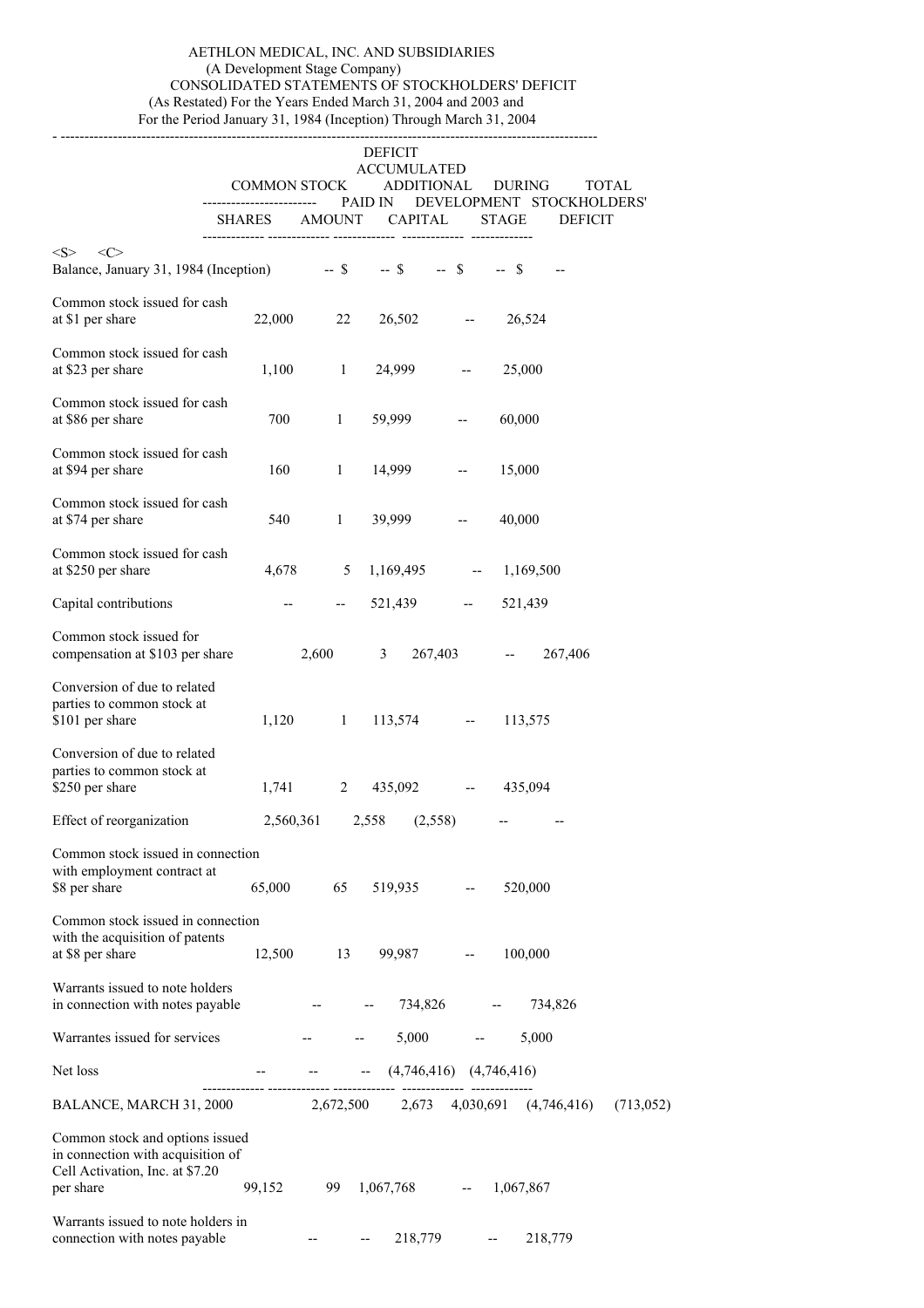| Warrants issued to promoter in<br>connection with notes payable                                                                                 |                                               |             |                                        | 298,319 --                    | 298,319                                          |                                                                  |
|-------------------------------------------------------------------------------------------------------------------------------------------------|-----------------------------------------------|-------------|----------------------------------------|-------------------------------|--------------------------------------------------|------------------------------------------------------------------|
| Beneficial conversion feature of<br>convertible notes payable                                                                                   |                                               |             |                                        |                               | $150,000$ -- $150,000$                           |                                                                  |
| Warrants issued to promoter in<br>connection with convertible notes<br>payable                                                                  |                                               |             | 299,106 -- 299,106                     |                               |                                                  |                                                                  |
| Options issued to directors for<br>services as board members                                                                                    |                                               |             | $-14,163$ $-14,163$                    |                               |                                                  |                                                                  |
| Options and warrants issued<br>for services                                                                                                     |                                               |             | $505,400$ --                           |                               | 505,400                                          |                                                                  |
| Common stock issued for services<br>at \$3 per share                                                                                            |                                               |             | $5,500$ $5$ $16,495$ --                |                               | 16,500                                           |                                                                  |
| Common stock issued for cash<br>at \$1 per share                                                                                                |                                               | 100,000 100 | 99,900 -                               |                               | 100,000                                          |                                                                  |
| Net loss                                                                                                                                        |                                               |             | -- $(4,423,073)$ $(4,423,073)$         |                               |                                                  |                                                                  |
| BALANCE, MARCH 31, 2001 2,877,152 \$2,877 \$6,700,621 \$(9,169,489) \$(2,465,991)                                                               |                                               |             |                                        |                               |                                                  |                                                                  |
| (continued)                                                                                                                                     |                                               |             |                                        |                               |                                                  | SEE ACCOMPANYING NOTES TO THE CONSOLIDATED FINANCIAL STATEMENTS. |
| $<$ /TABLE>                                                                                                                                     | $F-4$                                         |             |                                        |                               |                                                  |                                                                  |
|                                                                                                                                                 |                                               |             |                                        |                               |                                                  |                                                                  |
| $<$ TABLE><br><caption></caption>                                                                                                               |                                               |             |                                        |                               |                                                  |                                                                  |
|                                                                                                                                                 |                                               |             | AETHLON MEDICAL, INC. AND SUBSIDIARIES |                               |                                                  |                                                                  |
|                                                                                                                                                 | (A Development Stage Company)                 |             |                                        |                               | CONSOLIDATED STATEMENTS OF STOCKHOLDERS' DEFICIT |                                                                  |
| (As Restated) For the Years Ended March 31, 2004 and 2003 and<br>For the Period January 31, 1984 (Inception) Through March 31, 2004 (continued) |                                               |             |                                        |                               |                                                  |                                                                  |
|                                                                                                                                                 |                                               |             |                                        |                               |                                                  |                                                                  |
|                                                                                                                                                 |                                               |             | <b>DEFICIT</b><br><b>ACCUMULATED</b>   |                               |                                                  |                                                                  |
|                                                                                                                                                 | <b>COMMON STOCK</b><br>---------------------- |             | ADDITIONAL<br><b>PAID IN</b>           | DEVELOPMENT                   | <b>DURING</b>                                    | <b>TOTAL</b><br>STOCKHOLDERS'                                    |
|                                                                                                                                                 | SHARES                                        | AMOUNT      | <b>CAPITAL</b>                         |                               | <b>STAGE</b>                                     | <b>DEFICIT</b>                                                   |
| $<\!\!S\!\!>$ $<\!\!C\!\!>$                                                                                                                     |                                               |             |                                        |                               |                                                  |                                                                  |
| BALANCE, MARCH 31, 2001                                                                                                                         |                                               |             |                                        |                               |                                                  | 2,877,152 \$ 2,877 \$ 6,700,621 \$ (9,169,489) \$ (2,465,991)    |
| Common stock, warrants and<br>options issued for accounts<br>payable and accrued liabilities                                                    |                                               | 21,750      | 22                                     | $243,353$ --                  | 243,375                                          |                                                                  |
|                                                                                                                                                 |                                               |             |                                        |                               |                                                  |                                                                  |
| Common stock issued for services<br>at \$2.65 per share                                                                                         | 6,038                                         | 6           | $15,994$ --                            |                               | 16,000                                           |                                                                  |
| Common stock issued for cash at<br>\$1.00 per share, net of issuance<br>costs of \$41,540 paid to a                                             | 730,804                                       | 731         |                                        |                               | 689,264                                          |                                                                  |
| related party                                                                                                                                   |                                               |             | 688,533                                | $\hspace{0.05cm} \textbf{--}$ |                                                  |                                                                  |
| Common stock issued for services<br>at \$2.75 per share                                                                                         | 10,000                                        | 10          | 27,490                                 | $- -$                         | 27,500                                           |                                                                  |
| Common stock issued in connection<br>with license agreement at \$3.00                                                                           |                                               |             |                                        |                               |                                                  |                                                                  |
| per share                                                                                                                                       | 6,000                                         | 6           | $17,994$ --                            |                               | 18,000                                           |                                                                  |
| Common stock issued to holder of<br>convertible notes payable at                                                                                |                                               |             |                                        |                               |                                                  |                                                                  |
| \$3.00 per share                                                                                                                                | 70,586                                        | 71          | 211,687                                | --                            | 211,758                                          |                                                                  |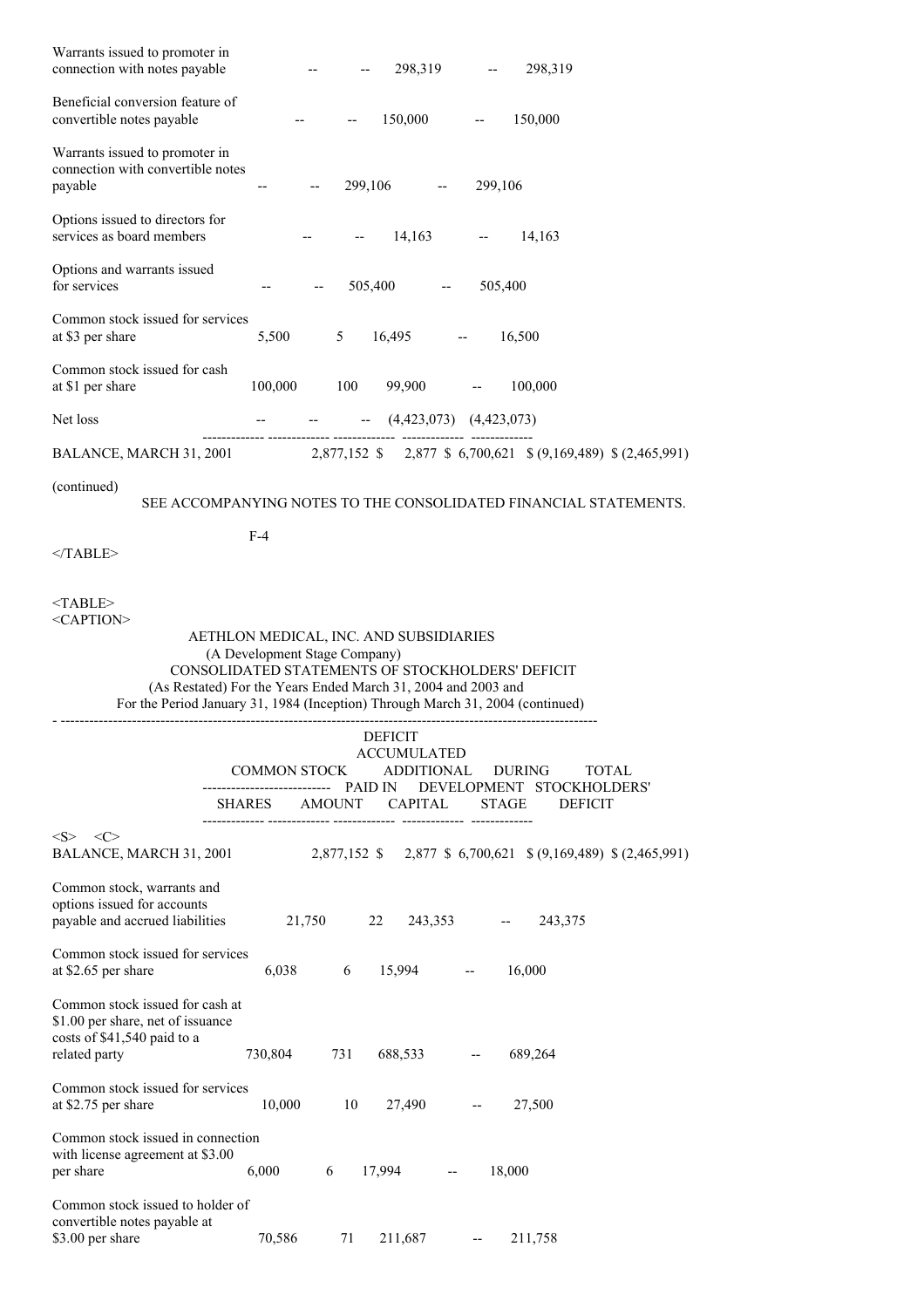| Options issued to directors for<br>services as board members                                                                          | 7,459<br>7,459<br>$-\!$                                                                                                                                                                                                                                                        |
|---------------------------------------------------------------------------------------------------------------------------------------|--------------------------------------------------------------------------------------------------------------------------------------------------------------------------------------------------------------------------------------------------------------------------------|
| Common stock issued for cash at<br>\$1.50 per share, net of issuance<br>costs of \$2,500                                              | 16,667<br>17<br>22,483<br>22,500                                                                                                                                                                                                                                               |
| Beneficial conversion feature of<br>convertible notes payable                                                                         | 185,000<br>185,000                                                                                                                                                                                                                                                             |
| Common stock issued for conversion<br>of convertible notes payable and<br>accrued interest at an average price<br>of \$1.24 per share | 134<br>134,165<br>166,352<br>166,486                                                                                                                                                                                                                                           |
| Common stock issued for services at<br>\$2.72 per share                                                                               | 9,651<br>10<br>26,240<br>26,250                                                                                                                                                                                                                                                |
| Options issued to consultant for<br>services                                                                                          | 562,000<br>562,000<br>$\hspace{0.05cm} \dashrightarrow$                                                                                                                                                                                                                        |
| Common stock and warrants for<br>services at \$1.95 per share                                                                         | 62,327<br>161,475<br>62<br>161,537                                                                                                                                                                                                                                             |
| Common stock issued for services at<br>\$1.90 per share                                                                               | 9,198<br>9<br>17,491<br>17,500<br>$-\, -$                                                                                                                                                                                                                                      |
| Stock options exercised for cash                                                                                                      | 400,000<br>400<br>199,600<br>200,000                                                                                                                                                                                                                                           |
| Warrants issued to note holders for<br>90-day forebearance                                                                            | 118,000<br>118,000<br>$\overline{\phantom{a}}$                                                                                                                                                                                                                                 |
| Common stock and warrants issued to<br>note holders and vendors in the<br>debt-to-equity conversion program<br>at \$1.25 per share    | 816,359<br>816<br>1,623,635<br>1,624,451                                                                                                                                                                                                                                       |
| Other warrant transactions                                                                                                            | (32,715)<br>(32,715)                                                                                                                                                                                                                                                           |
| Net loss                                                                                                                              | $(3,995,910)$ $(3,995,910)$                                                                                                                                                                                                                                                    |
| BALANCE - MARCH 31, 2002                                                                                                              | 5,170,697 \$ 5,171 \$10,962,692 \$(13,165,399) \$(2,197,536)                                                                                                                                                                                                                   |
| (continued)                                                                                                                           | SEE ACCOMPANYING NOTES TO THE CONSOLIDATED FINANCIAL STATEMENTS.                                                                                                                                                                                                               |
|                                                                                                                                       | $F-5$                                                                                                                                                                                                                                                                          |
| $<$ TABLE>                                                                                                                            |                                                                                                                                                                                                                                                                                |
| <table><br/><caption></caption></table>                                                                                               | AETHLON MEDICAL, INC. AND SUBSIDIARIES<br>(A Development Stage Company)<br>CONSOLIDATED STATEMENTS OF STOCKHOLDERS' DEFICIT<br>(As Restated) For the Years Ended March 31, 2004 and 2003 and<br>For the Period January 31, 1984 (Inception) Through March 31, 2004 (continued) |
|                                                                                                                                       | <b>DEFICIT</b><br><b>ACCUMULATED</b>                                                                                                                                                                                                                                           |
|                                                                                                                                       | ADDITIONAL<br>COMMON STOCK<br>DURING<br><b>TOTAL</b>                                                                                                                                                                                                                           |
|                                                                                                                                       | SHARES AMOUNT CAPITAL<br><b>STAGE</b><br><b>DEFICIT</b>                                                                                                                                                                                                                        |
| <s>&lt;&lt;&gt;</s>                                                                                                                   | BALANCE - MARCH 31, 2002 5, 170, 697 \$ 5, 171 \$10, 962, 692 \$ (13, 165, 399) \$ (2, 197, 536)                                                                                                                                                                               |
| Proceeds from the issuance of<br>common stock at \$0.50 per share<br>in connection with the exercise<br>of options                    | 200,000<br>200<br>99,800<br>100,000<br>$\overline{\phantom{m}}$                                                                                                                                                                                                                |
| Interest expense related to                                                                                                           |                                                                                                                                                                                                                                                                                |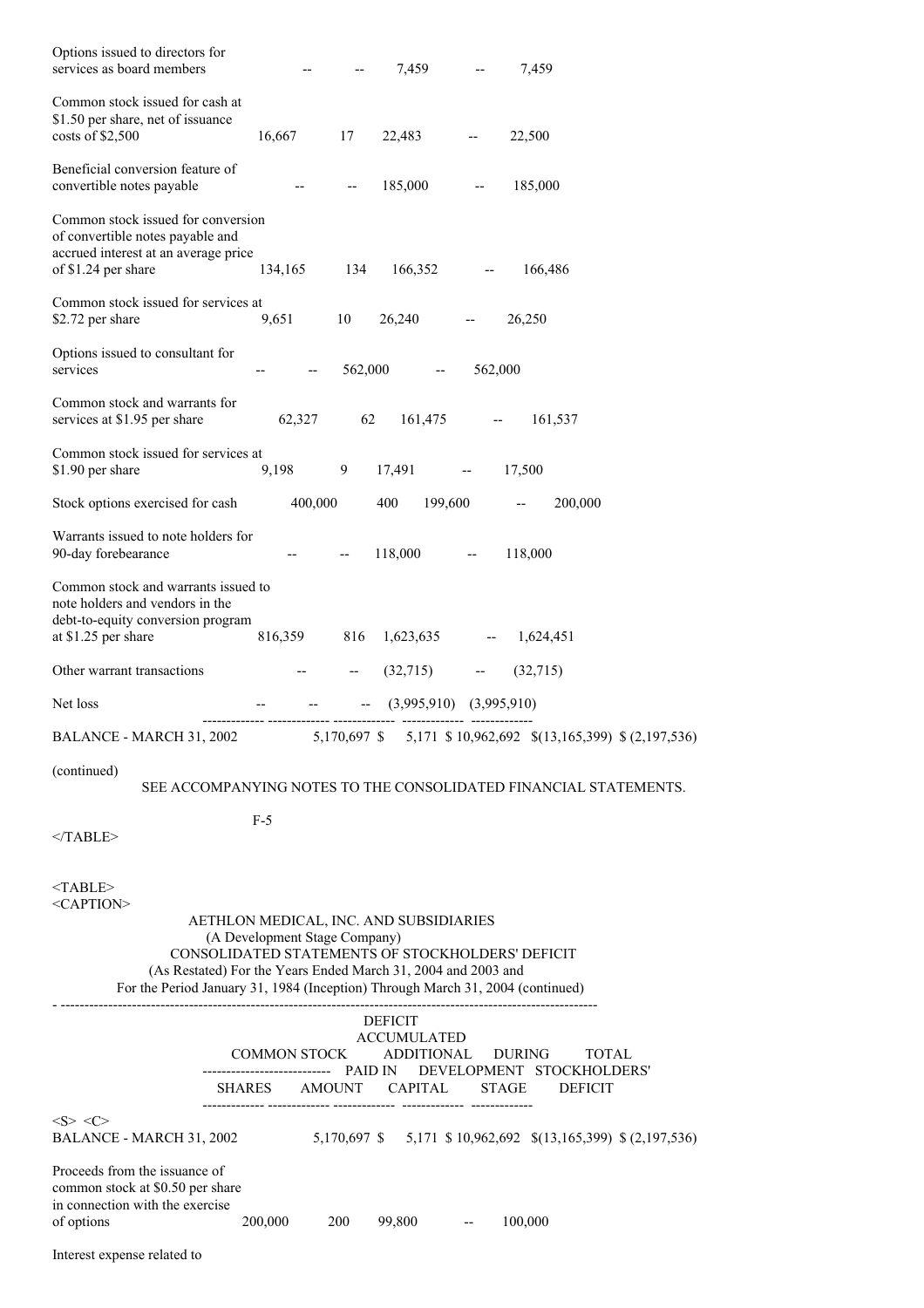| beneficial conversion feature                                                                            |         |     | 150,000        |                                               | 150,000                                                        |  |
|----------------------------------------------------------------------------------------------------------|---------|-----|----------------|-----------------------------------------------|----------------------------------------------------------------|--|
| Pro-rata fair value assigned to warrants<br>issued in connection with<br>conversion of accounts payable  |         |     | 71,000         |                                               | 71,000                                                         |  |
| Pro-rata fair value assigned to warrants<br>issued in connection with note payable                       |         |     | 30,000         |                                               | 30,000                                                         |  |
| Issuance of common stock at \$1.25<br>per share in connection with the<br>conversion of accounts payable | 150,124 |     | 150            | 187,505                                       | 187,655<br>$\overline{\phantom{a}}$                            |  |
| Issuance of common stock at \$1.25<br>per share in connection with the<br>conversion of notes payable    | 420,000 |     | 420<br>104,580 |                                               | 105,000<br>$\hspace{0.05cm} -\hspace{0.05cm} -\hspace{0.05cm}$ |  |
| Estimated fair value of<br>options issued for service                                                    |         |     | 114,000        | $\hspace{0.05cm} \ldots$                      | 114,000                                                        |  |
| Issuance of common stock at \$0.25<br>per share for cash                                                 | 461,600 | 462 | 114,938        | $\mathord{\hspace{1pt}\text{--}\hspace{1pt}}$ | 115,400                                                        |  |
| Issuance of common stock at \$0.26<br>per share for cash                                                 | 19,230  | 19  | 4,981          |                                               | 5,000                                                          |  |
| Issuance of common stock at \$1.25<br>per share for cash                                                 | 8,000   | 8   | 9,992          |                                               | 10,000                                                         |  |
| Issuance of common stock at \$0.65<br>per share for services                                             | 69,231  | 69  | 44,931         |                                               | 45,000                                                         |  |
| Issuance of common stock at \$0.51<br>per share for services                                             | 196,078 | 196 | (196)          |                                               |                                                                |  |
| Net loss (As Restated)                                                                                   |         |     |                |                                               | $-$ (2,361,116) (2,461,116)                                    |  |
| BALANCE - MARCH 31, 2003 (As Restated) 6,694,960 \$6,695 \$11,894,223 \$(15,526,515) \$(3,625,597)       |         |     |                |                                               |                                                                |  |
| (continued)<br>SEE ACCOMPANYING NOTES TO THE CONSOLIDATED FINANCIAL STATEMENTS.                          | F-6     |     |                |                                               |                                                                |  |
|                                                                                                          |         |     |                |                                               |                                                                |  |

  |  |  |  |  |  || $<$ TABLE>CONSOLIDATED STATEMENTS OF STOCKHOLDERS' DEFICIT(As Restated) For the Years Ended March 31, 2004 and 2003 andFor the Period January 31, 1984 (Inception) Through March 31, 2004 (continued) | AETHLON MEDICAL, INC. AND SUBSIDIARIES(A Development Stage Company) |  |  |  |  |  |
|  | COMMON STOCK ADDITIONALSHARES AMOUNT CAPITAL STAGE |  | **DEFICIT****ACCUMULATED** |  | DURING------------------------ PAID IN DEVELOPMENT STOCKHOLDERS'**DEFICIT** | **TOTAL** |
| $<\!\!S\!\!>$   $<\!\!C\!\!>$ BALANCE - MARCH 31, 2003 (As Restated) 6,694,960 6,695 11,894,223 (15,526,515) (3,625,597) |  |  |  |  |  |  |
| Proceeds from the issuance ofcommon stock at \$0.25 per sharein connection with the exerciseof warrants | 540,000 | 540 | $134,460$  --  $135,000$ |  |  |  |
| Issuance of common stock at \$0.25per share in connection with the |  |  |  |  |  |  |
| conversion of notes payable,including interest of \$15,099 | 300,397 |  | 30074,799 |  | 75,099 $\overline{\phantom{a}}$ |  |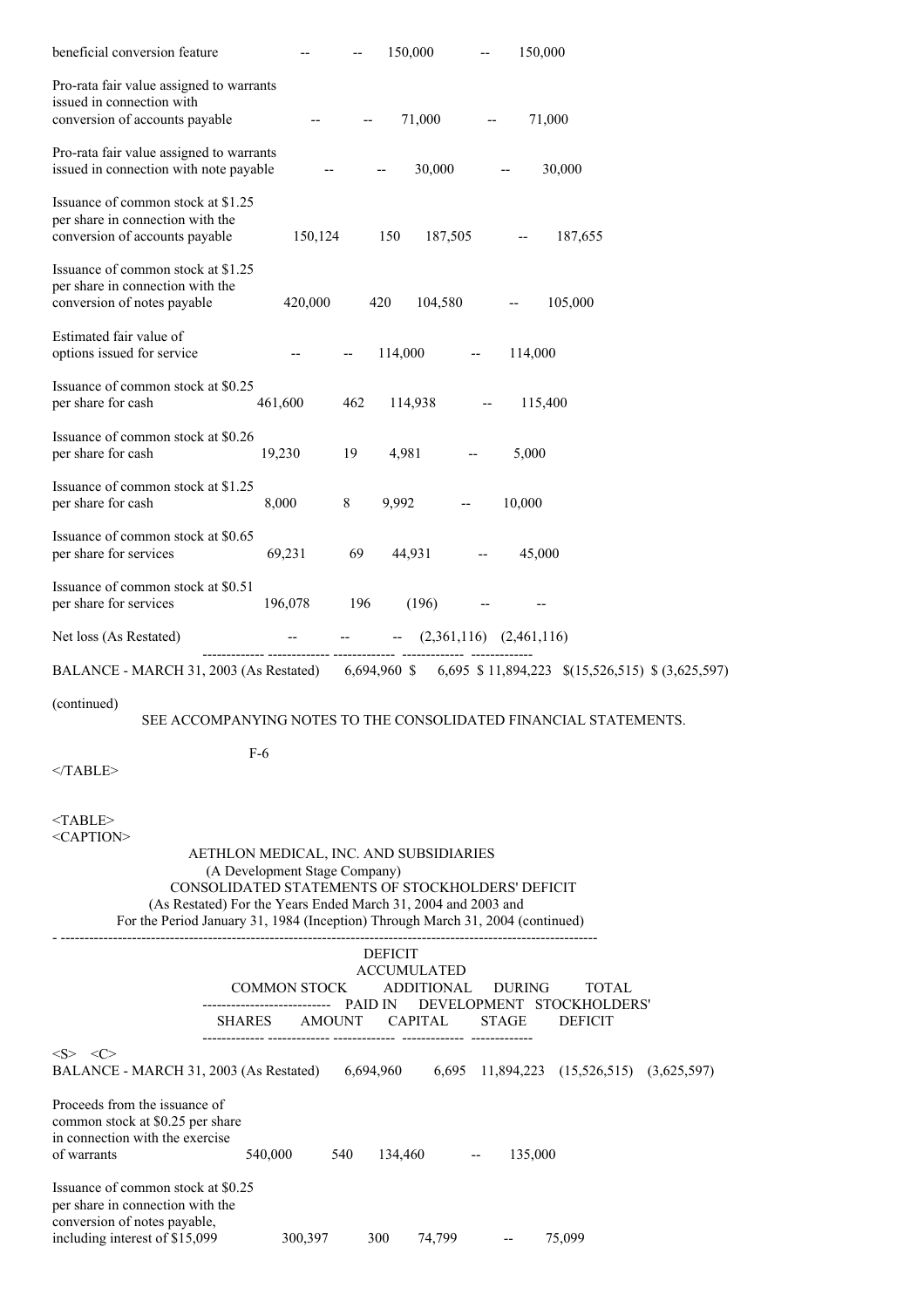| Issuance of common stock at \$0.35<br>per share in connection with the<br>conversion of notes payable,<br>including interest of \$59,827<br>813,790<br>814<br>284,013<br>284,827<br>$-\!$             |
|-------------------------------------------------------------------------------------------------------------------------------------------------------------------------------------------------------|
| Issuance of common stock at \$0.50<br>per share in connection with the<br>conversion of notes payable,<br>including interest of \$509<br>11,017<br>11<br>5,498<br>5,509<br>$-$                        |
| Issuance of common stock at \$0.42<br>per share in connection with the<br>conversion of notes payable,<br>including interest of \$696<br>13,725<br>5,682<br>5,696<br>14<br>--                         |
| Issuance of common stock at \$0.65<br>per share in connection with the<br>conversion of notes payable,<br>including interest of \$5,088<br>27,059<br>27<br>17,561<br>17,588<br>$- -$                  |
| Issuance of common stock at \$0.25<br>per share in connection with the<br>conversion of notes payable,<br>including interest of \$15,416<br>461,667<br>462<br>114,954<br>115,416<br>$\qquad \qquad -$ |
| Issuance of common stock at \$0.25<br>per share for cash<br>1,226<br>305,274<br>1,226,000<br>306,500                                                                                                  |
| Issuance of common stock at \$0.30<br>per share for cash<br>180,000<br>180<br>53,820<br>54,000                                                                                                        |
| Issuance of common stock at \$0.525<br>per share for cash<br>40,000<br>20,960<br>21,000<br>40                                                                                                         |
| Issuance of common stock at \$1.125<br>per share for cash<br>5<br>5,000<br>5,620<br>5,625                                                                                                             |
| Issuance of common stock at \$0.25<br>per share for services<br>10,000<br>10<br>2,490<br>2,500<br>$- \, -$                                                                                            |
| Issuance of common stock at \$0.34<br>73,529<br>24,927<br>73<br>25,000<br>per share for services                                                                                                      |
| Issuance of common stock at \$0.40<br>62<br>per share for services<br>62,000<br>24,763<br>24,825                                                                                                      |
| Issuance of common stock at \$0.45<br>per share for services<br>185<br>83,148<br>185,185<br>83,333                                                                                                    |
| Issuance of common stock at \$0.50<br>per share for services<br>5,000<br>5<br>2,495<br>2,500<br>$\qquad \qquad -$                                                                                     |
| Interest expense related to beneficial<br>conversion feature<br>324,800<br>324,800<br>$\sim$                                                                                                          |
| Net loss (As Restated)<br>$-$ (1,518,798) (1,518,798)<br>----- ------------- --------------                                                                                                           |
| BALANCE - MARCH 31, 2004 (As Restated) 10,649,329 \$ 10,649 \$13,379,487 \$(17,045,313) \$ (3,655,177)                                                                                                |

## (continued)

# SEE ACCOMPANYING NOTES TO THE CONSOLIDATED FINANCIAL STATEMENTS.

 $<$ /TABLE>

 $<$ TABLE> <CAPTION>

AETHLON MEDICAL, INC. AND SUBSIDIARIES (A Development Stage Company) CONSOLIDATED STATEMENTS OF CASH FLOWS (As Restated) For the Years Ended March 31, 2004 and 2003 and For the Period January 31, 1984 (Inception) Through March 31, 2004

F-7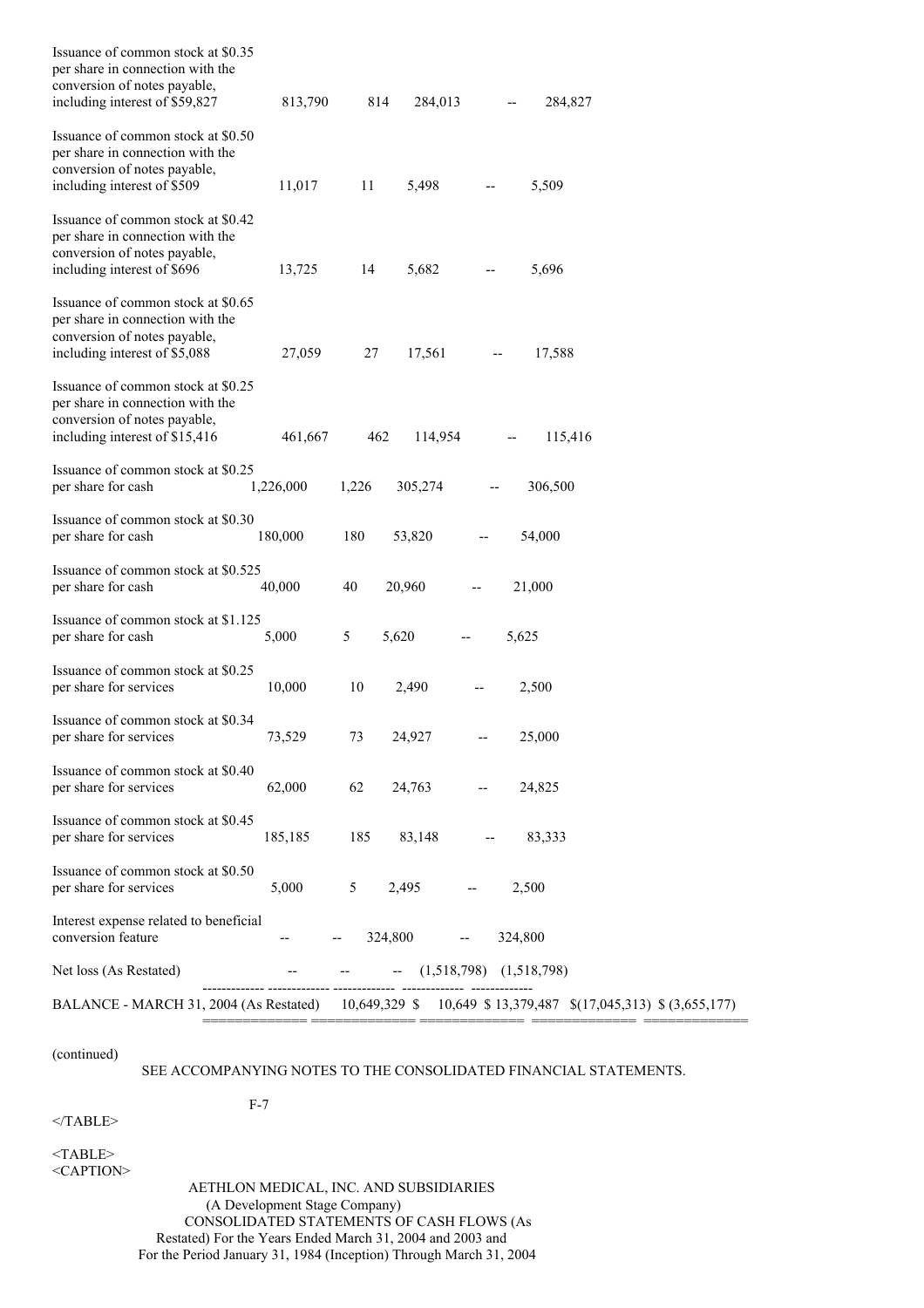|                                                                                                                                                                                                                                                                 |                                                             | January 31, 1984                                           |
|-----------------------------------------------------------------------------------------------------------------------------------------------------------------------------------------------------------------------------------------------------------------|-------------------------------------------------------------|------------------------------------------------------------|
|                                                                                                                                                                                                                                                                 |                                                             | (Inception)                                                |
|                                                                                                                                                                                                                                                                 |                                                             | Through<br>2004 2003 March 31, 2004                        |
| $<\leq>$                                                                                                                                                                                                                                                        | $\langle C \rangle$ $\langle C \rangle$ $\langle C \rangle$ |                                                            |
| Cash flows from operating activities:                                                                                                                                                                                                                           |                                                             |                                                            |
| Net loss                                                                                                                                                                                                                                                        |                                                             | $(1,518,798)$ $(2,361,116)$ $(17,045,313)$                 |
| Adjustments to reconcile net loss to net cash used in                                                                                                                                                                                                           |                                                             |                                                            |
| operating activities:                                                                                                                                                                                                                                           |                                                             |                                                            |
| Depreciation and amortization 127,000 159,783 909,915<br>Gain of sale of property and equipment -- (13,065)                                                                                                                                                     |                                                             |                                                            |
| Estimated fair value of warrants issued in connection                                                                                                                                                                                                           |                                                             |                                                            |
| with accounts payable and debt                                                                                                                                                                                                                                  |                                                             | $-101,000$ 2,715,736                                       |
| Estimated fair value of common stock, warrants and options                                                                                                                                                                                                      |                                                             |                                                            |
| issued for services<br>Beneficial conversion feature of convertible notes payable 324,800 150,000                                                                                                                                                               |                                                             | 138,158 159,000 2,168,592<br>809,800                       |
| Impairment of patents and patents pending                                                                                                                                                                                                                       |                                                             | $-334,304$ $334,304$                                       |
| Impairment of goodwill                                                                                                                                                                                                                                          |                                                             | $ -$ 897,227                                               |
| Deferred compensation forgiven                                                                                                                                                                                                                                  |                                                             | $ -$ 217,223                                               |
| Changes in operating assets and liabilities:<br>Prepaid expenses                                                                                                                                                                                                |                                                             | 4,728 130,478 155,955                                      |
| Other assets                                                                                                                                                                                                                                                    |                                                             | $(14,800)$ $(3,650)$ $(20,405)$                            |
|                                                                                                                                                                                                                                                                 |                                                             |                                                            |
| Accounts payable and accrued liabilities $138,398$ $474,054$ $1,772,671$<br>Due to related parties $258,458$ $341,644$ $1,673,457$                                                                                                                              |                                                             |                                                            |
|                                                                                                                                                                                                                                                                 |                                                             |                                                            |
| Net cash used in operating activities (542,056) (514,503) (5,423,903)                                                                                                                                                                                           |                                                             |                                                            |
|                                                                                                                                                                                                                                                                 |                                                             |                                                            |
|                                                                                                                                                                                                                                                                 |                                                             |                                                            |
| Cash flows from investing activities:                                                                                                                                                                                                                           |                                                             |                                                            |
|                                                                                                                                                                                                                                                                 |                                                             |                                                            |
|                                                                                                                                                                                                                                                                 |                                                             |                                                            |
| Purchases of property and equipment<br>Purchases of property and equipment<br>Patents and patents pending<br>Proceeds from the sale of property and equipment<br>Cash of acquired company<br>$\begin{array}{ccc}\n & - & 17,065 \\ - & - & 10,728\n\end{array}$ |                                                             |                                                            |
|                                                                                                                                                                                                                                                                 |                                                             |                                                            |
| Net cash used in investing activities                                                                                                                                                                                                                           |                                                             | $(4,782)$ $(50,232)$ $(539,206)$                           |
|                                                                                                                                                                                                                                                                 | -------------- -------------                                |                                                            |
|                                                                                                                                                                                                                                                                 |                                                             |                                                            |
| Cash flows from financing activities:<br>Proceeds from the issuance of notes payable - 65,000 - 1,480,000                                                                                                                                                       |                                                             |                                                            |
| Principal repayments of notes payable                                                                                                                                                                                                                           |                                                             | $(180,000)$ $(10,000)$ $(190,000)$                         |
|                                                                                                                                                                                                                                                                 |                                                             | 998,000                                                    |
| Proceeds from the issuance of convertible notes payable<br>Proceeds from the issuance of common stock<br>522,125 230,400 3,676,728                                                                                                                              |                                                             |                                                            |
|                                                                                                                                                                                                                                                                 |                                                             |                                                            |
| Net cash provided by financing activities 542,125 560,400 5,964,728                                                                                                                                                                                             |                                                             |                                                            |
|                                                                                                                                                                                                                                                                 |                                                             |                                                            |
|                                                                                                                                                                                                                                                                 |                                                             |                                                            |
| Net (decrease) increase in cash                                                                                                                                                                                                                                 |                                                             | $(4,713)$ $(4,335)$ $1,619$                                |
| Cash at beginning of period                                                                                                                                                                                                                                     |                                                             |                                                            |
|                                                                                                                                                                                                                                                                 |                                                             |                                                            |
|                                                                                                                                                                                                                                                                 |                                                             | $$1,619$ \$ 6,332 \$ 1,619                                 |
| Cash at end of period                                                                                                                                                                                                                                           |                                                             |                                                            |
|                                                                                                                                                                                                                                                                 |                                                             |                                                            |
| Supplemental disclosure of cash flow information -                                                                                                                                                                                                              |                                                             |                                                            |
| Cash paid during the period for:<br>Interest                                                                                                                                                                                                                    |                                                             | \$ 13,000 \$ 13,000 \$ 220,492                             |
|                                                                                                                                                                                                                                                                 |                                                             |                                                            |
| Income taxes                                                                                                                                                                                                                                                    |                                                             | $$1,180 \text{ } $1,180 \text{ } $1,180 \text{ } $1,3,346$ |
|                                                                                                                                                                                                                                                                 |                                                             |                                                            |
|                                                                                                                                                                                                                                                                 |                                                             |                                                            |
| Supplement schedule of noncash investing activities:                                                                                                                                                                                                            |                                                             |                                                            |
| Debt converted to common stock                                                                                                                                                                                                                                  |                                                             | \$ 407,500 \$ 205,000 \$ 2,048,094                         |
|                                                                                                                                                                                                                                                                 |                                                             |                                                            |
| Issuance of common stock, warrants and options for accounts payable \$ -- \$ 87,655 \$ 512,816                                                                                                                                                                  |                                                             |                                                            |
| Issuance of common stock in connection with license agreements \$ -- \$ -- \$ 18,000                                                                                                                                                                            |                                                             |                                                            |

- ------------------------------------------------------------------------------------------------------------------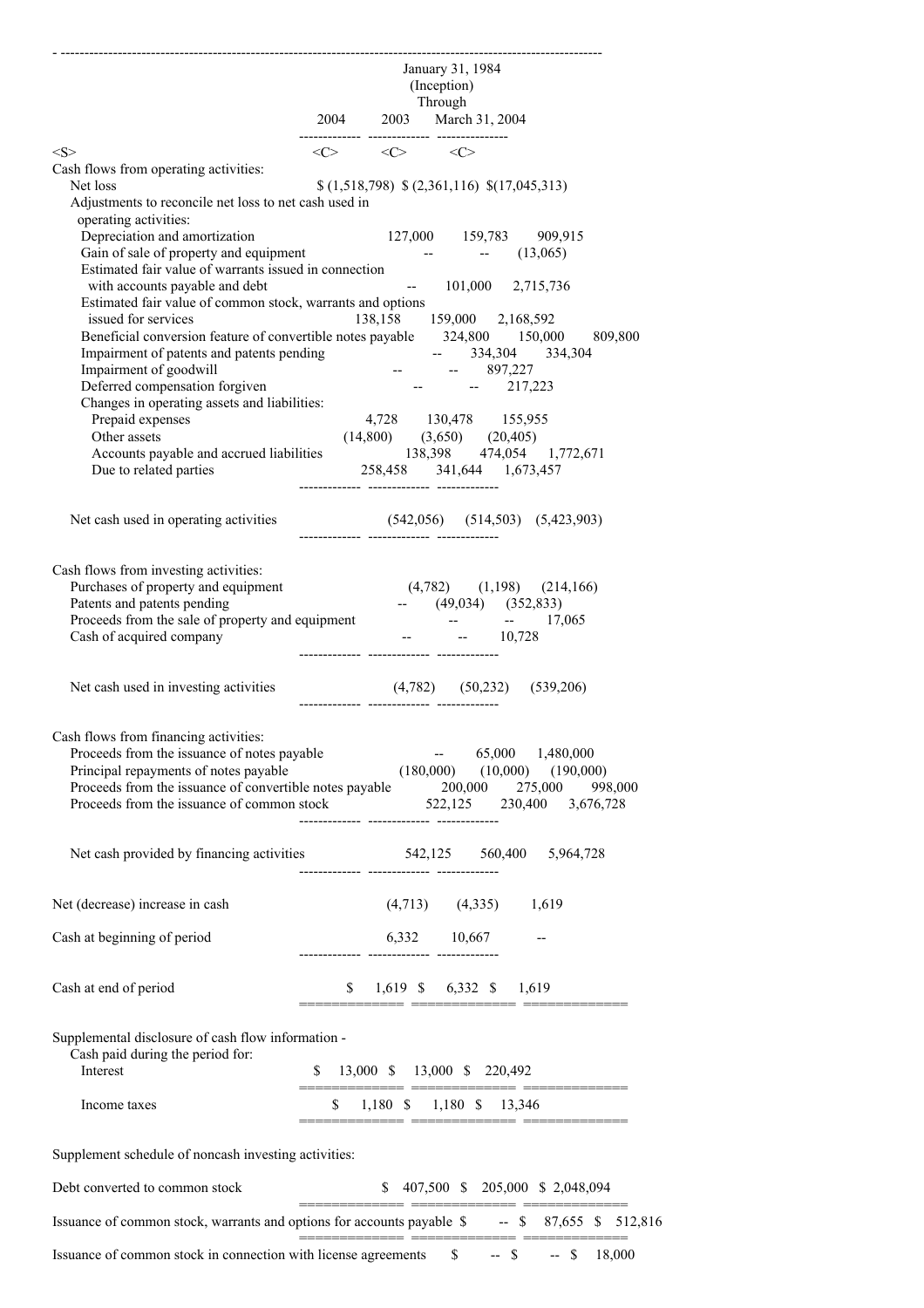| Net assets of entities acquired in exchange for equity securities \$ |                                                                           | $--$ S |  | $-$ \$ 1,597,867                               |
|----------------------------------------------------------------------|---------------------------------------------------------------------------|--------|--|------------------------------------------------|
| Debt placement fees paid by issuance of warrants                     | $\text{\$} \quad - \quad \text{\$} \quad - \quad \text{\$} \quad 843.538$ |        |  |                                                |
| Patent pending acquired for 12,500 shares of common stock            |                                                                           |        |  | $\text{S}$ -- $\text{S}$ -- $\text{S}$ 100.000 |
| Common stock issued for prepaid expenses                             | $\text{\$} \quad - \quad \text{\$} \quad - \quad \text{\$} \quad 161,537$ |        |  |                                                |

### SEE ACCOMPANYING NOTES TO THE CONSOLIDATED FINANCIAL STATEMENTS.

F-8

 $Z/T$ ARIE $>$ 

## AETHLON MEDICAL, INC. AND SUBSIDIARIES (A DEVELOPMENT STAGE COMPANY) NOTES TO CONSOLIDATED FINANCIAL STATEMENTS MARCH 31, 2004

# 1. ORGANIZATION AND SUMMARY OF SIGNIFICANT ACCOUNTING POLICIES

# ORGANIZATION

Aethlon Medical, Inc. ("Aethlon") engages in the research and development of a medical device known as the Hemopurifier(TM) that removes harmful substances from the blood. Aethlon is in the development stage on the Hemopurifier(TM) and significant research and testing are still needed to reach commercial viability. Any resulting medical device or process will require approval by the U.S. Food and Drug Administration ("FDA"), and Aethlon has not yet begun efforts to obtain any FDA approval, which may take several years. Since many of Aethlon's patents were issued in the 1980's, they are scheduled to expire in the near future. Thus, such patents may expire before FDA approval, if any, is obtained. However, the Company believes that certain patent applications and/or other patents issued more recently will help protect the proprietary nature of the Hemopurifier(TM) treatment technology.

Aethlon is classified as a development stage enterprise under accounting principles generally accepted in the United States of America ("GAAP"), and has not generated revenues from its planned principal operations.

Aethlon's common stock is quoted on the Over-the-Counter Bulletin Board administered by the National Association of Securities Dealers ("OTCBB") under the symbol "AEMD."

### PRINCIPLES OF CONSOLIDATION

The accompanying consolidated financial statements include the accounts of Aethlon Medical, Inc. and its inactive legal wholly-owned subsidiaries Aethlon, Inc., Hemex, Inc., Syngen Research, Inc. and Cell Activation, Inc. (hereinafter collectively referred to as the "Company"). All significant intercompany balances and transactions have been eliminated in consolidation.

### GOING CONCERN

The accompanying consolidated financial statements have been prepared assuming the Company will continue as a going concern, which contemplates, among other things, the realization of assets and satisfaction of liabilities in the ordinary course of business. The Company has negative working capital of approximately \$3,930,000 and a deficit accumulated during the development stage of approximately \$17,045,000 at March 31, 2004, which among other matters, raise substantial doubt about its ability to continue as a going concern. A significant amount of additional capital will be necessary to advance the development of the Company's products to the point at which they may become commercially viable. The Company intends to fund operations through debt and/or equity financing arrangements, which management believes may be insufficient to fund its capital expenditures, working capital and other cash requirements (consisting of accounts payable, accrued liabilities, amounts due to related parties and amounts due under various notes payable) for the fiscal year ending March 31, 2005. Therefore, the Company will be required to seek additional funds to finance its long-term operations.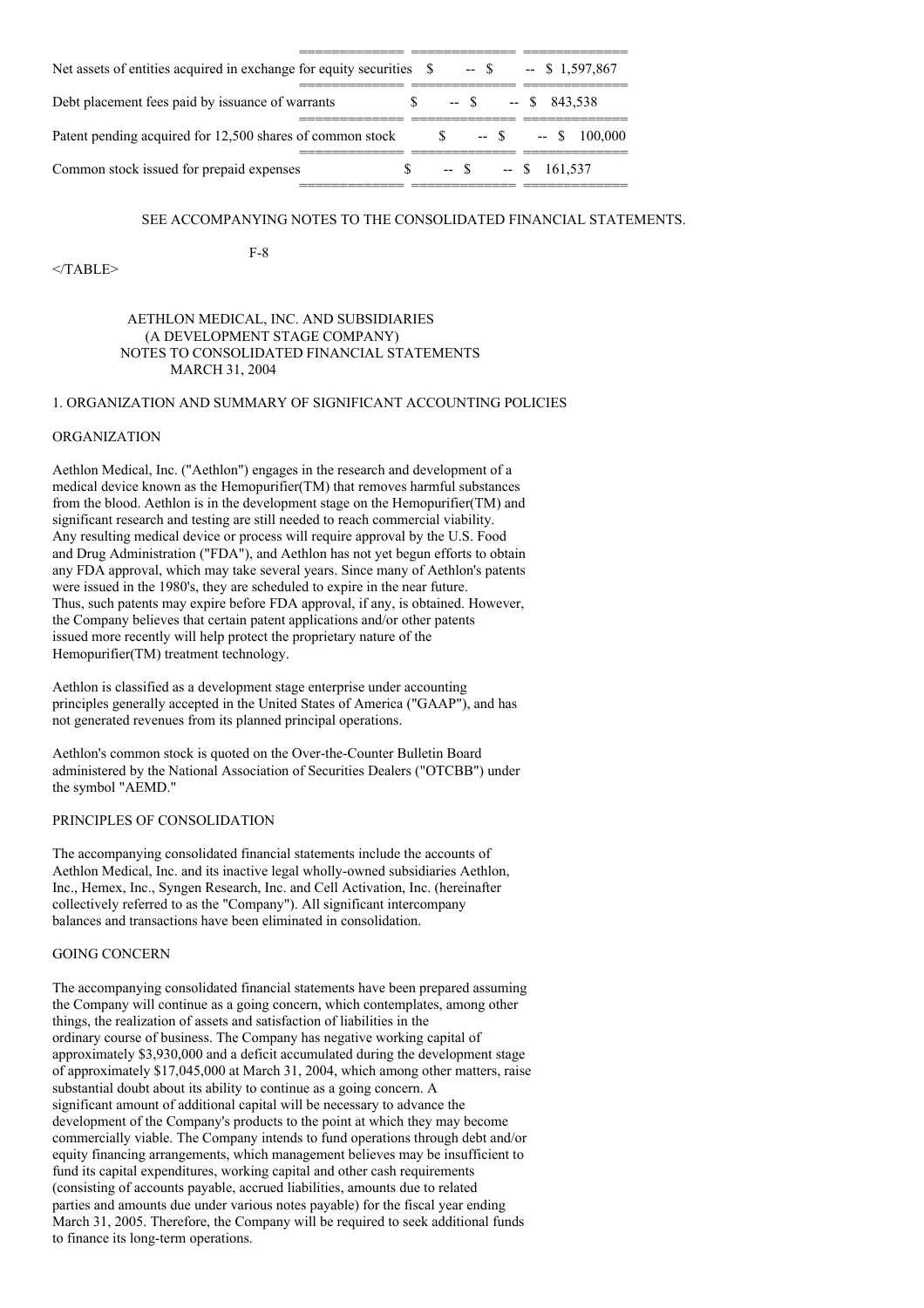The Company is currently addressing its liquidity issue by continually seeking investment capital through the public markets, specifically, through private placement of common stock and a common stock purchase agreement with an investor which has committed to buy up to an additional \$6,000,000 of the Company's common stock over a 30-month period, commencing, at the Company's election, if and after the Securities Exchange Commission (the "SEC") declares effective a registration statement covering such shares. However, no assurance can be given that the Company will receive any additional funds under such agreement and there is no guarantee that these strategies will enable the Company to meet its obligations for the foreseeable future. The successful outcome of future activities cannot be determined at this time and there is no assurance that if achieved, the Company will have sufficient funds to execute its intended business plan or generate positive operating results.

The consolidated financial statements do not include any adjustments related to recoverability and classification of asset carrying amounts or the amount and classification of liabilities that might result should the Company be unable to continue as a going concern.

F-9

## AETHLON MEDICAL, INC. AND SUBSIDIARIES (A DEVELOPMENT STAGE COMPANY) NOTES TO CONSOLIDATED FINANCIAL STATEMENTS MARCH 31, 2004

# 1. ORGANIZATION AND SUMMARY OF SIGNIFICANT ACCOUNTING POLICIES (continued)

## RISKS AND UNCERTAINTIES

The Company operates in an industry that is subject to intense competition, government regulation and rapid technological change. The Company's operations are subject to significant risk and uncertainties including financial, operational, technological, regulatory and other risks associated with a development stage company, including the potential risk of business failure.

#### USE OF ESTIMATES

The Company prepares its consolidated financial statements in conformity with GAAP, which require management to make estimates and assumptions that affect the reported amounts of assets and liabilities and disclosure of contingent assets and liabilities at the date of the financial statements and reported amounts of revenues and expenses during the reporting period. Significant estimates made by management include, among others, realization of long-lived assets. Actual results could differ from those estimates.

#### FAIR VALUE OF FINANCIAL INSTRUMENTS

Statement of Financial Accounting Standards ("SFAS") No. 107, "DISCLOSURES ABOUT FAIR VALUE OF FINANCIAL INSTRUMENTS," requires disclosure of fair value information about financial instruments when it is practicable to estimate that value. The carrying amount of the Company's cash, accounts payable, accrued liabilities and notes payable approximates their estimated fair values due to the short-term maturities of those financial instruments. The fair values of amounts due to related parties are not determinable as these transactions are with related parties and were not necessarily consummated at arm's length. .

## CONCENTRATIONS OF CREDIT RISKS

Cash is maintained at various financial institutions. The Federal Deposit Insurance Corporation ("FDIC") insures accounts at each institution for up to \$100,000. At times, cash may be in excess of the FDIC insurance limit. The Company had no amounts exceeding this limit at March 31, 2004.

## PROPERTY AND EQUIPMENT

Property and equipment are stated at cost. Depreciation is computed using the straight-line method over the estimated useful lives of the related assets, which range from two to five years. Repairs and maintenance are charged to expense as incurred while improvements are capitalized. Upon the sale or retirement of property and equipment, the accounts are relieved of the cost and the related accumulated depreciation with any gain or loss included in the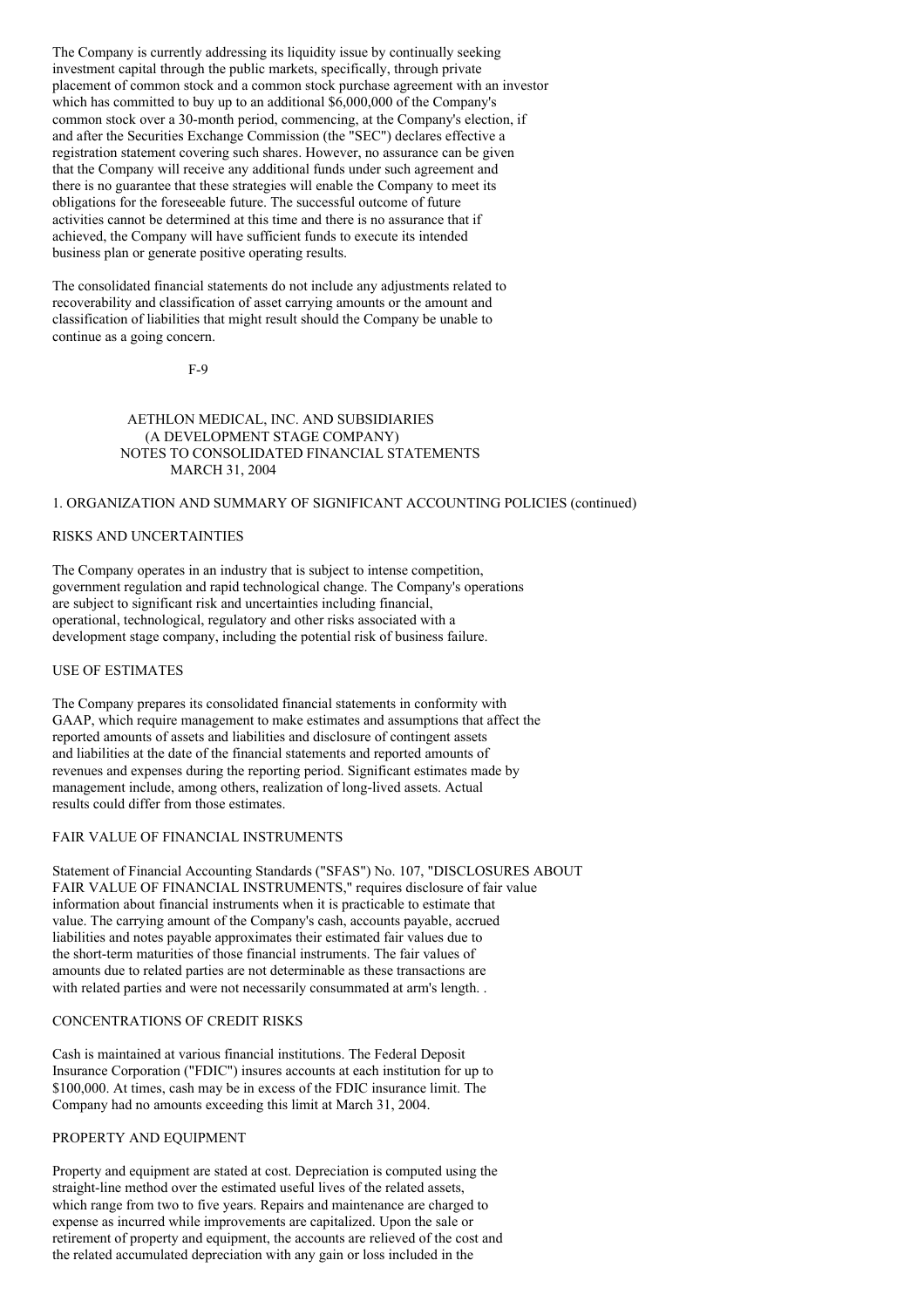statements of operations. At March 31, 2004, property and equipment consisted exclusively of furniture and equipment with a total cost approximating \$209,000 and accumulated depreciation approximating \$192,000. Depreciation expense approximated \$8,000 and \$18,000 for the years ended March 31, 2004 and 2003, respectively.

## INCOME TAXES

Under SFAS 109, "ACCOUNTING FOR INCOME TAXES," deferred tax assets and liabilities are recognized for the future tax consequences attributable to differences between the consolidated financial statements and their respective tax basis. Deferred income taxes reflect the net tax effects of (a) temporary differences between the carrying amounts of assets and liabilities for financial reporting purposes and the amounts reported for income tax purposes, and (b) tax credit carryforwards. The Company records a valuation allowance for deferred tax assets when, based on management's best estimate of taxable income in the foreseeable future, it is more likely than not that some portion of the deferred income tax assets may not be realized.

F-10

## AETHLON MEDICAL, INC. AND SUBSIDIARIES (A DEVELOPMENT STAGE COMPANY) NOTES TO CONSOLIDATED FINANCIAL STATEMENTS MARCH 31, 2004

# 1. ORGANIZATION AND SUMMARY OF SIGNIFICANT ACCOUNTING POLICIES (continued)

# LONG-LIVED ASSETS

SFAS 144, "ACCOUNTING FOR THE IMPAIRMENT OF LONG-LIVED ASSETS AND FOR LONG-LIVED ASSETS TO BE DISPOSED OF," addresses financial accounting and reporting for the impairment or disposal of long-lived assets. SFAS 144 requires that long-lived assets be reviewed for impairment whenever events or changes in circumstances indicate that their carrying amounts may not be recoverable. If the cost basis of a long-lived asset is greater than the projected future undiscounted net cash flows from such asset, an impairment loss is recognized.

Impairment losses are calculated as the difference between the cost basis of an asset and its estimated fair value. SFAS 144 also requires companies to separately report discontinued operations and extends that reporting requirement to a component of an entity that either has been disposed of (by sale, abandonment or in a distribution to owners) or is classified as held for sale. Assets to be disposed of are reported at the lower of the carrying amount or the estimated fair value less costs to sell. The Company adopted SFAS 144 on January 1, 2002. The provisions of this pronouncement relating to assets held for disposal generally are required to be applied prospectively after the adoption date to newly initiated commitments to sell or dispose of such assets, (as defined), by management. As a result, management cannot determine the potential effects that adoption of SFAS 144 will have on the Company's financial statements with respect to future disposal decisions, if any. Management believes no impairment exists at March 31, 2004.

#### EARNINGS PER SHARE

Under SFAS 128, "EARNINGS PER SHARE," basic earnings per share is computed by dividing net income available to common stockholders by the weighted average number of common shares assumed to be outstanding during the period of computation. Diluted earnings per share is computed similar to basic earnings per share except that the denominator is increased to include the number of additional common shares that would have been outstanding if the potential common shares had been issued and if the additional common shares were dilutive (If the Company had net income in each of the years ended March 31, 2004 and 2003, approximately 2,500,000 and 2,900,000 shares would have been considered additional common stock equivalents, respectively, based on the treasury stock method). As the Company had net losses for the period presented, basic and diluted loss per share are the same, as any additional common stock equivalents would be antidilutive.

### **SEGMENTS**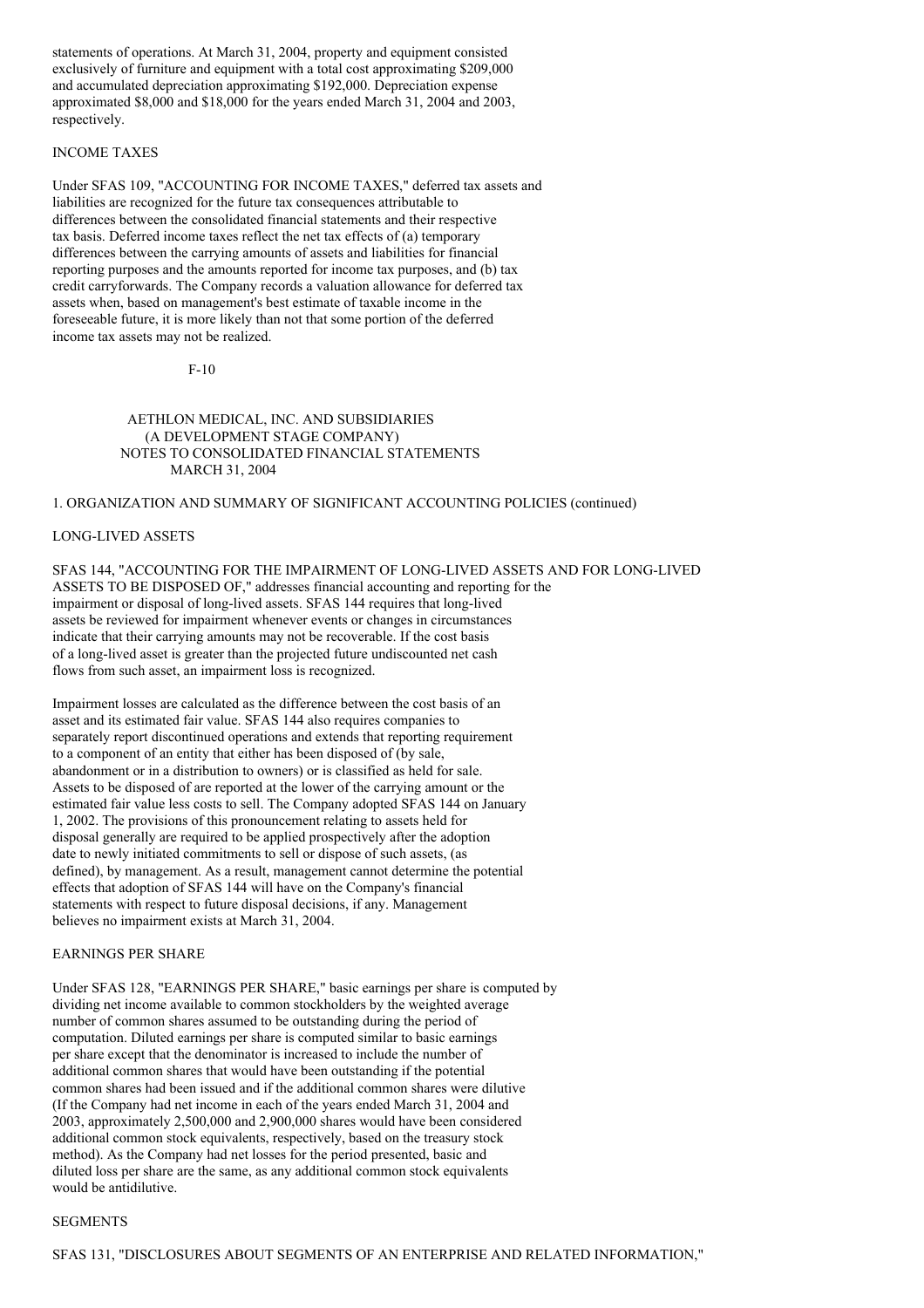changes the way public companies report information about segments of their business in their annual financial statements and requires them to report selected segment information in their quarterly reports issued to shareholders. It also requires entity-wide disclosures about the products and services an entity provides, the foreign countries in which it holds significant assets and how the Company reports revenues and its major customers. The Company currently operates in one segment, as disclosed in the accompanying consolidated statements of operations.

F-11

## AETHLON MEDICAL, INC. AND SUBSIDIARIES (A DEVELOPMENT STAGE COMPANY) NOTES TO CONSOLIDATED FINANCIAL STATEMENTS MARCH 31, 2004

1. ORGANIZATION AND SUMMARY OF SIGNIFICANT ACCOUNTING POLICIES (continued)

#### STOCK BASED COMPENSATION

The Company accounts for stock-based compensation issued to employees using the intrinsic value based method as prescribed by Accounting Principles Board Opinion No. 25 ("APB 25"), "Accounting for Stock issued to Employees." Under the intrinsic value based method, compensation expense is the excess, if any, of the estimated fair value of the stock at the grant date or other measurement date over the amount an employee must pay to acquire the stock. Compensation expense, if any, is recognized over the applicable service period, which is usually the vesting period.

SFAS 123, "Accounting for Stock-Based Compensation," if fully adopted, changes the method of accounting for employee stock-based compensation plans to the fair value based method. For stock options and warrants, fair value is estimated using an option pricing model that takes into account the stock price at the measurement date, the exercise price, the expected life of the option or warrant, stock volatility and the annual rate of quarterly dividends. Compensation expense, if any, is recognized over the applicable service period, which is usually the vesting period.

The adoption of the accounting methodology of SFAS 123 is optional and the Company has elected to continue accounting for stock-based compensation issued to employees using APB 25; however, pro forma disclosures, as if the Company had adopted the cost recognition requirement under SFAS 123, are required to be presented (see below). For stock-based compensation issued to non-employees, the Company uses the fair value method of accounting under the provisions of SFAS 123.

Financial Accounting Standards Board ("FASB") Interpretation ("FIN") No. 44, "Accounting for Certain Transactions Involving Stock Compensation, an Interpretation of APB 25" clarifies the application of APB 25 for (a) the definition of employee for purpose of applying APB 25, (b) the criteria for determining whether a plan qualifies as a non compensatory plan, (c) the accounting consequence for various modifications to the terms of a previously fixed stock option or award and (d) the accounting for an exchange of stock compensation awards in a business combination. Management believes that the Company accounts for transactions involving stock-based employee compensation in accordance with FIN 44.

SFAS 148, "Accounting for Stock-Based Compensation - Transition and Disclosure, an amendment of FASB Statement No. 123," provides alternative methods of transition for a voluntary change to the fair value based method of accounting for stock-based employee compensation. In addition, this statement amends the disclosure requirements of SFAS 123 to require prominent disclosures in both annual and interim financial statements about the method of accounting for stock-based employee compensation and the effect of the method used on reported results.

At March 31, 2004, the Company has one stock-based employee compensation plan (the "Plan"), which is described more fully in Note 7. The Company accounts for the Plan under the recognition and measurement principles of APB 25, and related interpretation. No stock-based employee compensation cost is recognized in net loss. Stock options granted under the Plan have exercise prices equal to or greater than the estimated fair value of the underlying common stock on the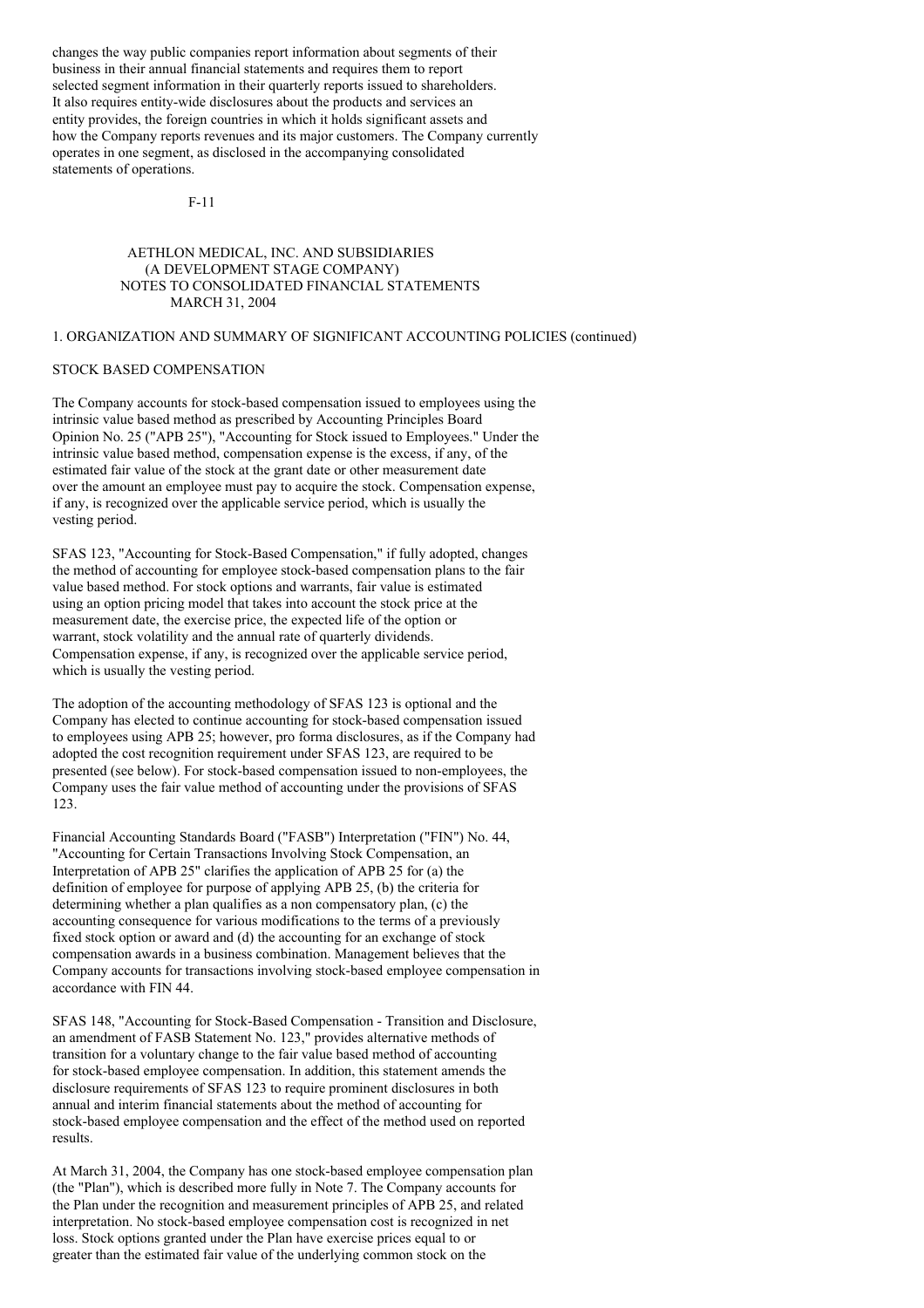dates of grant. The following table illustrates the effect on net loss and loss per common share (as restated for fiscal 2003 - see Note 12) if the Company had applied the fair value recognition provisions of SFAS 123 to stock-based employee compensation.

F-12

## AETHLON MEDICAL, INC. AND SUBSIDIARIES (A DEVELOPMENT STAGE COMPANY) NOTES TO CONSOLIDATED FINANCIAL STATEMENTS MARCH 31, 2004

#### 1. ORGANIZATION AND SUMMARY OF SIGNIFICANT ACCOUNTING POLICIES (continued)

#### STOCK BASED COMPENSATION (continued)

<TABLE> <CAPTION>

### YEAR ENDED MARCH 31,

|                                                                                | 2004  | 2003                 |       |       |                           |
|--------------------------------------------------------------------------------|-------|----------------------|-------|-------|---------------------------|
| < S >                                                                          | <( '> | $< \cap$             |       |       |                           |
| Net loss available to common stockholders, as reported \$1,518,798 \$2,361,116 |       |                      |       |       |                           |
| Pro forma compensation expense                                                 |       |                      | 6.000 | 9.000 |                           |
| Pro forma net loss available to common stockholders                            |       |                      |       |       | $$1,524,798$ $$2,370,116$ |
| Loss per common share, as reported<br>Basic and diluted                        | \$.   | $(0.19)$ \$ $(0.43)$ |       |       |                           |
| Loss per common share, pro forma<br>Basic and diluted<br>$<$ TABLE>            | S     | $(0.19)$ \$ $(0.45)$ |       |       |                           |

### SIGNIFICANT RECENT ACCOUNTING PRONOUNCEMENTS

SFAS No. 146, "Accounting for Costs Associated with Exit and Disposal Activities," was issued in June 2002 and is effective for exit and disposal activities initiated after December 31, 2002. The Company is complying with SFAS No. 146.

SFAS No. 147 relates exclusively to certain financial institutions, and thus does not apply to the Company.

In November 2002, the FASB issued FIN No. 45, "Guarantor's Accounting and Disclosure Requirements for Guarantees, Including Indirect Guarantees of Indebtedness of Others." FIN No. 45 clarifies that a guarantor is required to recognize, at the inception of a guarantee, a liability for the estimated fair value of the obligation undertaken in issuing the guarantee. The initial recognition and measurement provisions of FIN No. 45 are applicable on a prospective basis to guarantees issued or modified after December 31, 2002, while the disclosure requirements became applicable in 2002. The Company is complying with the disclosure requirements of FIN No. 45. The other requirements of this pronouncement did not materially affect the Company's consolidated financial statements.

In January 2003, the FASB issued FIN No. 46, "Consolidation of Variable Interest Entities, an Interpretation of ARB 51." The primary objectives of FIN No. 46 are to provide guidance on the identification of entities for which control is achieved through means other than voting rights (variable interest entities or "VIEs") and how to determine when and which business enterprise should consolidate the VIE. This new model for consolidation applies to an entity for which either: (1) the equity investors do not have a controlling financial interest; or (2) the equity investment at risk is insufficient to finance that entity's activities without receiving additional subordinated financial support from other parties. In addition, FIN No. 46 requires that both the primary beneficiary and all other enterprises with a significant variable interest in a VIE make additional disclosures. As amended in December 2003, the effective dates of FIN No. 46 for public entities that are small business issuers, as defined ("SBIs"), are as follows: (a) For interests in special-purpose entities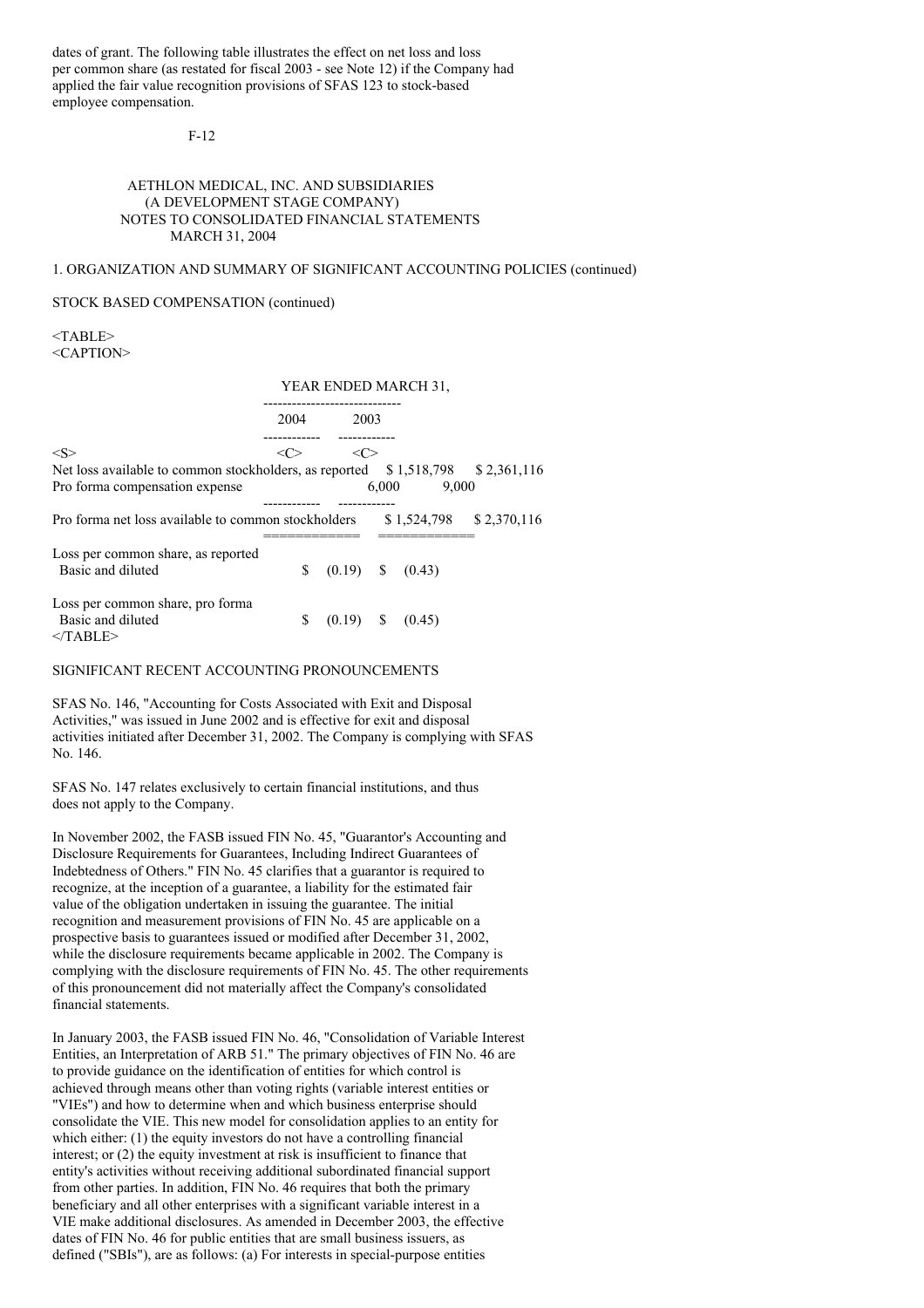("SPEs": periods ended after December 15, 2003; and (b) For all other VIEs: periods ending after December 15, 2004. The December 2003 amendment of FIN No. 46 also includes transition provisions that govern how an SBI which previously adopted the pronouncement (as it was originally issued) must account for consolidated VIEs. The Company has determined that it does not have any variable interest in any SPEs, and is presently evaluating the other effects of FIN No. 46 (as amended) on its consolidated financial statements.

F-13

## AETHLON MEDICAL, INC. AND SUBSIDIARIES (A DEVELOPMENT STAGE COMPANY) NOTES TO CONSOLIDATED FINANCIAL STATEMENTS MARCH 31, 2004

## 1. ORGANIZATION AND SUMMARY OF SIGNIFICANT ACCOUNTING POLICIES (continued)

## SIGNIFICANT RECENT ACCOUNTING PRONOUNCEMENTS (CONTINUED)

In April 2003, the FASB issued SFAS No. 149, "Amendments of Statement 133 on Derivative Instruments and Hedging Activities," which amends and clarifies financial accounting and reporting for derivative instruments, including certain derivative instruments embedded in other contracts and for hedging activities under SFAS No. 133. This pronouncement is effective for contracts entered into or modified after June 30, 2003 (with certain exceptions), and for hedging relationships designated after June 30, 2003. The adoption of SFAS No. 149 did not have a material impact on the Company's consolidated financial statements.

In May 2003, the FASB issued SFAS No. 150, "Accounting for Certain Financial Instruments with Characteristics of both Liabilities and Equity." SFAS No. 150 establishes standards for how a company classifies and measures certain financial instruments with characteristics of both liabilities and equity, and is effective for public companies as follows: (i) in November 2003, the FASB issued FASB Staff Position ("FSP") FAS 150-03 ("FSP 150-3"), which defers indefinitely (a) the measurement and classification guidance of SFAS No. 150 for all mandatorily redeemable non-controlling interests in (and issued by) limited-life consolidated subsidiaries, and (b) SFAS No. 150's measurement guidance for other types of mandatorily redeemable non-controlling interests, provided they were created before November 5, 2003; (ii) for financial instruments entered into or modified after May 31, 2003 that are outside the scope of FSP 150-3; and (iii) otherwise, at the beginning of the first interim period beginning after June 15, 2003. The Company adopted SFAS No. 150 on the aforementioned effective dates. The adoption of this pronouncement did not have a material impact on the Company's results of operations or financial condition.

Other recent accounting pronouncements are discussed elsewhere in these notes to the consolidated financial statements.

Other recent accounting pronouncements issued by the FASB (including its Emerging Issues Task Force), the American Institute of Certified Public Accountants, and the SEC did not or are not believed by management to have a material impact on the Company's present or future consolidated financial statements.

### PATENTS

The Company capitalizes the cost of patents and patents pending, some of which were acquired, and amortizes such costs over the shorter of the remaining legal life or their estimated economic life, upon issuance of the patent. STOCK

## PURCHASE WARRANTS ISSUED WITH NOTES PAYABLE

The Company granted warrants in connection with the issuance of certain notes payable (see Notes 45and 6). Under Accounting Principles Board Opinion No. 14, "ACCOUNTING FOR CONVERTIBLE DEBT AND DEBT ISSUED WITH STOCK PURCHASE WARRANTS," the estimated fair value of such warrants represents a discount from the face amount of the notes payable. Accordingly, the relative estimated fair value of the warrants has been recorded in the financial statements as a discount from the face amount of the notes. The discount is amortized using the effective yield method over the respective lives of the related notes payable.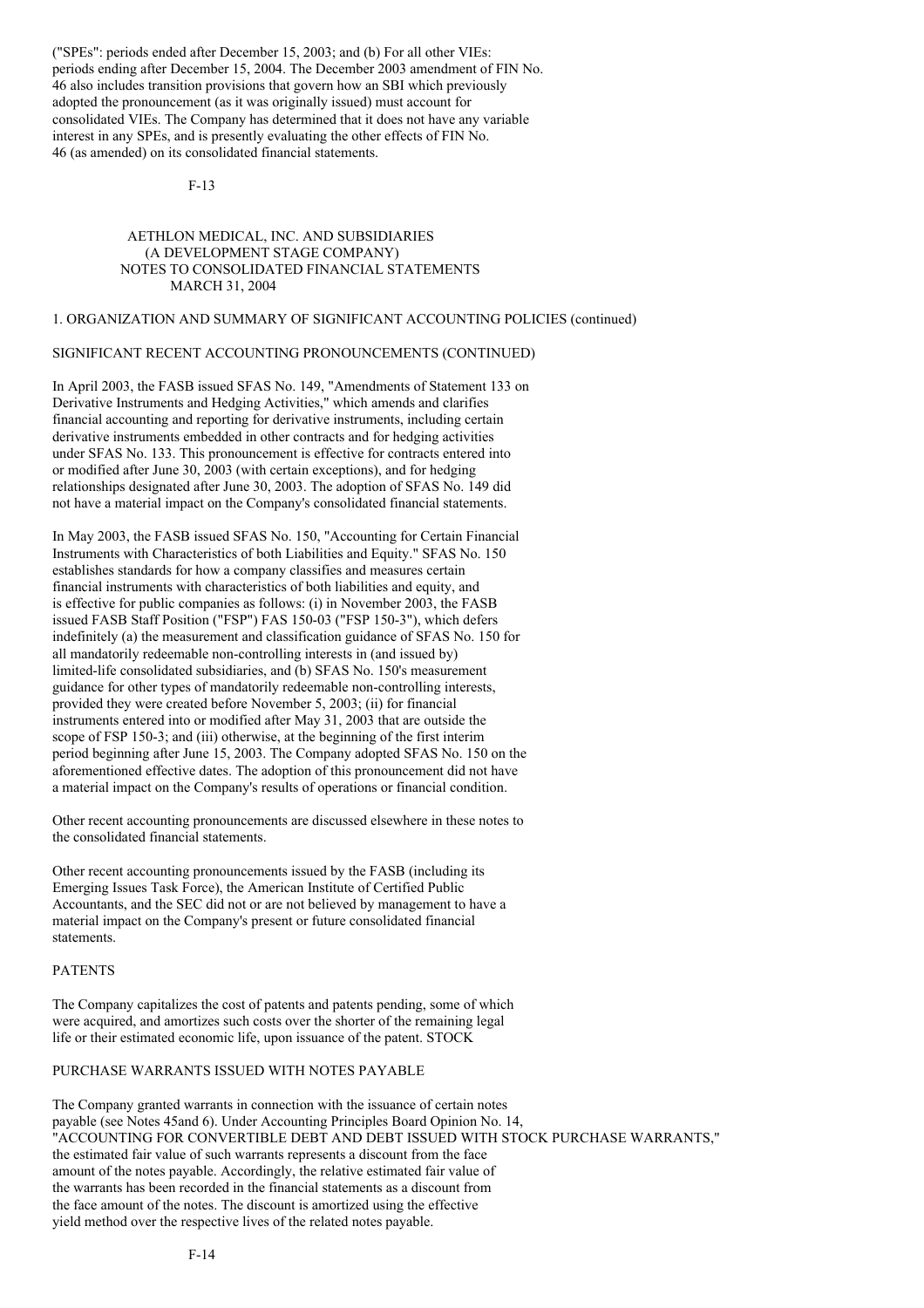## AETHLON MEDICAL, INC. AND SUBSIDIARIES (A DEVELOPMENT STAGE COMPANY) NOTES TO CONSOLIDATED FINANCIAL STATEMENTS MARCH 31, 2004

# 1. ORGANIZATION AND SUMMARY OF SIGNIFICANT ACCOUNTING POLICIES (continued)

# BENEFICIAL CONVERSION FEATURE OF CONVERTIBLE NOTES PAYABLE

The convertible feature of certain notes payable (see Notes 5 and 6) provides for a rate of conversion that is below market value. Such feature is normally characterized as a "beneficial conversion feature" ("BCF"). Pursuant to Emerging Issues Task Force Issue No. 98-5 ("EITF Issue No. 98-5"), "ACCOUNTING FOR CONVERTIBLE SECURITIES WITH BENEFICIAL CONVERSION FEATURES OR CONTINGENTLY ADJUSTABLE CONVERSION RATIO" and Emerging Issues Task Force Issue No. 00-27, "APPLICATION OF EITF ISSUE NO. 98-5 TO CERTAIN CONVERTIBLE INSTRUMENTS," the Company has determined the fair value of such BCF to be approximately \$325,000 and \$450,000 for the years ended March 31, 2004 and 2003, respectively. Accordingly, the relative estimated fair value of the BCF has been recorded in the consolidated financial statements as a discount from the face amount of the notes. Such discounts were amortized to interest expense in accordance with the related conversion feature.

# RESEARCH AND DEVELOPMENT EXPENSES

The Company incurred approximately \$200,000 of research and development expenses during each of the two years ended March 31, 2004 and 2003, which are included in operating expenses in the accompanying consolidated statements of operations.

## RECLASSIFICATIONS

Certain reclassifications have been made to the 2003 financial statement presentation to correspond to the 2004 format.

### 2. OTHER ASSETS

Other assets consist of approximately \$2,000 of deposits and approximately \$18,000 of advances to employees.

## 3. EMPLOYMENT CONTRACT

On January 10, 2000, the Company completed the acquisition of the assets of Syngen Research, Inc. ("Syngen"). As part of the transaction, the Company executed a two-year employment contract, which was subsequently amended to increase the term to four years, with Syngen's sole shareholder to perform research. The cost associated with this employment contract was amortized over four years on a straight-line basis and was fully amortized as of March 31, 2004.

## 4. DEBT-TO-EQUITY CONVERSION PROGRAM

In March 2002, the Company extended an offer to certain note holders and vendors to convert past due amounts into restricted common stock and warrants to purchase common stock of the Company. The offer entails the conversion of liabilities at a rate of one share and one-half of a warrant for every \$1.25 converted. The warrants have an exercise price of \$2.00 per share and expire three years from the date of issuance.

During the year ended March 31, 2003 and 2002, note holders and vendors representing liabilities of approximately \$188,000 and \$1,020,000 converted their debt in exchange for 150,124 and 816,359 shares of common stock and 75,061 and 408,180 warrants to purchase common stock, respectively. Such warrants were valued using the Black-Scholes option pricing model based on their estimated pro rata fair value of approximately \$71,000 and \$339,000. The warrant conversion rate was below estimated fair value for warrants issued during the fiscal year ended March 31, 2002; therefore a BCF approximating \$265,000 was recorded during the year ended March 31, 2002.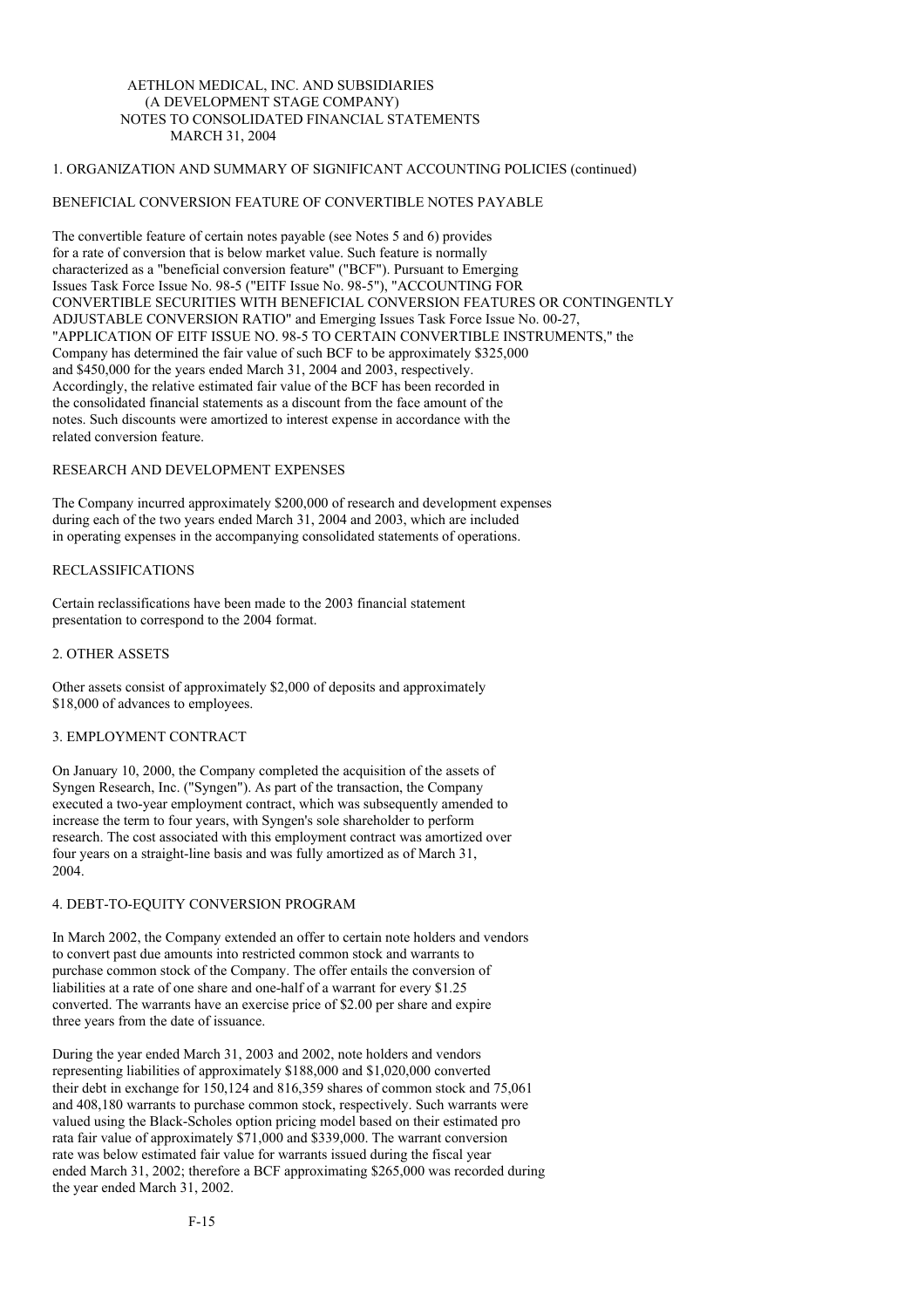## AETHLON MEDICAL, INC. AND SUBSIDIARIES (A DEVELOPMENT STAGE COMPANY) NOTES TO CONSOLIDATED FINANCIAL STATEMENTS MARCH 31, 2004

## 5. NOTES PAYABLE

## 12% AND 15% NOTES

The Company entered into arrangements for the issuance of notes payable from private placement offerings (the "12% Notes"). The 12% Notes bear interest at 12% per annum, interest payable quarterly, mature one year from the date of issuance, and carry detachable warrants. At March 31, 2003, all outstanding 12% Notes had matured, and interest on such notes for periods after maturity is accruing at the annual rate of 15%. The total amount of the original notes issued was \$422,500. As of March 31, 2004, all of such notes had been converted to common stock and there was no balance outstanding on the 12% notes.

In January 2002, the Company issued warrants to purchase common stock in exchange for an additional ninety days to become current with all past due interest payments related to notes issued in prior years.

During the year ended March 31, 2004, a noteholder converted \$12,500 of 15% promissory notes including interest of \$5,088 for 27,059 shares of common stock and 27,059 warrants to purchase shares of common stock at \$0.65 per share (see Note 7). These warrants were valued using the Black Scholes option pricing model; the relative fair value was insignificant and was charged to interest expense upon grant.

During the year ended March 31, 2004, a noteholder converted an aggregate of \$25,000 of 15% promissory notes including interest of \$9,766 for 139,063 shares of common stock and 139,063 warrants to purchase shares of common stock at \$0.25 per share (see Note 7). These warrants were valued using the Black Scholes option pricing model; the relative fair value was insignificant and charged to interest expense upon grant. A beneficial conversion feature approximating \$37,500 was recorded during the year ended March 31, 2004 related to the conversion of 15% promissory notes.

All of the outstanding 15% Notes were past due and in default at March 31, 2004 and interest payable approximated \$138,000 as of such date. Management's plans to satisfy the remaining outstanding balance on these notes include converting the notes to common stock at market value or repayment with available funds.

The total outstanding balance of the 15% Notes at March 31, 2004 was \$335,000, which is included in notes payable in the accompanying consolidated balance sheet. The remaining \$165,000 in notes payable in the accompanying consolidated balance sheet is comprised of the \$150,000 9% Convertible Note (see Note 6), and two 10% Convertible Notes (see Note 6) totaling \$15,000, all of which were no longer convertible as of March 31, 2004.

## 10% NOTES

In December 2002, an existing noteholder increased its advances to the Company by \$40,000 to a total of \$140,000. In consideration, the Company granted the noteholder warrants (see Note 7), cancelled the noteholder's existing \$100,000 of convertible debt and replaced it with a secured \$140,000 note payable. A BCF approximating \$30,000 was recorded in connection with the issuance of the \$140,000 note. The new note was paid by the Company in accordance with its terms and as a result, there was no outstanding balance at March 31, 2004.

#### 6.75% NOTES

On March 18, 2002, the Company issued a promissory note to a stockholder in the amount of \$50,000, bearing interest at 6.75% per annum and maturing in May 2002. Such note was converted in March 2003 (see Note 7).

In May 2002, the Company issued notes payable totaling \$25,000, bearing interest at 6.75% per annum, maturing in July 2002. The notes were converted into shares of the Company's common stock in March 2003 (see Note 7).

There were no amounts owed under the 6.75% Notes at March 31, 2004.

The Company is currently seeking other financing arrangements to retire all past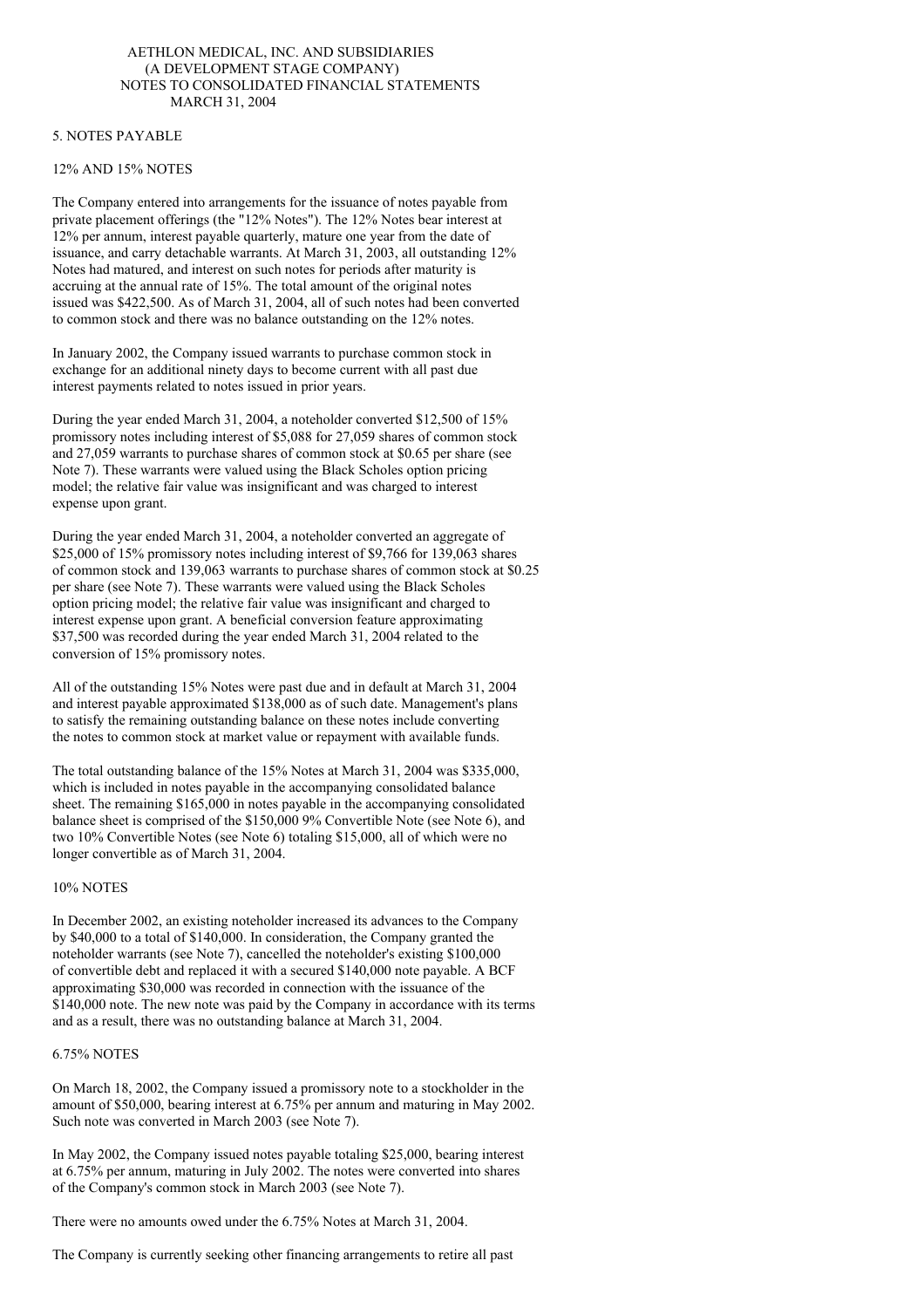F-16

## AETHLON MEDICAL, INC. AND SUBSIDIARIES (A DEVELOPMENT STAGE COMPANY) NOTES TO CONSOLIDATED FINANCIAL STATEMENTS MARCH 31, 2004

### 6. CONVERTIBLE NOTES PAYABLE

### 8% CONVERTIBLE NOTE

In November 2000, the Company issued convertible notes payable ("8% Convertible Notes") with original issue amounts totaling \$395,000, bearing interest at 8% per annum, with principal and accrued interest due on November 1, 2002. The 8% Convertible Notes require no payment of principal or interest during the term and may be converted to common stock of the Company at any time at the option of the holder. The number of common shares issuable upon conversion is equal to the total principal and unpaid interest as of the date of conversion, divided by the conversion price. The conversion price per common share was changed effective August 31, 2001 to the lesser of (a) 80% of the closing market price for the common stock; or (b) 70% of the average of the three lowest closing market prices for the common stock for the ten trading days prior to conversion. Such change resulted in additional BCF approximating \$57,000 during the year ended March 31, 2002.

During fiscal year 2002, the holder converted principal and accrued interest of approximately \$49,000 into 40,267 shares of common stock, leaving principal of \$350,000 and interest thereon due and outstanding. The average conversion price was approximately \$1.22 per common share.

The 8% Convertible Notes required the Company to file an effective registration statement by February 2001. The Company filed a Form SB-2 with the SEC in December 2000; however, such registration statement was never declared effective and was subsequently abandoned. However, as the underlying securities are no longer restricted under Rule 144 of the Securities Act of 1933, the Company no longer plans on filing a registration statement in connection with this transaction. The Company accrued and expensed penalties approximating \$150,000 at March 31, 2004 in connection with not filing an effective registration statement. The Company does not believe it will incur any additional charges and is in the process of renegotiating all penalties that have been recorded to date.

In March 2004, the noteholder converted \$225,000 of principal and accrued interest in the amount of \$59,827 into 813,790 shares of common stock.

At March 31, 2004, there was one outstanding 8% Convertible Note with a balance of \$125,000, which is included in convertible notes payable in the accompanying consolidated balance sheets. Interest payable on such note totaled \$17,143 at March 31, 2004.

#### 9% CONVERTIBLE NOTE

In April 2003, the Company issued a convertible note in the amount of \$150,000 ("9% Convertible Note"), bearing interest at 9% per annum, with principal and interest due in June 2003, which is in default. The 9% Convertible Note required no payment of principal or interest during the term and was convertible into common stock of the Company at the conversion price of \$0.25 per share through June 2003 at the option of the shareholder. The Company has recorded a BCF of \$150,000 in connection with the issuance of the note and amortized such amount to interest expense upon issuance based on the related conversion feature. As this note is no longer convertible, the outstanding balance totaling \$150,000 has been recorded as notes payable in the accompanying consolidated balance sheet. Accrued interest payable on this note approximated \$13,500 at March 31, 2004. Therefore, there were no remaining 9% Convertible Notes outstanding as of March 31, 2004.

F-17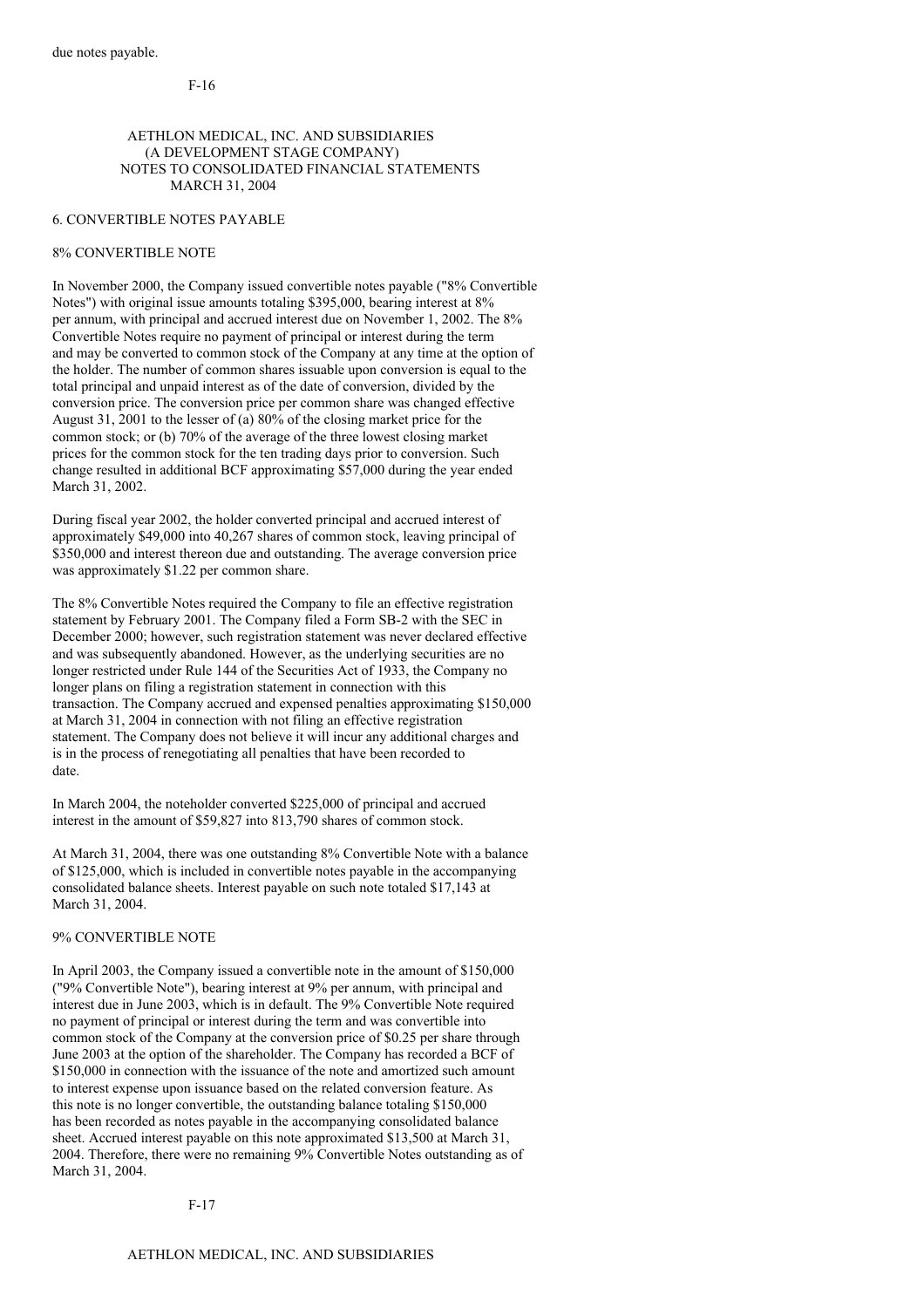## (A DEVELOPMENT STAGE COMPANY) NOTES TO CONSOLIDATED FINANCIAL STATEMENTS MARCH 31, 2004

### 6. CONVERTIBLE NOTES PAYABLE (continued)

#### 10% CONVERTIBLE NOTES

>From time to time, the Company issued convertible notes payable ("10% Convertible Notes") to various investors, bearing interest at 10% per annum, with principal and interest due six months from the date of issuance. The 10% Convertible Notes require no payment of principal or interest during the term and may be converted to common stock of the Company at the conversion price of \$0.50 per share at any time at the option of the noteholder. The total amount of the original notes issued was \$275,000.

In April 2002, the Company issued a 10% Convertible Note in the amount of \$50,000. The conversion price of this note was \$1.25 at the time of issuance. but in August 2002, the Company reduced the conversion price to \$0.50.

During the year ended March 31, 2003, the Company issued additional 10% Convertible Notes totaling \$225,000, of which \$30,000 was converted into restricted common stock (see Note 7).

In November 2003, a noteholder converted \$5,000 of principal and accrued interest of \$509 for 11,017 shares of common stock.

In December 2003, a noteholder converted \$100,000 of principal and accrued interest of \$15,416 for 461,667 shares of common stock and 461,667 warrants to purchase common stock at \$0.25 per share (see Note 7). These warrants were valued using the Black Scholes option pricing model; the relative pro-rata fair value was insignificant and was charged to interest expense upon grant.

In January 2004, two noteholders converted \$35,000 of principal and accrued interest of \$5,333 for 161,334 shares of common stock and 161,334 warrants to purchase common stock at \$0.25 per share (see Note 7). These warrants were valued using the Black Scholes option pricing model; the relative pro-rata fair value was insignificant and was charged to interest expense upon grant.

In March 2004, the Company borrowed \$50,000 under a non-interest bearing convertible note payable, which was due in April 2004. In June 2004, the note was converted into common stock of the Company at \$0.44 per share, in connection with the Company's private placement (see Note 11).

In March 2004, a noteholder converted \$5,000 of principal and accrued interest of \$696 for 13,725 shares of common stock and 13,725 warrants to purchase common stock at \$0.42 per share (see Note 7). These warrants were valued using the Black Scholes option pricing model, the relative pro-rata fair value was insignificant, and charged to interest expense upon grant.

A BCF approximating \$137,000 and \$150,000 was recorded during each of the years ended March 31, 2004 and 2003, respectively related to the issuance of 10% Convertible Notes.

All of the 10% Convertible Notes, except the \$50,000 borrowed in March 2004, were past due and in default at March 31, 2004. As two of these notes were no longer convertible at March, 31, 2004, the outstanding balances totaling \$15,000 are included in notes payable in the accompanying consolidated balance sheet (see Note 5). At March 31, 2004, interest payable on these notes totaled \$4,125. At March 31, 2004, there was one remaining outstanding 10% Convertible Note with a balance of \$50,000 and interest payable totaling \$2,083. Management's plans to satisfy the remaining outstanding balance on this note include converting the note to common stock at market value or repayment with available funds.

At March 31, 2004 convertible notes payable in the accompanying consolidated balance sheet totaling \$175,000 is comprised of the only remaining 8% Convertible Note and the only remaining 10% Convertible Note with outstanding balances totaling \$125,000 and \$50,000, respectively (see above).

F-18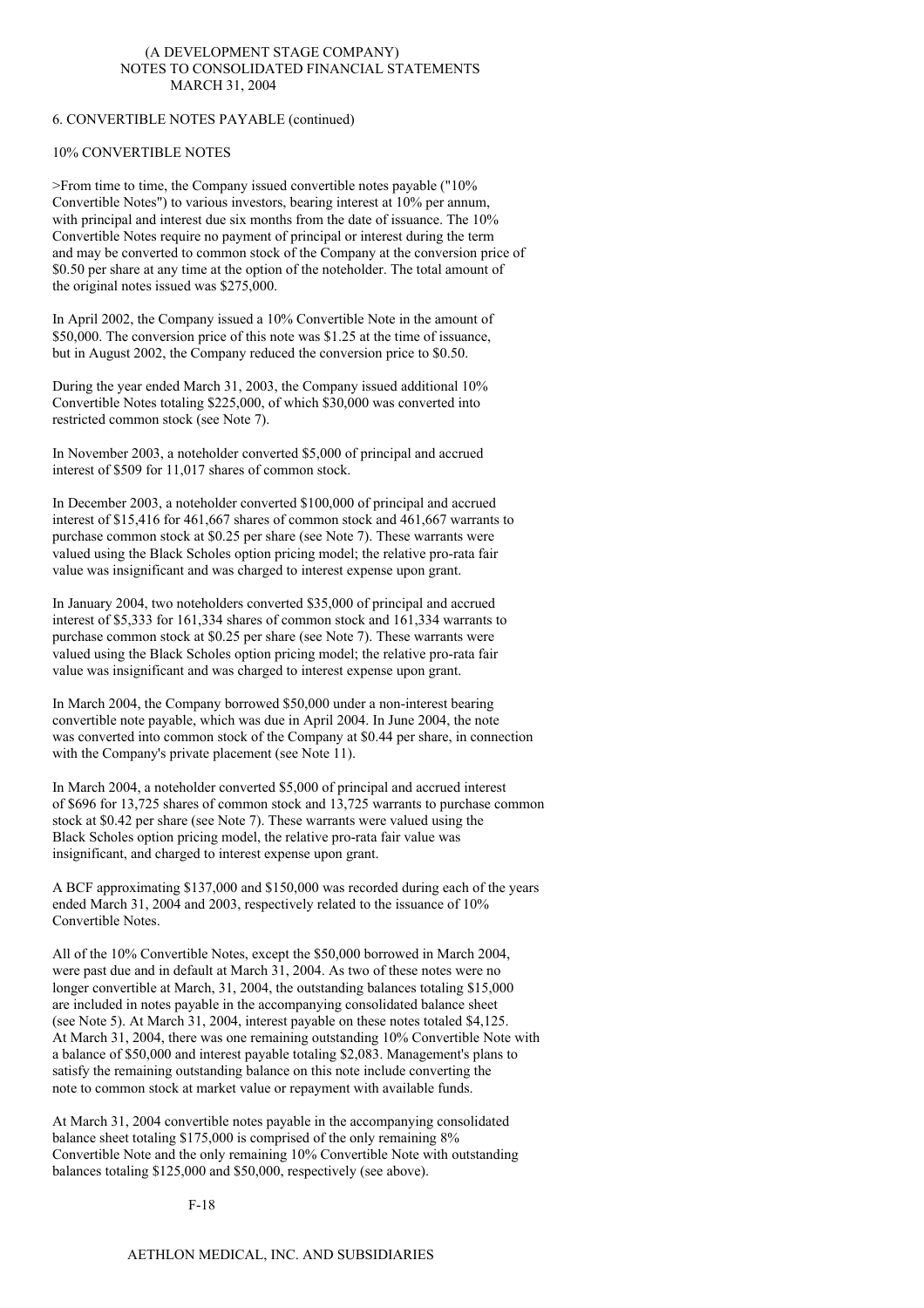## (A DEVELOPMENT STAGE COMPANY) NOTES TO CONSOLIDATED FINANCIAL STATEMENTS MARCH 31, 2004

### 7. EQUITY TRANSACTIONS

## COMMON STOCK

During the year ended March 31, 2003, the Company issued 150,124 shares of restricted common stock in connection with the conversion of amounts owed to certain vendors and noteholders approximating \$188,000 (see Note 4).

During the year ended March 31, 2003, the Company issued 200,000 shares of restricted common stock for cash totaling \$100,000 in connection with the exercise of warrants.

During the year ended March 31, 2003, the Company issued 461,600 shares of restricted common stock at \$0.25 per share for cash totaling \$115,400. In connection with the issuance of certain shares, the Company granted the stockholders warrants to purchase common stock of the Company at \$0.25 per share. The warrants vested immediately and expire through March 2004 (see below).

During the year ended March 31, 2003, the Company issued 19,230 shares of restricted common stock at \$0.26 per share for cash totaling \$5,000.

During the year ended March 31, 2003, the Company issued 8,000 shares of restricted common stock at \$1.25 for cash totaling \$10,000.

During the year ended March 31, 2003, the Company issued 420,000 shares of restricted common stock in connection with the conversion of \$75,000 of 6.75% Notes payable and \$30,000 of 10% Convertible Notes (see Notes 4 and 5).

During the year ended March 31, 2003, the Company issued 69,231 shares of restricted common stock for consulting services valued at \$45,000 (estimated based on the market price on the date of issue) and recorded such amount as professional fees in the accompanying consolidated financial statements.

During the year ended March 31, 2003, the Company issued 196,078 shares of restricted common stock in connection with the acquisition of a patent in 2000 (see Notes 8 and 12). Such shares were recorded at par value since the original patent acquisition purchase transaction had been measured at \$100,000 and recorded as "patents" in the March 2000 consolidated balance sheet. The 196,078 shares merely satisfied a contingent obligation under the original purchase agreement.

During the year ended March 31, 2004, the Company issued 540,000 shares of restricted common stock for cash totaling \$135,000 in connection with the exercise of warrants at \$0.25 per share.

During the year ended March 31, 2004, the Company issued 1,226,000 shares of restricted common stock at \$0.25 per share for cash totaling \$306,500. In connection with the issuance of common stock, the Company granted the stockholders warrants to purchase 1,226,000 shares of common stock. The warrants vested upon grant and expire through January 2005.

During the year ended March 31, 2004, the Company issued 180,000 shares of restricted common stock at \$0.30 per share for cash totaling \$54,000. In connection with the issuance of common stock, the Company granted the stockholders warrants to purchase 180,000 shares of common stock. The warrants vested upon grant and expire through March 2005.

F-19

## AETHLON MEDICAL, INC. AND SUBSIDIARIES (A DEVELOPMENT STAGE COMPANY) NOTES TO CONSOLIDATED FINANCIAL STATEMENTS MARCH 31, 2004

7. EQUITY TRANSACTIONS (continued)

COMMON STOCK (CONTINUED)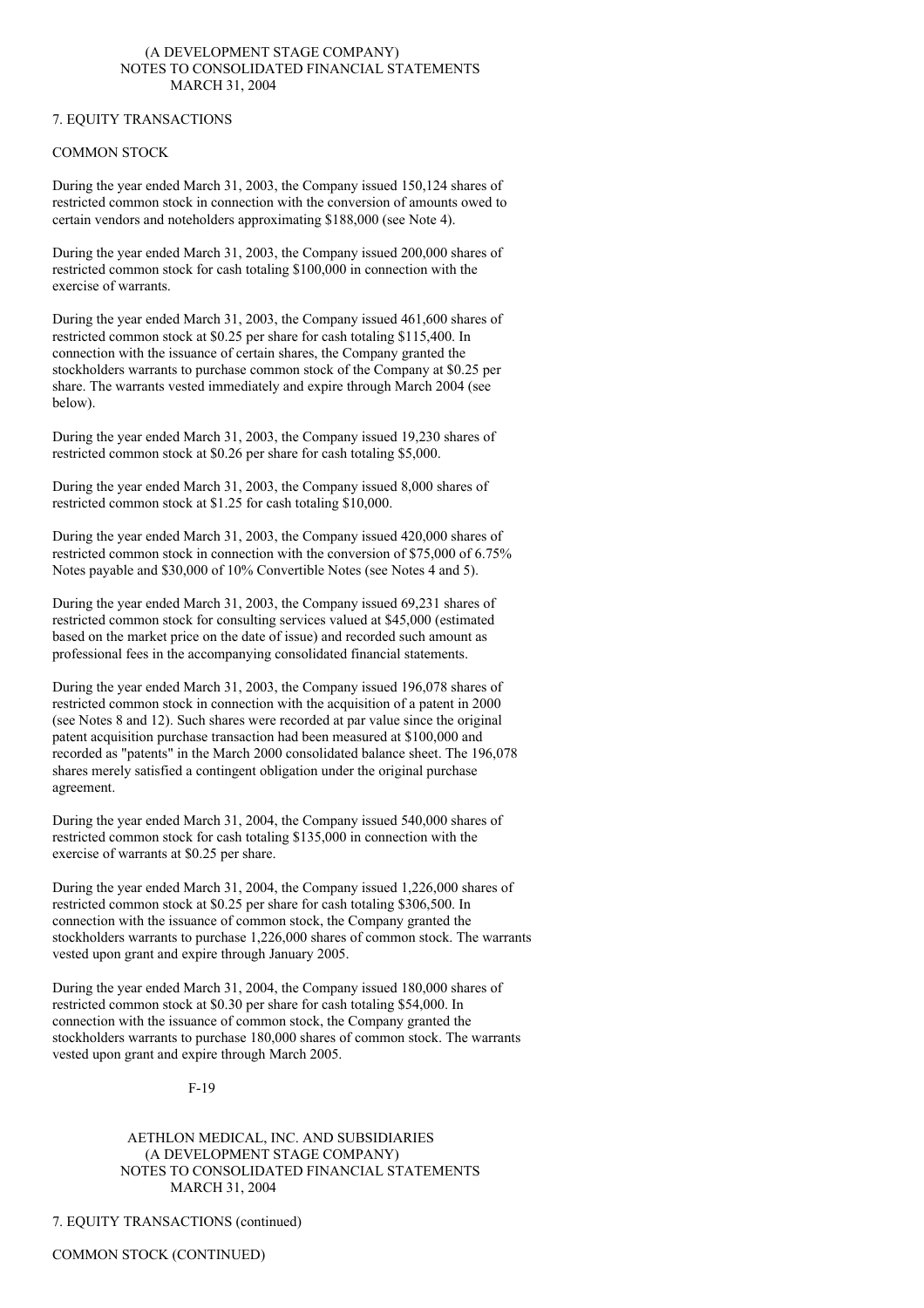During the year ended March 31, 2004, the Company issued 40,000 shares of restricted common stock at \$0.525 per share for cash totaling \$21,000. In connection with the issuance of common stock, the Company granted the stockholders warrants to purchase 40,000 shares of common stock. The warrants vested upon grant and expire through March 2005.

During the year ended March 31, 2004, the Company issued 5,000 shares of restricted common stock at \$1.125 per share for cash totaling \$5,625. In connection with the issuance of common stock, the Company granted the stockholders warrants to purchase 5,000 shares of common stock. The warrants vested upon grant and expire through March 2005.

During the year ended March 31, 2004, the Company issued 10,000 shares of restricted common stock at \$0.25 for services valued at \$2,500.

During the year ended March 31, 2004, the Company issued 73,529 shares of restricted common stock at \$0.34 for services valued at \$25,000.

During the year ended March 31, 2004, the Company issued 62,000 shares of restricted common stock at \$0.40 for services valued at \$24,825.

During the year ended March 31, 2004, the Company issued 185,185 shares of restricted common stock at \$0.45 for services valued at \$83,333.

During the year ended March 31, 2004, the Company issued 5,000 shares of restricted common stock at \$0.50 for services valued at \$2,500.

During the year ended March 31, 2004, noteholders converted \$504,135 of principal and interest into 1,627,655 shares of common stock (see Notes 5 and 6) and warrants to purchase 802,848 shares of common stock ( see "Warrants" below).

# WARRANTS

In January 2002, the Company issued 335,000 warrants to purchase common stock in exchange for an additional ninety days to become current on all past due interest payments (see Note 5). The warrants have an exercise price of \$2.00 per share, vest immediately, and expired twelve months from the date of issuance. Such warrants were valued using the Black-Scholes option pricing model at approximately \$118,000, and were recorded as interest expense.

During the year ended March 31, 2002, the Company granted 239,000 warrants for services and the satisfaction of certain liabilities. The warrants have exercise prices ranging from \$2.75 through \$6.50 per common share, vested immediately and are exercisable through January 2007. The warrants were valued at \$118,000, of which \$78,000 was recorded as accounts payable and accrued liabilities in fiscal year 2001.

In August 2002, the Company granted warrants to purchase 52,000 shares of the Company's restricted common stock at an exercise price of \$0.25 per share in connection with equity fund raising activities. These warrants vested upon grant and were exercisable through March 2004. As such warrants were issued in connection with equity fund raising activities, there was no expense recorded in the accompanying consolidated financial statements.

## F-20

## AETHLON MEDICAL, INC. AND SUBSIDIARIES (A DEVELOPMENT STAGE COMPANY) NOTES TO CONSOLIDATED FINANCIAL STATEMENTS MARCH 31, 2004

## 7. EQUITY TRANSACTIONS (continued)

## WARRANTS (CONTINUED)

In December 2002, the Company issued 580,000 warrants to purchase common stock for \$0.25 per share, which are exercisable through December 2007 and vested upon grant. The warrants were issued in connection with a short-term secured note payable (see Note 5). In accordance with GAAP, the proceeds of the financing have been allocated to the debt and the warrants based on their relative estimated fair values. Accordingly, a discount of \$30,000 has been recorded as a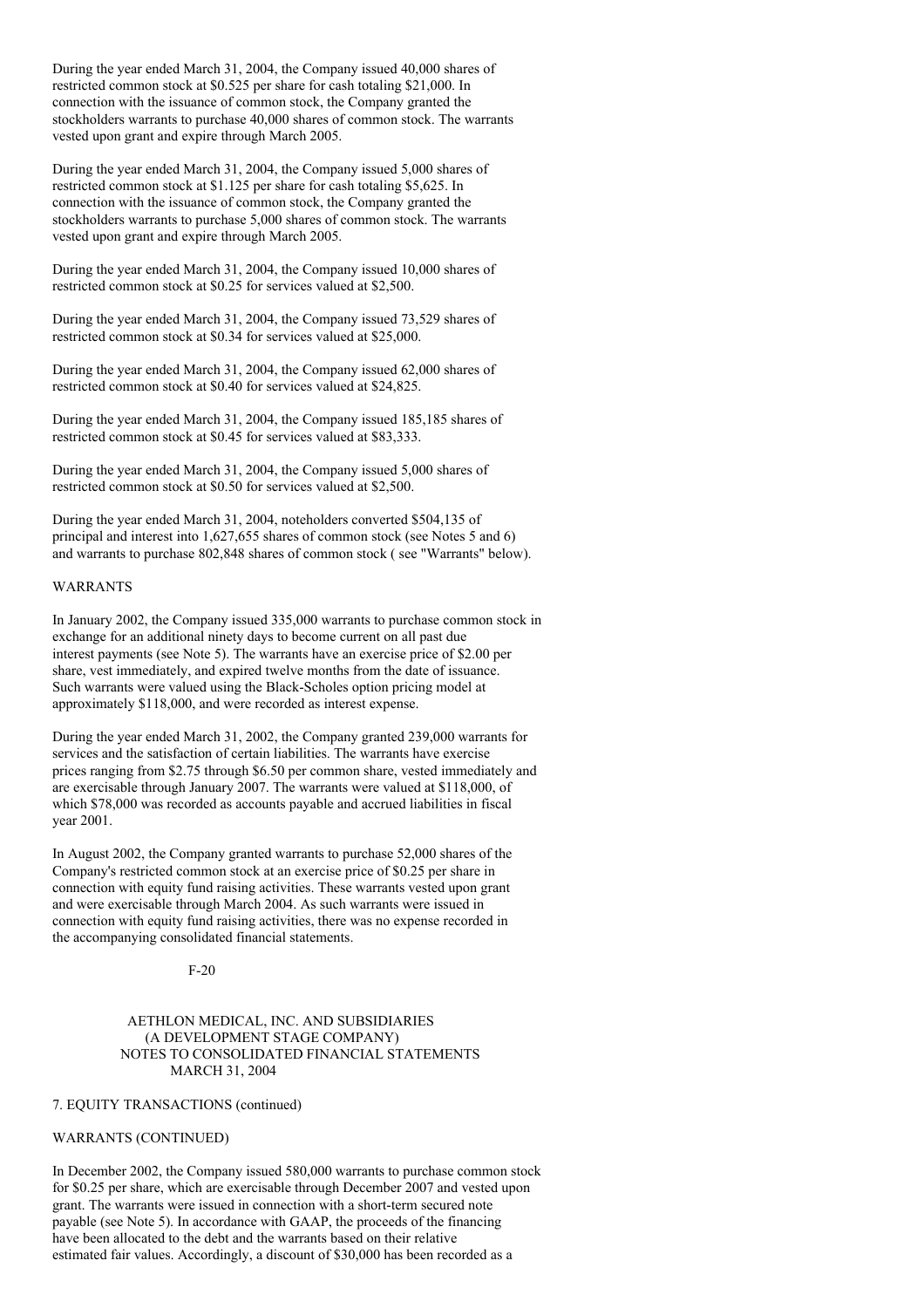reduction of the debt balance and the off-setting credit has been reported as additional paid-in capital. The debt discount was amortized to interest expense in the year ended March 31, 2003 in accordance with the short-term nature of the note payable.

During the year ended March 31, 2003, the Company granted 240,830 warrants to investors in connection with the purchase of common stock. The warrants have an exercise price of \$0.25 per share, vest immediately and were exercisable through March 2004. As the warrants were issued in connection with equity financing, no expense has been recorded in the accompanying consolidated financial statements.

During the year ended March 31, 2003, the Company granted 75,061 warrants to certain vendors in connection with the conversion of amounts owed by the Company into common stock. The warrants were valued at \$71,000 (estimated based on the relative fair values as determined by the Black Scholes option pricing model pursuant to SFAS 123), have exercise prices of \$2.00, vest immediately and are exercisable through June 2005.

In March 2003, the Company issued 420,000 warrants to purchase common stock for \$0.25 per share, which were exercisable through March 2004 and vested upon grant. The warrants were issued in connection with the conversion of notes payable (see Notes 5 and 6). These warrants were valued using the Black Scholes option pricing model; the relative pro-rata estimated fair value was insignificant; and was charged to interest expense upon grant.

During the year ended March 31, 2004, the Company granted 1,226,000 warrants to investors in connection with the purchase of common stock. The warrants have an exercise price of \$0.25 per share, vest immediately and are exercisable through March 2005. As the warrants were issued in connection with equity financing, no expense has been recorded in the accompanying consolidated financial statements.

During the year ended March 31, 2004, the Company granted 180,000 warrants to investors in connection with the purchase of common stock. The warrants have an exercise price of \$0.30 per share, vest immediately and are exercisable through March 2005. As the warrants were issued in connection with equity financing, no expense has been recorded in the accompanying consolidated financial statements.

During the year ended March 31, 2004, the Company granted 40,000 warrants to investors in connection with the purchase of common stock. The warrants have an exercise price of \$0.525 per share, vest immediately and are exercisable through March 2005. As the warrants were issued in connection with equity financing, no expense has been recorded in the accompanying consolidated financial statements.

During the year ended March 31, 2004, the Company granted 5,000 warrants to investors in connection with the purchase of common stock. The warrants have an exercise price of \$1.125 per share, vest immediately and are exercisable through March 2005. As the warrants were issued in connection with equity financing, no expense has been recorded in the accompanying consolidated financial statements.

As noted under "Common Stock" above, 540,000 of the warrants granted to investors in connection with the purchase of common stock during the year ended March 31, 2004 were exercised.

F-21

## AETHLON MEDICAL, INC. AND SUBSIDIARIES (A DEVELOPMENT STAGE COMPANY) NOTES TO CONSOLIDATED FINANCIAL STATEMENTS MARCH 31, 2004

7. EQUITY TRANSACTIONS (continued)

## WARRANTS (CONTINUED)

During the year ended March 31, 2004, the Company issued 762,064 warrants to purchase common stock for \$0.25 per share, which are exercisable through March 2005 and vested upon grant. The warrants were issued in connection with the conversion of notes payable (see Notes 5 and 6). These warrants were valued using the Black Scholes option pricing model; the relative pro-rata estimated fair value was insignificant and was charged to interest expense upon grant.

In the year ended March 31, 2004, the Company issued 13,725 warrants to purchase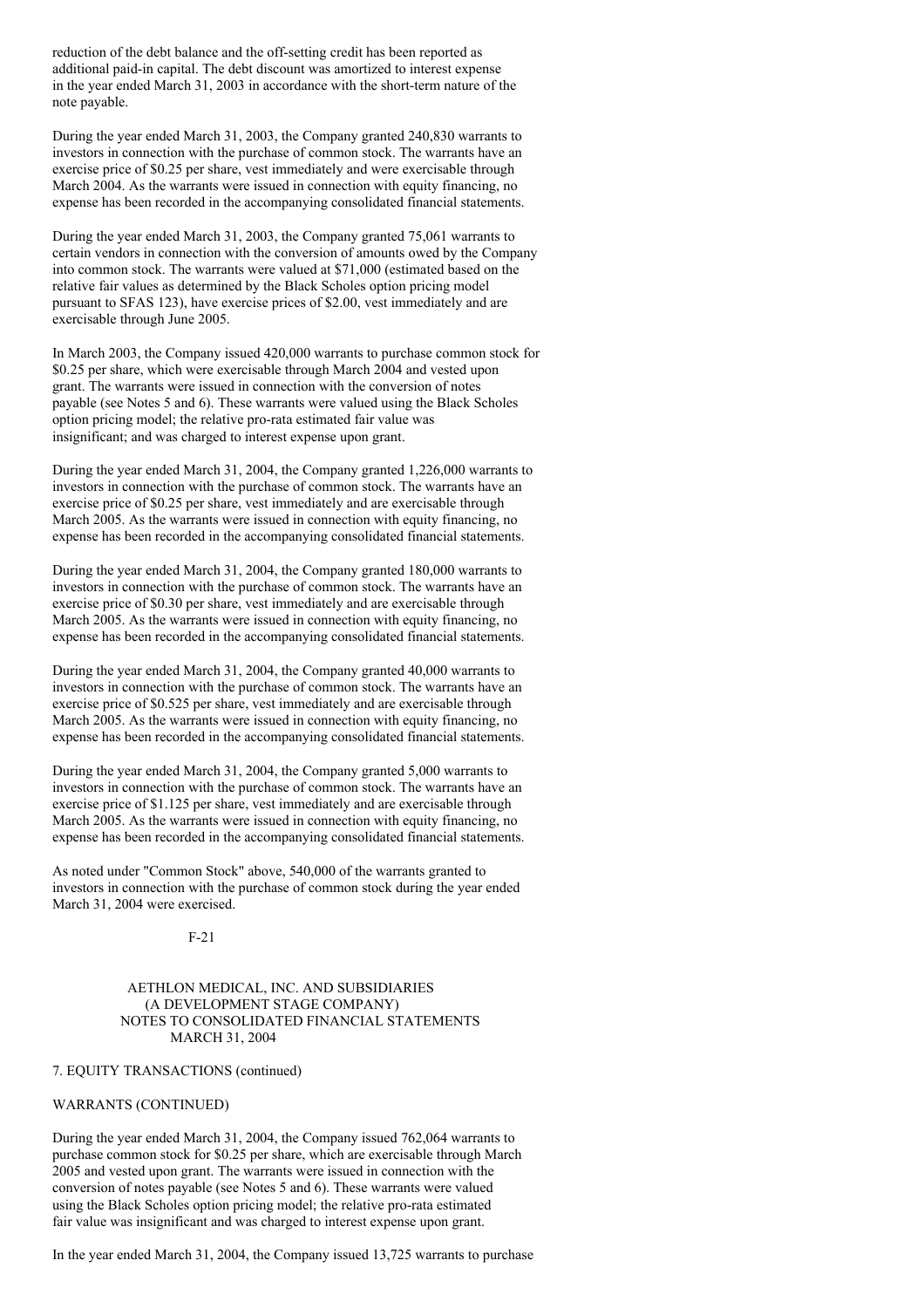common stock for \$0.42 per share, which are exercisable through March 2005 and vested upon grant. The warrants were issued in connection with the conversion of notes payable (see Notes 5 and 6). These warrants were valued using the Black Scholes option pricing model; the relative pro-rata estimated fair value was insignificant and was charged to interest expense upon grant.

In the year ended March 31, 2004, the Company issued 27,059 warrants to purchase common stock for \$0.65 per share, which vested upon grant and expire through March 2005. The warrants were issued in connection with the conversion of notes payable (see Notes 45and 6). These warrants were valued using the Black Scholes option pricing model; the relative pro-rata fair estimated value was insignificant and was charged to interest expense upon grant.

A summary of the aggregate warrant activity for the years ended March 31, 2004 and 2003 is presented below:

#### $<$ TABLE $>$ <CAPTION>

|                                                                                                                                                                                           | Year Ended March 31,          |                                                                                 |      |                      |      |
|-------------------------------------------------------------------------------------------------------------------------------------------------------------------------------------------|-------------------------------|---------------------------------------------------------------------------------|------|----------------------|------|
|                                                                                                                                                                                           | 2004                          |                                                                                 | 2003 |                      |      |
|                                                                                                                                                                                           | Warrants Price Warrants Price | Weighted<br>Average Average<br>Exercise                                         |      | Weighted<br>Exercise |      |
| < S >                                                                                                                                                                                     |                               | $\langle C \rangle$ $\langle C \rangle$ $\langle C \rangle$ $\langle C \rangle$ |      |                      |      |
| Outstanding, beginning of year 2,906,746 \$ 2.29 1,873,855 \$ 3.65<br>Granted 2,253,848 0.29 1,367,891<br>Exercised (540,000) 0.25<br>Cancelled/Forfeited (827,400) 0.25 (335,000) (2.00) |                               |                                                                                 |      |                      | 0.35 |
| Outstanding, end of year 3,793,194 \$ 2.22 2,906,746 \$ 2.29                                                                                                                              |                               |                                                                                 |      |                      |      |
| Exercisable, end of year 3,793,194 \$ 2.22 2,906,746 \$ 2.29                                                                                                                              |                               |                                                                                 |      |                      |      |
| Weighted average estimated fair<br>value of warrants granted                                                                                                                              |                               | \$                                                                              | 0.40 | S.<br>0.38           |      |

## $<$ /TABLE>

The following outlines the significant assumptions used to estimate the fair value information presented utilizing the Black-Scholes option pricing model:

=========== ===========

|                                                                    | 2004 | Years Ended March 31,<br>2003 |                           |
|--------------------------------------------------------------------|------|-------------------------------|---------------------------|
| Risk free interest rate                                            |      | $2.50\%$                      | $3.50\%$                  |
| Average expected life<br>Expected volatility<br>Expected dividends |      | 3 years<br>365%<br>None       | 2.5 years<br>210%<br>None |
|                                                                    |      |                               |                           |

# F-22

## AETHLON MEDICAL, INC. AND SUBSIDIARIES (A DEVELOPMENT STAGE COMPANY) NOTES TO CONSOLIDATED FINANCIAL STATEMENTS MARCH 31, 2004

#### 7. EQUITY TRANSACTIONS (continued)

## WARRANTS (CONTINUED)

The detail of the warrants outstanding and exercisable as of March 31, 2004 is as follows: <TABLE> <CAPTION>  $<\!\!S\!\!>$   $<\!\!C\!\!>$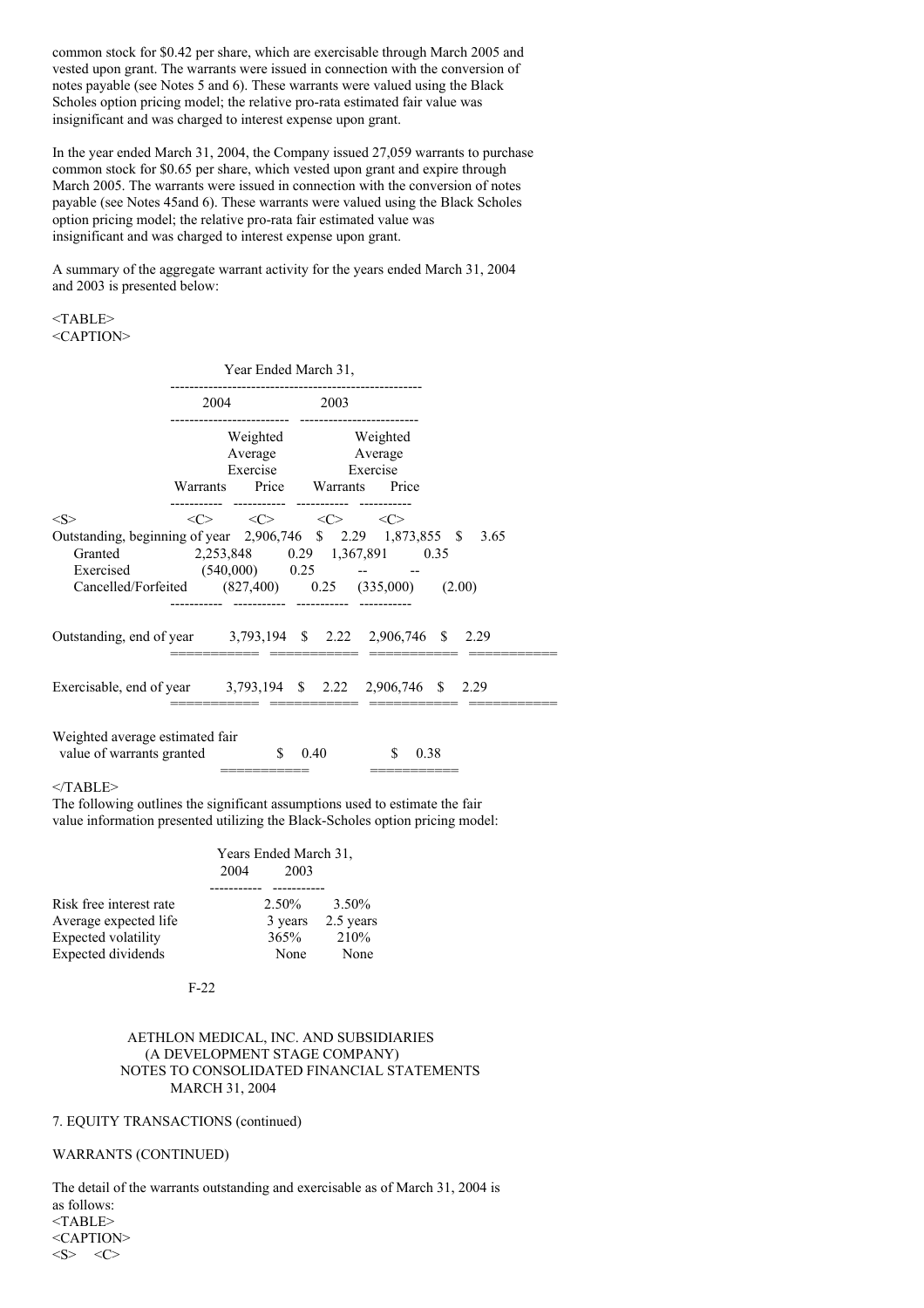|                          | Warrants Outstanding |                    |            | Warrants Exercisable |             |       |
|--------------------------|----------------------|--------------------|------------|----------------------|-------------|-------|
|                          |                      | Weighted           | Weighted   | Weighted             |             |       |
|                          |                      | Average            | Average    | Average              |             |       |
|                          | Number               | Remaining Exercise |            | Number               | Exercise    |       |
| Range of Exercise Prices |                      | Outstanding Life   |            | Price                | Outstanding | Price |
| \$<br>0.25               | 1.913.494            | 1.7                | S<br>0.25  | 1.913.494            | S<br>0.25   |       |
| $$0.30 - $1.13$          | 265,784              | 0.7                | \$<br>0.39 | 265,784              | 0.39<br>S   |       |
| $$2.00 - $4.00$          | 711,166              | 1.3                | \$<br>2.33 | 711,166              | S<br>2.33   |       |
| $$5.00 - $6.50$          | 902,750              | 1.0                | \$<br>5.25 | 902,750              | 5.25<br>S   |       |
|                          | -------              |                    | --------   |                      |             |       |
|                          | 3,793,194            |                    | 3,793,194  |                      |             |       |
|                          |                      |                    |            |                      |             |       |

 $<$ /TABLE>

## **OPTIONS**

In August 2000, the Company adopted the 2000 Stock Option Plan ("Stock Option Plan"), which was approved by its stockholders in September 2000. The Stock Option Plan provides for the issuance of up to 500,000 options to purchase shares of common stock. Such options can be incentive options or nonstatutory options, and may be granted to employees, directors and consultants. The Stock Option Plan has limits as to the eligibility of those stockholders who own more than 10% of Company stock, as defined. The options granted pursuant to the Stock Option Plan may have exercise prices of no less than 100% of fair market value of the Company's common stock at the date of grant (incentive options), or no less than 75% of fair market value of such stock at the date of grant (nonstatutory).

In March 2002, the board of directors granted the Company's Chief Executive Officer ("CEO") and Dr. Tullis non-qualified stock options to purchase up to 250,000 shares of common stock each, at an exercise price of \$1.90 per share (the estimated fair value at grant date) and expire March 2012. Awards are earned upon achievement of certain financial and/or research and development milestones.

In January 2002, the Company granted 400,000 stock options to a consultant for services rendered valued at \$562,000 (estimated based on the Black Scholes option pricing model pursuant to SFAS 123) in connection with a consulting agreement. In July 2002, the Company extended the original agreement by six months to expire July 2003 and granted an additional 200,000 stock options valued at \$114,000 (estimated based on the Black Scholes option pricing model pursuant to SFAS 123). All 600,000 options have been exercised as of March 31, 2003. The stock options had an exercise price of \$0.50, and vested on the grant dates.

## F-23

## AETHLON MEDICAL, INC. AND SUBSIDIARIES (A DEVELOPMENT STAGE COMPANY) NOTES TO CONSOLIDATED FINANCIAL STATEMENTS MARCH 31, 2004

#### 7. EQUITY TRANSACTIONS (continued)

#### OPTIONS (CONTINUED)

The following is a status of the stock options outstanding at March 31, 2004 and the changes during the two years then ended:  $<$ TABLE $>$ <CAPTION>  $\langle S \rangle$   $\langle C \rangle$ 

Year Ended March 31,

| 2004     | 2003     |
|----------|----------|
| Weighted | Weighted |
| Average  | Average  |
| Exercise | Exercise |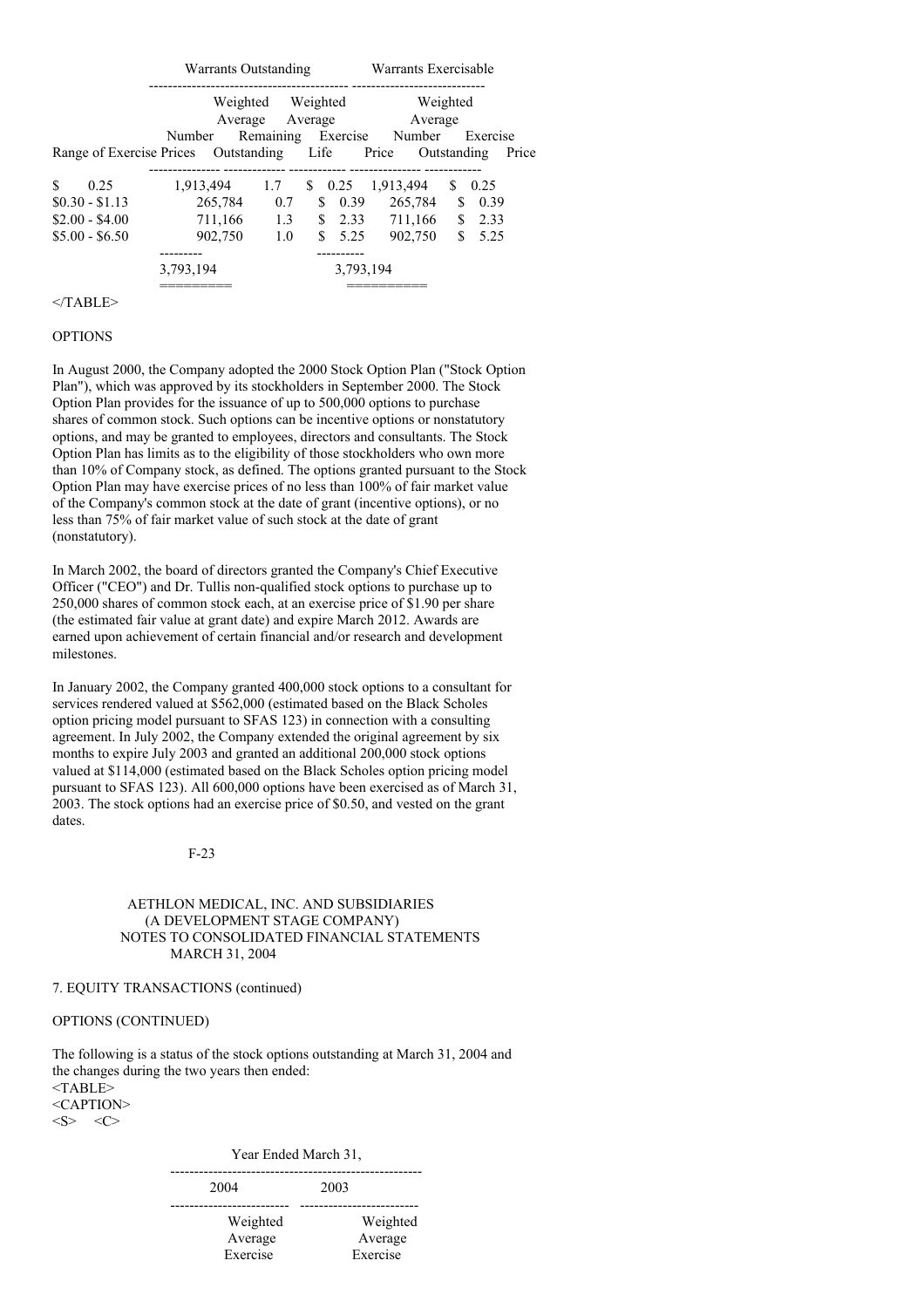|                                                                               | Options | Price     |         | Options                        | Price                               |      |
|-------------------------------------------------------------------------------|---------|-----------|---------|--------------------------------|-------------------------------------|------|
| Outstanding, beginning of year<br>Granted<br>Exercised<br>Cancelled/Forfeited |         | 1,376,115 | 200,000 | $\frac{\$}{2.49}$<br>(200,000) | $1,376,115$ \$<br>0.50<br>(0.50)    | 2.49 |
| Outstanding, end of year                                                      |         |           |         |                                | 1,376,115 \$ 2.49 1,376,115 \$ 2.49 |      |
| Exercisable, end of year                                                      |         |           |         |                                | 1,363,615 \$ 2.51 1,283,530 \$      | 2.50 |
| Weighted average estimated fair<br>value of options granted                   |         |           |         |                                | \$<br>0.57                          |      |

The following outlines the significant assumptions used to estimate the fair value information presented utilizing the Black-Scholes option pricing model for the year ended March 31, 2003 (there were no issuances in fiscal 2004):

| Risk free interest rate | 3.50    |
|-------------------------|---------|
| Average expected life   | 3 years |
| Expected volatility     | 210%    |
| Expected dividends      | None    |

The detail of the options outstanding and exercisable as of March 31, 2004 is as follows:

|                          |         | <b>Options Outstanding</b> |                |                           | Options Exercisable |       |  |  |
|--------------------------|---------|----------------------------|----------------|---------------------------|---------------------|-------|--|--|
|                          |         | Weighted Weighted          |                |                           | Weighted            |       |  |  |
|                          |         | Average Average            |                |                           | Average             |       |  |  |
|                          | Number  |                            |                | Remaining Exercise Number | Exercise            |       |  |  |
| Range of Exercise Prices |         | Outstanding Life           |                | Price                     | Outstanding         | Price |  |  |
| \$0.39                   | 50,848  | 4.7 years $$0.39$          |                | 50,848                    | \$0.39              |       |  |  |
| $$1.78 - $2.00$          | 515,267 | 8.9 years                  | 1.90           | 515,267                   | 1.90                |       |  |  |
| $$2.25 - $3.00$          | 602,500 |                            | 4.3 years 2.78 | 590,000                   | 2.78                |       |  |  |
| $$3.25 - $3.75$          | 207,500 | 2.9 years                  | 3.27           | 207,500                   | 3.27                |       |  |  |
|                          |         |                            |                |                           |                     |       |  |  |
| 1,376,115                |         | 1,363,615                  |                |                           |                     |       |  |  |
|                          |         |                            |                |                           |                     |       |  |  |

F-24

## $<$ /TABLE>

## AETHLON MEDICAL, INC. AND SUBSIDIARIES (A DEVELOPMENT STAGE COMPANY) NOTES TO CONSOLIDATED FINANCIAL STATEMENTS MARCH 31, 2004

### 8. RELATED PARTY TRANSACTIONS

# DUE TO RELATED PARTIES

Certain officers of the Company and other related parties have advanced the Company funds, agreed to defer compensation and/or paid expenses on behalf of the Company to cover working capital deficiencies. These non interest-bearing liabilities have been included as due to related parties in the accompanying consolidated financial statements.

# ROYALTY AGREEMENT AND PATENT ACQUISITION

Effective January 1, 2000, the Company entered into an agreement with Dr. Julian Ambrus, the son of Dr. Clara Ambrus, who was the original founder of Hemex, Inc. under which an invention and related patent rights for a method of removing HIV and other viruses from the blood using the Hemopurifier(TM) were assigned to the Company by the inventors in exchange for (a) a royalty to be paid on future sales of the patented product or process equal to 8.75% of net sales, as defined and (b) 12,500 shares of the Company's common stock. Upon the issuance of the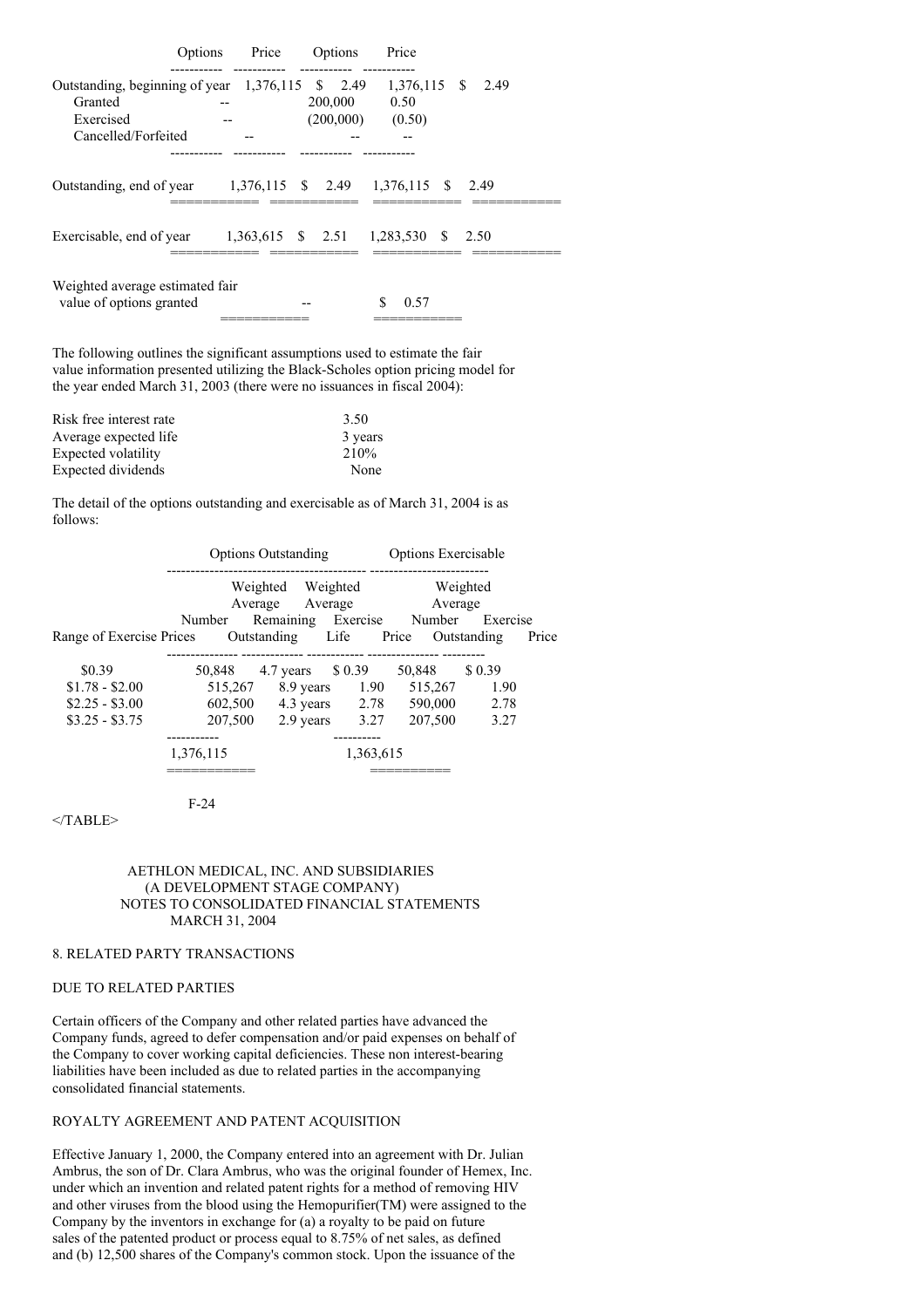first United States patent relating to the invention, the Company was obligated to issue additional shares of common stock to the inventors. If the market price of the Company's common stock on the date the patent is issued was below \$8 per share, the number of shares to be issued was that amount which equates to \$100,000 of market value. On March 4, 2003, the related patent was issued and therefore the Company issued 196,078 shares of common stock recorded at par value since the transaction was measured and reported as "patents" in fiscal 2000 for \$100,000. (see Notes 7 and 12)

Other related party transactions are disclosed elsewhere in these notes to consolidated financial statements.

## 9. INCOME TAX PROVISION

Income tax expense for the years ended March 31, 2004 and 2003 differed from the amounts computed by applying the U.S. Federal income tax rate of 34 percent to the loss from continuing operations before provision for income taxes as a result of the following:

|                                                                                                                      | 2004 | 2003                                             |         |                             |         |
|----------------------------------------------------------------------------------------------------------------------|------|--------------------------------------------------|---------|-----------------------------|---------|
| Computed "expected" tax benefit                                                                                      |      |                                                  |         | $$ (516,000) \ $ (837,000)$ |         |
| Reduction in income taxes resulting from:<br>Equity instruments issued for services<br>Interest for warrants and BCF |      | 94,000                                           |         | 39,000<br>85,000            |         |
| Change in deferred tax assets valuation allowance<br>State and local income taxes,                                   |      |                                                  | 583,000 |                             | 897,000 |
| net of federal benefit<br>Other                                                                                      |      | $(134,000)$ $(162,000)$<br>$(27,000)$ $(22,000)$ |         |                             |         |
|                                                                                                                      |      |                                                  |         |                             |         |

F-25

## AETHLON MEDICAL, INC. AND SUBSIDIARIES (A DEVELOPMENT STAGE COMPANY) NOTES TO CONSOLIDATED FINANCIAL STATEMENTS MARCH 31, 2004

### 9. INCOME TAX PROVISION (continued)

The tax effects of temporary differences that give rise to significant portions of deferred tax assets at March 31, 2004 are presented below:

| Deferred tax assets:                 |             |  |  |  |  |
|--------------------------------------|-------------|--|--|--|--|
| Capitalized research and development | \$1,833,000 |  |  |  |  |
| Net operating loss carryforwards     | 2,977,000   |  |  |  |  |
|                                      |             |  |  |  |  |
| Total gross deferred tax assets      | 4,810,000   |  |  |  |  |
|                                      |             |  |  |  |  |
| Less valuation allowance             | (4,810,000) |  |  |  |  |
|                                      |             |  |  |  |  |
| Net deferred tax assets              | S           |  |  |  |  |
|                                      |             |  |  |  |  |

The valuation allowance for deferred tax assets from continuing operations as of March 31, 2004 and 2003 was \$4,810,000 and \$4,227,000, respectively.

As of March 31, 2004, the Company had tax net operating loss carryforwards of approximately \$8,000,000 and \$3,000,000 available to offset future taxable Federal and state income, respectively. The carryforward amounts expire in various years through 2024.

Due to the change in ownership provisions of the Tax Reform Act of 1986, net operating loss carryforwards for Federal income tax reporting purposes are subject to annual limitations. Should a change in ownership occur, net operating loss carryforwards may be limited as to use in future years.

## 10. COMMITMENTS AND CONTINGENCIES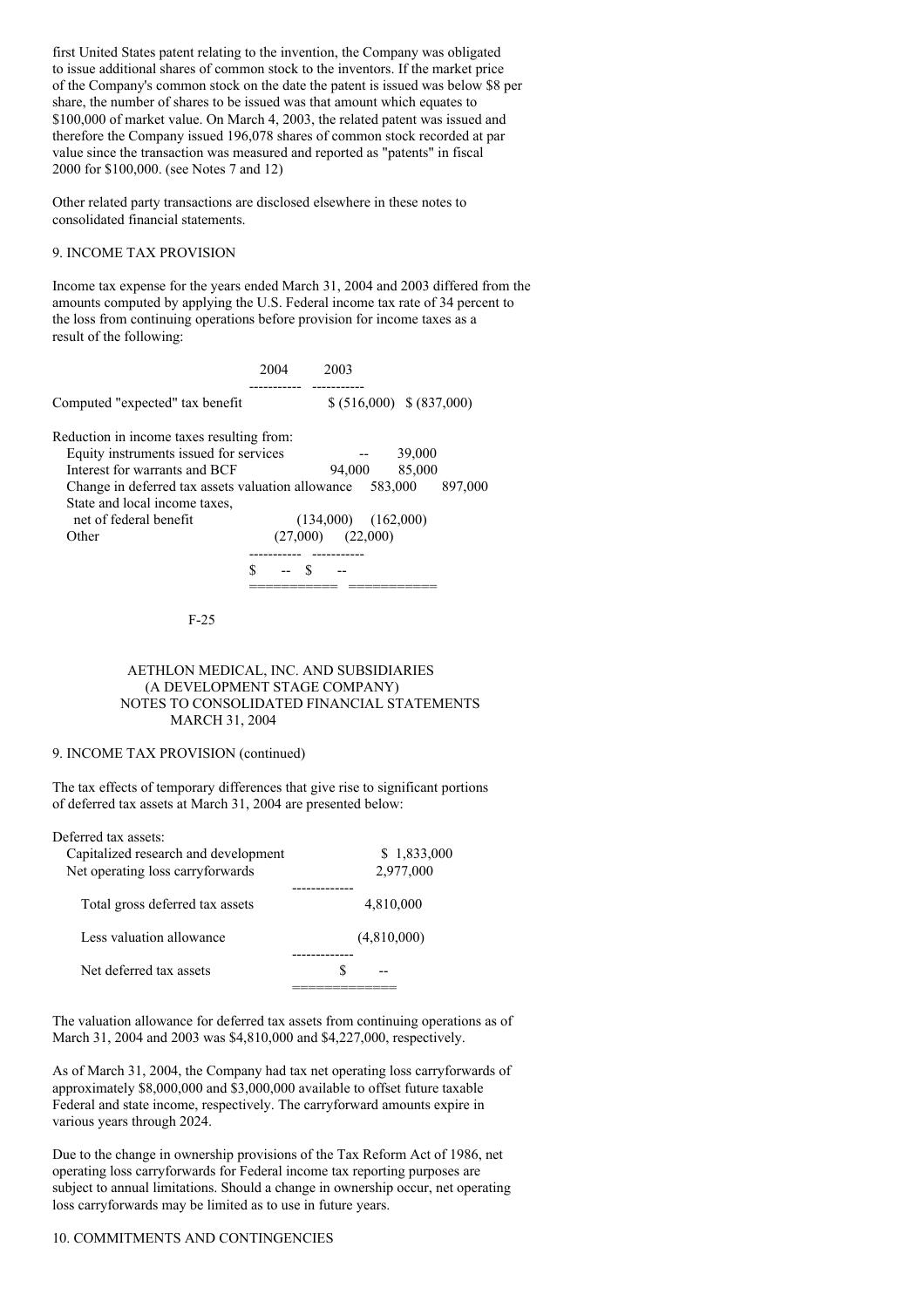## REGISTRATION RIGHTS AGREEMENTS

The Company is obligated under various agreements to register its common stock, including the common stock underlying certain warrants and options. The Company is subject to penalties for failure to register such securities, the amount of which could be material to the Company's financial condition, results of operations and cash flows. The Company filed a registration statement on Form SB-2 with the SEC in December 2000 to register the necessary securities. However, such registration statement was never declared effective and subsequently abandoned. Management is currently unaware of any claims related to the lack of registration. However, as the underlying securities are no longer restricted under Rule 144 of the Securities Act of 1933, the Company no longer plans on filing a registration statement in connection with this transaction.

#### EMPLOYMENT CONTRACTS

In addition to the employment contract discussed in Note 3, the Company entered into an employment agreement with its Chairman of the Board effective April 1, 1999. The agreement, which is cancelable by either party upon sixty days notice, will be in effect until the employee retires or ceases to be employed by the Company. The Chairman of the Board was appointed President and Chief Executive Officer ("CEO") effective June 1, 2001 upon which the base annual salary was increased from \$120,000 to \$180,000. The CEO is eligible for an annual bonus at the discretion of the Board of Directors, of which nil was earned during each of the years ended March 31, 2004 and 2003, respectively. Under the terms of the agreement, if the employee is terminated he may become eligible to receive a salary continuation payment in the amount of at least twelve months' base salary.

F-26

# AETHLON MEDICAL, INC. AND SUBSIDIARIES (A DEVELOPMENT STAGE COMPANY) NOTES TO CONSOLIDATED FINANCIAL STATEMENTS MARCH 31, 2004

## 11. SUBSEQUENT EVENTS (unaudited)

In June 2004, the Company completed a \$673,000 private placement of common stock with accredited investors, including Fusion Capital Fund II, LLC, a Chicago-based investor. In connection with the private placement, the Company entered into a common stock purchase agreement with Fusion Capital, whereby Fusion Capital has committed to buy up to an additional \$6,000,000 of the Company's common stock over a 30-month period, commencing, at the Company's election, after the SEC has declared effective a registration statement covering such shares. The funds the Company has received in connection with this financing, together with any additional funds the Company may receive from Fusion Capital under the common stock purchase agreement, will be used to fund the Company's research and development activities and anticipated operations for the future. The Company has issued 1,529,545 shares of common stock and 1,529,545 warrants to purchase common stock at \$0.76 per share, which vested upon grant and are exercisable through May 2007, for the funds the Company has received in connection with this financing.

Subsequent to March 31, 2004, the Company issued 242,143 shares of restricted common stock at prices ranging from \$0.44 to \$1.75 per share for services approximating \$129,000.

Subsequent to March 31, 2004, the Company issued 500,000 shares of restricted common stock for cash totaling \$125,000 in connection with the exercise of warrants at \$0.25 per share.

#### 12. PATENTS

#### **GENERAL**

Patents include both foreign and domestic patents. There were no patents or patents pending acquired during the years ended March 31, 2004 and 2003. Approximately \$147,000 of patents pending were approved during fiscal 2003 (excluding the patent discussed in the following paragraph) and there were no patents pending at March 31, 2004 or 2003. The unamortized cost of patents and patents pending is written off when management determines there is no future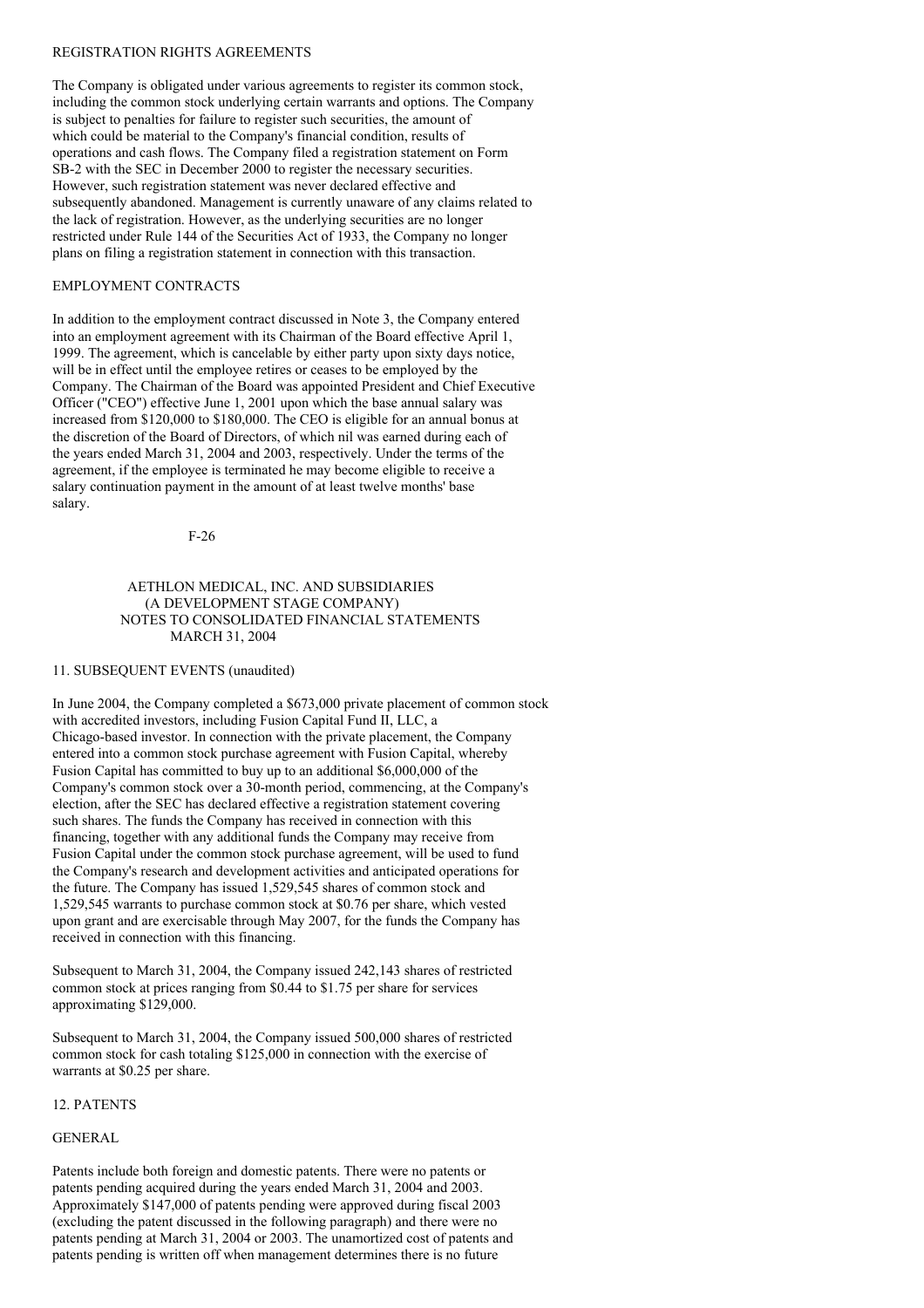benefit. During the years ended March 31, 2004 and 2003, zero and \$334,000 of capitalized patent costs were written off, respectively. At March 31, 2004, the gross carrying amount of patents and the related accumulated amortization approximated \$345,000 and \$108,000, respectively. Amortization of patents and patents pending approximated \$29,000 and \$15,000 during the years ended March 31, 2004 and 2003, respectively. Amortization expense on patents is estimated to be approximately \$23,000 per year for the next five fiscal years. The weighted average amortization period for patents was approximately 15 years at March 31, 2004.

# RESTATEMENT

In August 2004, management determined that it had inadvertently recorded an additional \$100,000 of expense in March 2003 related to the 196,078 shares issued in connection with the Company's acquisition of a patent (see Note 8). The March 31, 2004 consolidated balance sheet and statement of operations for the year ended March 31, 2003 have been restated accordingly. Such restatement reduced fiscal 2003 professional fees and net loss by \$100,000 (\$0.01) per common share) with a corresponding reduction to the previously reported accumulated deficit at March 31, 2004.

F-27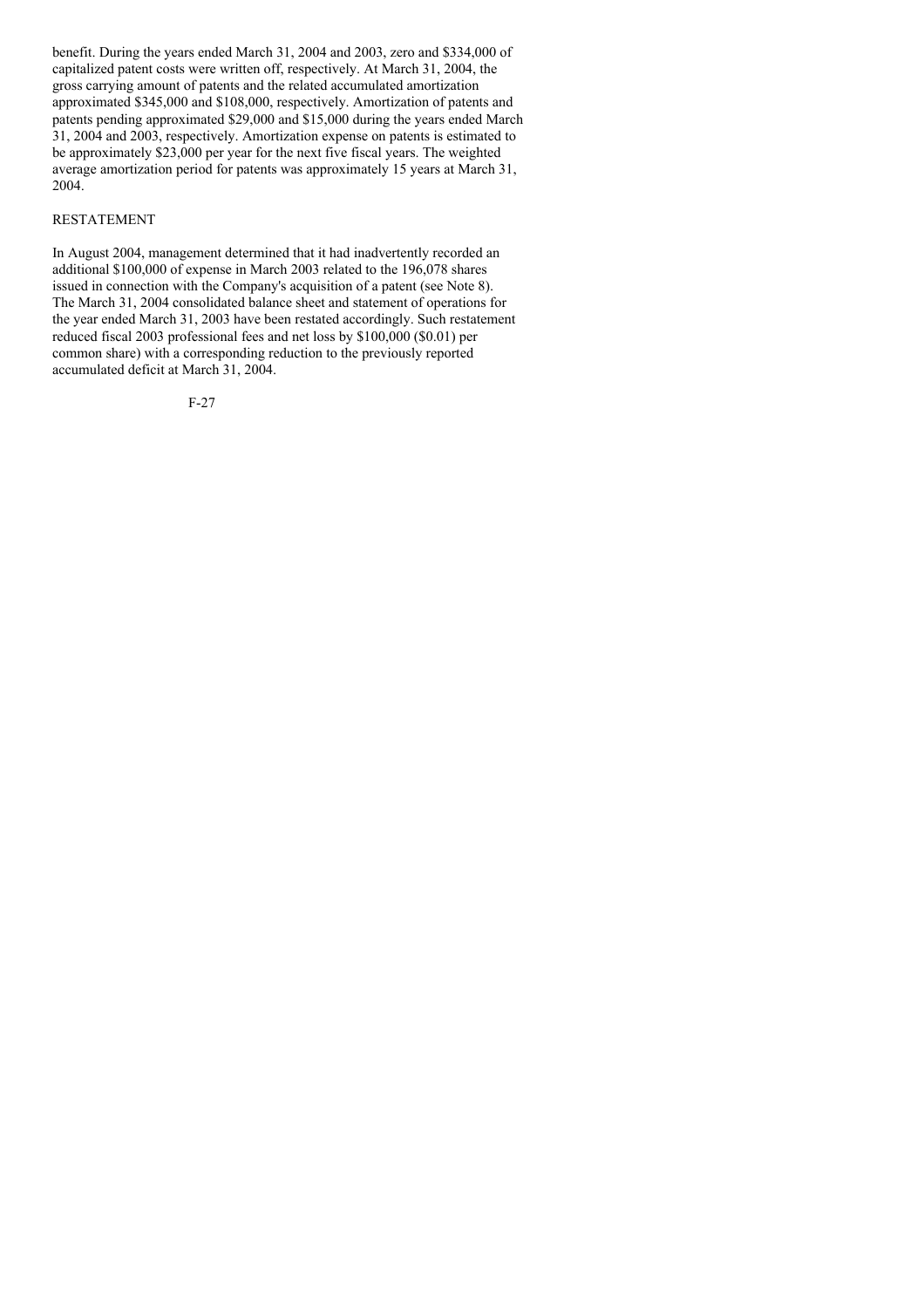#### EXHIBIT 10.13

#### LEASE

[San Diego Science Center / Aethlon Medical, Inc.]

THIS LEASE ("LEASE") is dated for reference purposes only July 1, 2004, by and between SAN DIEGO SCIENCE CENTER LLC, a California limited liability company ("LANDLORD"), and AETHLON MEDICAL, INC., a Nevada corporation ("TENANT").

## 1. LEASE PREMISES.

---------------

1.1 Landlord hereby leases to Tenant and Tenant hereby leases from Landlord during the term of this Lease, on the terms and conditions set forth herein, those certain premises ("PREMISES") consisting of approximately 3,200 square feet of Rentable Area in the building (the "BUILDING") at 3030 Bunker Hill Street, San Diego, California, on real property legally described on EXHIBIT A attached hereto and incorporated herein by this reference. The Premises consist of approximately 811 square feet of Rentable Area on the third floor of the Building and 2,389 square feet of Rentable Area on the first floor of the Building. The Building consists of approximately 105,364 square feet of Rentable Area. The Building, the real property upon which the Building is located, and all landscaping, parking facilities, and other improvements and appurtenances related thereto are hereinafter collectively referred to as the "PROJECT." The site plan for the Project is attached hereto as EXHIBIT B, and the Premises are outlined on EXHIBIT C. All portions of the Project which are for the non-exclusive use of tenants of the Project, including without limitation interior entrance ways, lobbies, corridors, stairwells, elevators, equipment rooms, and rest rooms, and exterior roadways, driveways, sidewalks, parking areas, and landscaped areas, are hereinafter referred to as "COMMON AREAS."

# 2. BASIC LEASE PROVISIONS.

-----------------------

2.1 For convenience of the parties, certain basic provisions of this Lease are set forth herein, which provisions are subject to the remaining terms and conditions of this Lease and are to be interpreted in light of such remaining terms and conditions.

- 2.1.1 Rentable Area of the Premises: Approximately 3,200 square feet.
- 2.1.2 Basic Annual Rent: \$90,240 (\$2.35 per square foot per month for 3,200 square feet of Rentable Area, subject to adjustment pursuant to Sections 6.1 and 8.3)
- 2.1.3 Monthly Installment of Basic Annual Rent: \$7,520 (\$2.35 per square foot per month for 3,200 square feet of Rentable Area, subject to adjustment pursuant to Sections 6.1 and 8.3)

1

- 2.1.4 Tenant's Pro Rata Share: 3.04% of the Operating Expenses as determined pursuant to Section 7.3(a) and subject to adjustment pursuant to Section 8.3.
- 2.1.5 (a) Term Commencement Date: July 9, 2004
	- (b) Term Expiration Date: July 8, 2006
- 2.1.6 Security Deposit: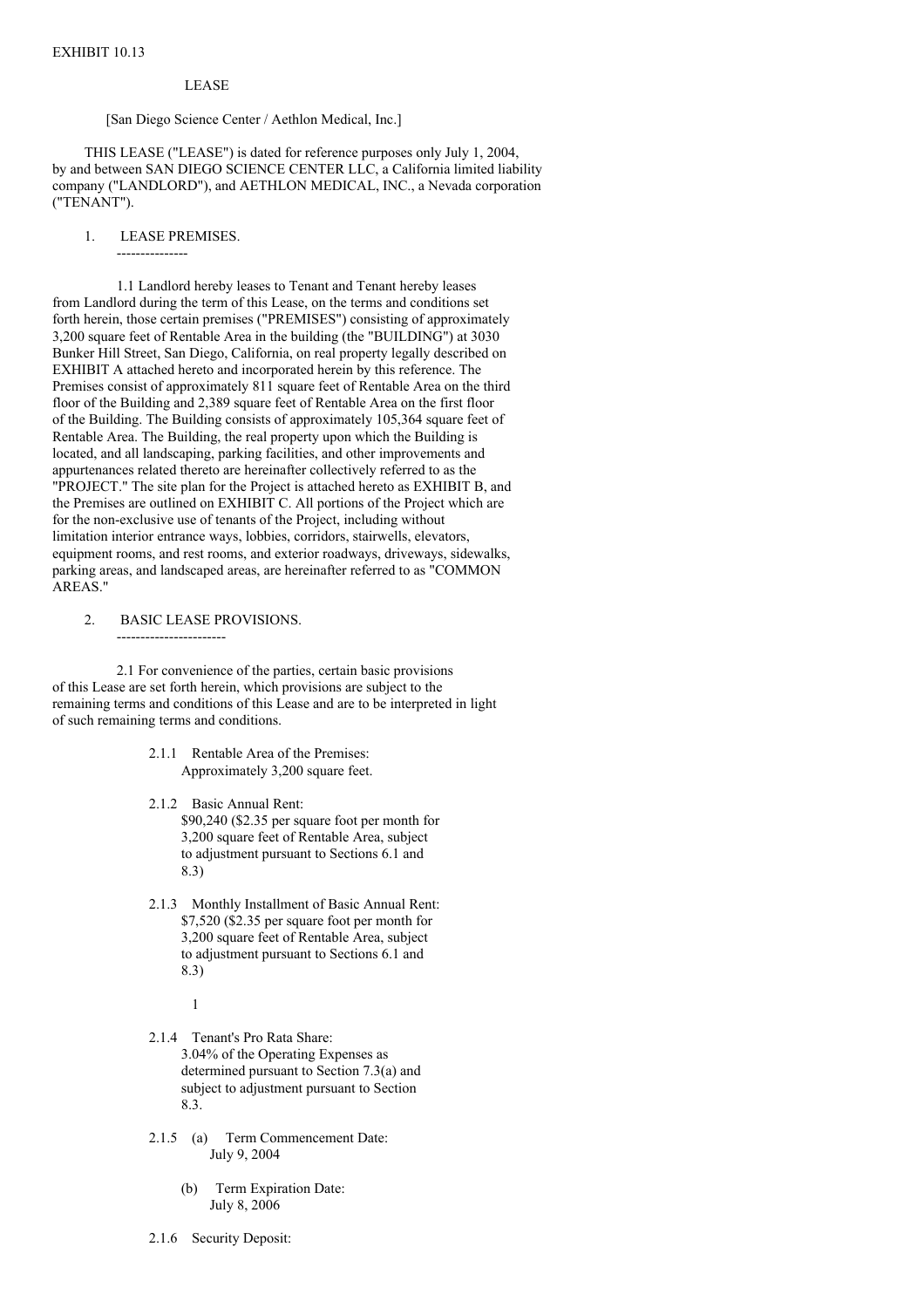- (a) Cash in the amount of \$12,000.00 representing one (1) month's base rent and estimated Operating Expenses, and
- (b) Cash in the amount of \$1,000 representing advance deposit on Exit Phase I Report as required per Section 39.12.
- 2.1.7 Permitted Use: Uses permitted in Section 10.1
- 2.1.8 Address for Rent Payment and Notices to Landlord:

San Diego Science Center LLC c/o Phase 3 Properties, Inc. 8910 University Center Lane, Suite 265 San Diego, CA 92122

Address for Notices to Tenant Prior to Occupancy:

Jim Joyce Aethlon Medical, Inc. 7825 Fay Avenue, Suite 200 La Jolla, CA 92037

Address for Notices to Tenant After Occupancy:

Jim Joyce Aethlon Medical, Inc. 3030 Bunker Hill Street, Suite 4000 San Diego, CA 92109

2.1.9 (a) Landlord's Broker: Phase 3 Properties, Inc. 8910 University Center Lane, Suite 265 San Diego, CA 92122

2

2.2. The following exhibits are attached hereto and incorporated herein by this reference:

- Exhibit A Legal Description of Real Property
- Exhibit B Site Plan of the Project
- Exhibit C Outline of the Premises
- Exhibit D Acknowledgment of Term Commencement Date
- Exhibit E Schematic Showing Tenant Improvements Exhibit F Architectural Drawings of Tenant
	- Improvements
- Exhibit G Rules and Regulations
- Exhibit H Services to be Provided by Landlord
- Exhibit I Fitness Center Waiver of Liability
- Exhibit J Approved Contractors
- Schedule 1 List of Removable Property (Section 17.7)

3. TERM. -----

3.1 This Lease shall take effect upon the last date of execution hereof by each of the parties hereto, and each of the provisions hereof shall be binding upon and inure to the benefit of Landlord and Tenant from the last date of execution hereof by each of the parties hereto.

3.2 The term of this Lease will be the period from the later of the date set forth in Section 2.1.5(a) or execution of this Lease by both parties pursuant to Section 3.1("TERM COMMENCEMENT DATE") (hereinafter sometimes referred to as the "Term"), subject to earlier termination of this Lease as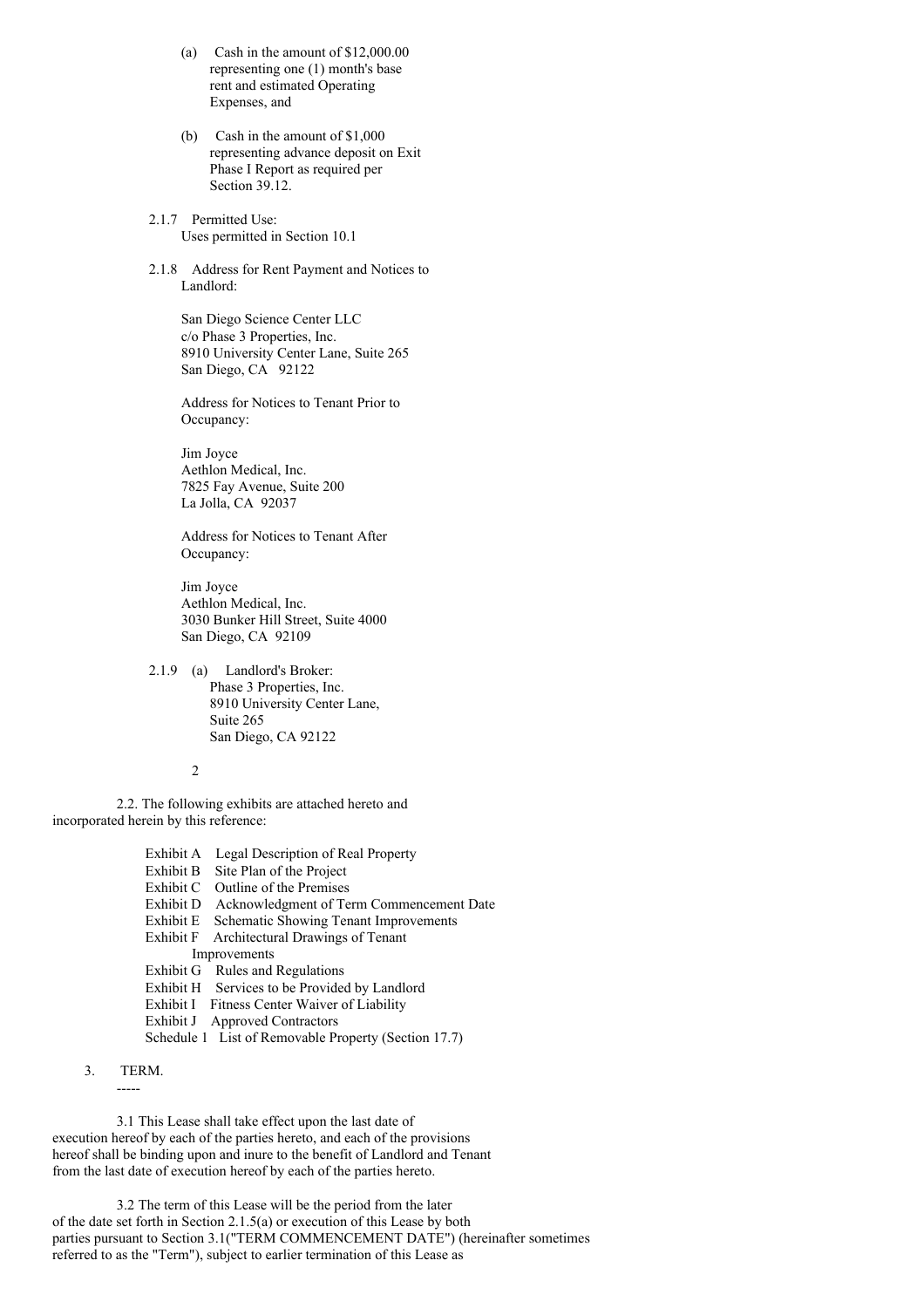provided herein. Landlord and Tenant shall execute a written acknowledgment of the Term Commencement Date and the Term Expiration Date in substantially the form attached hereto as EXHIBIT D and attach it to this Lease as EXHIBIT D-1; however, failure to execute and deliver such acknowledgment shall not affect Tenant's liability hereunder.

3.3 Landlord represents to Tenant that the Premises are Substantially Complete. As used herein, the terms "SUBSTANTIALLY COMPLETE", "SUBSTANTIALLY COMPLETED", and "SUBSTANTIAL COMPLETION" shall mean (i) the City of San Diego has issued an interim or final right to occupy the Premises, and (ii) Landlord has substantially completed construction of the Tenant Improvements in accordance with EXHIBIT E and EXHIBIT F as certified by Landlord's architect, including (a) the mechanical, electrical, plumbing and other building systems which serve the Premises are in good working order, (b) the lighting, ceiling tiles, and window coverings within the Premises are in good working order, (c) all debris and clutter has been removed from the Premises, (d) exterior windows of the Premises are washed inside and out, (e) lobbies, corridors, stairwells and elevators serving the Premises are substantially complete and in good working order, and (f) the Premises are in compliance with Landlord's warranties set forth in Section 14.2; provided, however, Tenant understands that construction of tenant improvements for other tenants of the Building and in some Common Areas will be ongoing at the time of Substantial Completion of the Tenant Improvements. ".

3

----------------------------

# 4. CONSTRUCTION AND POSSESSION.

4.1 Landlord has constructed Tenant Improvements within the Premises for Tenant's use and occupancy ("TENANT IMPROVEMENTS") in conformity with the schematic attached hereto as EXHIBIT E and the architectural drawings listed at EXHIBIT F at its cost and at no cost to Tenant. Tenant shall pay all costs of changes to the Tenant Improvements requested by Tenant and approved by Landlord, or improvements requested by Tenant and approved by Landlord which are not included in EXHIBIT E or EXHIBIT F.

4.2 Prior to entry by Tenant onto the Premises before the Term Commencement Date, for installing fixtures, placement of personal property, or any other purpose, Tenant shall furnish to Landlord evidence satisfactory to Landlord that insurance coverages required of Tenant under the provisions of Article 21 are in effect. Entry by Tenant onto the Premises prior to the Term Commencement Date for such purposes shall be subject to all of the terms and conditions of this Lease other than the payment of Basic Annual Rent and Operating Expenses, shall not interfere with the performance by Landlord or Landlord's contractor with construction activities at the Project, shall be limited to the last ten (10) days prior to the estimated Substantial Completion of the Premises, and shall be made only with the advance written consent of Landlord, which consent shall not be unreasonably withheld. In the event of entry by Tenant or its agents onto the Premises prior to the Term Commencement Date, Tenant agrees to indemnify, protect, defend and hold harmless Landlord and its contractors and agents from any and all loss or damage to property, completed work, fixtures, equipment, materials or merchandise, or from liability for death of or injury to any person arising from Tenant's entry onto the Premises, except to the extent caused by the gross negligence or willful misconduct of Landlord or its agents or contractors.

#### 5. RENT. -----

5.1 Tenant agrees to pay Landlord as Basic Annual Rent for the Premises the sum set forth in Section 2.1.2, subject to adjustment as set forth in Section 6.1 and 8.3, in the equal monthly installments set forth in Section 2.1.3, subject to adjustment as set forth in Sections 6.1 and 8.3, each in advance on the Term Commencement Date and on the first day of each and every calendar month thereafter during the term of this Lease; provided, however, the first two (2) months after the time period set for in Section 3.1 shall be free of the monthly installment of Basic Annual Rent.

5.2 In addition to Basic Annual Rent, Tenant agrees to pay to Landlord as additional rent ("ADDITIONAL RENT"), at the times hereinafter specified in this Lease (i) Tenant's Pro Rata Share (as defined in Section 7.4(a) and as set forth in Section 2.1.4, subject to adjustment pursuant to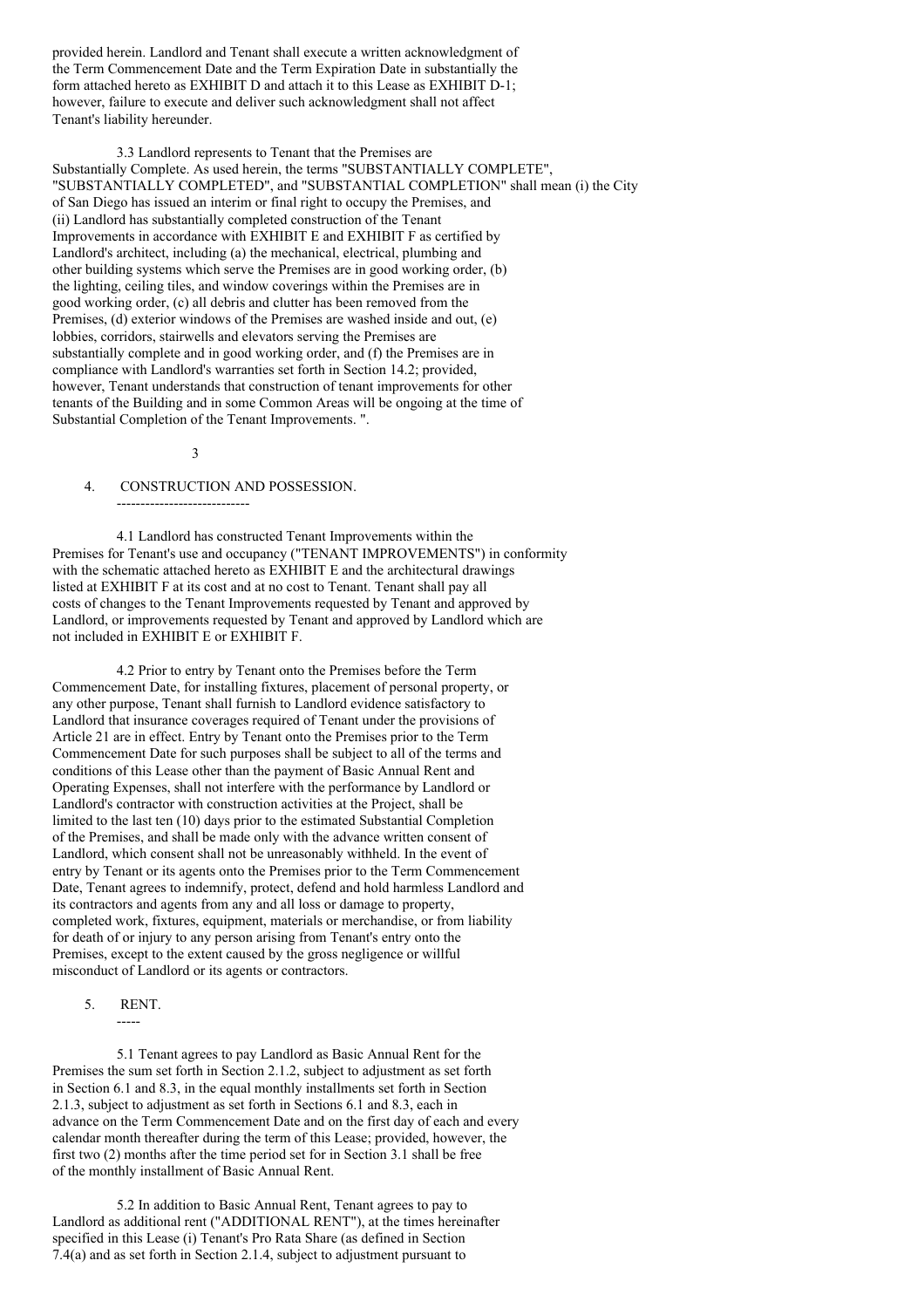Section 8.3) of Operating Expenses as provided in Article 7 and (ii) all other amounts that Tenant assumes or agrees to pay under the provisions of this Lease, including but not limited to any and all other sums that may become due by reason of any default of Tenant under this Lease or failure on Tenant's part to comply with the agreements, terms, covenants and conditions of this Lease to be performed by Tenant.

5.3 Basic Annual Rent and Additional Rent shall together be denominated "RENT." Except as expressly set forth in this Lease, Rent shall be paid to Landlord, without notice, demand, abatement, suspension, deduction, setoff, counterclaim, or defense, in lawful money of the United States of America, at the office of Landlord as set forth in Section 2.1.8 or to such other person or at such other place as Landlord may from time to time designate in writing.

4

5.4 In the event the Term of this Lease commences or ends on a day other than the first day of a calendar month, then the Rent for such fraction of a month shall be prorated for such period on the basis of a thirty (30) day month and shall be paid at the then current rate for such fractional month prior to the commencement of the partial month.

# 6. RENTAL ADJUSTMENTS.

-------------------

6.1 The Basic Annual Rent then in effect (and as previously increased pursuant to this Section 6.1) shall be increased each year by three percent (3%) on each annual anniversary of the Term Commencement Date for so long as this Lease continues in effect.

## 7. OPERATING EXPENSES.

-------------------

7.1 As used herein, the term "OPERATING EXPENSES" shall include:

(a) Government impositions including, without limitation, real and personal property taxes and assessments (but excluding personal property taxes and assessments of other tenants of the Project) levied upon the Project or any part thereof; amounts due under any improvement bond upon the Project and assessments levied in lieu thereof (except to the extent they represent costs related to the initial construction of the Project); any tax on or measured by gross rentals received from the rental of space in the Project or tax based on the square footage of the Building to the extent such tax is in lieu of or in the nature of a property tax (not an income tax, but a tax based on revenue in the nature of a property tax if imposed in the future); and any utilities surcharges or any other costs levied, assessed or imposed by, or at the direction of, or resulting from statutes or regulations, or interpretations thereof promulgated by, any federal, state, regional, municipal or local government authority in connection with the use or occupancy of the Building or Project, and any expenses, including the reasonable cost of attorneys or experts, reasonably incurred by Landlord in seeking reduction by the taxing authority of the applicable taxes not to exceed the amount of any such reduction, less tax refunds obtained as a result of an application for review thereof.

# (b) Except as set forth in Section 7.2 below, all

other costs paid or incurred by Landlord which, in accordance with generally accepted accounting principles as applied to the operation and maintenance of first class buildings, are properly chargeable to the maintenance and operation of the Project including, by way of examples and not as a limitation upon the generality of the foregoing, costs of (i) maintenance, repairs and replacements to improvements within the Project as appropriate to maintain the Project in first class condition; (ii) utilities furnished to the Project (except those utilities which are separately metered and paid by individual tenants); (iii) sewer fees; (iv) trash collection; (v) cleaning (including windows); (vi) maintenance of landscape and grounds; (vii) maintenance of drives and parking areas, including periodic resurfacing; (viii) reasonable and customary security services; (ix) maintenance, repair, and replacement of reasonable and customary security devices;  $(x)$  building supplies;  $(x<sub>i</sub>)$  maintenance, repair, and replacement of equipment utilized for operation and maintenance of the Project;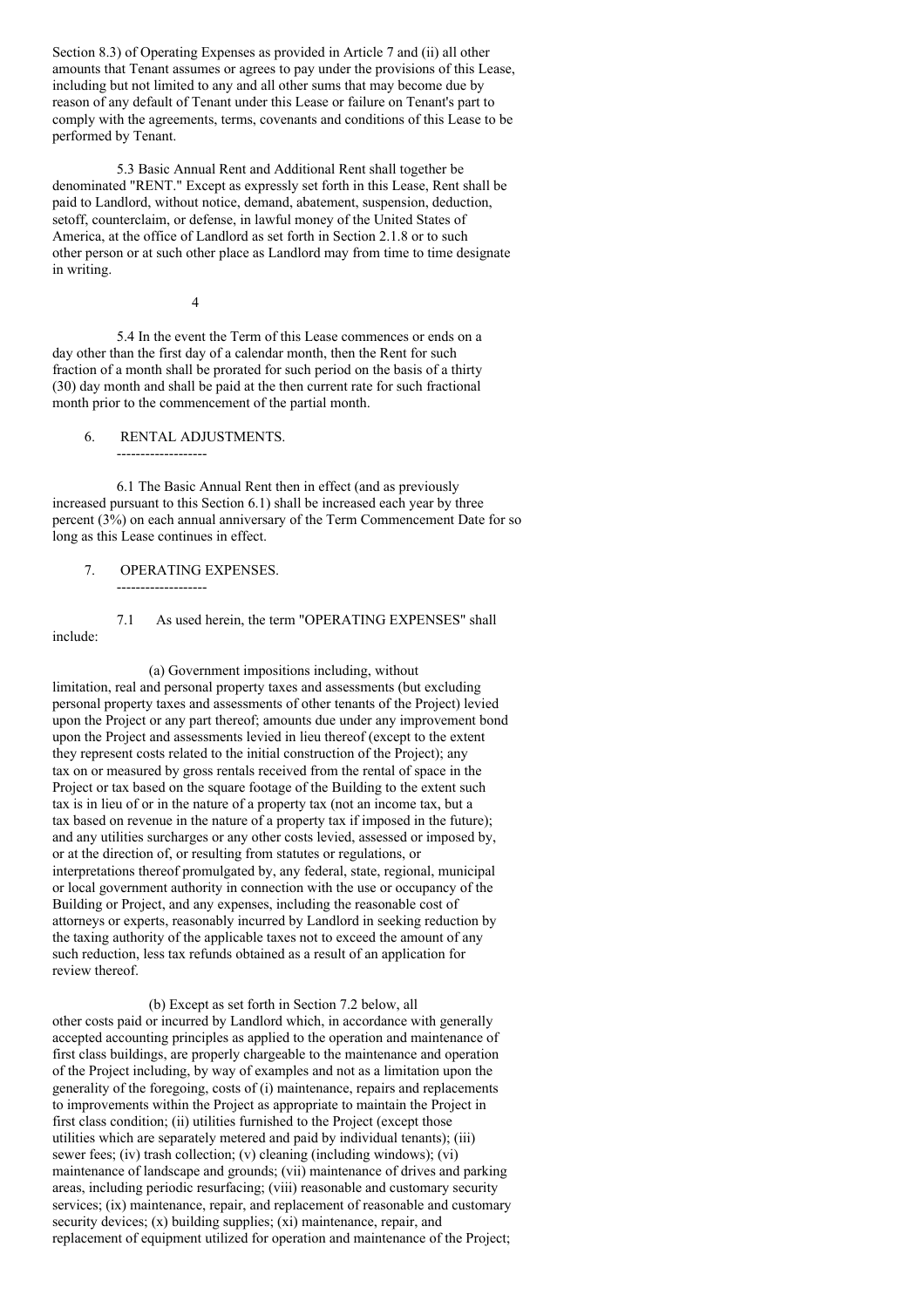(xii) costs of maintenance, repairs and replacements of mechanical, electrical, plumbing, sprinkler, and other systems of the Project; (xiii) insurance premiums; (xiv) portions of insured losses deductible by reason of insurance policy terms (insurance deductibles); (xv) periodic review of Hazardous Material Inventories (as defined in Section 39.6) to confirm compliance with applicable building and fire code requirements; (xvi) service contracts for work of a nature before referenced; (xvii) costs of services of independent contractors retained to do work of a nature before referenced at reasonable and customary rates; (xviii) costs of compensation (including employment taxes and fringe benefits) of all persons who perform regular and recurring duties connected with the day-to-day operation and maintenance of the Project at reasonable and customary rates; and (xviii) reasonable costs of management services equal to four percent (4%) of the Basic Annual Rent; provided, however, that any costs for repairs or replacements which would be deemed of a "capital" nature under generally accepted accounting principles shall be amortized over the useful life of the repair or replacement as determined under Internal Revenue Service guidelines, and Tenant shall pay only that portion of the costs which are amortized over the balance of the term, payable at the time the costs are incurred to the extent Tenant's share of the costs are less than \$1.75 per square foot of Rentable Area of the Premises, with the balance payable on a monthly basis during the balance of the term.

7.2 Notwithstanding the foregoing, Tenant shall not be responsible for the payment of the following costs and expenses:

(a) costs incurred for the construction of the Project (including the current renovation of the Project into a biotech facility);

(b) costs incurred for the repair, maintenance or replacement of the structural components of the footings, foundation, ground floor slab, and load bearing walls of the Building (but excluding painting and ordinary maintenance and repair of exterior surfaces, which are Operating Expenses under Section 7.1(b));

(c) costs recovered under any construction or materials warranty procured by Landlord, pursuant to Section 14.4 or otherwise, to the extent paid pursuant to the warranty;

(d) costs of any kind, including attorneys fees, incurred to correct any defects in design, materials or construction of the Project;

(e) costs, expenses and penalties (including without limitation attorneys' fees) incurred as a result of the use, storage, removal or remediation of any toxic or hazardous substances or other environmental contamination not caused by Tenant or its employees, contractors, agents, representatives, or invitees;

(f) interest, principal, points and other fees on debt or amortization of any debt secured in whole or part by all or any portion of the Project (provided that interest upon a government assessment or improvement bond payable in installments is an Operating Expense under Section 7.1(a));

6

(g) costs incurred in connection with the financing, sale or acquisition of the Project or any portion thereof;

(h) costs, expenses, and penalties (including without limitation attorneys' fees) incurred due to the violation by Landlord of any underlying deed of trust or mortgage affecting the Project or any portion thereof;

(i) depreciation and amortization of any type (provided this exclusion is not intended to delete from Operating Expenses actual costs of maintenance, repairs and replacements which are otherwise included within Operating Expenses);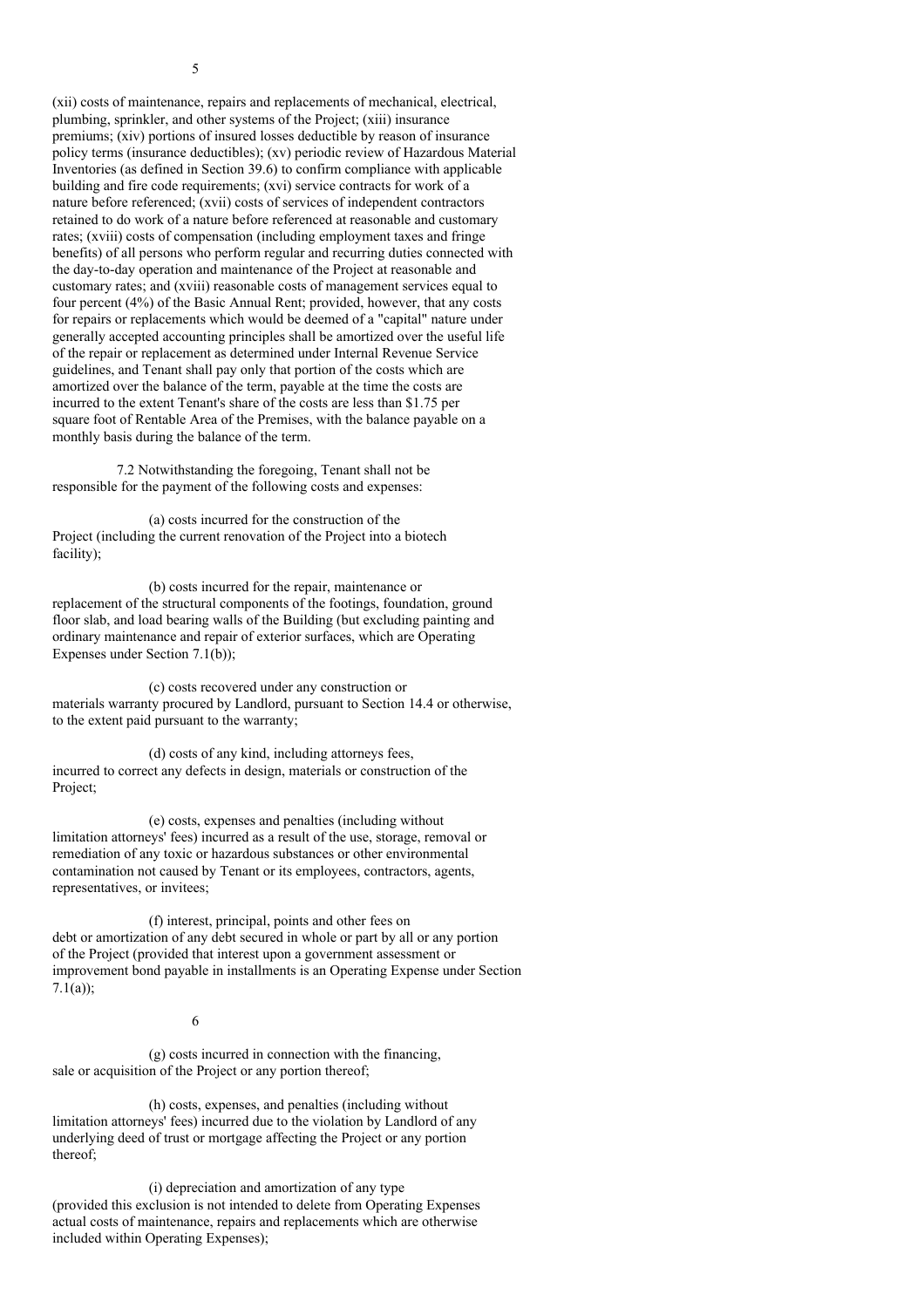(j) any costs incurred as a result of Landlord's violation of any statute, ordinance or other source of applicable law, or breach of contract or tort liability to any other party, including without limitation, any third party, or Landlord's employees, contractors, agents or representatives;

(k) costs incurred in leasing or procuring tenants (including, without limitation, lease commissions, advertising expenses, attorneys' fees and expenses of renovating space for tenants);

(l) advertising, marketing, media and promotional expenditures regarding the Project and costs of signs identifying the owner, lender or any contractor thereof;

(m) any wages, fees, salaries, benefits or other compensation of the executive employees or principals of Landlord;

(n) any rentals and related expenses incurred in leasing equipment which may be classified as capital expenditures under generally accepted accounting principles; provided, however, leasing and other expenses of the deionized water system will be included in Operating Expenses.

(o) any net income, franchise, capital stock, estate or inheritance taxes or taxes which are the personal obligation of Landlord or of another tenant of the Project;

(p) expenses which relate to preparation of rental space for other occupants of the Project, including without limitation building, license and inspection costs, incurred with respect to the installation of improvements made for other occupants of the Project or incurred in renovating or otherwise improving, decorating, painting or redecorating vacant tenant space in the Project for other occupants in the Project.

(q) legal expenses arising out of the initial construction of the Project or any Tenant Improvements or for the enforcement of the provisions of any tenant leases other than this Lease;

(r) the cost of any work or service performed for or facilities furnished to another occupant of the Project at such occupant's cost;

7

(s) any interest or penalties imposed upon Landlord by any taxing authority for late payment or otherwise;

(t) any other expense otherwise chargeable as part of the cost of operation and maintenance but which is not of general benefit to the Project but is primarily for the benefit of one or more specific tenants;

(u) Landlord's charitable or political contributions;

(v) the amount of any payments to subsidiaries and affiliates of Landlord for services to the Project or for supplies or other materials to the extent that the cost of such services, supplies or materials exceeds the cost which would have been paid had the services, supplies or materials been provided by unaffiliated parties on a competitive basis (provided, however, any fee for management services paid to an affiliate of Landlord shall be in the amount set forth in Section 7.1[b]); and

(w) electric power or other utility costs for which Tenant directly contracts with a public service company.

7.3 Tenant shall pay to Landlord on the first day of each calendar month of the Term of this lease, as Additional Rent, Landlord's written good faith estimate of Tenant's Pro Rata Share (as set forth in 2.1.4) of Operating Expenses with respect to the Project for such month.

(a) "TENANT'S PRO RATA SHARE" under this Lease shall mean the percentage set forth in Section 2.1.4 (subject to adjustment pursuant to Section 8.3), determined by dividing the Rentable Area of the Premises by the total Rentable Area of the Project.

(b) Within sixty (60) days after the conclusion of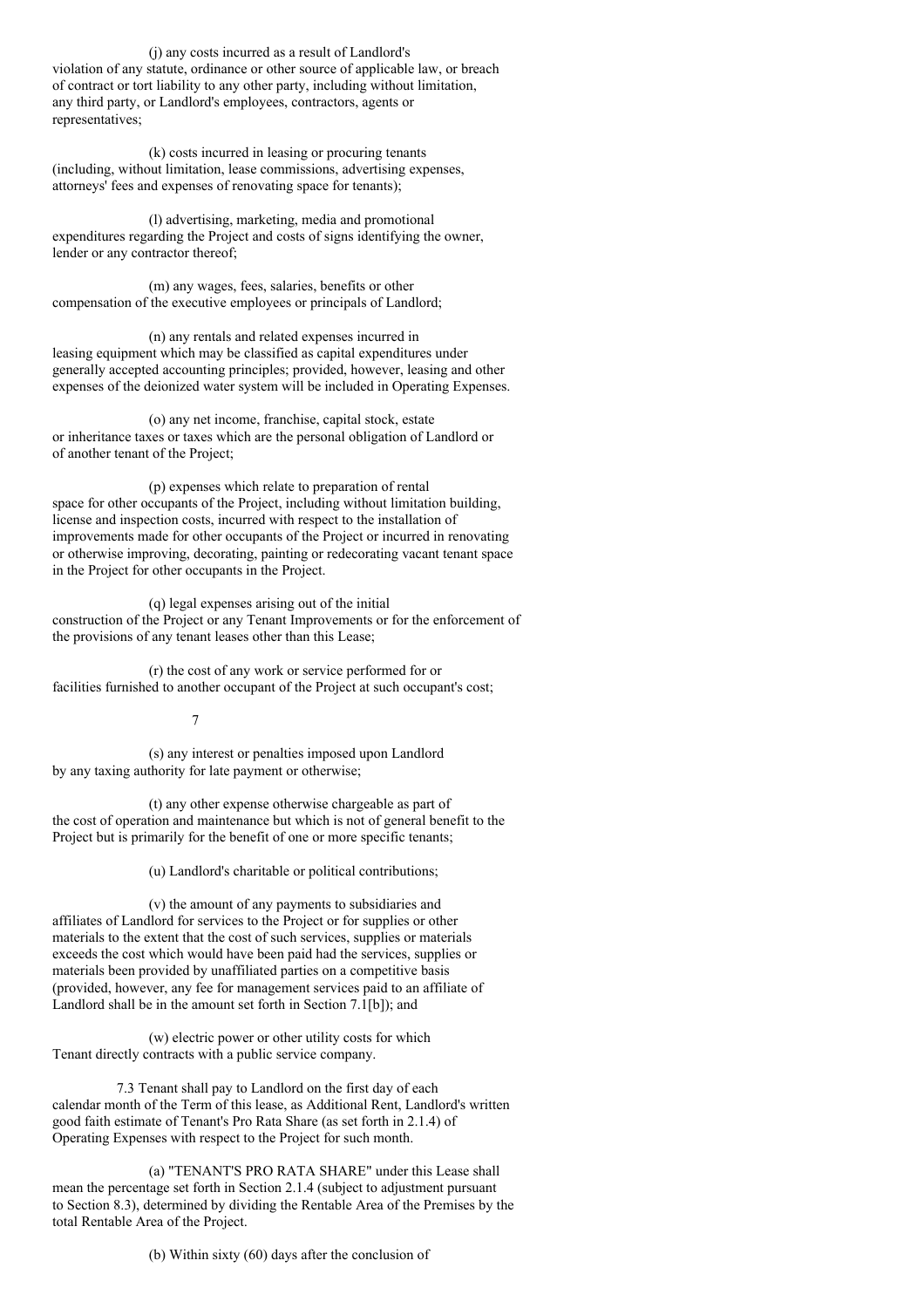each calendar year, Landlord shall furnish to Tenant in writing a statement (the "ANNUAL OPERATING EXPENSE STATEMENT") showing in reasonable detail the actual Operating Expenses and Tenant's Pro Rata Share of Operating Expenses for the previous calendar year. Any additional sum due from Tenant to Landlord shall be due and payable within thirty (30) days of Tenant's receipt of such statement. If the amounts paid by Tenant pursuant to this Section 7.3 exceed Tenant's Pro Rata Share of Operating Expenses for the previous calendar year, the difference shall be credited by Landlord against the Rent next due and owing from Tenant; provided that, if the Lease term has expired, Landlord shall accompany said statement with payment for the amount of such difference. (c) Any amount due under this Section 7.3 for any period which is less than a full month shall be prorated for such fractional month.

(d) Notwithstanding this Section 7.3, Operating Expenses which can fairly and reasonably be allocated to one or more tenants of the Project shall be so allocated, and shall be separately scheduled in the Landlord's written good faith estimate and Landlord's Annual Operating Expense Statement.

7.5 Tenant shall have the right, at Tenant's expense, upon reasonable notice during reasonable business hours, to review that portion of Landlord's books, records, invoices, and other data which are relevant to preparation of the Annual Operating Expense Statement provided any request for such review shall be furnished within one hundred eighty (180) days after

8

Tenant's receipt of such statement as to prior year's Operating Expenses. If the amount of Operating Expenses relating to the Premises identified on such annual statement is found to exceed the actual Operating Expenses of the Premises, Landlord shall, within twenty (20) days after Tenant's request therefor, refund to Tenant the amount of overpayment by Tenant. In addition, if such review reveals that the Operating Expenses paid by Tenant in any year exceed one hundred five percent (105%) of the actual Operating Expenses which should have been paid by Tenant in such year, Landlord shall reimburse Tenant for the reasonable cost of such review within 10 business days following Tenant's written request for the cost of such review. In all other cases, Tenant shall pay for the reasonable cost of the review.

7.6 Operating Expenses for the calendar year in which Tenant's obligation to pay them commences and in the calendar year in which such obligation ceases shall be prorated. Expenses such as taxes, assessments and insurance premiums which are incurred for an extended time period shall be prorated based upon time periods to which applicable so that the amounts attributed to the Premises relate in a reasonable manner to the time period wherein Tenant has an obligation to pay Operating Expenses.

#### 8. RENTABLE AREA. --------------

8.1 The Rentable Area of the Project is determined by making separate calculations of the Rentable Area of each floor of the Building, and totaling the Rentable Area of each floor within the Building. The Rentable Area of a floor is calculated by measuring to the outside finished surface of each permanent outer building wall where the wall intersects or joins the floor, or where it would have intersected the floor except for recessed entryways, windows and the like (also known as the "drip line", measured from where the outside finished surface of the second floor wall intersects the roof). The full area calculated as set forth above is included as Rentable Area of the Project without deduction for (i) columns and projections, (ii) vertical penetrations such as stairwells, elevator shafts, flues, pipe shafts, vertical ducts, atriums, and the like, or their enclosing walls corridors, (iii) entrance ways, lobbies, corridors, equipment rooms, and rest rooms, and the like, or their enclosing walls, or (iv) any other unusable area of any nature.

8.2 The term "RENTABLE AREA" when applied to the Premises is the area to be occupied exclusively by Tenant plus a pro rata allocation of Rentable Area within the Project which is not then utilized or expected to be utilized exclusively by Tenant or other tenants of the Project, including but not limited to the portions of the Building devoted to columns, projections, vertical penetrations, entrance ways, lobbies, corridors, equipment rooms, rest rooms, lunch rooms, conference rooms, library, and fitness center. If the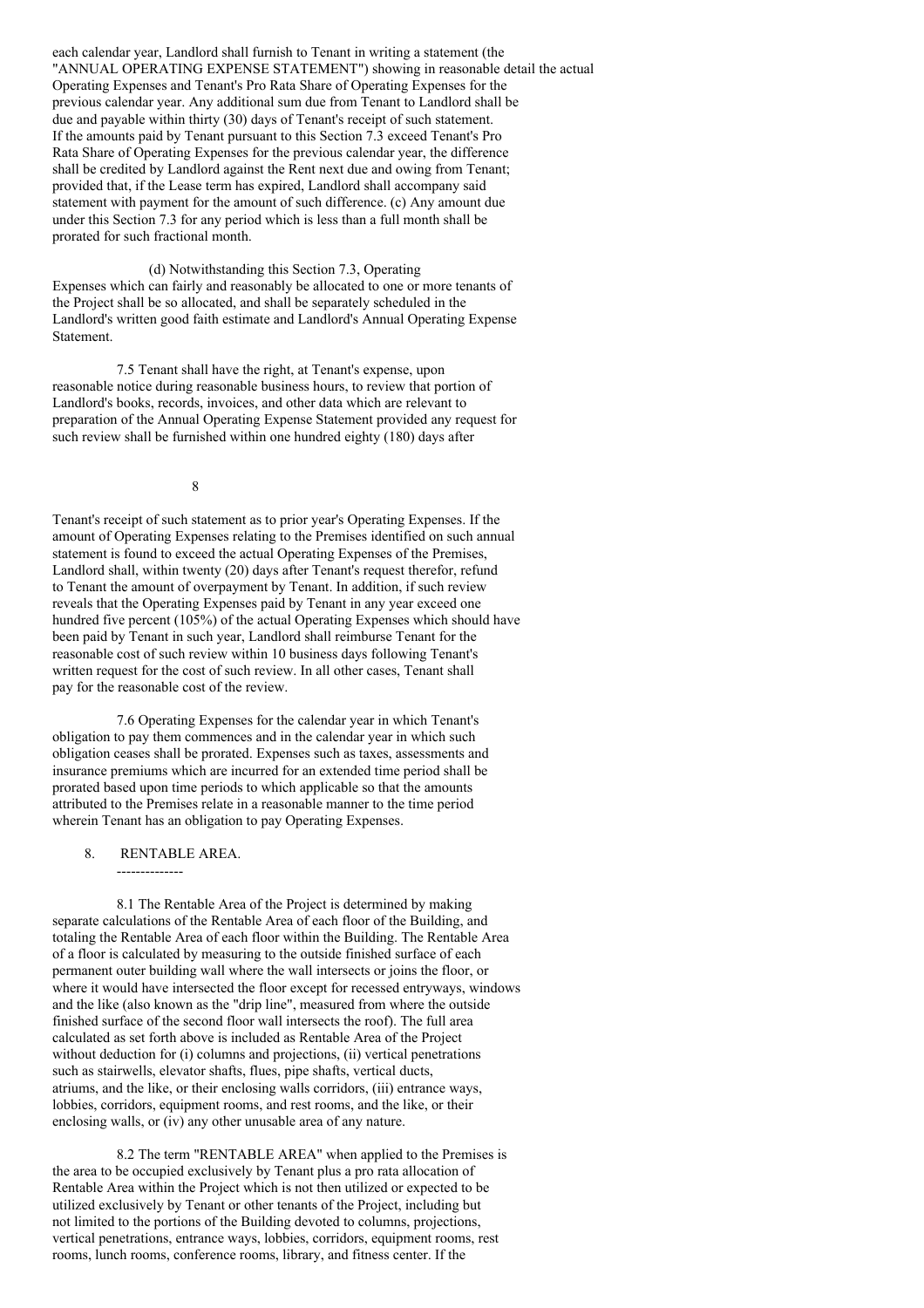Premises are separated from space occupied by another tenant, the Rentable Area shall be measured to the center of any interior demising walls.

8.3 The Rentable Area as set forth in Section 2.1.1 is an estimate of the area which constitutes the Rentable Area of the Premises, which, at the request of either Landlord or Tenant made within ninety (90) days after the Term Commencement Date, shall be adjusted in accordance with measurement and

9

written certification of the Project architect. If the Rentable Area as determined hereunder is more or less than the Rentable Area set forth in Section 2.1.1, Basic Annual Rent, monthly installments of Basic Annual Rent, and Tenant's Pro Rata Share of Operating Expenses shall be adjusted upward or downward, as the case may be, based on the actual Rentable Area of the Premises.

## 9. SECURITY DEPOSIT.

-----------------

9.1 Concurrently with the execution of this Lease, Tenant shall deposit with Landlord cash in the amount set forth in Section 2.1.6, to be held by Landlord as security for the faithful performance by Tenant of all of the terms, covenants, and conditions of this Lease to be kept and performed by Tenant during the term and any extension term hereof. If Tenant defaults with respect to any provision of this Lease, including but not limited to any provision relating to the payment of Rent, and subject to any notice requirements and cure periods for Tenant's benefit set forth in Article 24, Landlord may (but shall not be required to) draw from the security deposit the amount required to cure the default, and to use, apply or retain the security deposit for the payment of any Rent or any other sum in default, or to compensate Landlord for any other loss or damage which Landlord may suffer by reason of Tenant's default. The security deposit shall not be deemed to be held by Landlord in trust, need not be segregated from other funds of Landlord, and shall not bear interest. Landlord is hereby granted a security interest in the security deposit pursuant to the provisions of the California Commercial Code, which security interest shall be perfected by Landlord taking possession of the security deposit.

9.2 In the event Landlord applies any portion of the security deposit in accordance with the terms of this Lease, Tenant shall within ten (10) days after another request therefor replenish the security deposit to the full amount set forth above.

9.3 The security deposit shall be transferable by Landlord to a successor Landlord and to Landlord's mortgage lender which is a beneficiary of a deed of trust encumbering the Premises, provided such lender agrees to hold the security deposit pursuant to the terms of this Lease.

9.4 In the event of bankruptcy or other debtor/creditor proceedings against Tenant, the security deposit shall be deemed to be applied first to the payment of Rent and other charges due Landlord for all periods prior to the filing of such proceedings.

9.5 Landlord shall deliver the security deposit to any purchaser of Landlord's interest in the Premises, and thereupon Landlord shall be discharged from any further liability with respect thereto provided that such purchaser has agreed to assume in writing the obligations of Landlord hereunder. This provision shall also apply to any subsequent transfers.

9.6 The security deposit shall be returned to Tenant within thirty (30) days following the later of the expiration of the Lease or the date Tenant fully vacates the Premises, except for amounts which are needed by Landlord to cure any default by Tenant.

10

10. USE. ----

10.1 Tenant may use the Premises only for laboratory research and development and related administrative, office and other ancillary uses as permitted by (i) the applicable zone under the City of San Diego Land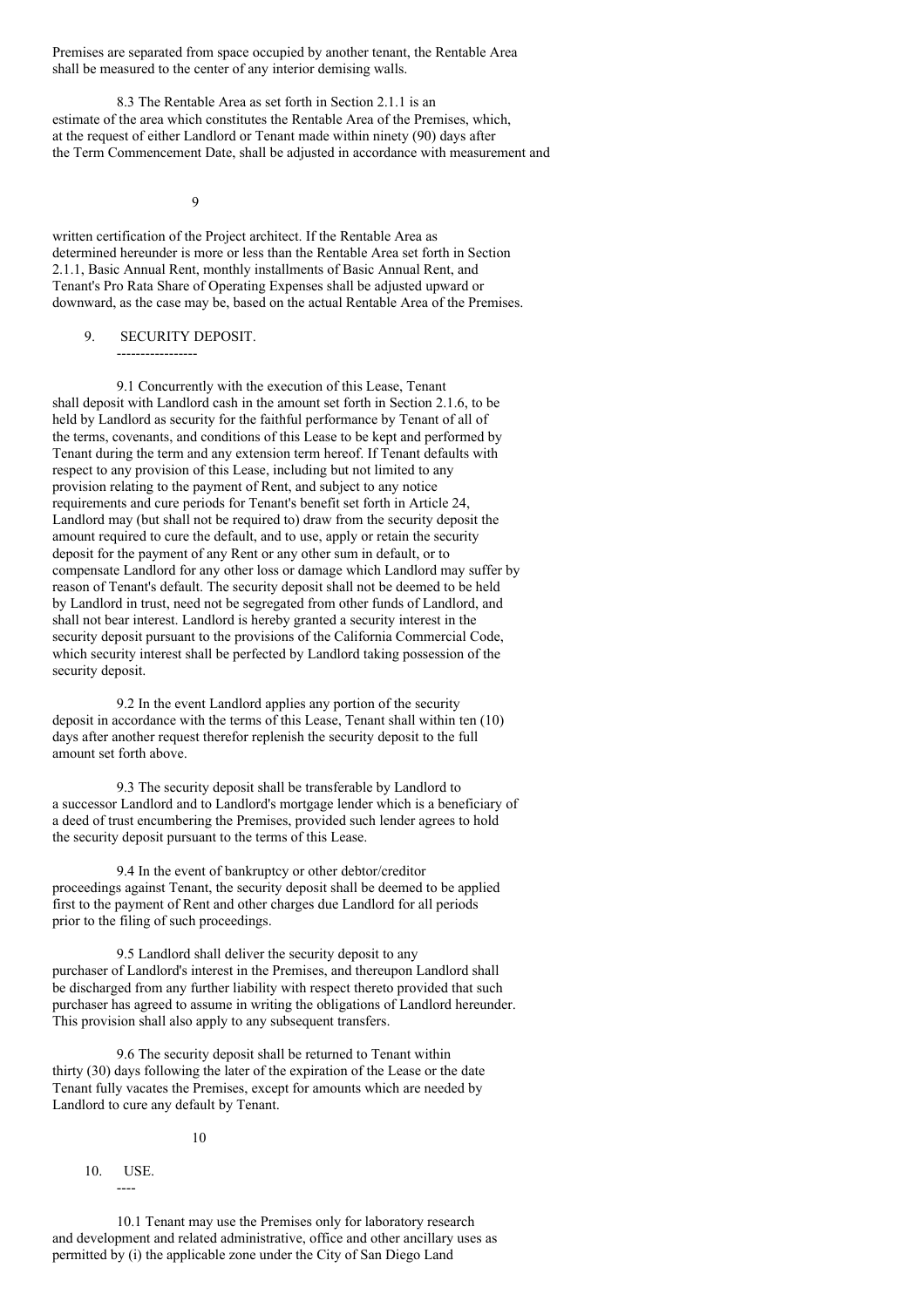Development Code, (ii) any other laws, regulations, ordinances, and permits applicable to the Project, and (iii) all covenants, conditions and restrictions recorded against the property, and shall not use the Premises, or permit or suffer the Premises to be used for any other purpose without the prior written consent of Landlord.

10.2 Tenant shall conduct its business operations and use the Premises in compliance with all federal, state, and local laws, regulations, ordinances, requirements, permits and approvals applicable to the Premises. Tenant shall not use or occupy the Premises in violation of any law or regulation or the certificate of occupancy issued for the Building, and shall, upon five (5) days written notice from Landlord, discontinue any use of the Premises which is declared by any governmental authority having jurisdiction to be a violation of law or the certificate of occupancy. Tenant shall comply with any direction of any governmental authority having jurisdiction which shall, by reason of the nature of Tenant's use or occupancy of the Premises, impose any duty upon Tenant or Landlord with respect to the Premises or with respect to Tenant's particular use or occupation thereof. Tenant shall not be deemed to be in default of the foregoing obligation if it has the right to appeal such directive and Tenant prosecutes such appeal in a timely fashion and in a manner that does not impose or threaten to impose any lien, charge or other obligation on Landlord or any portion of the Project.

10.3 Tenant shall not do or permit to be done anything which will invalidate or increase the cost (unless Tenant agrees to pay such increased cost) of any fire, extended coverage or any other insurance policy covering the Premises, or which will make such insurance coverage unavailable on commercially reasonable terms and conditions, and shall comply with all rules, orders, regulations and requirements of the insurers of the Premises.

10.4 Subject to the warranty of Landlord in Section 14.3, Tenant shall cause the Premises to comply with the Americans with Disabilities Act of 1990 ("ADA"), and the regulations promulgated thereunder, as amended from time to time. All responsibility for compliance with the ADA relating to the Premises and the activities conducted by Tenant within the Premises after the Term Commencement Date shall be exclusively that of Tenant and not of Landlord, including any duty to make capital improvements, alterations, repairs and replacements to the Premises; provided, however, (i) Landlord shall be responsible for compliance with the ADA to the extent of a violation of Landlord's warranty in Section 14.3; (ii) Landlord shall make all improvements outside of the Premises required for compliance with the ADA (with only the amortized costs of capital improvements payable by Tenant as an Operating Expense under Section 7.1(b)); and (iii) neither Tenant nor Landlord shall be required to make capital improvements, alterations, repairs or replacements to comply with the ADA unless and until required to do so by order of a government entity or court of law exercising proper jurisdiction with regard thereto, subject to any right to appeal or otherwise contest any such order. Any alterations to the Premises made by Tenant for the purpose of complying with the ADA or which otherwise require compliance with the ADA shall be done in accordance with Article 17; provided, that Landlord's consent to such

11

alterations shall not constitute either Landlord's assumption, in whole or in part, of Tenant's responsibility for compliance with the ADA, or representation or confirmation by Landlord that such alterations comply with the provisions of the ADA.

10.5 Landlord shall identify Tenant on the Building directory in the Building lobby, and shall identify Tenant on a plaque installed beside the main door to the Premises. Tenant may not install any signage outside of the Premises. The expense of the directory, plaque and any and all other signage, if any, shall be paid by Tenant as an Operating Expense pursuant to Article 7.

10.6 No equipment shall be placed at a location within the Building other than a location designed to carry the load of the equipment. Equipment weighing in excess of floor loading capacity shall not be placed in the Building.

10.7 Tenant shall not use or allow the Premises to be used for any unlawful purpose, nor shall Tenant cause, maintain or permit any nuisance or waste in, on, or about the Premises.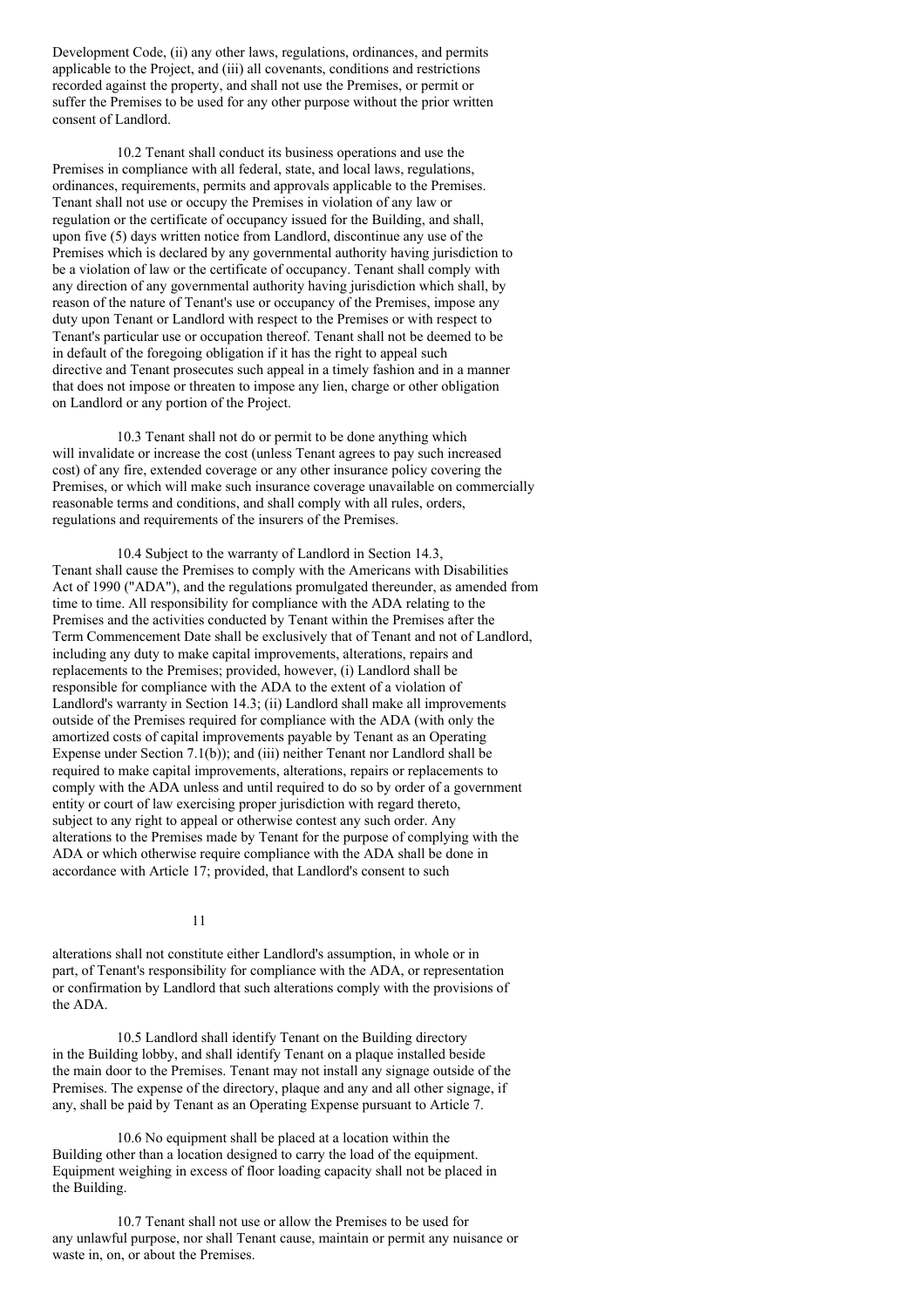10.8 Landlord shall provide services to the Project described on Exhibit H attached hereto, subject to reimbursement by Tenant as Operating Expenses pursuant to Section 7.1(b).

#### 11. BROKERS.

--------

11.1 Landlord and Tenant represent and warrant one to the other that there have been no dealings with any real estate broker or agent in connection with the negotiation of this Lease other than the brokers set forth in Section 2.1.9, whose commission(s) shall be paid by Landlord. Each shall indemnify, defend, protect, and hold harmless the other from any claim of any other broker as a result of any act or agreement of the indemnitor.

11.2 To the best of Tenant's knowledge, without investigation or inquiry, Tenant represents and warrants that no broker or agent has made any representation or warranty relied upon by Tenant in Tenant's decision to enter into this Lease other than as contained in this Lease.

# 12. HOLDING OVER.

-------------

12.1 If, with Landlord's express written consent, Tenant holds possession of all or any part of the Premises after the expiration or earlier termination of this Lease, Tenant shall be deemed a tenant from month to month upon the date of such expiration or earlier termination, and in such case Tenant shall continue to pay in accordance with Article 5 the Basic Annual Rent as adjusted in accordance with Article 6, together with Operating Expenses in accordance with Article 7 and other Additional Rent as may be payable by Tenant, and such month-to-month tenancy shall be subject to every other term, covenant and condition contained herein.

## 12

12.2 If Tenant remains in possession of all or any portion of the Premises after the expiration or earlier termination of the term hereof without the express written consent of Landlord, Tenant shall become a tenant at sufferance upon the terms of this Lease except that monthly rental shall be equal to one hundred twenty-five percent (125%) of the Monthly Installment of Basic Annual Rent in effect during the immediately preceding calendar month.

12.3 Acceptance by Landlord of Rent after such expiration or earlier termination shall not result in a renewal or reinstatement of this Lease.

12.4 The foregoing provisions of this Article 12 are in addition to and do not affect Landlord's right to re-entry or any other rights of Landlord under Article 24 or elsewhere in this Lease or as otherwise provided by law.

## 13. TAXES ON TENANT'S PROPERTY

--------------------------

13.1 Tenant shall pay not less than ten (10) days before delinquency taxes levied against any personal property or trade fixtures placed by Tenant in or about the Premises. Tenant shall not be responsible for taxes levied against any personal property or trade fixtures of other tenants.

13.2 If any such taxes on Tenant's personal property or trade fixtures are levied against Landlord or Landlord's property or, if the assessed valuation of the Project is increased by the inclusion therein of a value attributable to Tenant's personal property or trade fixtures, and if Landlord after written notice to Tenant pays the taxes based upon such increase in the assessed value, then Tenant shall, within thirty (30) days of receipt of satisfactory evidence of such tax increase, repay to Landlord the taxes so levied against Landlord.

13.3 If any improvements in or alterations to the Premises, whether owned by Landlord or Tenant and whether or not affixed to the real property so as to become a part thereof, are assessed for real property tax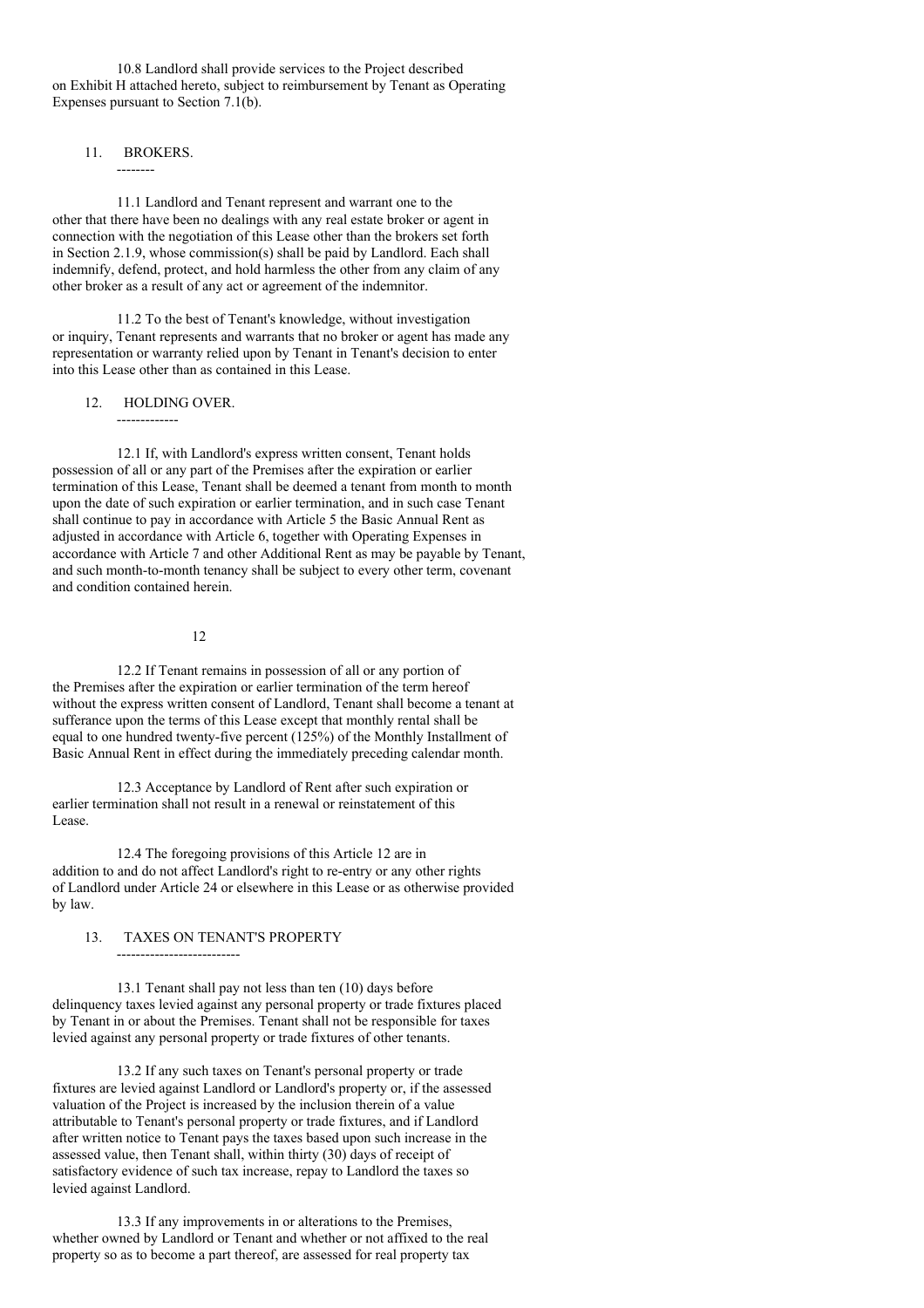purposes at a valuation higher than the valuation at which improvements in other spaces in the Project are assessed, then the real property taxes and assessments levied against Landlord or the Project by reason of such excess assessed valuation shall be deemed to be taxes levied against personal property to Tenant and shall be governed by the provisions of Section 13.2 above. Any such excess assessed valuation due to improvements in or alterations to space in the Project leased by other tenants of Landlord shall not be included in the Operating Expenses defined in Section 7, but shall be treated, as to such other tenants, as provided in this Section 13.3, and shall be allocated to such other tenants. If the records of the county assessor are available and sufficiently detailed to serve as a basis for determining whether said tenant improvements or alterations are assessed at a higher valuation than improvements in other spaces in the Project, such records shall be binding on both Landlord and Tenant.

13.4 To the extent Tenant fails to make any payment required by this Article 13 and Landlord does so on Tenant's behalf, after notice to Tenant and opportunity for Tenant to make such payment, Tenant shall reimburse Landlord for the cost thereof pursuant to the provisions of Sections 7.1 and 24.3.

#### 14. CONDITION OF PREMISES.

----------------------

14.1 Tenant acknowledges that neither Landlord nor any agent of Landlord has made any representation or warranty, express or implied, with respect to the condition of the Premises or to the Project, except as set forth herein, or with respect to their suitability for the conduct of Tenant's business.

13

14.2 Landlord warrants to Tenant that the Tenant Improvements were built in a good and workmanlike manner and in compliance with EXHIBIT E and EXHIBIT F, and all applicable building code requirements, laws, rules, orders, ordinances, directions, regulations, permits, approvals, and requirements of all governmental agencies, offices, departments, bureaus and boards having jurisdiction, and with the rules, orders, directions, regulations, and requirements of any applicable fire rating bureau; that the mechanical, electrical, plumbing and other building systems will be in good working order at the commencement of the term; and that the Project and the Tenant Improvements are free of patent and latent defects in design, materials and construction. Promptly after notice from Tenant, Landlord shall correct any defect in the Project or the Tenant Improvements in violation of the foregoing warranty which interferes with Tenant's use or occupancy of the Premises.

14.3 Landlord warrants to Tenant that the Project and the Tenant Improvements, at the time of initial completion, will be in compliance with ADA and the regulations promulgated thereunder; provided, however, nothing in this Lease shall be construed to require Landlord to make improvements, alterations, repairs or replacements to comply with ADA unless and until required to do so by order of any government entity or court of law exercising proper jurisdiction with regard thereto, subject to any right to appeal or otherwise contest any such order.

#### 15. COMMON AREAS AND PARKING FACILITIES.

------------------------------------

15.1 Tenant shall have the nonexclusive right, in common with others, to use the Common Areas, subject to the rules and regulations adopted by Landlord and attached hereto as EXHIBIT G together with such other reasonable and nondiscriminatory rules and regulations as are hereafter promulgated by Landlord (the "RULES AND REGULATIONS"); provided, however, that such rules and regulations do not unreasonably interfere with Tenant's use and enjoyment of the Premises and Common Areas. Without limiting the generality of the foregoing, Tenant may allow its employees the nonexclusive right, in common with employees of other tenants in the Building, to use the fitness facilities and equipment, provided that Tenant ensures that each employee before using the fitness facilities and equipment has executed and delivered to Landlord a waiver of liability (the "FITNESS CENTER WAIVER OF LIABILITY") in the form attached hereto as EXHIBIT I.

15.2 Tenant shall not place any storage facilities or water systems, mechanical equipment, emergency generators or other facilities or property on the surface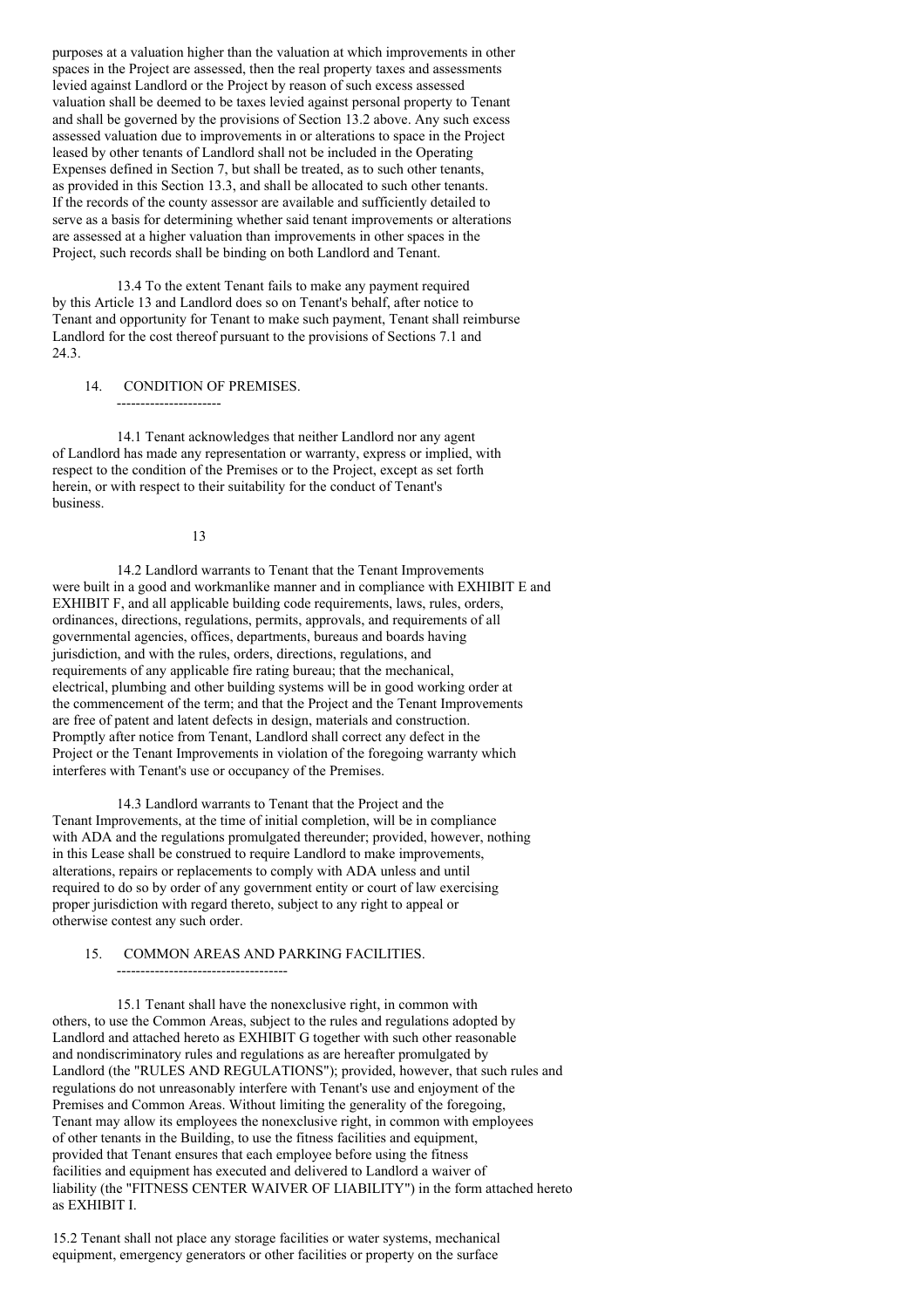parking area or otherwise outside of the Premises without the express written consent of Landlord, and any space used for such facilities shall be deducted from Tenant's Pro Rata Share of parking described below.

15.3 As an appurtenance to the Premises, Tenant, and its employees and invitees, shall be entitled to use without charge three (3) parking spaces (which includes a pro rata share of visitor and handicap parking spaces) for each 1,000 square feet of usable area of the Premises in common with

14

other tenants of the Project. The Project shall have at least three (3) parking spaces for each 1,000 square feet of usable area of the entire Project. The term "usable area" as used herein refers not to the Rentable Area of the Premises, but to the area actually occupied by Tenant.

## 16. UTILITIES AND SERVICES.

-----------------------

16.1 Tenant shall pay for all water, gas, electricity, telephone, cable, and other utilities which may be furnished to the Premises during the term of this Lease, together with any taxes thereon. If any such utility is not separately metered to Tenant, Tenant shall pay Tenant's Pro Rata Share of the costs thereof as an Operating Expense unless Landlord has installed separate meters or measuring devices for the determination of Tenant's actual use of such utility service. Utilities and services provided to the Premises which are separately metered shall be paid by Tenant directly to the supplier of such utility or service, and Tenant shall pay for such utilities and services prior to delinquency during the term of this Lease. In the event one tenant of the Project is using a disproportionate amount of any utility that is not separately metered, Landlord shall allocate an equitable portion of such utility cost directly to such tenant. The primary measurement for metering usage will be based upon the cubic feet per minute of air supplied to the premises.

16.2 Landlord shall not be liable for, nor shall any eviction of Tenant result from, any failure of any such utility or service, and in the event of such failure Tenant shall not be entitled to any abatement or reduction of Rent, nor be relieved from the operation of any covenant or agreement of this Lease, and Tenant waives any right to terminate this Lease on account thereof. Notwithstanding the foregoing:

(i) in the event that Landlord is unable to supply any of the Building's sanitary, electrical, heating, air conditioning, water, elevator, life safety or other essential systems serving the Premises (collectively, the "ESSENTIAL SERVICES") from a cause within Landlord's reasonable control, and such inability of Landlord materially impairs Tenant's ability to carry on its business in the Premises for a period of ten (10) consecutive calendar days, Basic Annual Rent and Additional Rent shall be abated commencing with the eleventh (11th ) day of such material interference with Tenant's business, based upon the extent to which such inability to supply Essential Services materially impairs Tenant's ability to carry on its business in the Premises. Such abatement shall continue until the Essential Services have been restored to such extent that the lack of any remaining services no longer materially impairs Tenant's ability to carry on its business in the Premises. Tenant shall not be entitled to such an abatement to the extent that Landlord's inability to supply Essential Services to Tenant is caused by Tenant or its employees, contractors, agents, licensees or invitees; and

(ii) in the event that Landlord is unable to supply any Essential Services by reason of acts of God, accidents, breakage, repairs, strikes, lockouts, labor disputes, inability to obtain utilities or materials or by any other reason beyond Landlord's reasonable control, and (i) such inability of Landlord prevents Tenant from carrying on its business in the Premises for a period of thirty (30) consecutive calendar days or (ii) such inability of Landlord materially impairs Tenant's ability to carry on its business in the Premises for a period of sixty (60) consecutive calendar days, then Basic Annual Rent and Additional Rent shall be abated commencing with the day after such thirty (30) or sixty (60) day period, as the case may be, based upon the extent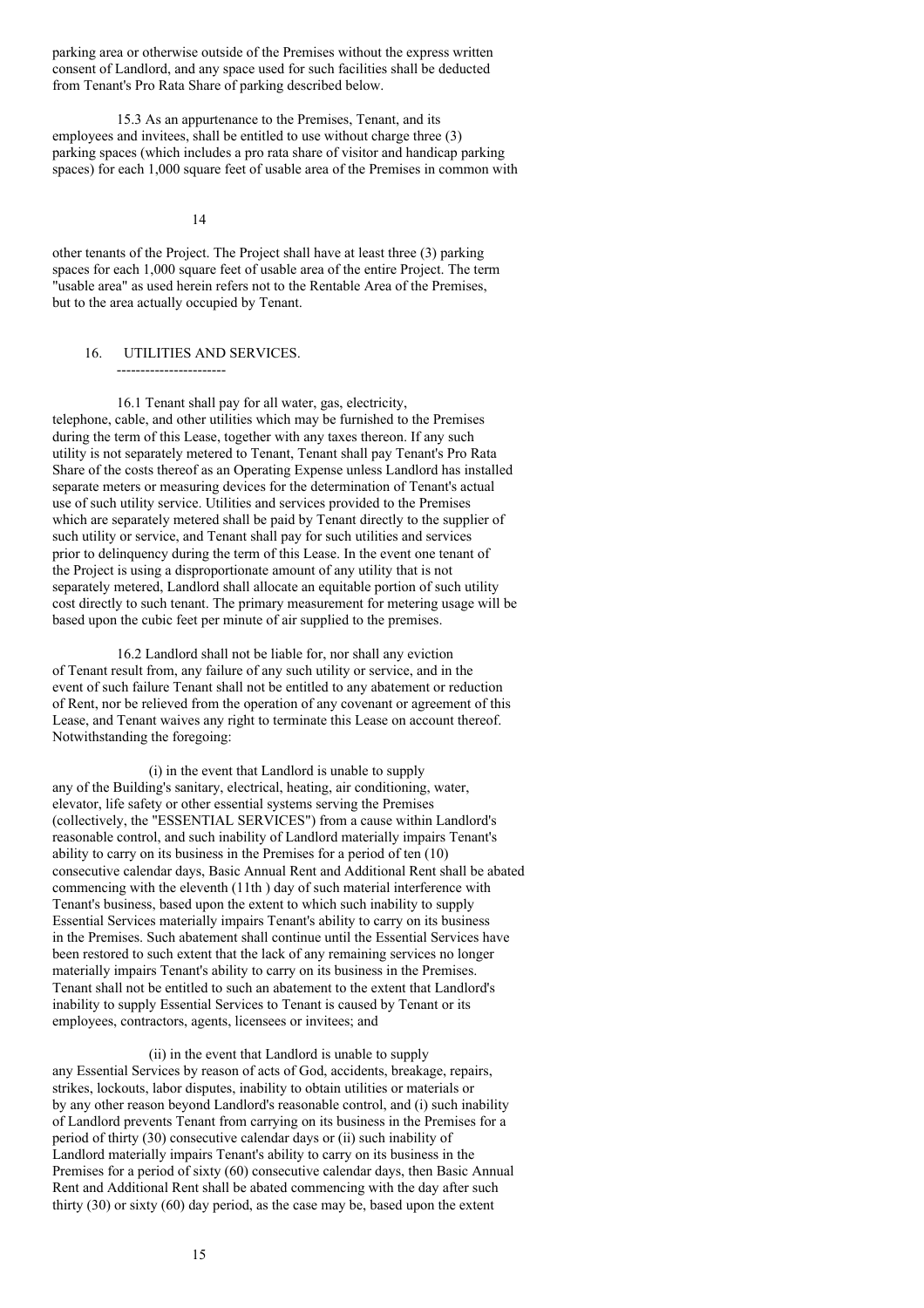to which such inability to supply Essential Services materially impairs Tenant's ability to carry on its business in the Premises. Such abatement shall continue until the Essential Services have been restored to the extent that the lack of any remaining services no longer materially impairs Tenant's ability to carry on its business in the Premises. Tenant shall not be entitled to such an abatement to the extent that Landlord's inability to supply Essential Services to Tenant is caused by Tenant or its employees, contractors, agents, licensees or invitees; and

(iii) in the event of any stoppage or interruption of Essential Services to the Premises, Landlord shall use commercially reasonable efforts to restore Essential Services to the Premises as soon as possible; provided, that Tenant shall have the right, at its option, to terminate this Lease by written notice to Landlord if such failure to provide Essential Services by Landlord continues for any reason (other than the actions of Tenant or its employees, contractors, agents, licensees or invitees) for more than one hundred eighty (180) consecutive calendar days and such failure materially impairs Tenant's ability to carry on its business in the Premises.

16.3 Tenant shall provide and pay for janitors, maintenance personnel, and other persons who perform duties connected with the operation and maintenance of the interior of the Premises.

## 17. ALTERATIONS. ------------

17.1 Tenant shall make no alterations, additions or improvements (hereinafter in this article, "IMPROVEMENTS") in or to the Premises without Landlord's prior written consent, which shall not be unreasonably withheld; provided, however, it shall not be unreasonable for Landlord to withhold consent if the proposed Improvements would in the opinion of Landlord adversely affect the use of the Premises for generic laboratory-based research and development space as part of an integrated Building plan after the expiration or earlier termination of this Lease. Tenant shall deliver to Landlord final plans and specifications and working drawings for the Improvements to Landlord, and Landlord shall have ten (10) days thereafter to grant or withhold its consent. If Landlord does not notify Tenant of its decision within the ten (10) days, Landlord shall be deemed to have given its approval.

17.2 If a permit is required to construct the Improvements, Tenant shall deliver a completed, signed-off inspection card to Landlord within ten (10) days of completion of the Improvements, and shall promptly thereafter obtain and record a notice of completion and deliver a copy thereof to Landlord.

17.3 The Improvements shall be constructed only by licensed contractors or mechanics. Tenant shall use only those contractors listed on EXHIBIT H for the trades listed thereon; all other contractors shall be approved by Landlord, which approval shall not be unreasonably withheld or delayed. Any such contractor must have in force a general liability insurance policy of not less than \$2,000,000 or such higher limits as Landlord may reasonably require, which policy of insurance shall name Landlord as an additional insured. Tenant shall provide Landlord with a copy of the contract with the contractor or mechanic prior to the commencement of any construction requiring Landlord's consent.

#### 16

17.4 Tenant agrees that any work by Tenant shall be accomplished in such a manner as to permit any fire sprinkler system and fire water supply lines to remain fully operable at all times except when minimally necessary for building reconfiguration work.

17.5 Tenant covenants and agrees that all work done by Tenant shall be performed in full compliance with all laws, rules, orders, ordinances, directions, regulations, permits, approvals, and requirements of all governmental agencies, offices, departments, bureaus and boards having jurisdiction, and in full compliance with the rules, orders, directions, regulations, and requirements of any applicable fire rating bureau. Tenant shall provide Landlord with "as-built" plans showing any material change in the Premises within thirty (30) days after completion.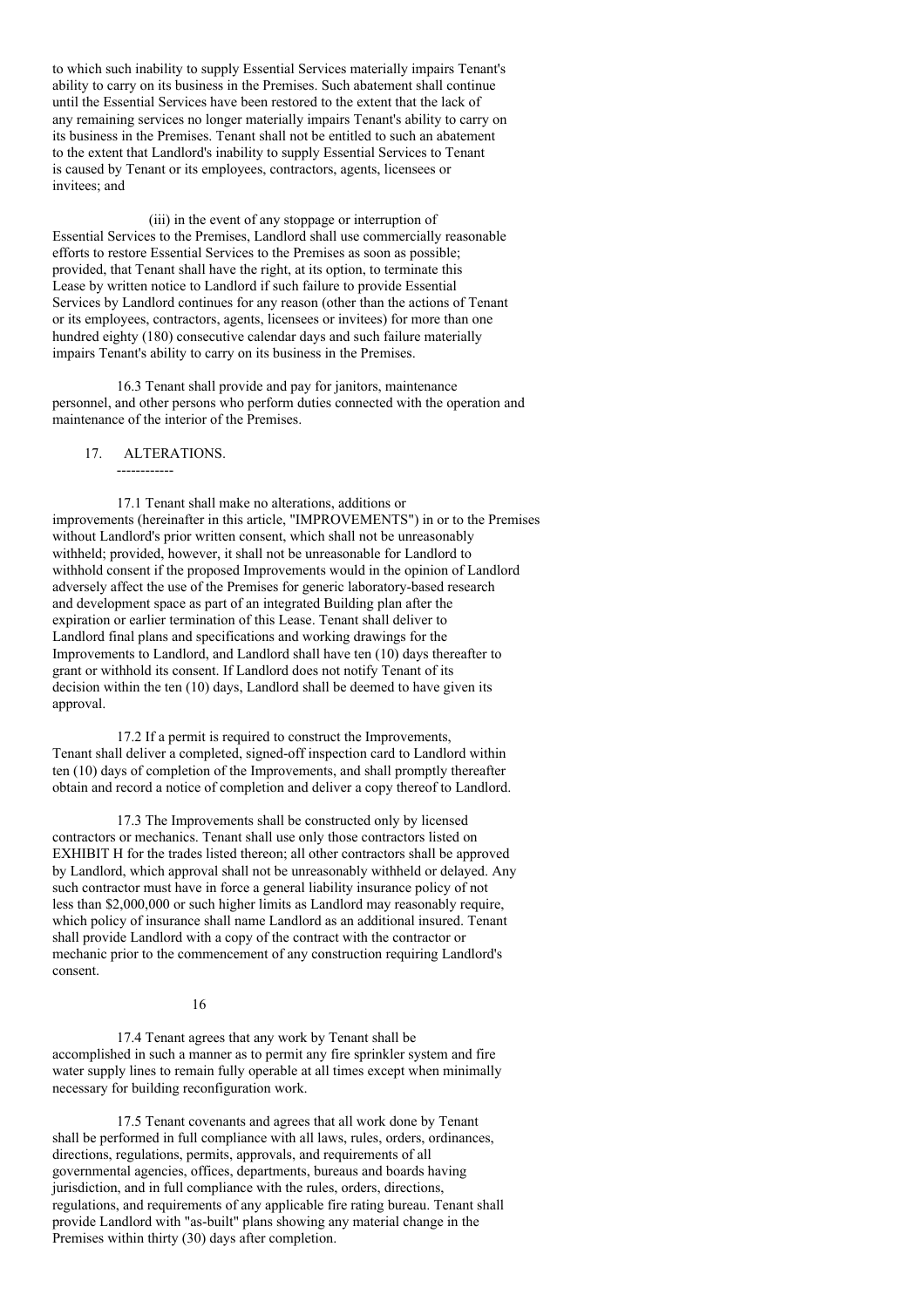17.6 Before commencing any work, Tenant shall give Landlord at least five (5) days' prior written notice of the proposed commencement of such work.

17.7 At the time Landlord consents to the Improvements pursuant to Section 17.1, Landlord shall identify those Improvements which Tenant shall be required to remove upon the expiration or earlier termination of the Lease, and Landlord and Tenant shall mutually identify those Improvements which Tenant may remove upon the expiration or earlier termination of this Lease. Landlord and Tenant shall list any such Improvements on SCHEDULE 1 attached hereto, designating those which Tenant shall be required to remove and those which Tenant may remove. With respect to those Improvements not so identified, Landlord and Tenant acknowledge and agree that Landlord's approval of the final plans and specifications and working drawings for the Improvements pursuant to Section 17.1 shall be deemed Landlord's and Tenant's agreement that those Improvements not so identified shall become the property of Landlord upon the expiration or earlier termination of this Lease, and shall remain upon and be surrendered with the Premises as a part thereof. Those Improvements identified as Improvements which Tenant may remove are included within the term "Tenant's Removable Property" defined in Section 30.3. Notwithstanding the provisions of Section 30.3, Tenant shall, at Landlord's election, upon the expiration or earlier termination of this Lease, remove the Improvements which are identified as Improvements which Tenant shall be required to remove, and restore and return the Premises to the condition they were in when first occupied by Tenant.

# 18. REPAIRS AND MAINTENANCE.

------------------------

18.1 Landlord shall repair, replace and maintain the structural and exterior portions of the Building and Project, including foundations, exterior walls, load bearing walls, windows, plate glass, and roofing, and the mechanical, electrical, plumbing, fire sprinkler, and elevator systems of the Project, subject to reimbursement by Tenant as its Pro Rata Share of Operating Expenses to the extent provided by Section 7.1. However, if such maintenance or repairs are required because of any act, neglect, fault of or omissions of any duty by Tenant, its agents, servants, employees or invitees, Tenant shall pay to Landlord the entire cost of such maintenance and repairs attributable to Tenant's act, neglect, fault or omission, unless such maintenance and repairs are covered by insurance carried by Landlord.

#### 17

18.2 Except as otherwise set forth in Section 18.1, Tenant shall, throughout the term of this Lease, at Tenant's sole cost and expense, keep the Premises and every part thereof in good condition and repair. Tenant shall upon the expiration or earlier termination of the term hereof surrender the Premises to Landlord in substantially the same condition as when received, ordinary wear and tear and damage from casualty and causes beyond the reasonable control of Tenant excepted.

18.3 Tenant hereby waives Civil Code Sections 1941 and 1942 relating to a landlord's duty to maintain the Premises in a tenantable condition, and the under said sections or under any law, statute or ordinance now or hereafter in effect to make repairs at Landlord's expense.

18.4 There shall be no abatement of Rent and no liability of Landlord by reason of any injury to or interference with Tenant's business arising from the making of any repairs, alterations or improvements in or to any portion of the Premises, or in or to improvements, fixtures, equipment and personal property therein, unless such injury or interference is unreasonable or is the result of Landlord's grossly negligent or willful act or omission. If repairs or replacements become necessary which by the terms of this Lease are the responsibility of Tenant and Tenant fails to make the repairs or replacements, after notice from Landlord and opportunity for Tenant to make such repairs or replacements, Landlord may do so pursuant to the provisions of Section 24.3.

18.5 Notwithstanding any of the foregoing, in the event of a fire, earthquake, flood, war or other similar cause of damage or destruction, this Article shall not be applicable and the provisions of Article 22, entitled "Damage or Destruction," shall apply and control.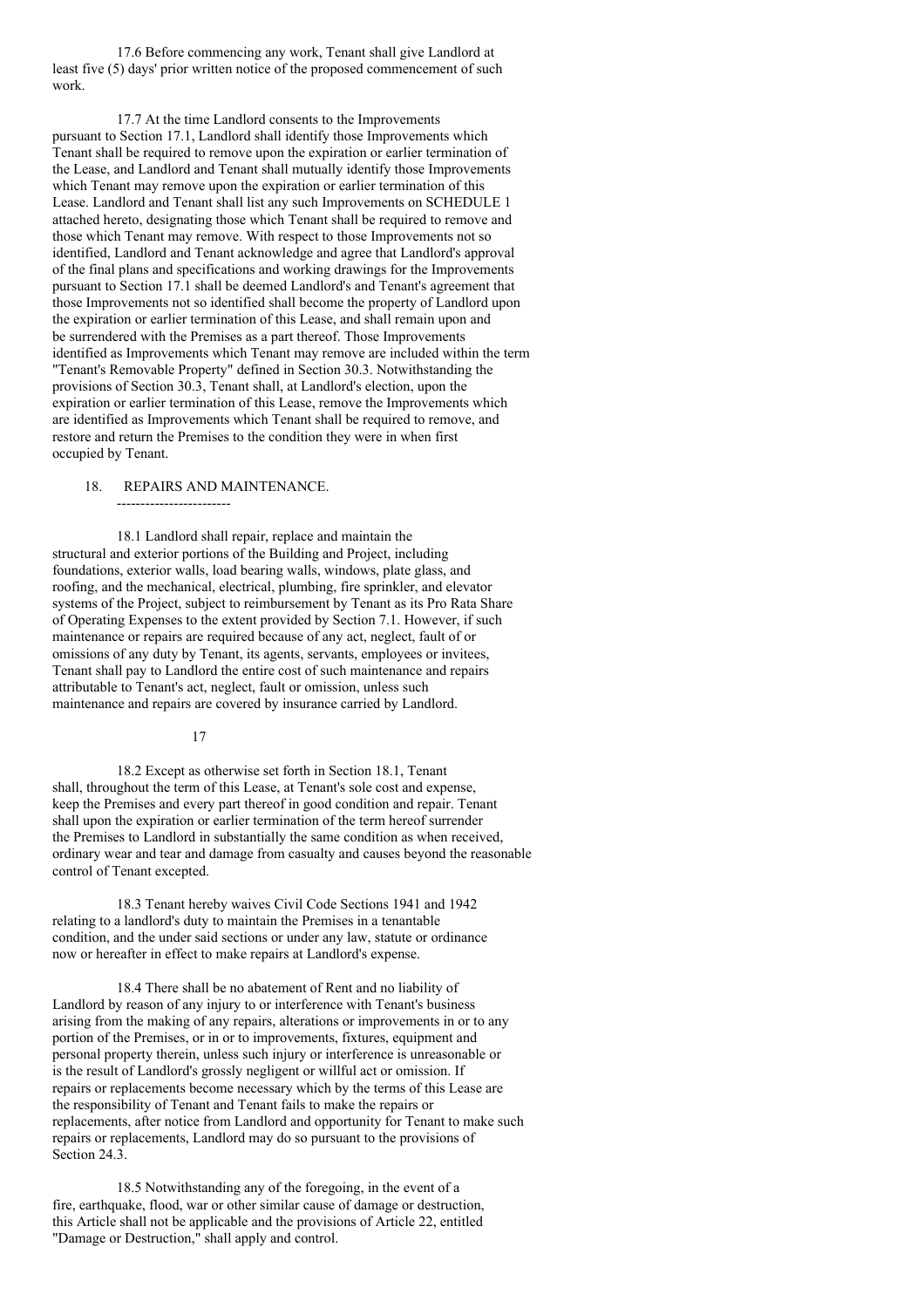### 19. LIENS.

#### ------

19.1 Tenant shall keep the Premises, the Building and the property upon which the Building is situated free from any liens arising out of work performed, materials furnished or obligations incurred by Tenant. Tenant further covenants and agrees that any mechanic's lien filed against the Project or the Premises for work claimed to have been done for, or materials claimed to have been furnished to, Tenant will be discharged by Tenant, by bond or otherwise, within thirty (30) days after receiving written notice thereof (or within ten (10) business days after the filing thereof if requested by Landlord as necessary to facilitate a pending sale or refinancing), at the cost and expense of Tenant.

19.2 Should Tenant fail to discharge any lien of the nature described in Section 19.1, Landlord may at Landlord's election pay such claim or post a bond or otherwise provide security to eliminate the lien as a claim against title and the cost thereof shall be immediately due from Tenant as Additional Rent.

19.3 In the event Tenant shall lease or finance the acquisition of equipment, furnishings, or other personal property utilized by Tenant in the operation of Tenant's business, Tenant warrants that any Uniform Commercial Code financing statement executed by Tenant will upon its face or by exhibit thereto indicate that such financing statement is applicable only to personal property of Tenant specifically described in the financing statement. In no event shall the address of the Building be furnished on the financing statement without qualifying language as to applicability of the lien only to removable property of Tenant described in the financing statement. Should any

## 18

holder of a security agreement executed by Tenant record or place of record a financing statement which appears to constitute a lien against any interest of Landlord, Tenant shall within ten (10) days after the filing of such financing statement cause (i) copies of the security agreement or other documents to which the financing statement pertains to be furnished to Landlord to facilitate Landlord's being in a position to show such lien is not applicable to any interest of Landlord, and (ii) the holder of the security interest to amend documents of record so as to clarify that such lien is not applicable to any interest of Landlord in the Premises. Landlord shall execute such documents as are reasonably required by Tenant or Tenant's lenders or equipment lessors provided the same do not in any way alter the rights of Landlord under this Lease.

## 20. INDEMNIFICATION AND EXCULPATION.

--------------------------------

20.1 Except to the extent of the responsibility of Landlord pursuant to Section 20.2 hereof, Tenant agrees to indemnify Landlord and its members and affiliates, and their respective shareholders, directors, managers, members, partners, lenders, officers, agents, and employees (collectively, "LANDLORD'S AGENTS"), against, and to protect, defend, and save them harmless from, all demands, claims, causes of action, liabilities, losses and judgments, and all reasonable expenses incurred in investigating or resisting the same (including reasonable attorneys' fees), for death of or injury to person or damage to property arising out of (i) any occurrence in, upon or about the Premises during the term of this Lease, (ii) Tenant's use, occupancy, repairs, maintenance, and improvements of the Premises and all improvements, fixtures, equipment and personal property thereon, and (iii) any act or omission of Tenant, its shareholders, directors, officers, agents, employees, servants, contractors, invitees and subtenants, except to the extent caused by the negligence or willful misconduct of Landlord or Landlord's Agents. Tenant's obligation under this Section 20.1 shall survive the expiration or earlier termination of the term of this Lease.

20.2 Landlord agrees to indemnify Tenant and Tenant's shareholders, directors, managers, members, partners, lenders, affiliates, officers, agents, and employees (collectively "TENANT'S AGENTS") against and save them harmless from all demands, claims, causes of action and judgments, and all reasonable expenses incurred in investigating or resisting the same (including reasonable attorneys' fees), for death of, or injury to, any person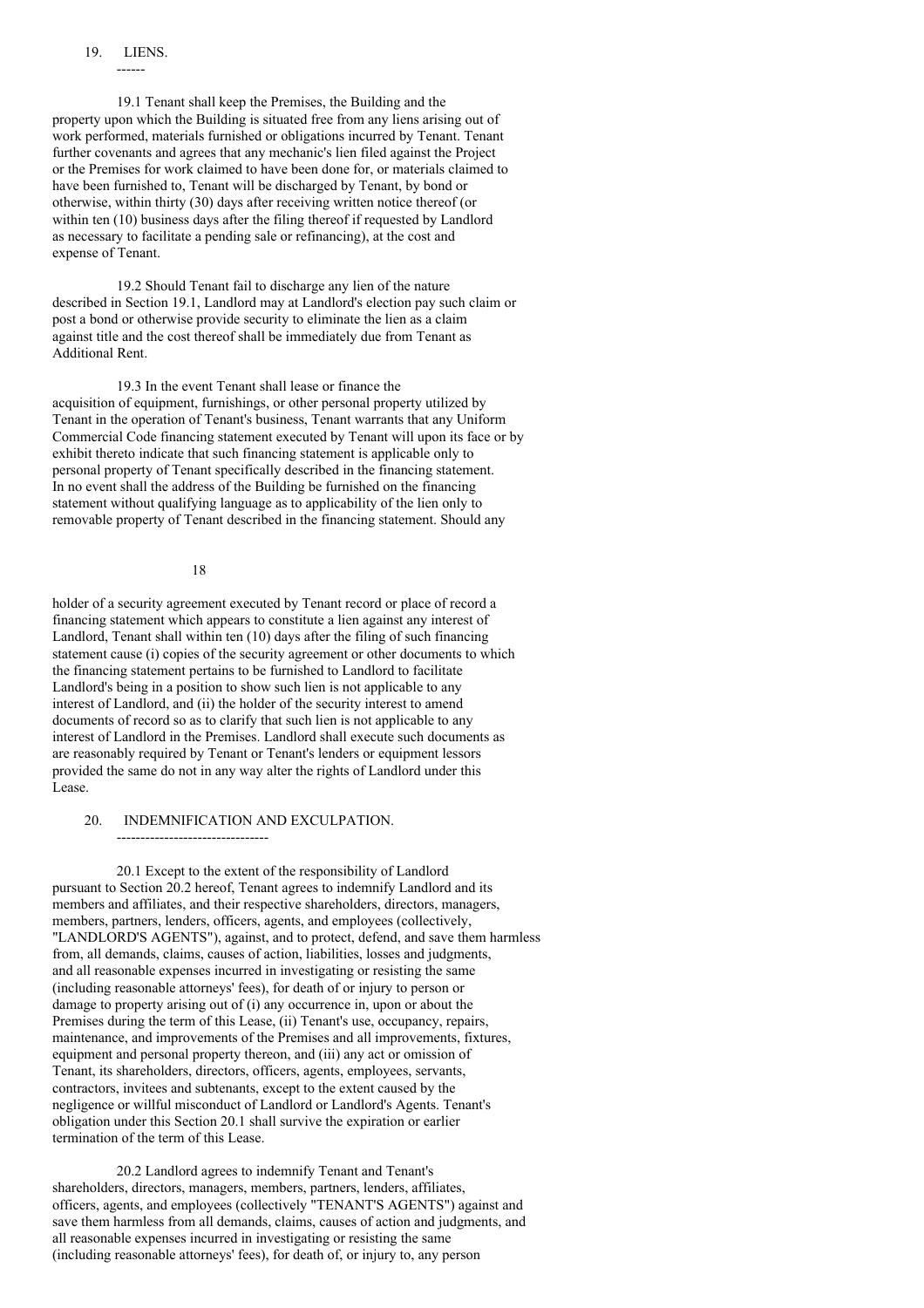or damage to property arising from or out of any occurrence in, upon, or about the Premises during the term of this Lease to the extent caused by the negligence or willful misconduct of Landlord or Landlord's Agents. Landlord's obligations under this Section 20.2 shall survive the expiration or earlier termination of the term of this Lease.

20.3 Notwithstanding any provision of this Article 20 to the contrary, Landlord shall not be liable to Tenant and Tenant assumes all risk of damage to and loss of any fixtures, goods, inventory, merchandise, equipment, records, research, experiments, animals and other living organisms, computer hardware and software, leasehold improvements, and other personal property of any nature whatsoever, and Landlord shall not be liable for injury to Tenant's business or any loss of income therefrom relative to such damage, other than to the extent Landlord receives proceeds of insurance specifically allocated to such damage or loss. Tenant acknowledges that it is Tenant's obligation to procure insurance against any such damages or loss pursuant to Section 21.4, and that it would be impractical for Landlord to procure any such insurance in that

#### 19

the nature of Tenant's business makes the risks uncertain and difficult to underwrite and the potential risks are greater than Landlord is willing to assume. Therefore, regardless of the fault of Landlord, Landlord shall not be liable for any such damage or loss, other than to the extent Landlord receives proceeds of insurance specifically allocated to such damage or loss.

20.4 The indemnity obligations of both Landlord and Tenant under this Section 20 shall be satisfied to the extent of proceeds of applicable insurance maintained by the indemnifying party to the extent thereof, and thereafter to proceeds of any applicable insurance maintained by the other party; Landlord and Tenant shall be required to satisfy any such obligation only to the extent it is not satisfied by proceeds of applicable insurance as set forth above.

20.5 Security devices and services, if any, while intended to deter crime may not in given instances prevent theft or other criminal acts of third parties and it is agreed that Landlord shall not be liable for injuries or losses caused by criminal acts of third parties and the risk that any security device or service may malfunction or otherwise be circumvented by a criminal is assumed by Tenant, other than such injuries caused by the gross negligence or intentional conduct of the Landlord. Tenant shall at Tenant's cost obtain insurance coverage to the extent Tenant desires protection against such criminal acts.

20.6 Neither Landlord nor Tenant shall be liable to the other for any damages arising from any act or neglect of any other tenant or occupant of the Building or Project.

## 21. INSURANCE - WAIVER OF SUBROGATION. ----------------------------------

21.1 Commencing prior to Tenant's first entry onto the

Premises for purposes of installing any improvements, fixtures or personal property, but no later than the Term Commencement Date, and continuing at all times during the term of this Lease, Tenant shall maintain, at Tenant's expense, commercial general liability insurance, on an occurrence basis, insuring Tenant and Tenant's agents, employees and independent contractors against all bodily injury, property damage, personal injury and other covered loss arising out of the use, occupancy, improvement and maintenance of the Premises and the business operated by Tenant, or any other occupant, on the Premises. Such insurance shall have a minimum combined single limit of liability per occurrence of not less than \$2,000,000 and a general aggregate limit of \$4,000,000. Such insurance shall: (i) name Landlord, and Landlord's lenders if required by such lenders, and any management company retained to manage the Project if requested by Landlord, as additional insureds; (ii) include a broad form contractual liability endorsement insuring Tenant's indemnity obligations under Section 20.1; (iii) provide that it is primary coverage and noncontributing with any insurance maintained by Landlord or Landlord's lenders, which shall be excess insurance with respect only to losses arising out of Tenant's negligence; and (iv) provide for severability of interests or include a cross-liability endorsement, such that an act or omission of an insured shall not reduce or avoid coverage of other insureds.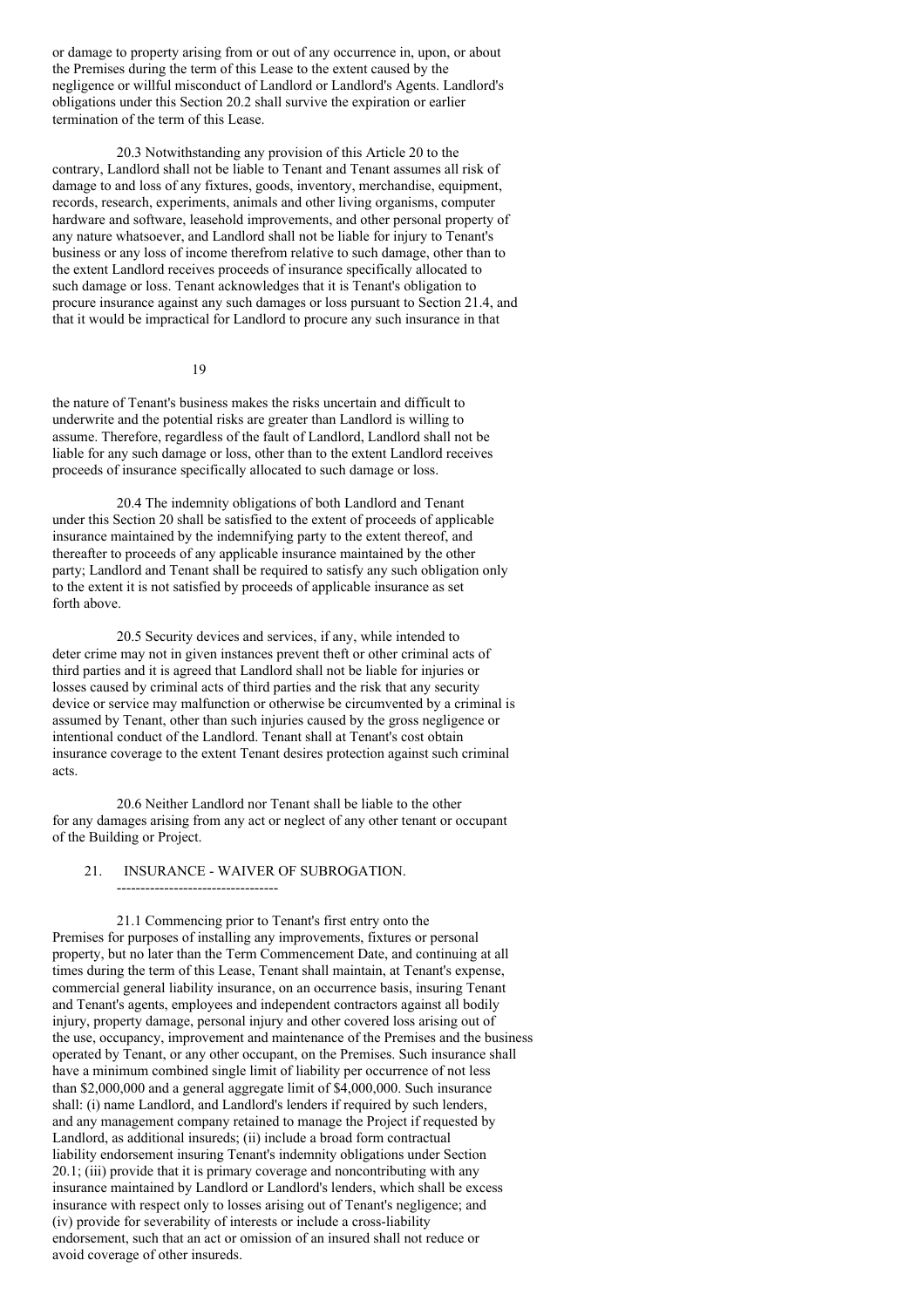21.2 At all times during the term of this Lease, Landlord shall maintain, subject to reimbursement by Tenant as an Operating Expense under Section 7.1(b), "all risk" insurance, including, but not limited to, coverage against loss or damage by fire, vandalism, and malicious mischief covering the Project (exclusive of excavations, foundations and footings, and including the

 $20$ 

Tenant Improvements), in an amount equal to one hundred percent (100%) of the full replacement value thereof. If any boilers or other pressure vessels or systems are installed on the Premises, Landlord shall maintain, subject to reimbursement by Tenant as an Operating Expense under Section 7.1(b), boiler and machinery insurance in an amount equal to one hundred percent (100%) of the full replacement value thereof. The insurance described in this Section 21.2 shall: (i) insure Landlord, and Landlord's lenders if required by such lenders, as their interests may appear; (ii) contain a Lender's Loss Payable Form (Form 438 BFU or equivalent) in favor of Landlord's lenders and name Landlord, or Landlord's lender if required by such lender, as the loss payee; (iii) provide for severability of interests or include a cross-liability endorsement, such that an act or omission of an insured shall not reduce or avoid coverage of other insureds; and (iv) provide that it is primary coverage and non-contributing with any insurance maintained by Landlord or Landlord's lenders, which shall be excess insurance. The full replacement value of the Project, including the Tenant Improvements and other improvements and fixtures insured thereunder, shall, for the purpose of establishing insurance limits and premiums only, be determined by the company issuing the insurance policy and shall be redetermined by said company within six (6) months after completion of any material alterations or improvements to the Premises and otherwise at intervals of not more than three (3) years. Landlord shall promptly increase the amount of the insurance carried pursuant to this Section 21.2 to the amount so redetermined. The proceeds of the insurance described in this Section shall be used for the repair, replacement and restoration of the Project, including the Tenant Improvements and other improvements and fixtures insured thereunder, as further provided in Article 22; provided, however, if this Lease is terminated after damage or destruction, the insurance policy or policies, all rights thereunder and all insurance proceeds shall be assigned to Landlord

21.3 At all times during this Lease, Landlord shall maintain, pursuant to requirements of its mortgage lender, subject to reimbursement by Tenant as an Operating Expense under Section 7.1(b), commercial general liability insurance, including coverage for death, bodily injury and broad form property damage, with a combined single limit in an amount of not less than \$1,000,000 per occurrence and \$2,000,000 in the aggregate; umbrella excess liability coverage with a limit of not less than \$20,000,000 over primary insurance, which policy shall include coverage for water damage, assumed and contractual liability coverage, premises medical payment, and automobile liability; and rental and/or business interruption insurance to cover loss of income in an amount not less than eighteen (18) months' projected receipts from the entire Project.

21.4 At all times during the term of this Lease, Tenant shall maintain, at Tenant's expense, "all risk" insurance against all damage and loss to Tenant's Removable Property, including but not limited to fixtures, goods, inventory, merchandise, equipment, records, research, experiments, animals and other living organisms, computer hardware and software, leasehold improvements, and other personal property of any nature whatsoever of Tenant or any subtenant of Tenant that may be occupying the Premises, or any portion thereof, from time to time, in an amount equal to the full replacement value thereof. Notwithstanding anything to the contrary contained here, Tenant shall be entitled to all proceeds from the insurance carried pursuant to this Section 21.4.

21

21.5 At all times during the term of this Lease, Tenant shall maintain workers' compensation insurance in accordance with California law, and employers' liability insurance with limits typical for companies similar to Tenant.

21.6 All of the policies of insurance referred to in this Article 21 shall be written by companies authorized to do business in California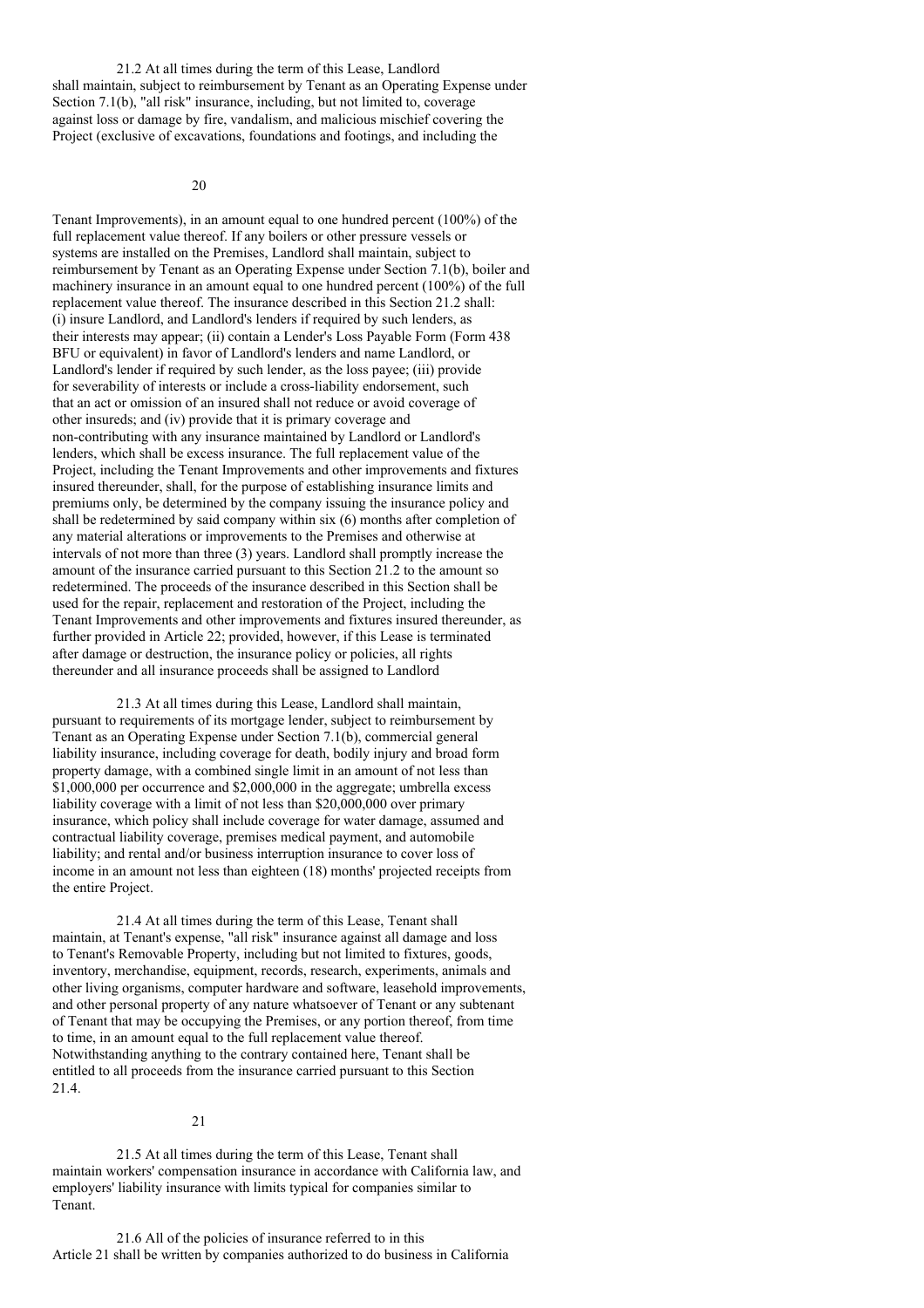and having a policyholder rating of not less than AA (or its equivalent), or a lesser rating reasonably acceptable to Landlord, by a generally accepted insurance rating agency. Each insurer referred to in this Article 21 shall agree, by endorsement on the applicable policy or by independent instrument furnished to Landlord, that it will give Landlord, and Landlord's lenders if required by such lenders, at least ten (10) days' prior written notice by registered mail before the applicable policy shall be canceled for non-payment of premium, and thirty (30) days' prior written notice by registered mail before the applicable policy shall be canceled or altered in coverage, scope, amount or other material term for any other reason (although any failure of an insurer to give notice as provided herein shall not be a breach of this Lease by Tenant). No policy shall provide for a deductible amount in excess of \$100,000, unless approved in advance in writing by Landlord, which approval shall not be unreasonably withheld or delayed. Tenant shall deliver to Landlord, and to Landlord's lenders if required by such lenders, copies of the insurance policies required to be carried by Tenant, certified by the insurer, or certificates evidencing such insurance policies, issued by the insurer, together with evidence of payment of the required premiums, prior to the required date for commencement of such coverage. At least thirty (30) days prior to expiration of any such policy, Tenant shall deliver to Landlord, and Landlord's lenders if required by such lenders, a certificate evidencing renewal, or a certified copy of a new policy or certificate evidencing the same, together with evidence of payment of the required premiums. If Tenant fails to provide to Landlord any such policy or certificate by the required date for commencement of coverage, or within fifteen (15) days prior to expiration of any policy, or to pay the premiums therefor when required, Landlord shall have the right, but not the obligation, to procure said insurance and pay the premiums therefor. Any premiums so paid by Landlord shall be repaid by Tenant to Landlord with the next due installment of rent, and failure to repay the same shall have the same consequences as failure to pay any installment of Rent.

21.7 Landlord may provide the property insurance required under this Article 21 pursuant to a so-called blanket policy or policies of property insurance maintained by Landlord.

21.8 Landlord and Tenant each hereby waive any and all rights of recovery against the other or against the officers, directors, members, managers, partners, employees, agents, and representatives of the other, on account of loss or damage to such waiving party or such waiving party's property or the property of others under its control, to the extent that such loss or damage is caused by or results from risks insured against under any insurance policy which insures such waiving party's property at the time of such loss or damage, which waiver shall continue in effect as long as the parties' respective insurers so permit. Any termination of such waiver shall be by written notice as hereinafter set forth. Prior to obtaining policies of insurance required or permitted under this Lease, Landlord and Tenant shall give notice to the insurers that the foregoing mutual waiver is contained in this Lease, and each party shall use its best efforts to cause such insurer to approve such waiver in writing and to cause each insurance policy obtained by it to provide that the insurer waives all right of recovery by way of subrogation against the other

#### 22

party. If such written approval of such waiver of subrogation cannot be obtained from any insurer or is obtainable only upon payment of an additional premium which the party seeking to obtain the policy reasonably determines to be commercially unreasonable, the party seeking to obtain such policy shall notify the other thereof, and the latter shall have twenty (20) days thereafter to either: (i) identify other insurance companies reasonably satisfactory to the other party that will provide the written approval and waiver of subrogation; or (ii) agree to pay such additional premium. If neither (i) nor (ii) are done, the mutual waiver set forth above shall not be operative, and the party seeking to obtain the policy shall be relieved of the obligation to obtain the insurer's written approval and waiver of subrogation with respect to such policy during such time as such policy is not obtainable or is obtainable only upon payment of a commercially unreasonable additional premium as described above. If such policies shall at any subsequent time be obtainable or obtainable upon payment of a commercially reasonable additional premium, neither party shall be subsequently liable for failure to obtain such insurance until a reasonable time after notification thereof by the other party. If the release of either Landlord or Tenant, as set forth in the first sentence of this Section 21.8, shall contravene any law with respect to exculpatory agreements, the liability of the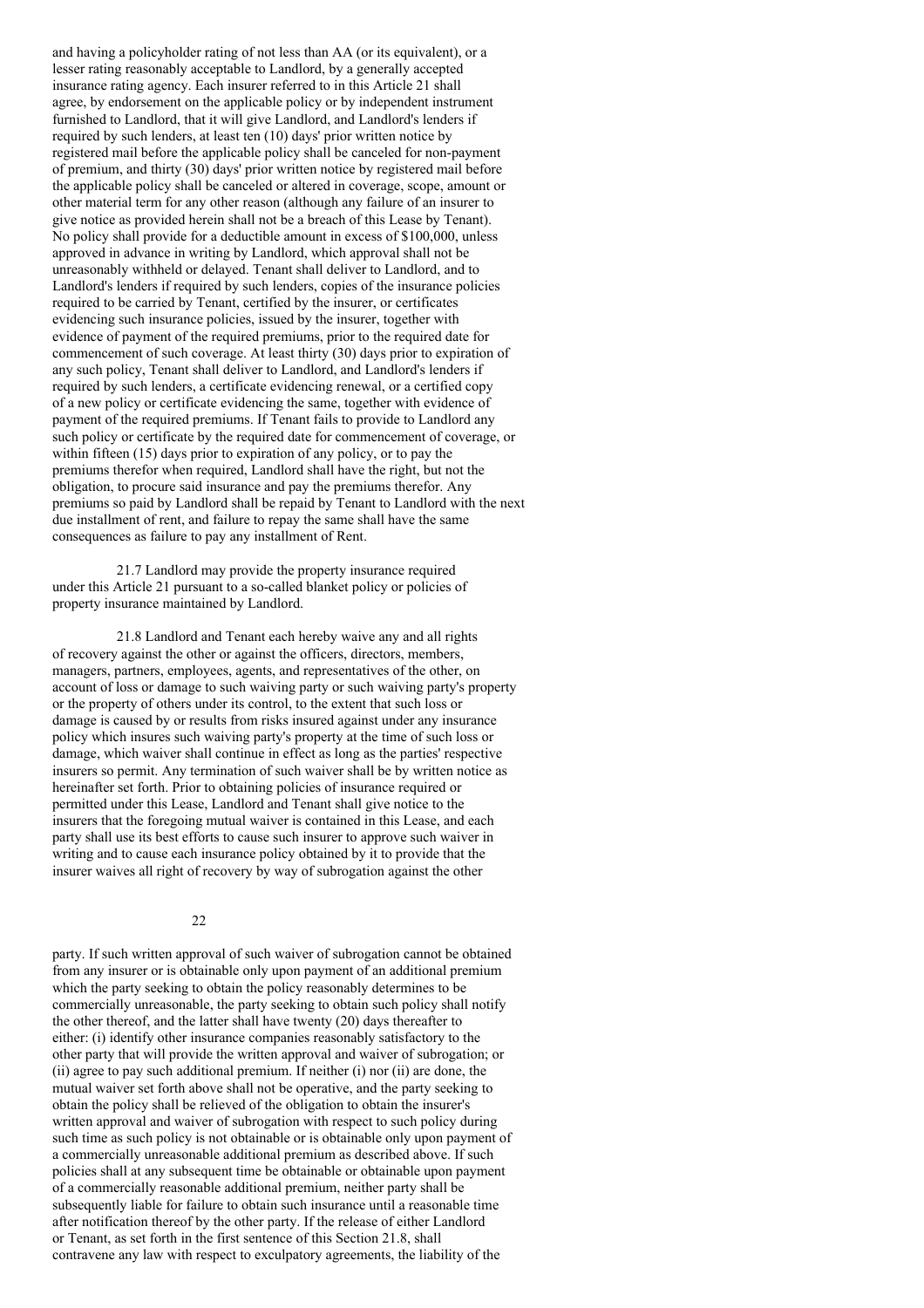party in question shall be deemed not released but shall be secondary to the other's insurer.

# 22. DAMAGE OR DESTRUCTION.

----------------------

22.1 In the event of damage to or destruction of all or any portion of the Project or the Premises or the improvements and fixtures thereon (collectively, "IMPROVEMENTS") arising from a risk covered by the insurance described in Section 21.2, Landlord shall within a reasonable time commence and proceed diligently to repair, reconstruct and restore (collectively, "RESTORE") the improvements to substantially the same condition as they were in immediately prior to the casualty. Tenant shall be responsible for its Pro Rata Share of insurance deductibles and for all costs of restoration in excess of insurance proceeds as Operating Expenses pursuant to the provisions of Article 7, provided, however, that any such costs which would be deemed of a "capital" nature under generally accepted accounting principles shall be amortized over the useful life of the repair or replacement as determined under Internal Revenue Service guidelines, and Tenant shall pay only that portion of the costs which are amortized over the balance of the term, payable at the time the costs are incurred to the extent Tenant's share of the costs are less than \$1.75 per square foot of Rentable Area of the Premises, with the balance payable on a monthly basis during the balance of the term. In no event shall Tenant be liable for costs of restoration to the extent the inadequacy of insurance proceeds is due to Landlord's failure to carry the insurance required to be carried by Landlord pursuant to the terms of this Lease.

22.2 In the event of any damage to or destruction of all or any portion of the improvements arising from a risk which is not covered by the insurance required to be carried by Landlord pursuant to Section 21.2, Landlord may elect at its cost to restore the improvements, in which event Landlord shall, within a reasonable time, commence and proceed diligently to restore the improvements to substantially the same condition as they were in immediately prior to the casualty. In the event Landlord elects not to restore the improvements, this Lease shall terminate as of the date of the damage or destruction unless Tenant elects to pay the full cost of restoration.

## 23

22.3 In the event the improvements are restored pursuant to Section 22.1 or Section 22.2, this Lease shall continue in full force and effect, notwithstanding such damage or destruction; provided, however, that if the damage or destruction (i) occurs during the last year of the term and the expense of restoration exceeds \$500,000, or (ii) occurs at any other time and the expense of restoration (after application of insurance proceeds) exceeds \$1,000,000, Landlord may at its election terminate the Lease unless Tenant elects to pay the full cost of restoration.

22.4 In satisfying its obligations under this Article 22, Landlord shall be not be required to fulfill its restoration responsibilities with improvements identical to those which were damaged or destroyed; rather, with the consent of Tenant, which consent will not be unreasonably withheld or delayed, Landlord may restore the damage or destruction with improvements reasonably equivalent or of reasonably equivalent value to those damaged or destroyed. Provided, however, that such restoration complies with all the then existing applicable building codes.

22.5 In the event of damage, destruction and/or restoration as herein provided, Tenant shall not be entitled to any compensation or damages occasioned by any such damage, destruction or restoration, but Tenant shall be entitled to an equitable abatement of rent in proportion to the extent the Premises are not usable by Tenant. Notwithstanding the foregoing, in the event restoration cannot reasonably be completed within six (6) months following the damage or destruction as estimated by Landlord's architect, Landlord will give notice thereof to Tenant within fifteen (15) days following such damage or destruction, and Tenant at its election may by written notice to Landlord terminate this Lease. In the event of such termination, Tenant shall have no responsibility for contributing to the expense of restoration.

22.6 Notwithstanding anything to the contrary contained in this Article, should Landlord be delayed or prevented from completing the restoration of the improvements after the occurrence of such damage or destruction by reason of acts of God, war, terrorism, government restrictions,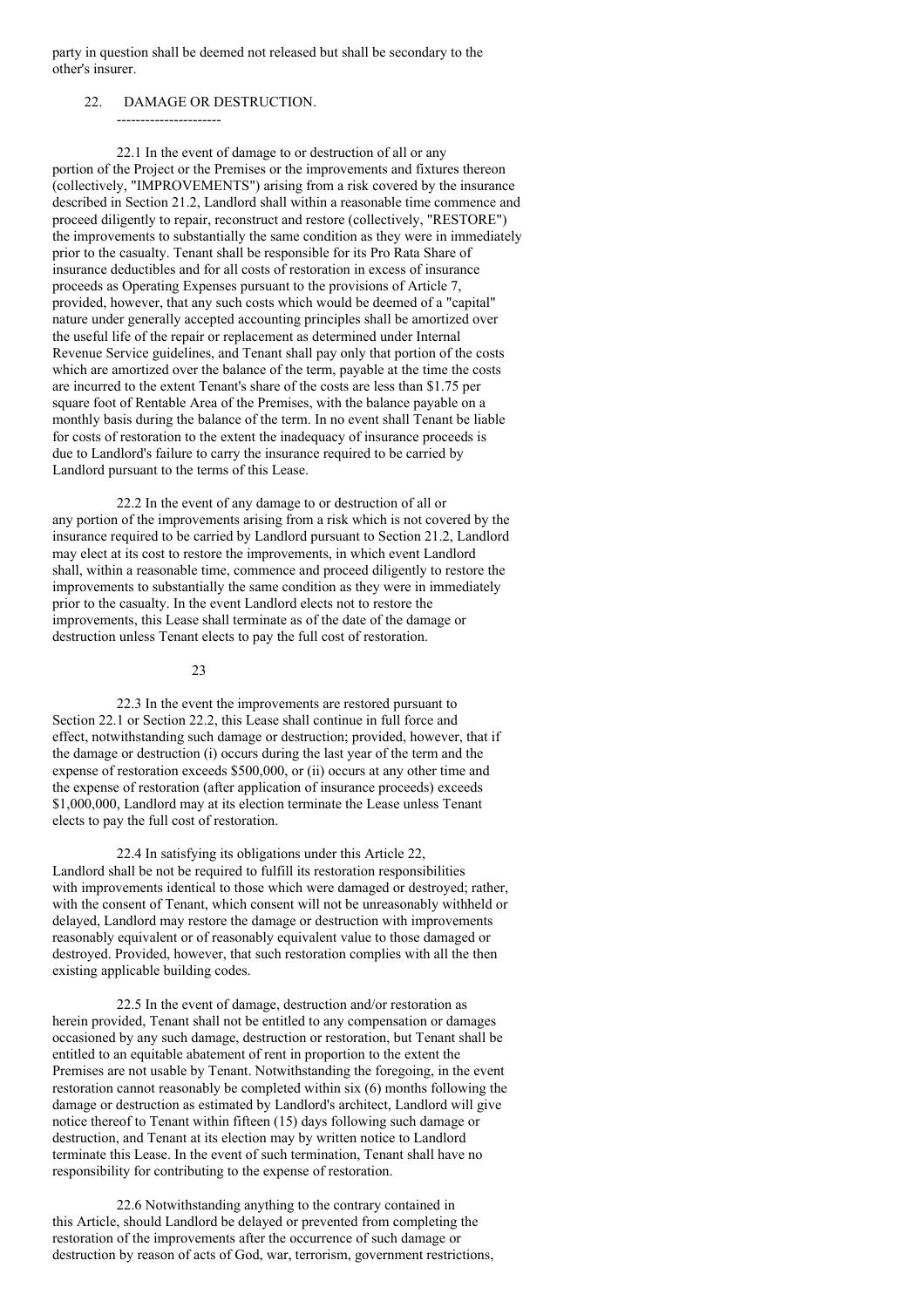inability to procure the necessary labor or materials, strikes, or other causes beyond the control of Landlord (but excluding economic conditions or financial inability to perform), the time for Landlord to commence or complete restoration shall be extended for the time reasonably required as a result of such event.

22.7 If an insured casualty occurs, Landlord shall make the loss adjustment with the insurance company for the insurance carried by Landlord.

22.8 Tenant waives the provisions of Civil Code Section 1932(2) and 1933(4) or any similar statute now existing or hereafter adopted governing destruction of the Premises, so that the parties' rights and obligations in the event of damage or destruction shall be governed by the provisions of this Lease.

23. EMINENT DOMAIN.

---------------

23.1 In the event the whole of the Project shall be taken for any public or quasi-public purpose by any lawful power or authority by exercise of the right of appropriation, condemnation or eminent domain, or sold to prevent such taking, Tenant or Landlord may terminate this Lease effective as of the date possession is required to be surrendered to said authority.

24

23.2 In the event of a partial taking of the Project for any public or quasi-public purpose by any lawful power or authority by exercise of right of appropriation, condemnation, or eminent domain, or sold to prevent such taking, then Landlord may elect to terminate this Lease if such taking is of a material nature such as to make it uneconomical to continue use of the unappropriated portions for the purposes for which they were intended, and Tenant may elect to terminate this Lease if such taking is of material detriment to, and substantially interferes with, Tenant's use and occupancy of the Premises. In no event shall this Lease be terminated when such a partial taking does not have a material adverse effect upon Landlord or Tenant or both. Termination by either party pursuant to this section shall be effective as of the date possession is required to be surrendered to said authority.

23.3 If upon any taking of the nature described in this Article 23 this Lease continues in effect, then Landlord shall promptly proceed to restore the remaining portion of the Project, including all improvements and fixtures located in the Premises, to substantially their same condition prior to such partial taking; provided, however, Landlord's obligation hereunder shall be limited to the amount of the condemnation proceeds. Basic Annual Rent shall be abated proportionately on the basis of the square feet of the Rentable Area of the Project or Premises taken.

#### 24. DEFAULTS AND REMEDIES.

----------------------

24.1 Late payment by Tenant to Landlord of Rent and other sums due will cause Landlord to incur costs not contemplated by this Lease, the exact amount of which will be extremely difficult and impracticable to ascertain. Such costs include, but are not limited to, processing and accounting charges and late charges which may be imposed on Landlord by the terms of any mortgage or trust deed covering the Premises. Therefore, if any installment of Rent due from Tenant is not received by Landlord within ten (10) days of the date such payment is due, Tenant shall pay to Landlord an additional sum of five percent (5%) of the overdue rent as a late charge. The parties agree that this late charge represents a fair and reasonable estimate of the costs that Landlord will incur by reason of late payment by Tenant. In addition to the late charge, Rent not paid within thirty (30) days of the date such payment is due shall bear interest from thirty (30) days after the date due until paid at the rate of ten percent  $(10\%)$  per annum.

24.2 No payment by Tenant or receipt by Landlord of a lesser amount than the rent payment herein stipulated shall be deemed to be other than on account of the rent, nor shall any endorsement or statement on any check or any letter accompanying any check or payment as rent be deemed an accord and satisfaction, and Landlord may accept such check or payment without prejudice to Landlord's right to recover the balance of such rent or pursue any other remedy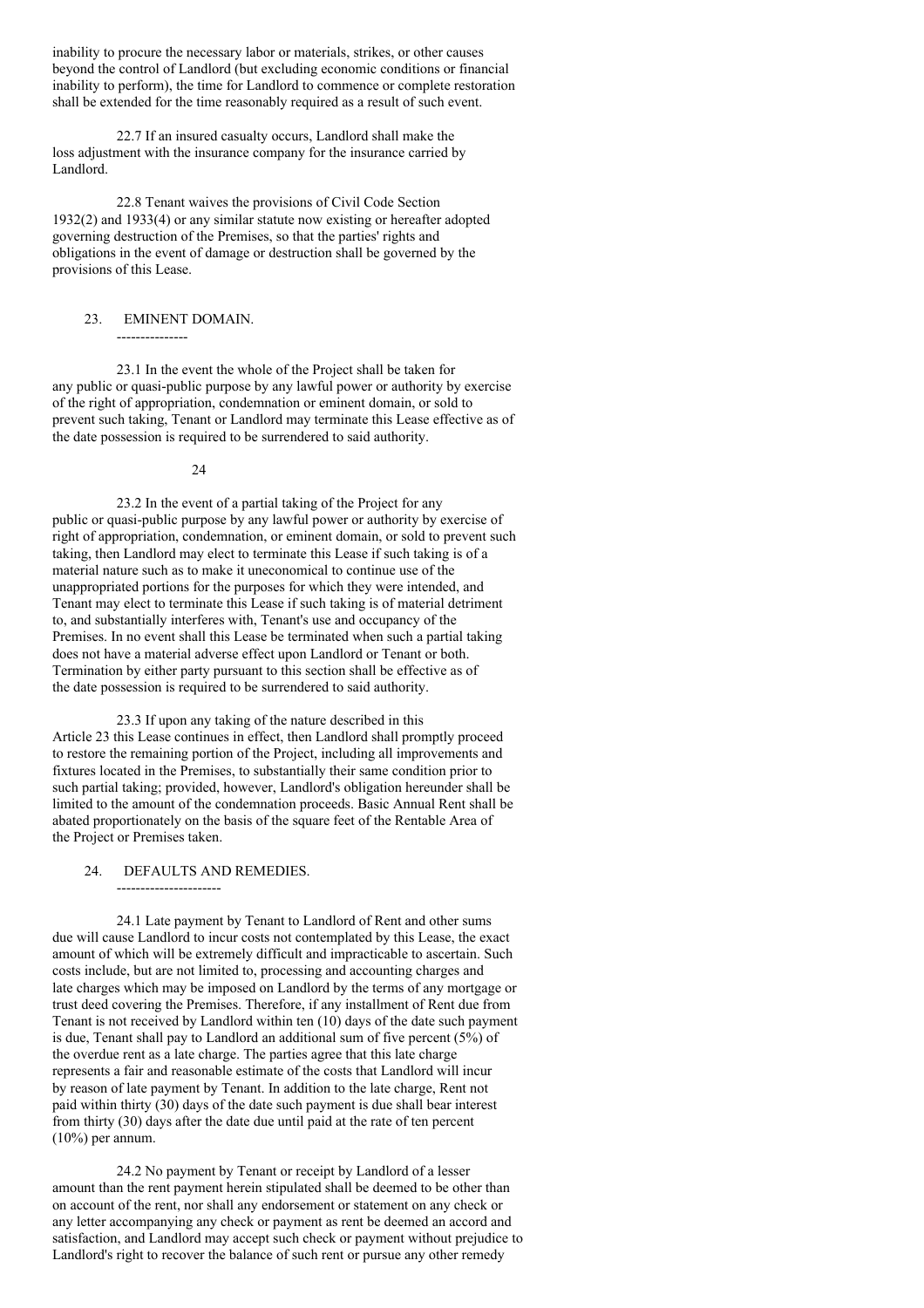provided. If at any time a dispute shall arise as to any amount or sum of money to be paid by Tenant to Landlord, Tenant shall have the right to make payment "under protest" and such payment shall not be regarded as a voluntary payment, and there shall survive the right on the part of Tenant to institute suit for recovery of the payment paid under protest.

25

24.3 If Tenant fails to pay any sum of money (other than Basic Annual Rent) required to be paid by it hereunder, or shall fail to perform any other act on its part to be performed hereunder, Landlord may, without waiving or releasing Tenant from any obligations of Tenant, but shall not be obligated to, make such payment or perform such act; provided, that such failure by Tenant continued for ten (10) days after written notice from Landlord demanding performance by Tenant was delivered to Tenant, or resulted or could have resulted in a violation of law or the cancellation of an insurance policy maintained by Landlord. All sums so paid or incurred by Landlord, together with interest thereon, from the date such sums were paid or incurred, at the annual rate equal to ten percent (10%) per annum shall be payable to Landlord on demand as Additional Rent.

24.4 The occurrence of any one or more of the following events shall constitute a default hereunder by Tenant:

(a) The failure by Tenant to make any payment of Rent, as and when due, where such failure shall continue for a period of five (5) days, without the necessity of notice thereof from Landlord to Tenant;

(b) The failure by Tenant to observe or perform any obligation other than described in Section 24.4(a) to be performed by Tenant, where such failure shall continue for a period of thirty (30) days after written notice thereof from Landlord to Tenant; provided, however, that if the nature of Tenant's default is such that more than thirty (30) days are reasonably required to cure the default, then Tenant shall not be deemed to be in default if Tenant shall commence such cure within said thirty (30) day period and thereafter diligently prosecute the same to completion. Such notice shall be in lieu of, and not in addition to, any notice required under California Code of Civil Procedure Section 1161;

(c) Tenant makes an assignment for the benefit of

(d) A receiver, trustee or custodian is appointed to, or does, take title, possession or control of all, or substantially all, of Tenant's assets;

creditors;

(e) An order for relief is entered against Tenant pursuant to a voluntary or involuntary proceeding commenced under any chapter of the Bankruptcy Code;

(f) Any involuntary petition is filed against the Tenant under any chapter of the Bankruptcy Code and is not dismissed within ninety (90) days; or

(g) Tenant's interest in this Lease is attached, executed upon, or otherwise judicially seized and such action is not released within ninety (90) days of the action.

Notices given under this Section shall specify the alleged default and shall demand that Tenant perform the provisions of this Lease or pay the Rent that is in arrears, as the case may be, within the applicable period of time, or quit the Premises. No such notice shall be deemed a forfeiture or a termination of this Lease unless Landlord elects otherwise in such notice, and in no event shall a forfeiture or termination occur without such written notice.

## $26$

24.5 In the event of a default by Tenant, and at any time thereafter, and without limiting Landlord in the exercise of any right or remedy which Landlord may have, Landlord shall be entitled to terminate Tenant's right to possession of the Premises by any lawful means, in which case this Lease shall terminate and Tenant shall immediately surrender possession of the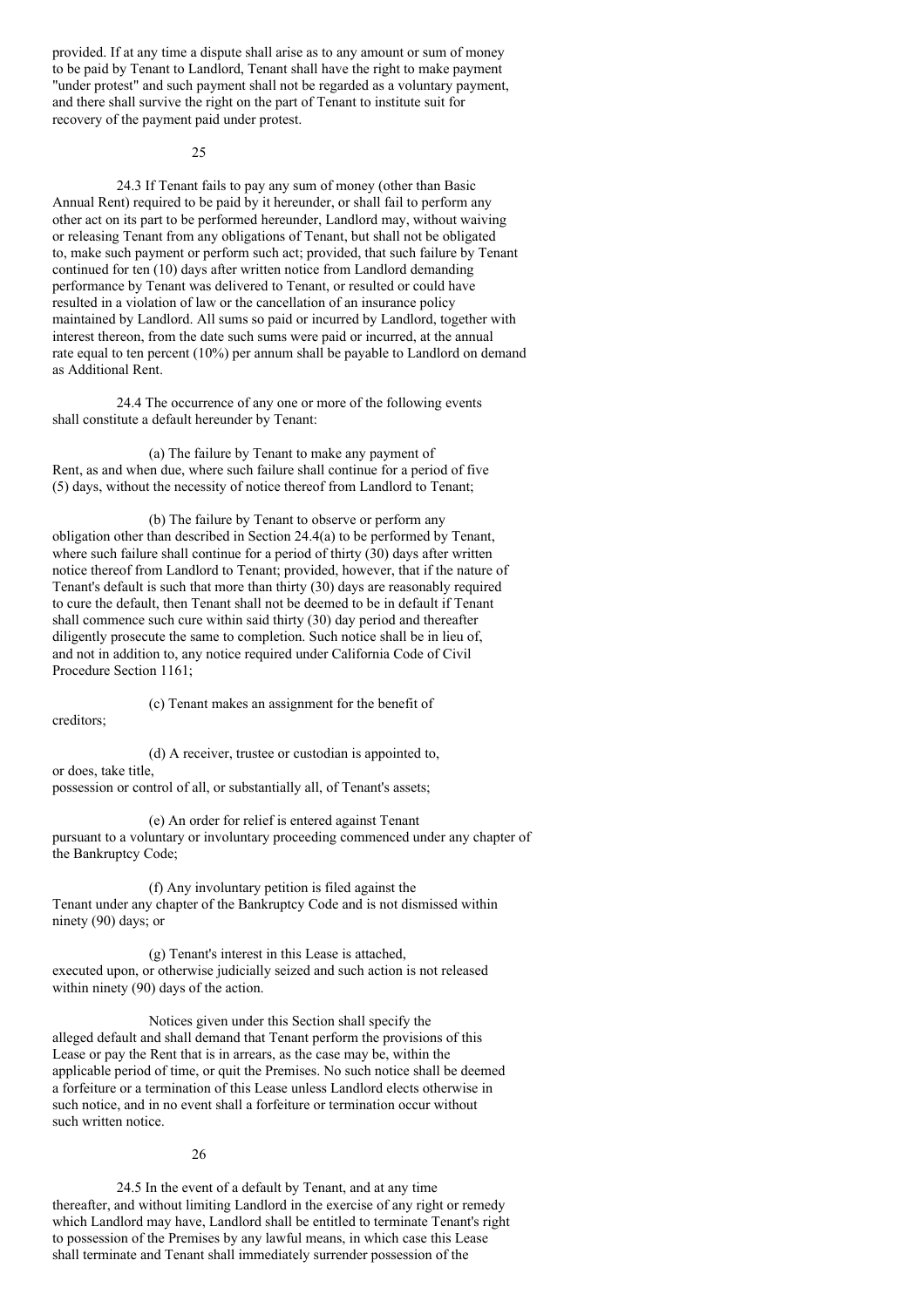Premises to Landlord. In such event Landlord shall have the immediate right to re-enter and remove all persons and property, and such property may be removed and stored in a public warehouse or elsewhere at the cost of, and for the account of Tenant, all without service of notice and without being deemed guilty of trespass, or becoming liable for any loss or damage which may be occasioned thereby. In the event that Landlord shall elect to so terminate this Lease, then Landlord shall be entitled to recover from Tenant all damages incurred by Landlord by reason of Tenant's default, including:

(a) The worth at the time of award any unpaid Rent which had been earned at the time of such termination; plus

(b) The worth at the time of award of the amount by which the unpaid Rent which would have been earned after termination until the time of award exceeds the amount of such rental loss which Tenant proves could have been reasonably avoided; plus

(c) The worth at the time of award of the amount by which the unpaid Rent for the balance of the term after the time of award exceeds the amount of such rental loss which Tenant proves could have been reasonably avoided; plus

(d) Any other amount necessary to compensate Landlord for all the detriment proximately caused by Tenant's failure to perform its obligation under this Lease or which in the ordinary course of things would be likely to result therefrom, including, but not limited to, the cost of restoring the Premises to the condition required under the terms of this Lease; plus

(e) At Landlord's election, such other amounts in addition to or in lieu of the foregoing as may be permitted from time to time by applicable law.

As used in Subsections (a), (b) and (c), the "time of award" shall mean the date upon which the judgment in any action brought by Landlord against Tenant by reason of such default is entered or such earlier date as the court may determine . As used in Subsections (a) and (b), the "worth at the time of award" shall be computed by allowing interest at the rate specified in Section 24.1. As used in Subsection (c) above, the "worth at the time of award" shall be computed by taking the present value of such amount using the discount rate of the Federal Reserve Bank of San Francisco at the time of award plus one percentage point.

24.6 In the event of a default by Tenant, and if Landlord does not elect to terminate this Lease as provided in Section 24.5 or otherwise terminate Tenant's right to possession of the Premises, Landlord shall have the remedy described in Section 1951.4 of the Civil Code. Landlord may continue this Lease in effect, as lessee has the right to sublet or assign, subject only to reasonable limitations, pursuant to Section 25.1 and 25.2 for so long as Landlord does not terminate Tenant's right to possession of the Premises, and may enforce all of its rights and remedies under the Lease, including the right from time to time to recover Rent as it becomes due under the Lease. At any time thereafter, Landlord may elect to terminate this Lease and to recover damages to which Landlord is entitled.

27

24.7 Notwithstanding anything herein to the contrary, Landlord's reentry to perform acts of maintenance or preservation of, or in connection with efforts to relet, the Premises, or any portion thereof, or the appointment of a receiver upon Landlord's initiative to protect Landlord's interest under this Lease, shall not terminate Tenant's right to possession of the Premises or any portion thereof and, until Landlord does elect to terminate this Lease, this Lease shall continue in full force and Landlord may pursue all its remedies hereunder, including, without limitation, the right to recover from Tenant as they become due hereunder all Rent and other charges required to be paid by Tenant under the terms of this Lease.

24.8 All rights, options, and remedies of Landlord contained in this Lease shall be construed and held to be nonexclusive and cumulative. Landlord shall have the right to pursue any one or all of such remedies or any other remedy or relief which may be provided by law, whether or not stated in this Lease. No waiver of any default of Tenant hereunder shall be implied from any acceptance by Landlord of any rent or other payments due hereunder or by any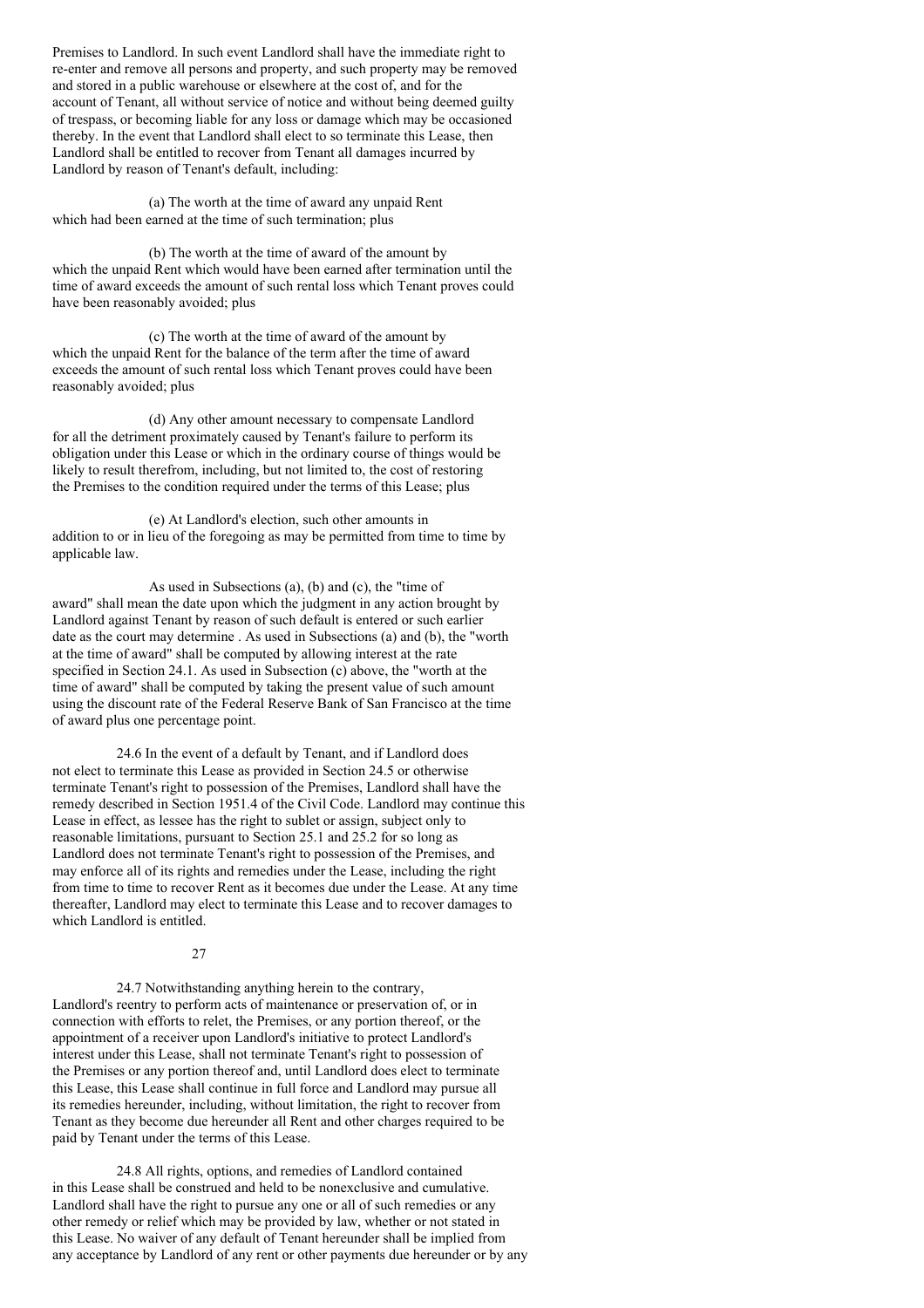omission by Landlord to take any action on account of such default if such default persists or is repeated, and no express waiver shall affect defaults other than as specified in said waiver.

24.9 Termination of this Lease or Tenant's right to possession by Landlord shall not relieve Tenant from any liability to Landlord which has theretofore accrued or shall arise based upon events which occurred prior to the last to occur of (i) the date of Lease termination or (ii) the date possession of Premises is surrendered.

24.10 Landlord shall not be in default unless Landlord fails to perform obligations required of Landlord within a reasonable time, but in no event later than thirty (30) days after written notice by Tenant specifying wherein Landlord has failed to perform such obligation; provided, however, that if the nature of Landlord's obligation is such that more than thirty (30) days are required for performance, then Landlord shall not be in default if Landlord advises Tenant in writing of the need for more than thirty (30) days to perform such obligation, commences performance within ten (10) days after Tenant serves the written notice of Landlord's failure to perform and thereafter diligently prosecutes the same to completion.

24.11 In the event of any default on the part of Landlord, Tenant will give notice by registered or certified mail to any beneficiary of a deed of trust or mortgagee of a mortgage covering the Premises whose address shall have been furnished to Tenant, and shall offer such beneficiary and/or mortgagee a reasonable opportunity to cure the default, but in no event less than thirty (30) days after the notice is given or thirty (30) days beyond any applicable cure period given to Landlord in this Article 24, whichever is later.

25. ASSIGNMENT OR SUBLETTING.

-------------------------

25.1 Except as hereinafter provided, Tenant shall not, either voluntarily or by operation of law, sell, assign, hypothecate or transfer this Lease, or sublet the Premises or any part thereof, or permit or suffer the Premises or any part thereof to be used or occupied as work space, storage space, concession or otherwise by anyone other than Tenant or Tenant's employees, without the prior written consent of Landlord in each instance, which consent shall not be unreasonably withheld or delayed.

## 28

25.2 If Tenant desires to assign this Lease to an entity into which Tenant is merged, with which Tenant is consolidated, or which acquires all or substantially all of the assets of Tenant, provided that the successor entity's net worth and liquid assets are equal or greater than Tenant's immediately prior to the assignment, and further provided that the assignee first executes, acknowledges and delivers to Landlord an agreement whereby the assignee agrees to be bound by all of the covenants and agreements in this Lease arising after the effective date of the transfer, then Landlord upon receipt of proof of foregoing, will consent to the assignment; provided however, Landlord's consent shall not be required if such transfers occur in a public stock exchange.

25.3 In the event Tenant desires to assign, hypothecate or otherwise transfer this Lease or sublet the Premises or any part thereof to a transferee other than one set forth in Section 25.2, then at least ten (10) days, but not more than forty-five (45) days, prior to the date when Tenant desires the assignment or sublease to be effective (the "ASSIGNMENT DATE"), Tenant shall give Landlord a notice (the "ASSIGNMENT NOTICE") which shall set forth the name, address and business of the proposed assignee or sublessee, information (including references and financial statements) concerning the reputation and financial ability of the proposed assignee or sublessee, the Assignment Date, any ownership or commercial relationship between Tenant and the proposed assignee or sublessee, and the consideration and all other material terms and conditions of the proposed assignment or sublease, all in such detail as Landlord shall reasonably require.

25.4 Landlord in making its determination as to whether consent should be given to a proposed assignment or sublease, may give consideration to (i) the financial strength of such successor (but may not withhold consent on this ground if the successor's net worth and liquid assets are equal to or greater than Tenant's immediately prior to the assignment),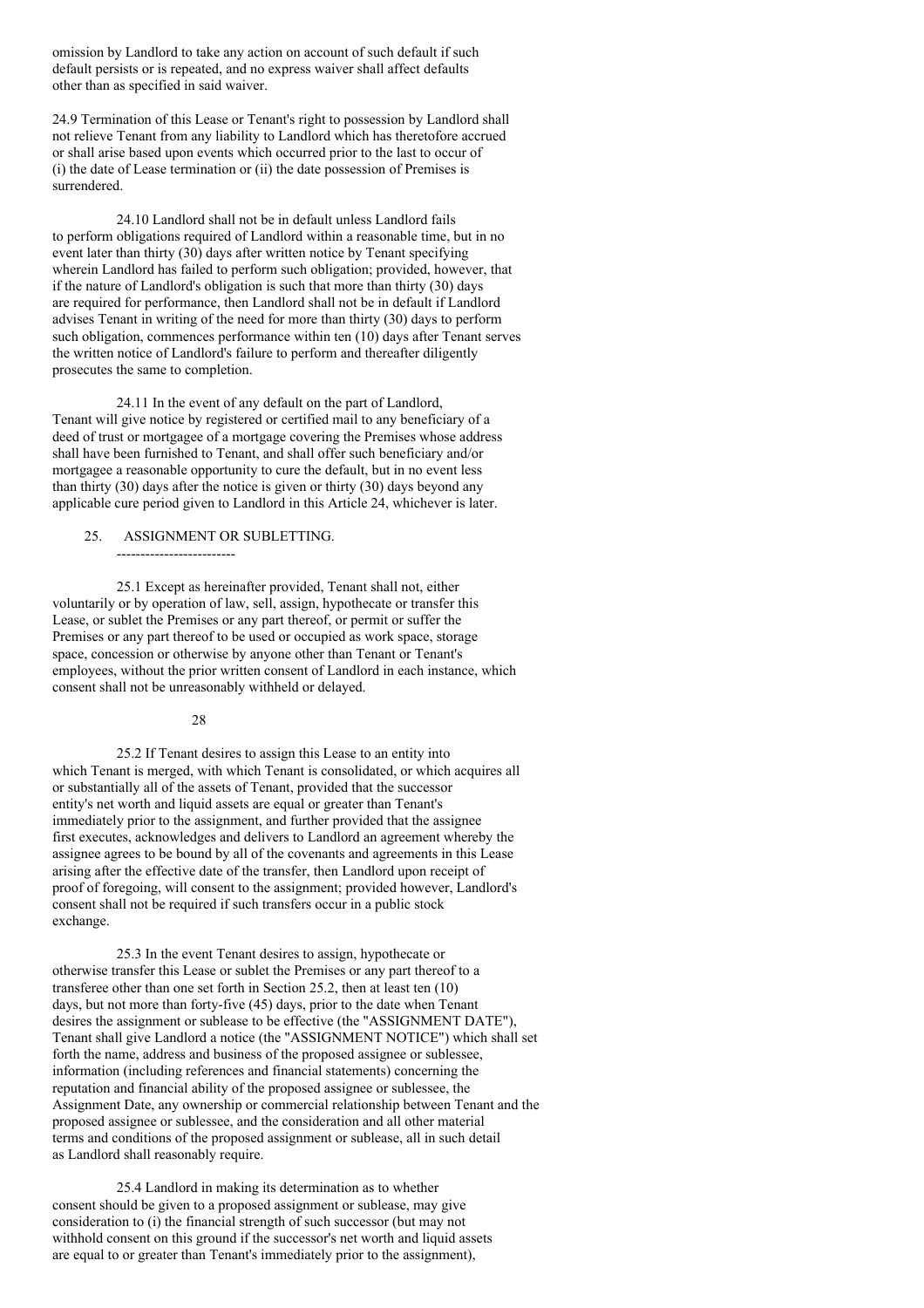notwithstanding the assignor remaining liable for Tenant's performance, (ii) any use which such successor proposes to make of the Premises, and (iii) whether the proposed assignee or sublessee represents a potential risk of compromise of trade secrets of another tenant of the Project. If Landlord fails to deliver written notice of its determination to Tenant within fifteen (15) days following receipt of the Assignment Notice and the information required under Section 25.4, Landlord shall be deemed to have approved the request. As a condition to any assignment or sublease to which Landlord has given consent, any such assignee or sublessee must execute, acknowledge and deliver to Landlord an agreement whereby the assignee or sublessee agrees to be bound by all of the covenants and agreements in this Lease.

25.5 Any sale, assignment, hypothecation or transfer of this Lease or subletting of Premises that is not in compliance with the provisions of this Article 25 shall be void.

25.6 The consent by Landlord to an assignment or subletting shall not relieve Tenant or any assignee of this Lease or sublessee of the Premises from obtaining the consent of Landlord to any further assignment or subletting or as releasing Tenant or any assignee or sublessee of Tenant from full and primary liability.

29

25.7 If Tenant shall sublet the Premises or any part thereof, Tenant hereby immediately and irrevocably assigns to Landlord, as security for Tenant's obligations under this Lease, all rent from any subletting of all or a part of the Premises, and Landlord as assignee of Tenant, or a receiver for Tenant appointed on Landlord's application, may collect such rent and apply it toward Tenant's obligations under this Lease; except that, until the occurrence of an act of default by Tenant, Tenant shall have the right to collect such rent. Furthermore, Tenant hereby immediately and irrevocably assigns to Landlord, as security for Tenant's obligations under this Lease, any security deposit received from the subtenant, which Landlord shall hold pursuant to the terms of the sublease. The security deposit shall be transferable by Landlord to a successor Landlord and to Landlord's mortgage lender which is the beneficiary of a deed of trust encumbering the Premises, provided such lender agrees to hold the security deposit pursuant to the terms of the sublease and this Lease.

25.8 Notwithstanding any subletting or assignment Tenant shall remain fully and primarily liable for the payment of all Rent and other sums due, or to become due hereunder, and for the full performance of all other terms, conditions, and covenants to be kept and performed by Tenant. The acceptance of rent or any other sum due hereunder, or the acceptance of performance of any other term, covenant, or condition hereof, from any other person or entity shall not be deemed to be a waiver of any of the provisions of this Lease or a consent to any subletting or assignment of the Premises. Landlord shall not withhold consent to an assignment back to the original Tenant hereunder from a subsequent assignee.

25.9 Any sublease of the Premises shall be subject and subordinate to the provisions of this Lease, shall not extend beyond the term of this Lease, and shall provide that the sublessee shall attorn to Landlord, at Landlord's sole option, in the event of the termination of this Lease. Landlord and any lender shall upon Tenant's request provide any sublessee of the entirety of the Premises with a recognition and nondisturbance agreement in the form described in Article 35 on the condition that the sublessee agrees to attorn to Landlord on exactly the same terms and conditions as this Lease. Any assignment of the Lease or sublease of the Premises shall provide that the assignee or sublessee shall provide financial statements to Landlord as reasonably required by present and prospective lenders and purchasers of the Project.

25.10 In the event Tenant assigns, hypothecates or otherwise transfer this Lease or sublets the Premises Tenant shall pay to Landlord, as Additional Rent, fifty percent (50%) of the rent and other consideration received from the transferee during the term of this Lease in excess of Rent payable to Landlord under this Lease, after tenant has recouped any reasonable commissions and legal expenses occasioned by such transfer and payable to third parties.

25.11 Notwithstanding any of the foregoing provisions to the contrary, in the event Tenant desires to assign this Sublease or sublet the entire Premises to a transferee other than to a transferee describe in Section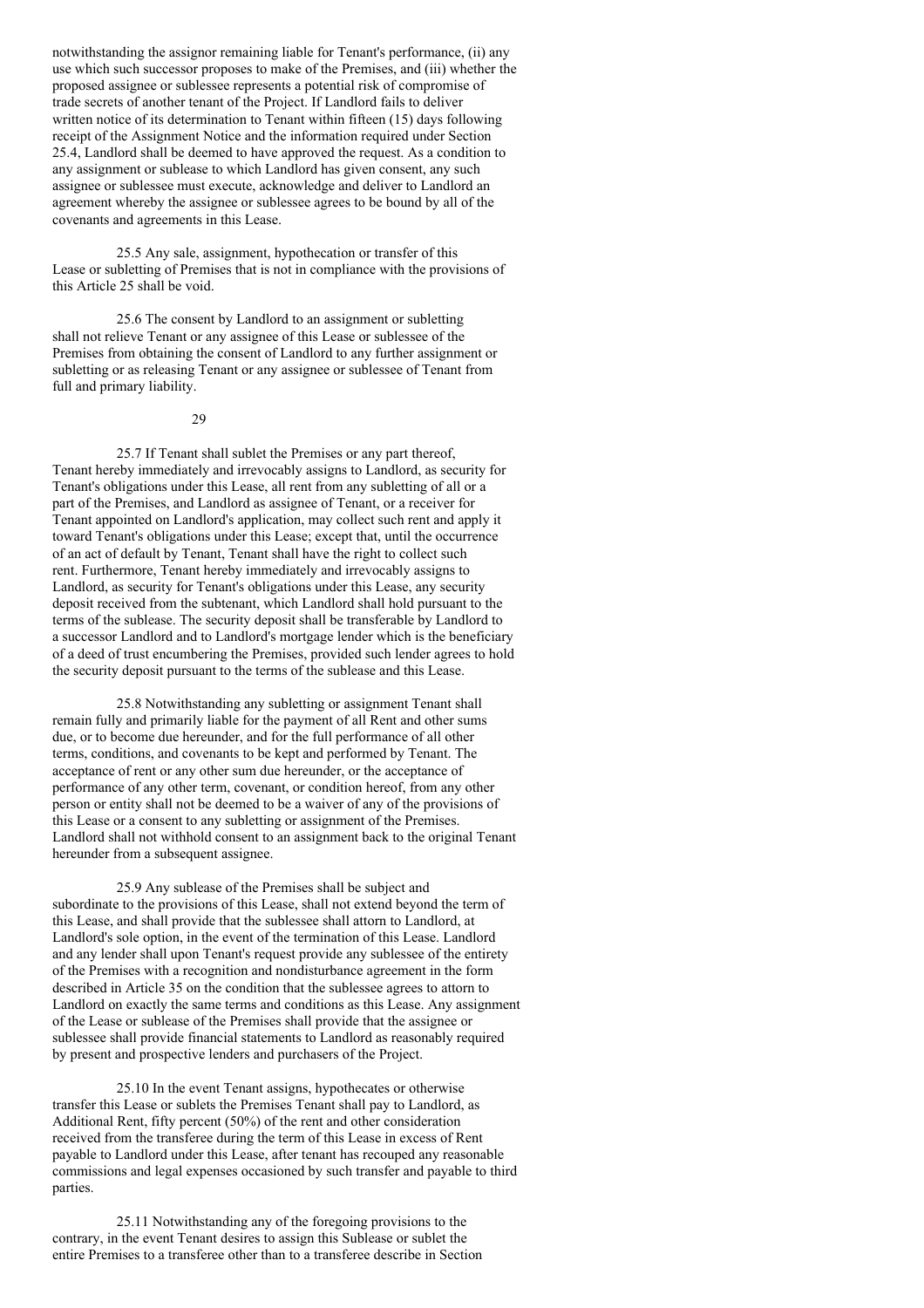25.2, Landlord may elect to terminate this Lease by written notice given by Landlord to Tenant within fifteen (15) days following receipt of the Assignment Notice and the information required under Section 25.3.

 $30$ 

# 26. ARBITRATION/ATTORNEYS' FEES.

 $-$ 

26.1 Any and all disputes in any way arising out of or relating to this Lease shall be submitted to binding arbitration before the American Arbitration Association. The arbitration shall be presided over by one arbitrator. The appointment of the arbitrator shall be in accordance with California Code of Civil Procedure Section 1281.6. Prior to the arbitration hearing, the Landlord and Tenant shall exchange all documents they intend to rely on at the hearing. If approved by the arbitrator, the Landlord and Tenant may also take depositions or engage in other forms of written discovery.

26.2 Notwithstanding the foregoing, Landlord may prosecute a court action for unlawful detainer in order to effect an eviction of tenant to the extent permitted by this Lease.

26.3 If either party commences an arbitration proceeding or court action, the prevailing party shall be entitled to have and recover from the other party reasonable attorneys' fees, expert witness fees and costs of suit.

27. BANKRUPTCY.

-----------

27.1 In the event a debtor, trustee, or debtor-in-possession under the Bankruptcy Code, or other person with similar rights, duties and powers under any other law, proposes to cure any default under this Lease or to assume or assign this Lease, and is obliged to provide adequate assurance to Landlord that (i) a default will be cured, (ii) Landlord will be compensated for its damages arising from any breach of this Lease, or (iii) future performance under this Lease will occur, then adequate assurance shall include any or all of the following, as determined by the Bankruptcy Court: (a) those acts specified in the Bankruptcy Code or other law as included within the meaning of adequate assurance; (b) a cash payment to compensate Landlord for any monetary defaults or damages arising from a breach of this Lease; (c) the credit worthiness and desirability, as a tenant, of the person assuming this Lease or receiving an assignment of this Lease, at least equal to Landlord's customary and usual credit worthiness requirements and desirability standards in effect at the time of the assumption or assignment, as determined by the Bankruptcy Court; and (d) the assumption or assignment of all of Tenant's interest and obligations under this Lease.

#### 28. DEFINITION OF LANDLORD.

-----------------------

28.1 The term "LANDLORD" as used in this Lease, so far as covenants or obligations on the part of Landlord are concerned, shall be limited to mean and include only Landlord or the successor-in-interest of Landlord under this Lease at the time in question. In the event of any transfer, assignment or conveyance of Landlord's title or leasehold, the Landlord herein named (and in case of any subsequent transfers or conveyances, the then grantor and any prior grantors) shall be automatically freed and relieved from and after the date of such transfer, assignment or conveyance of all liability for the performance of any covenants or obligations contained in this Lease thereafter to be performed by Landlord and, without further agreement, the transferee of such title or leasehold shall be deemed to have assumed and agreed to observe and perform any

## 31

and all obligations of Landlord hereunder, during its ownership of the Premises. Landlord may transfer its interest in the Premises or this Lease without the consent of Tenant and such transfer or subsequent transfer shall not be deemed a violation on the part of Landlord or the then grantor of any of the terms or conditions of this Lease.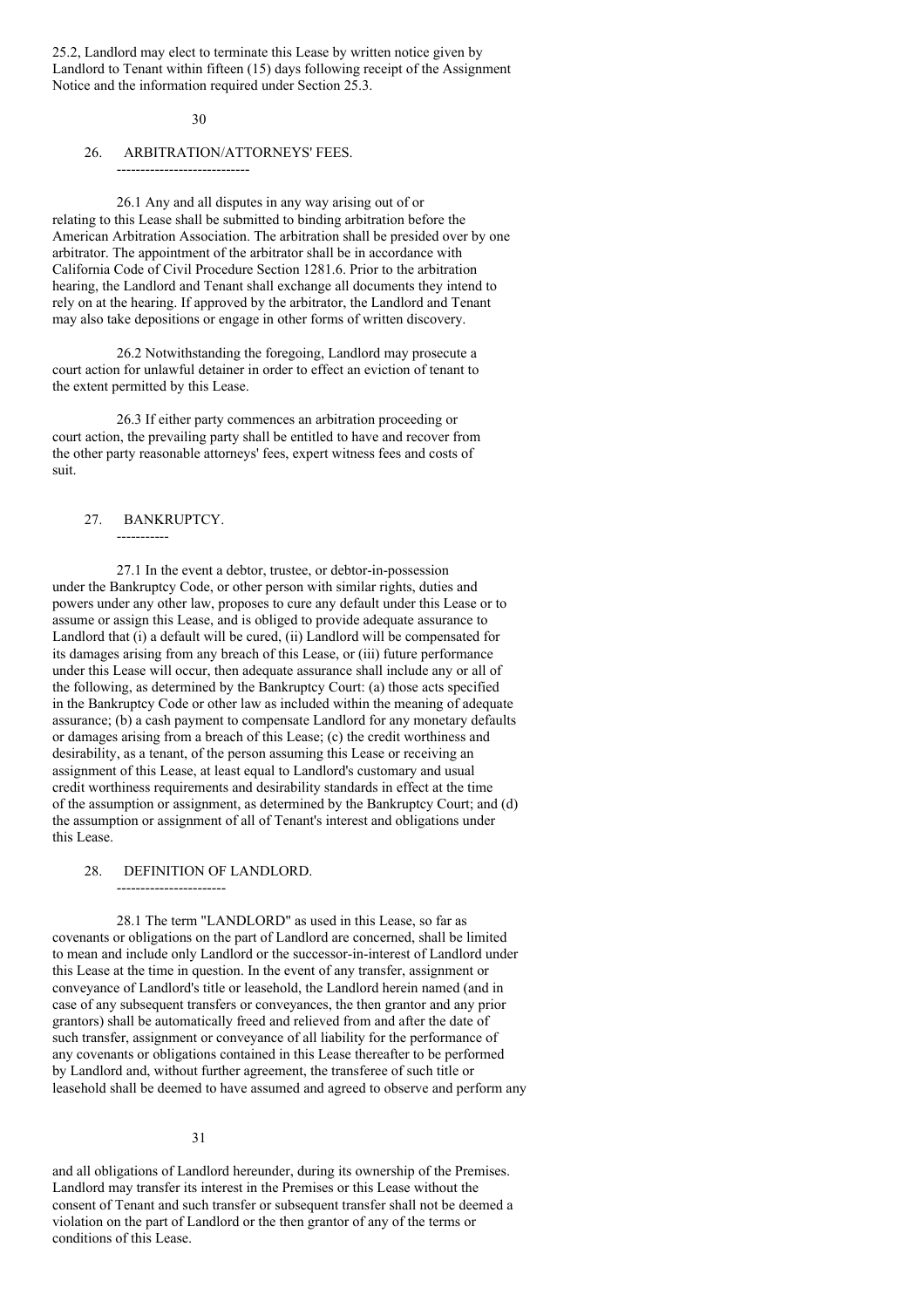# 29. ESTOPPEL CERTIFICATE.

---------------------

29.1 Each party shall, within fifteen (15) days of written notice from the other party, execute, acknowledge and deliver to the other party a statement in writing on a form reasonably requested by a proposed lender, purchaser, assignee or subtenant (i) certifying that this Lease is unmodified and in full force and effect (or, if modified, stating the nature of such modification and certifying that this Lease as so modified is in full force and effect) and the dates to which the rental and other charges are paid in advance, if any, (ii) acknowledging that there are not, to each party's knowledge, any uncured defaults on the part of Landlord or Tenant hereunder (or specifying such defaults if any are claimed) and (iii) setting forth such further information with respect to this Lease or the Premises as may be reasonably requested thereon. Any such statement may be relied upon by any prospective lender, purchaser, assignee or subtenant of all or any portion of the Premises.

#### 30. REMOVAL OF PROPERTY.

--------------------

30.1 Except as provided in Section 10.5 and in this Article 30, all fixtures and personal property owned by Tenant ("TENANT'S REMOVABLE PROPERTY") shall be and remain the property of Tenant, and may be removed by Tenant at any time. Landlord waives any and all rights, title and interest Landlord now has, or hereafter may have, whether statutory or otherwise, in Tenant's Removable Property. At the expiration or earlier termination of this Lease, Tenant shall remove all Tenant's Removable Property in accordance with this Lease, unless Landlord shall have otherwise agreed in writing.

30.2 The Project, Building and Tenant Improvements, and all fixtures and personal property owned by Landlord, shall be and remain the property of Landlord, and shall, upon the expiration or earlier termination of this Lease, remain upon and be surrendered with the Premises as a part thereof.

30.3 Notwithstanding Section 30.1, Tenant may not remove any property if such removal would cause material damage to the Premises, unless such damage can be and is repaired by Tenant. Furthermore, Tenant shall repair any damage to the Premises caused by Tenant's removal of any such property, and shall, prior to the expiration or earlier termination of this Lease, restore and return the Premises to substantially the same condition they were in when first occupied by Tenant, reasonable wear and tear excepted. At a minimum, even if they are determined to be fixtures or personal property owned by Tenant, and notwithstanding the provisions of Section 30.1, Tenant shall leave in place and repair any damage to the interior floors, walls, doors and ceilings of the Premises, all cabling and wiring in the Premises, and the heating, ventilation, air conditioning, plumbing, and electrical systems in the Premises; all such property shall become the property of Landlord upon the expiration or earlier termination of this Lease, and shall remain upon and be surrendered with the Premises as a part thereof. The provisions of Article 17 shall apply to any restoration work under this Article as if the restoration was an alteration,

#### 32

addition or improvement thereunder. Should Tenant require any period beyond the expiration or earlier termination of the Lease to complete such restoration, Tenant shall be a tenant at sufferance subject to the provisions of Section 12.2 hereof, unless tenant obtains Landlord's consent pursuant to Section 12.1 prior to the termination or earlier termination of the Lease.

30.4 If Tenant shall fail to remove any fixtures or personal property which it is entitled to remove under this Article 30 from the Premises prior to termination of this Lease, then Landlord may dispose of the property under the provisions of Section 1980 et seq. of the California Civil Code, as such provisions may be modified from time to time, or under any other applicable provisions of California law.

# 31. LIMITATION OF LANDLORD'S LIABILITY.

-----------------------------------

31.1 If Landlord is in default of this Lease, and as a consequence, Tenant recovers a money judgment against Landlord, the judgment shall be satisfied only out of the proceeds of sale received on execution of the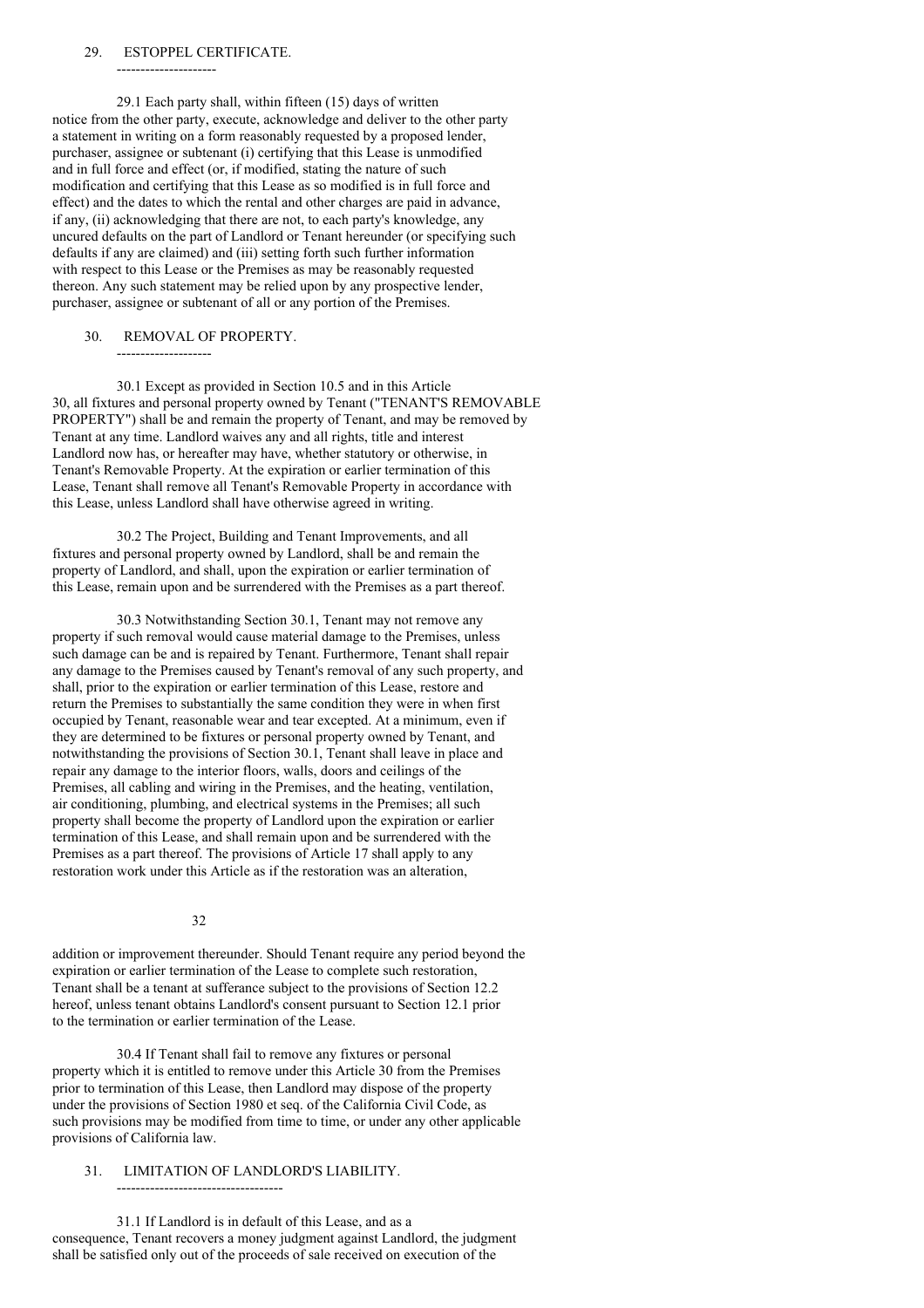judgment and levy against the right, title, and interest of Landlord in the Project of which the Premises are a part, or, in the sole discretion of the Tenant, out of rent or other income from the Project receivable by Landlord or out of the consideration received by Landlord from the sale or other disposition of all or any part of Landlord's right, title, and interest in the Building and Project of which the Premises are a part.

31.2 Neither Landlord nor Landlord's Agents shall be personally liable for any deficiency except to the extent liability is based upon willful and intentional misconduct and except to the extent a court determines the existence of an alter ego relationship. If Landlord is a partnership or joint venture, the partners of such partnership shall not be personally liable and no partner of Landlord shall be sued or named as a party in any suit or action, or service of process be made against any partner of Landlord, except as may be necessary to secure jurisdiction of the partnership or joint venture or to the extent liability is caused by gross negligence, willful and intentional misconduct. If Landlord is a corporation, other than as provided above, the shareholders, directors, officers, employees, and/or agents of such corporation shall not be personally liable and no shareholder, director, officer, employee, or agent of Landlord shall be sued or named as a party in any suit or action, or service of process be made against any shareholder, director, officer, employee, or agent of Landlord, except as may be necessary to secure jurisdiction of the corporation. If Landlord is a limited liability company, other than as provided above, the members, managers, officers, employees, and/or agents of such limited liability company shall not be personally liable and no member, manager, officer, employee, or agent of Landlord shall be sued or named as a party in any suit or action, or service of process be made against any member, manager, officer, employee, or agent of Landlord, except as may be necessary to secure jurisdiction of the corporation. No partner, shareholder, director, member, manager, employee, or agent of Landlord shall be required to answer or otherwise plead to any service of process and no judgment will be taken or writ of execution levied against any partner, shareholder, director, member, manager, employee, or agent of Landlord.

31.3 Each of the covenants and agreements of this Article 31 shall be applicable to any covenant or agreement either expressly contained in this Lease or imposed by statute or by common law.

### 33

# 32. CONTROL BY LANDLORD.

--------------------

32.1 Landlord reserves full control over the Project to the extent not inconsistent with Tenant's quiet enjoyment and use of Premises. This reservation includes the right to establish ownership of the Building separate from fee title to the real property underlying the Building, to divide the Project into more than one lot, and to construct other buildings or improvements on the real property, provided Tenant's quiet enjoyment of the Premises is not affected. Tenant shall, should Landlord so request, promptly join with Landlord in execution of such documents as may be appropriate to assist Landlord to implement any such action provided Tenant need not execute any document which is of a nature wherein liability is created in Tenant or if by reason of the terms of such document Tenant will be deprived of the quiet enjoyment and use of the Premises as granted by this Lease.

32.2 Landlord reserves the right to enter the Premises, and to cause its contractors to enter the Premises, upon reasonable prior written notice to Tenant, to maintain, repair or replace mechanical (HVAC), electrical, plumbing, sprinkler and other systems and equipment, and to install improvements, within the Premises or within adjoining premises (including access through the Premises to areas of the Building above and below the Premises). Tenant acknowledges that because of the design and configuration of the Building, and the nature of the Building as a multi-tenant biotech facility, that temporary access through the Premises to other areas of the Building will be reasonably necessary from time to time, and that such access may interfere with Tenant's quiet enjoyment of the Premises; provided, however, that such interference shall not materially interfere with Tenant's use and occupancy of the Premises. There shall be no abatement of Rent and no liability of Landlord by reason of any injury to or interference with Tenant's business arising from the making of any repairs, alterations or improvements to adjoining premises unless such injury or interference is unreasonable and is the result of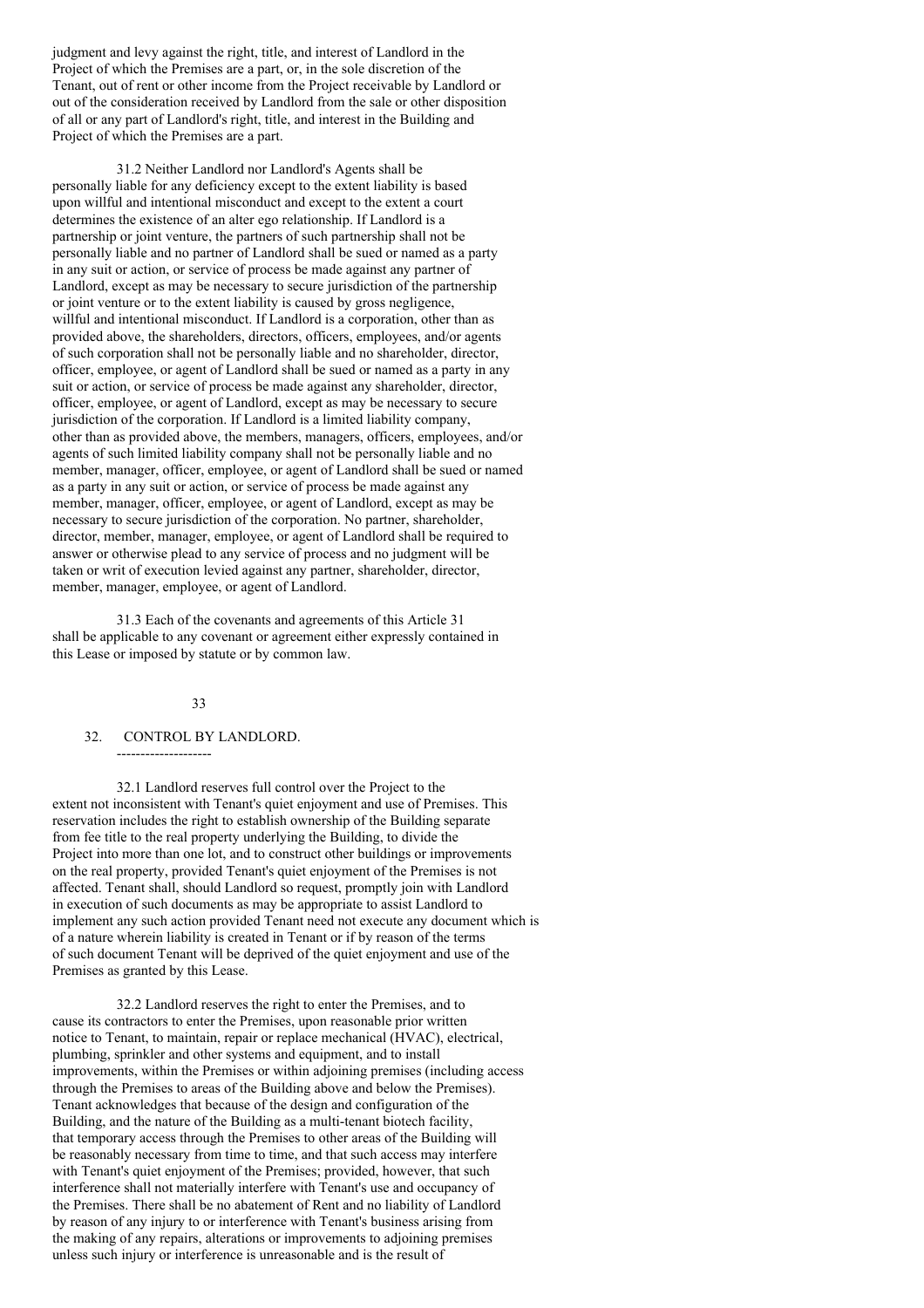Landlord's grossly negligent or willful act or omission.

## 33. QUIET ENJOYMENT.

----------------

33.1 So long as Tenant is not in default, Landlord covenants that Landlord or anyone acting through or under Landlord will not disturb Tenant's occupancy of the Premises except as permitted by the provisions of this Lease and that Landlord shall use reasonable efforts to enforce the lease obligations of tenants of the balance of the Building and Project to the extent they might otherwise disturb Tenant's occupancy.

34. QUITCLAIM DEED.

---------------

34.1 Tenant shall execute and deliver to Landlord on the expiration or termination of this Lease, immediately on Landlord's request, a quitclaim deed to the Premises and Project or other document in recordable form suitable to evidence of record termination of this Lease.

34

#### 35. SUBORDINATION AND ATTORNMENT.

-----------------------------

35.1 This lease shall be subject to and subordinate to the lien of any mortgage or deed of trust now or hereafter in force against the Project and Building of which the Premises are a part, and to all advances made or hereafter to be made upon the security thereof without the necessity of the execution and delivery of any further instruments on the part of Tenant to effectuate such subordination. However, if any such mortgagee or beneficiary so elects at any time prior to or following a default by Tenant, this Lease shall be deemed prior in lien to any such mortgage or deed of trust regardless of date and Tenant will execute a statement in writing to such effect at Landlord's request in a form reasonably satisfactory to Tenant

35.2 Notwithstanding the foregoing, Tenant shall execute and deliver upon demand such further instrument or instruments evidencing such subordination of this Lease to the lien of any such mortgage or deed of trust as may be required by Landlord, provided that the lienholder, beneficiary, or mortgagee concurrently therewith executes and delivers to Tenant a non-disturbance agreement in recordable form.

35.3 In the event any proceedings are brought for foreclosure, or in the event of the exercise of the power of sale under any mortgage or deed of trust made by the Landlord covering the Premises, the Tenant shall at the election of the purchaser at such foreclosure or sale attorn to the purchaser upon any such foreclosure or sale and recognize such purchaser as the Landlord under this Lease in accordance with the terms of the non-disturbance Agreement.

36. SURRENDER. ----------

36.1 No surrender of possession of any part of the Premises shall release Tenant from any of its obligations hereunder unless accepted by Landlord.

36.2 The voluntary or other surrender of this Lease by Tenant shall not work a merger, unless Landlord consents, and shall, at the option of Landlord, operate as an assignment to it of any or all subleases or subtenancies.

# 37. WAIVER AND MODIFICATION.

------------------------

37.1 No provision of this Lease may be modified, amended or added to except by an agreement in writing executed by Landlord and Tenant. The waiver by Landlord or Tenant of any breach of any term, covenant or condition herein contained shall not be deemed to be a waiver of any subsequent breach of the same or any other term, covenant or condition herein contained.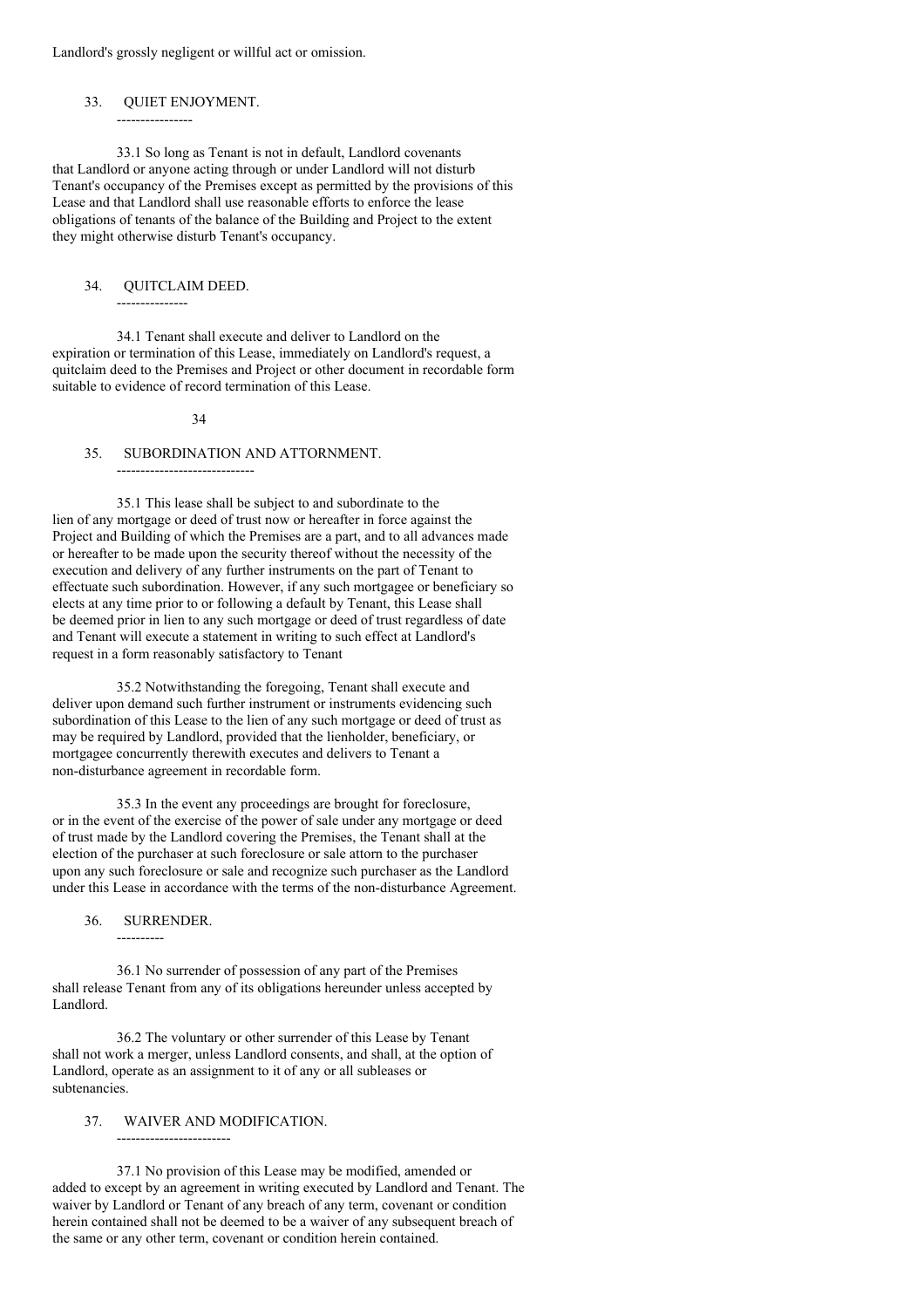## 38. HAZARDOUS MATERIAL.

-------------------

38.1 During the term, Tenant, at its sole cost, shall comply with all federal, state and local laws, statutes, ordinances, codes, regulations and orders relating to the receiving, handling, use, storage, accumulation, transportation, generation, spillage, migration, discharge, release and disposal of Hazardous Material (as defined below) in or about the Premises. Tenant shall

35

not cause or permit any Hazardous Material to be brought upon, kept or used in or about the Premises by Tenant, its agents, employees, contractors, invitees or subtenants, in a manner or for a purpose prohibited by any federal, state or local agency or authority. The accumulation of Hazardous Material shall be in approved containers and removed from the Premises by duly licensed carriers.

38.2 Tenant shall immediately provide Landlord with telephonic notice, which shall promptly be confirmed by written notice, of any and all spillage, discharge, release and disposal of Hazardous Material onto or within the Premises, including the soils and subsurface waters thereof, which by law must be reported to any federal, state or local agency, and any injuries or damages resulting directly or indirectly therefrom. Further, Tenant shall deliver to Landlord each and every notice or order, when said order or notice identifies a violation which may have the potential to adversely impact the Premises, received from any federal, state or local agency concerning Hazardous Material and the possession, use and/or accumulation thereof promptly upon receipt of each such notice or order by Tenant. Landlord shall have the right, upon reasonable notice, to inspect and copy each and every notice or order received from any federal, state or local agency concerning Hazardous Material and the possession, use and/or accumulation thereof.

38.3 Tenant shall be responsible for and shall indemnify, protect, defend and hold harmless Landlord and Landlord's Agents from any and all liability, damages, injuries, causes of action, claims, judgments, costs, penalties, fines, losses, and expenses which arise during or after the term of this Lease and which result from Tenant's (or from Tenant's Agents, assignees, subtenants, employees, agents, contractors, licensees, or invitees) receiving, handling, use, storage, accumulation, transportation, generation, spillage, migration, discharge, release or disposal of Hazardous Material in, upon or about the Premises, including without limitation (i) diminution in value of the Premises or any portion of the Project, (ii) damages for the loss or restriction on use of any portion or amenity of the Premises or Project, (iii) damages arising from any adverse impact on marketing of space in the Premises or the Project, (iv) damages and the costs of remedial work to other property in the vicinity of the Project owned by Landlord or an affiliate of Landlord, and (v) reasonable consultant fees, expert fees, and attorneys' fees. Landlord shall be responsible for and shall indemnify, protect, defend and hold harmless Tenant on the same basis as above for any claims which result from Landlord's or from Landlord's Agents receiving, handling, use, storage, accumulation, transportation, generation, spillage, migration, discharge, release or disposal of Hazardous Material in, upon or about the Premises or any Hazardous Material at the Project existing prior to the Term Commencement Date.

38.4 The indemnification of Landlord and Landlord's Agents by Tenant pursuant to the preceding Section 39.3 includes, without limiting the generality of Section 39.3, reasonable costs incurred in connection with any investigation of site conditions or any cleanup, remedial, removal or restoration work required by any federal, state or local governmental agency or political subdivision because of Hazardous Material present in the soil, subsoil, ground water, or elsewhere on, under or about the Premises, or on, under or about any other property in the vicinity of the Project owned by Landlord or an affiliate of Landlord, to the extent caused by Tenant. Without limiting the foregoing, if the presence of any Hazardous Material on the Premises caused or permitted by Tenant results in any contamination of the Premises, or underlying soil or groundwater, Tenant shall promptly take all actions at its sole expense as are necessary to return the Premises to that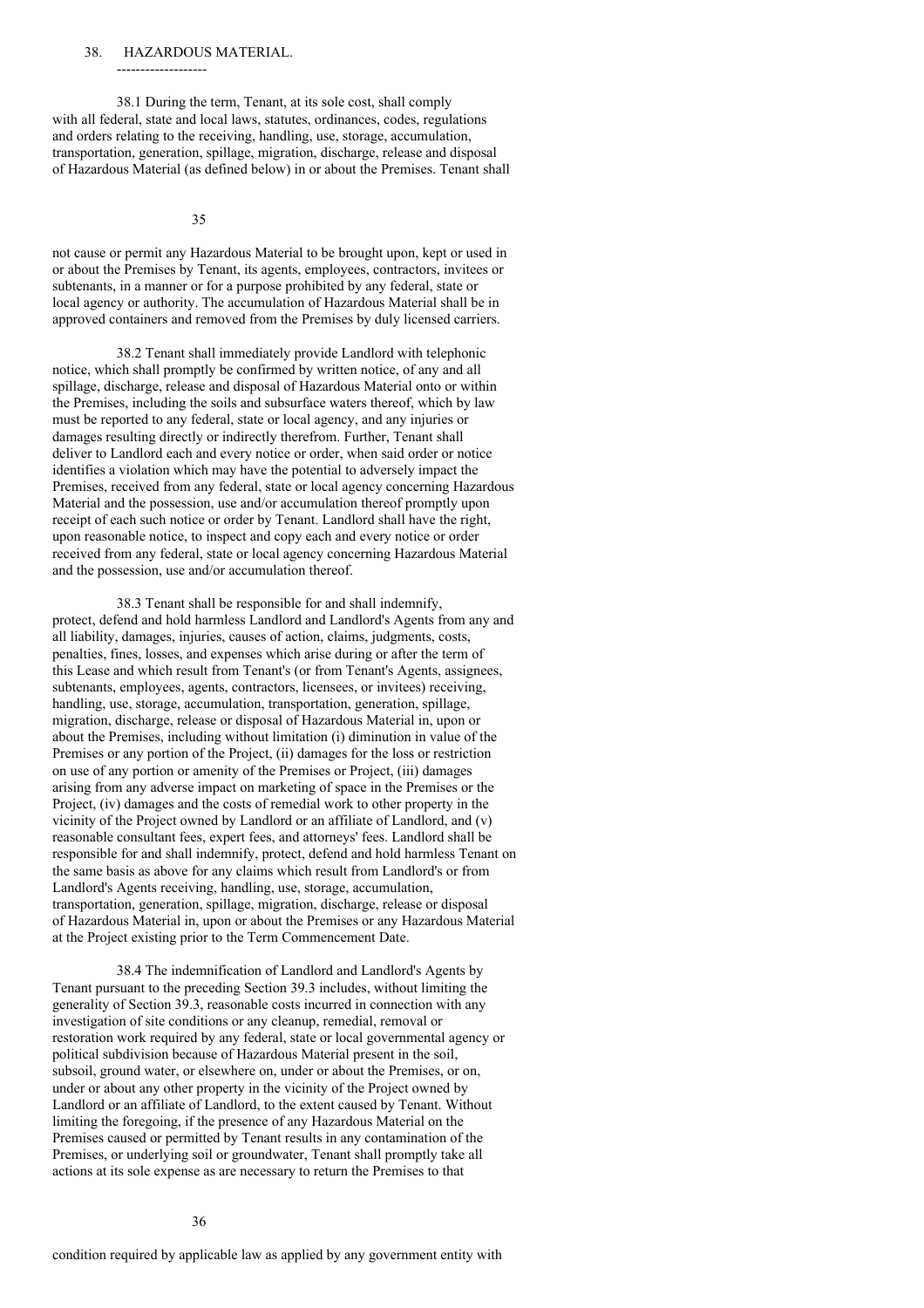proper jurisdiction with regard thereto, provided that Landlord's approval of such action shall first be obtained, which approval shall not be unreasonably withheld, except that Tenant shall not be required to obtain Landlord's prior approval of any action of an emergency nature reasonably required or any action mandated by a governmental authority, but Tenant shall give Landlord prompt notice thereof.

38.5 Landlord acknowledges that it is not the intent of this Article 39 to prohibit Tenant from operating its business as described in Article 10 or to unreasonably interfere with the operation of Tenant's business. Tenant may operate its business according to the custom of the industry so long as the use or presence of Hazardous Material is strictly and properly monitored according to all applicable governmental requirements. Any approval or consent required by this Section 39.5 shall not be unreasonably withheld, conditioned or delayed.

38.6 As a material inducement to Landlord to allow Tenant to use Hazardous Material in connection with its business, Tenant agrees to provide to Landlord a list identifying each type of Hazardous Material to be present in or about the Premises and setting forth all governmental approvals or permits required in connection with the presence of Hazardous Material in or about the Premises ("HAZARDOUS MATERIAL INVENTORY"). Tenant shall deliver a Hazardous Material Inventory to Landlord no later than twenty (20) days (i) prior to the occupancy of any portion of the Premises or the placement of equipment anywhere on the Project, (ii) prior to any increase in the types or amounts of Hazardous Material, (iii) after a request of Landlord reasonably required for purposes of monitoring the Project, and (iv) prior to the initiation by Tenant of any changes in the Premises or elsewhere on the Project which involve any increase in the types or amounts of Hazardous Material, and shall deliver a Hazardous Material Inventory to Landlord in any event annually no later than December 31 of each year. For each type of Hazardous Material listed, the Hazardous Material Inventory shall include the (i) chemical name; (ii) material state (solid, liquid, gas, cryogen); (iii) concentration; (iv) storage amount and storage condition (cabinets or no cabinets); (v) use amount and use condition (open use or closed use); (vi) location (room number/identification); and (vii) chemical abstract service (CAS) number, if known. In the event that Tenant's Hazardous Material Inventory indicates non-compliance with this Lease or applicable building and fire code requirements, Tenant shall at its expense diligently take steps to bring its storage and use of Hazardous Material into compliance.

38.7 Tenant further agrees to make available to Landlord, upon Landlord's reasonable request, true and correct copies of the following documents ("HAZARDOUS MATERIAL DOCUMENTS"): governmental approvals or permits required in connection with the presence of Hazardous Material on the Premises; a copy of the Hazardous Material business plan prepared pursuant to Health and Safety Code Section 25500 et seq.; documents relating to the handling, storage, disposal and emission of Hazardous Material, including: permits; approvals; reports and correspondence; notice of violations of any laws; plans relating to the installation of any storage tanks to be installed in or under the Premises (provided said installation of tanks shall be permitted only after Landlord has given Tenant its written consent to do so, which consent may not be unreasonably withheld); and all closure plans or any other documents required by any and all federal, state and local governmental agencies and authorities for any storage tanks installed in, on or about the Premises for the closure of any such tanks. Tenant shall not be required, however, to provide Landlord with that portion of any document which contains information of a proprietary nature and which, in

#### 37

and of itself, does not contain a reference to any Hazardous Material which is not otherwise identified to Landlord in such documentation, unless any such Hazardous Material Document names Landlord as an "owner" or "operator" of the facility in which Tenant is conducting its business. It is not the intent of this subsection to provide Landlord with information which could be detrimental to Tenant's business should such information become possessed by Tenant's competitors. Landlord shall treat all information furnished by Tenant to Landlord pursuant to this Article 39 as confidential and shall not disclose such information to any person or entity, except as provided in this Article 39, without Tenant's prior written consent, which consent shall not be unreasonably withheld or delayed, except as required by law.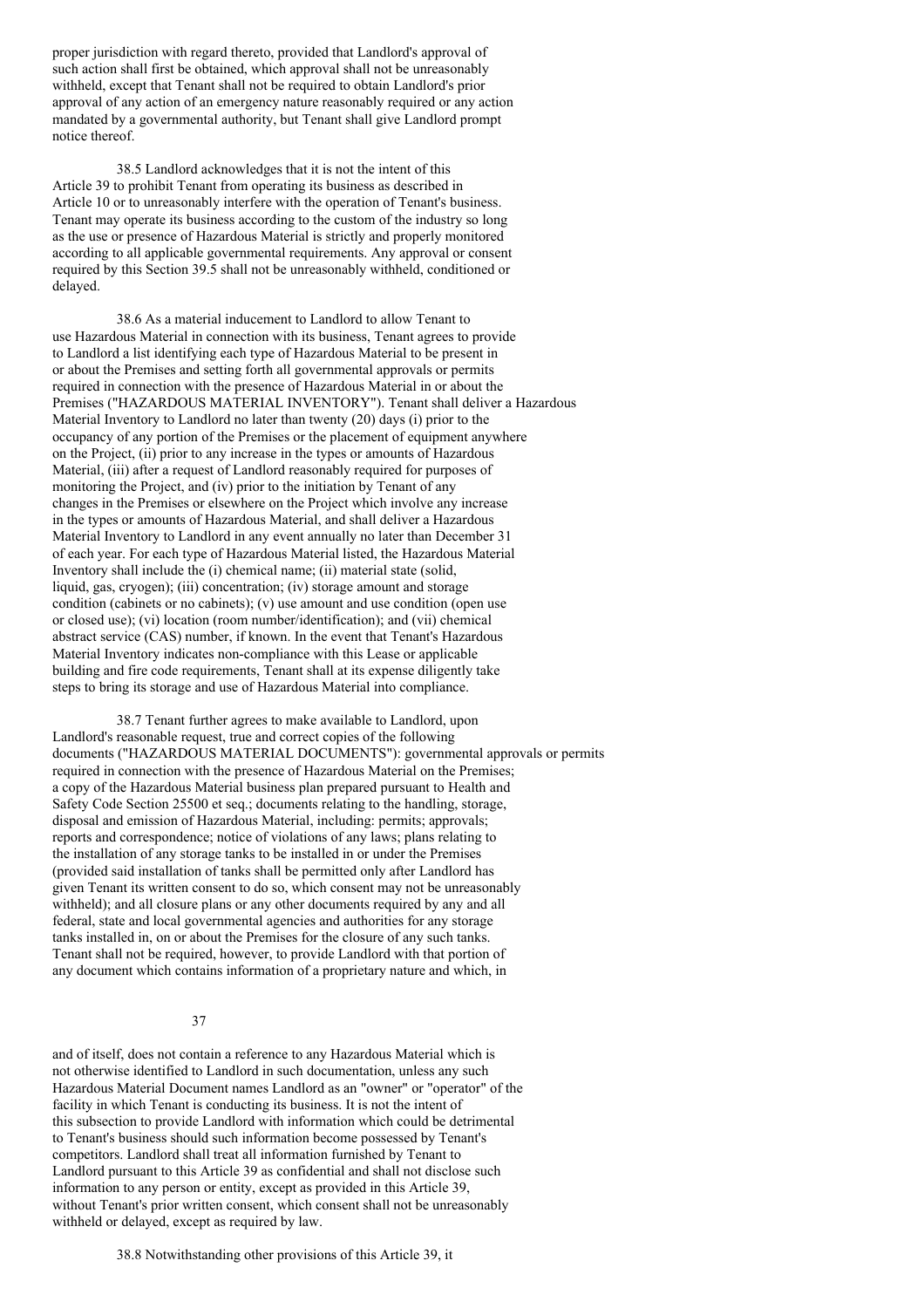shall be a default under this Lease, and Landlord shall have the right to terminate the Lease and/or pursue its other remedies under Article 24, in the event that (i) Tenant's use of the Premises for the generation, storage, use, treatment or disposal of Hazardous Material is in a manner or for a purpose prohibited by applicable law unless Tenant is diligently pursuing compliance with such law, (ii) Tenant has been required by any governmental authority to take remedial action in connection with Hazardous Material contaminating the Premises if the contamination resulted from Tenant's action or use of the Premises, unless Tenant is diligently pursuing compliance with such requirement, or (iii) Tenant is subject to an enforcement order issued by any governmental authority in connection with Tenant's use, disposal or storage of a Hazardous Material on the Premises, unless Tenant is diligently seeking compliance with such enforcement order.

38.9 Notwithstanding the provisions of Article 25, if any anticipated use of the Premises by a proposed assignee or subtenant involves the generation or storage, use, treatment or disposal of Hazardous Material and (i) the proposed assignee or sublessee has been required by any governmental authority to take remedial action in connection with Hazardous Material contaminating a property if the contamination resulted from such party's action or use of the property in question and has failed to take such action, or (ii) the proposed assignee or sublessee is subject to a final, unappealable enforcement order issued by any governmental authority in connection with such party's use, disposal or storage of Hazardous Material of a type such proposed assignee or sublessee intends to use in the Premises and shall have failed to comply with such order, it shall not be unreasonable for Landlord to withhold its consent to an assignment or subletting to such proposed assignee or sublessee.

38.10 Landlord represents that, to the best of its knowledge, as of the date of this Lease, there is no Hazardous Material on the Premises. Landlord shall provide Tenant with a current Phase I Environmental Site Assessment, and any current Phase II Environmental Site Assessment recommended therein, at the time of the completion of the current renovation of the Project to a biotech facility. Should the environmental site assessment(s) disclose the presence of Hazardous Material beyond legally permissible levels, Landlord shall correct the deficiencies to Tenant's reasonable satisfaction and shall cause updates to the environmental site assessment(s) to be issued reflecting the remedy. The environmental site assessment(s) and all updates thereto are hereinafter referred to as the "BASE LINE REPORT," and shall be deemed conclusive as to the condition of the Premises, unless, within ninety (90) days of receipt, Tenant causes an inspection of its own to be conducted, which inspection discloses the presence of Hazardous Material materially different from that disclosed in the Base Line Report.

## 38

38.11 At any time prior to the expiration or earlier termination of the term of the Lease, Landlord shall have the right to enter upon the Premises, upon reasonable prior notice to Tenant, at all reasonable times and at reasonable intervals in order to conduct appropriate tests regarding the presence, use and storage of Hazardous Material, and to inspect Tenant's records with regard thereto. Tenant will pay the reasonable costs of any such test which demonstrates that contamination in excess of permissible levels has occurred and such contamination was caused by Tenant's use of the Premises during the term of the Lease. Tenant shall correct any deficiencies identified in any such tests in accordance with its obligations under this Article 39 to the extent the result of Tenant's use of the Premises during the term of this Lease.

38.12 Tenant shall at its own expense cause an environmental site assessment of the Premises to be conducted and a report thereof delivered to Landlord upon the expiration or earlier termination of the Lease, such report to be as complete and broad in scope as is necessary to identify any impact on the Premises Tenant's operations might have had (hereinafter referred to as the "EXIT REPORT"). Tenant shall correct any deficiencies identified in the Exit Report in accordance with its obligations under this Article 39 prior to the expiration or earlier termination of this Lease. This Article 39 is the exclusive provision in this Lease regarding clean-up, repairs or maintenance arising from receiving, handling, use, storage, accumulation, transportation, generation, spillage, migration, discharge, release or disposal of Hazardous Material in, upon or about the Premises, and the provisions of Articles 7, 10, 18, and 20 shall not apply thereto.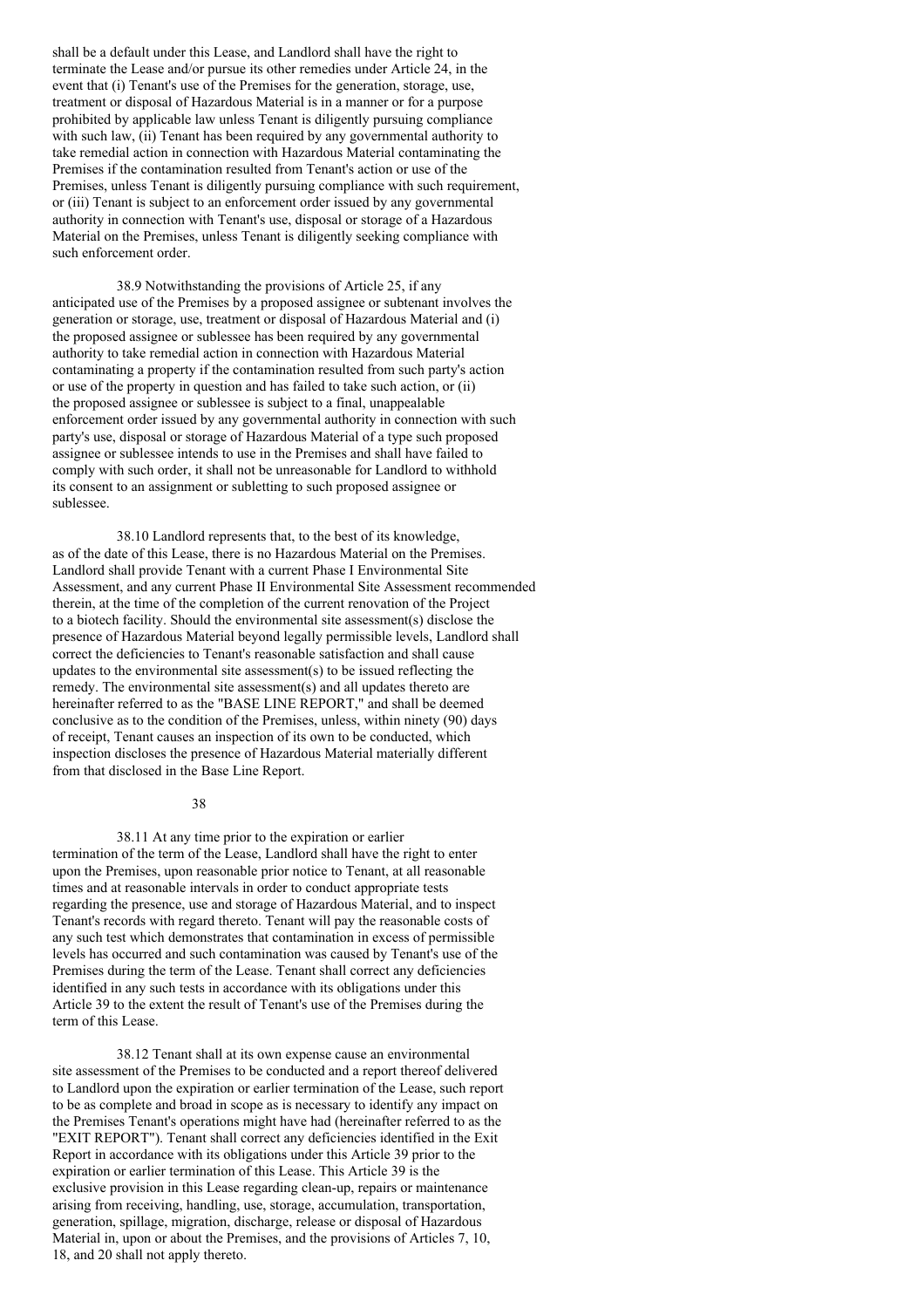38.13 Tenant's obligations under this Article 39 shall survive the termination of the Lease.

38.14 As used herein, the term "HAZARDOUS MATERIAL" means any hazardous or toxic substance, material or waste which is or becomes regulated by any local governmental authority, the State of California or the United States Government. The term "Hazardous Material" includes, without limitation, any material or substance which is (i) defined as a "hazardous waste," "extremely hazardous waste" or "restricted hazardous waste" under Sections 25515, 25117 or 25122.7, or listed pursuant to Section 25140, of the California Health and Safety Code, Division 20, Chapter 6.5 (Hazardous Waste Control Law), (ii) defined as a "hazardous substance" under Section 25316 of the California Health and Safety Code, Division 2, Chapter 6.8 (Carpenter-Presly-Tanner Hazardous Substance Account Act), (iii) defined as a "hazardous material," hazardous substance" or "hazardous waste" under Section 25501 of the California Health and Safety Code, Division 20, Chapter 6.95 (Hazardous Substances), (v) petroleum, (vi) asbestos, (vii) listed under Article 9 and defined as hazardous or extremely hazardous pursuant to Article 11 of Title 22 of the California Administrative Code, Division 4, Chapter 20, (viii) designated as a "hazardous substance" pursuant to Section 311 of the Federal Water Pollution Control Act (33 U.S.C. Section 1317), (ix) defined as a "hazardous waste" pursuant to Section 1004 of the Federal Resource Conservation and Recovery Act, 42 U.S.C. Section 6901, et. seq. (42 U.S.C. Section 6903), or (x) defined as a "hazardous substance" pursuant to Section 101 of the Comprehensive Environmental Response Compensation and Liability Act, 42 U.S.C. Section 9601 et. seq. (42 U.S.C. Section 9601).

39

## 39. MISCELLANEOUS.

--------------

39.1 TERMS AND HEADINGS. Where applicable in this Lease, the singular includes the plural and the masculine or neuter includes the masculine, feminine and neuter. The section headings of this Lease are not a part of this Lease and shall have no effect upon the construction or interpretation of any part hereof.

39.2 EXAMINATION OF LEASE. Submission of this instrument for examination or signature by Tenant does not constitute a reservation of or option for lease, and it is not effective as a lease or otherwise until execution by and delivery to both Landlord and Tenant.

39.3 TIME. Time is of the essence with respect to the performance of every provision of this Lease in which time of performance is a factor.

39.4 COVENANTS AND CONDITIONS. Each provision of this Lease performable by Tenant shall be deemed both a covenant and a condition.

39.5 CONSENTS. Whenever consent or approval of either party is required, that party shall not unreasonably withhold or delay such consent or approval, except as may be expressly set forth to the contrary.

39.6 ENTIRE AGREEMENT. The terms of this Lease are intended by the parties as a final expression of their agreement with respect to the terms as are included herein, and may not be contradicted by evidence of any prior or contemporaneous agreement.

39.7 SEVERABILITY. Any provision of this Lease which shall prove to be invalid, void, or illegal in no way affects, impairs or invalidates any other provision hereof, and such other provisions shall remain in full force and effect; provided, however, if the provisions of this Lease relating to Tenant's stated use of the Premises shall be determined by any government agency having jurisdiction to be invalid or unenforceable, this Lease, effective as of the date of such determination, shall be deemed to be void and of no further force and effect.

39.8 RECORDING. Either Landlord or Tenant may record a short form memorandum hereof, subject to the requirement to execute and deliver a quitclaim deed pursuant to the provisions of Section 34.1 hereof.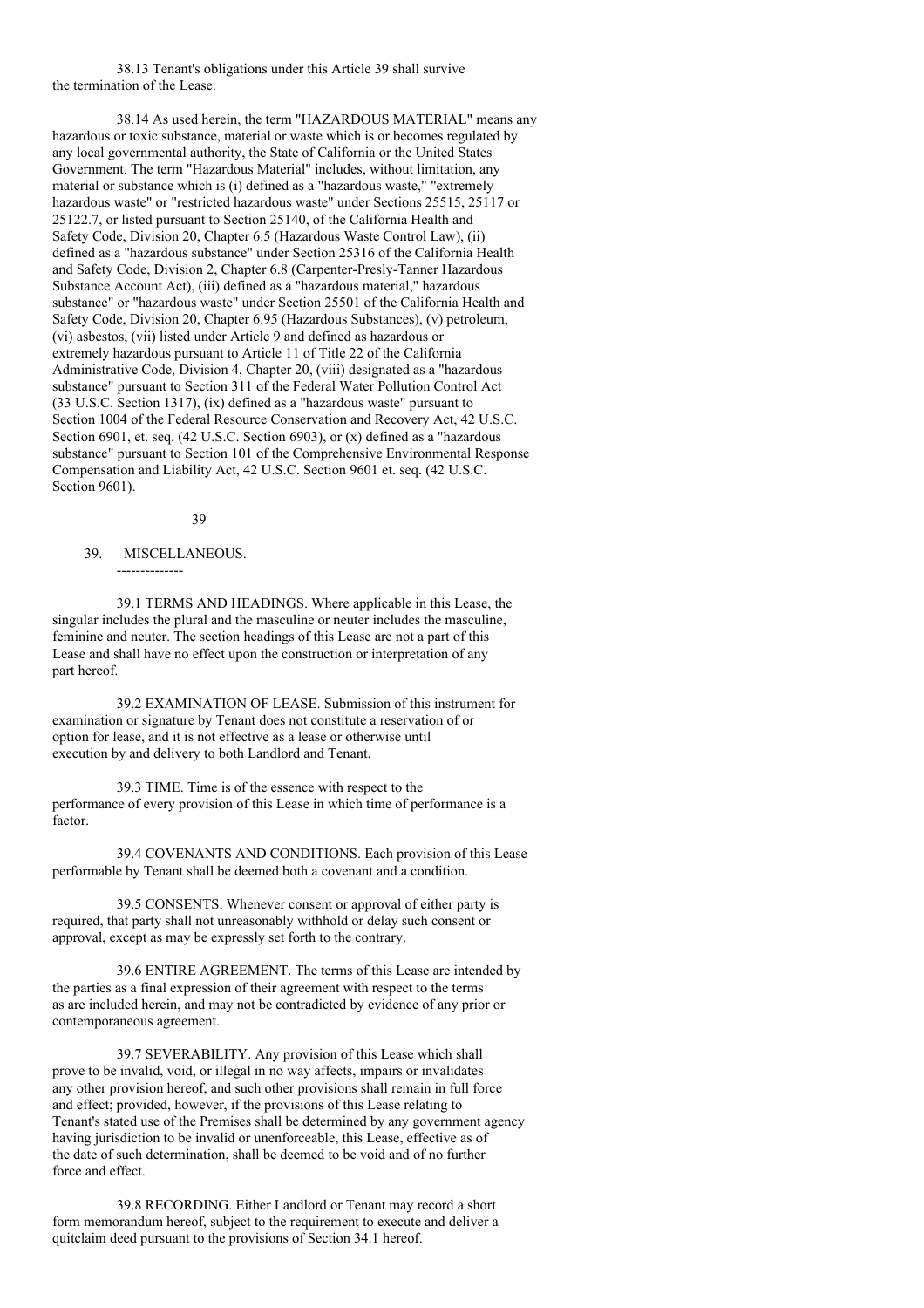39.9 IMPARTIAL CONSTRUCTION. The language in all parts of this Lease shall be in all cases construed as a whole according to its fair meaning and not strictly for or against either Landlord or Tenant.

39.10 INUREMENT. Each of the covenants, conditions, and agreements herein contained shall inure to the benefit of and shall apply to and be binding upon the parties hereto and their respective heirs, legatees, devisees, executors, administrators, successors, assigns, sublessees, or any person who may come into possession of said Premises or any part thereof in any manner whatsoever. Nothing in this Section 40.10 contained shall in any way alter the provisions against assignment or subletting in this Lease provided.

40

39.11 FORCE MAJEURE. If either party cannot perform any of its obligations (other than Tenant's obligation to pay Rent), or is delayed in such performance (other than Tenant's obligation to pay Rent), due to events beyond such party's control, the time provided for performing such obligations shall be extended by a period of time equal to the delay attributable to such events. Events beyond a party's control include, but are not limited to, acts of terrorism, acts of God (including earthquake), war, civil commotion, labor disputes, strikes, fire, flood or other casualty, shortage of labor or material, government regulation or restriction and weather conditions, but do not include financial inability to perform.

39.12 NOTICES. Any notice, consent, demand, bill, statement, or other communication required or permitted to be given hereunder must be in writing and may be given by personal delivery, by facsimile transmission, or by mail, certified and return receipt requested, and if given by personal delivery or facsimile transmission shall be deemed given on the date of delivery or transmission, and if given by mail shall be deemed sufficiently given three (3) days after time when deposited in United States Mail if sent by registered or certified mail, addressed to Tenant at the Premises, or to Tenant or Landlord at the addresses shown in Section 2.1.10 hereof. Either party may, by notice to the other given pursuant to this Section, specify additional or different addresses for notice purposes.

39.13 AUTHORITY TO EXECUTE LEASE. Landlord and Tenant each acknowledge that it has all necessary right, title and authority to enter into and perform its obligations under this Lease, that this Lease is a binding obligation of such party and has been authorized by all requisite action under the party's governing instruments, that the individuals executing this Lease on behalf of such party are duly authorized and designated to do so, and that no other signatories are required to bind such party.

IN WITNESS WHEREOF, the parties hereto have executed this Lease as of the date first above written.

LANDLORD:

Dated: July 1, 2004

SAN DIEGO SCIENCE CENTER LLC A California limited liability company

By: SD Science Center, Inc. A California corporation Its Manager

 $\mathbf{By:}$ 

John P. Bonanno President

(Signatures continued on following page.)

41

TENANT:

Dated: July \_\_\_\_, 2004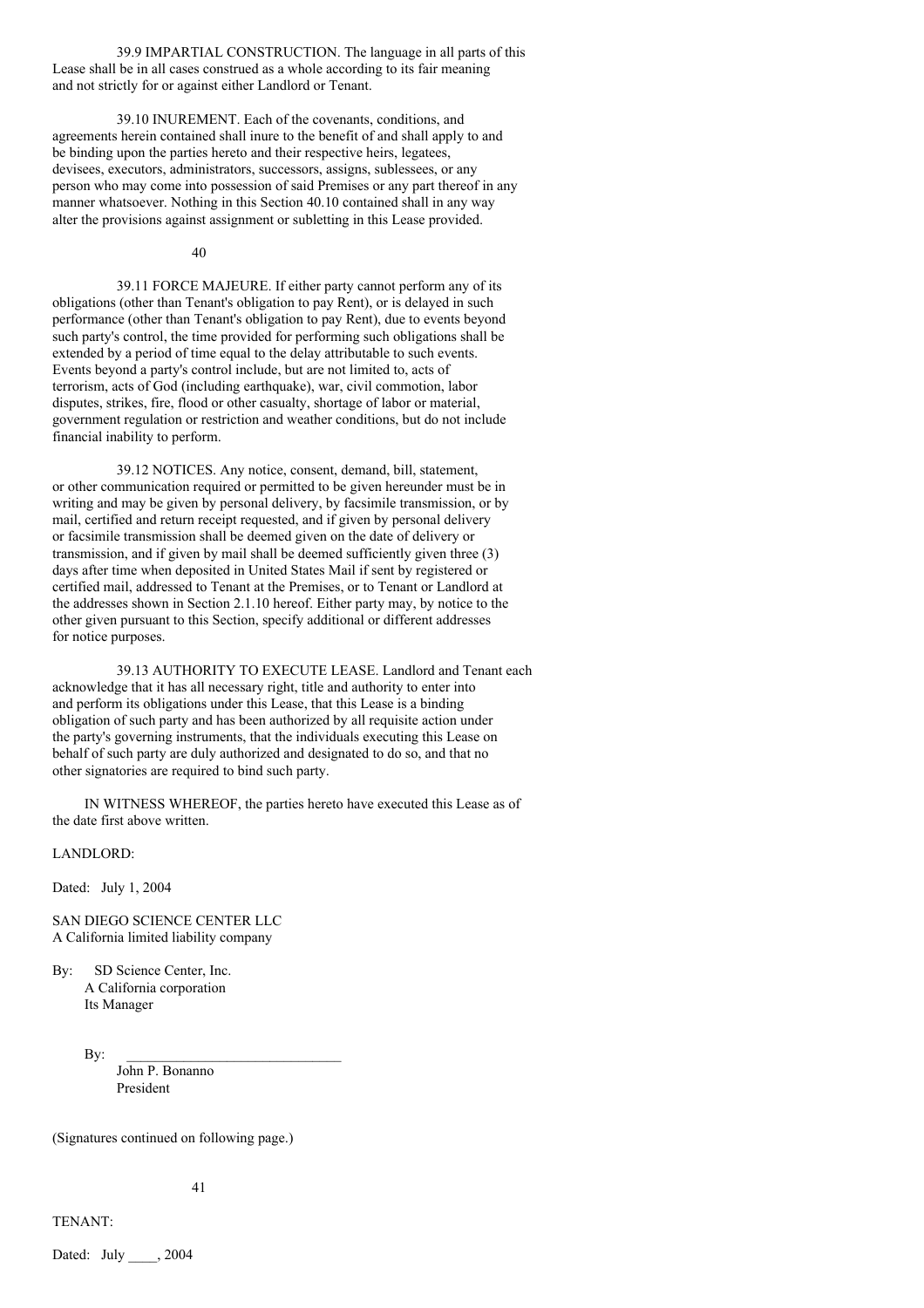By: \_\_\_\_\_\_\_\_\_\_\_\_\_\_\_\_\_\_\_\_\_\_\_\_\_\_\_\_\_\_ Name: James A. Joyce Title: Chairman and Chief Executive Officer

 $42$ 

EXHIBIT A

LEGAL DESCRIPTION OF REAL PROPERTY

----------------------------------

THE LAND REFERRED TO HEREIN IS SITUATED IN THE STATE OF CALIFORNIA, COUNTY OF SAN DIEGO, AND IS DESCRIBED AS FOLLOWS:

PARCEL A:

LOT 1 OF HANSEN'S TRACT, IN THE CITY OF SAN DIEGO, COUNTY OF SAN DIEGO, STATE OF CALIFORNIA, ACCORDING TO MAP THEREOF NO. 4515, FILED IN THE OFFICE OF THE COUNTY RECORDER OF SAN DIEGO COUNTY, APRIL 20, 1960.

PARCEL B:

LOT 1 OF HARRISON TRACT, IN THE CITY OF SAN DIEGO, COUNTY OF SAN DIEGO, STATE OF CALIFORNIA, ACCORDING TO MAP THEREOF NO. 4786, FILED IN THE OFFICE OF THE COUNTY RECORDER OF SAN DIEGO COUNTY, JUNE 2, 1961.

TOGETHER WITH THAT PORTION OF THE NORTHWESTERLY HALF OF BUNKER HILL STREET ADJOINING A PORTON OF SAID LOT 1 ON THE SOUTHEAST AS VACATED AND CLOSED TO PUBLIC USE BY RESOLUTION NO. 215408, RECORDED IN THE OFFICE OF THE COUNTY RECORDER OF SAN DIEGO COUNTY MARCH 2, 1976 AS FILE NO. 76-061804 OF OFFICIAL RECORDS.

EXCEPTING THEREFROM THAT PORTION OF VACATED BUNKER HILL STREET LYING WITHIN THE FOLLOWING DESCRIBED PARCEL:

THAT PORTION OF LOT 4 OF EUREKA LEMON TRACT, IN THE CITY OF SAN DIEGO, COUNTY OF SAN DIEGO, STATE OF CALIFORNIA, ACCORDING TO MAP THEREOF NO. 753, FILED IN THE OFFICE OF THE COUNTY RECORDER OF SAN DIEGO COUNTY, MAY 19, 1893, TOGETHER WITH A PORTION OF THE NORTHWESTERLY 15.00 FEET OF THAT 30.00 FOOT WIDE UNNAMED ROAD (NOW KNOWN AS BUNKER HILL STREET), LYING SOUTHEASTERLY OF AND ADJACENT TO SAID LOT 4 AS VACATED AND CLOSED ON FEBRUARY 25, 1976 BY RESOLUTION NO. 215408 OF THE COUNCIL OF THE CITY OF SAN DIEGO, RECORDED MARCH 2, 1976 AS FILE NO. 76-061804 OF OFFICIAL RECORDS AND BEING MORE PARTICULARLY DESCRIBED AS A WHOLE AS FOLLOWS:

COMMENCING AT THE MOST SOUTHERLY CORNER OF LOT 1 OF HARRISON TRACT, ACCORDING TO MAP THEREOF NO. 4786, FILED IN THE OFFICE OF THE COUNTY RECORDER OF SAN DIEGO COUNTY, JUNE 2, 1961, BEING ALSO A POINT ON THE NORTHWESTERLY LINE OF THE SOUTHEASTERLY 10.00 FEET OF SAID LOT 4 OF MAP NO. 753; THENCE ALONG THE SOUTHEASTERLY LINE OF SAID MAP NO. 4786, NORTH 63(Degree)14'32" EAST (RECORD - NORTH 62(Degree)40'35" EAST), 431.46 FEET TO THE BEGINNING OF A TANGENT 125.00

43

FOOT RADIUS CURVE, CONCAVE NORTHWESTERLY, BEING AN ANGLE POINT IN THE BOUNDARY OF LAND DESCRIBED IN DIRECTOR'S DEED TO PACIFIC BEACH MEDICAL ASSOCIATES, LTD., RECORDED FEBRUARY 8, 1972 AS FILE NO. 31151 OF OFFICIAL RECORDS AND BEING THE TRUE POINT OF BEGINNING; THENCE ALONG THE BOUNDARY OF SAID DIRECTOR'S DEED AS FOLLOWS: NORTHEASTERLY ALONG THE ARC OF SAID CURVE THROUGH A CENTRAL ANGLE OF 40(Degree)31'54" A DISTANCE OF 88.43 FEET; AND NON-TANGENT TO SAID CURVE, NORTH 04(Degree)17'58" EAST, 46.82 FEET TO THE MOST NORTHERLY CORNER OF SAID LAND BEING ALSO AN ANGLE POINT IN THE SOUTHWESTERLY BOUNDARY OF CALIFORNIA STATE HIGHWAY II-SD-5, AS CREATED BY SAID DIRECTOR'S DEED; THENCE ALONG SAID SOUTHWESTERLY BOUNDARY, SOUTH 39(Degree)36'43" EAST TO THE CENTER LINE OF THE ORIGINAL 30.00 FOOT WIDE UNNAMED LYING SOUTHEASTERLY OF AND ADJACENT TO SAID LOT 4 AS SHOWN ON SAID MAP NO. 753; THENCE ALONG SAID CENTER LINE, SOUTH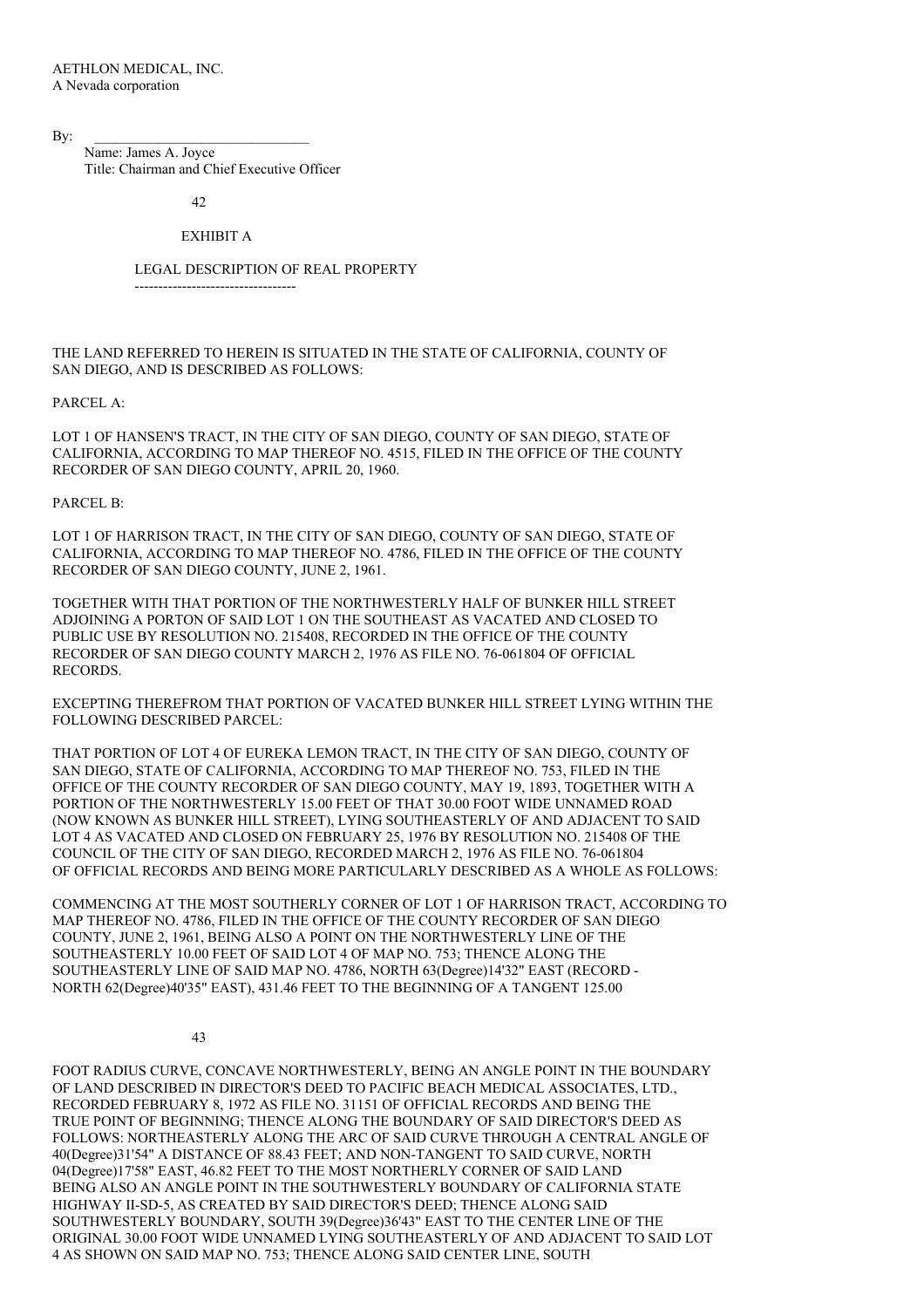63(Degree)14'32" WEST TO A POINT ON THE ARC OF THAT 70.00 FOOT RADIUS CURVE, CONCAVE SOUTHWESTERLY IN THE NORTHEASTERLY LINE OF RELINQUISHMENT PARCEL 3 AS SHOWN ON STATE HIGHWAY MAP NO. 100, FILED IN THE OFFICE OF THE COUNTY RECORDER OF SAN DIEGO COUNTY, MAY 8, 1969 AS FILE NO. 81182 OF OFFICIAL RECORDS; THENCE ALONG SAID NORTHEASTERLY LINE, NORTHWESTERLY ALONG THE ARC OF SAID CURVE TO A LINE WHICH BEARS AT RIGHT ANGLES, SOUTH 26(Degree)45'28" EAST FROM THE TRUE POINT OF BEGINNING, BEING ALSO A POINT ON THE SOUTHWESTERLY LINE OF THAT PORTION OF CALIFORNIA STATE HIGHWAY XI-SD-2 (NOW INTERSTATE 5), AS DESCRIBED IN DEED TO THE STATE OF CALIFORNIA, RECORDED MAY 18, 1953 AS DOCUMENT NO. 67093 IN BOOK 4857, PAGE 559 OF OFFICIAL RECORDS, AND BEING ALSO AN ANGLE POINT IN THE BOUNDARY OF SAID DIRECTOR'S DEED, A RADIAL LINE OF SAID CURVE BEARS NORTH 10(Degree)30'29" WEST TO SAID ANGLE POINT; THENCE ALONG THE SOUTHWESTERLY LINE OF SAID LAND DESCRIBED IN SAID DIRECTOR'S DEED, NORTH 26(Degree)45'28" WEST TO THE TRUE POINT OF BEGINNING.

44

## EXHIBIT B

### SITE PLAN OF THE PROJECT

------------------------

45

## EXHIBIT C

-----------------------

OUTLINE OF THE PREMISES

#### 46

### EXHIBIT D

## ACKNOWLEDGMENT OF TERM COMMENCEMENT DATE

----------------------------------------

Pursuant to Section 3.3 of that certain Lease dated  $\Box$ , 20  $\Box$ , by and between  $\Box$ , a  $\Box$ , Landlord, and  $\Box$ , a \_\_\_\_\_\_\_\_\_\_\_\_\_\_\_\_\_\_\_\_, Tenant, for the Premises described in the Lease in the Building at \_\_\_\_\_\_\_\_\_\_\_\_\_\_\_\_, we hereby acknowledge that the Term<br>Commencement Date of the Lease, as defined therein, is \_\_\_\_\_\_\_\_\_\_\_\_\_\_\_\_, 20\_\_\_\_, Commencement Date of the Lease, as defined therein, is and the Term Expiration Date of the Lease, as defined therein, is  $\frac{1}{20}$ .

IN WITNESS WHEREOF, the parties hereto have executed this Acknowledgment of Term Commencement Date as of  $\qquad \qquad , 20$ 

LANDLORD:

SAN DIEGO SCIENCE CENTER LLC A California limited liability company

- By: SD Science Center, Inc. A California corporation Its Manager
	- $\mathbf{By:}$ W. Neil Fox, III Chief Executive Officer

TENANT:

 $A \fbox{}$ 

By: \_\_\_\_\_\_\_\_\_\_\_\_\_\_\_\_\_\_\_\_\_\_\_\_\_\_\_\_\_\_

Name: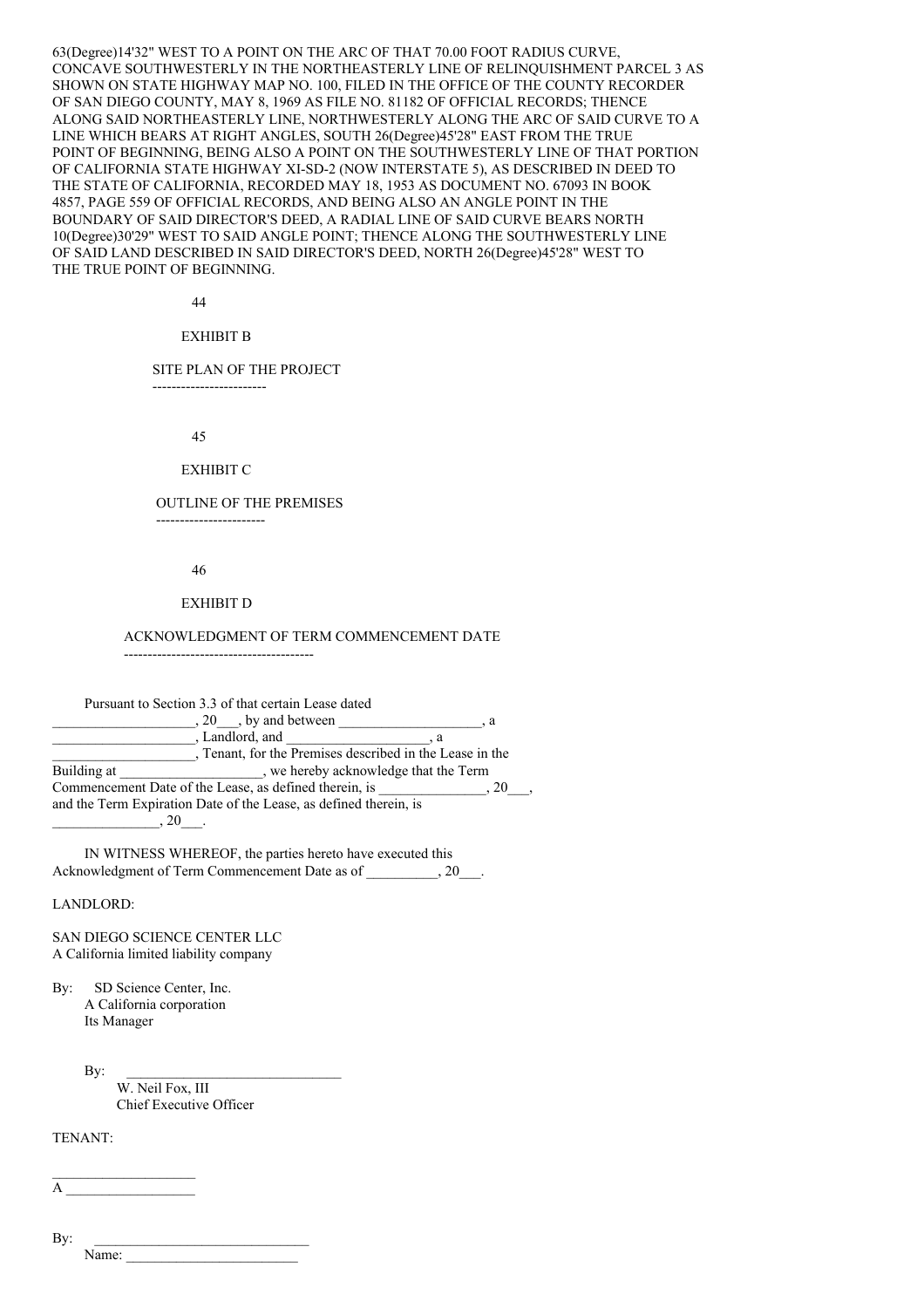Title:

47

EXHIBIT E

## SCHEMATIC SHOWING TENANT IMPROVEMENTS

48

## EXHIBIT F

---------------------------------------------

-------------------------------------

ARCHITECTURAL DRAWINGS OF TENANT IMPROVEMENTS

- A1.1 SITE PLAN
- A3.3 EXITING PLAN LEVEL 3
- A4.3 DIMENSION FLOOR PLAN LEVEL 3
- A5.3 DOOR / WALL PLAN LEVEL 3
- A6.3 REFLECTED CEILING PLAN LEVEL 3
- A7.1 SCHEDULES LEVELS 1, 2, 3
- A8.1 WALL TYPES / DETAILS
- A8.2 DETAILS
- A9.1 RESTROOM PLANS / DETAILS / NOTES
	- 49

EXHIBIT G

RULES AND REGULATIONS

---------------------

## NOTHING IN THESE RULES AND REGULATIONS SHALL SUPPLANT ANY PROVISION OF THE LEASE. IN THE EVENT OF A CONFLICT OR INCONSISTENCY BETWEEN THESE RULES AND REGULATIONS AND THE LEASE, THE LEASE SHALL PREVAIL.

- 1. Except as specifically provided in the Lease to which these Rules and Regulations are attached, no sign, placard, picture, advertisement, name or notice shall be installed or displayed on any part of the outside of the Premises or the Building without the prior written consent of Landlord. Landlord shall have the right to remove, at Tenant's expense and without notice, any sign installed or displayed in violation of this rule.
- 2. If Landlord objects in writing to any curtains, blinds, shades, screens or hanging plants or other similar objects attached to or used in connection with any window or door of the Premises, or placed on any windowsill, which is visible from the exterior of the Premises, and which is not included in plans approved by Landlord, Tenant shall remove said object.
- 3. Tenant shall not obstruct any sidewalks or entrances to the Building, or any halls, passages, exits, entrances, or stairways within the Premises, which are required to be kept clear for health and safety reasons.
- 4. No deliveries shall be made which impede or interfere with other tenants or the operation of the Project.
- 5. Tenant shall not place a load upon any floor of the Premises which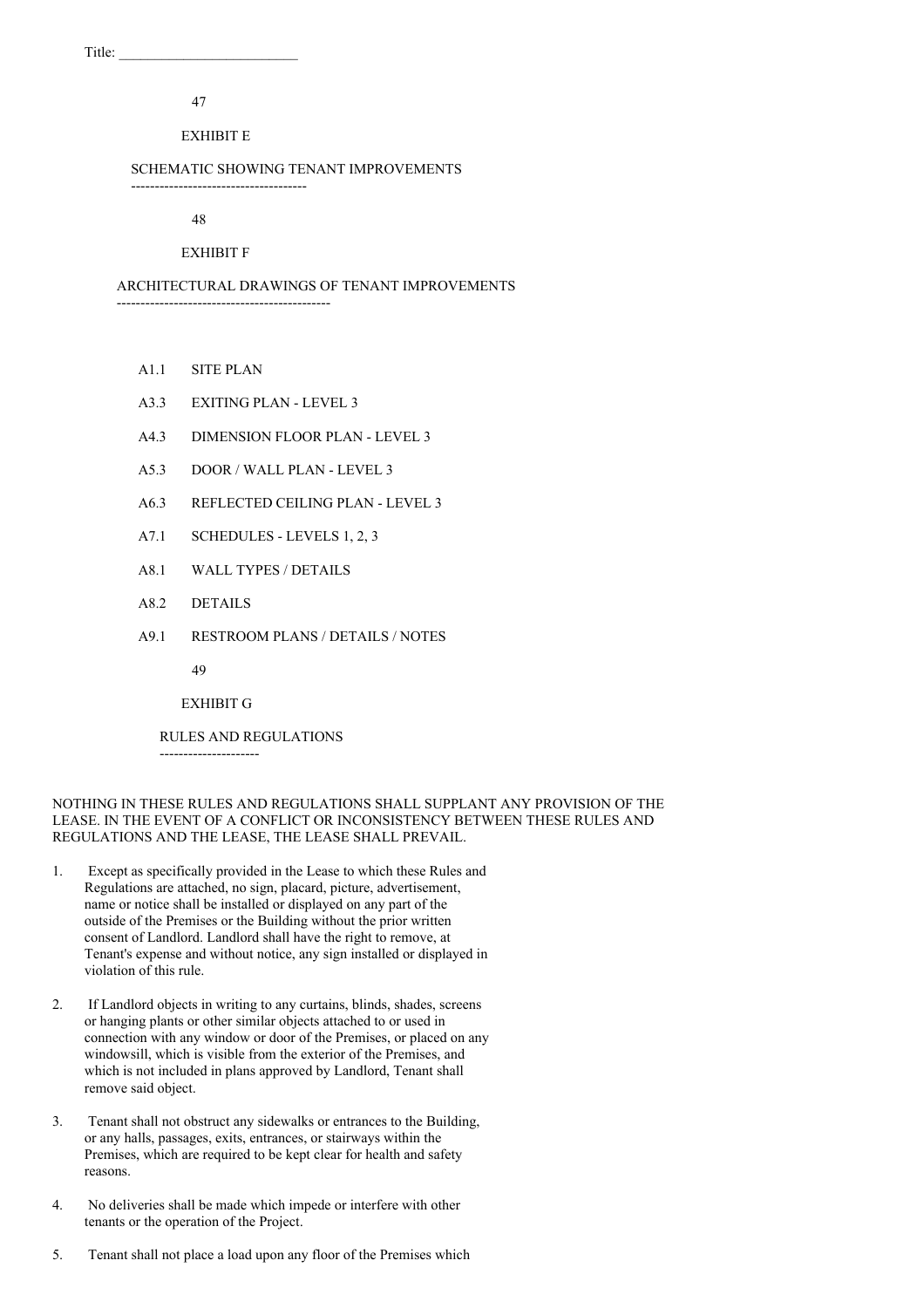exceeds the load per square foot which such floor was designed to carry and which is allowed by law. Fixtures and equipment which cause noise or vibration that may be transmitted to the structure of the Building to such a degree as to be objectionable to other tenants shall be placed and maintained by Tenant, at Tenant's expense, on vibration eliminators or other devices sufficient to eliminate such noise or vibration or reduce such noise and vibration to acceptable levels.

- 6. Tenant shall not use any method of heating or air-conditioning other than that shown in Tenant Improvement plans.
- 7. Tenant shall not install any radio, television or other antenna,, cell or other communications equipment or other devices on the roof or exterior walls of the Premises except to the extent shown on approved Tenant Improvement plans. Tenant shall not interfere with radio, television or other communications from or in the Premises or elsewhere.

50

- 8. Canvassing, peddling, soliciting and distribution of handbills or any other written material in the Project outside of the Premises are prohibited, and Tenant shall cooperate to prevent such activities.
- 9. Tenant shall store all its trash, garbage and Hazardous Material within its Premises or in designated receptacles outside of the Premises. Tenant shall not place in any such receptacle any material which cannot be disposed of in the ordinary and customary manner of trash, garbage and Hazardous Material disposal.
- 10. The Premises shall not be used for any improper, immoral or objectionable purpose. No cooking shall be done or permitted on the Premises, except that use by Tenant of Underwriter's Laboratory approved equipment for brewing coffee, tea, hot chocolate and similar beverages or use of microwave ovens for employees use shall be permitted, or equipment shown on approved Tenant Improvement plans, provided that such equipment and use is in accordance with all applicable federal, state, county and city laws, codes, ordinances, rules and regulations.
- 11. Without the written consent of the Landlord, Tenant shall not use the name of the Project, if any, in connection with or in promoting or advertising the business of Tenant except as Tenant's address.
- 12. Tenant shall comply with all safety, fire protection and evacuation procedures and regulations established by Landlord or any governmental agency.
- 13. Tenant assumes any and all responsibility for protecting its Premises from theft, robbery and pilferage, which includes keeping doors locked and other means of entry to the Premises closed.
- 14. Landlord may waive any one or more of these Rules and Regulations for the benefit of Tenant or any other tenant, but no such waiver by Landlord shall be construed as a waiver of such Rules and Regulations in favor of Tenant or any other Tenant, nor prevent Landlord from thereafter enforcing any such Rules and Regulations against any or all of the tenants of the Project.
- 15. These Rules and Regulations are in addition to, and shall not be construed to in any way modify or amend, in whole or in part, the terms, covenants, agreements and conditions of the Lease.
- 16. Landlord reserves the right to make such other and reasonable rules and regulations as, in its judgment, may from time to time be needed for safety and security, for care and cleanliness of the Project, and for the preservation of good order therein, subject to prior notice to Tenant and Tenant's consent, which will not be unreasonably withheld, conditioned or delayed. Tenant agrees to abide by all such Rules and Regulations hereinabove stated and any additional rules and regulations which are adopted.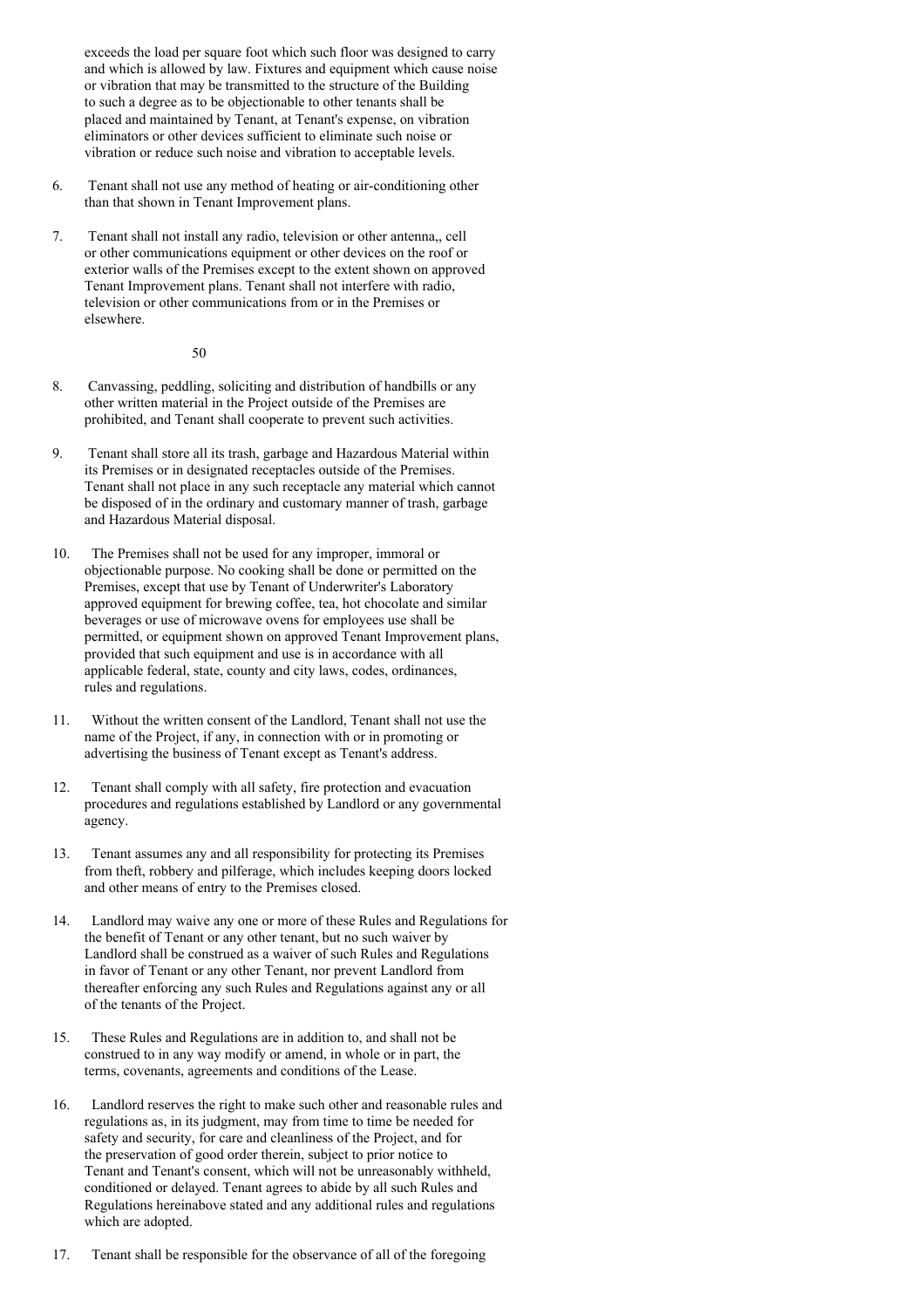rules by Tenant's employees, agents, clients, customers, invitees and guests.

#### 51

## EXHIBIT H

### SERVICES TO BE PROVIDED BY LANDLORD

-----------------------------------

Landlord shall maintain, repair, and replace the following systems and equipment, and shall provide the following services and utilities, in accordance with the standards referenced below or, if no such standards are referenced, then consistent with the standards of comparable buildings in San Diego, California; provided, however, (i) Landlord reserves the right to adopt nondiscriminatory modifications and additions hereto, (ii) the cost of all such maintenance, repairs, replacements, services and utilities are subject to reimbursement by Tenant as Operating Expenses to the extent set forth in Article 7 of the Lease, and (iii) such maintenance, repairs, replacements, services and utilities are subject to any other applicable provisions of the Lease:

- 1. Heating, ventilation, and air conditioning systems, including chillers, boilers, air handlers, ventilation and exhaust fans, cooling towers, filtration, controls and control components required to provide climate control to all usable areas of the building, with cooled and heated air appropriate to the seasons in the San Diego metropolitan area. Heating, ventilation and air conditioning services shall be provided twenty-four (24) hours per day each day of the year.
- 2. Plumbing to include hot and cold water supply pipes, valves, and regulators, sanitary and waste piping, sump pumps and associated holding reservoirs. Drain cleaning shall be limited to normal maintenance and will not include cleaning required by excessive use or abuse of plumbing by Tenant.
- 3. Emergency eyewashes and showers.
- 4. Electrical supply circuits to include main switches, transformers and panels in mechanical spaces, local circuit breaker panels and associated wiring, cables, switches, and receptacles.
- 5. Emergency back-up power generators to include peripherals as described in 4 (above), batteries, relays and other items necessary to supply unit power when utility company fails to do so.
- 6. Light bulbs, ballasts, wiring and fixtures.
- 7. Elevators, with service to be provided twenty-four (24) hours per day each day of the year.
- 8. Steam boilers. Steam lines, valves, regulators and reheating units supplying and located within the building.
- 9. Fire alarm system. Main panel in first floor lobby area, wiring and local smoke, particle and heat detectors and pull stations.

#### 52

- 10. Fire hoses, valves, etc., affixed permanently to building and sprinkler system.
- 11. Fire extinguishers including annual checks and recharging as necessary.
- 12. Doors, knobs and hinges.
- 13. Floor tiles, carpeting and kick plates.
- 14. Repair of windows and annual exterior window cleaning.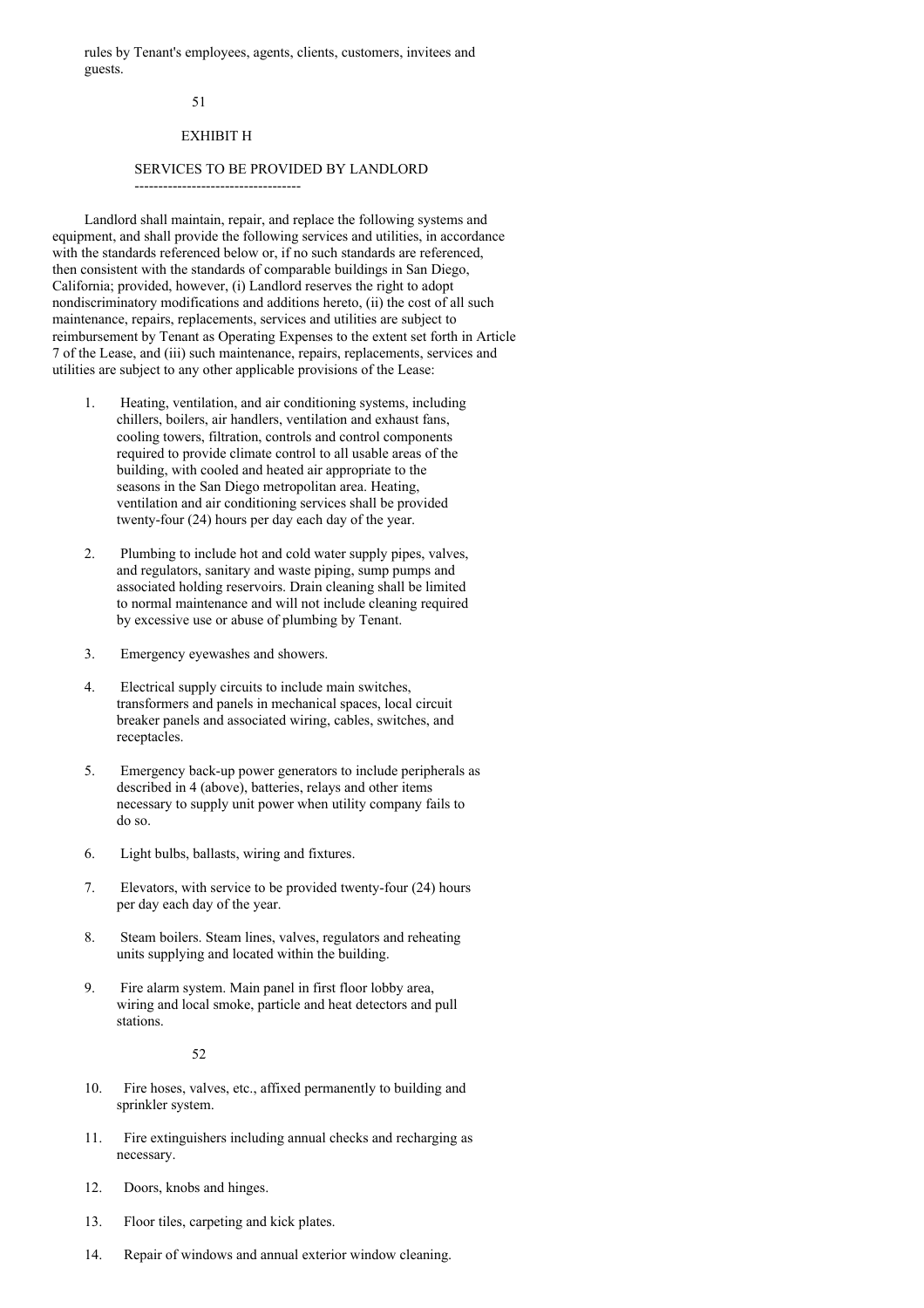- 15. Fume hoods, ducts, stacks, motors and fans.
- 16. Vacuum pumps, lines and valves located within the building.
- 17. Positive pressure air supply lines, compressors bleed valves, regulators, and air supply condensing units.
- 18. Rest rooms. Toilets, urinals, showers and stalls, including rest room facilities and necessary lavatory supplies, and including hot and cold running water.
- 19. Sinks.
- 20. Gas lines, valves and regulators.
- 21. Basic security services, including periodic perimeter checks of the Project, but excluding any internal readings or checks.
- 22. Site landscaping, including maintaining the planting areas, walkways, ramps, gates, fences and parking areas.
- 23. Trash pick-up, limited to designated trash area(s).
- 24. Janitorial services in the Common Areas (Tenant is responsible for janitorial services in the Premises).
- 25. Access to the Building will be provide twenty-four (24) hours per day each day of the year (except in the case of emergencies).
- 26. Bulk mail and express pickup services at a central receiving area located on the lower level of the Building or such other floor as Landlord designates.

53

#### EXHIBIT I

SAN DIEGO SCIENCE CENTER FITNESS CENTER WAIVER OF LIABILITY ----------------------------------

SAN DIEGO SCIENCE CENTER LLC, a California limited liability company (the "OWNER"), the owner of the building (the "BUILDING") at 3030 Bunker Hill Street, San Diego, California, grants to employees of tenants of the Building the right to use and enjoy the fitness facilities and equipment located in the Building on the terms and conditions of this waiver (this "WAIVER") and otherwise in accordance with such other rules and regulations which Owner may from time to time adopt.

1. ASSUMPTION OF RISK. The undersigned understands that fitness activities, especially strength and aerobic training, involve a potential risk for physical injury and related damages. The undersigned understands that Owner does not manufacture the fitness and other equipment used in the fitness center, but purchases and/or leases the equipment from third parties. The undersigned acknowledges that Owner will provide no supervision of his/her use of the fitness facilities and equipment and other fitness activities in the fitness center, and that he/she will be solely responsible for his/her safe and appropriate use of the facility and equipment. The undersigned therefore expressly agrees to assume the risk that he/she may suffer injury or damage as a result of his/her use of the fitness facilities and equipment, and agrees for himself/herself and on behalf of his/her personal representatives, successors and assigns, that the Owner (including its members, managers, officers, employees and agents) will not be liable for any damages nor injuries the undersigned may suffer in or about the fitness center.

2. WAIVER OF LIABILITY. The undersigned further agrees to hold the Owner and its members, managers, officers, employees and agents harmless from any injuries or damages sustained by the undersigned or the property of the undersigned and to indemnify the Owner and its members, managers, officers, employees and agents from any claims, demands, actions, injuries, liabilities or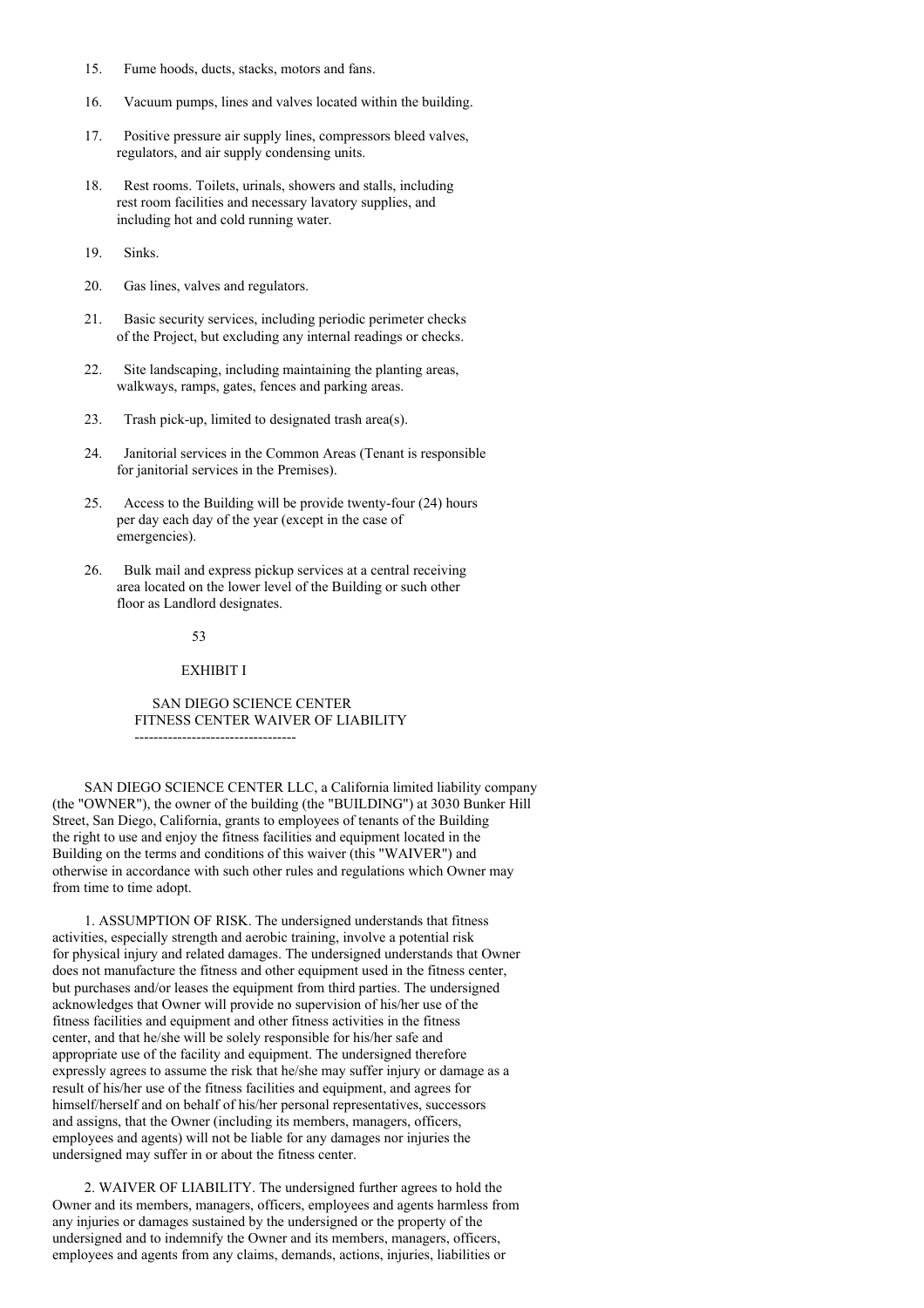damages whatsoever, including attorneys' fees, which result, directly or indirectly, from the use of the fitness facilities and equipment by the undersigned. The undersigned agrees to release and discharge the Owner and its members, managers, officers, employees, and agents from all such claims, demands, actions, injuries, liabilities, and damages. The failure or refusal of the undersigned to inspect the fitness facilities and equipment constitutes a waiver of any objection, contention or claim that might have been based on such an inspection.

3. LOSS, THEFT, DAMAGE. The undersigned agrees that neither the Owner nor its members, managers, officers, employees or agents are responsible or liable to the undersigned for articles damaged, lost or stolen in or about the fitness facilities. The undersigned agrees not to store any valuable items in lockers and to use the lockers solely for temporary clothing storage. The Owner and its members, managers, employees and agents are not bailees and are not responsible for protecting the valuables of the undersigned.

54

4. PHYSICAL CONDITION. The undersigned warrants that he/she is in good physical condition and to the best of his/her knowledge has no physical impairment which would prevent him/her from engaging in any physical conditioning available in the fitness center and that he/she has no condition which might be aggravated by the use of the fitness facilities or equipment. The undersigned acknowledges that a complete physical examination by a medical doctor prior to beginning any work out program or strenuous new activity is recommended.

5. NO GUESTS. The undersigned acknowledges and agrees that guests, including family members, are not permitted in the fitness center and may not use the fitness facilities or equipment under any circumstances. Use of the fitness facilities and equipment is limited to employees of tenants of the Building.

6. ATTIRE AND EQUIPMENT. The undersigned agrees to wear proper attire when using the fitness facilities, and to wear a shirt and shoes in the fitness facilities and all common areas of the Building. Attire must conform to reasonable standards of decency and safety. Only equipment provided by Owner may be used in the fitness center.

7. LOCKERS. Lockers are available for day use only on a first come, first served basis. Locks, though recommended, are not provided by Owner.

8. DAMAGES. The undersigned agrees to pay for any damages to the fitness facilities or equipment caused by the undersigned.

9. SEVERABILITY. If any provision of this Waiver is ruled invalid or unenforceable as applied to any person or circumstance, all other provisions of this Waiver shall remain valid and enforceable as applied to all other persons and circumstances.

The undersigned acknowledges that he/she has read and understands the terms and conditions of this Waiver and agrees to be bound by such terms and conditions. The undersigned also agrees to read and comply with any other rules and regulations governing use of the fitness facilities and equipment which may be adopted or amended from time to time by the Owner and posted or otherwise made available in the fitness facility or to the undersigned.

| Sign:                |
|----------------------|
| Print Name:          |
| Employer:            |
| 55                   |
| <b>EXHIBIT J</b>     |
| APPROVED CONTRACTORS |

--------------------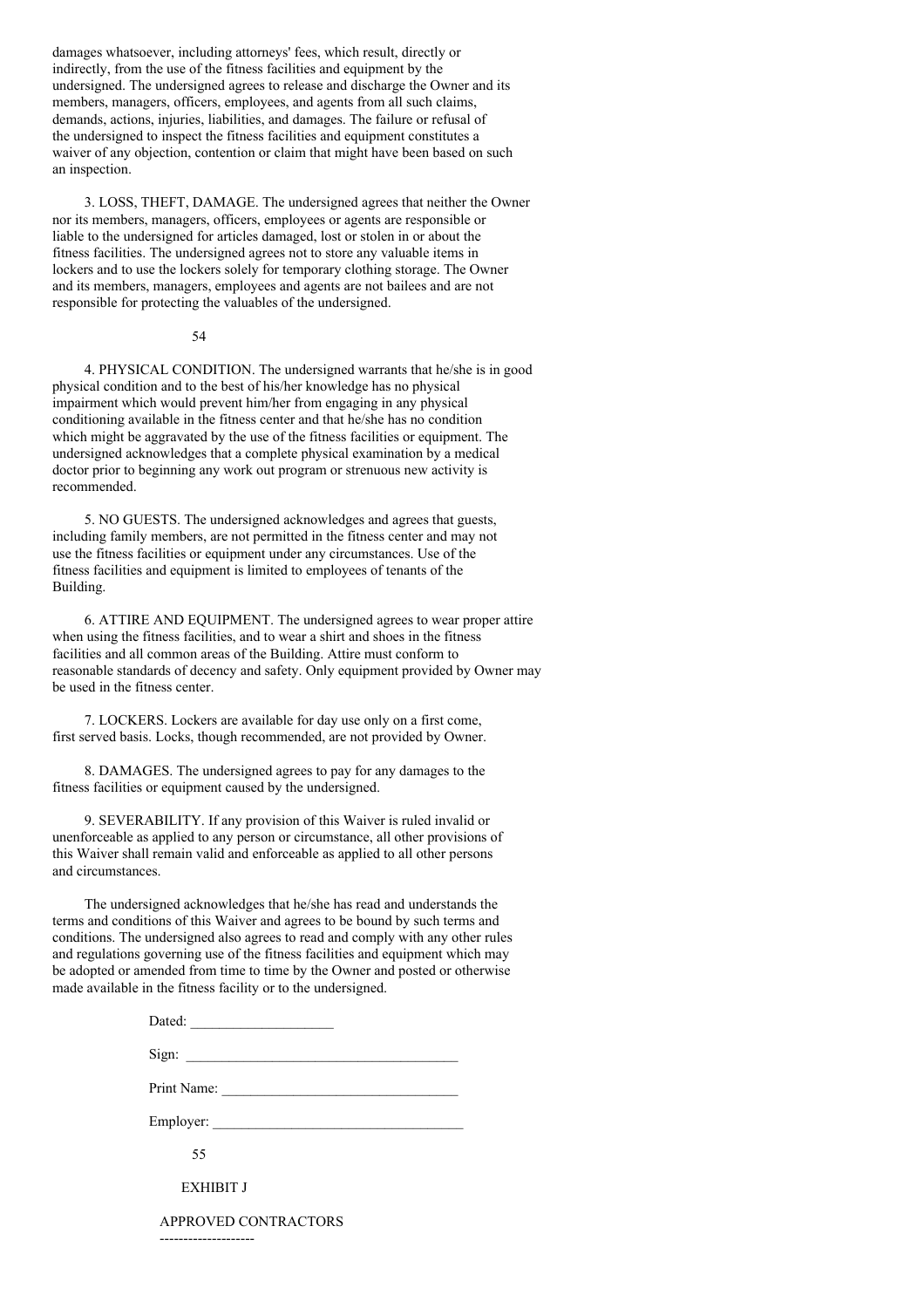Casework: Doug Wessinger Wesinco P.O. Box 256 Irmo, SC 29063 803/749-0163 803/749-1703 (Facsimile) Electrical: Ron Wood Berg Electric 650 Opper Street Escondido, CA 92029 760/746-1003 760/741-918\_\_ (Facsimile) Mechanical/Plumbing: Joe Mucher Encompass Mechanical Services 7655 Convoy Street San Diego, CA 92111 858/974-6500 858/941-6501 (Facsimile) Phone/Data: Rob Coulter River Networks 5845 Avenida Encinas, Suite 130 Carlsbad, CA 92008 760/535-4837 619/449-1609 Janitorial Service: Linsey A. Miller Merchants Building Maintenance LLC 8380 Miramar Mall, Suite 125 San Diego, CA 92121 858/455-0163 858/455-0596 (Facsimile)

Environmental, Health and Safety:

56

## SCHEDULE 1

LIST OF REMOVABLE PROPERTY PURSUANT TO SECTION 17.7

---------------------------------------------------

A. PROPERTY TENANT IS REQUIRED TO REMOVE

## B. PROPERTY TENANT MAY REMOVE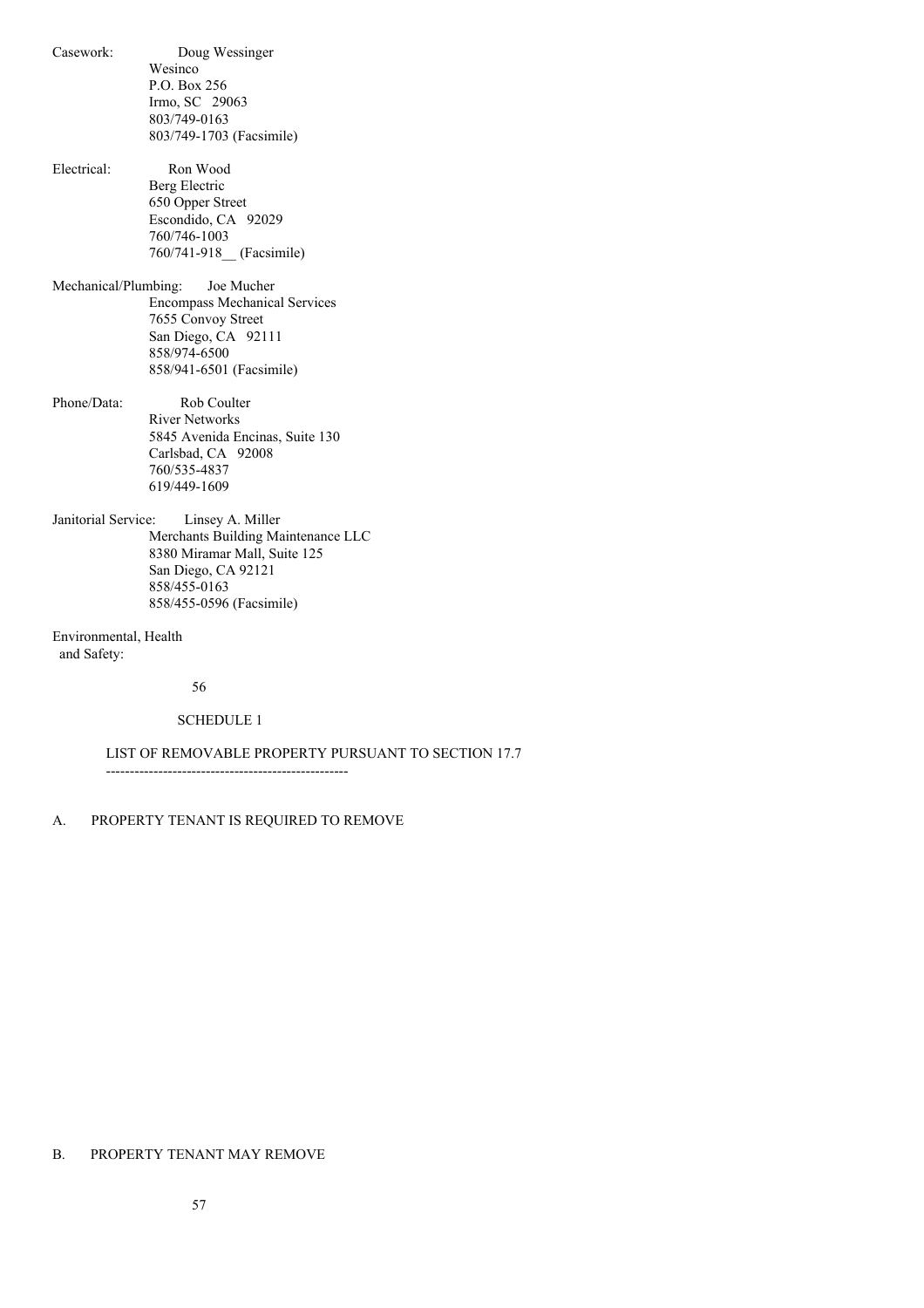## EXHIBIT 10.14

## AETHLON MEDICAL, INC.

## CONSULTING AGREEMENT

This Consulting Agreement (the "Agreement") is entered into effective as of October 1, 2003 by and between AETHLON MEDICAL, INC. located at 7825 Fay Avenue, La Jolla, California 92037 USA, ("Aethlon") and Jean-Claude CHERMANN, PhD (the "Consultant") located at Centre de Vie Agora, Batiment C, B.P. 1055, Z.I. de Paluds, 13781 Aubange Cedex, France.

- 1. CONSULTING RELATIONSHIP. During the terms of this agreement, the Consultant will act as a science advisor in connection with advancing the development of Aethlon's HIV-Hemopurifier Technology. The Consultant shall use reasonable efforts to provide these services in a manner that provides benefit to Aethlon. If the services provided by the Consultant under this agreement exceed more than 20 hours per month, the Consultant shall request and negotiate additional compensation from Aethlon. The Consultant has also agreed to participate as a member of Aethlon's Science Advisory Board. In this regard, the Consultant shall also receive the compensation that is rewarded to each Aethlon Science Advisory Board Member. The Consultant also agrees that this relationship provides no rights or interest in Aethlon's HIV-Hemopurifier technology.
- 2. CONSIDERATION. As consideration of Services to be provided by Consultant, Aethlon shall compensate the Consultant at a rate of Three Thousand Five Hundred U.S. Dollars (\$3,500.00) per month. At the discretion of the Aethlon Medical management, the Consultant may also be eligible for bonus consideration.
- 3. EXPENSES. Consultant shall not be authorized to incur on behalf of Aethlon any expenses, without the prior written consent of Aethlon Medical
- 4. TERMS AND TERMINATION. Consultant shall provide the Services to Aethlon on a month-to-month basis until terminated by either party with thirty (30) days advance notice.
- 5. INDEPENDENT CONTRACTOR. Consultant's relationship with Aethlon will be that of independent contractor and not that of an employee. Consultant will not be eligible for any employee benefits, nor will Aethlon make deductions from payment made to Consultant for taxes, which will be the Consultant's responsibility Consultant will have no authority to enter into contracts that bind Aethlon or create obligations on the part of Aethlon without the prior written authorization of Aethlon.

## 6. MISCELLANEOUS.

- A. AMENDMENTS AND WAIVERS. Any term of this Agreement may be amended or waived only with the written consent of the parties.
- B. DISPUTES. The initial attempt to resolve any disputes or claim arising in connection with this Agreement shall first be negotiated between the parties over a glass of wine at the Restaurant Nino in the port of Cassis, France.

The parties have executed this Agreement as of the date first set forth above.

AETHLON MEDICAL, INC.

By: /s/ James A. Joyce

--------------------------- Name: James A Joyce Title: Chairman, CEO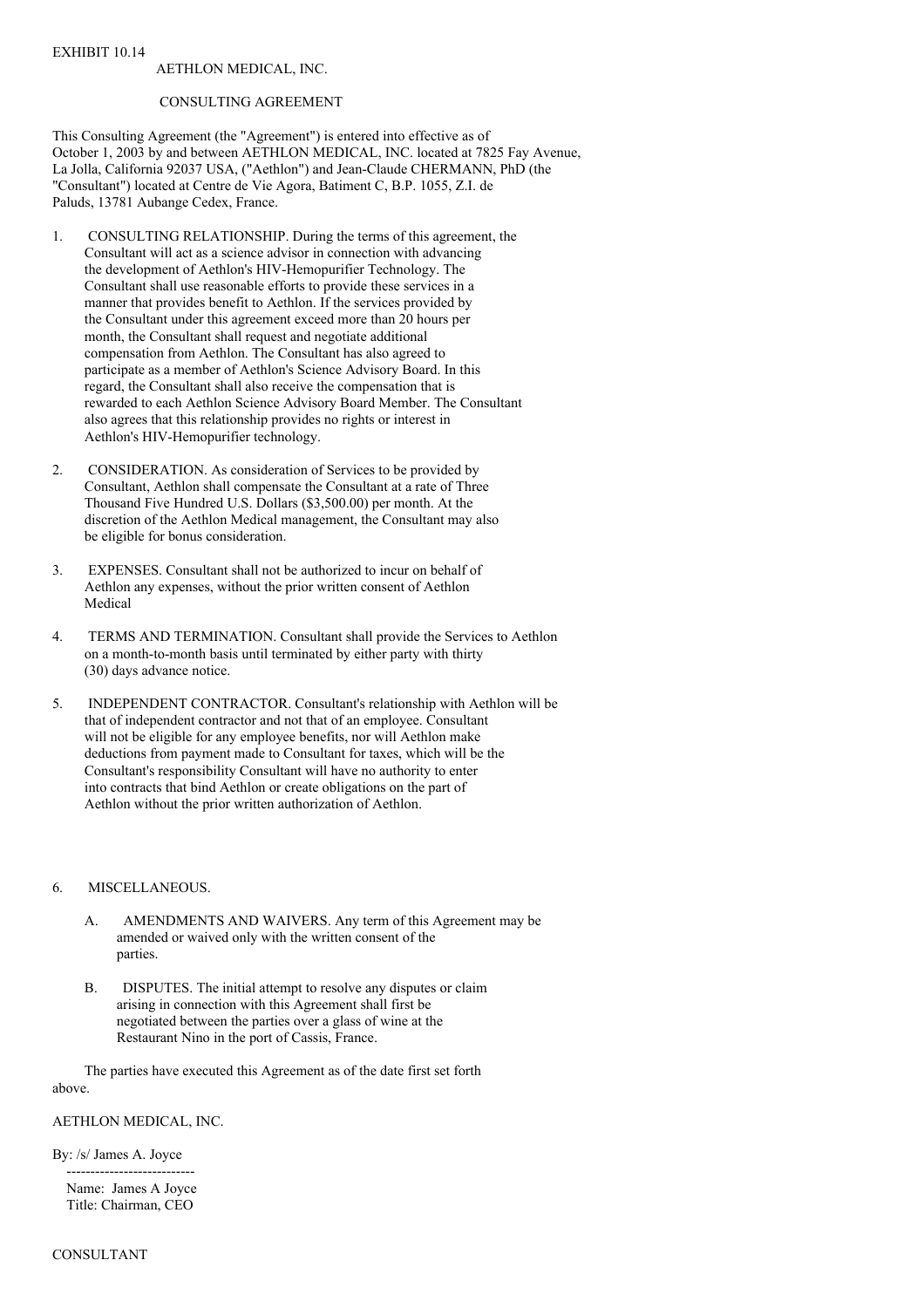## Jean-Claude CHERMANN, PhD

/s/ Jean-Claude Chermann, PhD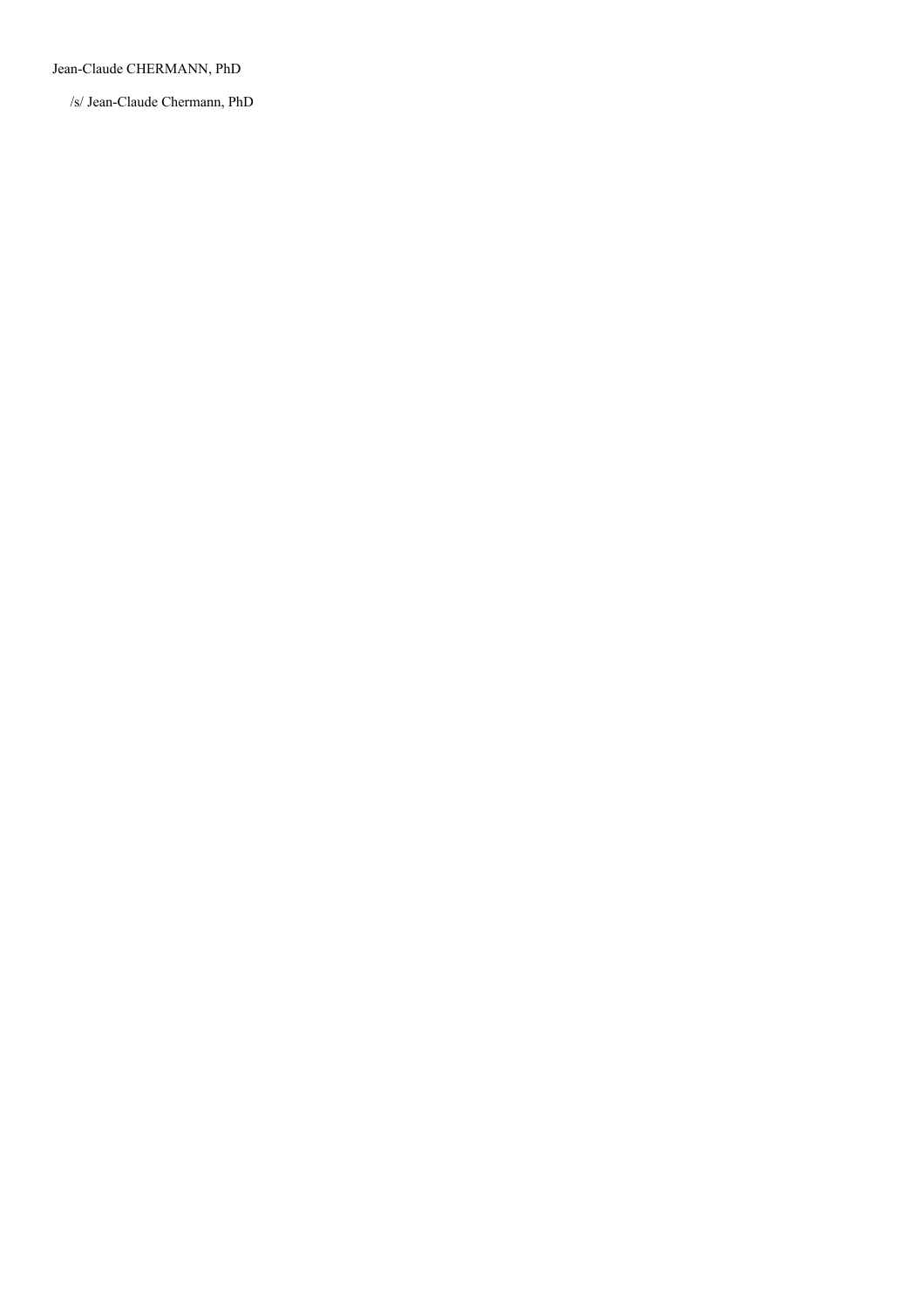#### CONSULTING AGREEMENT

--------------------

This AGREEMENT. dated as of June 1, 2001, is by and between FRANKLYN S. BARRY, JR. ("Consultant") residing at 1141 Delaware Avenue, Unit 3N, Buffalo, New York, 14209 and AETHLON MEDICAL. INC., formerly Bishop Equities, Inc. d/b/a Aethlon Medical ("Company"), a Nevada corporation with its principal office at 7825 Fay Avenue, Suite 200, La Jolla, California 92037.

## RECITALS:

---------

WHEREAS, Consultant and the Company are parties to an Employment Agreement dated as of April 1, 1999 (the "Employment Agreement") pursuant to which Consultant has served as the Chief Executive Officer and President of the Company and its subsidiary Hemex, Inc.: and

WHEREAS, as part of the Company's decision to consolidate all scientific and administrative functions in San Diego and to close its facilities in Buffalo, the Consultant's employment as Chief Executive Officer and President of' the Company and its subsidiary Hemex, Inc. was terminated effective June 1, 2001 by the Company "Without Cause," as that term is used in the Employment Agreement; and

WHEREAS. as a result of the termination of Consultant's employment he is entitled to the payments and benefits set forth in Section 4.3 of the Employment Agreement; and

WHEREAS, the Company desires to engage Consultant as an adviser on strategic and business issues, and Consultant is willing to accept that role; and

WHEREAS, the Company and Consultant mutually desire that the Consulting Fees and Benefits" (as defined in Section 4 below) payable to Consultant under this Agreement shall be in lieu of any payments to which Consultant is otherwise entitled under Section 4.3(f) and (g) of the Employment Agreement, provided that the Company timely complies with its obligations under this Agreement; and

WHEREAS, the Company and Consultant desire to make it clear that Consultant's status as an officer and employee of the Company and Hemex, Inc. under the Employment Agreement has been terminated, and in that regard to terminate those sections of the Employment Agreement that no longer are applicable due to the termination of Consultant's employment.

NOW, THEREFORE, the parties hereto for good and valuable consideration, the receipt and sufficiency of which are hereby acknowledged, and intending to be legally bound, hereby agree as follows:

## 1. ENGAGEMENT AS CONSULTANT.

Effective June 1, 2001, the Company engages Consultant as an adviser and consultant to the Company President and Chief Executive Officer, and Consultant hereby accepts such engagement, subject to the terms and conditions set forth below.

### 2. TERM OF ENGAGEMENT.

The term of Consultant's engagement under this Agreement shall be the 24-month period from June 1, 2001 through May 31, 2003 ("Term").

## 3. SCOPE OF ENGAGEMENT.

The Consultant shall advise the Company's President and Chief Executive Officer on strategic and business issues, as requested by the Company from time-to-time during the Term. Consultant shall not be required to travel from the Buffalo, New York area for these consulting activities, nor shall he be required to spend more than 8 hours per month fulfilling his consulting duties under this Agreement.

### 4. CONSULTING FEES AND BENEFITS.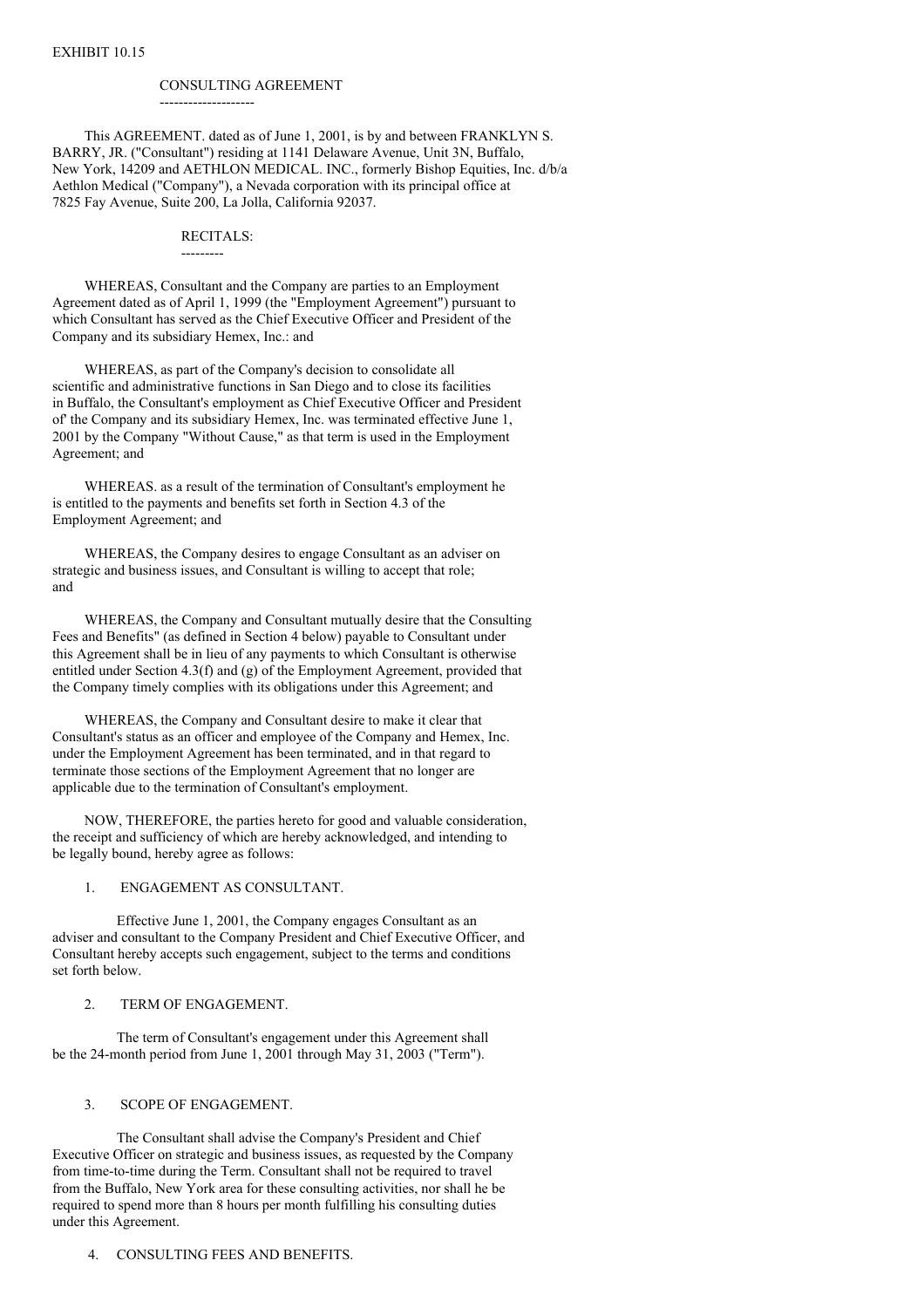(a) The Company shall pay Consultant a total of \$120,000 ("Consulting Fees"), plus reimbursement of any Federal and State self-employment, FICA, Medicare and unemployment taxes owed by Consultant as a result of his engagement under this Agreement, (collectively the "Self-Employment Taxes").

(b) The Consulting Fees shall be paid in 24 equal monthly installments of \$5,000 payable on the last day of each month throughout the Term, commencing June 30, 2001.

(c) The Consultant shall notify the Company on or prior to December 31. 2001, December 31, 2002 and May 31, 2003 of the amount of Self-Employment Taxes owed for the years 2001, 2002 and 2003, respectively. The Company shall reimburse the Consultant for these Self-Employment Taxes within 30 days after receiving such notice from Consultant.

(d) In addition to the Consulting Fees and Self-Employment Taxes, the Company shall maintain in full force and effect, for Consultant's and his eligible beneficiaries' continued benefit, until the first to occur of (x) his attainment of alternative employment that provides benefits comparable to the Benefits defined below or  $(y)$  May 31, 2003, the employee benefits provided pursuant to Company-sponsored benefit plans, programs of other arrangements in which Consultant was entitled to participate as a full-time employee immediately prior to June 1, 2001, subject to the terms and conditions of such plans and programs (the "Benefits"). If Consultant's continued participation is not permitted under the general terms and provisions of such plans, programs and arrangements, the Company shall arrange to provide Consultant with Benefits substantially similar to those which Consultant would have been entitled to receive under such plans, programs and arrangements.

(e) In the event that Consultant dies or becomes disabled during the Term, the Company shall continue making all payments required under this Agreement to Consultant's heirs. legatees or estate in the event of his death, or to him or his legal representative in the event of his disability; such payments shall be made in the same amounts and at the same times as they would have been made but for such death or disability.

5. PAYMENT ON DEFAULT BY COMPANY.

In the event that the Company fails to make any payment of Consulting Fees, Self-Employment Taxes or Benefits required by Section 4 of this Agreement within 30 days after such payment is due, it shall pay to Consultant the sum of \$120,000 less the total of all monthly Consulting Fees actually paid to Consultant under Section 4(b) above, plus an amount equal to the Self-Employment Taxes owed on the payment required under this Section 5, plus the amount necessary to compensate Consultant for the loss of any Benefits for the balance of the Term. Payment of these amounts shall not relieve the Company of any other obligations owed to Consultant.

 $\mathcal{D}$ 

## 6. INTERESTED DIRECTOR TRANSACTION.

Because Consultant is a member of the Company's Board of Directors, this Agreement constitutes an "interest director transaction" under the Nevada General Corporation Law. The Company hereby represents that this Agreement has been presented to, and approved by, the Company's Board of Directors.

## 7. TERMINATION OF EMPLOYMENT AGREEMENT.

(a) Subject to Consultant's receipt of written acknowledgement from the Company that it owed Consultant \$224,150 as of June 1, 2001 for amounts owed by Hemex, Inc. unpaid salary, unpaid medical benefits, and loans, advances and business expenses, the Company and Consultant agree that the Employment Agreement is hereby terminated and is null and void, except as otherwise provided in Section 7(b) below.

(b) The Company and Consultant agree that Article V (Restrictive Covenants). Sections 6.3(b) [DISPUTE RESOLUTION], 6.4 [SUCCESSORS; BINDING AGREEMENT], 6.6 [SEVERABILITY]. 6.7 [NOTICES]. 6.12 [GOVERNING LAW], and Exhibit "A" (Dispute Resolution Procedures) in the Employment Agreement shall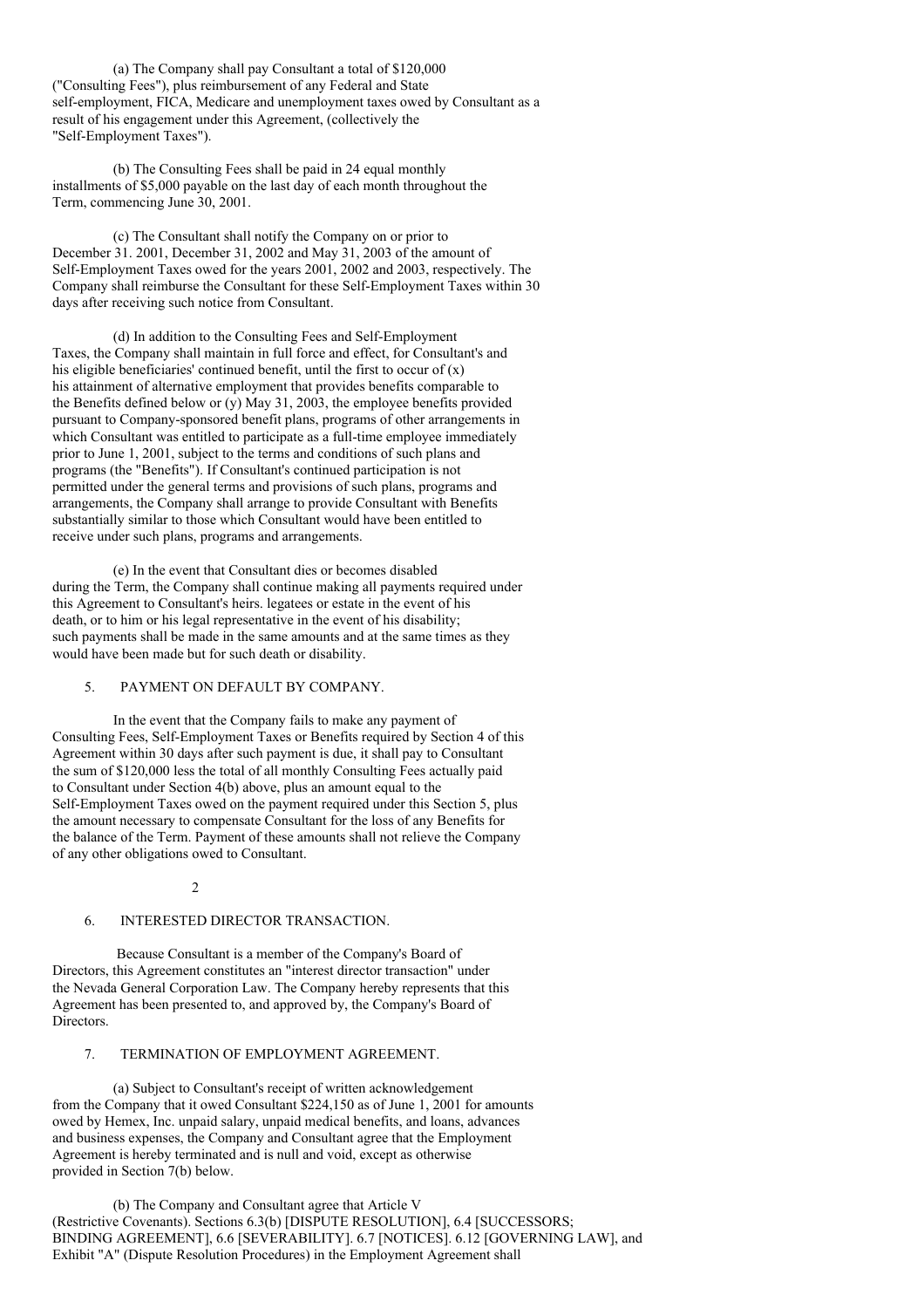survive the termination of the Employment Agreement and shall apply in accordance with their respective terms

## 8. MITIGATION OF DAMAGES; NO SET-OFF; DISPUTE RESOLUTION.

(a) Consultant shall not be required to mitigate the amount of any payment provided for in this Agreement by seeking other employment or otherwise, nor shall the amount of any payment provided for in this Agreement be reduced by any compensation earned by Consultant as the result of employment by another employer. The Company's obligation to make the payments provided for in this Agreement shall not be affected by any set-off, counterclaim, recoupment, defense or other claim or action which the Company may have against Consultant.

(b) If there shall be any dispute between the Company and Consultant, the dispute shall be resolved in accordance with the dispute resolution procedures set forth in Exhibit "A" hereto, the provisions of which are incorporated as a part hereof and the parties hereto hereby agree that such dispute resolution procedures shall be the exclusive method for resolution of disputes under this Agreement. In the event of a dispute hereunder, until there is a resolution and award as provided in Exhibit the Company shall pay all amounts, and provide all benefits, to Consultant and/or Consultant's family or other beneficiaries, as the case may be, that the Company would be required to pay or provide hereunder and shall pay the reasonable legal fees and expenses of counsel for Consultant in connection with such. dispute resolution; provided, however, that the Company shall not be required to pay any disputed amounts or any legal fees and expenses pursuant to this Subparagraph (b) except upon receipt of a written undertaking by or on behalf of Consultant (and/or Consultant's family or other beneficiaries, as the case may be) to repay, without interest or penalty, as soon as practicable after completion of the dispute resolution (A) all such amounts to which Consultant (or Consultant's family or other beneficiaries, as the case may be) is ultimately adjudged to not be entitle with respect to the payment of such disputed amount(s) and (B) in addition, in the case of legal fees and expenses, a proportionate amount of legal fees and expenses attributable to any of Consultant's claim(s) or any of Consultant's defenses or counter-claim(s), if any, which shall have been found by the dispute resolver to have been frivolous or without merit.

3

9. SUCCESSORS; BINDING AGREEMENT. This Agreement shall be binding upon any successor to the Company and shall inure to the benefit of and be enforceable by Consultant's personal or legal representatives, beneficiaries. designees, executors, administrators, heirs, distributees, devisees and legatees.

10. MODIFICATION; NO WAIVER. This Agreement may not be modified or amended except by an instrument in writing signed by the parties hereto. No term or condition of this Agreement shall be deemed to have been waived, nor shall there be any estoppel against the enforcement of any provision of this Agreement, except by written instrument by the party charged with such waiver or estoppel. No such written waiver shall be deemed a continuing waiver unless specifically stated therein, and each such waiver shall operate only as to the specific term or condition waived and shall not constitute a waiver of such term or condition for the future or as to any other term or condition.

11. SEVERABILITY. The covenants and agreements contained herein are separate and severable and the invalidity or unenforceability of any one or more of such covenants or agreements, if not material to the arrangement that is the basis for this Agreement, shall not affect the validity or enforceability of any other covenant or agreement contained herein.

12. NOTICES. All the notices and other communications required or permitted hereunder shall be in writing and shall be delivered personally or sent by registered or certified mail, return receipt requested, to the parties hereto at the following addresses:

If to the Company, to it at:

Aethlon Medical. Inc. 7825 Fay Avenue Suite 200 La Jolla, California 92037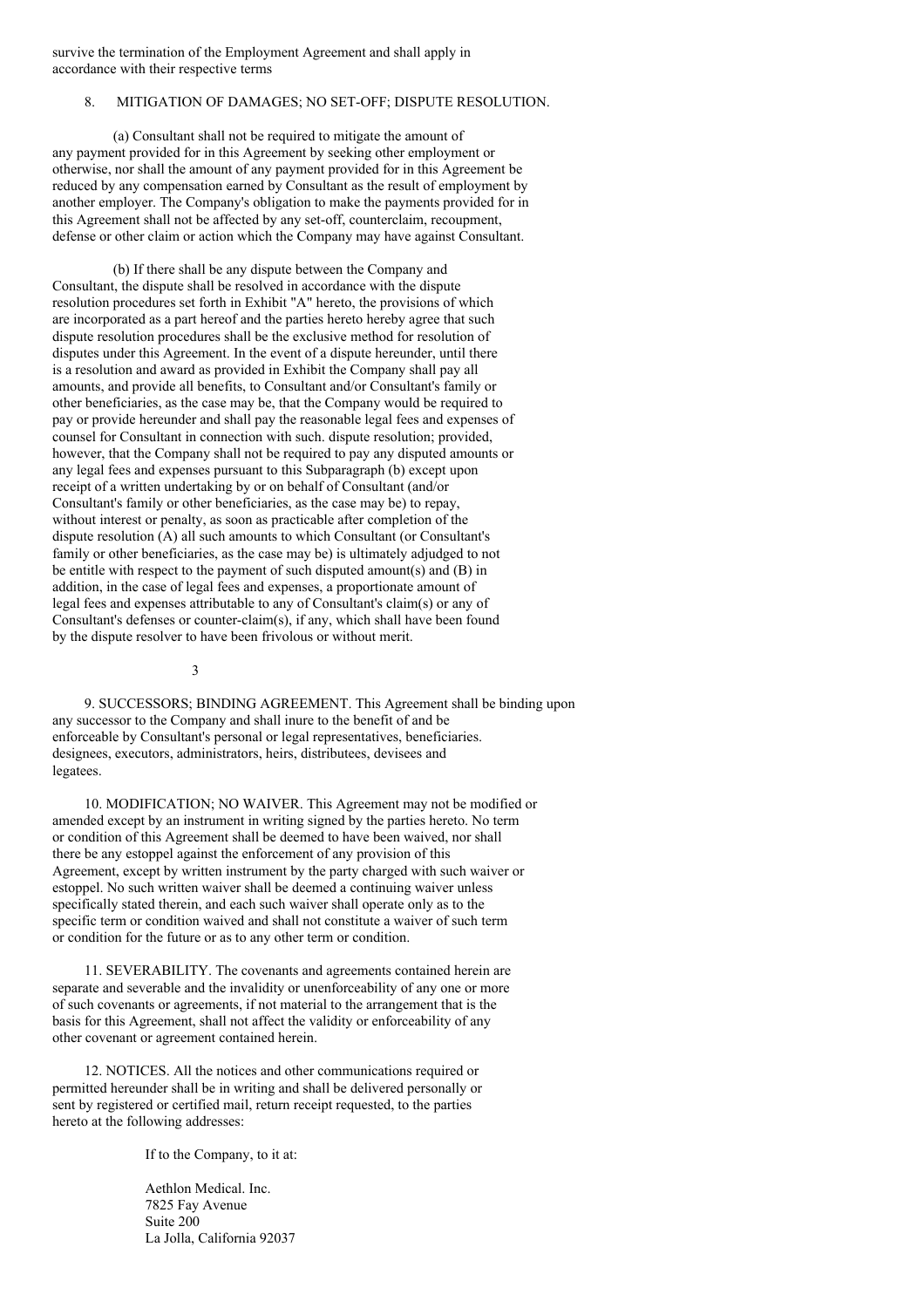If Consultant, to him at: Mr. Franklyn S. Barry, Jr. 1141 Delaware Avenue Unit 3N Buffalo, New York 14209

13 ASSIGNMENT. This Agreement and any rights hereunder shall not be assignable by either party without the prior written consent of the other party except as otherwise specifically provided for herein.

14. ENTIRE UNDERSTANDING. This Agreement (together with the Exhibit incorporated as a part hereof constitutes the entire understanding between the parties hereto with respect to the subject matter hereof, and no agreement, representation, warranty or covenant has been made by either party except as expressly set forth herein with respect to the subject matter hereof.

15. CONSULTANT'S REPRESENTATIONS. Consultant represents and warrants that neither the execution and delivery of this Agreement nor the performance of his duties hereunder violates the provisions of any other agreement to which he is a party or by which he is bound.

4

16. INDEPENDENT CONTRACTOR. This Agreement calls for the performance of Consultant's services as an independent contractor and he will not be considered an employee of the Company for any purposes.

17. GOVERNING LAW. This Agreement shall be construed in accordance with and governed for all purposes by the laws of the State of New York applicable to contracts executed and wholly performed within such state.

IN WITNESS WHEREOF, the parties hereto have duly executed this Agreement as of the day and year first above written.

### **COMPANY**

Aethlon Medical, Inc. a Nevada Corporation

By: /s/ James A Joyce President and CEO

CONSULTANT

## FRANKLYN S BARRY, JR.

By: /s/ Franklyn S Barry, Jr.

#### 5

#### EXHIBIT "A" DISPUTE RESOLUTION PROCEDURES

A. If a controversy should arise which is covered by Section 8(b) of this Agreement, then not later than twelve (12) months from the date of the event which is the subject of dispute either party may serve on the other a written notice specifying the existence of such controversy and setting forth in reasonably specific detail the grounds thereof ("Notice of Controversy"); PROVIDED that, in any event, the other party shall have at least thirty (30) days from and after the date of the Notice of Controversy to serve a written notice of any counterclaim ("Notice of Counterclaim"). The Notice of Counterclaim shall specify the claim or claims in reasonably specific detail. If the Notice of Controversy or the Notice of Counterclaim, as the case may be, is not served within the applicable period, the claim set forth therein will be deemed to have been waived, abandoned and rendered unenforceable.

B. Following receipt of the Notice of Controversy (or the Notice of Counterclaim, as the case may be), there shall be a three (3) week period during which the parties will make a good faith effort to resolve the dispute through negotiation ("Period of Negotiation"). Neither party shall take any action during the Period of Negotiation to initiate arbitration proceedings.

C. If the parties should agree during the Period of Negotiation to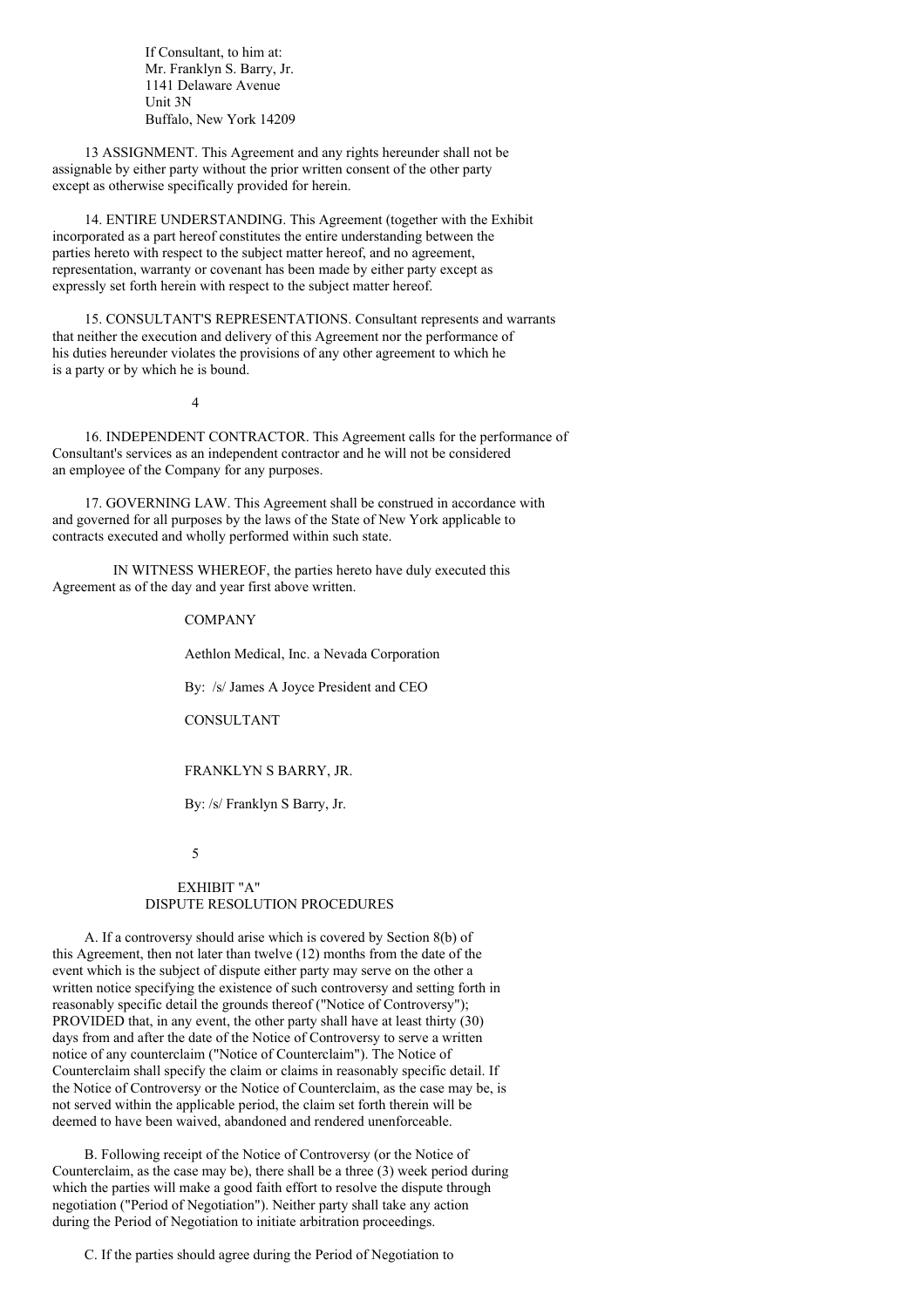mediate the dispute, then the Period of Negotiation shall be extended by an amount of time to be agreed upon by the parties to permit such mediation. In no event, however, may the Period of Negotiation be extended by more than five (5) weeks or, stated differently, in no event may the Period of Negotiation be extended to encompass more than a total of eight (8) weeks.

D. If the parties agree to mediate the dispute but are thereafter unable to agree within one (1) week on the format and procedures for the mediation, then the effort to mediate shall cease, and the Period of Negotiation shall terminate four (4) weeks from the Notice of Controversy (or the Notice of Counterclaim, as the case may be).

E. Following the termination of the Period of Negotiation, the dispute (including the main claim and counterclaim, if any) shall be settled by arbitration, and judgment upon the award may be entered in any court having jurisdiction thereof. The format and procedures of the arbitration are set forth below (referred to below as the "Arbitration Agreement").

F. A notice of intention to arbitrate ("Notice of Arbitration") shall be served within forty-five (45) days of the termination of the Period of Negotiation. If the Notice of Arbitration is not served within this period, the claim set forth in the Notice of Controversy (or the Notice of Counterclaim, as the case may be) will be deemed to have been waived, abandoned and rendered unenforceable.

G. The arbitration, including the Notice of Arbitration, will be governed by the Commercial Rules of the American Arbitration Association except that the terms of this Arbitration Agreement shall control in the event of any difference or conflict between such Rules and the terms of this Arbitration Agreement. The arbitration shall be scheduled to take place in Buffalo, New York.

H. The dispute resolver shall reach a decision on the merits on the basis of applicable legal principles as embodied in the law of the State of New York.

I. There shall be one dispute resolver, regardless of the amount in controversy. The dispute resolver will be empowered to render an award and interim decisions and shall be a member of the bar of any of the fifty States of the United States or of the District of Columbia. The dispute resolver shall be promptly appointed pursuant to Rule 13 of the Commercial Rules of the American Arbitration Association ("AAA"). If the dispute resolver has not been appointed

#### 6

within forty-five (45) days of the AAA's initial transmission of lists of potential arbitrators, then the AAA shall unilaterally designate the dispute resolver.

J. At the time of appointment and as a condition thereto, the dispute resolver will be apprised of the time limitations and other provisions of this Arbitration Agreement and shall indicate such dispute resolver's agreement to the Tribunal Administrator to comply with such provisions and time limitations.

K. During the 30-day period following appointment of the dispute resolver, either party may serve on the other a request for limited numbers of documents directly related to the dispute. Such documents will be produced within seven (7) days of the request.

L. Following the 30-day period of document production, there will be a forty-five (45) day period during which limited depositions will be permissible. Neither party will take more than five (5) depositions, and no deposition will exceed three (3) hours of direct testimony.

M. Disputes as to discovery or prehearing matters of a procedural nature shall be promptly submitted to the dispute resolver pursuant to telephone conference call or otherwise. The dispute resolver shall make every effort to render a ruling on such interim matters at the time of the hearing (or conference call) or within five (5) business days thereafter.

N. Following the period of depositions, the arbitration hearing shall promptly commence. The dispute resolver will make every effort to commence the hearing within thirty (30) days of the conclusion of the deposition period and,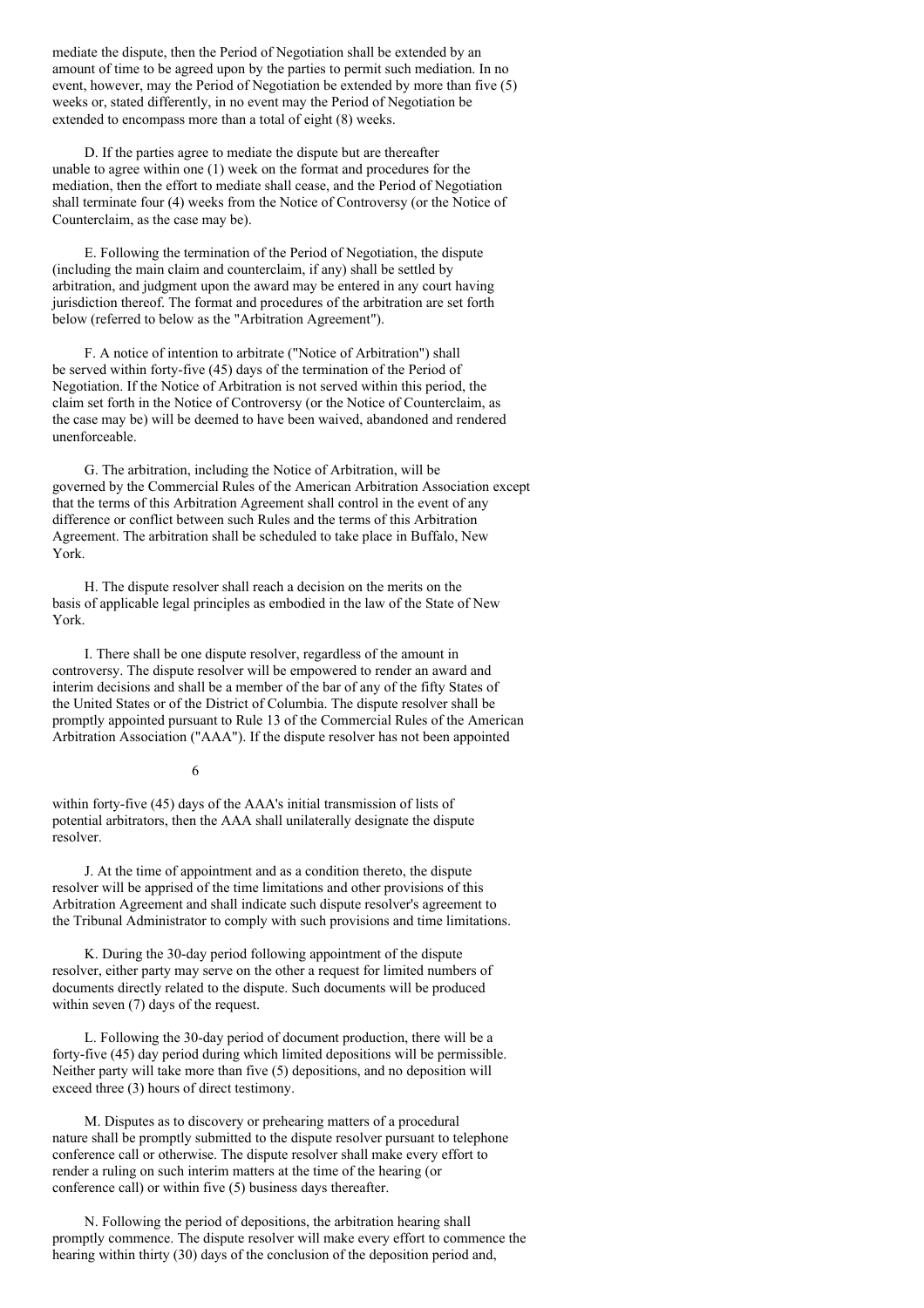in addition, will make every effort to conduct the hearing on consecutive business days to conclusion.

O. An award will be rendered, at the latest, within nine (9) months of the date of the Notice of Arbitration and within thirty (30) days of the close of the arbitration hearing. The award shall set forth the grounds for the decision in reasonably specific detail and shall also specify whether any claim (or defense or counterclaim) of Executive is found to be frivolous or without merit and what proportion, if any, of his legal fees and expenses which have been paid by the Company Executive shall be required to repay to the Company in accordance with Section 8(b). The award shall be final and nonappealable.

P. THE PARTIES HEREBY ACKNOWLEDGE AND AGREE THAT THEY ARE WAIVING THEIR RIGHTS TO A TRIAL IN A STATE OR FEDERAL COURT AND ARE ALSO WAIVING THEIR RIGHT TO A JURY TRIAL.

COMPANY CONSULTANT AETHLON MEDICAL, INC. FRANKLYN S. BARRY, JR. a Nevada corporation

By: /s/ James A Joyce, President By: /s/ Franklyn S Barry, Jr.

Its' Chairman of the Board

7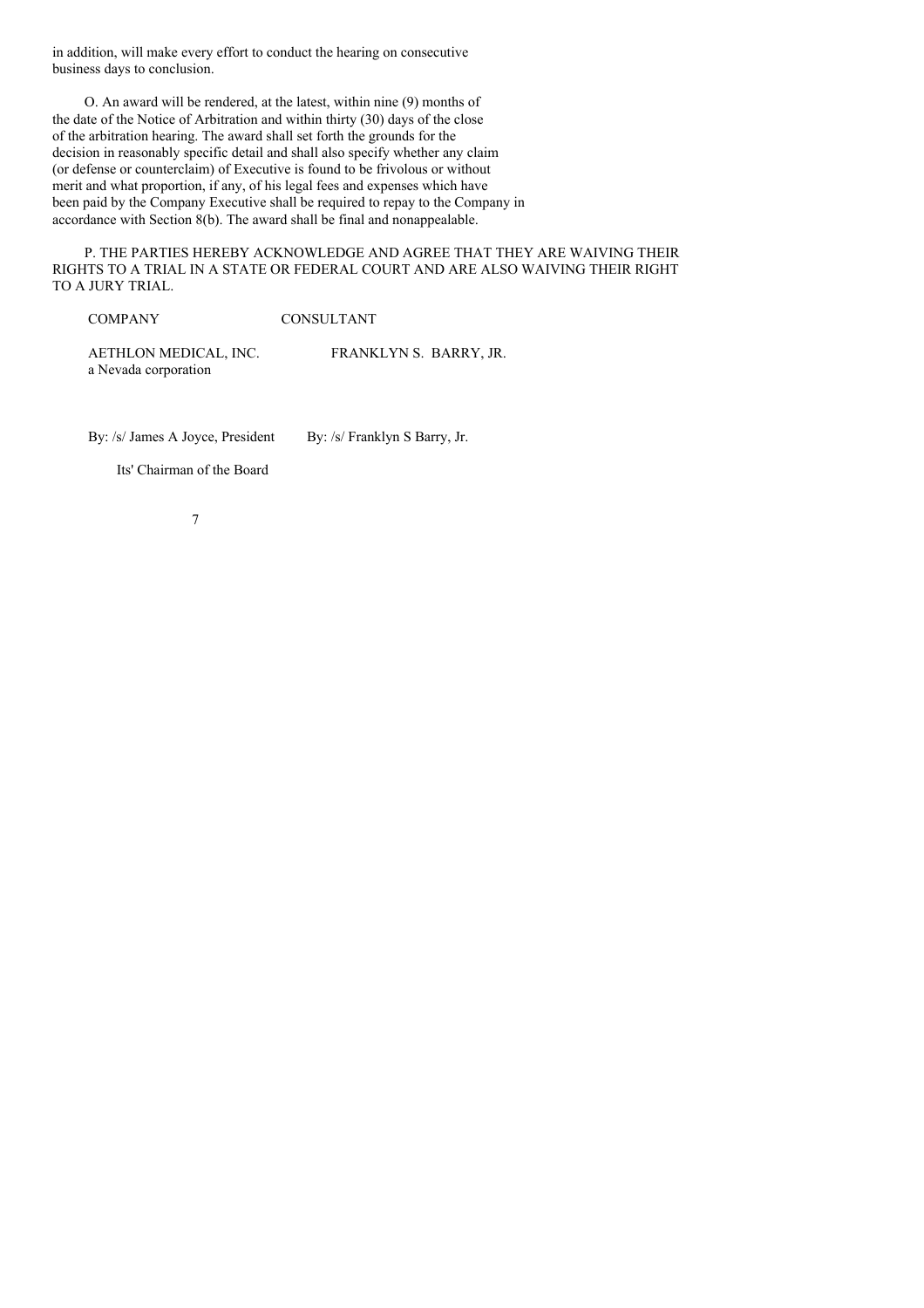#### AGREEMENT

THIS AGREEMENT, effective January 1, 2000, is made and entered into by and among AETHLON MEDICAL, INC. (hereinafter "AETHLON"), HEMEX, Inc. (hereinafter "HEMEX"), and Dr. Julian L. Ambrus, Jr., M.D. (hereinafter "Dr. Ambrus") and Dr. David O. Scamurra, M.D. (hereinafter "Dr. Scamurra").

## **RECITALS**

WHEREAS, INVENTORS have invented and are the sole owners of an INVENTION relating to an apparatus and method for removing HIV and other viruses from the blood; and

WHEREAS, an application for a provisional patent was filed by INVENTORS on August 31, 1998 with the United States Patent and Trademark Office under serial number 60/098,477 with respect to such INVENTION, and US utility application Serial No. 09/385166 and International Application No. PCT/US 99-19448 were filed by INVENTORS with respect to such INVENTION; and

WHEREAS, HEMEX is engaged in the business of development, manufacture and sale of medical devices; and

WHEREAS, AETHLON plans to sell its common stock in a private placement in order to fund its operations and its performance under this Agreement and in partial consideration of the assignment and grant herein; and

WHEREAS, HEMEX desires to obtain an assignment of all of the INVENTORS' right, title and interest in arid to the INVENTION without reservation or contingency, except as otherwise provided herein, and to have the exclusive right to make, use and sell PATENTED PRODUCTS, as hereinafter defined, and INVENTORS are willing to grant such rights, under and subject to the terms and conditions set forth in this Agreement;

NOW, THEREFORE, in consideration of the mutual covenants and obligations set forth in this Agreement, and other good and valuable consideration, the receipt and sufficiency of which are hereby acknowledged, the parties hereby agree as follows:

## ARTICLE 1 - DEFINITIONS

- -----------------------

1.1 "AETHLON" shall mean Bishop Equities, Inc. a Nevada corporation, with its principal place of business located at 7825 Fay Avenue, Suite 200, La Jolla, California 92307 doing business under the assumed name Aethlon Medical, Inc.

1.2 "EFFECTIVE DATE" shall mean January 1, 2000.

1.3 "EQUITY OFFERING" shall mean a private placement of Aethlon Medical, Inc. common stock or equivalent financial instrument.

1.4 "FIELD OF USE" shall mean devices and methods for removing HIV and other viruses from the blood employing a filtration device having antibodies and/or DNA fragments immobilized on a material and retained by a membrane that allows serum containing virus to interact with the antibodies and/or DNA, including but not limited to such devices and methods as described in SUBJECT PATENTS.

1

1.5 "HEMEX" shall mean Hemex, Inc., a Delaware corporation authorized to do business in New York, with its principal place of business located at 143 Windsor Avenue, Buffalo, New York 14209, a wholly--owned subsidiary of AETHLON.

1.6 "INVENTION(S)" shall mean all devices and methods described in the PROVISIONAL PATENT APPLICATION and in the UTILITY PATENT APPLICATION and in the PCT INTERNATIONAL APPLICATION. INVENTION(S) shall further include any patentable improvements in the FIELD OF USE both conceived and reduced to practice by INVENTORS or HEMEX during the period extending through the EFFECTIVE DATE until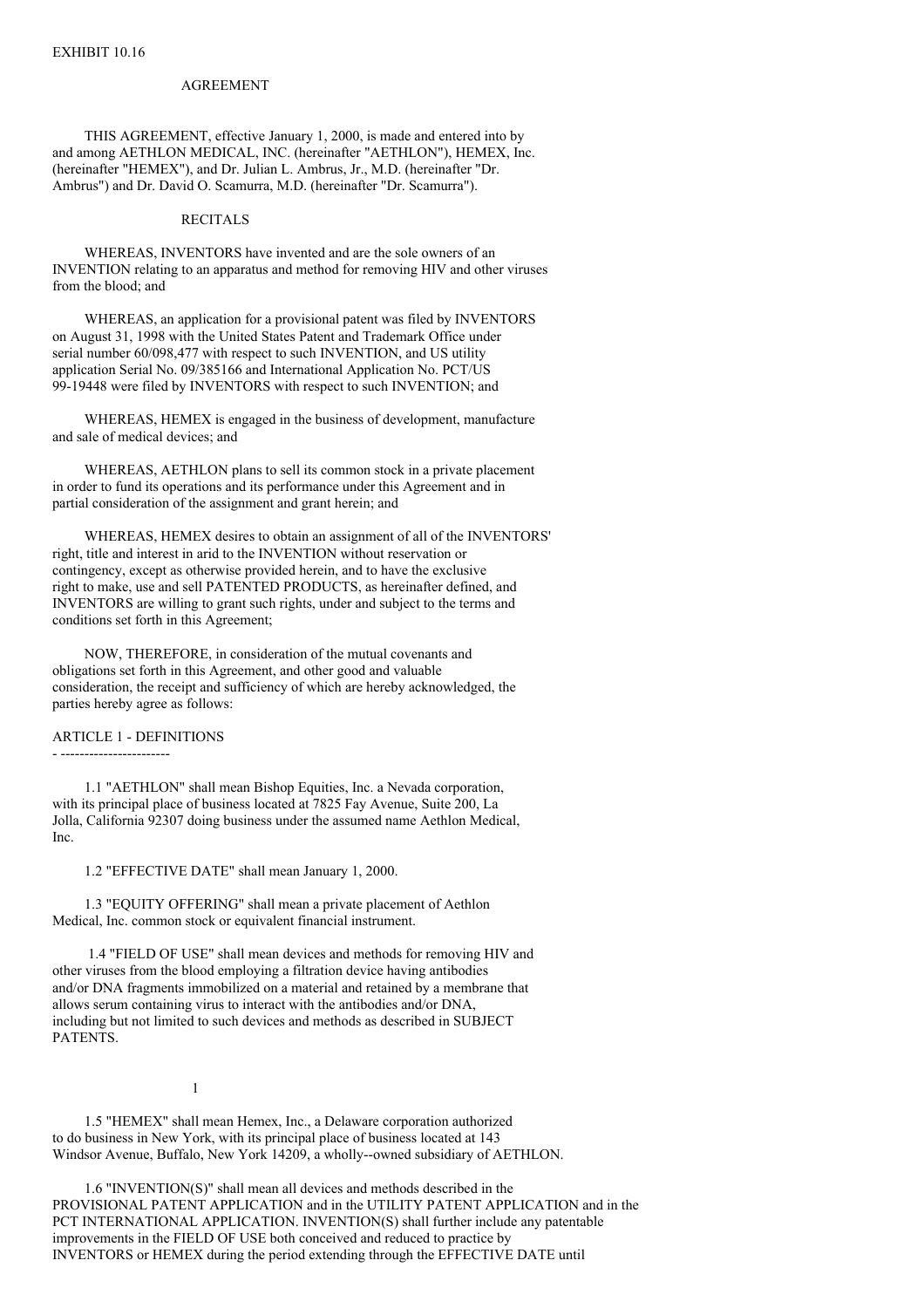August 1, 2004. Any devices, methods or patentable improvements in the FIELD OF USE which are either conceived or reduced to practice after August 1, 2004 are specifically excluded as an INVENTION and therefore not includable under the scope of this Agreement.

1.7 "INVENTORS" shall mean, collectively, Julian L. Ambrus, Jr., M.D. and David 0.Scamurra, M.D., individuals residing at 541 West Ferry Street, Buffalo, New York 14222 and 66 Four Seasons West, Eggertsville, New York 14226, respectively.

1.8 "NET SALES PRICE" shall mean the price actually invoiced by HEMEX (or by a licensee of HEMEX) for devices sold, leased or otherwise disposed of by HEMEX (or a licensee of HEMEX) after deduction of customary trade and quantity discounts but excluding broker or agent commissions as a deductible cost or discount.

1.9 "PATENTED PRODUCT" shall mean any medical device covered by a claim of a non-expired, granted patent under SUBJECT PATENTS that has not been held invalid or unenforceable by a court or administrative agency of competent authority.

1.10 "PCT INTERNATIONAL APPLICATION" shall mean PCT International Application No. PCT/US 99-19448 filed under the Patent Cooperation Treaty on August 30, 1999 by INVENTORS and entitled "Method For Removal of HIV and Other Viruses For Blood".

1.11 "PROVISIONAL PATENT APPLICATION" shall mean the Provisional Patent Application filed on August 31, 1998 by INVENTORS with the United States Patent and Trademark Office with respect to the INVENTIONS, under serial number 60/098,477 and entitled "Use of Immobilized DNA Fragments and Antibodies to Remove HIV and Other Viruses For Blood".

1.12 "SUBJECT PATENTS" shall mean all patent applications that may be filed on INVENTIONS anywhere in the world, including any and all divisionals, reissues, continuations and extensions thereof, and in and to any Letters Patent, Inventors' Certificates, Design Registrations, Industrial Models, Utility Models and all other forms of protection that may be granted thereon worldwide. SUBJECT PATENTS specifically include the PROVISIONAL PATENT APPLICATION, the UTILITY PATENT APPLICATION, and the PCT INTERNATIONAL APPLICATION, and US and foreign patent applications that claim priority thereon, and all divisions, continuations, reissues, substitutes and extensions thereof, and all provisional patent application and patent applications and patents claiming priority thereon, and any Letters Patent, Inventors' Certificates, Design Registrations, Industrial Models, Utility Models and all other forms of protection that may be granted thereon worldwide.

1.13 "TERM" shall mean the time period from the EFFECTIVE DATE through the later of (i) the expiration date of the last to expire of SUBJECT PATENTS or (ii) the abandonment date of the last to be abandoned of any patent applications under SUBJECT PATENTS, unless this Agreement is sooner terminated as provided in Article 6 hereof.

2

1.14 "UTILITY PATENT APPLICATION" shall mean the US Utility Patent Application filed on August 30, 1999 by INVENTORS with the United States Patent and Trademark Office with respect to the INVENTIONS, under serial number 09/385166 and entitled "Method For Removal of HIV and Other Viruses For Blood".

#### ARTICLE 2 - ASSIGNMENT

- ----------------------

2.1 INVENTORS hereby assign and grant to HEMEX for the TERM and subject to the provisions of this Agreement, with right to grant licenses to third parties consistent with the terms of this Agreement, all of the INVENTORS' right, title and interest worldwide in and to

(a) the INVENTIONS, and

(b) the SUBJECT PATENTS.

2.2 INVENTORS agree to execute one or more assignments and such other documents as may be reasonably requested by HEMEX from lime to time, at no cost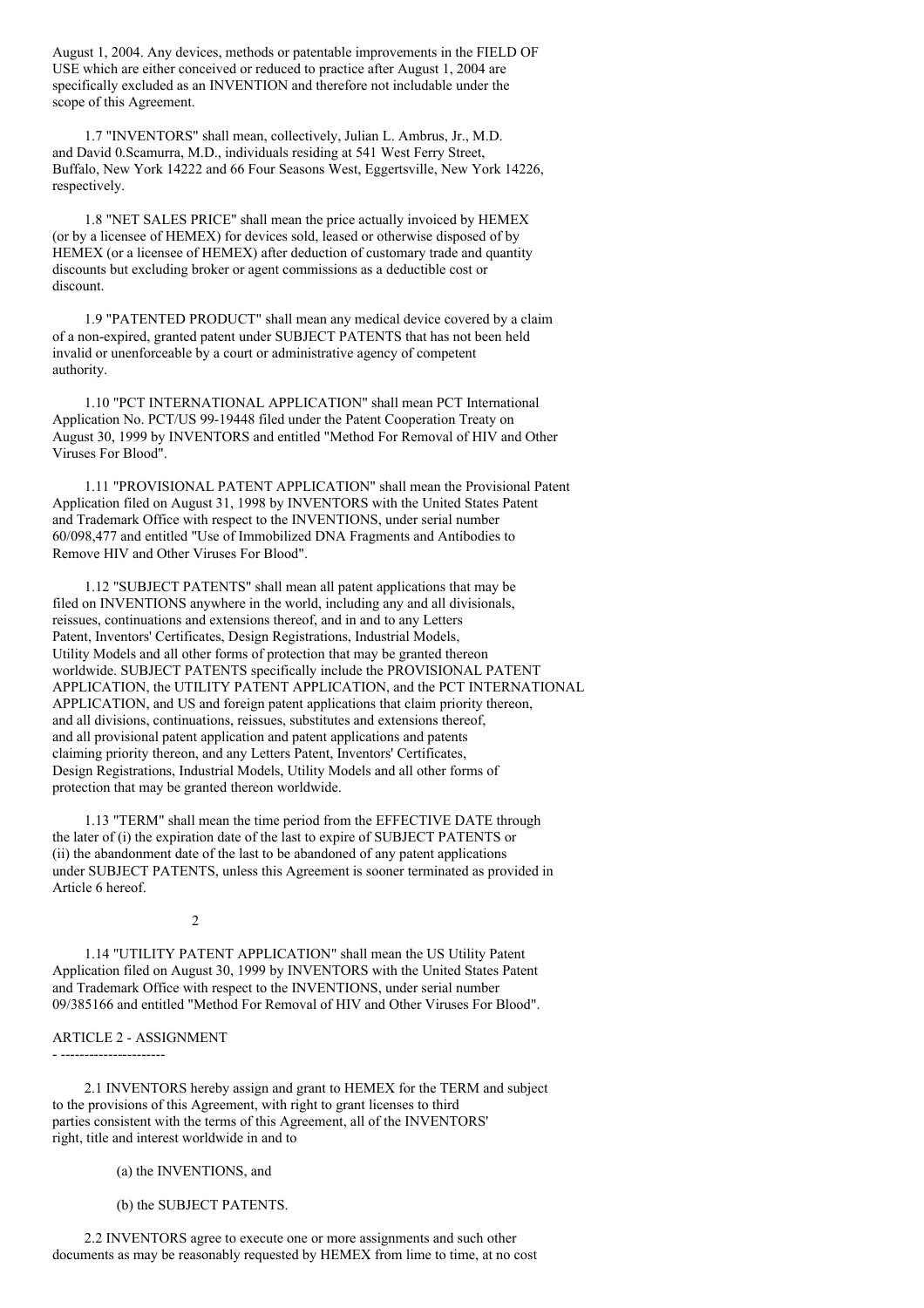to INVENTORS, to evidence or effect the assignment and grant of rights provided herein.

2.3 HEMEX accepts the assignment and grant of Article 2.1, and AETHLON consents to the assignment and grant to HEMEX.

### ARTICLE 3 - ROYALTIES; PAYMENT AND REPORTING

- --------------------------------------------

3.1 In consideration of the assignment to HEMEX and other covenants and agreements contained in this Agreement, HEMEX or AETHLON, as the case may be, shall pay and deliver to INVENTORS:

(a) within thirty (30) days of the date of signature of this Agreement by authorized representatives of all parties, the greater of (i) twelve thousand five hundred (12,500) shares of AETHLON common stock (\$.00l Par Value) issued and fully paid and non-assessable on the EFFECTIVE DATE, which shares shall be deemed fully earned or (ii) such number of shares of AETHLON common stock (\$.001 Par Value) issued and fully paid and non-assessable on the EFFECTIVE DATE, as will equal one hundred thousand dollars (\$100,000) based upon the per share trading price on the EFFECTIVE DATE, which shares shall be deemed fully earned; and

(b) within thirty (30) days of the date of issuance of the first US letters patent relating to an INVENTION, the greater of (i) twelve thousand five hundred (12,500) shares of AETHLON common stock (\$.001 Par Value) issued and fully paid and non-assessable on said US letters patent issuance date, which shares shall be deemed fully earned or (ii) such number of AETHLON common stock (\$.001 Par Value) issued and fully paid and non-assessable on said US letters patent issuance date as will equal one hundred thousand dollars (\$100,000.00) based upon the per share trading price on said US letters patent issuance date, which shares shall be deemed fully earned; and

3

(c) a royalty equal to eight and three quarter percent (8.75%) of the NET SALES PRICE of all PATENTED PRODUCTS sold, leased or otherwise disposed of for resale to end users whether or not affiliated with HEMEX or AETHLON. For purposes of payment under this Article 3.1(c), within thirty (30) days after the last day of March, June, September and December in each relevant year during the TERM and after the first commercial sale of a PATENTED PRODUCT, Hemex shall furnish to INVENTORS a written statement in such detail as INVENTORS may reasonably require of all amounts due pursuant to this Article 3.1(c) for the preceding quarter, and shall pay to INVENTORS all amounts due to INVENTORS thereunder.

3.2 HEMEX and its licensees shall at all times keep an accurate account of all sales, leases or other dispositions for resale to end users of PATENTED PRODUCTS which are the subject of this Agreement, shall render written statements thereof to INVENTORS as required under Article 3.1(d) and shall pay to the INVENTORS with each such statement, the amount of all royalties earned during such quarter. HEMEX shall keep accurate records containing all data reasonably required for the computation and verification of the amounts to be paid and the information to be reported to INVENTORS under this Agreement. HEMEX shall permit an independent accounting firm designated by INVENTORS to audit such records at HEMEX's principal place of business (or such other site as HEMEX may reasonably designate) at any time and from time to time during normal business hours upon reasonable advance notice to HEMEX. The auditor must sign a nondisclosure agreement in a form reasonably acceptable to HEMEX. In no event shall audits be conducted under this Article 3.2 more than one time in any calendar year. If INVENTORS elect not to have an independent accounting firm audit such records in any year, the right to audit the records for such year shall carry forward. All costs and expenses incurred by INVENTORS for audit of HEMEX's records shall be borne by INVENTORS unless the audit discovers errors or omissions more than ten percent (10%) in HEMEX's favor, in which case the costs and expenses shall be borne by HEMEX but not to exceed the amount of the error or omission in HEMEX's favor. If such an audit discloses a discrepancy between the amounts reported and paid by HEMEX and what should have been reported and paid, HEMEX shall have the right to its own audit, at HEMEX's expense, within sixty (60) days after notice from INVENTORS of the discrepancy. If the auditors agree on the amount of the discrepancy, HEMEX shall pay the shortfall in full within thirty (30) days if INVENTORS have been underpaid and INVENTORS shall repay the overpayment in full within Thirty (30) days if INVENTORS have been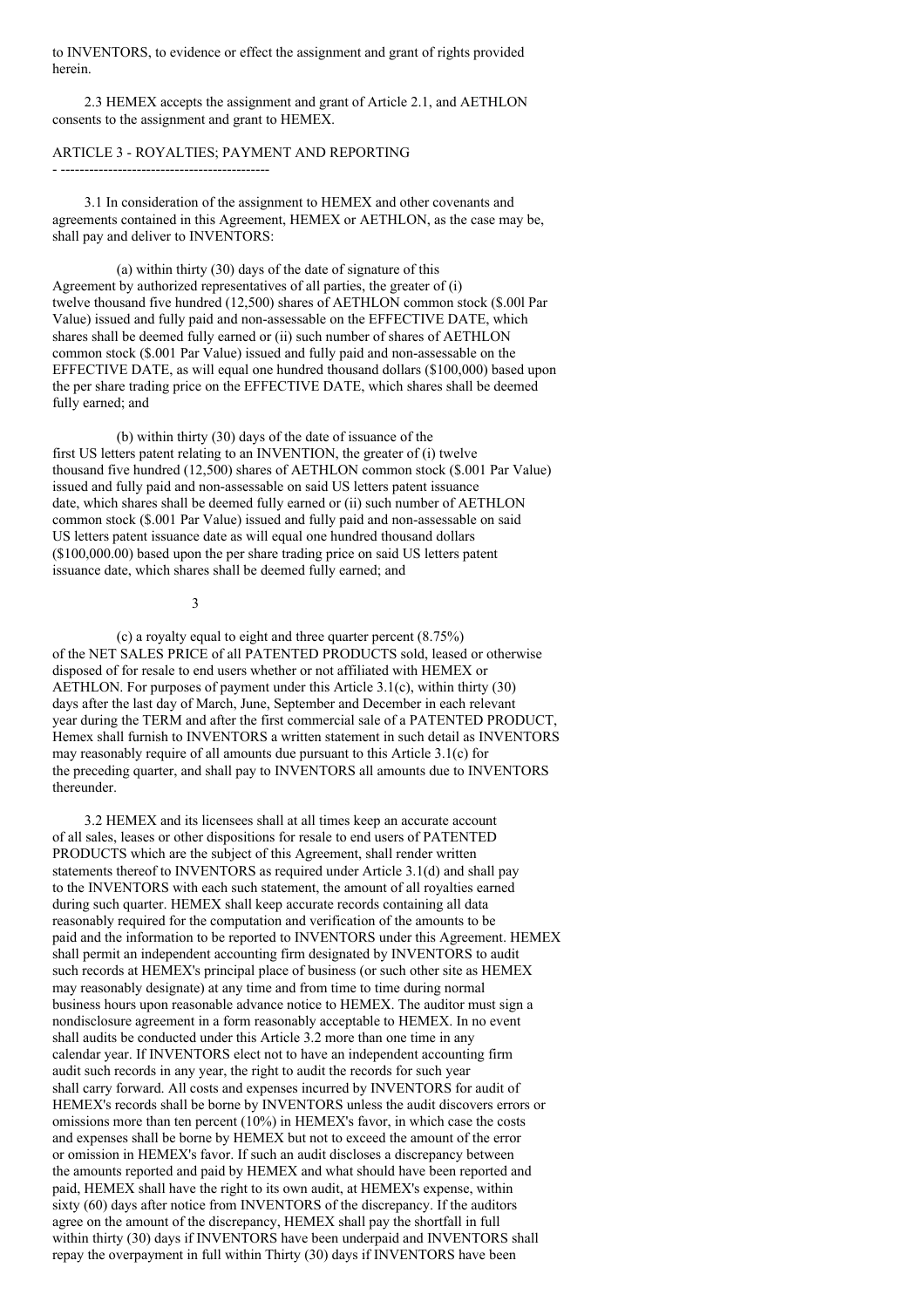overpaid. lithe auditors do not agree on the amount of the discrepancy, the dispute shall be submitted to binding arbitration in accordance with the arbitration provisions of Section 6.4 of this Agreement.

### ARTICLE 4 - LICENSING

- ---------------------

HEMEX may from time to time grant one or more licenses with respect to the SUBJECT PATENTS within its discretion, provided, however, that such licenses shall be consistent with the terms of this Agreement, require periodic reporting of all revenues derived by any licensees from the SUBJECT PATENTS and shall automatically terminate upon expiration or sooner termination of this Agreement. INVENTORS shall be entitled to inspect all such license agreements upon reasonable prior notice to HEMEX and to make extracts and copies thereof, from time to time and at any lime during the TERM. To the extent that such license agreements or the terms of the agreements are confidential to HEMEX or to the sublicensee, INVENTORS shall sign a nondisclosure agreement in a form reasonably acceptable to HEMEX prior to inspection, or to making extracts and copies thereof.

## ARTICLE 5 - PATENT FILING AND PROSECUTION

- -----------------------------------------

5.1 Upon signature of this Agreement, INVENTORS will promptly disclose to HEMEX all information (collectively, the "INFORMATION") in its possession pertaining to the filed patent applications under SUBJECT PATENTS which may be necessary or useful for prosecuting such patent applications for the protection of INVENTIONS. HEMEX will, upon receipt of the INFORMATION: accept liaison and

4

financial responsibility for prosecution by a patent attorney nominated by HEMEX and approved by INVENTORS of the application to allowance or through necessary appeal from a final rejection by an examiner of the United States Patent and Trademark Office; and reimburse INVENTORS for the costs involved in filing the UTILITY PATENT APPLICATION and PCT INTERNATIONAL APPLICATION, the costs not to exceed seven thousand dollars (\$7000). INVENTORS will thereafter from time to time supply HEMEX with additional information as may be necessary or desirable to facilitate prosecution and preparation of patent applications on INVENTIONS.

5.2 In. addition to the patent applications identified in Article 5.1, HEMEX shall have the right to identify INVENTIONS that may be the subject of additional US Patent applications. HEMEX shall also have the right to identify INVENTIONS that may be the subject of foreign patent applications. HEMEX shall have liaison and financial responsibility during the TERM for preparation, filing and prosecution of any such patent applications, and maintenance of any patent granted thereon, using a patent attorney nominated by HEMEX and approved by INVENTORS.

5.3 HEMEX will provide INVENTORS with copies of applications filed in the United States or foreign patent offices, any papers received from the United States or foreign patent offices pertaining to such applications, and any papers filed in the United States or foreign patent offices pertaining to such applications. Any written comments on prosecution of such applications received from INVENTORS shall be provided to the patent attorney referenced in Articles 5.1 and 5.2.

5.4 HEMEX shall not abandon any patent application under SUBJECT PATENTS, nor permit any granted patent under SUBJECT PATENTS to lapse prior to its full patent term, without first providing INVENTORS with the opportunity to assume financial and patent liaison responsibility for such application or patent. Any such application or patent under SUBJECT PATENTS for which INVENTORS assume responsibility under this Section 5.4 shall revert to INVENTORS and HEMEX shall execute and deliver to INVENTORS any and all assignments and other documents necessary to effect such reversion and transfer, except as otherwise provided in Article 6 Agreement upon a termination hereof.

### ARTICLE 6 - TERMINATION; ARBITRATION

- ------------------------------------

6.1 INVENTORS may terminate this Agreement upon the occurrence of any of the following events (individually, "Event of Default" and collectively,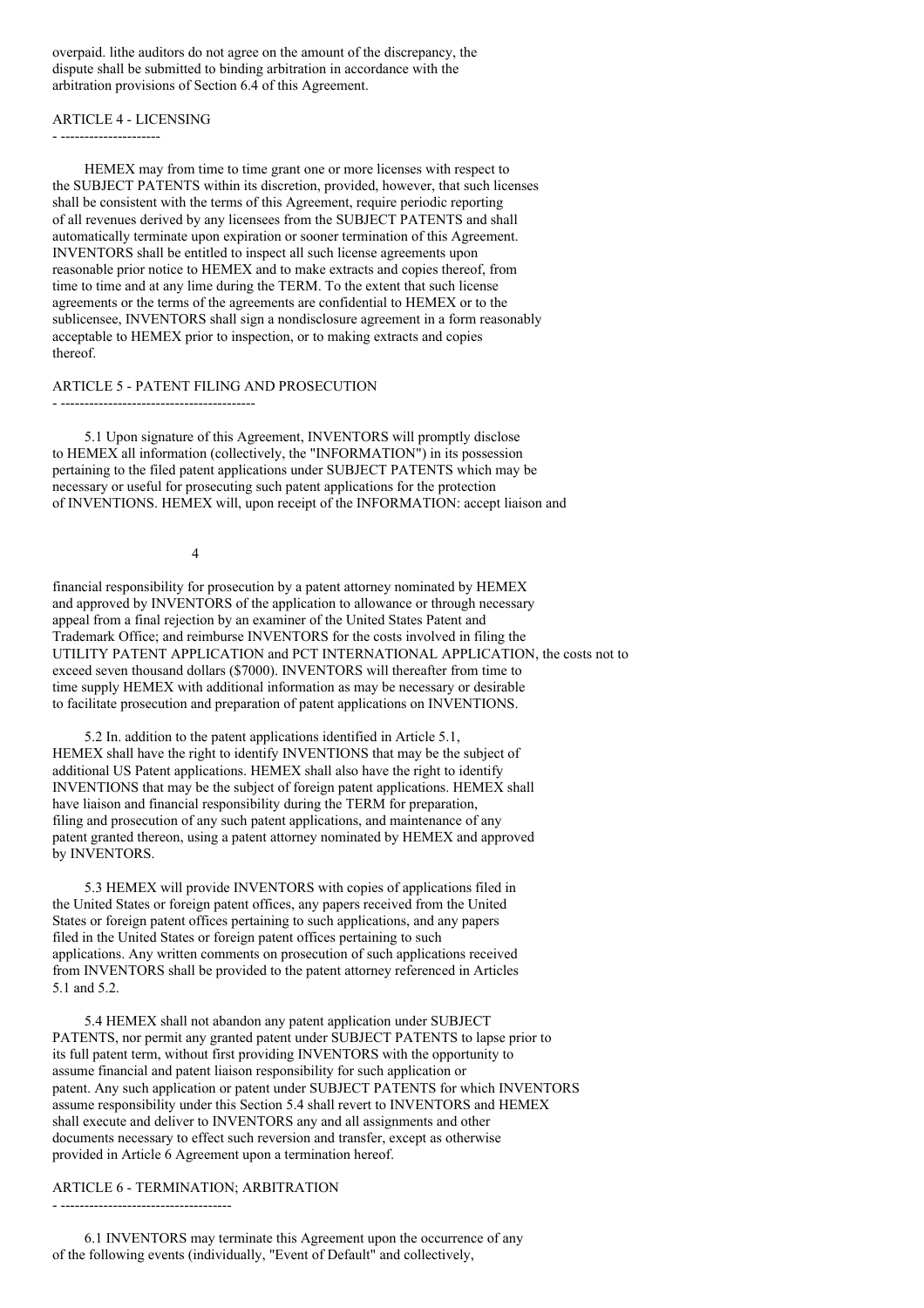## "Events of Default"):

(a) The default by HEMEX or AETHLON in observing any provision of this Agreement and failure to cure such default within sixty (60) days receipt of written notice from the INVENTORS specifying the nature of such default, or (i) if by reason of its nature the failure or default can be remedied, but not within such sixty (60) day period, HEMEX or AETI-ILON fails to proceed with reasonable diligence after receipt of such notice to cure the default, or (ii) if HEMEX or AETHLON fails to continue with reasonable diligence its efforts to cure the default; provided, however, that in no event shall HEMEX or AETHLON have more than one (1) additional sixty (60) day period to cure such default.

(b) HEMEX or AETHLON (i) applies for or consents to the appointment of or the taking of possession by a receiver, custodian, trustee or liquidator of itself or of any of its assets, (ii) commences a voluntary case under the Federal Bankruptcy Code (as now or hereafter in effect), or (iii) files a petition or other request seeking to take advantage of any other law relating to bankruptcy or insolvency.

5

(c) A proceeding or case is commenced without the application or consent of HEMEX or AETHLON or an affiliated party of HEMEX or AETHLON in any court of competent jurisdiction, seeking (i) liquidation, reorganization, adjudication as a bankrupt, dissolution, or winding-up, (ii) the appointment of a trustee, receiver, custodian, liquidator or the like of HEMEX or AETHLON, or (iii) similar relief under any law relating to bankruptcy, insolvency, reorganization, or winding-up, and such proceeding or case continues undismissed, or an order, judgment or decree approving or ordering any of the foregoing is entered and continues unstayed and in effect, for a period of sixty (60) days.

(d) INVENTORS have not received payment of at least fifteen thousand dollars (\$15,000) in any year during the TERM beginning in the second full year after both the issuance of any US letters patent and FDA approval of a PATENTED PRODUCT (if required for marketing the product in the USA) and HEMEX fails to make a payment to ENVENTORS during that year equivalent to the fifteen thousand dollar (\$15,000) royalty payment;

(e) The EQUITY OFFERING is not completed within twenty-four (24) months after the EFFECTIVE DATE.

6.2 HEMEX may terminate this Agreement upon the default by INVENTORS in observing any provision of this Agreement and failure to cure such default within sixty (60) days receipt of written notice from the HEMEX or AETHLON specifying the nature of such default, or (i) if by reason of its nature the failure or default can be remedied, but not within such sixty (60) day period, INVENTORS fail to proceed with reasonable diligence after receipt of such notice to cure the default, or (ii) if INVENTORS fails to continue with reasonable diligence its efforts to cure the default; provided, however, that in no event shall INVENTORS have more than one (1) additional sixty (60) day period to cure such default.

6.3 Upon termination of this Agreement as provided above in Article 6.1, all rights assigned and granted to HEMEX hereunder and all licenses granted to third parties shall thereupon cease and ownership of the SUBJECT PATENTS, the INVENTIONS and the INFORMATION shall immediately revert to and revest in the INVENTORS. HEMEX shall promptly execute and deliver one or more assignments as may reasonably be requested by INVENTORS to transfer ownership in the SUBJECT PATENTS, INVENTIONS and shall promptly deliver a copy of the INFORMATION previously received to INVENTORS. HEMEX shall notify INVENTORS of the inventory of PATENTED PRODUCTS that it has on hand for which a royalty would be payable upon the sale, lease or other disposition thereof under the provisions of this Agreement, and HEMEX shall then have a twelve (12) month license to sell that inventory, provided that HEMEX pays royalties for those PATENTED PRODUCTS and renders reports to INVENTORS for those PATENTED PRODUCTS as provided for in this Agreement. The terms of this Agreement that by their context are meant to survive expiration or termination of this Agreement shall so survive. HEMEX shall be required to destroy any PATENTED PRODUCTS that remain after the expiration of this post-termination license, if the sale of such remaining inventory would be unlawful without a license from INVENTORS. HEMEX shall retain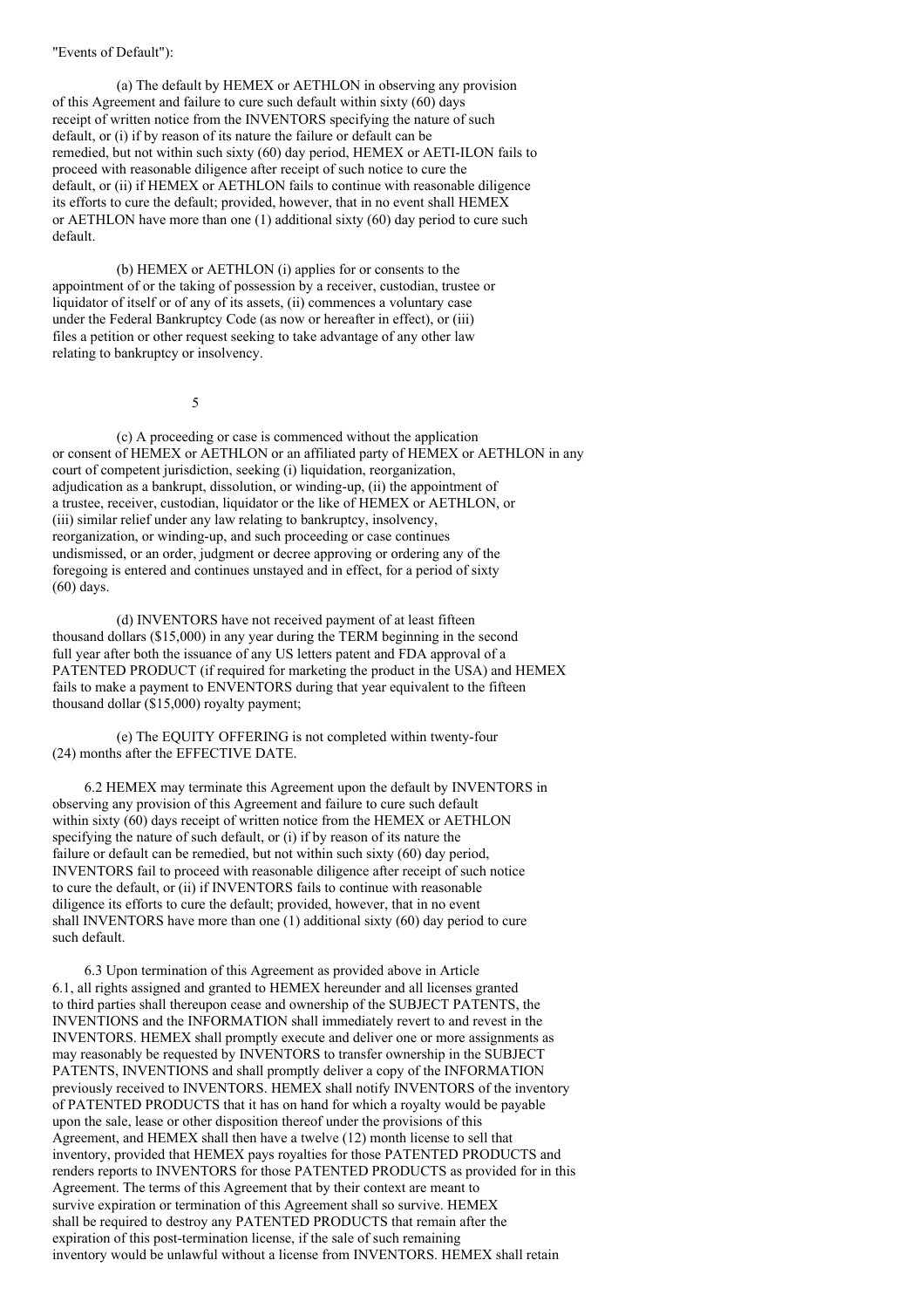all books and records that would be used to account for the royalty payments due to INVENTORS until such books and records are at least six (6) years old.

6

6.4 Any dispute arising out of or related to this Agreement (other than the validity or scope of any patents referred to herein), whether sounding in tort or contract or otherwise (including but not limited to any claim of misrepresentation, concealment, negligence, fraud, breach of implied duty, etc.), which is not settled by amicable agreement of the parties shall be determined by binding arbitration. The arbitration shall be held in the state of New York in accordance with the Commercial Arbitration Rules of the American Arbitration Association, to the extent those rules are not inconsistent with anything in this Agreement. The decision of the arbitrator or arbitrators shall be final and binding, and judgment on the award may be entered in any court having jurisdiction. Nothing in this Agreement to arbitrate shall prohibit either party from seeking injunctive relief, including a temporary restraining order or a preliminary injunction, in a court of competent jurisdiction. The parties agree to both personal jurisdiction and venue in the County of Erie before any Court of competent subject matter jurisdiction therein. Venue for any arbitration proceeding hereunder shall also be in the County of Erie.

#### ARTICLE 7 - ADDITIONAL COVENANTS

- ----------------------------------

7.1 HEMEX shall defend, at its own expense, all infringement suits that may be brought against it or its licensees based on or related to the manufacture, use, or sale of PATENTED PRODUCTS.

7.2 HEMEX shall, at its own expense, have the right to bring suit for infringement under SUBJECT PATENTS. The INVENTORS shall, at the expense and at the request of HEMEX, join the suit as a party plaintiff and give evidence and execute such documents as HEMEX may reasonably require. HEMEX shall be entitled to any recovery of damages from any such infringement action, but shall account therefor to the INVENTORS and promptly pay a royalty at the rate set forth in Section 3.1(d) of this Agreement on any recovery for infringement after deduction of HEMEX's costs incurred in any such action.

7.3 If INVENTORS provide HEMEX with written notice of an infringement under SUBJECT PATENTS, the parties shall cooperate in obtaining an opinion of patent counsel confirming infringement. If the opinion confirms infringement, HEMEX shall have six months from the date of the opinion to bring suit, as provided under Article 7.2, or to obtain an undertaking from the infringing party for a sublicense under SUBJECT PATENTS. If HEMEX does not bring suit or obtain the undertaking for a sublicense from the infringing party, then INVENTORS shall have the right to bring suit for infringement under SUBJECT PATENTS, and HEMEX shall, at the expense and at the request of INVENTORS, join the suit as a party plaintiff and give evidence and execute such documents as INVENTORS may reasonably require. HEMEX shall not be entitled to any recovery of damages from any such infringement action brought by INVENTORS under this Article 7.3.

7.4 HEMEX agrees that before it begins to make, market and sell any products covered by the SUBJECT PATENTS or INVENTIONS, it will carry products liability insurance in amounts and coverages as are appropriate for such products and naming INVENTORS as additional insureds. HEMEX agrees to indemnify, defend and hold INVENTORS harmless from any products liability claim made against INVENTORS for a product sold by HEMEX unless such claim results or arises from a willful or negligent act or omission of INVENTORS.

7.5 HEMEX agrees to mark all products made or sold in the United States pursuant to this Agreement with the word "Patent" together with the number(s) of the applicable SUBJECT PATENT in the manner prescribed in 35 U.S.C. ss.287 unless impractical.

7

- ------------------------------------------

## ARTICLE 8 - REPRESENTATIONS AND WARRANTIES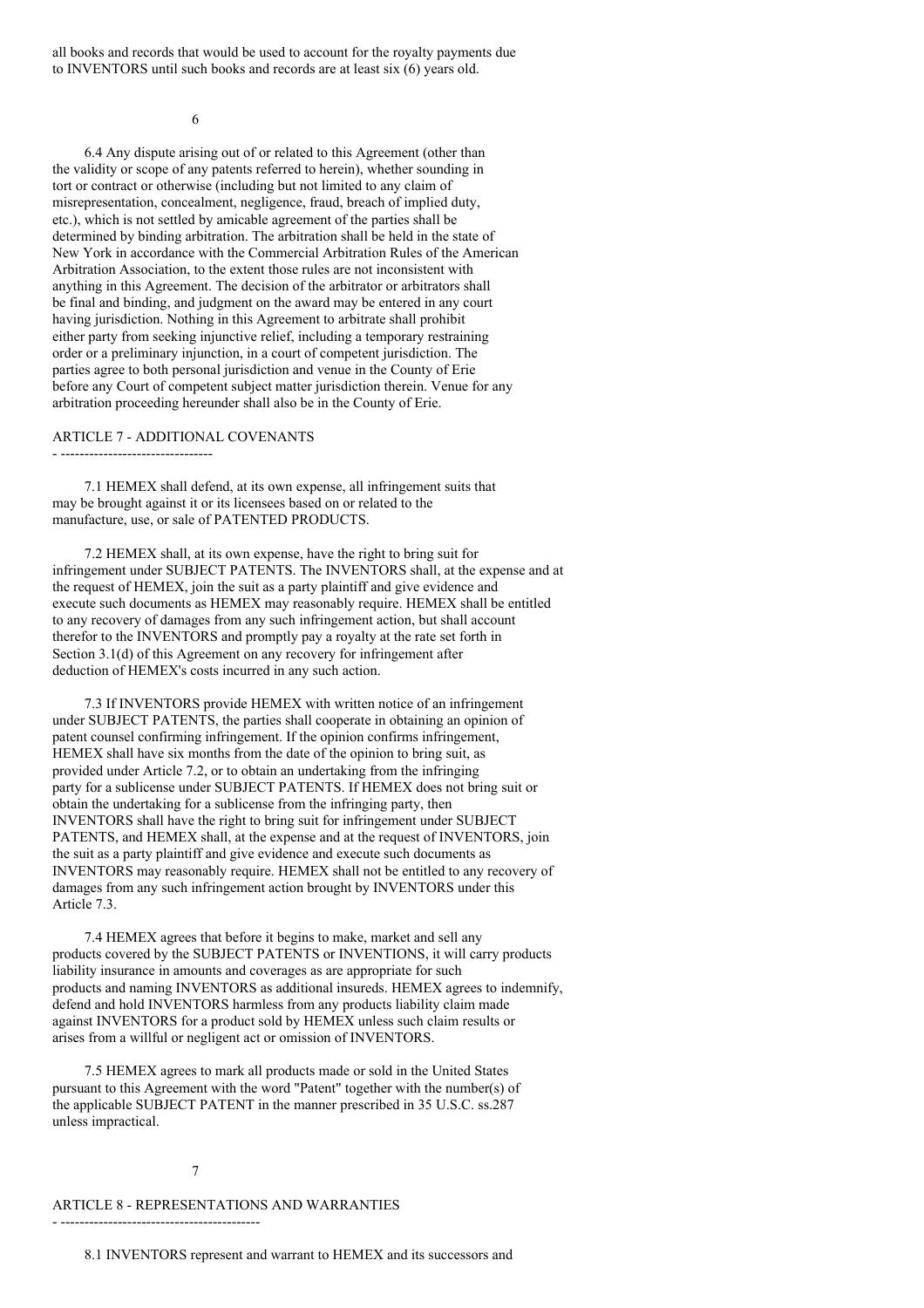assigns that:

(a) They have sole and exclusive ownership of INVENTIONS and SUBJECT PATENTS, and the sole and exclusive right to grant the assignment and rights under this Agreement, and they have not granted licenses or conveyed other rights, nor will they grant licenses or convey other rights in the future, to any person or entity that would conflict with the assignment and rights granted to HEMEX in this Agreement;

(b) They have the full power to enter into and fully perform this Agreement, and that the execution, delivery and performance of this Agreement will not violate any terms or obligations of INVENTORS in contracts with third parties (including the State University of New York of Buffalo); and

(c) To the best of their knowledge and belief, practice of INVENTIONS will not infringe any patents or proprietary rights of third parties.

8.2 HEMEX and AETHLON jointly and severally represent and warrant to INVENTORS that:

(a) Each of HEMEX and AETHLON is a corporation duly organized, validly existing and in good standing under the laws of its state of incorporation and HEMEX is qualified to do business and in good standing under the laws of the State of New York. Each .of AETHLON and HEMEX has all corporate power and authority to own, lease or operate its property and to carry on its business as it is now and has since its incorporation been conducted by it.

(b) The execution and delivery of this Agreement and the instruments to be executed and delivered pursuant hereto arid the consummation of the transactions contemplated hereby by AETHLON and HEMEX have been approved by all necessary corporation action. Upon execution and delivery, this Agreement, and each document of transfer contemplated by this Agreement when executed and delivered by each of AETHLON and HEMEX in accordance with the provisions hereof, will constitute a legal, valid and binding agreement of AETHLON and HEMEX, as applicable, enforceable against each in accordance with its respective terms, except to the extent that a court may choose to award monetary damages rather than specific performance, or that enforceability may be limited by applicable bankruptcy, insolvency or other laws affecting the enforcement of creditors' rights generally or by general equitable principles.

(c) On the EFFECTIVE DATE, the authorized capital of AETHLON consists of 25,000,000 shares (\$.001 par value) of one class of common stock with 2,595,000 shares issued and outstanding. There are no outstanding warrants, options or agreements to issue shares or restrictions on the transfer of shares except for a certain stock option agreement with Franklyn S. Barry, Jr. dated April 1, 1999 and certain warrants to be issued as described in the Offering Summary of AETHLON dated June 28, 1999.

(d) On the EFFECTIVE DATE, AETHLON owns one hundred percent (100%) of the issued and outstanding shares of HEMEX.

8

8.3 HEMEX shall indemnify and hold harmless INVENTORS against all liabilities, demands, damages, expenses, or losses resulting from or arising out of HEMEX's material misrepresentation contained in any representation or warranty in this Agreement as of the date hereof. INVENTORS shall indemnify and hold harmless HEMEX against all liabilities, demands, damages, expenses, or losses resulting from or arising out of INVENTORS' material misrepresentation contained in any representation or warranty in this Agreement as of the date hereof.

ARTICLE 9 - MISCELLANEOUS

- -------------------------

9.1 This Agreement may be amended or modified only by a written instrument duly executed by and authorized representative of each party.

9.2 This Agreement shall be binding upon and inure to the benefit and burden of the respective successors and permitted assigns of the parties. During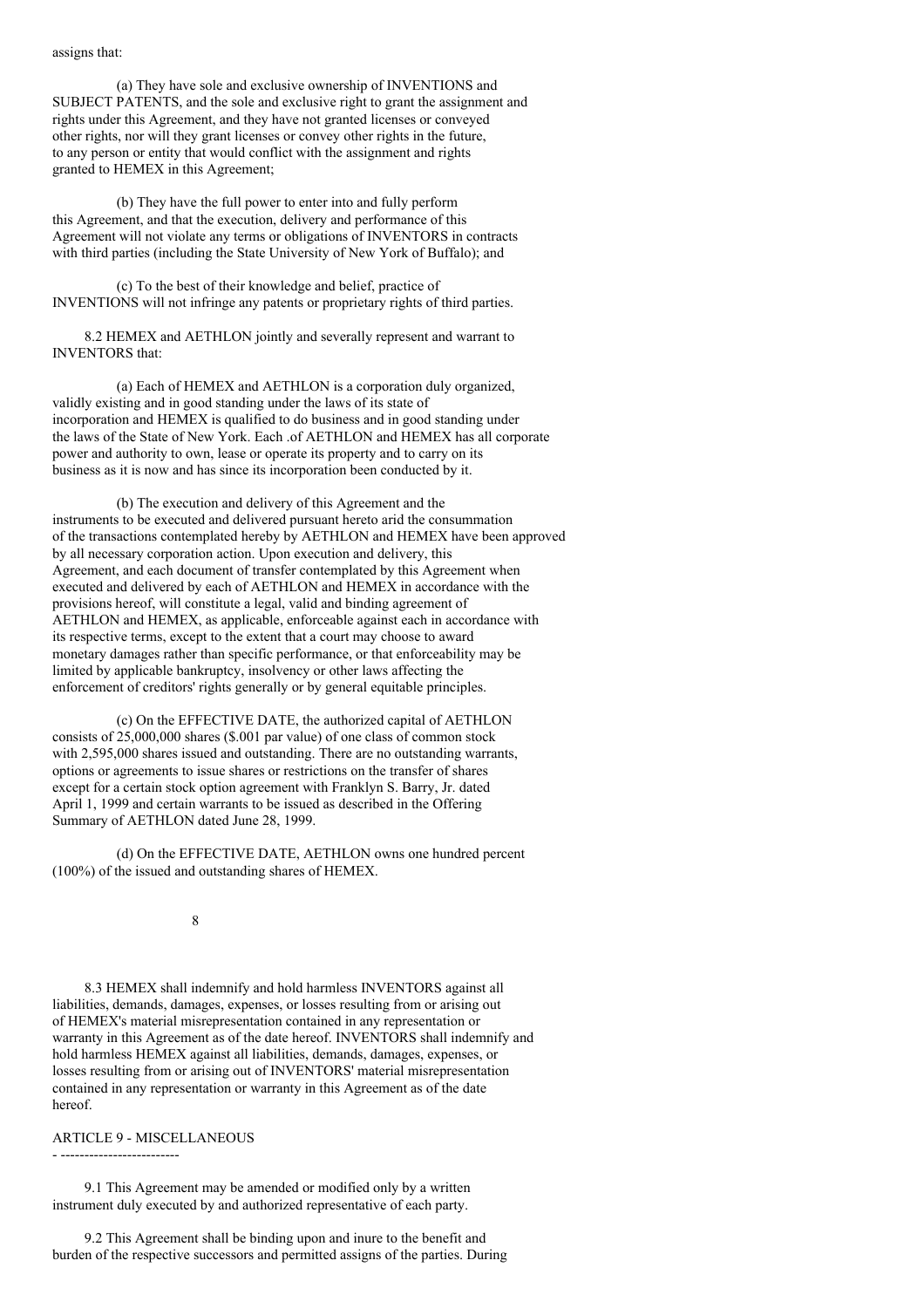the period from the EFFECTIVE DATE through August 1, 2004, HEMEX may not assign this Agreement without the prior written consent of INVENTORS which consent may not be unreasonably withheld.

9.3 This Agreement shall be deemed to have been made in and shall be construed in accordance with the laws of the State of New York without reference to its choice of law provisions.

9.4 This Agreements may execute in several counterparts, provided that each party receives a copy fully signed by the other parties.

9.5 The headings and titles to the articles and paragraphs in this Agreement are intended solely for convenience and shall be given no effect in the construction or interpretation of this Agreement.

9.6 Each party shall at the request of the other party, execute any document reasonably necessary to implement the provisions of this Agreement.

9.7 Nothing in this Agreement is intended or shall be deemed to constitute a partnership, agency, employer-employee or a joint venture relationship between HEMEX and INVENTORS, INVENTORS shall not incur any debts or make any commitments for HEMEX, except to the extent, if at all, specifically provided herein.

9.8 This written Agreement embodies the entire understanding between the parties with respect to the subject matter hereof and supersedes and replaces any and all other prior understandings, arrangements, and/or agreements, whether written or oral, relating to the SUBJECT PATENTS and INVENTIONS.

9.9 This Agreement is divisible and separable. If any provision of this Agreement is held to be or becomes invalid, illegal or unenforceable, such provision shall be reformed to approximate as nearly as possible the intent of the parties and shall remain valid and enforceable to the greatest extent permitted by law.

9.10 The terms of this Agreement may be waived only by a written instrument expressly waiving such term or terms and executed by the party waiving compliance. The waiver of any term or condition of this Agreement by either party hereto shall not constitute a modification of this Agreement, nor prevent a party hereto from enforcing such term or condition in the future with respect to any subsequent event, any other right accruing to such party hereunder.

 $\overline{Q}$ 

9.11 All notices and other communications regarding this Agreement sent to HEMEX shall be addressed to:

> Hemex, Inc. 143 Windsor Avenue Buffalo, New York 14209 Attention: Mr. Franklyn Barry Fax: 716-884-5930

All notices and other communications regarding this Agreement sent to Dr. Ambrus shall be addressed to:

Julian L. Ambrus, Jr., M.D. 541 West Ferry Street Buffalo, New York 14222 Fax: 716-859-2999 with a copy to:

> Magavern & Rich, LLP 71 Main Street P.O. Box 206 Hamburg, New York 14075-0206 Fax: 716-648-6187

All notices and other communications regarding this Agreement sent to Dr. Scamurra shall be addressed to: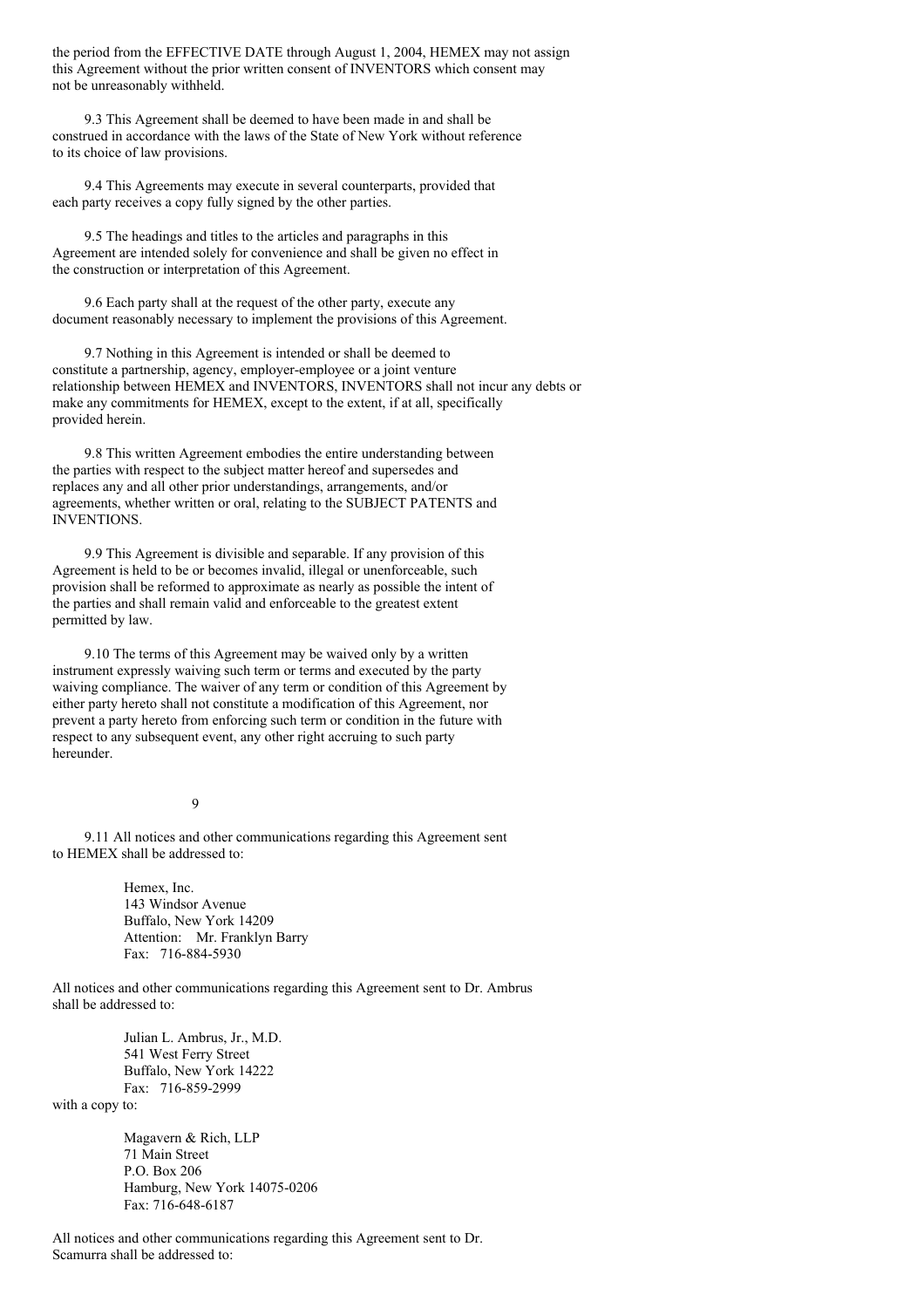David O. Scamurra, M.D. 66 Four Seasons West Eggertsville, New York 14226 Fax: 716-447-6253

with a copy to:

Magavem & Rich , LLP 71 Main Street P.O. Box 206 Hamburg, New York 14075-0206 Fax: 617-648-6187

Unless provided to the contrary in this Agreement, all written notices required or permitted to be given under the terms of this Agreement shall be deemed duly delivered upon receipt if (1) delivered in person, (2) sent by facsimile using a machine that confirms delivery and confirmed by sending the original via certified mail, return receipt requested, or (3) sent certified mail, return receipt requested to the above address.

10

IN WITNESS WHEREOF, the parties hereto caused this Agreement to be duly executed.

HEMEX, INC. JULIAN L. AMBRUS, JR., M.D.

Date: 1/10/2000

By: /s/ signature /s/ Julian L. Ambrus Title: President Date: 12/30/99

DAVID O. SCAMURRA, M.D.

/s/ David O. Scamurra Date: 12 30 99

11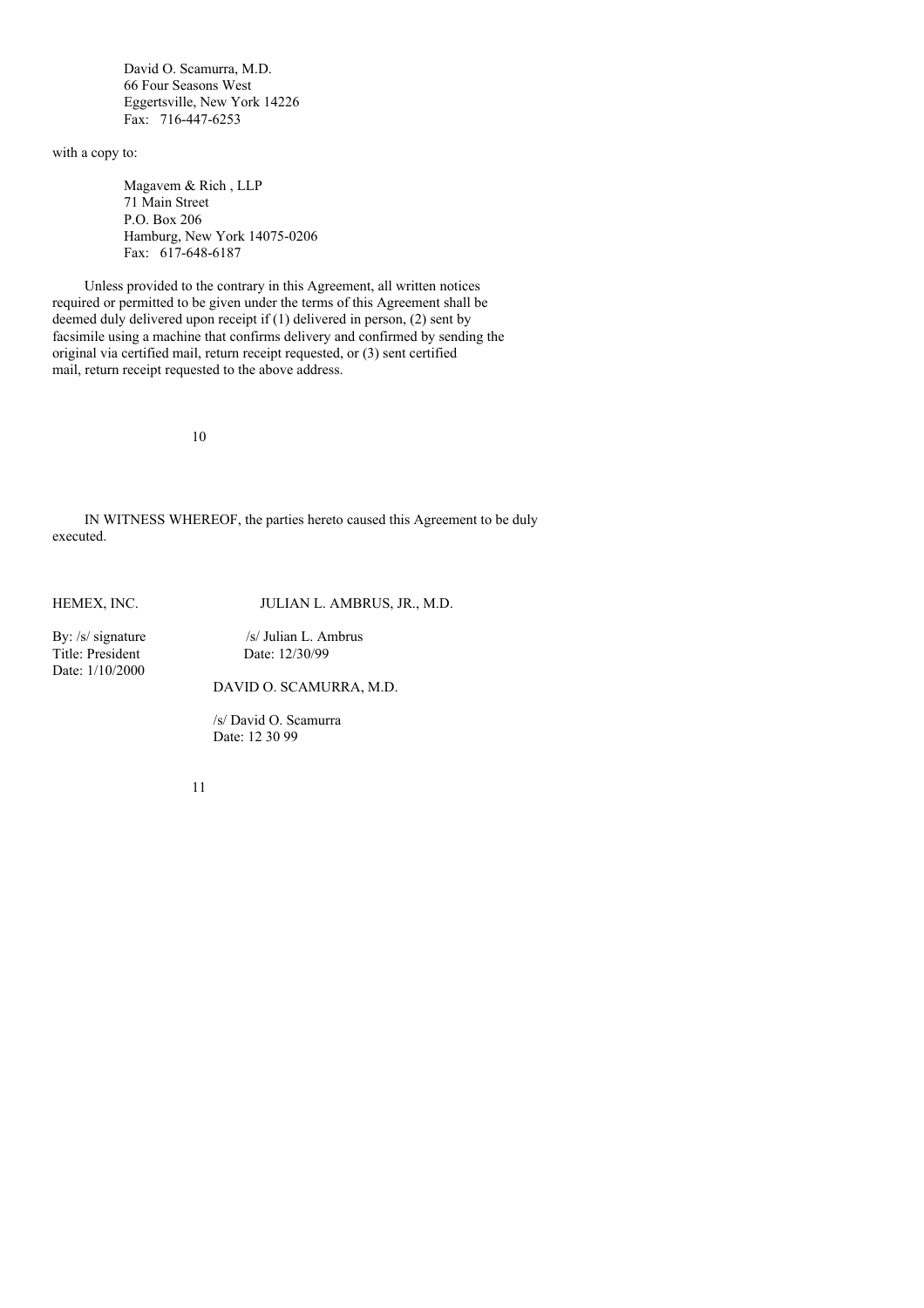## EMPLOYMENT AGREEMENT

This Employment Agreement (the "Agreement") is made and entered into as of January 10, 2000, by and between BISHOP EQUITIES, INC., dba AETHLON MEDICAL, a Nevada corporation (the "Company") and RICHARD H. TULLIS ("Executive").

## ARTICLE I

## DUTIES AND TERM

1.1 EMPLOYMENT. In consideration of their mutual covenants and other good and valuable consideration, the receipt, adequacy and sufficiency of which is hereby acknowledged, the Company agrees to hire Executive, and Executive agrees to remain in the employ of the Company, upon the terms and conditions herein provided.

## 1 .2 POSITION AND RESPONSIBILITIES.

1.2.1 Executive shall serve as the Vice President--Business Development of the Company and President of Aethlon, Inc., a wholly-owned subsidiary of the Company (or in a capacity and with a title of at least substantially equivalent quality) reporting directly to Chief Executive Officer of the Company. Executive agrees to perform services not inconsistent with his position as shall from time to time be assigned to him by the Chief Executive Officer of the Company. Such services to be performed by Executive shall include, but not be limited to, the following:

> 1.2.1.1 Management and supervision of government grant proposals;

1.2.1.2 Technical due diligence for potential acquisitions by the Company;

1.2.1.3 Liaison with the Company's scientific staff and advisory board;

1.2.1.4 Scientific representation of the Company to the financial community;

1.2.1.5 Identification of new business opportunities; and

1.2.1.6 Management of the anticipated Cell Activation subsidiary.

1.2.2 Executive further agrees to serve, if elected, as a director of the Company and as an officer or director of any subsidiary or affiliate of the Company.

1.2.3 During the period of his employment hereunder, Executive shall devote substantially all of his business time, attention, skill and efforts to the faithful performance of his duties hereunder.

1.3 TERM. The term of Executive's employment under this Agreement shall commence on the date first above written and shall continue, unless sooner terminated, until January 9, 2002, and it will continue thereafter for successive One (1) year periods unless and until either party gives the other party written notice of termination at least Sixty (60) days prior to the end of a term.

## ARTICLE II

#### **COMPENSATION**

For all services rendered by Executive in any capacity during his employment under this Agreement, including, without limitation, services as a director, officer or member of any committee of the Board of the Company or of the Board of Directors of any subsidiary or affiliate of the Company, the Company shall compensate Executive as follows: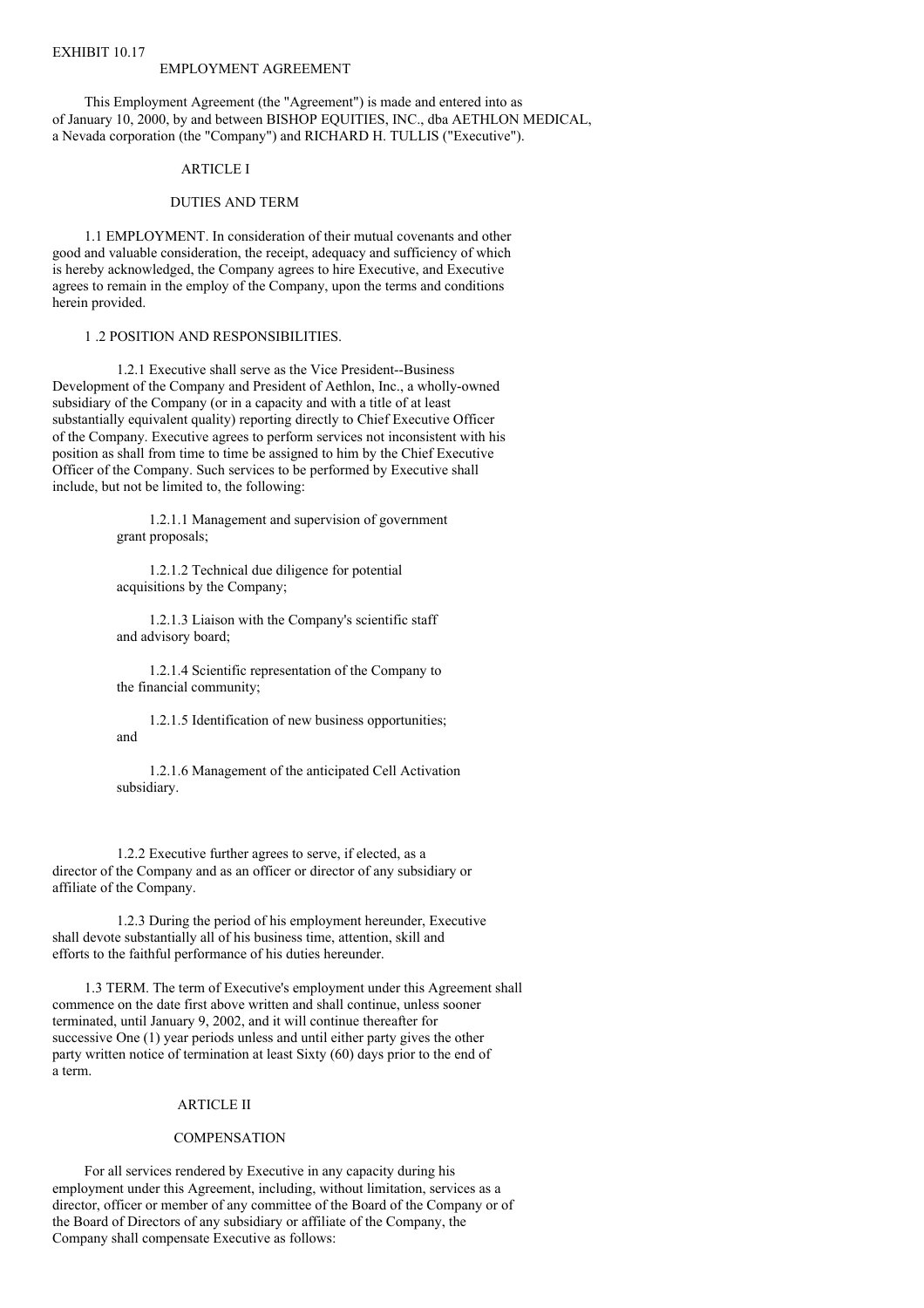2.1 BASE SALARY. The Company shall pay to Executive an annual base salary commencing January 10, 2000 of not less than \$80,000.00 (the "Base Salary"). The Base Salary shall be reviewed annually by the Board or a committee designated by the Board and the Board or such committee may, in its discretion, increase the Base Salary.

2.2 INCENTIVE PAYMENT. During the period of Executive's employment under this Agreement, the Executive shall be eligible to participate in an incentive compensation program implemented by the Board (the "Annual Incentive Bonus") whereby Executive have the potential to earn an additional \$30,000 per annum.

2.3 ADDITIONAL BENEFITS. Executive shall be entitled to participate in all employee benefit and welfare programs, plans and arrangements (including, without limitation, pension, profit-sharing, supplemental pension and other retirement plans, insurance, hospitalization, medical and group disability benefits, travel or accident insurance plans) and to receive fringe benefits, such as dues and fees of professional organizations and associations, which are from time to time available to the Company's executive personnel; PROVIDED, HOWEVER, there shall be no duplication of termination or severance benefits, and to the extent that such benefits are specifically provided by the Company to Executive under other provisions of this Agreement, the benefits available under the foregoing plans and programs shall be reduced by any benefit amounts paid under such other provisions. Executive shall during the period of his employment

 $\mathcal{L}$ 

hereunder continue to be provided with benefits at a level which shall in no event be less in any material respect than the benefits made available to Executive by the Company as of the date of this Agreement. Notwithstanding the foregoing, the Company may terminate or reduce benefits under any benefit plans and programs to the extent such reductions apply uniformly to all Senior Executives entitled to participate therein, and Executive's benefits shall be reduced or terminated accordingly. Specifically, without limitation, Executive shall receive the following benefits:

2.3.1 HEALTH INSURANCE. The Company shall provide Executive a monthly cash allowance for payment of health insurance premiums obtained by and for Executive (and Executive's spouse and/or dependents) up to a maximum of Four Hundred Dollars (\$400.00) per month. Executive must submit to the Company statements showing the actual amount of the health insurance premiums, and the Company shall have the option to either pay the health insurance premiums directly or to reimburse Executive for the health insurance premiums. The Company shall have the option to obtain a group medical insurance plan which covers Executive in place and stead of providing this monthly cash allowance. However, in no event shall Executive be entitled to a cash payment for any unused portion of the monthly allowance (i.e., if Executive's health insurance premiums are \$300.00 per month, Executive is not entitled to receive cash for the unused \$100.00 portion of the allowance).

2.3.2 DISABILITY BENEFITS. In the event of Executive's failure substantially to perform his duties hereunder on a full-time basis for a period not exceeding 180 consecutive days or for periods aggregating not more than 180 days during any twelve-month period as a result of incapacity due to physical or mental illness, the Company shall continue to pay the Base Salary to Executive during the period of such incapacity, but only in the amounts and to the extent that disability benefits payable to Executive under Company-sponsored insurance policies are less than Executive's Base Salary. Additionally, during the term of this Agreement, including any renewals hereof, the Company shall procure and maintain, at its own expense, a long-term disability insurance policy for the benefit of Executive in the event of Executive's total disability (as defined in Section 6.1).

2.3.3 REIMBURSEMENT OF BUSINESS EXPENSES. The Company shall, in accordance with standard Company policies, pay, or reimburse Executive for all reasonable travel and other expenses incurred by Executive in performing his obligations under this Agreement.

2.3.4 VACATIONS. Executive shall be entitled to twenty (20) business days excluding Company holidays, of paid vacation during each year of employment hereunder. Executive may accrue and carry forward no more than ten (10) unused vacation days from any particular year of his employment under this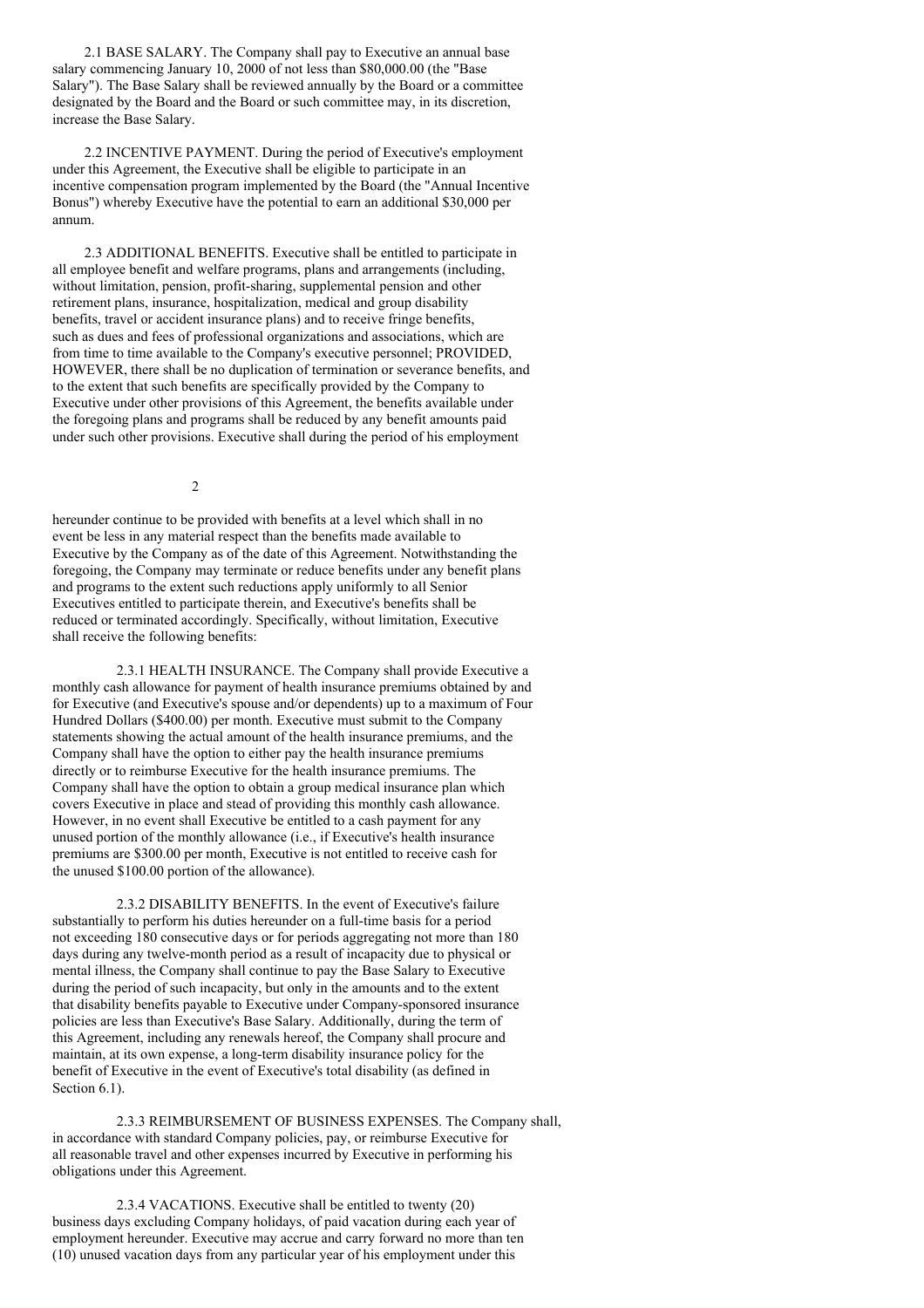## 3

### ARTICLE III TERMINATION OF EMPLOYMENT

3.1 DEATH OR RETIREMENT OF EXECUTIVE. Executive's employment under this Agreement shall automatically terminate upon the death or retirement (as defined in Section 6.1) of Executive.

3.2 BY EXECUTIVE. Executive shall be entitled to terminate his employment under this Agreement by giving Notice of Termination (as defined in Section 6.1) to the Company:

3.2.1 For good reason (as defined in Section 6.1);

3.2.2 At any time commencing with the date six (6) months following the date of a change in control (as defined in Section 6.1) and ending with the date twelve (12) months after the date of such change in control (a "Change in Control Resignation"); and

3.2.3 At any time without good reason.

3.3 BY COMPANY. The Company shall be entitled to terminate Executive's employment under this Agreement by giving Notice of Termination (as defined in Section 6.1) to Executive:

3.3.1 In the event of Executive's total disability (as defined in Section 6.1);

3.3.2 For cause (as defined in Section 6.1); and

3.3.3 At any time without cause.

ARTICLE IV

## COMPENSATION UPON TERMINATION OF EMPLOYMENT

If Executive's employment hereunder is terminated in accordance with the provisions of Article III hereof except for any other rights or benefits specifically provided for herein following his period of employment, the Company shall be obligated to provide compensation and benefits to Executive only as follows, subject to the provisions of Section 5.4 hereof:

4

4.1 UPON TERMINATION FOR DEATH OR DISABILITY. If Executive's employment hereunder is terminated by reason of his death or total disability, the Company shall:

4.1.1 Pay Executive (or his estate) or beneficiaries any Base Salary Which has accrued but not been paid as of the termination date (the "Accrued Base Salary");

4.1.2 Pay Executive (or his estate) or beneficiaries for unused vacation days accrued as of the termination date in an amount equal to his Base Salary multiplied by a fraction the numerator of which is the number of accrued unused vacation days and the denominator of which is 360 (the "Accrued Vacation Payment");

4.1.3 Reimburse Executive (or his estate) or beneficiaries for expenses incurred by him prior to the date of termination which are subject to reimbursement pursuant to this Agreement (the "Accrued Reimbursable Expenses");

4.1.4 Provide to Executive (or his estate) or beneficiaries any accrued and vested benefit required to be provided by the terms of any Companysponsored benefit plans or programs (the "Accrued Benefits"), together with any benefits required to be paid or provided in the event of Executive's death or total disability under applicable law;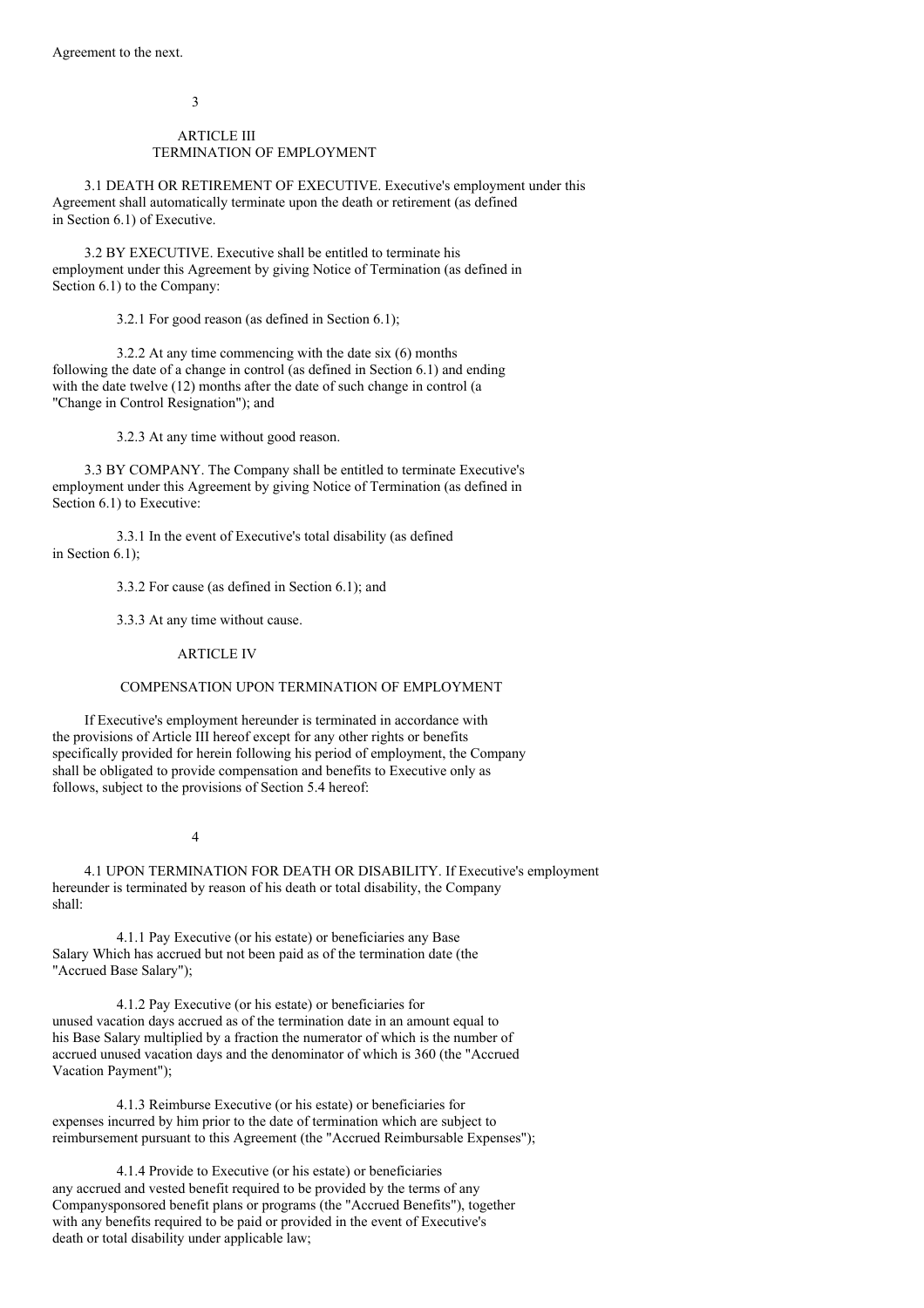4.1.5 Pay Executive (or his estate) or beneficiaries any Annual Incentive Bonus with respect to a prior fiscal year which has accrued but has not been paid, plus a portion of the Annual Incentive Bonus for the year in which Executive's employment is terminated hereunder computed at the end of the fiscal year and pro rated to reflect the portion of the fiscal year that Executive was employed by the Company (collectively, the "Accrued Annual Incentive Bonus"); and in addition,

4.1.6 Executive (or his estate) or beneficiaries shall have the right to exercise all vested unexercised stock options and warrants outstanding at the termination date in accordance with terms of the plans and agreements pursuant to which such options or warrants were issued.

4.2 UPON TERMINATION BY COMPANY FOR CAUSE OR BY EXECUTIVE OTHER THAN FOR GOOD REASON. If Executive's employment is terminated by the Company for Cause, or if Executive terminates his employment with the Company other than (x) upon Executive's death or total disability,  $(y)$  for good reason, or  $(z)$  pursuant to a Change In Control Resignation (as defined in Section 3.2.2, the Company shall:

5

4.2.1 Pay Executive the Accrued Base Salary;

4.2.2 Pay Executive the Accrued Vacation Payment;

4.2.3 Pay Executive the Accrued Reimbursable Expenses;

4.2.4 Pay Executive the Accrued Benefits, together with any benefits required to be paid or provided under applicable law;

4.2.5 Pay Executive any Annual Incentive Bonus with respect to a prior fiscal year which has accrued but has not been paid; and in addition

4.2.6 Executive shall have the right to exercise vested options and warrants in accordance with Section 4.1.6.

4.3 UPON TERMINATION BY THE COMPANY WITHOUT CAUSE OR BY EXECUTIVE FOR GOOD REASON OR PURSUANT TO A CHANGE IN CONTROL RESIGNATION. If Executive's employment is terminated (i) by the Company Without Cause, or (ii) by Executive for Good Reason, or (iii) pursuant to a Change in Control Resignation, the Company shall:

4.3.1 Pay Executive the Accrued Base Salary;

4.3.2 Pay Executive the Accrued Vacation Payment;

4.3.3 Pay Executive the Accrued Reimbursable Expenses;

4.3.4 Pay Executive the Accrued Benefits, together with any benefits required to be paid or provided under applicable law;

4.3.5 Pay Executive the Accrued Annual Incentive Bonus;

4.3.6 Pay Executive commencing on the thirtieth (30th) day following the termination date twelve (12) monthly payments equal to one-twelfth (1/12th) of Executive's Base Salary in effect immediately prior to the time such termination occurs;

4.3.7 Maintain in full force and effect, for Executive's and his eligible beneficiaries' continued benefit, until the first to occur of (x) his attainment of alternative employment or (y) twelve (12) months following the termination date of his employment hereunder the employee benefits provided pursuant to Company-sponsored benefit plans. programs or other arrangements in which Executive was entitled to participate as a full-time employee immediately prior to such termination in accordance with Section 2.4 hereof, subject to the terms and conditions of such plans and programs (the "Continued Benefits"). If Executive's continued participation is not permitted under the general terms and provisions of such plans, programs and arrangements, the Company shall arrange to provide Executive with Continued Benefits substantially similar to those which Executive would have been entitled to receive under such plans, programs and arrangements; and in addition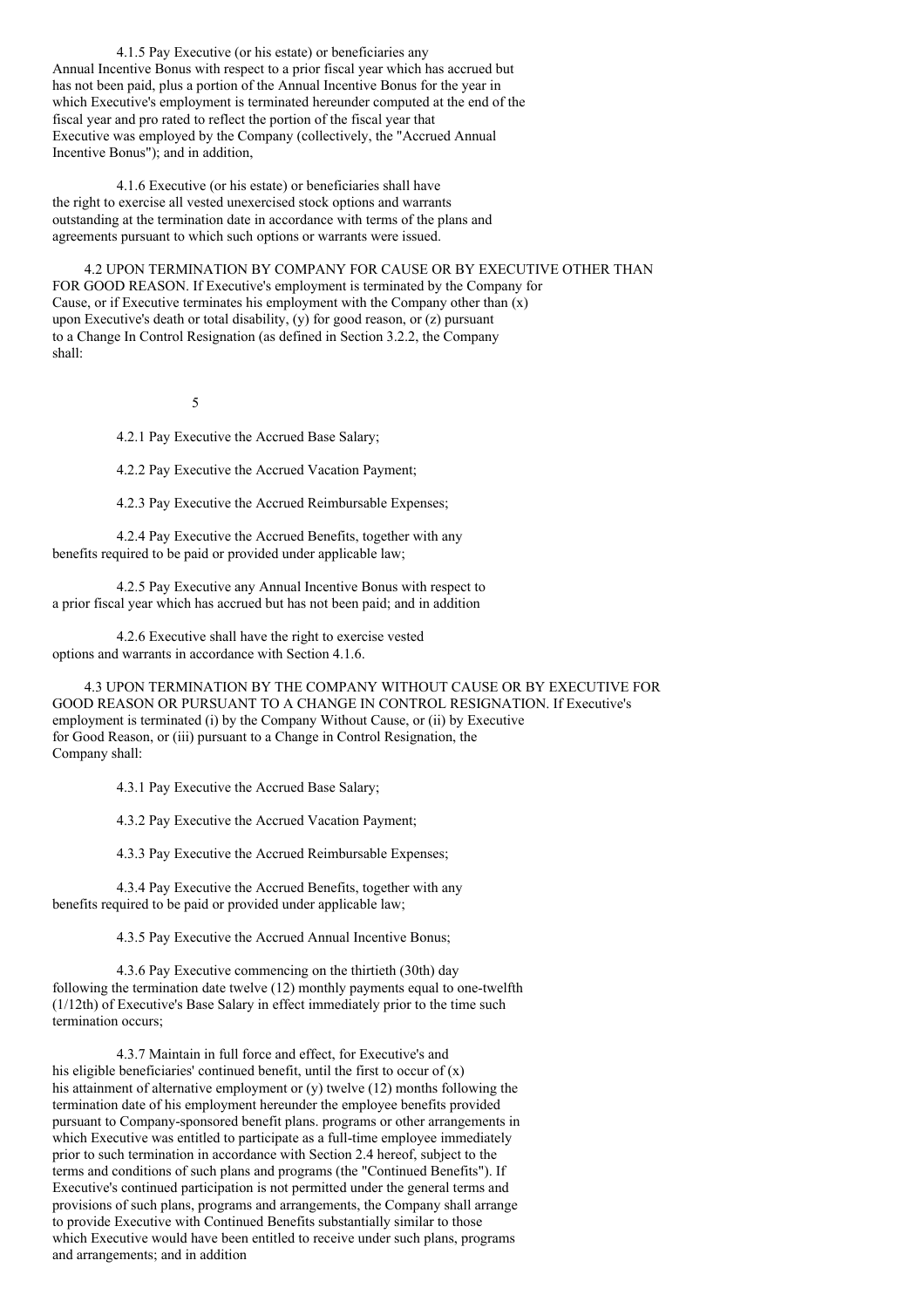6

4.3.8 Executive shall have the right to exercise all vested unexercised stock options and warrants in accordance with Section 4.1.6.

## ARTICLE V

## RESTRICTIVE COVENANTS

## 5.1 CONFIDENTIALITY.

5.1.1 Executive covenants and agrees to hold in strictest confidence, and not disclose to any person without the express written consent of the Company, any and all of the Company's proprietary information, as defined in Subparagraph 5.1.3 below, except as such disclosure may be required in connection with his employment hereunder. This covenant and agreement shall survive this Agreement and continue to be binding upon Executive after the expiration or termination of this Agreement, whether by passage of time or otherwise, so long as such information and data shill remain proprietary information.

5.1.2 Upon expiration or termination of this Agreement for any reason, Executive shall immediately turnover to the Company any "Proprietary Information." Executive shall have no right to retain any copies of any material qualifying as Proprietary Information for any reason whatsoever after expiration or termination of his employment hereunder without the express written consent of the Company.

5.1.3 For purposes of this Agreement, "Proprietary Information" means and includes the following: the identity of clients or customers or potential clients or customers of the Company or its affiliates; any written, typed or printed lists, or other materia1s identifying the clients or customers of the Company or its affiliates; Research & Development programs, plans and discoveries; product development, marketing, and plans; any business plans or strategic contracts, partnerships or alliances; any financial or other information supplied by clients or customers of the Company or its affiliates; any and all data or information involving the Company, its affiliates, programs, methods or contacts employed by the Company or its affiliates in the conduct of their business; any lists, documents. manuals, records, forms or other materials used by the Company or its affiliates in the conduct of their business; any descriptive materials describing the methods and procedures employed by the Company or its affiliates in the conduct of their business; and any other secret or confidential information concerning the Company's or its affiliates' business or affairs. The terms "list," "document" or their equivalents, as used in this Subparagraph (c), are not limited to a physical writing or compilation but also

7

include any and all information whatsoever regarding the subject matter of the "list" or "documents," whether or not such compilation has been reduced to writing. "Proprietary Information" shall not include any information which: (i) is or becomes publicly available through no act or failure of Executive; (ii) was or is rightfully learned by Executive from a source other than the Company before being received from the Company; or (iii) becomes independently available to Executive as a matter of right from a third party. If only a portion of the Proprietary Information is or becomes publicly available, then only than portion shall not be Proprietary Information hereunder.

5.1.4 Executive acknowledges that he is the Vice

President--Business Development of the Company and President of Aethlon, Inc. and in such capacity he will be a representative of the Company with respect to clients and potential clients of the Company. Executive also acknowledges that he has had and will continue to have access to confidential information about the Company, its affiliates, and their clients and that "Proprietary Information" acquired by him at the expense of the Company is for use in its business. Executive has substantial experience in the management of medical research and development and possesses special, unique, extraordinary skills and knowledge in this field. Executive's management and scientific services to the Company are special, unique and extraordinary and the success or failure of the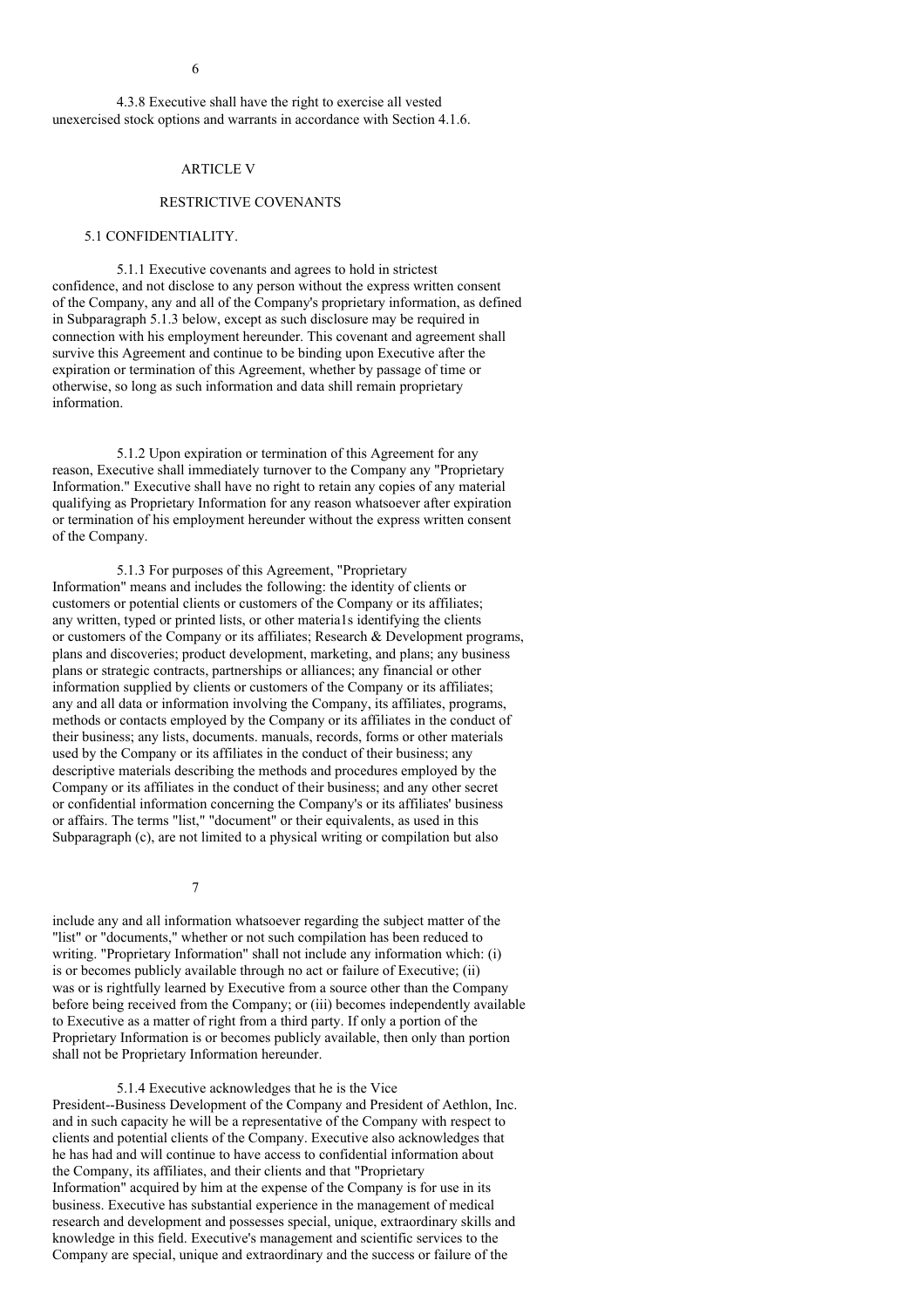Company is dependent upon his discharge of his duties and obligations. Accordingly, by execution of this Agreement, and subject to Subparagraph 5.1.3 hereof, Executive agrees that during his employment with the Company and for a period of Two (2) years immediately after termination of his employment with the Company (the "Non-Competition Period"), he shall not violate the provisions of Section 5.2.

#### 5.2 COMPETITION.

5.2.1 During the Non-Competition Period specified in Section 5.1.4, Executive shall not:

5.2.1.1 Except as a passive investor in publicly-held companies, and except for investments held as of the date hereof, directly or indirectly own, operate, mange, consult with, control, participate in the management or control of, be employed by, maintain or continue any interest whatsoever in any company that directly competes with the Company or any parent corporation, subsidiary corporations or affiliated entity or company (hereinafter referred to as an "Affiliate") in the United States; or

8

5.2.1.2 Directly or indirectly solicit any business of a nature that is directly competitive with the business of the Company or an Affiliate from any individual or entity that obtained such products or services from the Company or its Affiliates at any time during his employment with the Company; or

5.2.1.3 Directly or indirectly solicit any business of a nature that is directly competitive with the business of the Company or an Affiliate from any individual or entity solicited by him on behalf of the Company or its Affiliates; or

5.2.1.4 Employ, or directly or indirectly solicit, or cause the solicitation of, any employees of the Company or its Affiliates who are in the employ of the Company or its Affiliates on the termination date of his employment hereunder for employment by others.

5.2.2 Executive expressly agrees and acknowledges that:

5.2.2.1 The Company and its Affiliates have protected business interests throughout North America, Europe, and Asia and that competition with and against such business interests would be harmful to the Company and/or its Affiliates;

5.2.2.2 This covenant not to compete is reasonable as to time and geographical area and does not place any unreasonable burden upon him;

5.2.2.3 The general public will not be harmed as a result of enforcement of this covenant not to compete;

5.2.2.4 He has had the opportunity to review this covenant not to compete with his own independent legal counsel; and

5.2.2.5 He understands and hereby agrees to each and every term and condition of to this covenant not to compete (including, without limitation, the provisions of Section 5.4).

5.3 NON-DISPARAGEMENT. During the term of this Agreement and the Non-Competition Period, neither Executive nor the Company shall disparage the other, and neither shall disclose to any third party the conditions of Executive's employment with the Company except as may be required (1) pursuant to applicable law or regulations, including the rules and regulations of the Securities and Exchange Commission, (ii) to effectuate the provisions of employee plans or programs and insurance policies, or (iii) as may be otherwise contemplated herein or unless such information becomes publicly available without fault of the party making such disclosure.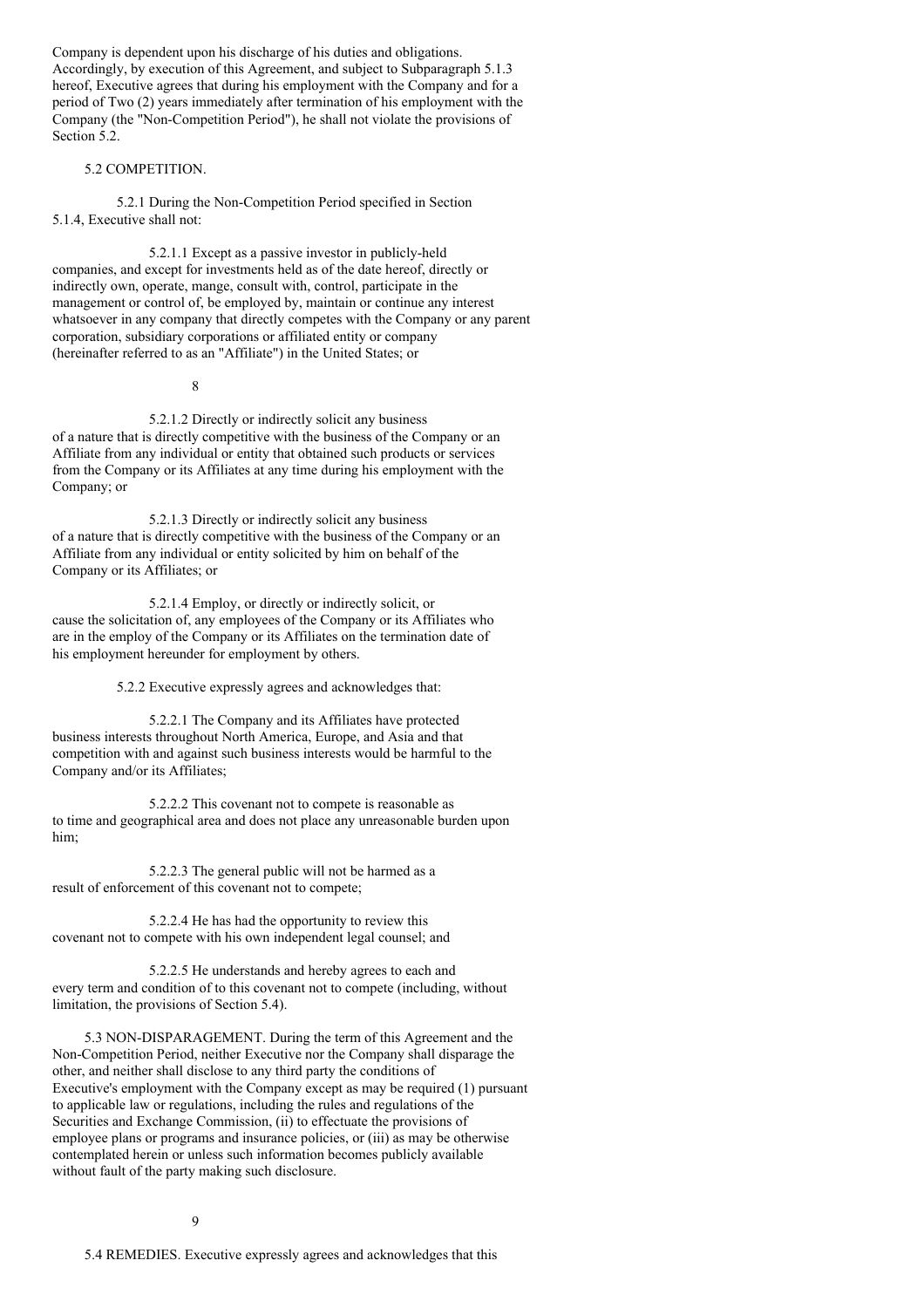covenant not to compete is necessary for the protection of the Company and its affiliates because of the nature and scope of their business and his position with the Company. Further, Executive acknowledges that any breach of this covenant not to compete would result in irreparable damage to the Company, and in the event of his breach of this covenant not to compete, money damages will not sufficiently compensate the Company for its injury caused thereby, and that the remedy at law for any breach or threatened breach of Sections 5.1, 5.2 and 5.3 will be inadequate and, accordingly agrees, that the Company shall, in addition to all other available remedies (including without limitation, seeking such damages as it can show it has sustained by reason of such breach), be entitled to injunctive relief or specific performance and that in addition to such money damages he may be restrained and enjoined from any continuing breach of this covenant not to compete without any bond or other security being required of any court. Executive further acknowledges and agrees that if the covenant not to compete herein is deemed to be unenforceable and/or the Executive fails to comply with this Article V, the Company has no obligation to provide any compensation or other benefits described in Article IV hereof.

### 5.5 OWNERSHIP OF INVENTIONS.

5.5.1 During the employment by the Company, Executive will have access to trade secrets, data, know-how, knowledge or other confidential information originated in the Company or disclosed to the Company by others under agreements to hold the same confidential (collectively referred to as "Confidential Information"). Executive acknowledges that Confidential Information includes any information not readily available to the public, and includes not only technical information but also business information. In addition, Executive may, during the period of employment, create, make, develop or conceive inventions, discoveries, concepts, ideas, designs, works of authorship, developments, information, improvements, or trade secrets, whether patentable or not, and whether solely or jointly with others, which may or may not also constitute Confidential Information (collectively referred to as "Inventions"). Executive agrees that all works of authorship to which Executive contributes shall be considered "works made for hire" and shall be the sole property of the Company.

5.5.2 Executive agrees that Executive will neither utilize any Confidential Information for Executive's own benefit or for the benefit of anyone except the Company, nor disclose, disseminate, lecture upon or publish articles about any Confidential Information to any one outside the Company, or to any officer or employee of the~ Company not also having access to Confidential Information, at any time either during or after employment by the Company.

#### 10

5.5.3 Executive agrees to disclose promptly, in writing to Executive's Supervisor, Company's Counsel and Chief Executive Officer, any Inventions that Executive may make, develop or conceive, solely or jointly, during the period of employment by the Company, or by its predecessors, successors in business, subsidiaries, parents or affiliates. All such Inventions shall be and remain the property of the Company. Executive hereby assigns to the Company all Executive's rights, titles and interests in and to any such Inventions, whether or not such Inventions may be reduced to practice during the period of Executive's employment, and to execute all patent or copyright applications, assignments and other documents, and to take all other steps necessary, to vest in the Company the entire right, title and interest in and to those Inventions and in and to any patents or copyrights obtainable therefor in the United States and in foreign countries, all at the Company's expense, but for no consideration to Executive in addition to Executive's salary or wages. Executive agrees to keep adequate records of all Inventions and make such records available to the Company.

5.5.4 If the Company chooses to prosecute applications for patents or copyrights for any such Inventions, the Company shall assume the entire expense of preparing, filing and prosecuting such applications, through counsel appointed by the Company; provided, however, that the Company is under no obligation to prosecute such applications. Executive agrees to cooperate with the Company and do whatever is necessary or appropriate to obtain patents, copyrights or other legal protections for Inventions. If Executive is incapacitated or refuses to so cooperate for any reason, Executive hereby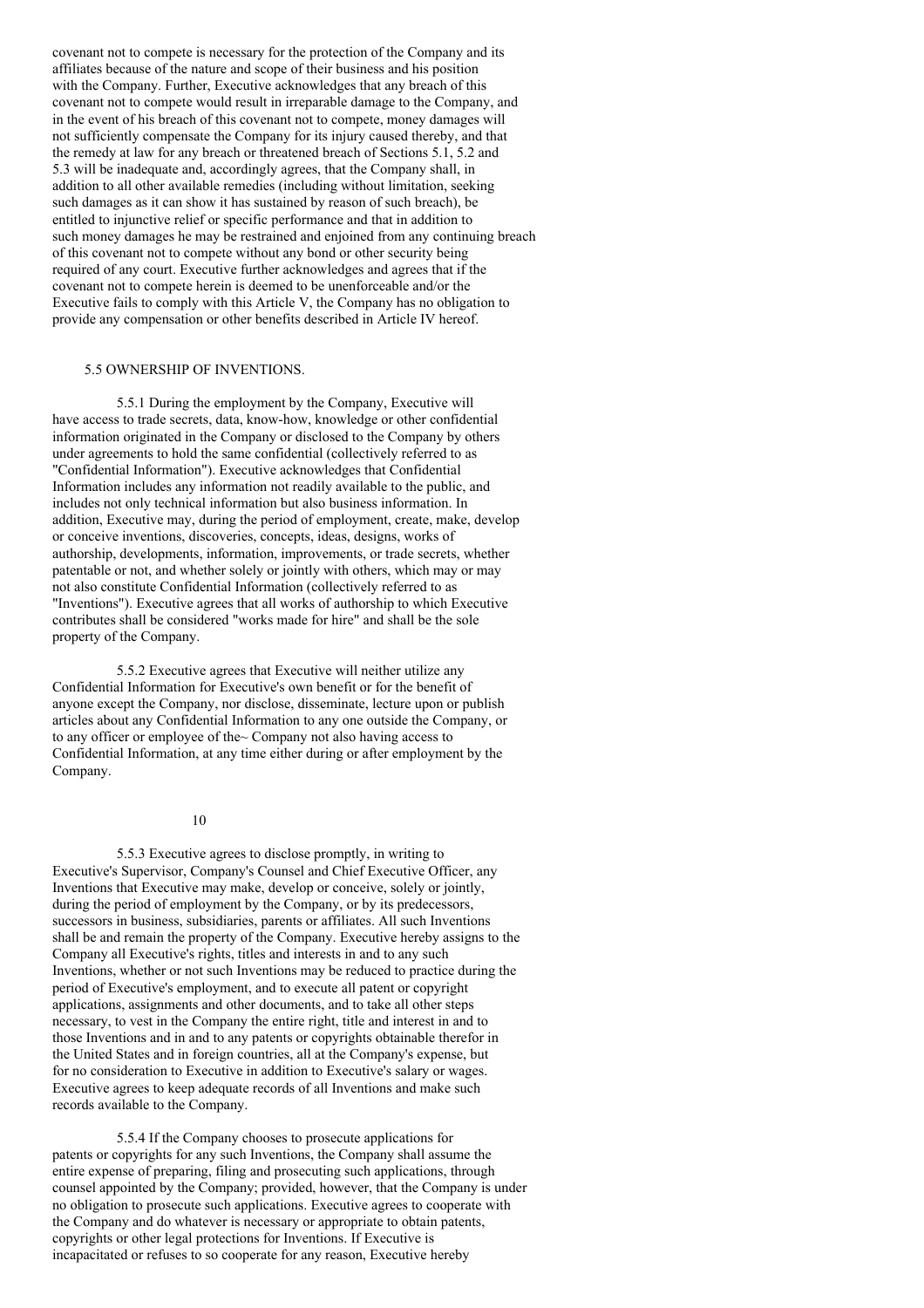authorizes the Company to act as Executive's agent and to take whatever actions, or execute whatever documents, may be needed to carry out this Agreement.

5.5.5 All records and other material pertaining to Confidential Information, whether developed by Executive or others, shall be and remain the property of the Company. Upon termination of Executive's employment with the Company, all documents, records, notebooks and other material of any kind pertaining to or containing Confidential Information then in Executive's possession, or under Executive's control, whether prepared by Executive or others, will be returned to the Company unconditionally.

5.5.6 Executive shall not be obligated to assign any Invention which/relates to or would be useful in any business or activities in which the Company is engaged if such Invention was conceived and reduced to practice by Executive prior to Executive's employment with the Company, provided that all such Inventions are listed at the time of employment on the attached Exhibit "B." If no entry is made on Exhibit `B," then such entry shall be deemed to be "none," whether or not Exhibit "B" is signed by Executive. Except as listed on Exhibit "B," Executive will not assert any rights to any Inventions, as having been made or acquired by Executive prior to being employed by the Company.

11

5.5.7 Executive shall not be obligated to assign any Invention which may be wholly conceived by Executive after Executive leaves the employ of the Company, except that Executive is so obligated if such Invention shall involve the utilization of Confidential Information of the Company.

5.5.8 Notwithstanding anything in this Agreement to the contrary, Executive shall not be obligated to assign to the Company and of Executive's rights in an Invention that the Executive developed entirely on Executive's own time without using the Company's equipment, supplies, facilities or Confidential Information, except for those Inventions that either: (i) relate, at the time of conception or reduction to practice of Invention, to either the Company's business, or actual or demonstrably anticipated research or development of the Company, or (ii) result from any work performed by the Executive for the Company. THIS AGREEMENT DOES NOT APPLY TO ANY INVENTION WHICH QUALIFIES FULLY UNDER THE PROVISIONS OF CALIFORNIA LABOR CODE SECTION 2870 OR ANY OTHER SUBSTANTIALLY EQUIVALENT LAW IN THE STATE IN WHICH THE EXECUTIVE IS EMPLOYED. With regard to those Inventions which Executive is not obligated to assign to the Company, Executive shall give the Company a right of first refusal on any and all such Inventions and the right to meet any firm offer of another for such Inventions. The Company must exercise such right of first refusal within thirty (30) days of receipt of written notice from Executive setting forth such offer.

#### ARTICLE VI

#### MISCELLANEOUS

6.1 DEFINITIONS. For purposes of this Agreement, the following terms shall have the following meanings:

6.1.1 "Accrued Annual Incentive Bonus" - as defined in Section

## 4.1.5;

6.1.2 "Accrued Base Salary" - as defined in Section 4.1.1;

6.1.3 "Accrued Benefits" - as defined in Section 4.1.4;

6.1.4 "Accrued Reimbursable Expenses" - as defined in Section 4.1.3; 6.1.5 "Annual Vacation Payment" - as defined in Section 4.1.2;

6.1.6 "Annual Incentive Bonus" - as defined in Section 2.2;

6.1.7 "Base Salary" - as defined in Section 2.1;

# 12

6.1.8 "Board" - shall mean the Board of Directors of the Company ;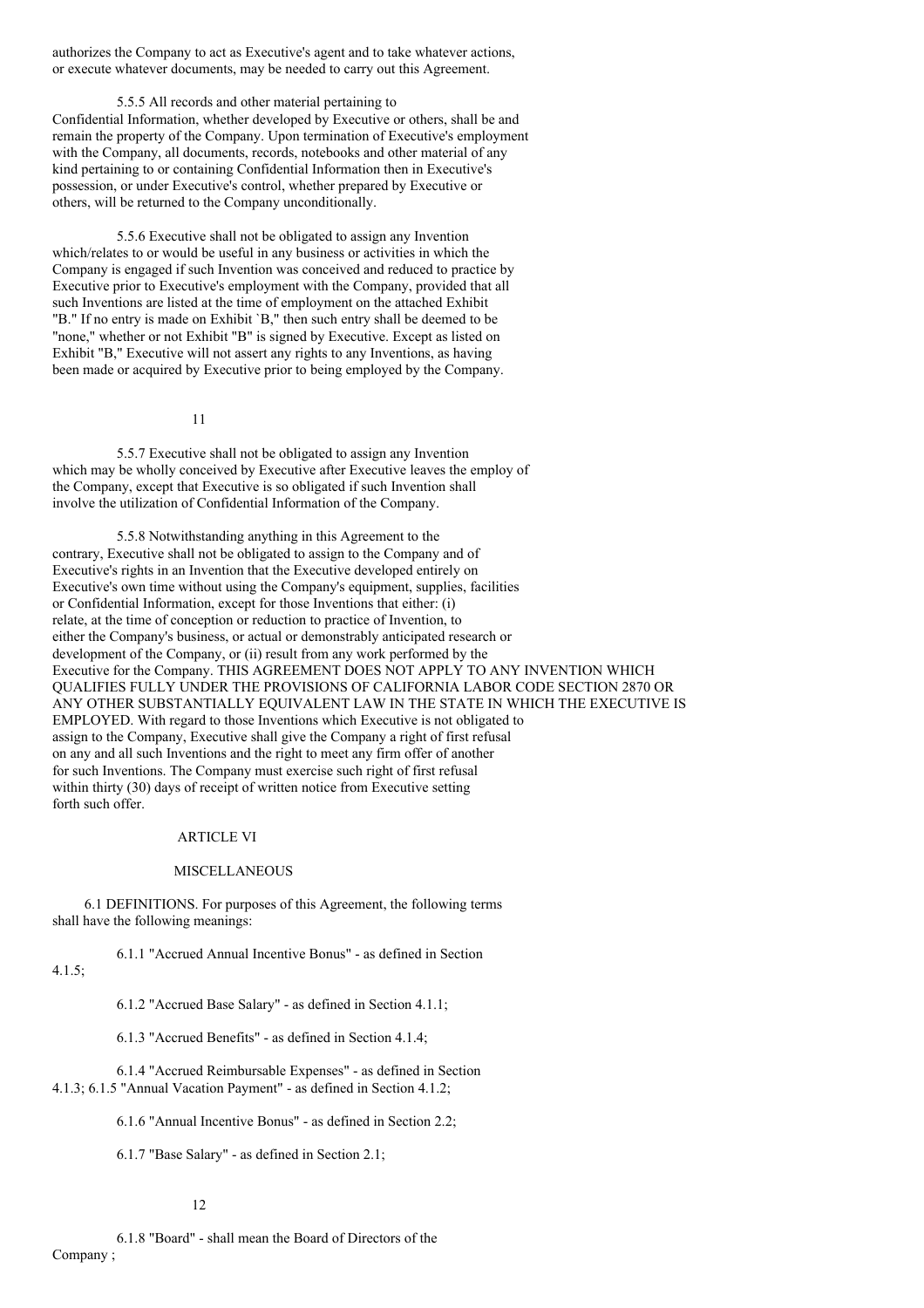6.1.9 "Cause" shall mean the occurrence of any of the following:

6.1.9.1 Executive's gross and willful misconduct which is injurious to the Company;

6.1.9.2 Executive's engaging in fraudulent conduct with respect to the Company's business or in conduct of a criminal nature that may have an adverse impact on the Company's standing and reputation;

6.1.9.3 The continued and unjustified failure or refusal by Executive to perform the duties required of him by this Agreement which failure or refusal shall not be cured within fifteen (15) days following (a) receipt of Executive of written notice from the Board specifying the factors or events constituting such failure or refusal, and (b) a reasonable opportunity for Executive to correct such deficiencies;

6.1.9.4 Executive's use of drugs and/or alcohol in violation of then current Company policy; or

6.1.9.5 Executive's breach of his obligation under Section 1.2.3 hereof which shall not be cured within fifteen (15) days after written notice thereof to Executive.

6.1.10 "Change In Control" shall mean and shall be deemed to have occurred if:

6.1.10.1 After the date of this Agreement, any "person" (as such term is used in Section 13(d) and  $14(d)(2)$  of the Securities Exchange Act of 1934, as amended (the "Exchange Act"), or any successor provision thereto) shall become the beneficial owner (within the meaning of Rule 13d-3 under the Exchange Act or any successor provision thereof) directly or indirectly of securities of the Company representing fifteen percent (15%) or more of the combined voting power of the Company's then outstanding securities ordinarily having the right to vote at an election of directors; PROVIDED, HOWEVER, that, for purposes of this Subparagraph, "person" shall exclude the Company, its subsidiaries, any person acquiring such securities directly from the Company, any employee benefit plan sponsored by the Company or from Executive or any stockholder owning fifteen percent (15%) or more of the combined voting power of the Company's outstanding securities as of the date of this Agreement; or

#### 13

6.1.10.2 Any stockholder of the Company owning fifteen percent or more of the combined voting power of the Company's outstanding securities as of the date of this Agreement shall become the beneficial owner (within the meaning of Rule 13d-3 under the Exchange Act) directly or indirectly of securities of the Company (other than through the acquisition of securities directly from the Company or from Executive) representing thirty-three and one-third percent (33 1/3%) or more of the combined voting power of the Company's then outstanding securities ordinarily having the right to vote at an election of directors; or

6.1.10.3 Individuals who, as of the date hereof, constitute the Board (the "Incumbent Board") cease for any reason to constitute at least eighty percent (80%) of the Board; provided, however, that any person becoming a member of the Board subsequent to the date hereof whose election, or nomination for election by the Company's stockholders, was approved by a vote of at least eighty percent (80%) of the members then comprising the Incumbent Board (other than an election or nomination of an individual whose initial assumption of office is in connection with an actual or threatened election contest relating to the election of directors of the Company, as such terms are used in Rule 14a-11 of Regulation 14A promulgated under the Exchange Act or any successor provision thereto) shall be, for purposes of this Agreement, considered as though such person were a member of the Incumbent Board; or

6.1.10.4 Approval by the stockholders of the Company and consummation of (a) a reorganization, merger, consolidation, or sale or other disposition of all or substantially all of the assets of the Company, in each case, with or to a corporation or other person or entity of which persons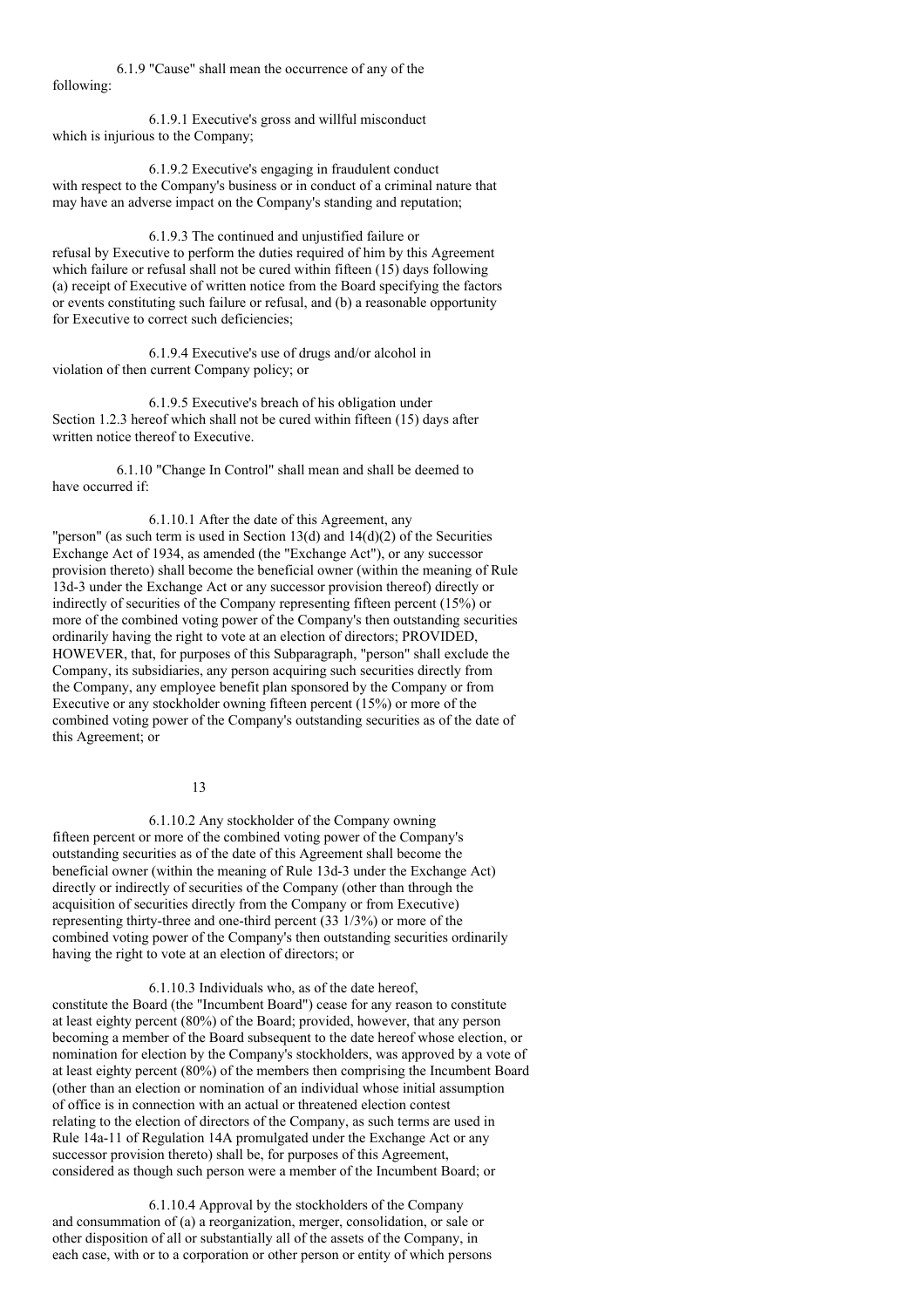who were the stockholders of the Company immediately prior to such transaction do not, immediately thereafter, own more than sixty percent (60%) of the combined voting power of the outstanding voting securities entitled to vote generally in the election of directors of the reorganized, merged, consolidated or purchasing corporation (or, in the case of a noncorporate person or entity) were not members of the Incumbent Board at the time of the execution of the initial agreement providing for such reorganization, merger, consolidation or sale, or (b) a liquidation or dissolution of the Company.

6.1.11 "Change In Control Resignation" - as defined in Section 3.2.2;

6.1.12 "Continued Benefits" - as defined in Section 4.3.7;

6.1.13 "Expiration" shall mean the expiration of Executive's employment hereunder in accordance with Section 1.3;

6.1.14 "Good Reason" shall mean the occurrence of any of the following:

## 14

6.1.14.1 The Company's failure to elect or reelect or to appoint or reappoint Executive to offices, titles or positions carrying comparable authority, responsibilities, dignity and importance to that of Executive's offices and positions as of January 10, 2000;

6.1.14.2 Material change by the Company in Executive's function, duties or responsibilities (including reporting responsibilities) which would cause Executive's position with the Company to become of less dignity, responsibility and importance than those associated with his functions, duties or responsibilities as of January 10, 2000; or

6.1.14.3 Other material breach of this Agreement by the Company, which breach is not cured within fifteen (15) days after written notice thereof is, received by the Company.

6.1.15 "Non-Competition Period" - as defined in Section 5.1.4;

6.1.16 "Notice of Termination" shall mean a notice which shall indicate the specific termination provision of this Agreement relied upon and shall set forth in reasonable detail the facts and circumstances claimed to provide a basis for termination of Executive's employment under the provisions so indicated. Each Notice of Termination shall be delivered at least sixty (60) days prior to the effective date of termination;

6.1.17 "Proprietary Information" - as defined in Section 5.1.3;

6.1.18 "Retirement" shall mean normal retirement at age as determined by the Board;

6.1.19 "Senior Executives" shall mean the chief executive officer and the four (4) most highly compensated executive officers of the Company determined in accordance with the rules and regulations of the Securities and Exchange Commission under the Exchange Act;

6.1.20 "Termination" shall mean the termination of Executive's employment hereunder other than upon expiration of the term of such employment in accordance with Section 1.3;

## 15

6.1.21 "Total Disability" shall mean Executive's failure substantially to perform his duties hereunder on a full-time basis for a period exceeding one hundred eighty (180) consecutive days or for periods aggregating more than 180 days during any twelve-month period as a result of incapacity due to physical or mental illness. If there is a dispute as to whether Executive is or was physically or mentally unable to perform his duties under this Agreement, such dispute shall be submitted for resolution to a licensed physician agreed upon by the Board and Executive, or if an agreement cannot be promptly reached,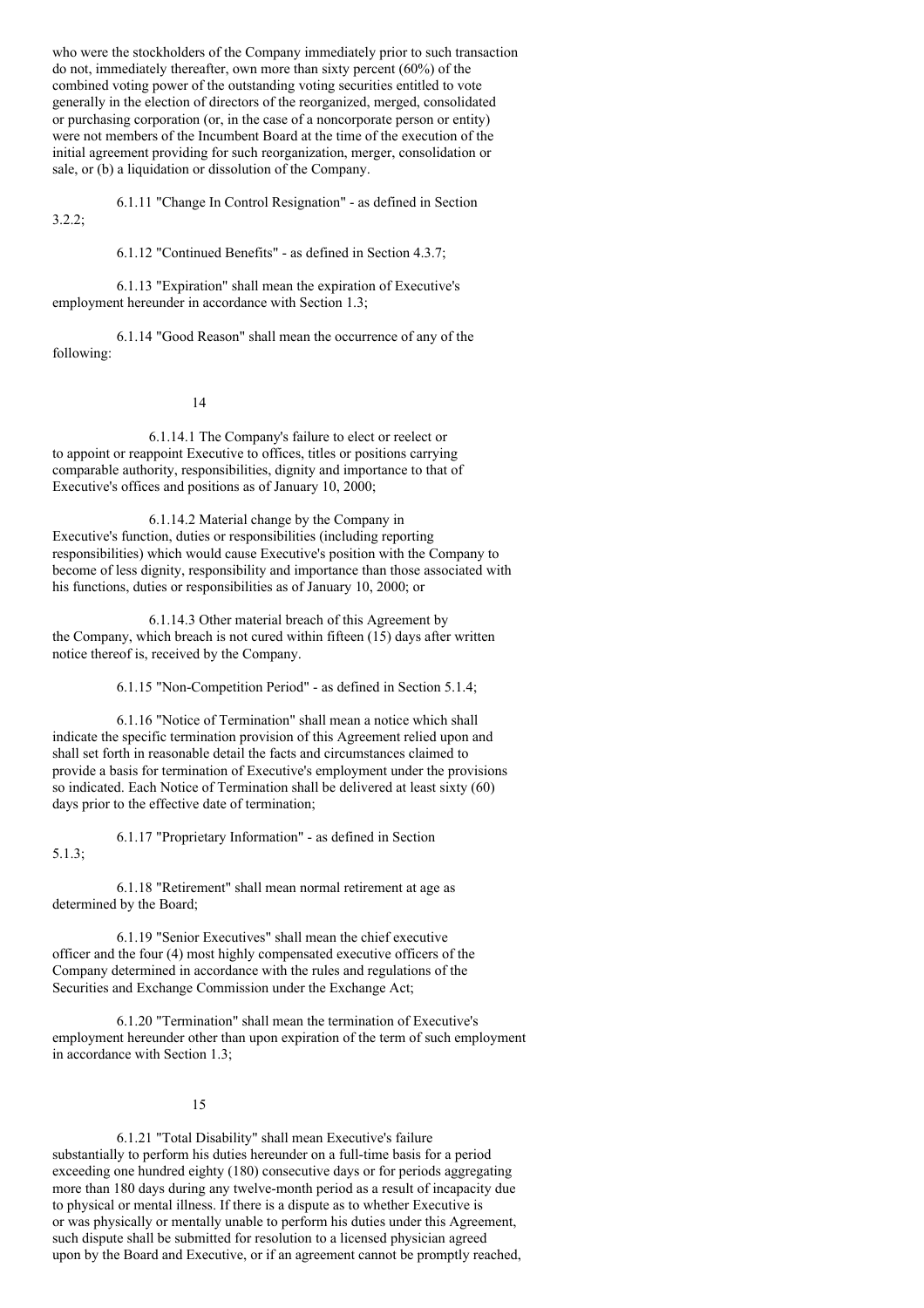the Board and Executive each shall promptly select a physician, and if these physicians cannot agree, the physicians shall promptly select a third physician whose decision shall be binding on all parties. If such a dispute arises, Executive shall submit to such examinations and shall provide such information as such physician(s) may request, and the determination of the physician(s) as to Executive's physical or mental condition shall be binding and conclusive. Notwithstanding the foregoing, if Executive participates in any group disability plan provided by the Company which offers long-term disability benefits, "Total Disability" shall mean total disability as defined therein.

6.2 KEY MAN INSURANCE. The Company shall have the right, in its sole discretion, to purchase "key man" insurance on the life of Executive. The Company shall be the owner and beneficiary of any such policy. If the Company elects to purchase a policy, Executive shall take such physical examinations and supply such information as may be reasonably requested by the insurer.

## 6.3 MITIGATION OF DAMAGES; NO SET-OFF; DISPUTE RESOLUTION.

6.3.1 Executive shall not be required to mitigate the amount of any payment provided for in this Agreement by seeking other employment or otherwise, nor shall the amount of any payment provided for in this Agreement be reduced by any compensation earned by Executive as the result of employment by another employer after the date of termination of his employment hereunder or otherwise. The Company's obligation to make the payments provided for in this Agreement shall not be affected by any set-off, counterclaim, recoupment, defense or other claim or action which the Company may have against Executive.

6.3.2 If there shall be any dispute between the Company and Executive (i) in the event of any termination of Executive's employment by the Company, whether such termination was for Cause, or (ii) in the event of any termination of employment by Executive, whether Good Reason existed, or (iii) otherwise, the dispute shall be resolved in accordance with the dispute resolution procedures set forth in Exhibit "A" hereto, the provisions of which are incorporated as a part hereof, and the parties hereto hereby agree that such dispute resolution procedures shall be the exclusive method for resolution of disputes under this Agreement. In the event of a dispute hereunder as to whether a termination by the Company was for Cause or by the Executive for Good Reason, until there is a resolution and award as provided in Exhibit "A," the Company shall pay all amounts, and provide all benefits, to Executive and/or Executive's family or other beneficiaries, as the case may be, that the Company would be required to pay or provide hereunder as though such termination were by the Company without Cause or by Executive for Good Reason and shall pay the

#### 16

reasonable legal fees and expenses of counsel for Executive in connection with such dispute resolution; provided, however, that the Company shall not be required to pay any disputed amounts or any legal fees and expenses pursuant to this Subparagraph (b) except upon receipt of a written undertaking by or on behalf of Executive (and/or Executive's family or other beneficiaries, as the case may be) to repay, without interest or penalty, as soon as practicable after completion of the dispute resolution (A) all such amounts to which Executive (or Executive's family or other beneficiaries, as the case may be) is ultimately adjudged to not be entitled with respect to the payment of such disputed amount(s) and (B) in addition, in the case of legal fees and expenses, a proportionate amount of legal fees and expenses attributable to any of Executive's claim(s) or any of Executive's defenses or counter-claim(s), if any, which shall have been found by the dispute resolver to have been frivolous or without merit.

6.4 SUCCESSORS; BINDING AGREEMENT. This Agreement shall be binding upon any successor to the Company and shall inure to the benefit of and be enforceable by Executive's personal or legal representatives, beneficiaries, designees, executors, administrators, heirs, distributees, devisees and legatees.

6.5 MODIFICATION; NO WAIVER. This Agreement may not be modified or amended except by an instrument in writing signed by the parties hereto. No term or condition of this Agreement shall be deemed to have been waived, nor shall there be any estoppel against the enforcement of any provision of this Agreement, except by written instrument by the party charged with such waiver or estoppel. No such written waiver shall be deemed a continuing waiver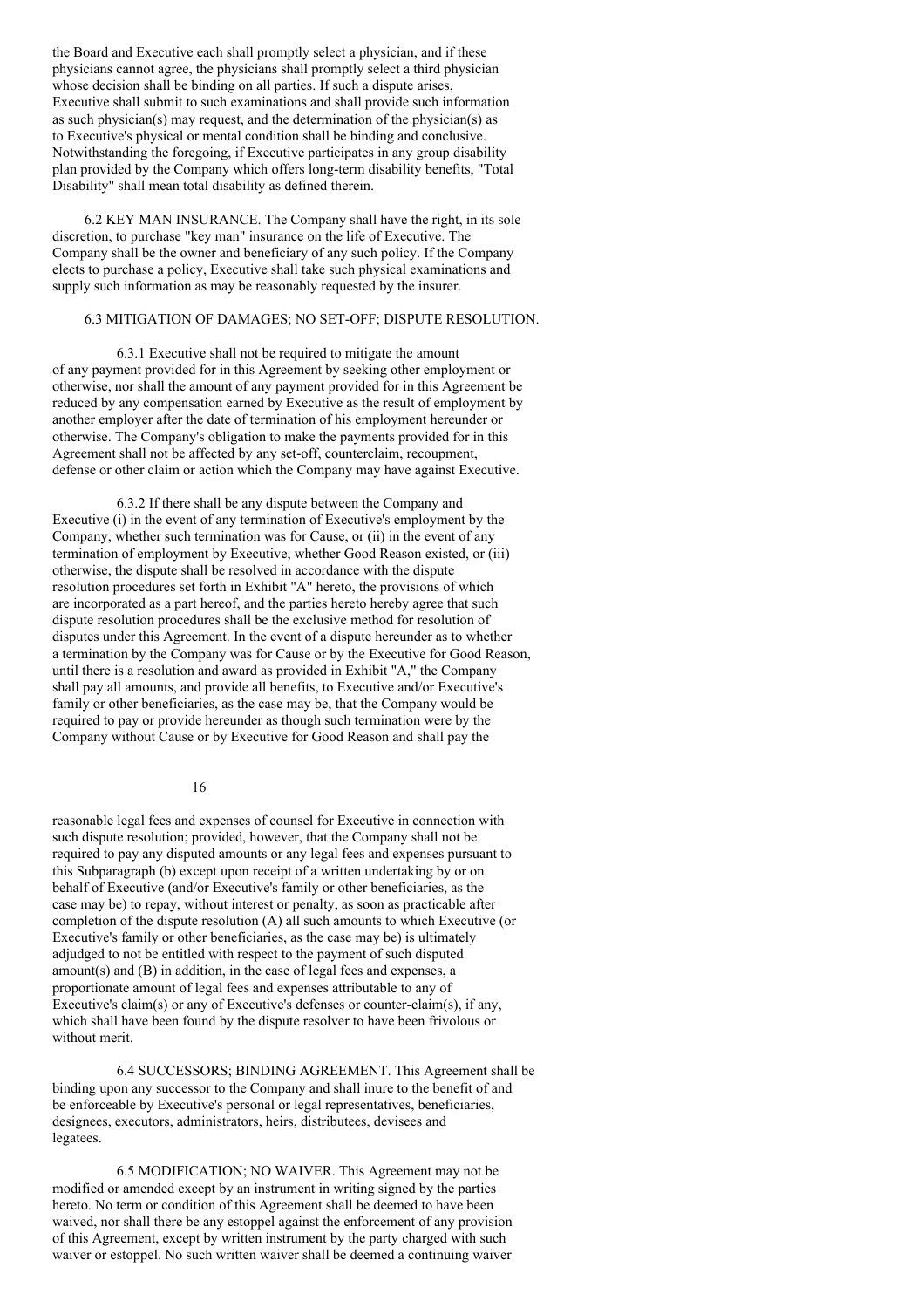unless specifically stated therein, and each such waiver shall operate only as to the specific term or condition waived and shall not constitute a waiver of such term or condition for the future or as to any other term or condition.

6.6 SEVERABILITY. The covenants and agreements contained herein are separate and severable and the invalidity or unenforceability of any one or more of such covenants or agreements, if not material to the employment arrangement that is the basis for this Agreement, shall not affect the validity or enforceability of any other covenant or agreement contained herein. If, in any judicial proceeding, a court shall refuse to enforce one or more of the covenants or agreements contained herein because the duration thereof is too long, or the scope thereof is too broad, it is deemed reduced to the extent necessary to permit the enforcement of such covenants or agreements.

6.7 NOTICES. All the notices and other communications required or permitted hereunder shall be in writing and shall be delivered personally or sent by registered or certified mail, return receipt requested, to the parties hereto at the following addresses:

17

If to the Company, to it at:

Bishop Equities, Inc. dba Aethlon Medical 7825 Fay Avenue Suite 200 La Jolla, California 92037

If Executive, to him at:

Mr. Richard H. Tullis 7825 Fay Avenue Suite 200 La Jolla, California 92037

6.8 ASSIGNMENT. This Agreement and any rights hereunder shall not be assignable by either party without the prior written consent of the other party except as otherwise specifically provided for herein.

6.9 ENTIRE UNDERSTANDING. This Agreement (together with the Exhibit incorporated as a part hereof) constitutes the entire understanding between the parties hereto and no agreement, representation, warranty or covenant has been made by either party except as expressly set forth herein.

6.10 EXECUTIVE'S REPRESENTATIONS. Executive represents and warrants that neither the execution and delivery of this Agreement nor the performance of his duties hereunder violates the provisions of any other agreement to which he is a party or by which he is bound.

6.11 LIABILITY OF COMPANY WITH RESPECT TO INSURANCE POLICY. Executive has selected the insurer and policy referred to in Section 2.4(a) hereof, and the Company shall not have any liability to Executive (or his beneficiaries) should the insurance company which issues the policy referred to therein fail or refuse to pay (whether voluntarily or by reason of any order, injunction or otherwise) thereunder or if any rights or elections otherwise available to Executive thereunder are restricted or eliminated.

6.12 GOVERNING LAW. This Agreement shall be construed in accordance with and governed for all purposes by the laws of the State of California applicable to contracts executed and wholly performed within such state.

IN WITNESS WHEREOF, the parties hereto have duly executed this Agreement as of the day and year first above written.

18

**COMPANY** 

BISHOP EQUITIES, INC., a Nevada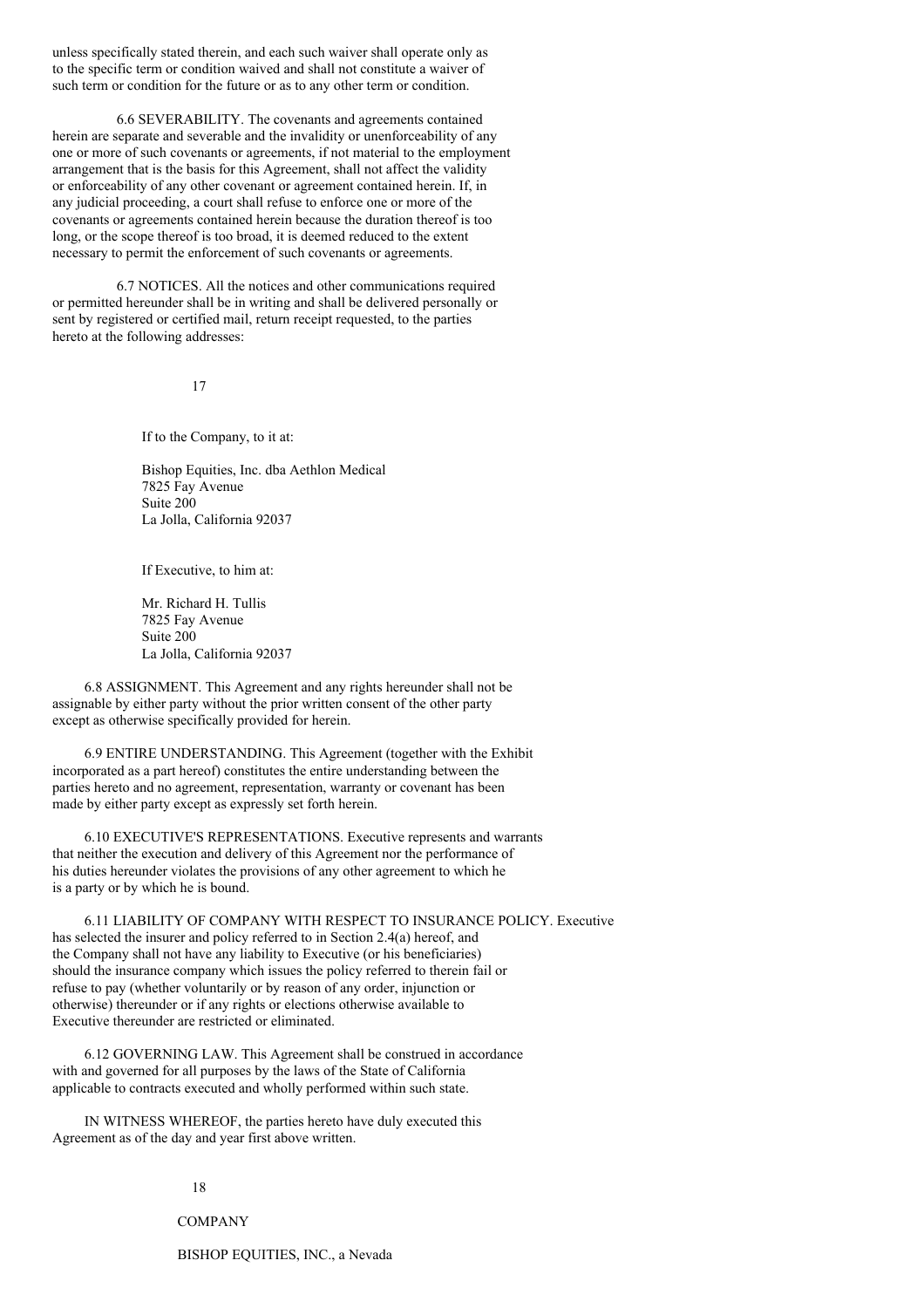By: /s/ Franklyn S. Barry, Jr. ----------------------------

Franklyn S. Barry, Jr. Its President and C.E.O.

**EXECUTIVE** 

/s/ Richard H. Tullis

### -------------------------------- RICHARD H. TULLIS

19

# EXHIBIT "A"

### DISPUTE RESOLUTION PROCEDURES

-----------------------------

A. If a controversy should arise which is covered by Section 6.3 of Article VI, then not later than twelve (12) months from the date of the event which is the subject of dispute either party may serve on the other a written notice specifying the existence of such controversy and setting forth in reasonably specific detail the grounds thereof ("Notice of Controversy"); PROVIDED that, in any event, the other party shall have at least thirty (30) days from and after the date of the Notice of Controversy to serve a written notice of any counterclaim ("Notice of Counterclaim"). The Notice of Counterclaim shall specify the claim or claims in reasonably specific detail. If the Notice of Controversy or the Notice of Counterclaim, as the case may be, is not served within the applicable period, the claim set forth therein will be deemed to have been waived, abandoned and rendered unenforceable.

B. Following receipt of the Notice of Controversy (or the Notice of Counterclaim, as the case may be), there shall be a three (3) week period during which the parties will make a good faith effort to resolve the dispute through negotiation ("Period of Negotiation"). Neither party shall take any action during the Period of Negotiation to initiate arbitration proceedings.

C. If the parties should agree during the Period of Negotiation to mediate the dispute, then the Period of Negotiation shall be extended by an amount of time to be agreed upon by the parties to permit such mediation. In no event, however, may the Period of Negotiation be extended by more than five (5) weeks or, stated differently, in no event may the Period of Negotiation be extended to encompass more than a total of eight (8) weeks.

D. If the parties agree to mediate the dispute but are thereafter unable to agree within one (1) week on the format and procedures for the mediation, then the effort to mediate shall cease, and the Period of Negotiation shall terminate four (4) weeks from the Notice of Controversy (or the Notice of Counterclaim, as the case may be).

E. Following the termination of the Period of Negotiation, the dispute (including the main claim and counterclaim, if any) shall be settled by arbitration, and judgment upon the award may be entered in any court having jurisdiction thereof. The format and procedures of the arbitration are set forth below (referred to below as the "Arbitration Agreement").

#### $20$

F. A notice of intention to arbitrate ("Notice of Arbitration") shall be served within forty-five (45) days of the termination of the Period of Negotiation. If the Notice of Arbitration is not served within this period, the claim set forth in the Notice of Controversy (or the Notice of Counterclaim, as the case may be) will be deemed to have been waived, abandoned and rendered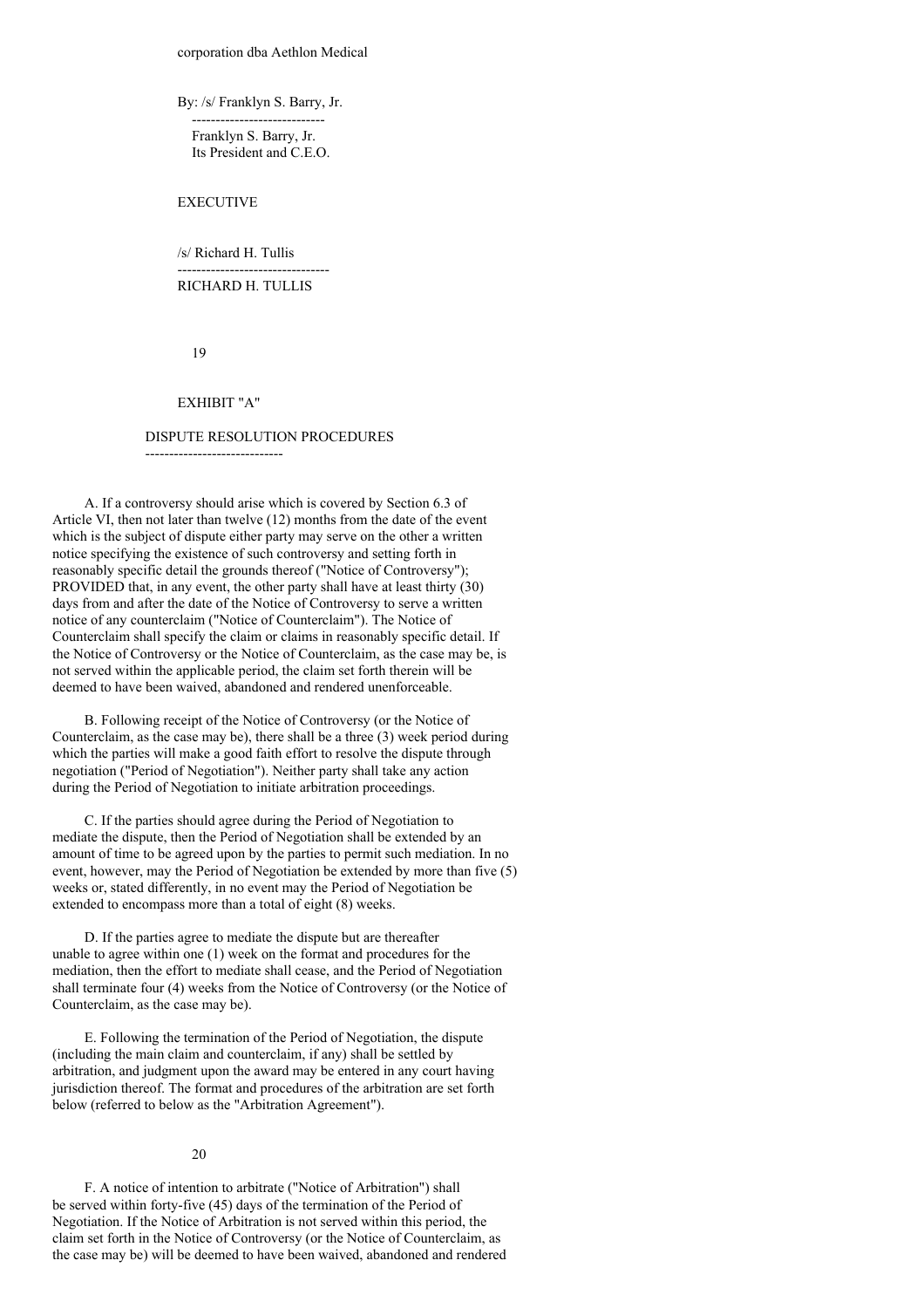unenforceable.

G. The arbitration, including the Notice of Arbitration, will be governed by the Commercial Rules of the American Arbitration Association except that the terms of this Arbitration Agreement shall control in the event of any difference or conflict between such Rules and the terms of this Arbitration Agreement. The arbitration shall be scheduled to take place in San Diego, California.

H. The dispute resolver shall reach a decision on the merits on the basis of applicable legal principles as embodied in the law of the State of California.

I. There shall be one dispute resolver, regardless of the amount in controversy. The dispute resolver will be empowered to render an award and interim decisions and shall be a member of the bar of any of the fifty States of the United States or of the District of Columbia. The dispute resolver shall be promptly appointed pursuant to Rule 13 of the Commercial Rules of the American Arbitration Association ("AAA"). If the dispute resolver has not been appointed within forty-five (45) days of the AAA's initial transmission of lists of potential arbitrators, then the AAA shall unilaterally designate the dispute resolver.

J. At the time of appointment and as a condition thereto, the dispute resolver will be apprised of the time limitations and other provisions of this Arbitration Agreement and shall indicate such dispute resolver's agreement to the Tribunal Administrator to comply with such provisions and time limitations.

K. During the 30-day period following appointment of the dispute resolver, either party may serve on the other a request for limited numbers of documents directly related to the dispute. Such documents will be produced within seven (7) days of the request.

L. Following the 30-day period of document production, there will be a forty-five (45) day period during which limited depositions will be permissible. Neither party will take more than five (5) depositions, and no deposition will exceed three (3) hours of direct testimony.

M. Disputes as to discovery or prehearing matters of a procedural nature shall be promptly submitted to the dispute resolver pursuant to telephone conference call or otherwise. The dispute resolver shall make every effort to render a ruling on such interim matters at the time of the hearing (or conference call) or within five (5) business days thereafter.

### 21

N. Following the promptly commence. The dispute hearing within thirty (30) days of the will make every effort to conduct the period of depositions, the arbitration hearing shall resolver will make every effort to commence the conclusion of the deposition period and, in addition, hearing on consecutive business days to conclusion.

O. An award will be rendered, at the latest, within nine (9) months of the date of the Notice of Arbitration and within thirty (30) days of the close of the arbitration hearing. The award shall set forth the grounds for the decision in reasonably specific detail and shall also specify whether any claim (or defense or counterclaim) of Executive is found to be frivolous or without merit and what proportion, if any, of his legal fees and expenses which have been paid by the Company Executive shall be required to repay to the Company in accordance with Section 6.3.2. The award shall be final and nonappealable.

P. THE PARTIES HEREBY ACKNOWLEDGE AND AGREE THAT THEY ARE WAIVING THEIR RIGHTS TO A TRIAL IN A STATE OR FEDERAL COURT AND ARE ALSO WAIVING THEIR RIGHT TO A JURY TRIAL.

### COMPANY EXECUTIVE

BISHOP EQUITIES, INC., a Nevada corporation dba Aethlon Medical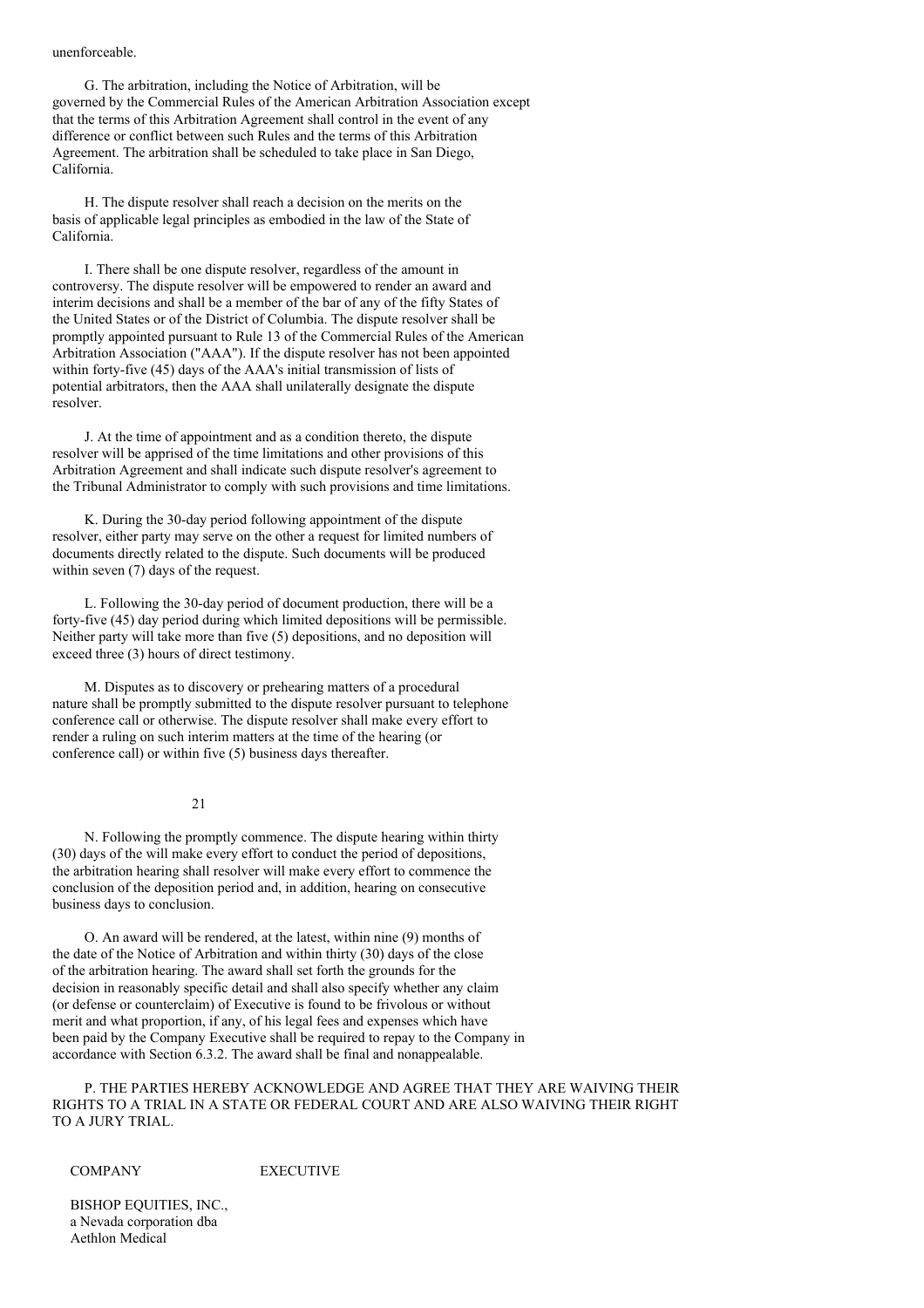By: /s/ Franklyn S. Barry, Jr. /s/ Richard H. Tullis

---------------------------- ------------------------------ Its: President and C.E.O.

RICHARD H. TULLIS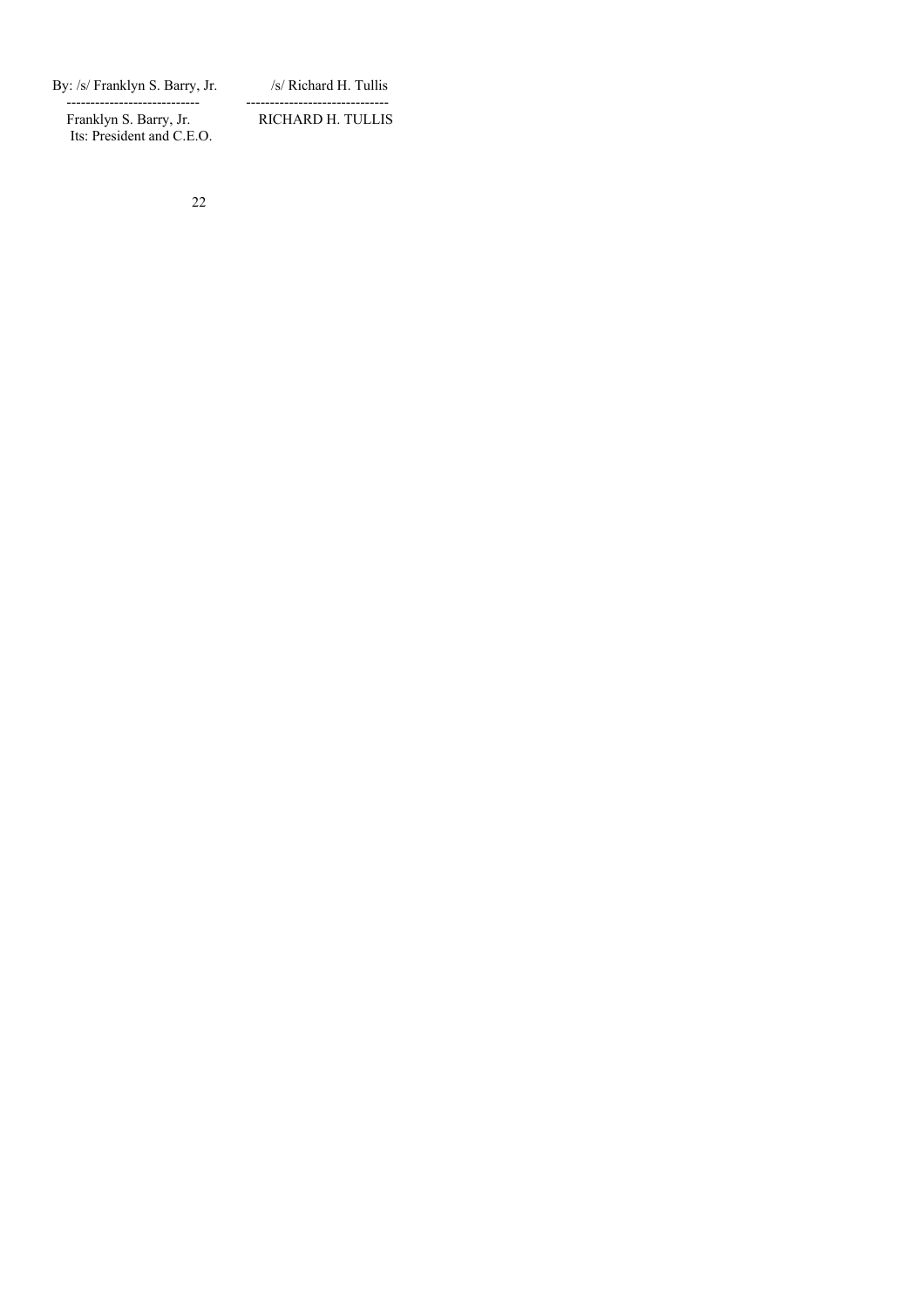# Edward C. Hall

AETHLON MEDICAL, INC. 7825 FAY AVENUE, SUITE 200 LA JOLLA, CA 92037 TEL. 858/456-5777 FAX 858/456-4690

> James A. Joyce Chairman, President and CEO

# EMPLOYMENT AGREEMENT

August 12, 2002

Mr. Edward C. Hall 4645 Vereda Luz Del So! San Diego, CA 92130

Dear Ned:

This letter will serve as the entire agreement between Aethlon Medical, Inc (the "Company") and you, Edward C. (Ned) Hall (the "Employee"), with respect to your employment with the Company.

#### TERM

The Employee will work one (1) day per week, beginning on the week of August 12, 2002 (the `Beginning Date"). As an employee of the Company you will serve as its Chief Financial Officer and perform such services as are customary for an individual having such title and holding such position.

### SALARY

The Employee will earn a weekly salary (the "Salary") of \$1,000, paid \$2,000 every two weeks. The salary rate for each additional day is \$1,000. However, if the Company agrees to increase Employee's work to three (3) days per week, the Employee will earn a weekly salary of \$2,500, paid \$5,000 every two weeks. The Salary rate for each additional day beyond three days per week is \$1,000, The Salary will be subject to increase by the Company from time to time. The Salary will be processed through payroll and paid at the same time as other employees.

### INCENTIVE BONUS AND EQUITY PARTICIPATION

The Employee will be entitled to receive incentive cash bonuses and/or warrants or options for the purchase of the Company's stock as may be specified and agreed to by the Aethlon Medical board of directors.

Edward C. Hall

Page two August 12, 2002 Employment Agreement - Edward C. Hall

# TATUM RESOURCES

The Company acknowledges and agrees that the Employee is and will remain a partner of, and has and will retain an interest in, Tatum CFO Partners, LLP ("Tatum"), which will benefit the Company in that the Employee will have access to certain Tatum resources. The Company further acknowledges and agrees that the Employee has requested that a portion of his or her Salary and bonuses be allocated to Tatum as compensation for Tatum's provision of resources to the Employee as provided in the Resources Agreement between the Company and Tatum, dated on or about the date of this agreement (the "Resources Agreement"). After allocation of a portion of the Salary to Tatum, the Employee will be paid \$1,666.67 every two weeks, based on one (1) day per week. The Company and the Employee agree that any payments made to Tatum will reduce the Employee's compensation for purposes of determining taxable income and should not be reflected as compensation in the Employee's W-2 report.

### EMPLOYEE BENEFITS

The Employee will be eligible for vacation and holidays consistent with the Company's policy as it applies to senior management.

The Company will reimburse the Employee for all reasonable out-of-pocket business expenses promptly after they are incurred.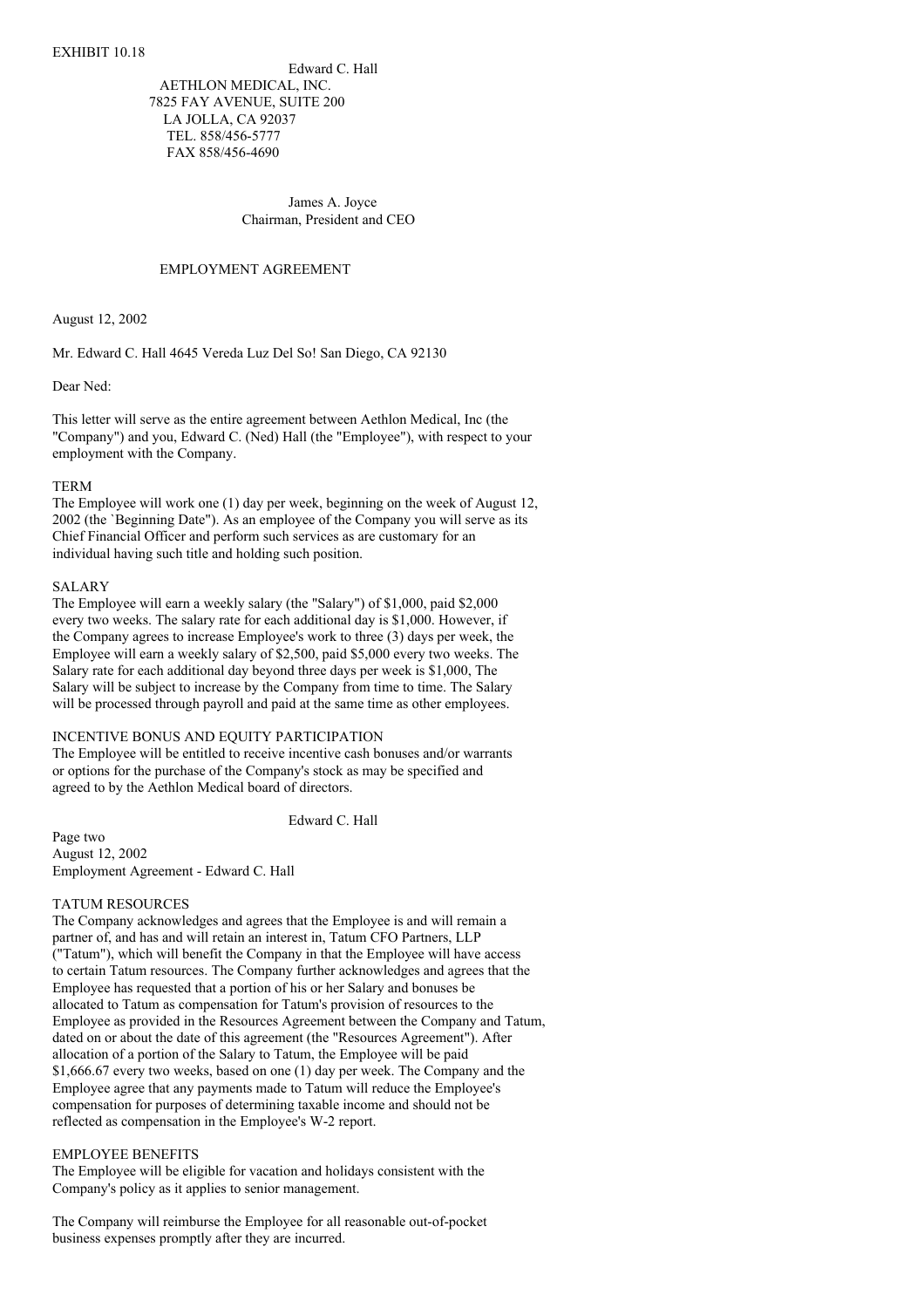The Employee may elect to participate in the Company's employee retirement plan and/or 401(k) plan, and the Employee will be exempt from any delay periods required for eligibility. In lieu of the Employee participating in the Company-sponsored employee health benefit and disability plan(s) the Employee will participate in Tatum's group plan as a partner of Tatum, and the Company will pay the Employee a pro-rated amount based on time commitment equal to the costs that would normally be incurred by the Company for the Employee's participation in the Company's plan(s), if the Employee is eligible under such plan(s). Notwithstanding the preceding sentence, the Company may include the Employee as a participant in the Company's own health benefit and disability plan(s) if required to do so by law for plan qualification.

The Employee must receive written evidence that the Company maintains adequate director and officer insurance to cover the Employee at no additional cost to the Employee, and the Company will maintain such insurance at all times while this agreement remains in effect.

The Company agrees to indemnify the Employee to the full extent permitted by law for any losses, costs, damages, and expenses, including reasonable attorneys' fees, as they arc incurred, in connection with any cause of action, suit, or other proceeding arising in connection with employment with the Company including, but not limited to, indemnification for deductibles on insurance policies. This indemnity will not apply to employee gross negligence or willful misconduct or to actions taken by the employee in bad faith.

Edward C. Hall

Page Three August 12, 2002 Employment Agreement - Edward C. Hall

# TERMINATION

The Company may terminate the Employee's employment for any reason upon at least 30 days' prior written notice to the Employee, such termination to be effective on the date specified in the notice, provided that such date is no earlier than 30 days from the date of delivery of the notice. Likewise, the Employee may terminate his or her employment for any reason upon at least 30 days' prior written notice to the Company, such termination to be effective on the date 30 days following the date of the notice.

The Employee will continue to render services and to be paid during such 30-day period, regardless of who gives such notice. The Employee may terminate this letter agreement immediately if the Company has not remained current in its obligations under this letter or if the Company engages in or asks the Employee to engage in or to ignore any illegal or unethical conduct.

This agreement will terminate immediately upon the death or permanent disability of the Employee. For purposes of this agreement, permanent disability will be as defined by the applicable policy of disability insurance or, in the absence of such insurance, by the Company's Board of Directors acting in good faith.

The Salary will be prorated for the final pay period based on the number of days in the final pay period up to the effective date of termination or expiration.

### MISCELLANEOUS

This agreement contains the entire agreement between the parties, superseding any prior oral or written statements or agreements.

Neither the Employee nor the Company will be deemed to have waived any rights or remedies accruing under this agreement unless such waiver is in writing and signed by the party electing to waive the right or remedy. This agreement binds and benefits the successors of the parties.

The provisions in this agreement concerning the payment of Salary and Bonuses and confidentiality will survive any termination or expiration of this agreement.

The terms of this letter agreement are severable and may not be amended except in a writing signed by the parties. If any portion of this agreement is found to be unenforceable, the rest of this agreement will be enforceable except to the extent that the severed provision deprives either party of a substantial portion of its bargain.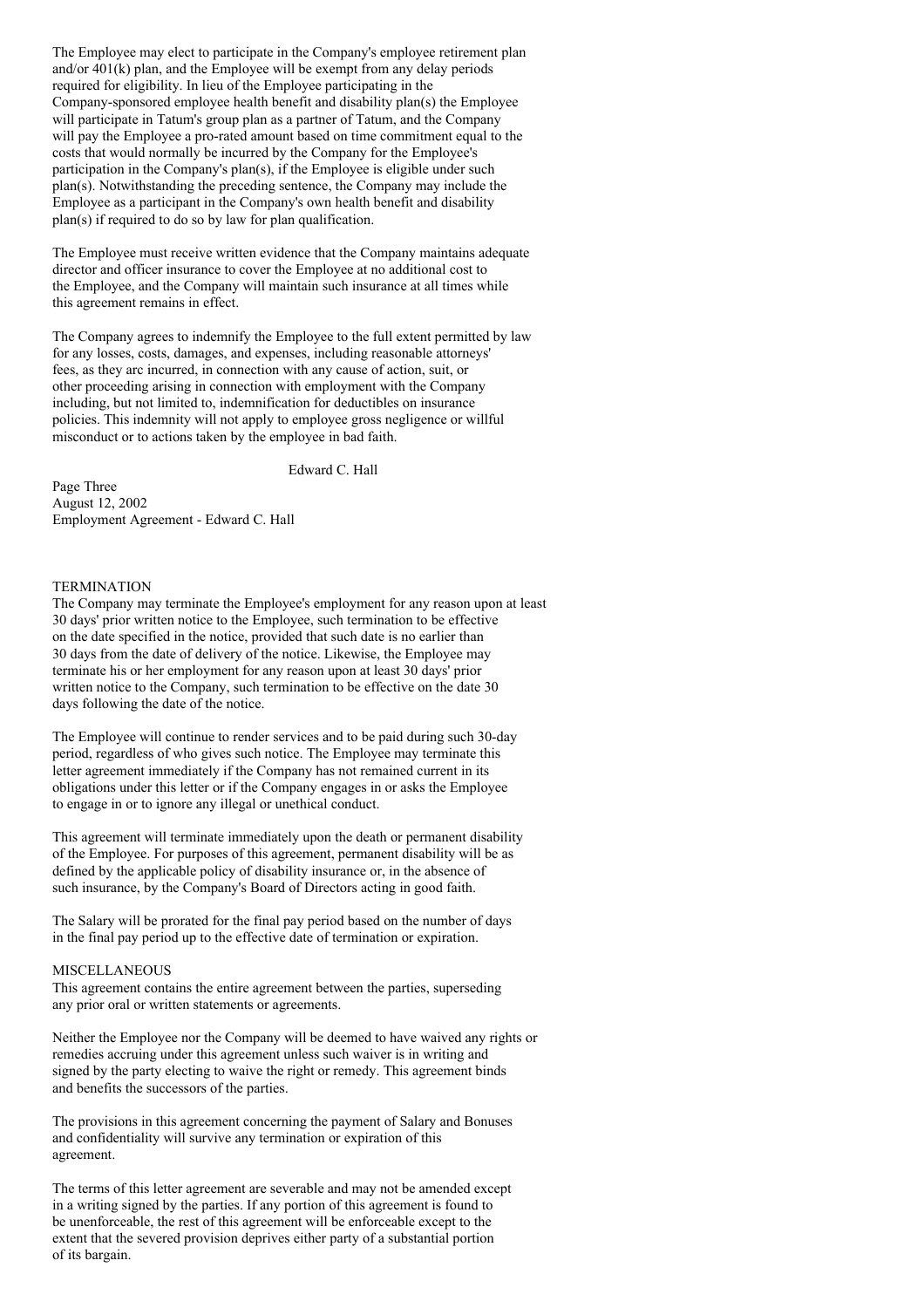This agreement will be governed by and construed in all respects in accordance with the laws of the State of California, without giving effect to conflicts-of-laws principles.

Each person signing below is authorized to sign on behalf of the party indicated, and in each case such signature is the only one necessary.

Edward C. Hall

Page Four August 12, 2002 Employment Agreement - Edward C. Hall

Please sign below and return a signed copy of this letter to indicate your agreement with its terms and conditions.

Sincerely yours,

AETHLON MEDICAL, INC.

By: /s/ James A. Joyce

---------------------------- James A Joyce, CEO

Acknowledged and agreed by:

EMPLOYEE

/s/ Edward C. Hall

-------------------------- Edward C. Hall

Date: 8/14/02

Edward C. Hall

SCHEDULE A

- ----------

Incentive Cash Bonus, Stock, or Warrants/Options

TBD

Edward C. Hall

# AETHLON MEDICAL, INC.

# AGREEMENT RESTRICTING COMPETITION AND DISCLOSURE

THIS AGREEMENT is made this 14th day of August 2002 by and between AETHLON MEDICAL, INC., a Nevada corporation (hereinafter referred to as the "Company") and Edward C. Hall (hereinafter referred to as "Disclosee").

WHEREAS, the Company has expended considerable time, effort,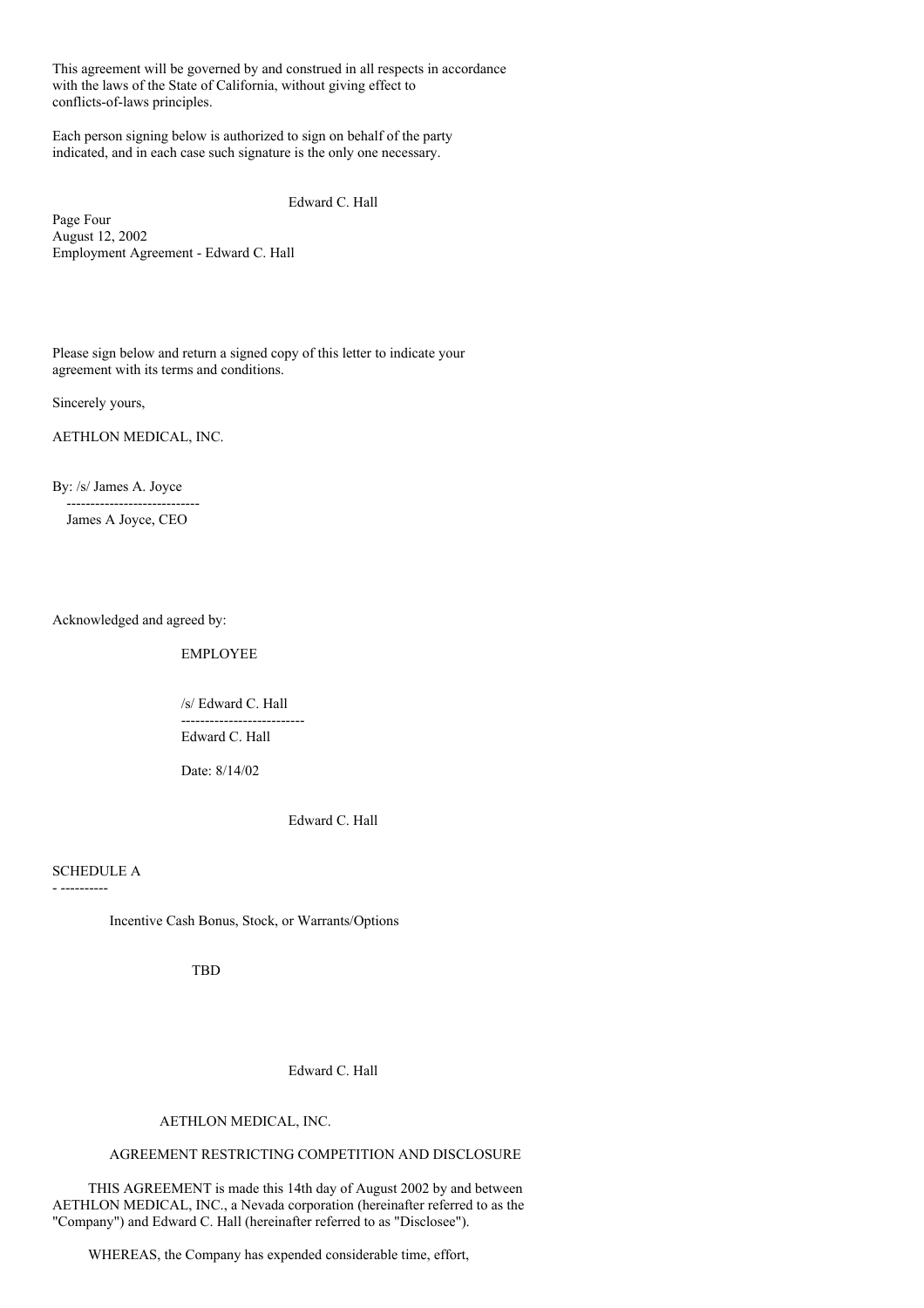resources, and capital in developing a proprietary platform technology known as the Hemopurifier(TM) to develop an extracorporeal therapeutic treatment system for the removal of certain viruses from blood (the "Technology") and is developing blood filtration products that address, among other things, the treatment of HIV/AIDS and Hepatitis-C (the "Products"); and

WHEREAS, Disclosee has desires to work with the Company in the further development and operations of the Technology, the Products, the Company's business or in connection with possible financing, merger, acquisition, consolidation or other business arrangements that may be beneficial to the Company's business; and

WHEREAS, in connection with Disclosee's discussions with senior officers of the Company, Disclosee will be provided with and have access to certain "Confidential Information," as defined below, and the Company desires to protect the Confidential Information;

NOW THEREFORE, the parties agree as follows:

1. DEFINITION OF CONFIDENTIAL INFORMATION. The term "Confidential Information," for purposes of this Agreement, shall mean all non-public confidential information, whether in oral, written, or other form, which the Company provides Disclosee with access to or discloses including but not limited to information of a technical, operational, administrative, economic, marketing, planning, business or financial nature or in the nature of intellectual property of any kind relating to the business of the Company. "Confidential Information" shall not include information that (i) is or becomes generally available to the public, other than as a result of a disclosure or other fault by you in violation of this Agreement; (ii) becomes rightfully available to you on a non-confidential basis, provided that the source of such information is not prohibited from disclosing such information, to you by legal, contractual, or fiduciary obligations; or (iii) is rightfully in the possession of Disclosee by or on behalf of the Company, provided that the source of such information is not prohibited from disclosing such information to you by legal, contractual or fiduciary obligations.

# 2. DISCLOSURE OF INFORMATION.

2.1 In consideration of Disclosee's promise to keep the Confidential Information confidential and its promise not to circumvent the Company in pursuing a business plan similar to the Company's, except to the extent that they already are, the Company agrees to make available to Disclosee such portion of the Confidential Information as the Company deems necessary, promptly upon its execution and delivery of this Agreement, to enable Disclosee to determine if it desires to work with the Company. Disclosee will hold the Confidential Information in strict confidence and will not disclose to anyone directly or indirectly at any time for a period of three years from the date of this Agreement any of the Confidential Information relating to the business of the Company that is confidential, without the prior written consent of the Company. Disclosee agrees that the Confidential Information will not be used for any purpose other than in connection with the evaluation of the Company. All documents that Disclosee prepares or Confidential Information that is given Disclosee in connection with this Agreement are the exclusive property of the Company and shall be promptly returned to the Company at its request.

2.2 Disclosee will within 15 days of receipt of a written demand from the Company:

(i) return to the Company all Confidential Information (and all and any copies thereof or of any part thereof);

(ii) remove and expunge all Confidential Information from any computer or any similar device into which it was programmed or installed;

(iii) destroy all notes, analyses or memoranda containing Confidential Information prepared by Disclosee or on Disclosee's behalf.

2.3 If any proceedings are commenced or action taken which could result in Disclosee becoming compelled to disclose Confidential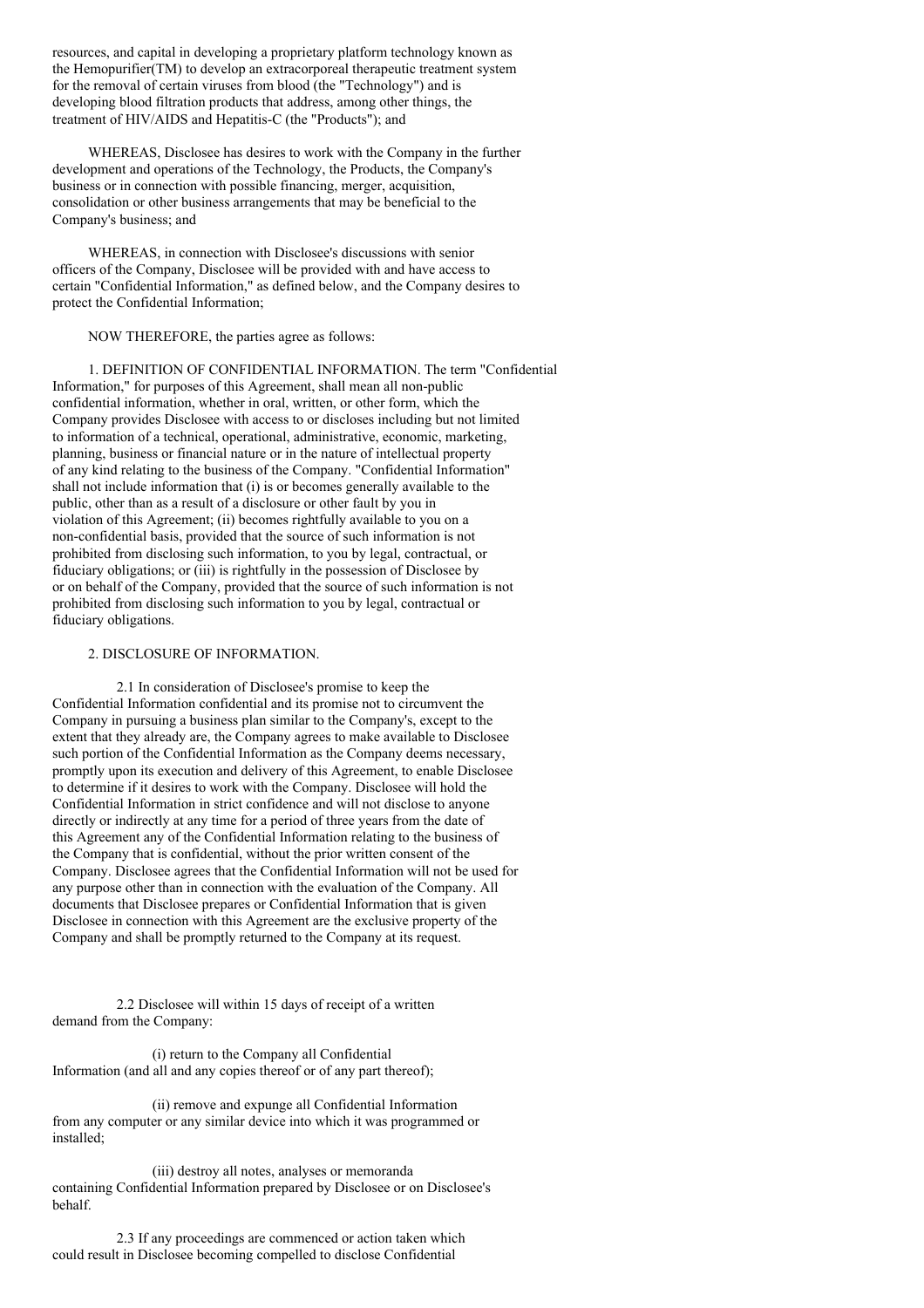Information, Disclosee will immediately notify the Company of such proceedings or action in writing and will take all available steps to resist or avoid such proceeding or actions, including all steps the Company may reasonably request and keep the Company fully and promptly informed of all matters and developments relating thereto. if Disclosee is required by law or otherwise obliged to disclose Confidential Information to any third Party, Disclosee will disclose such information only to such third Party, and only to the extent that required by law or otherwise is to be disclosed.

2.4 Disclosee will insure that Disclosee's officers and employees and advisors each act, or omit to act, as if he or she had agreed with the Company on the same terms as this Agreement. Disclosee shall also insure that each person to whom disclosure of Confidential Information is authorized to be made by Disclosee or on Disclosee's behalf or in the course of representing or advising Disclosee is made aware of and adheres to the terms of this Agreement.

3. NON-CIRCUMVENTION; PROHIBITION AGAINST COMPETITION. Neither Disclosee nor any affiliate (as that term is defined in Federal securities laws), officer, director, partner or agent of Disclosee, any principal represented by Disclosee, or any corporation affiliated with Disclosee, shall at any time for a period of three years from the date of this Agreement, participate or hold an interest in any business or enterprise that is engaged in a business that utilizes any of the Confidential Information whether as agent, principal, partner, stockholder, or in any other individual or representative capacity.

4. REMEDIES. Disclosee recognizes and acknowledges that the Company has made a substantial investment in developing the Confidential Information, the Technology, the Products, and the business of the Company, and that the restrictions on Disclosee's activities as contained in this Agreement are required for the Company's reasonable protection. Disclosee agrees that in the event of breach of this Agreement, the Company will be entitled, if it so elects, to institute proceedings at law or in equity to obtain damages or to enforce the specific performance of this Agreement by Disclosee or to enjoin Disclosee from engaging in any activity in violation thereof.

5. ATTORNEY'S FEES. In the event of any controversy, claim or dispute between the parties hereto involving the terms and conditions of this Agreement, or arising out of or relating to this Agreement or the breach thereof, the prevailing party in any arbitration (as provided for in Section 10 below) shall be entitled to recover reasonable expenses, attorney's fees and costs in such arbitration as determined by the arbitrator(s).

6. PARTIAL INVALIDITY, If any provision in this Agreement is held by a court of competent jurisdiction to be invalid, void, or unenforceable the remaining provisions shall nevertheless continue in full force and effect without being impaired or invalidated in any way.

7. GOVERNING LAW. This Agreement will be governed by and construed in accordance with the laws of the State of California.

Page 2 of 3

### Edward C. Hall

8. WAIVER; AMENDMENT. No failure or delay by either party in exercising any right, power or privilege to which it is entitled hereunder shall operate as a waiver nor shall any single or partial exercise of any such right, power or privilege preclude any other or further exercise. The terms of this Agreement and the obligations and acknowledgements hereunder may only be waived or modified by an agreement in writing between the parties.

9. ASSIGNMENT. Neither party shall not assign or transfer any of its rights or obligations under this Agreement to any third party without the prior written consent of the other Party.

10. DISPUTE RESOLUTION. All disputes, claims, controversies and differences ("Disputes") arising out of or relating to this Agreement shall, if they cannot be amicably settled within a period of 30 days from the date of notification of the Dispute to the other party, be referred to and finally settled by arbitration in accordance with the rules of the American Arbitration Association (the "Rules") in San Diego County, California, Disputes shall be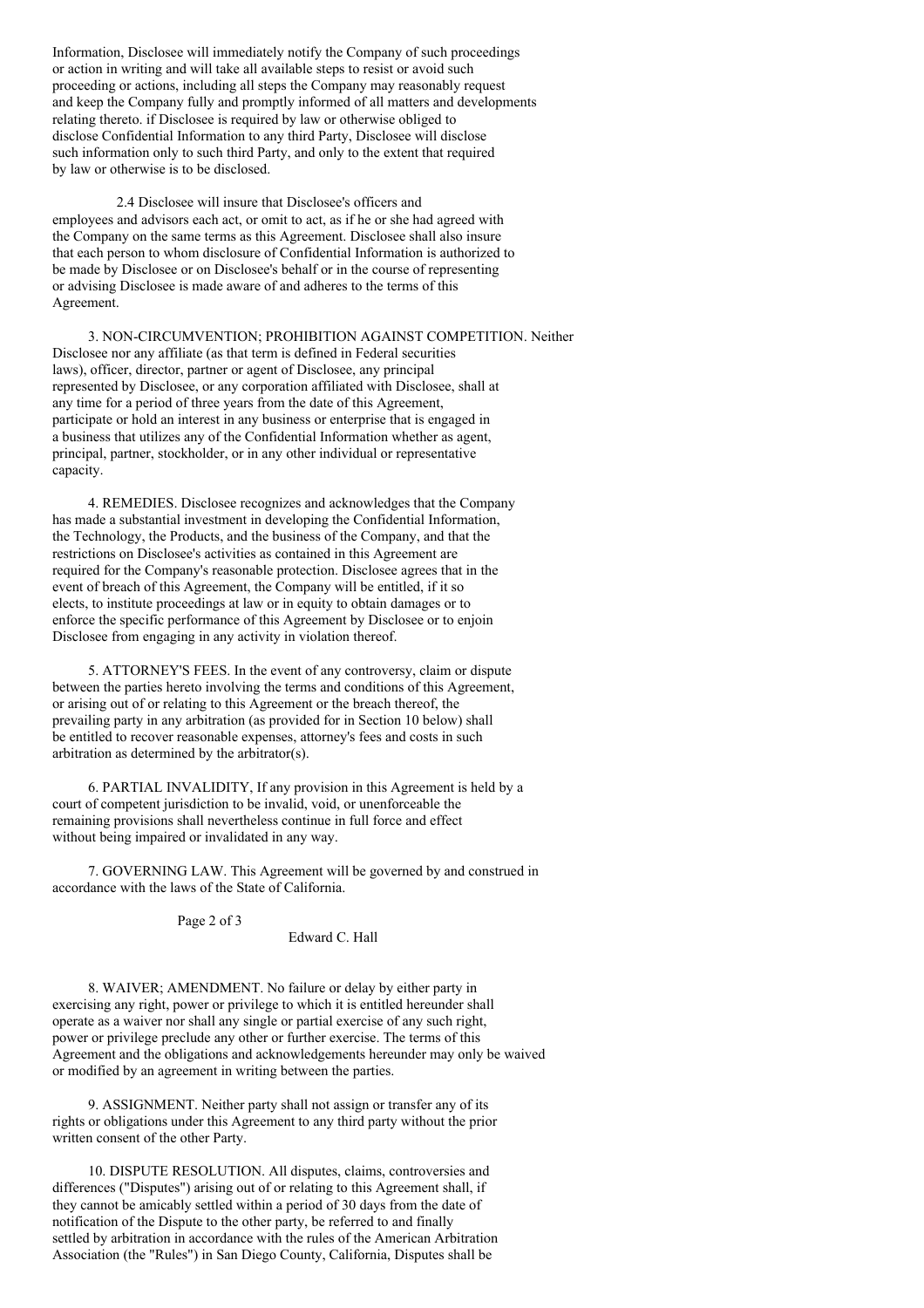referred to a single arbitrator nominated and agreed upon by parties to this Agreement. If the parties cannot agree upon the identity of a single arbitrator within one month's time after the first call for arbitration has been made, Disputes shall be finally settled by three arbitrators appointed in accordance with the Rules. The decision or decisions of the arbitrators shall be binding upon the parties to this Agreement and may be enforced in any court of competent jurisdiction.

IN WITNESS WHEREOF, the parties hereto have executed this Agreement on the date first specified above.

THE COMPANY: AETHLON MEDICAL, INC.

By: /s/ James A. Joyce

-------------------------------- James A Joyce, CEO Its Duly Authorized Agent

DISCLOSEE: /s/ Edward C. Hall

-------------------------------- Edward C. Hall

Page 3 of 3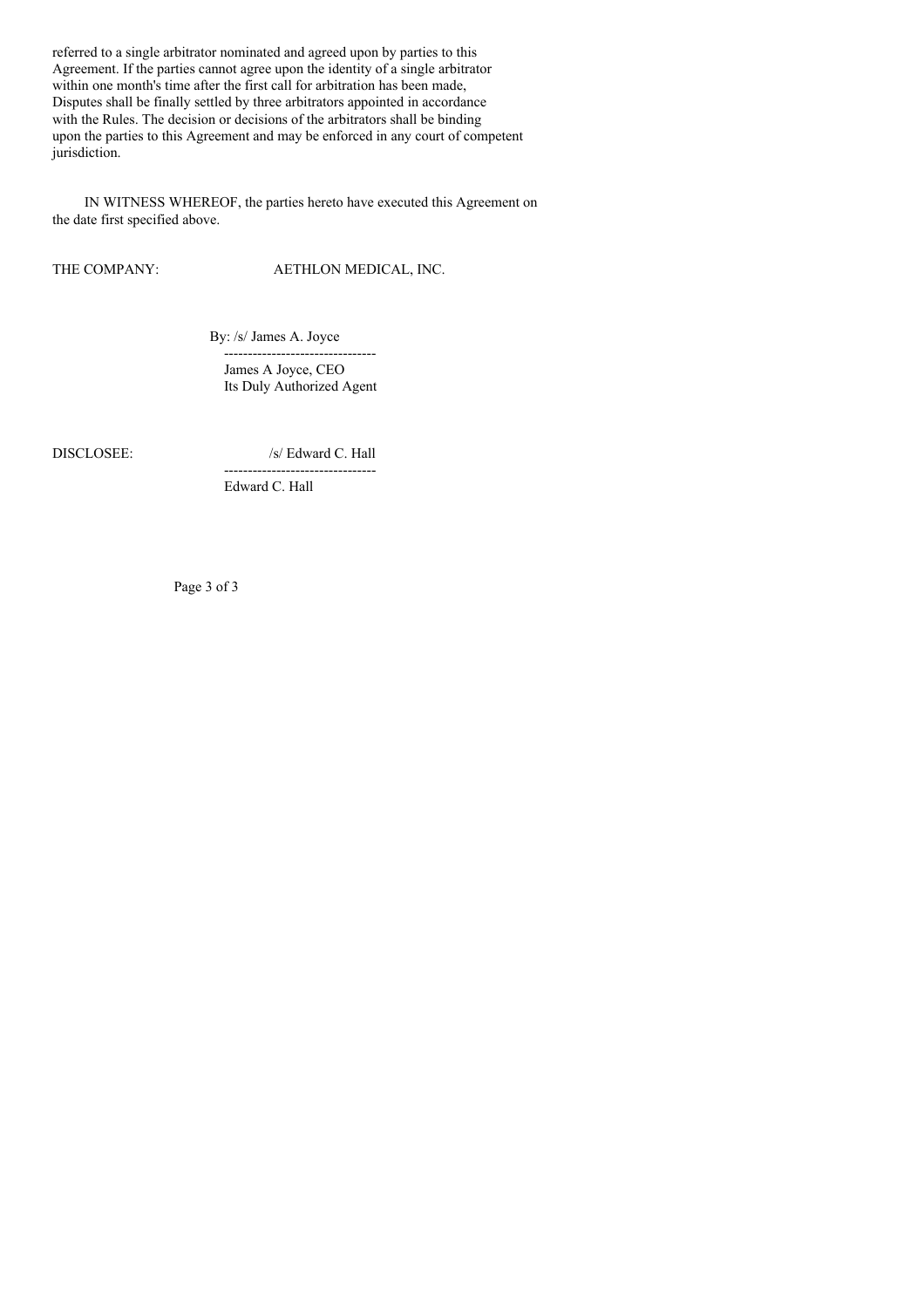CONSENT OF INDEPENDENT REGISTERED PUBLIC ACCOUNTANTS

To the Board of Directors Aethlon Medical, Inc.

We hereby consent to the incorporation by reference in the previously filed Registration Statement of Aethlon Medical, Inc. on Form S-8 (File No. 333-114017 and 333-49896) of our report dual-dated May 18, 2004 and August 31, 2004 appearing on page F-1 of this Annual Report on Form 10-KSB/A of Aethlon Medical, Inc. for the year ended March 31, 2004.

/s/ Squar, Milner, Reehl & Williamson, LLP

Newport Beach, California September 7, 2004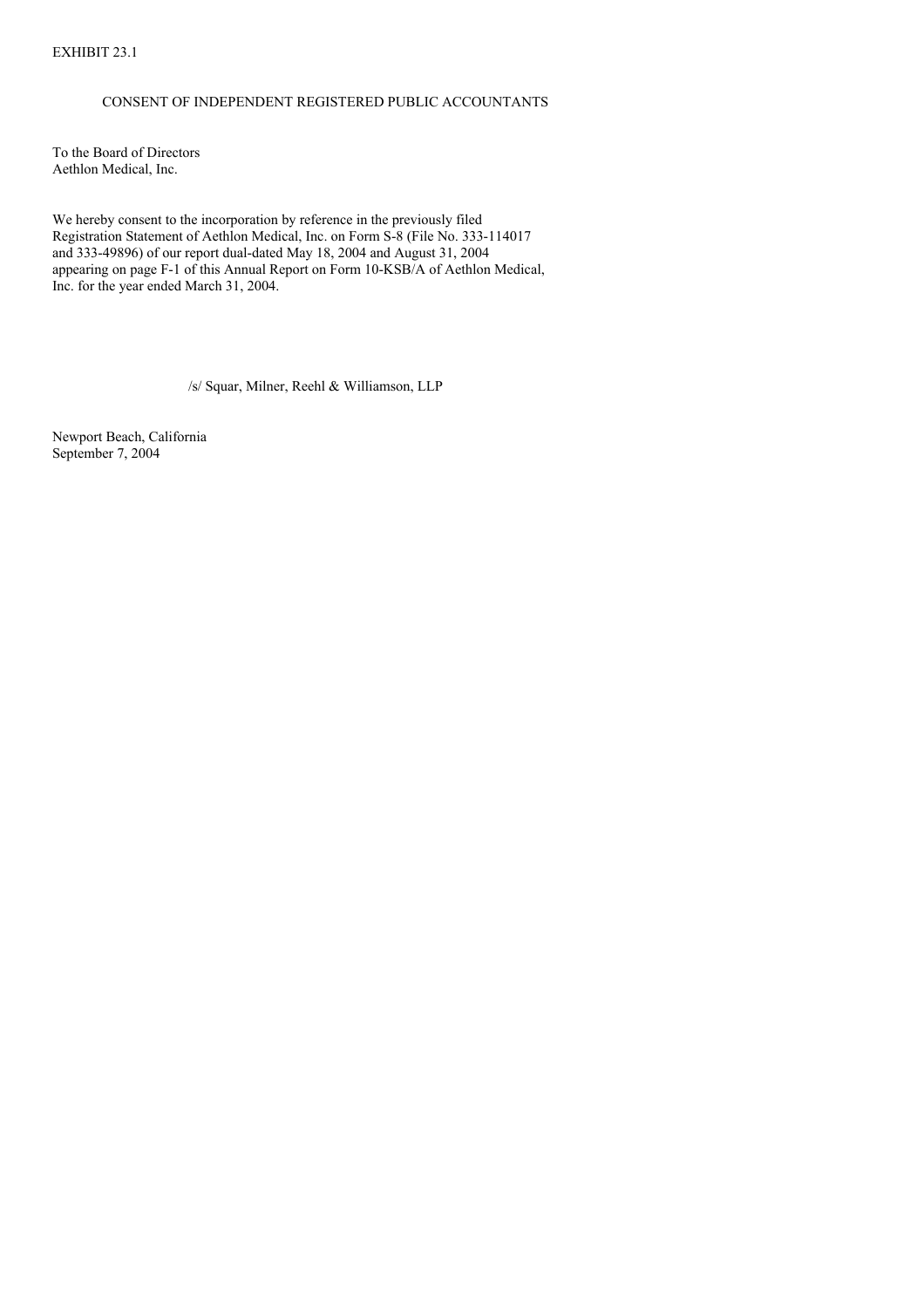# EXHIBIT 31.1

# **CERTIFICATION**

I, James Joyce, certify that:

1. I have reviewed this report on Form 10-KSB/A of Aethlon Medical, Inc.;

2. Based on my knowledge, this report does not contain any untrue statement of a material fact or omit to state a material fact necessary to make the statements made, in light of the circumstances under which such statements were made, not misleading with respect to the period covered by this report;

3. Based on my knowledge, the financial statements, and other financial information included in this report, fairly present in all material respects the financial condition, results of operations and cash flows of the registrant as of, and for, the periods presented in this report.

4. The registrant's other certifying officers and I are responsible for establishing and maintaining disclosure controls and procedures (as defined in Exchange Act Rules  $13a-15(e)$  and  $15d-15(e)$  for the registrant and have:

a) designed such disclosure controls and procedures, or caused such disclosure controls and procedures to be designed under our supervision, to ensure that material information relating to the registrant, including its consolidated subsidiaries, is made known to us by others within those entities, particularly during the period in which this report is being prepared;

b) evaluated the effectiveness of the registrant's disclosure controls and procedures and presented in this report our conclusions about the effectiveness of the disclosure controls and procedures, as of the end of the period covered by this report based on such evaluation; and

c) disclosed in this report any change in the registrant's internal control over financial reporting that occurred during the registrant's most recent fiscal quarter (the registrant's fourth fiscal quarter in the case of an annual report) that has materially affected, or is reasonably likely to materially affect, the registrant's internal control over financial reporting; and

5. The registrant's other certifying officers and I have disclosed, based on our most recent evaluation of internal control over financial reporting, to the registrant's auditors and the audit committee of registrant's board of directors (or persons performing the equivalent functions):

a) all significant deficiencies and material weaknesses in the design or operation of internal control over financial reporting which are reasonably likely to adversely affect the registrant's ability to record, process, summarize and report financial information; and

b) any fraud, whether or not material, that involves management or other employees who have a significant role in the registrant's internal control over financial reporting.

Date: September 8, 2004

/S/ JAMES A. JOYCE

--------------------------- JAMES A. JOYCE CHIEF EXECUTIVE OFFICER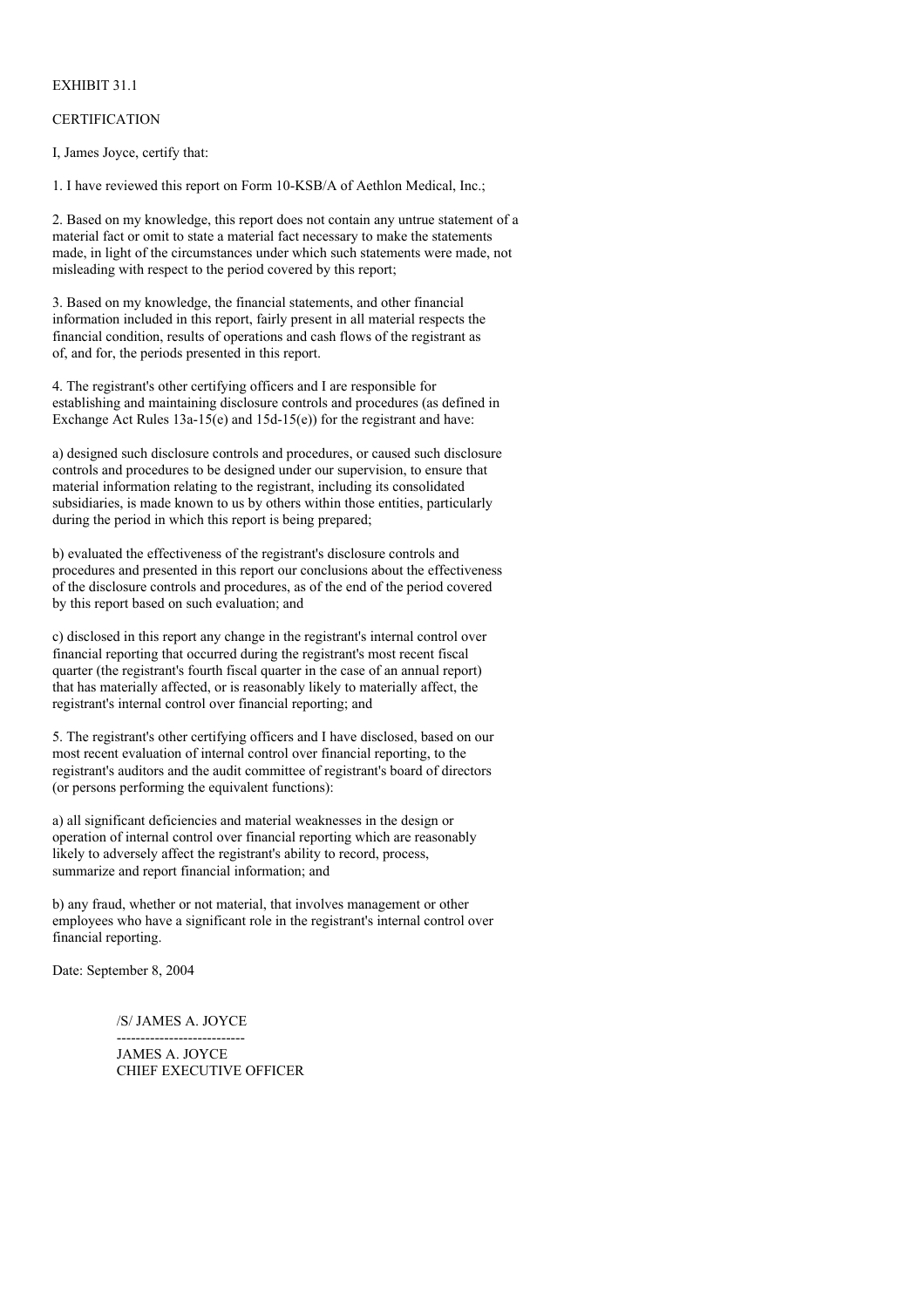# EXHIBIT 31.2

# **CERTIFICATION**

I, Edward C. Hall, certify that:

1. I have reviewed this report on Form 10-KSB/A of Aethlon Medical, Inc.;

2. Based on my knowledge, this report does not contain any untrue statement of a material fact or omit to state a material fact necessary to make the statements made, in light of the circumstances under which such statements were made, not misleading with respect to the period covered by this report;

3. Based on my knowledge, the financial statements, and other financial information included in this report, fairly present in all material respects the financial condition, results of operations and cash flows of the registrant as of, and for, the periods presented in this report.

4. The registrant's other certifying officers and I are responsible for establishing and maintaining disclosure controls and procedures (as defined in Exchange Act Rules  $13a-15(e)$  and  $15d-15(e)$  for the registrant and have:

a) designed such disclosure controls and procedures, or caused such disclosure controls and procedures to be designed under our supervision, to ensure that material information relating to the registrant, including its consolidated subsidiaries, is made known to us by others within those entities, particularly during the period in which this report is being prepared;

b) evaluated the effectiveness of the registrant's disclosure controls and procedures and presented in this report our conclusions about the effectiveness of the disclosure controls and procedures, as of the end of the period covered by this report based on such evaluation; and

c) disclosed in this report any change in the registrant's internal control over financial reporting that occurred during the registrant's most recent fiscal quarter (the registrant's fourth fiscal quarter in the case of an annual report) that has materially affected, or is reasonably likely to materially affect, the registrant's internal control over financial reporting; and;

5. The registrant's other certifying officers and I have disclosed, based on our most recent evaluation of internal control over financial reporting, to the registrant's auditors and the audit committee of registrant's board of directors (or persons performing the equivalent functions):

a) all significant deficiencies and material weaknesses in the design or operation of internal control over financial reporting which are reasonably likely to adversely affect the registrant's ability to record, process, summarize and report financial information; and

b) any fraud, whether or not material, that involves management or other employees who have a significant role in the registrant's internal control over financial reporting.

Date: September 8, 2004

/S/ EDWARD C. HALL

----------------------- EDWARD C. HALL CHIEF FINANCIAL OFFICER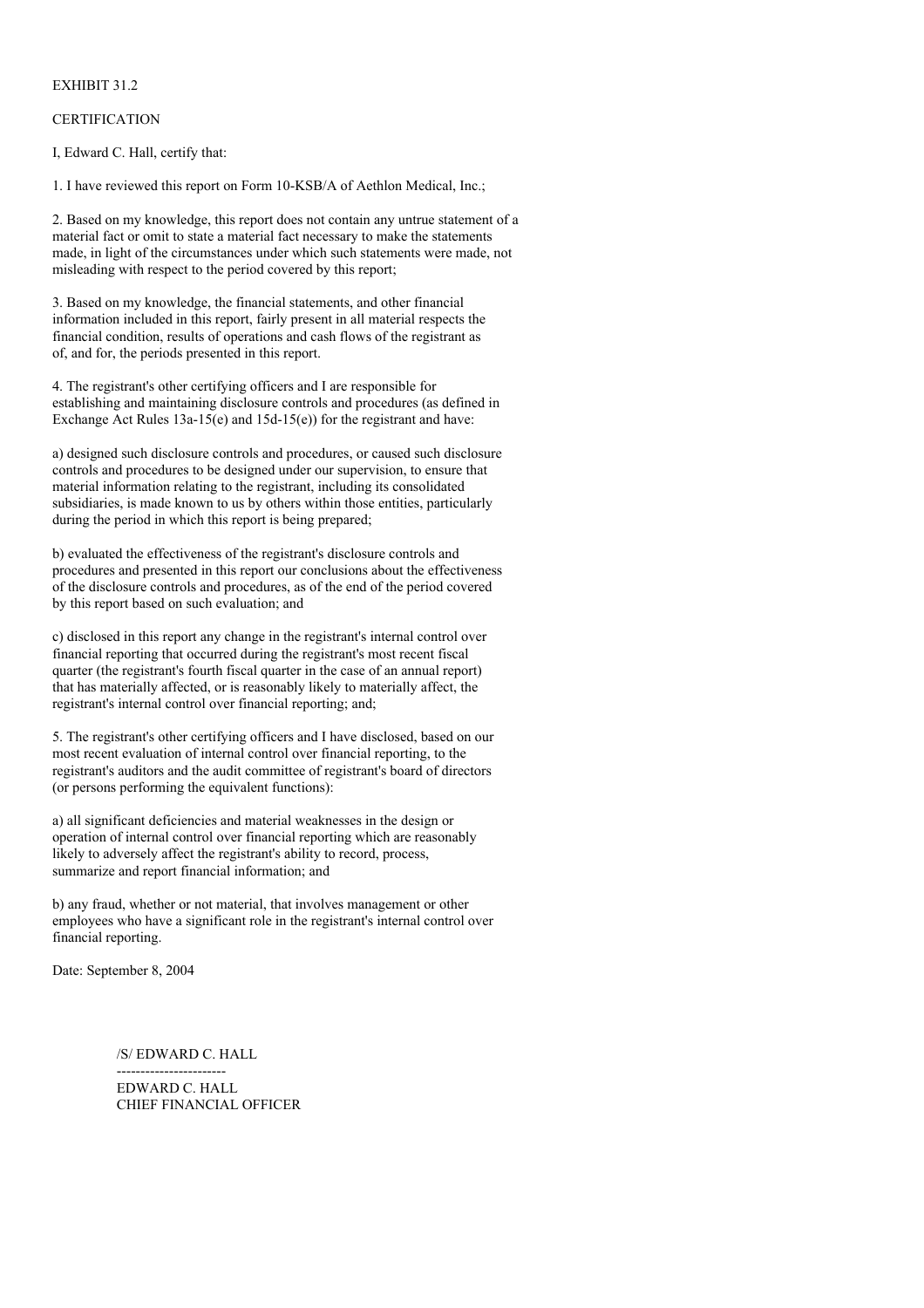### EXHIBIT 32.1

CERTIFICATION PURSUANT TO 18 U.S.C. SECTION 1350, AS ADOPTED PURSUANT TO SECTION 906 OF THE SARBANES-OXLEY ACT OF 2002

In connection with the Aethlon Medical, Inc. Annual Report on Form 10-KSB/A for the year ended March 31, 2004 as filed with the Securities and Exchange Commission on the date hereof, I, James A. Joyce, Chief Executive Officer of the Company, certify, pursuant to 18 U.S.C. Section 1350, as adopted pursuant to Section 906 of the Sarbanes-Oxley Act of 2002, that, to the best of my knowledge:

1. Such annual report fully complies with the requirements of Section 13(a) or 15(d) of the Securities Exchange Act of 1934, as amended, and

2. The information contained in such Annual Report on Form 10-KSB/A fairly presents, in all material respects, the financial condition and results of operations of Aethlon Medical, Inc.

Date: September 8, 2004.

BY: /S/ JAMES A. JOYCE JAMES A. JOYCE CHIEF EXECUTIVE OFFICER

A signed original of this written statement required by Section 906, or other document authenticating, acknowledging, or otherwise adopting the signature that appears in typed form within the electronic version of this written statement required by Section 906, has been provided to Aethlon Medical, Inc. and will be retained by Aethlon Medical, Inc. and furnished to the Securities and Exchange Commission or its staff upon request.